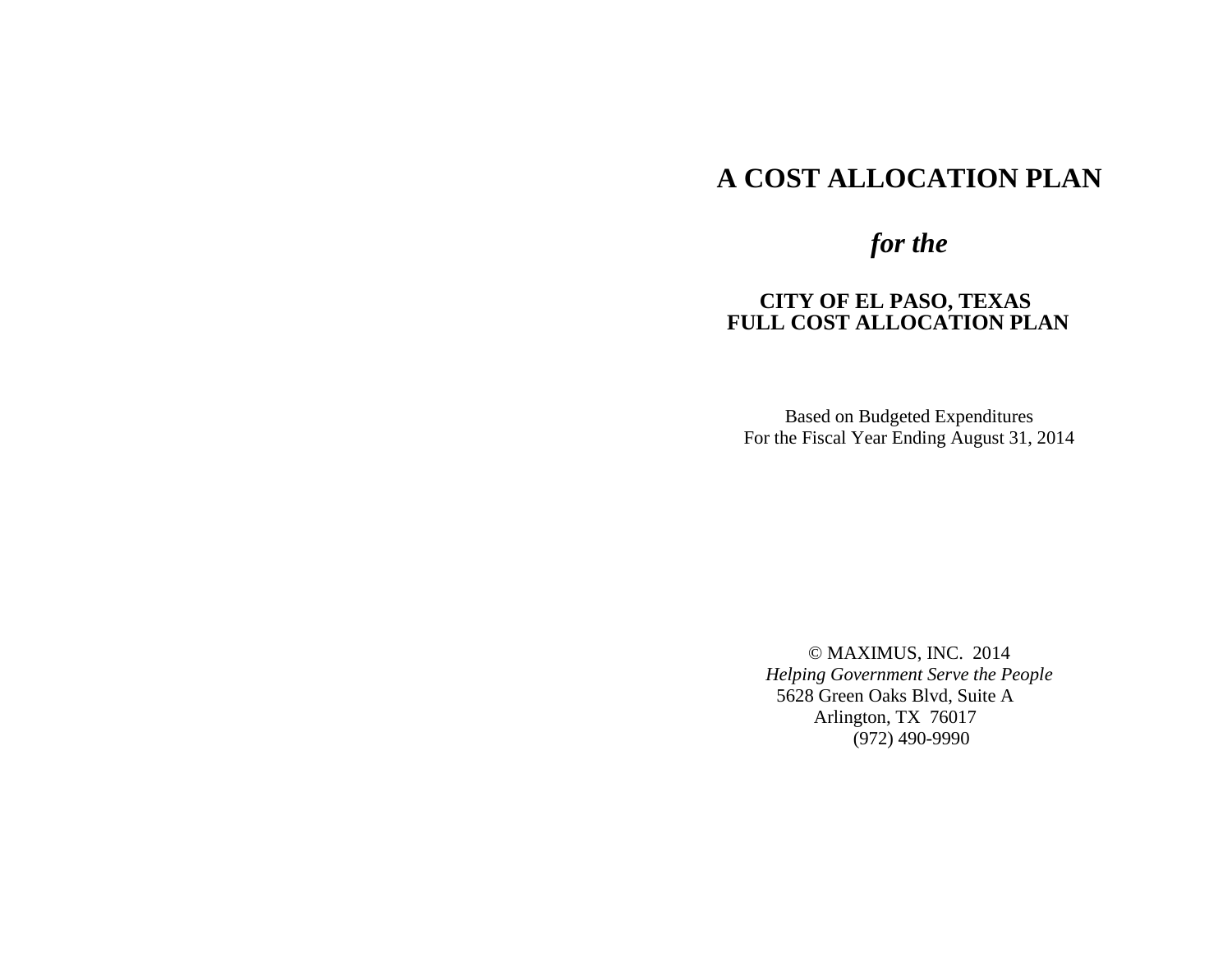# **TABLE OF CONTENTS**

- I. Introduction
- II. Organization Chart
- III. Central Service Cost Allocation Plan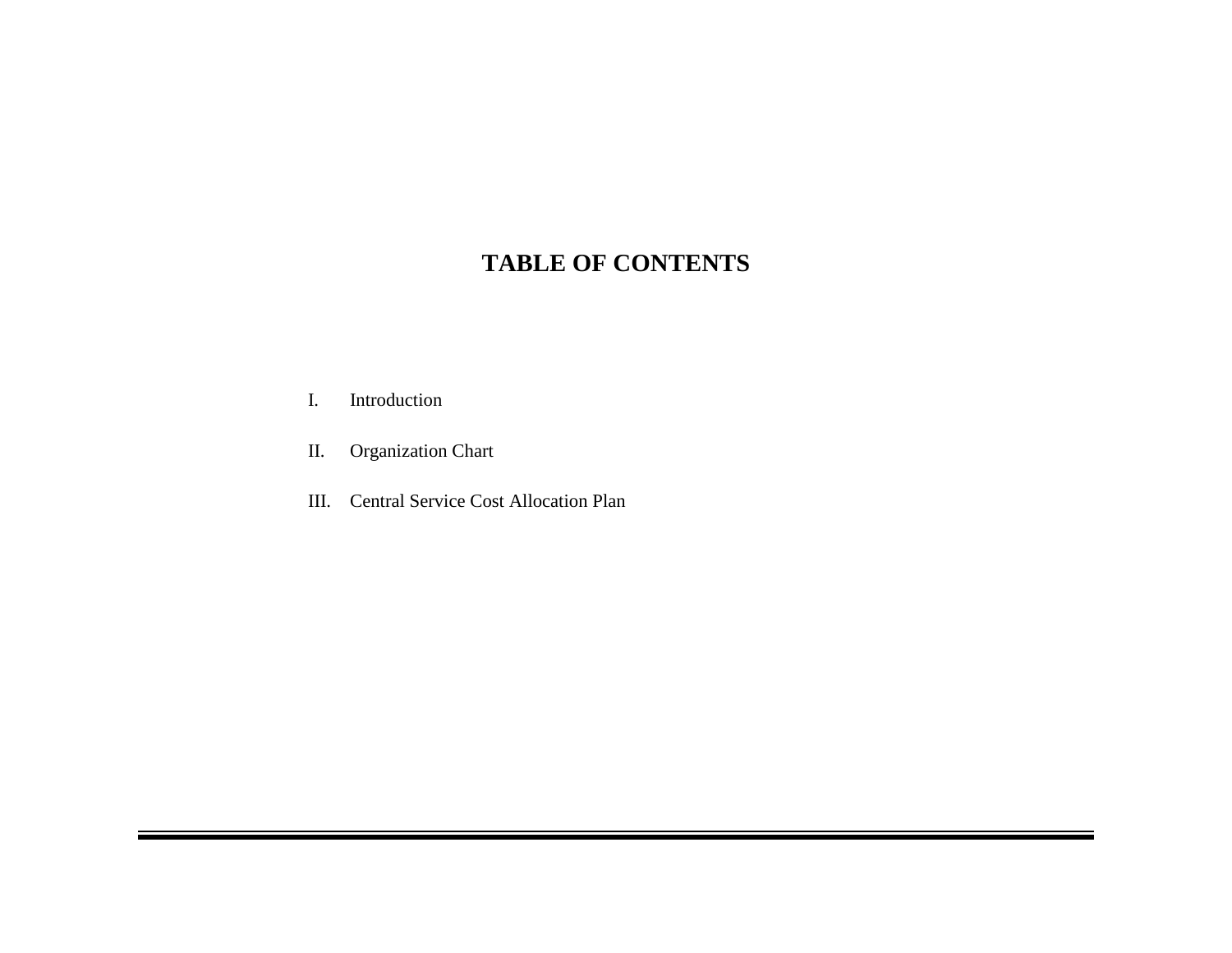# **SECTION I**

INTRODUCTION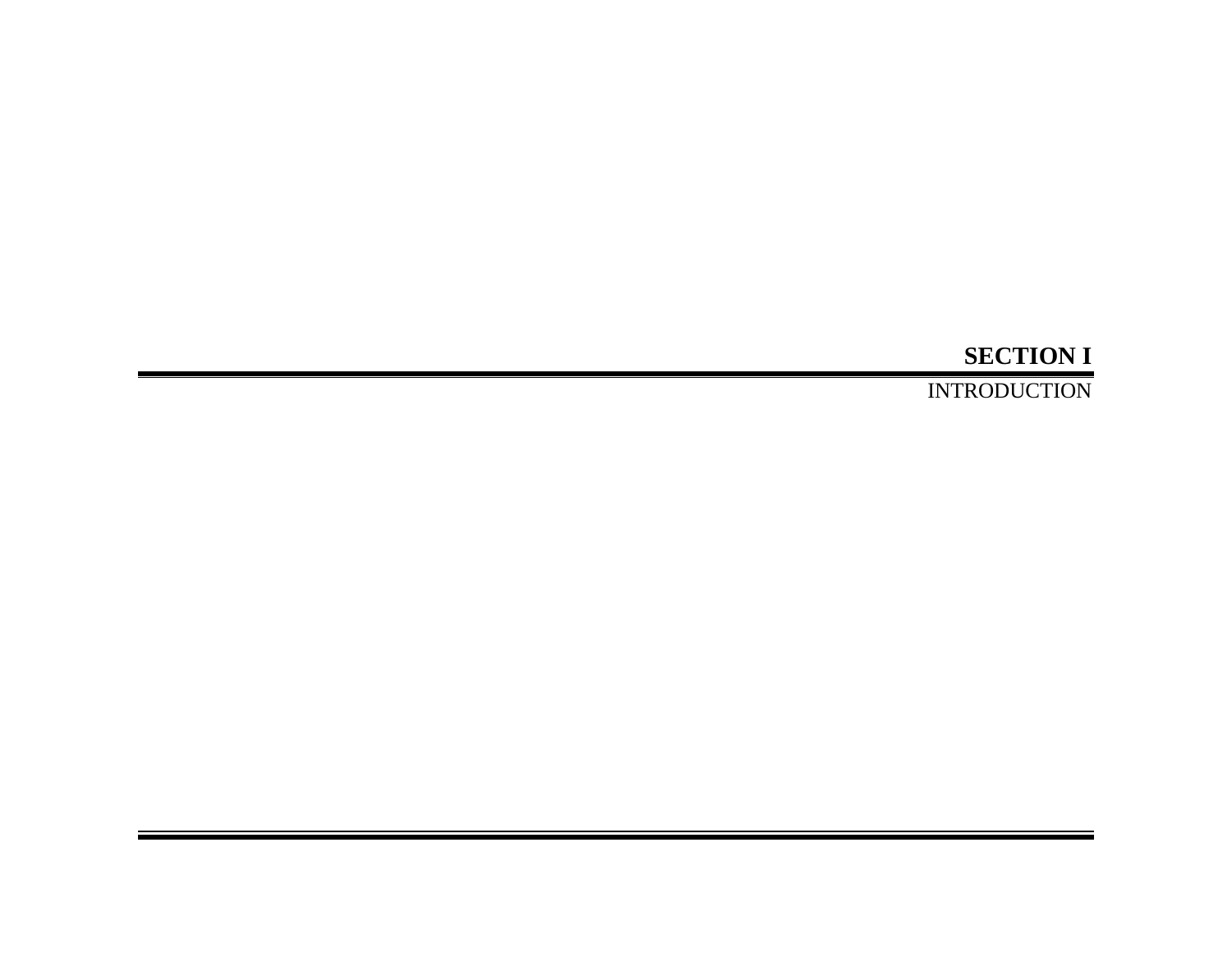# **INTRODUCTION**

The Full-Cost Central Services Cost Allocation Plan (FCAP) identifies the costs of central support services provided by central service departments of the City of El Paso, Texas to its operating departments, special funds, and other entities of the City. The FCAP is based on budgeted expenditures incurred during the year ended August 31, 2014.

The FCAP has been prepared in compliance with generally accepted accounting principles (GAAP) as recognized by the Governmental Accounting Standards Board (GASB). Three basic principles are incorporated within GAAP related to the allocation of central service support costs to operating departments, which have been adhered to in the preparation of the FCAP. First, costs should be necessary and reasonable for proper performance of a program. Second, costs should be charged or allocated to programs in accordance with relative benefits received. A program should only be charged for services it utilizes or benefits from and should only be charged in relation to benefits derived from the service. Third, costs should be accorded consistent treatment as either direct or indirect. A cost should not be charged to a program as a direct cost if any other cost incurred for the same purpose in like circumstances has been allocated to the program as an indirect cost.

The Full Cost Allocation Plan is presented in the following sections:

- **Organization Chart** City organization chart.
- **Central Services Cost Allocation Plan** Detailed analysis and allocation of the costs of central service departments.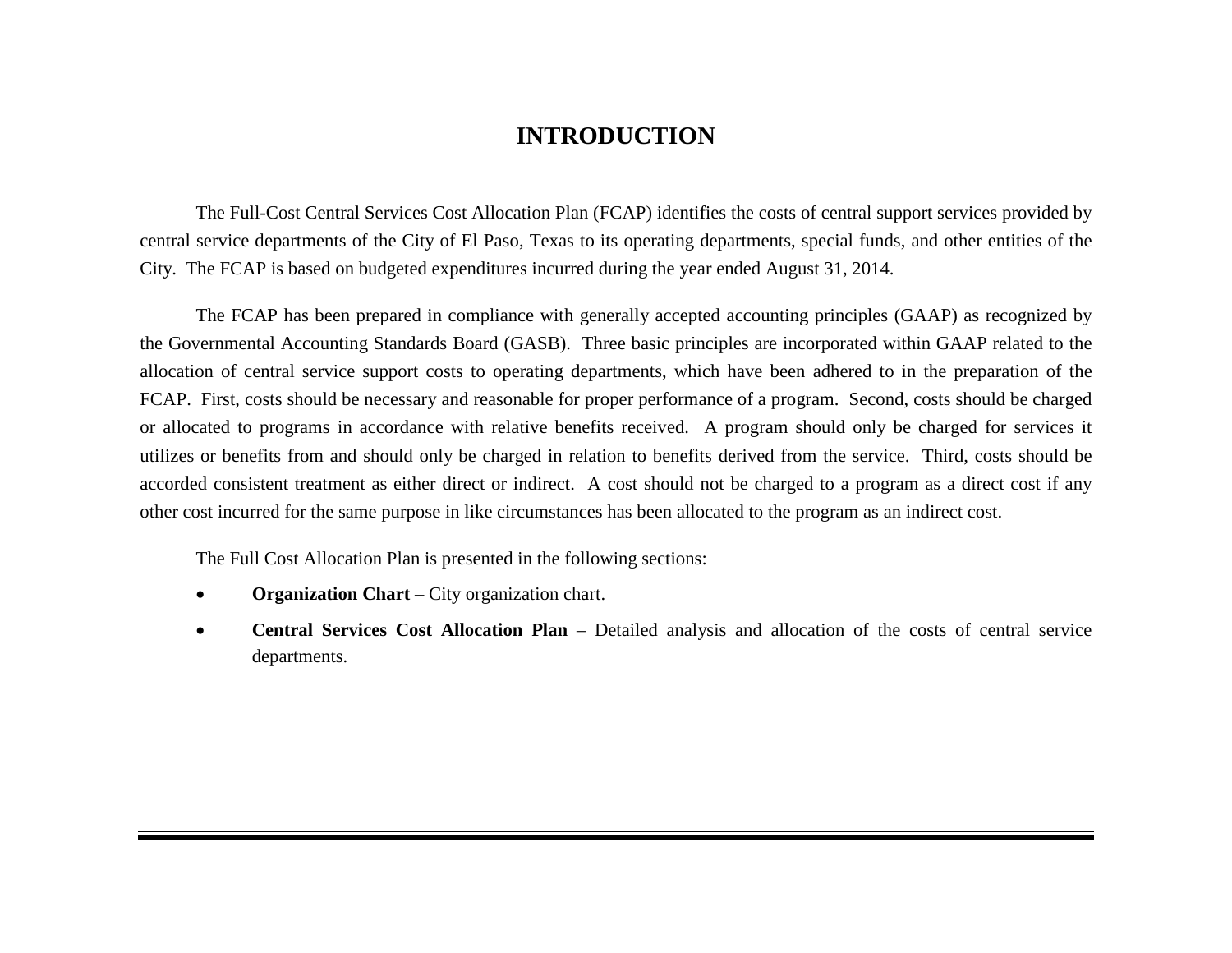# **SECTION II**

ORGANIZATION CHART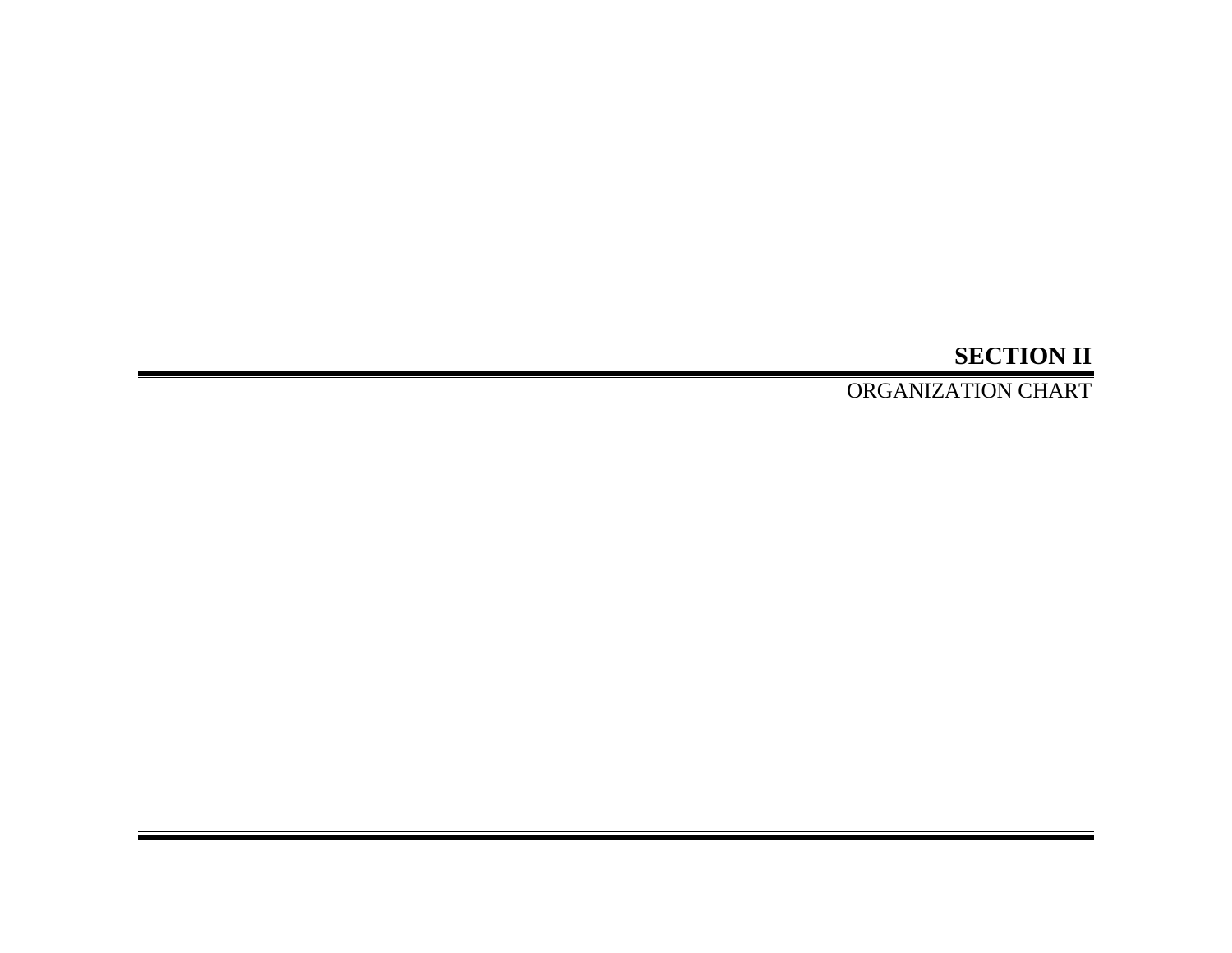# **City of El Paso Organizational Chart**



Fiscal Year 2014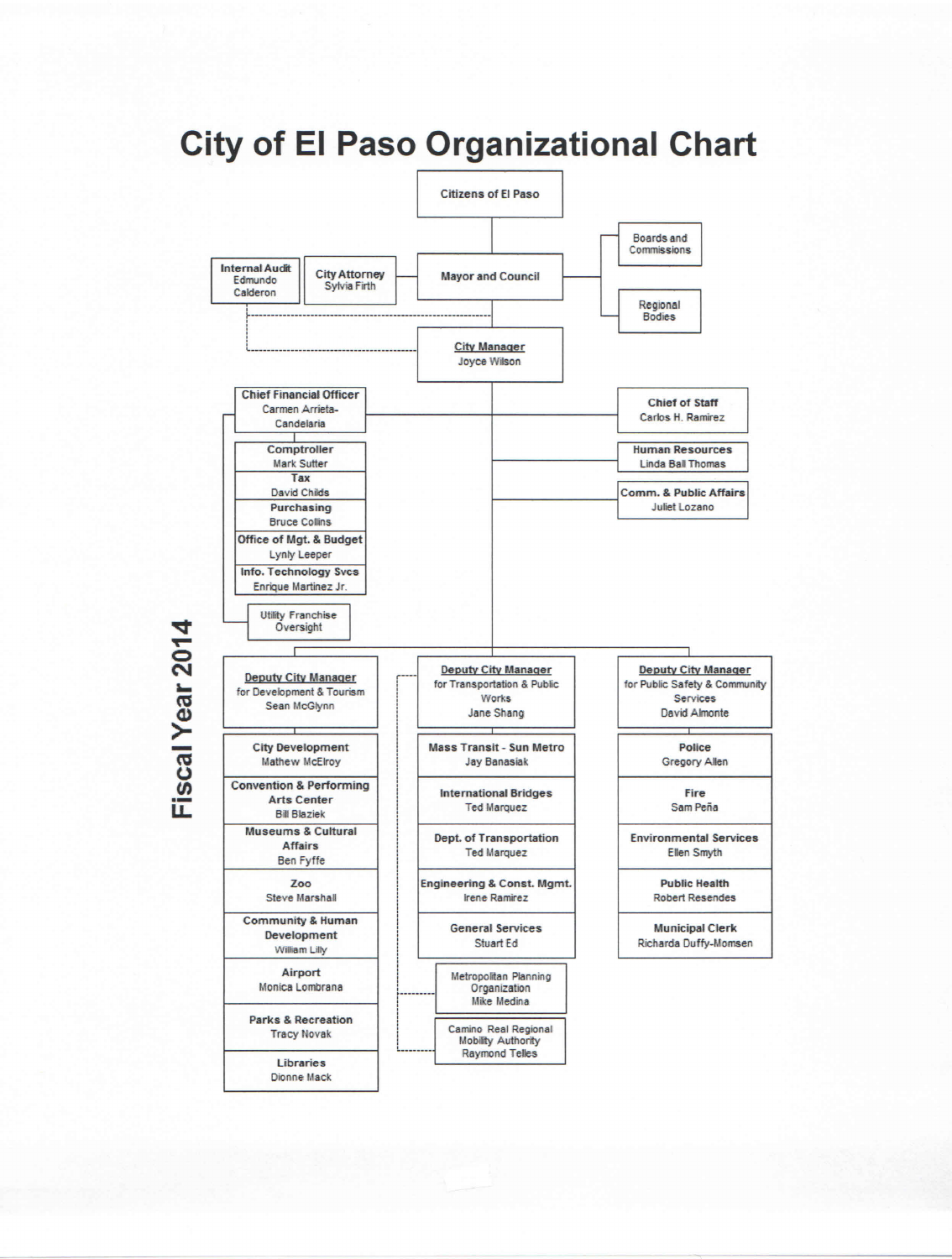# **SECTION III**

CENTRAL SERVICES COST ALLOCATION PLAN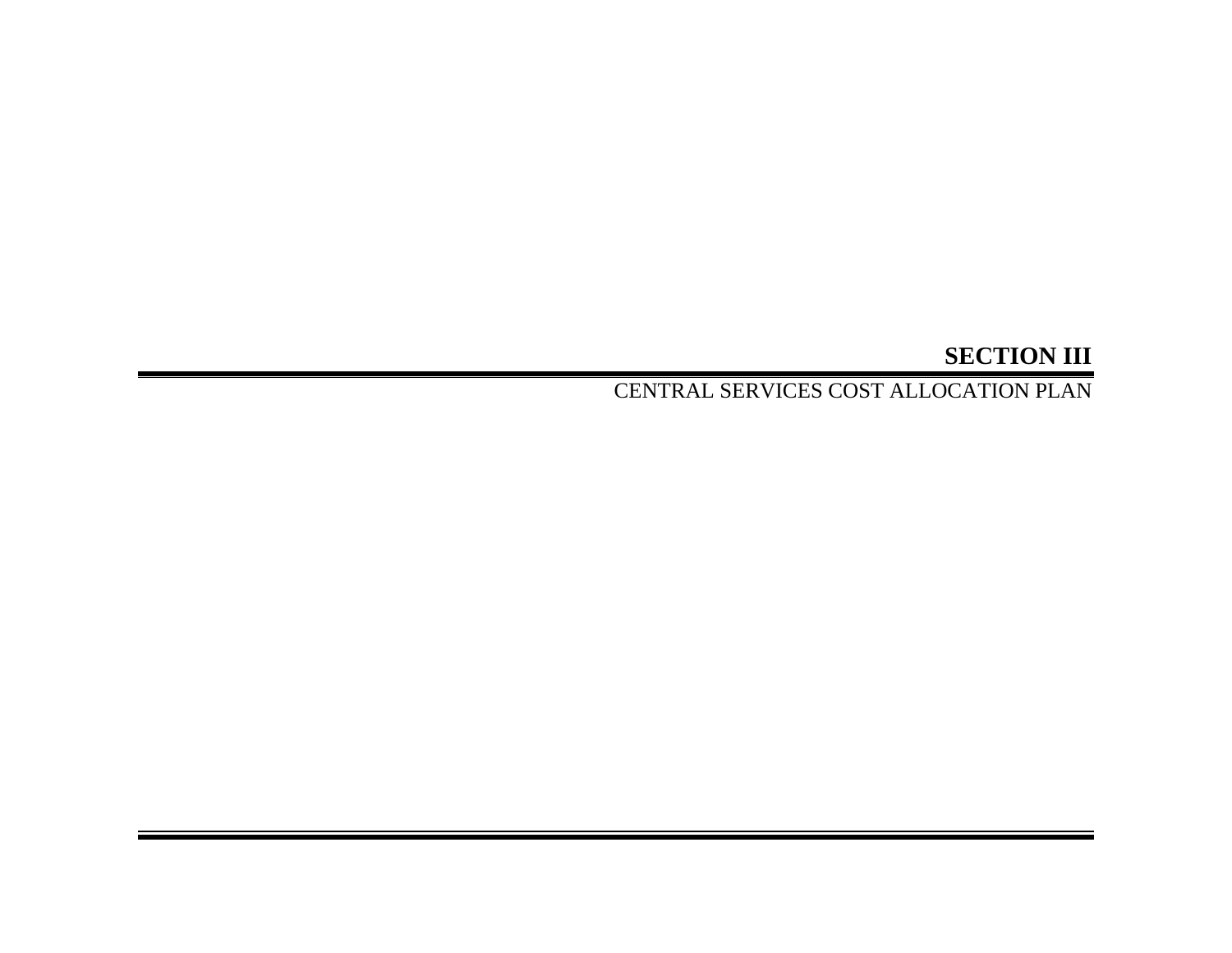# **CENTRAL SERVICES COST ALLOCATION PLAN**

The Central Services Cost Allocation Plan (the Plan) has been prepared in accordance with generally accepted accounting principles. A consistent approach has been followed in the treatment of costs as direct or indirect costs. In no case have costs charged as direct costs to programs been included as indirect costs. Expenditure information utilized in the Plan is budgeted expenditures for the fiscal year ended August 31, 2014. Statistics used to allocate costs are from full years' FY 2013 data.

### **Methodology**

A multiple allocation base methodology has been utilized to prepare the Plan. This methodology acknowledges that the utilization of central administration and support (indirect) services by users varies by type of service. The cost of each indirect service or activity of a service is allocated to users based on an appropriate allocation base related to the service performed. For example, fiscal operations has been allocated to users based on the number of general ledger transactions; purchasing activities have been allocated on the number of purchase orders processed; and personnel activities have been allocated on the number of positions served. In selecting an allocation base to be used, the objective has been to utilize a base for each service that is available and reasonably results in the allocation of a service to users based on the relative benefit they receive or derive.

### **Procedure**

A double step-down allocation procedure has been used to distribute costs among central services and to other departments and funds that receive benefits. The double step-down procedure initially requires a sequential ordering of agencies. Department indirect cost allocations are then made in the order selected to all benefiting programs, including cross allocations to other central services. To insure that the cross-benefit of services among central services is fully recognized, a second step down allocation for each central service is made. Costs allocated of each central service consist of the following: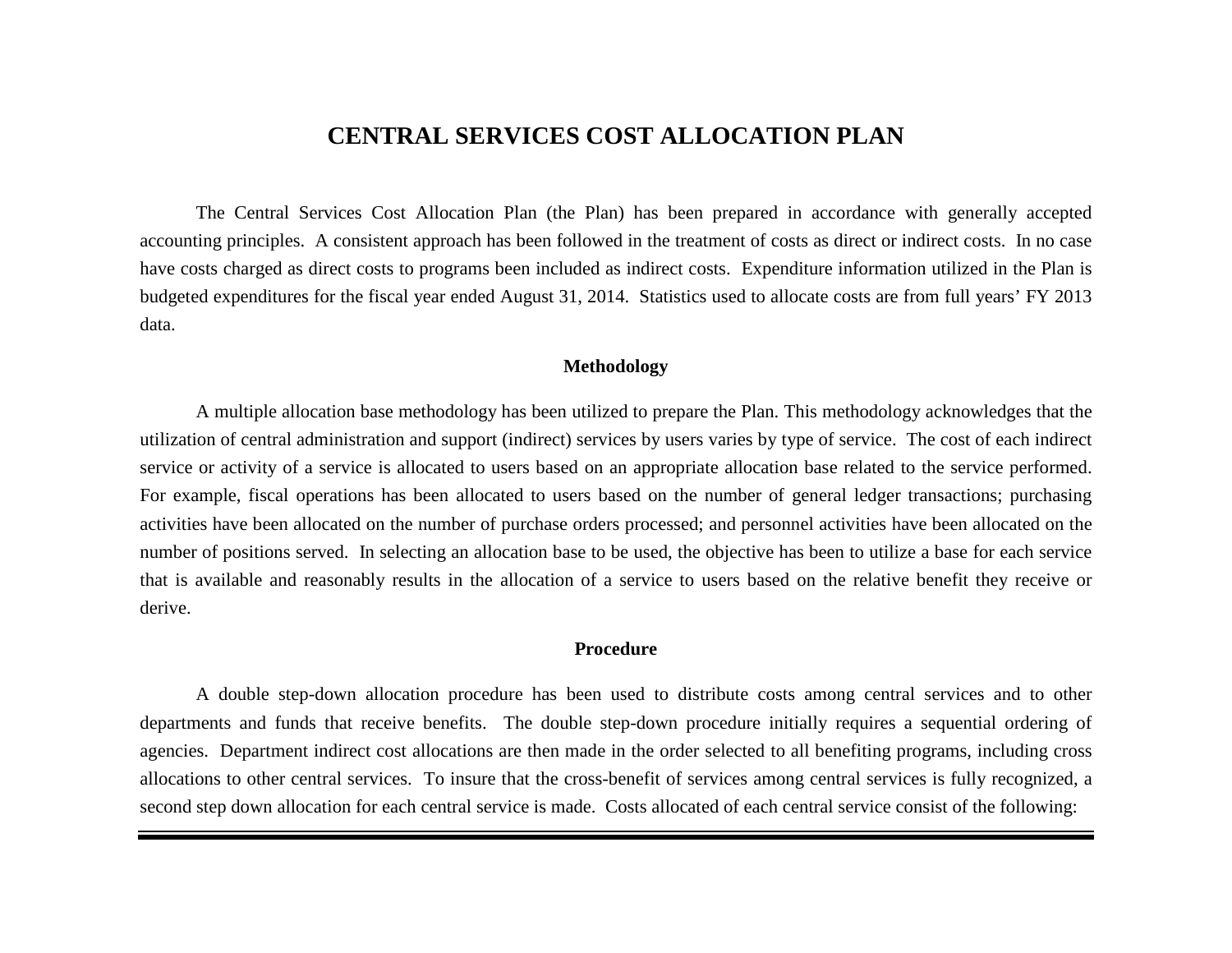First Allocation - the actual operating expenditures for the central service unit, plus all allocated costs from other central service units which have been identified up to this point.

Second Allocation - costs from other central service units made subsequent to that central service unit's first allocation. With respect to the double step-down methodology, two important points should be noted:

- (1) the initial sequencing of central service units was made in consideration of the ordering which maximizes the benefits of services, and
- (2) after the second allocation of each central service unit, that unit was "closed" and could not receive any additional allocation from other central services.

To ease comprehension and to avoid unnecessary bulk in the plan, the first and second allocations are shown on the same schedule within the plan.

Format - a Table of Contents is included at the beginning of the Plan. The allocation of costs has been accomplished in the same order as shown in the Table of Contents. The Table of Contents also permits the ready identification of the following summary data and sections of the Plan:

Summary Data - three summary schedules are provided at the beginning of the Plan as follows:

- (1) Allocated Costs by Department (Schedule A) provides the costs allocated from each central service to each operating department or fund. Central service units are listed on the left side of the page and the operating departments and funds detailed in the plan are listed across the top with a total at the bottom of the page.
- (2) Summary of Allocated Costs (Schedule C) summarizes the costs allocated from each central service unit and costs allocated to each operating department and fund. The column labeled "Total Expenditures" is the total costs of the central service. The column labeled "Cost Adjustments" are any costs added or deducted from the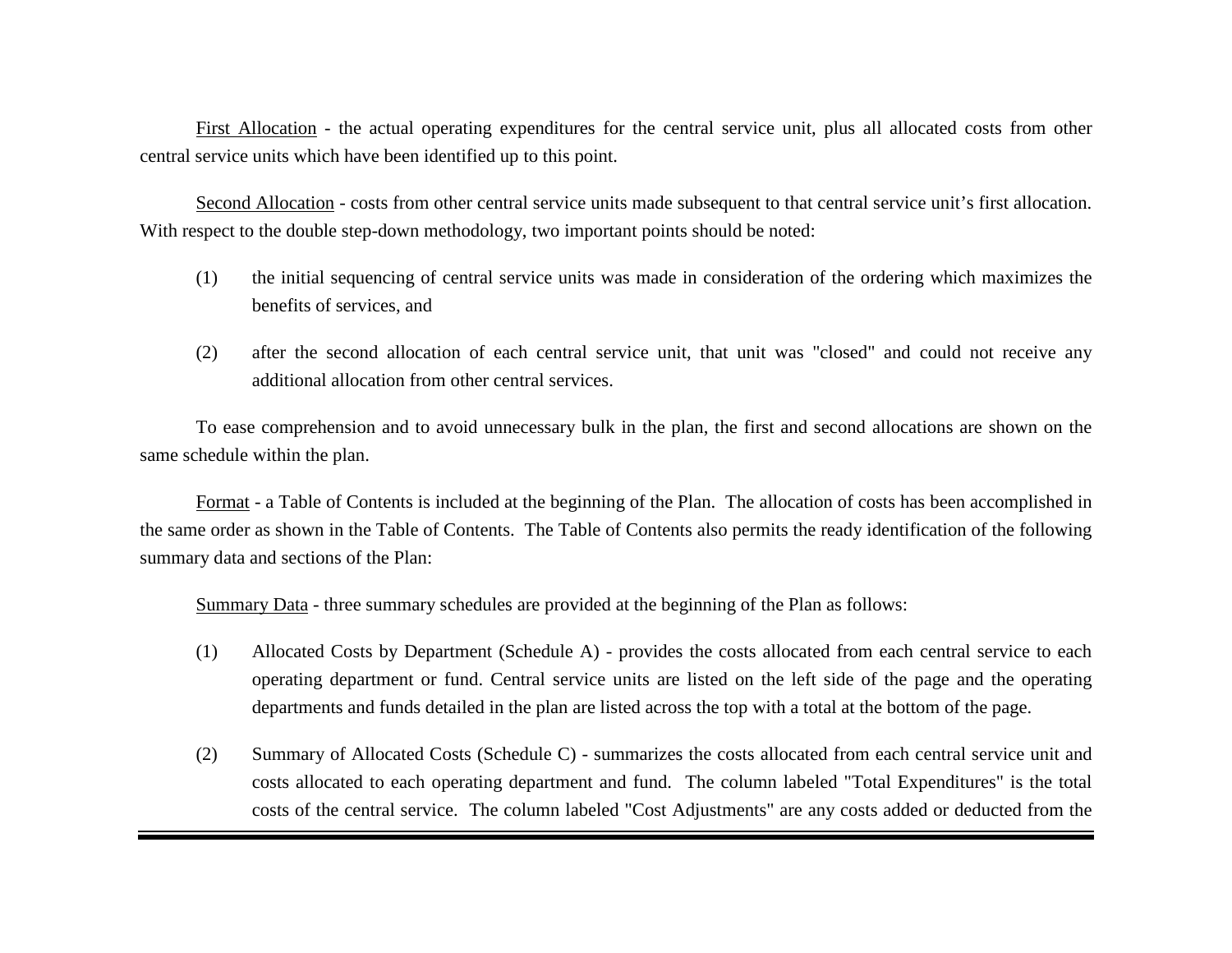central service. The column labeled "Total Allocation" is the amount allocated to each operating department and fund, which reconciles with Schedule A.

(3) Summary of Allocated Bases (Schedule E) - provides the base used to allocate costs of each function of all central service units allocated in the plan.

Sections - sections on each central service unit are presented in the following format:

- (1) Nature and Extent of Services presents a narrative description of the central service and each function identified. Also described are the allocation bases used for each function and any other relevant information on expenditures.
- (2) Costs to be Allocated presents the total costs to be allocated based on actual expenditures. Allocated additions represent costs allocated to a central service from other central services.
- (3) Costs to be Allocated by Function presents costs for each department identified by function to the extent deemed necessary to insure the application of an allocation base which most closely correlate with the benefits derived to receiving department and funds. Total costs allocated are the same as reflected on the previous schedule. Functions of the central service unit are listed across the top of the page and a detailed schedule is provided on each function.
- (4) Detail Allocation provides a detailed schedule of the allocation of each function on all allocated functions except for General Administration. Costs of General Administration are re-allocated to all other department functions based on salaries and wages unless otherwise noted.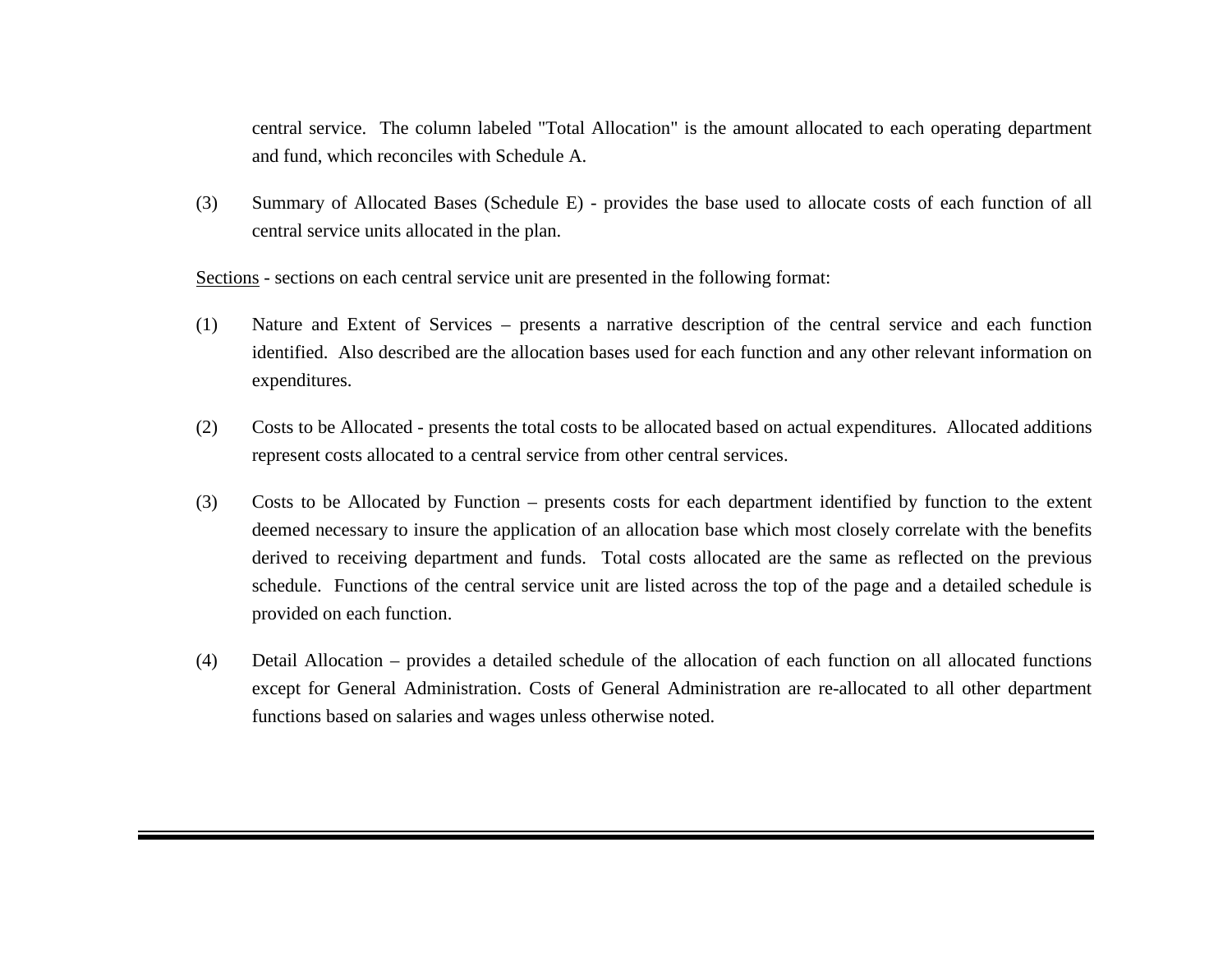(5) Department Cost Allocation Summary - provides a summary of costs allocated by function. Departments and funds receiving allocations are listed on the left side of the page and the central service unit functions are listed across the top.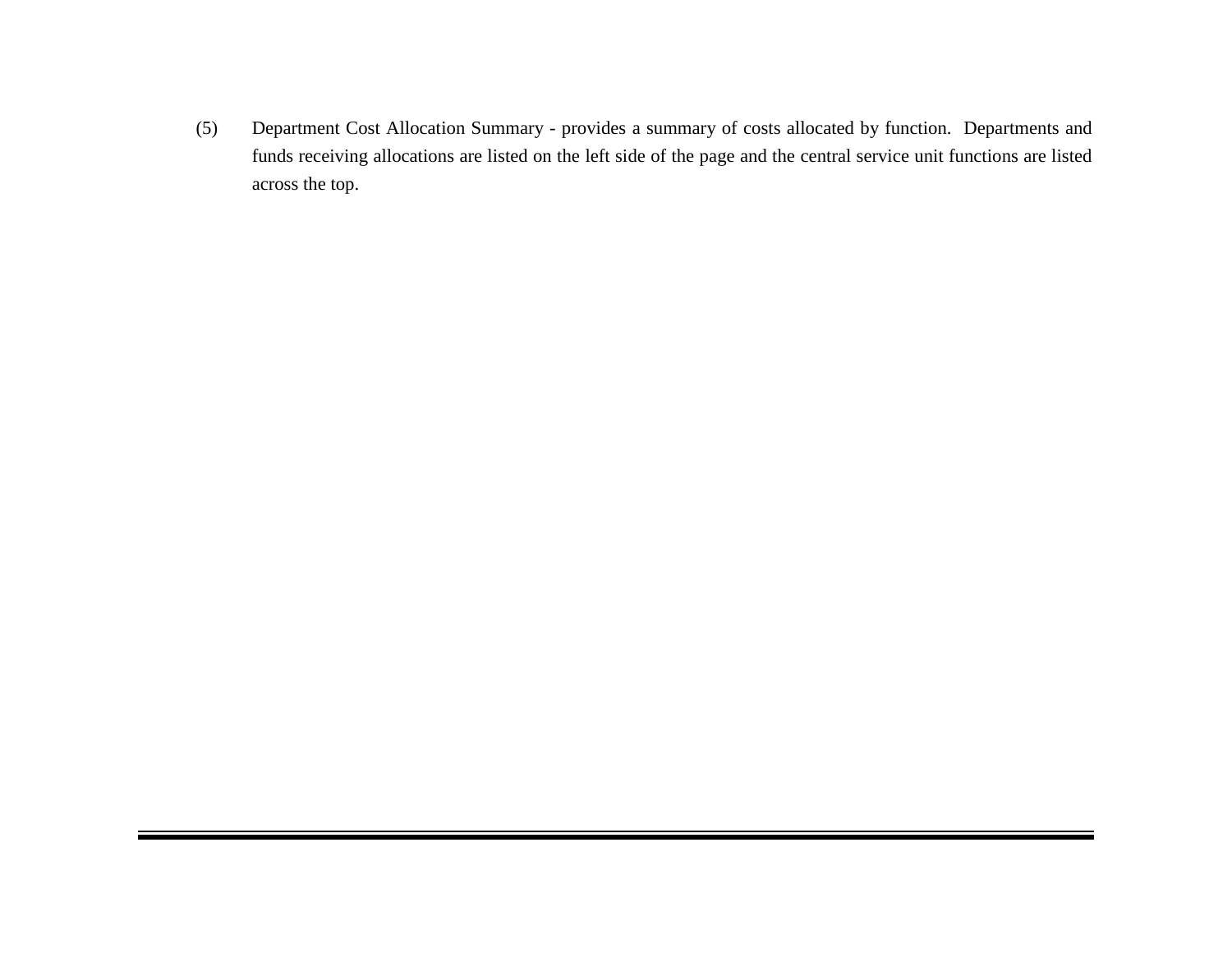06/04/2014 04:07:25 PM

## **CITY OF EL PASO, TEXAS** EL PASO FULL COST BUDGET 2014 **FULL COST PLAN BASED ON FY 2014 BUDGETED EXPENSESTable of Contents**

#### **Summary Data Summary Page #** Schedule A - Allocated Costs By Department . . . . . . . . . . . . . . . . . . . . . . . . . . . . . . . . . . . . . . . . . . . . . . . . . . . . . . . . . . . . . . . . . . . . . . . . . . . . . . . . . . . . . . . . $\overline{A}$  1 5 Schedule C - Summary Of Allocated Costs . . . . . . . . . . . . . . . . . . . . . . . . . . . . . . . . . . . . . . . . . . . . . . . . . . . . . . . . . . . . . . . . . . . . . . . . . . . . . . . . . . . . . . . . . . $\overline{C}$  5  $\overline{7}$ Schedule E - Summary Of Allocation Basis . . . . . . . . . . . . . . . . . . . . . . . . . . . . . . . . . . . . . . . . . . . . . . . . . . . . . . . . . . . . . . . . . . . . . . . . . . . . . . . . . . . . . . . . . . $E$  7 **BUILDING USE CHARGE Detail Page #** Schedule .2 - Detail Costs To Be Allocated. . . . . . . . . . . . . . . . . . . . . . . . . . . . . . . . . . . . . . . . . . . . . . . . . . . . . . . . . . . . . . . . . . . . . . . . . . . . . . . . . . . . . . . . . . . 1.2 9 $10$ Schedule .3 - Costs To Be Allocated By Activity. . . . . . . . . . . . . . . . . . . . . . . . . . . . . . . . . . . . . . . . . . . . . . . . . . . . . . . . . . . . . . . . . . . . . . . . . . . . . . . . . . . . . . . 1.3 10 $12$ Schedule .4 - Detail Activity Allocations-CITY HALL . . . . . . . . . . . . . . . . . . . . . . . . . . . . . . . . . . . . . . . . . . . . . . . . . . . . . . . . . . . . . . . . . . . . . . . . . . . . . . . . . . . $1.4.1$  12 13 Schedule .4 - Detail Activity Allocations-SERVICE CENTER . . . . . . . . . . . . . . . . . . . . . . . . . . . . . . . . . . . . . . . . . . . . . . . . . . . . . . . . . . . . . . . . . . . . . . . . . . . . . $1.4.2$  13 14 Schedule .4 - Detail Activity Allocations-POLICE HQ . . . . . . . . . . . . . . . . . . . . . . . . . . . . . . . . . . . . . . . . . . . . . . . . . . . . . . . . . . . . . . . . . . . . . . . . . . . . . . . . . . . $1.4.3$  14 Schedule .4 - Detail Activity Allocations-FIRE ADMIN . . . . . . . . . . . . . . . . . . . . . . . . . . . . . . . . . . . . . . . . . . . . . . . . . . . . . . . . . . . . . . . . . . . . . . . . . . . . . . . . . . $1.4.4$  15 16 Schedule .4 - Detail Activity Allocations-FIRE TRAINING . . . . . . . . . . . . . . . . . . . . . . . . . . . . . . . . . . . . . . . . . . . . . . . . . . . . . . . . . . . . . . . . . . . . . . . . . . . . . . . $1.4.5$  16 17 Schedule .5 - Allocation Summary. . . . . . . . . . . . . . . . . . . . . . . . . . . . . . . . . . . . . . . . . . . . . . . . . . . . . . . . . . . . . . . . . . . . . . . . . . . . . . . . . . . . . . . . . . . . . . . . . $1.5$  17 Page # **EQUIPMENT USE CHARGE Detail Page #** Schedule .2 - Detail Costs To Be Allocated. . . . . . . . . . . . . . . . . . . . . . . . . . . . . . . . . . . . . . . . . . . . . . . . . . . . . . . . . . . . . . . . . . . . . . . . . . . . . . . . . . . . . . . . . . . $-2.2$  18 19 Schedule .3 - Costs To Be Allocated By Activity. . . . . . . . . . . . . . . . . . . . . . . . . . . . . . . . . . . . . . . . . . . . . . . . . . . . . . . . . . . . . . . . . . . . . . . . . . . . . . . . . . . . . . . $-2.3$  19 20 Schedule .4 - Detail Activity Allocations-FIXED ASSETS . . . . . . . . . . . . . . . . . . . . . . . . . . . . . . . . . . . . . . . . . . . . . . . . . . . . . . . . . . . . . . . . . . . . . . . . . . . . . . . . $2.4.1$  20  $21$ Schedule .5 - Allocation Summary. . . . . . . . . . . . . . . . . . . . . . . . . . . . . . . . . . . . . . . . . . . . . . . . . . . . . . . . . . . . . . . . . . . . . . . . . . . . . . . . . . . . . . . . . . . . . . . . . $2.5$  2.5 **NONDEPARTMENTAL Detail Page #** Schedule .2 - Detail Costs To Be Allocated. . . . . . . . . . . . . . . . . . . . . . . . . . . . . . . . . . . . . . . . . . . . . . . . . . . . . . . . . . . . . . . . . . . . . . . . . . . . . . . . . . . . . . . . . . . $3.2$  22 Schedule .3 - Costs To Be Allocated By Activity. . . . . . . . . . . . . . . . . . . . . . . . . . . . . . . . . . . . . . . . . . . . . . . . . . . . . . . . . . . . . . . . . . . . . . . . . . . . . . . . . . . . . . . $3.3$  23 27 Schedule .4 - Detail Activity Allocations-GENERAL EXPENSE . . . . . . . . . . . . . . . . . . . . . . . . . . . . . . . . . . . . . . . . . . . . . . . . . . . . . . . . . . . . . . . . . . . . . . . . . . . $3.4.1$  27 Schedule .4 - Detail Activity Allocations-CITYWIDE IT CONTRACTS . . . . . . . . . . . . . . . . . . . . . . . . . . . . . . . . . . . . . . . . . . . . . . . . . . . . . . . . . . . . . . . . . . . . . . $3.4.2$  29 Schedule .4 - Detail Activity Allocations-RETIREES INSURANCE . . . . . . . . . . . . . . . . . . . . . . . . . . . . . . . . . . . . . . . . . . . . . . . . . . . . . . . . . . . . . . . . . . . . . . . . . $3.4.3$   $31$ 33 Schedule .5 - Allocation Summary. . . . . . . . . . . . . . . . . . . . . . . . . . . . . . . . . . . . . . . . . . . . . . . . . . . . . . . . . . . . . . . . . . . . . . . . . . . . . . . . . . . . . . . . . . . . . . . . . $3.5$  3.5 Page # **CITY MANAGER Detail Page #** Schedule .2 - Detail Costs To Be Allocated. . . . . . . . . . . . . . . . . . . . . . . . . . . . . . . . . . . . . . . . . . . . . . . . . . . . . . . . . . . . . . . . . . . . . . . . . . . . . . . . . . . . . . . . . . . $4.2$  35 36 Schedule .3 - Costs To Be Allocated By Activity. . . . . . . . . . . . . . . . . . . . . . . . . . . . . . . . . . . . . . . . . . . . . . . . . . . . . . . . . . . . . . . . . . . . . . . . . . . . . . . . . . . . . . . $4.3$   $36$ 38 Schedule .4 - Detail Activity Allocations-CITY MANAGER . . . . . . . . . . . . . . . . . . . . . . . . . . . . . . . . . . . . . . . . . . . . . . . . . . . . . . . . . . . . . . . . . . . . . . . . . . . . . . . 4.4.1 38Schedule .4 - Detail Activity Allocations-INTERNAL AUDIT . . . . . . . . . . . . . . . . . . . . . . . . . . . . . . . . . . . . . . . . . . . . . . . . . . . . . . . . . . . . . . . . . . . . . . . . . . . . . . $4.4.2$  40 Schedule .4 - Detail Activity Allocations-MGMNT & BUDGET . . . . . . . . . . . . . . . . . . . . . . . . . . . . . . . . . . . . . . . . . . . . . . . . . . . . . . . . . . . . . . . . . . . . . . . . . . . . $4.4.3$   $41$ 43 Schedule .5 - Allocation Summary. . . . . . . . . . . . . . . . . . . . . . . . . . . . . . . . . . . . . . . . . . . . . . . . . . . . . . . . . . . . . . . . . . . . . . . . . . . . . . . . . . . . . . . . . . . . . . . . . $4.5$  43 Page # **GENERAL SERVICES Detail Page #** Schedule .2 - Detail Costs To Be Allocated. . . . . . . . . . . . . . . . . . . . . . . . . . . . . . . . . . . . . . . . . . . . . . . . . . . . . . . . . . . . . . . . . . . . . . . . . . . . . . . . . . . . . . . . . . . $5.2$  45 46 Schedule .3 - Costs To Be Allocated By Activity. . . . . . . . . . . . . . . . . . . . . . . . . . . . . . . . . . . . . . . . . . . . . . . . . . . . . . . . . . . . . . . . . . . . . . . . . . . . . . . . . . . . . . . $5.3$  46 Schedule .4 - Detail Activity Allocations-PARK - LAND MGMNT . . . . . . . . . . . . . . . . . . . . . . . . . . . . . . . . . . . . . . . . . . . . . . . . . . . . . . . . . . . . . . . . . . . . . . . . . . $5.4.1$  52 53 Schedule .4 - Detail Activity Allocations-FACILITIES . . . . . . . . . . . . . . . . . . . . . . . . . . . . . . . . . . . . . . . . . . . . . . . . . . . . . . . . . . . . . . . . . . . . . . . . . . . . . . . . . . . $5.4.2$  53 Schedule .4 - Detail Activity Allocations-DEPT JANITORIAL . . . . . . . . . . . . . . . . . . . . . . . . . . . . . . . . . . . . . . . . . . . . . . . . . . . . . . . . . . . . . . . . . . . . . . . . . . . . . $5.4.3$  55 56 Schedule .4 - Detail Activity Allocations-RECORDS . . . . . . . . . . . . . . . . . . . . . . . . . . . . . . . . . . . . . . . . . . . . . . . . . . . . . . . . . . . . . . . . . . . . . . . . . . . . . . . . . . . . $5.4.4$  5.4.4 57 Schedule .4 - Detail Activity Allocations-CITY HALL COSTS . . . . . . . . . . . . . . . . . . . . . . . . . . . . . . . . . . . . . . . . . . . . . . . . . . . . . . . . . . . . . . . . . . . . . . . . . . . . . $5.4.5$  57

# MAXIMUS

MAXCars © 2014 MAXIMUS, INC.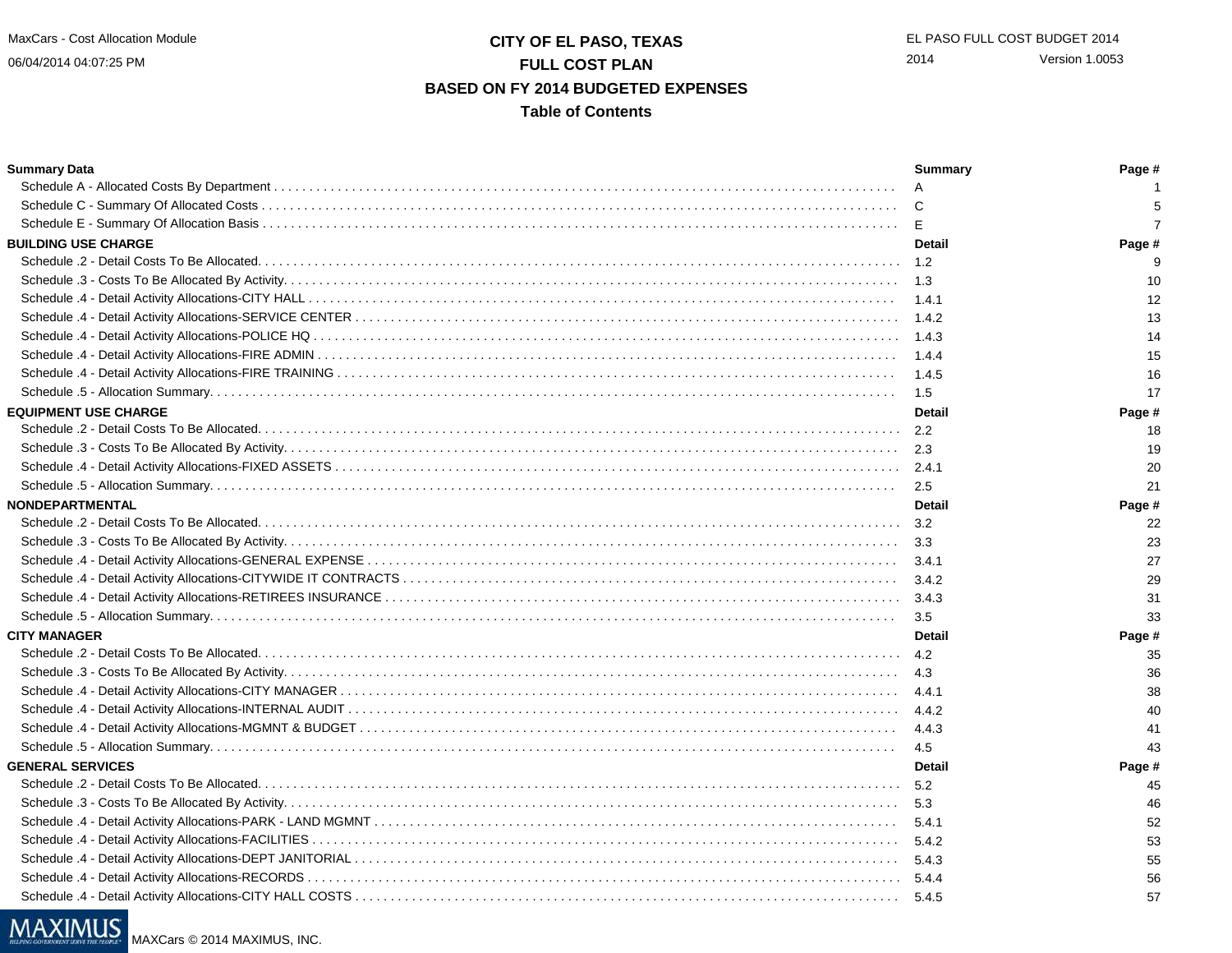06/04/2014 04:07:25 PM

## **CITY OF EL PASO, TEXAS** EL PASO FULL COST BUDGET 2014 **FULL COST PLAN BASED ON FY 2014 BUDGETED EXPENSESTable of Contents**

Schedule .4 - Detail Activity Allocations-DEPT UTILITIES . . . . . . . . . . . . . . . . . . . . . . . . . . . . . . . . . . . . . . . . . . . . . . . . . . . . . . . . . . . . . . . . . . . . . . . . . . . . . . . $5.4.6$  5.4.6 59 Schedule .5 - Allocation Summary. . . . . . . . . . . . . . . . . . . . . . . . . . . . . . . . . . . . . . . . . . . . . . . . . . . . . . . . . . . . . . . . . . . . . . . . . . . . . . . . . . . . . . . . . . . . . . . . . $5.5$  5.5 Page # **MUNICIPAL CLERK-CITY CLERK Detail Page #** Schedule .2 - Detail Costs To Be Allocated. . . . . . . . . . . . . . . . . . . . . . . . . . . . . . . . . . . . . . . . . . . . . . . . . . . . . . . . . . . . . . . . . . . . . . . . . . . . . . . . . . . . . . . . . . . $6.2$  61 62 Schedule .3 - Costs To Be Allocated By Activity. . . . . . . . . . . . . . . . . . . . . . . . . . . . . . . . . . . . . . . . . . . . . . . . . . . . . . . . . . . . . . . . . . . . . . . . . . . . . . . . . . . . . . . $6.3$  6.3 Schedule .4 - Detail Activity Allocations-CITY CLERK . . . . . . . . . . . . . . . . . . . . . . . . . . . . . . . . . . . . . . . . . . . . . . . . . . . . . . . . . . . . . . . . . . . . . . . . . . . . . . . . . . $6.4.1$  63 64 Schedule .5 - Allocation Summary. . . . . . . . . . . . . . . . . . . . . . . . . . . . . . . . . . . . . . . . . . . . . . . . . . . . . . . . . . . . . . . . . . . . . . . . . . . . . . . . . . . . . . . . . . . . . . . . . $6.5$  6.5 64 Page # **MAYOR AND COUNCIL Detail Page #** Schedule .2 - Detail Costs To Be Allocated. . . . . . . . . . . . . . . . . . . . . . . . . . . . . . . . . . . . . . . . . . . . . . . . . . . . . . . . . . . . . . . . . . . . . . . . . . . . . . . . . . . . . . . . . . . $-7.2$  65 66 Schedule .3 - Costs To Be Allocated By Activity. . . . . . . . . . . . . . . . . . . . . . . . . . . . . . . . . . . . . . . . . . . . . . . . . . . . . . . . . . . . . . . . . . . . . . . . . . . . . . . . . . . . . . . $7.3$  66 67 Schedule .4 - Detail Activity Allocations-CITY ADMIN . . . . . . . . . . . . . . . . . . . . . . . . . . . . . . . . . . . . . . . . . . . . . . . . . . . . . . . . . . . . . . . . . . . . . . . . . . . . . . . . . . 7.4.1 6769 Schedule .4 - Detail Activity Allocations-BUDGET REVIEW . . . . . . . . . . . . . . . . . . . . . . . . . . . . . . . . . . . . . . . . . . . . . . . . . . . . . . . . . . . . . . . . . . . . . . . . . . . . . 7.4.2 6971 Schedule .5 - Allocation Summary. . . . . . . . . . . . . . . . . . . . . . . . . . . . . . . . . . . . . . . . . . . . . . . . . . . . . . . . . . . . . . . . . . . . . . . . . . . . . . . . . . . . . . . . . . . . . . . . . $7.5$  7.5 Page # **OFFICE OF COMPTROLLER Detail Page #** Schedule .2 - Detail Costs To Be Allocated. . . . . . . . . . . . . . . . . . . . . . . . . . . . . . . . . . . . . . . . . . . . . . . . . . . . . . . . . . . . . . . . . . . . . . . . . . . . . . . . . . . . . . . . . . . $8.2$  73 74 Schedule .3 - Costs To Be Allocated By Activity. . . . . . . . . . . . . . . . . . . . . . . . . . . . . . . . . . . . . . . . . . . . . . . . . . . . . . . . . . . . . . . . . . . . . . . . . . . . . . . . . . . . . . . $8.3$  74 Schedule .4 - Detail Activity Allocations-FIN/REPORTING . . . . . . . . . . . . . . . . . . . . . . . . . . . . . . . . . . . . . . . . . . . . . . . . . . . . . . . . . . . . . . . . . . . . . . . . . . . . . . . 8.4.1 7678 Schedule .4 - Detail Activity Allocations-TREASURY . . . . . . . . . . . . . . . . . . . . . . . . . . . . . . . . . . . . . . . . . . . . . . . . . . . . . . . . . . . . . . . . . . . . . . . . . . . . . . . . . . . 8.4.2 78Schedule .4 - Detail Activity Allocations-FISCAL OPER . . . . . . . . . . . . . . . . . . . . . . . . . . . . . . . . . . . . . . . . . . . . . . . . . . . . . . . . . . . . . . . . . . . . . . . . . . . . . . . . . $8.4.3$  80 82 Schedule .4 - Detail Activity Allocations-GRANTS . . . . . . . . . . . . . . . . . . . . . . . . . . . . . . . . . . . . . . . . . . . . . . . . . . . . . . . . . . . . . . . . . . . . . . . . . . . . . . . . . . . . . $8.4.4$  82 Schedule .4 - Detail Activity Allocations-ANNUAL AUDIT . . . . . . . . . . . . . . . . . . . . . . . . . . . . . . . . . . . . . . . . . . . . . . . . . . . . . . . . . . . . . . . . . . . . . . . . . . . . . . . $8.4.5$  83 85 Schedule .4 - Detail Activity Allocations-CAPITAL ASSESTS . . . . . . . . . . . . . . . . . . . . . . . . . . . . . . . . . . . . . . . . . . . . . . . . . . . . . . . . . . . . . . . . . . . . . . . . . . . . $8.4.6$  85 Schedule .4 - Detail Activity Allocations-CD ADMIN . . . . . . . . . . . . . . . . . . . . . . . . . . . . . . . . . . . . . . . . . . . . . . . . . . . . . . . . . . . . . . . . . . . . . . . . . . . . . . . . . . . . $8.4.7$  86 87 Schedule .5 - Allocation Summary. . . . . . . . . . . . . . . . . . . . . . . . . . . . . . . . . . . . . . . . . . . . . . . . . . . . . . . . . . . . . . . . . . . . . . . . . . . . . . . . . . . . . . . . . . . . . . . . . $8.5$  87 Page # **PURCHASING & STRATEGIC SOURCING Detail Page #** Schedule .2 - Detail Costs To Be Allocated. . . . . . . . . . . . . . . . . . . . . . . . . . . . . . . . . . . . . . . . . . . . . . . . . . . . . . . . . . . . . . . . . . . . . . . . . . . . . . . . . . . . . . . . . . . $9.2$  91 92 Schedule .3 - Costs To Be Allocated By Activity. . . . . . . . . . . . . . . . . . . . . . . . . . . . . . . . . . . . . . . . . . . . . . . . . . . . . . . . . . . . . . . . . . . . . . . . . . . . . . . . . . . . . . . $9.3$  92 93 Schedule .4 - Detail Activity Allocations-PURCHASING . . . . . . . . . . . . . . . . . . . . . . . . . . . . . . . . . . . . . . . . . . . . . . . . . . . . . . . . . . . . . . . . . . . . . . . . . . . . . . . . . $9.4.1$  93 95 Schedule .5 - Allocation Summary. . . . . . . . . . . . . . . . . . . . . . . . . . . . . . . . . . . . . . . . . . . . . . . . . . . . . . . . . . . . . . . . . . . . . . . . . . . . . . . . . . . . . . . . . . . . . . . . . $9.5$  9.5 **HUMAN RESOURCES Detail Page #** Schedule .2 - Detail Costs To Be Allocated. . . . . . . . . . . . . . . . . . . . . . . . . . . . . . . . . . . . . . . . . . . . . . . . . . . . . . . . . . . . . . . . . . . . . . . . . . . . . . . . . . . . . . . . . . .. 10.2 96 97 Schedule .3 - Costs To Be Allocated By Activity. . . . . . . . . . . . . . . . . . . . . . . . . . . . . . . . . . . . . . . . . . . . . . . . . . . . . . . . . . . . . . . . . . . . . . . . . . . . . . . . . . . . . . . $10.3$  97 98 Schedule .4 - Detail Activity Allocations-HR SERVICES . . . . . . . . . . . . . . . . . . . . . . . . . . . . . . . . . . . . . . . . . . . . . . . . . . . . . . . . . . . . . . . . . . . . . . . . . . . . . . . . 10.4.1 98100 Schedule .5 - Allocation Summary. . . . . . . . . . . . . . . . . . . . . . . . . . . . . . . . . . . . . . . . . . . . . . . . . . . . . . . . . . . . . . . . . . . . . . . . . . . . . . . . . . . . . . . . . . . . . . . . . $10.5$  100 Page # **CITY ATTORNEY OFFICE Detail Page #** Schedule .2 - Detail Costs To Be Allocated. . . . . . . . . . . . . . . . . . . . . . . . . . . . . . . . . . . . . . . . . . . . . . . . . . . . . . . . . . . . . . . . . . . . . . . . . . . . . . . . . . . . . . . . . . . 11.2 102103 Schedule .3 - Costs To Be Allocated By Activity. . . . . . . . . . . . . . . . . . . . . . . . . . . . . . . . . . . . . . . . . . . . . . . . . . . . . . . . . . . . . . . . . . . . . . . . . . . . . . . . . . . . . . . 11.3 103Schedule .4 - Detail Activity Allocations-LEGAL SVCS . . . . . . . . . . . . . . . . . . . . . . . . . . . . . . . . . . . . . . . . . . . . . . . . . . . . . . . . . . . . . . . . . . . . . . . . . . . . . . . . .. 11.4.1 105 Schedule .4 - Detail Activity Allocations-OUTSIDE COUNSEL . . . . . . . . . . . . . . . . . . . . . . . . . . . . . . . . . . . . . . . . . . . . . . . . . . . . . . . . . . . . . . . . . . . . . . . . . . . . 11.4.2 107Schedule .5 - Allocation Summary. . . . . . . . . . . . . . . . . . . . . . . . . . . . . . . . . . . . . . . . . . . . . . . . . . . . . . . . . . . . . . . . . . . . . . . . . . . . . . . . . . . . . . . . . . . . . . . . . $11.5$  108

# MAXIMUS

MAXCars © 2014 MAXIMUS, INC.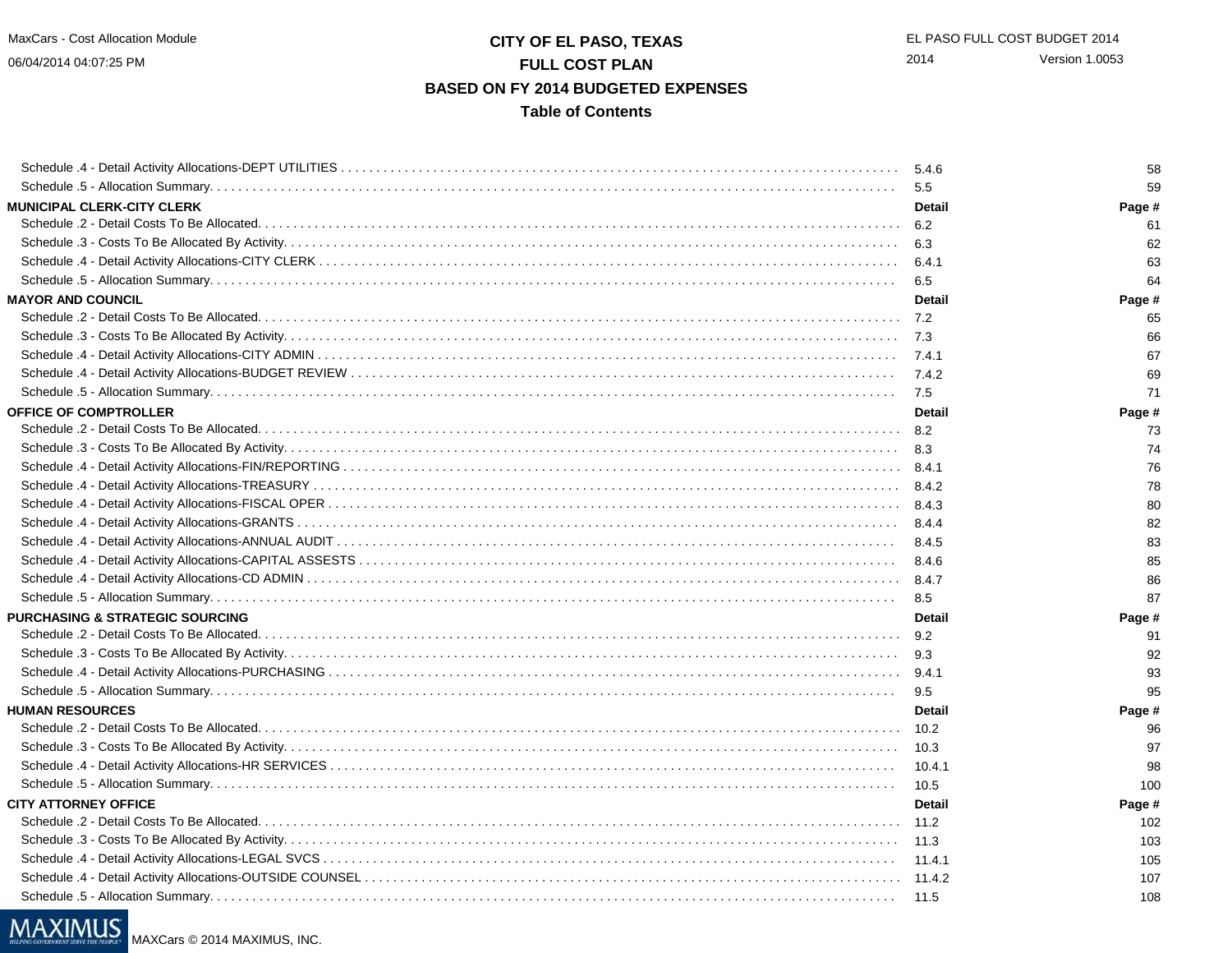# **CITY OF EL PASO, TEXAS** EL PASO FULL COST BUDGET 2014 **FULL COST PLAN BASED ON FY 2014 BUDGETED EXPENSESTable of Contents**

| <b>INFORMATION TECHNOLOGY</b> | Detail | Page # |
|-------------------------------|--------|--------|
|                               |        | 109    |
|                               | 12.3   | 110    |
|                               |        | 112    |
|                               |        | 114    |
|                               | 12.4.3 | 116    |
|                               |        | 117    |
|                               | 12.4.5 | 119    |
|                               |        | 121    |
|                               | 12.4.7 | 123    |
|                               | 12.4.8 | 125    |
|                               | 12.5   | 127    |
| <b>RISK MANAGEMENT</b>        | Detail | Page # |
|                               | 13.2   | 131    |
|                               | 13.3   | 132    |
|                               | 13.4.1 | 133    |
|                               | 13.5   | 135    |

MAXIMUS MAXCars © 2014 MAXIMUS, INC.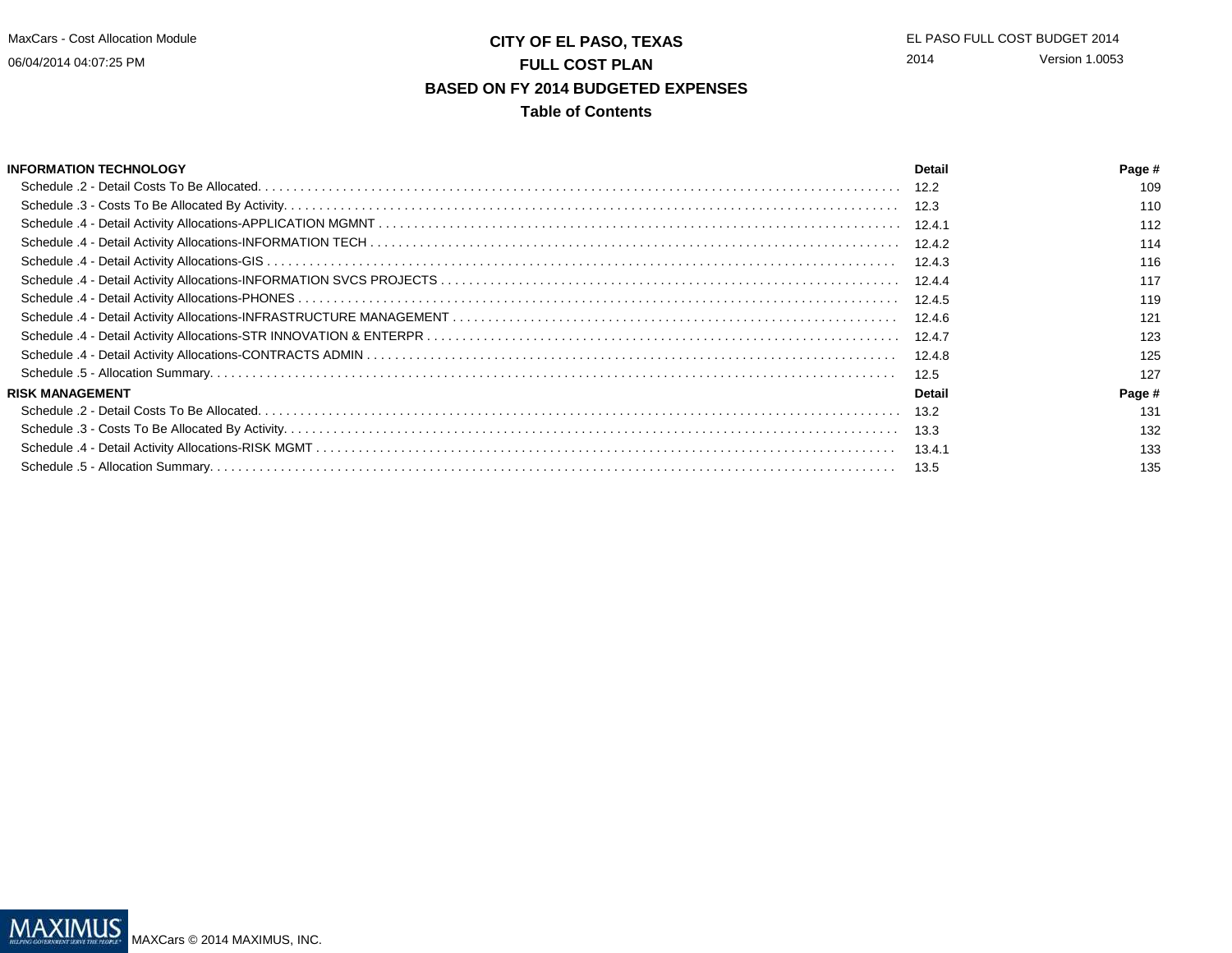### 06/04/2014 04:05:58 PMMaxCars - Cost Allocation Module

# **CITY OF EL PASO, TEXASFULL COST PLAN BASED ON FY 2014 BUDGETED EXPENSESAllocated Costs By Department**

 EL PASO FULL COST BUDGET 2014 2014GroupsVersion 1.0053-2

\* Group

| Central Service Departments | <b>CITY DEVELOPMENT</b> | <b>TAX OFFICE</b> | <b>METRO PLANNING</b> | <b>MUNICIPAL CLERK</b> | <b>POLICE</b> | FIRE DEPT | DEPT OF               |
|-----------------------------|-------------------------|-------------------|-----------------------|------------------------|---------------|-----------|-----------------------|
|                             |                         |                   | ORGAN.- M.P.O.        |                        |               |           | <b>TRANSPORTATION</b> |
| <b>BUILDING USE CHARGE</b>  | $\Omega$                |                   | ∩                     | $\Omega$               | 45,660        | 80,520    | 3,462                 |
| <b>EQUIPMENT USE CHARGE</b> | 31,865                  | 8,777             |                       | 55,666                 | 2,603,630     | 2,834,058 | 1,175,357             |
| NONDEPARTMENTAL             | 279,098                 | 149,872           | 9,479                 | 145,670                | 2,573,024     | 2,100,896 | 401,225               |
| <b>CITY MANAGER</b>         | 102,188                 | 38,906            | 3,319                 | 28,826                 | 712,180       | 441,562   | 116,091               |
| <b>GENERAL SERVICES</b>     | 34,101                  | 20,614            | ∩                     | 53,662                 | 1,865,186     | 1,831,869 | 146,519               |
| MUNICIPAL CLERK-CITY        |                         |                   |                       |                        |               |           |                       |
| <b>MAYOR AND COUNCIL</b>    | 51,912                  | 8,512             | 3,154                 | 26,319                 | 612,270       | 384,952   | 86,768                |
| OFFICE OF COMPTROLLER       | 122,300                 | 9,543             | 3,719                 | 20,827                 | 645,888       | 322,582   | 389,954               |
| <b>PURCHASING &amp;</b>     | 9,426                   | 5,544             | 5,544                 | 18,435                 | 40,196        | 111,245   | 31,602                |
| <b>HUMAN RESOURCES</b>      | 66,440                  | 11,184            | 6,847                 | 38,846                 | 674,127       | 512,213   | 122,336               |
| <b>CITY ATTORNEY OFFICE</b> | 539,557                 | 10,119            | ∩                     | 34,494                 | 170,518       | 86,334    | 17,233                |
| <b>INFORMATION</b>          | 262,508                 | 64,267            | 183                   | 268,508                | 2,029,353     | 825,707   | 163,149               |
| <b>RISK MANAGEMENT</b>      | 7,997                   | 1,346             | 825                   | 4,676                  | 81,142        | 61,654    | 14,726                |
| <b>Total Allocated</b>      | 1,507,392               | 328,684           | 33,070                | 695,929                | 12,053,174    | 9,593,592 | 2,668,422             |
| <b>Roll Forward</b>         |                         |                   | O                     |                        |               |           |                       |
| Cost With Roll Forward      | 1,507,392               | 328,684           | 33,070                | 695,929                | 12,053,174    | 9,593,592 | 2,668,422             |
| Adjustments                 |                         |                   |                       |                        |               |           |                       |
| <b>Proposed Costs</b>       | 1,507,392               | 328,684           | 33,070                | 695,929                | 12,053,174    | 9,593,592 | 2,668,422             |
|                             |                         |                   |                       |                        |               |           |                       |

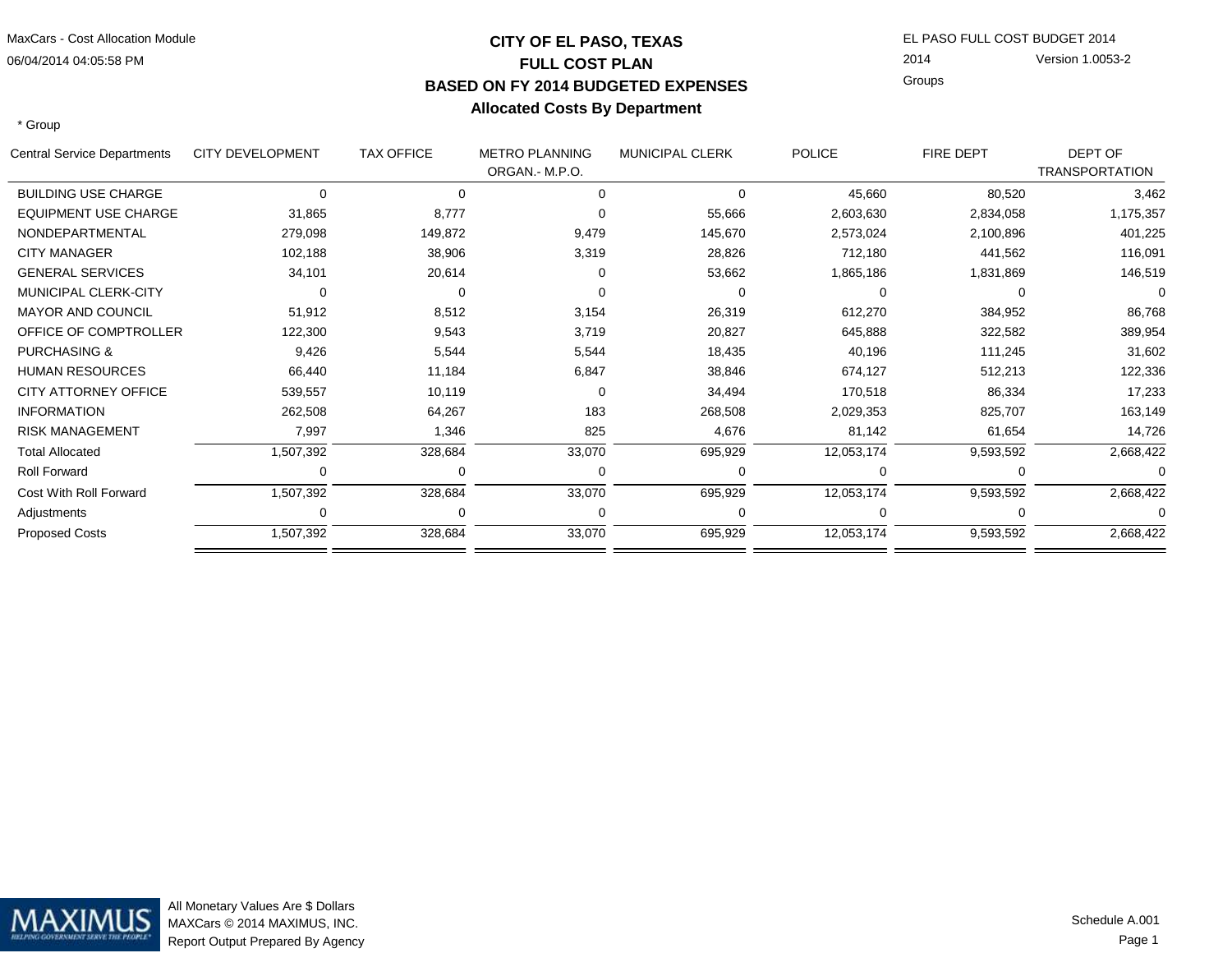### 06/04/2014 04:05:58 PMMaxCars - Cost Allocation Module

# **CITY OF EL PASO, TEXASFULL COST PLAN BASED ON FY 2014 BUDGETED EXPENSESAllocated Costs By Department**

 EL PASO FULL COST BUDGET 2014 2014GroupsVersion 1.0053-2

\* Group

L.

| Central Service Departments | <b>ENVIRONMENTAL</b><br><b>SERVICES</b> | <b>ENGINEERING &amp;</b><br><b>CONSTRUCTION</b> | PUBLIC HEALTH | <b>PARKS AND</b><br><b>RECREATION</b> | ZOO     | <b>LIBRARY</b> | <b>DEPT OF MUSEUMS &amp;</b><br><b>CULTURAL AFF</b> |
|-----------------------------|-----------------------------------------|-------------------------------------------------|---------------|---------------------------------------|---------|----------------|-----------------------------------------------------|
| <b>BUILDING USE CHARGE</b>  | 860                                     |                                                 | $\Omega$      | 2,194                                 | 0       | 0              |                                                     |
| <b>EQUIPMENT USE CHARGE</b> |                                         | 36,612                                          | 985,582       | 631,722                               |         | 69,940         | 49,507                                              |
| NONDEPARTMENTAL             | 418,243                                 | 132,222                                         | 256,180       | 455,439                               | 146,401 | 312,423        | 74,082                                              |
| <b>CITY MANAGER</b>         | 239,565                                 | 26,147                                          | 95,944        | 122,247                               | 56,395  | 59,153         | 44,630                                              |
| <b>GENERAL SERVICES</b>     | 205,943                                 | 6,125                                           | 1,063,051     | 10,981,827                            | 453,796 | 1,018,385      | 414,241                                             |
| MUNICIPAL CLERK-CITY        |                                         |                                                 | ∩             |                                       |         |                |                                                     |
| <b>MAYOR AND COUNCIL</b>    | 175,063                                 | 23,856                                          | 87,570        | 75,228                                | 32,216  | 45,299         | 25,062                                              |
| OFFICE OF COMPTROLLER       | 342,862                                 | 17,416                                          | 155,678       | 130,196                               | 22,190  | 47,711         | 32,314                                              |
| <b>PURCHASING &amp;</b>     | 95,685                                  |                                                 | 94,252        | 62,342                                | 40,196  | 28,032         | 71,820                                              |
| <b>HUMAN RESOURCES</b>      | 186,243                                 | 34,920                                          | 128,727       | 126,718                               | 51,924  | 70,662         | 27,882                                              |
| <b>CITY ATTORNEY OFFICE</b> | 90,479                                  | 462,258                                         | 76,065        | 36,340                                | 9,515   | 14,136         | 35,257                                              |
| <b>INFORMATION</b>          | 453,626                                 | 169,689                                         | 436,863       | 834,034                               | 170,663 | 492,611        | 211,517                                             |
| <b>RISK MANAGEMENT</b>      | 24,594                                  | 4,203                                           | 15,494        | 15,253                                | 6,250   | 8,506          | 3,356                                               |
| <b>Total Allocated</b>      | 2,233,163                               | 913,448                                         | 3,395,406     | 13,473,540                            | 989,546 | 2,166,858      | 989,668                                             |
| <b>Roll Forward</b>         |                                         |                                                 |               |                                       |         |                |                                                     |
| Cost With Roll Forward      | 2,233,163                               | 913,448                                         | 3,395,406     | 13,473,540                            | 989,546 | 2,166,858      | 989,668                                             |
| Adjustments                 |                                         |                                                 |               |                                       |         | 0              |                                                     |
| <b>Proposed Costs</b>       | 2,233,163                               | 913,448                                         | 3,395,406     | 13,473,540                            | 989,546 | 2,166,858      | 989,668                                             |
|                             |                                         |                                                 |               |                                       |         |                |                                                     |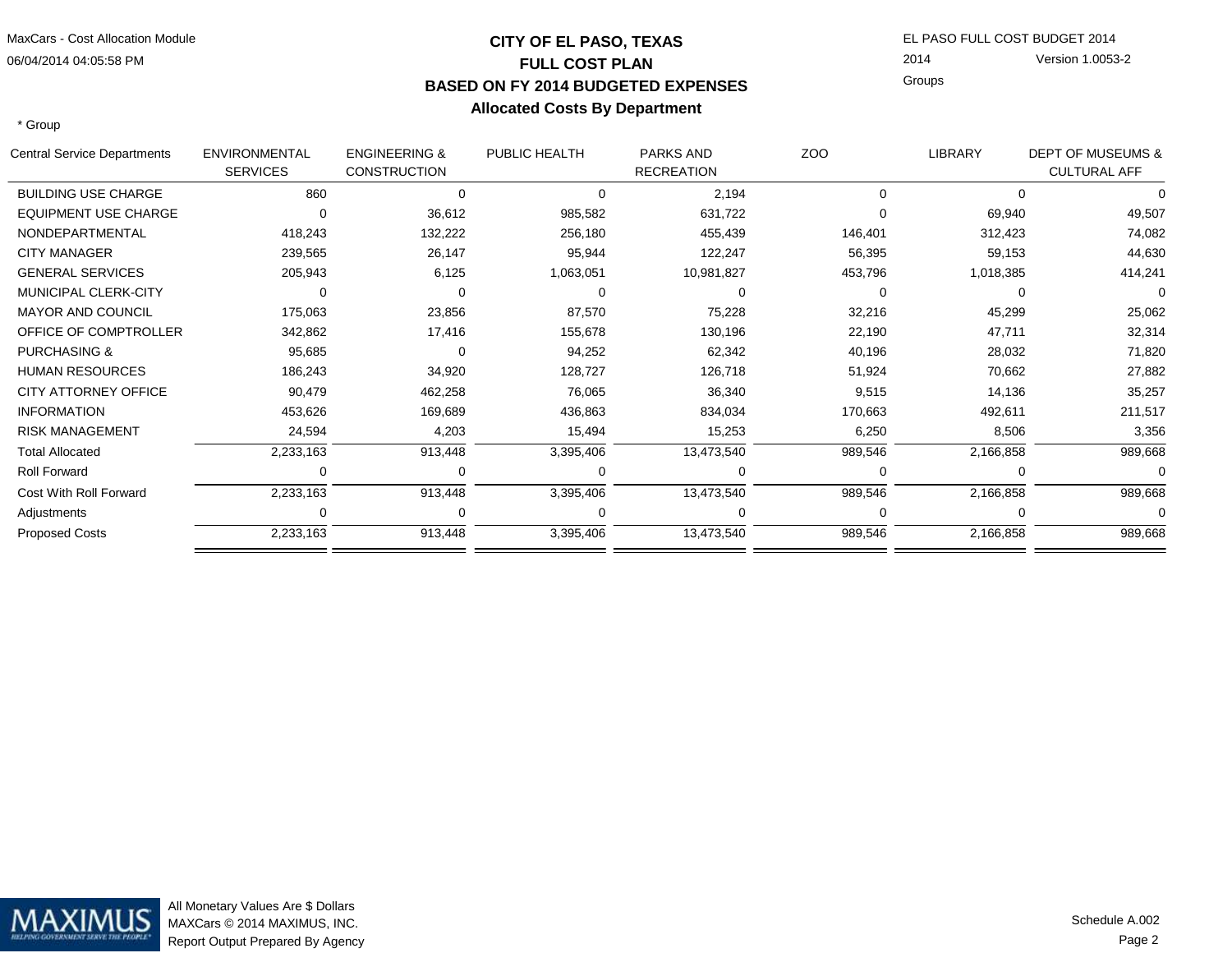06/04/2014 04:05:58 PMMaxCars - Cost Allocation Module

# **CITY OF EL PASO, TEXASFULL COST PLAN BASED ON FY 2014 BUDGETED EXPENSESAllocated Costs By Department**

 EL PASO FULL COST BUDGET 2014 2014GroupsVersion 1.0053-2

\* Group

| Central Service Departments | <b>ARTS RESOURCES</b> | CIVIC/CONVENTION/T<br><b>OURIST</b> | <b>SUN METRO</b> | <b>AIRPORT</b> | COMMUNITY/HUMAN<br><b>DEVELOPMENT</b> | <b>PENSION</b><br><b>ADMINISTRATION</b> | 9-1-1 EMERGENCY<br><b>NETWORK</b> |
|-----------------------------|-----------------------|-------------------------------------|------------------|----------------|---------------------------------------|-----------------------------------------|-----------------------------------|
| <b>BUILDING USE CHARGE</b>  |                       |                                     |                  |                |                                       |                                         |                                   |
| <b>EQUIPMENT USE CHARGE</b> |                       |                                     |                  |                | 84,662                                |                                         |                                   |
| NONDEPARTMENTAL             |                       |                                     | 419,432          | 164,298        | 34,360                                |                                         |                                   |
| <b>CITY MANAGER</b>         | 20,805                | 28,183                              | 296,850          | 119,197        | 27,399                                | 12,637                                  |                                   |
| <b>GENERAL SERVICES</b>     |                       | 10,172                              | 4,437            | 68,575         |                                       | 6,178                                   | 63,289                            |
| MUNICIPAL CLERK-CITY        |                       |                                     |                  |                |                                       |                                         |                                   |
| <b>MAYOR AND COUNCIL</b>    |                       | 16,123                              | 225,225          | 105,842        | 24,041                                |                                         |                                   |
| OFFICE OF COMPTROLLER       |                       | 17,034                              | 122,588          | 189,157        | 159,992                               |                                         |                                   |
| <b>PURCHASING &amp;</b>     |                       |                                     | 93,468           | 82,102         | 16,633                                |                                         |                                   |
| <b>HUMAN RESOURCES</b>      |                       | 456                                 | 281,265          | 95,721         | 18,259                                |                                         |                                   |
| <b>CITY ATTORNEY OFFICE</b> |                       |                                     | 23,251           | 202,413        |                                       | 23,275                                  |                                   |
| <b>INFORMATION</b>          |                       |                                     | 213,390          | 43,899         | 134,695                               |                                         |                                   |
| <b>RISK MANAGEMENT</b>      |                       | 55                                  | 34,615           | 12,451         | 2,198                                 |                                         |                                   |
| <b>Total Allocated</b>      | 20,805                | 72,023                              | 1,714,521        | 1,083,655      | 502,239                               | 42,090                                  | 63,289                            |
| <b>Roll Forward</b>         |                       |                                     |                  |                |                                       |                                         |                                   |
| Cost With Roll Forward      | 20,805                | 72,023                              | 1,714,521        | 1,083,655      | 502,239                               | 42,090                                  | 63,289                            |
| Adjustments                 |                       |                                     |                  |                |                                       |                                         |                                   |
| <b>Proposed Costs</b>       | 20,805                | 72,023                              | 1,714,521        | 1,083,655      | 502,239                               | 42,090                                  | 63,289                            |



All Monetary Values Are \$ Dollars MAXCars © 2014 MAXIMUS, INC.Report Output Prepared By Agency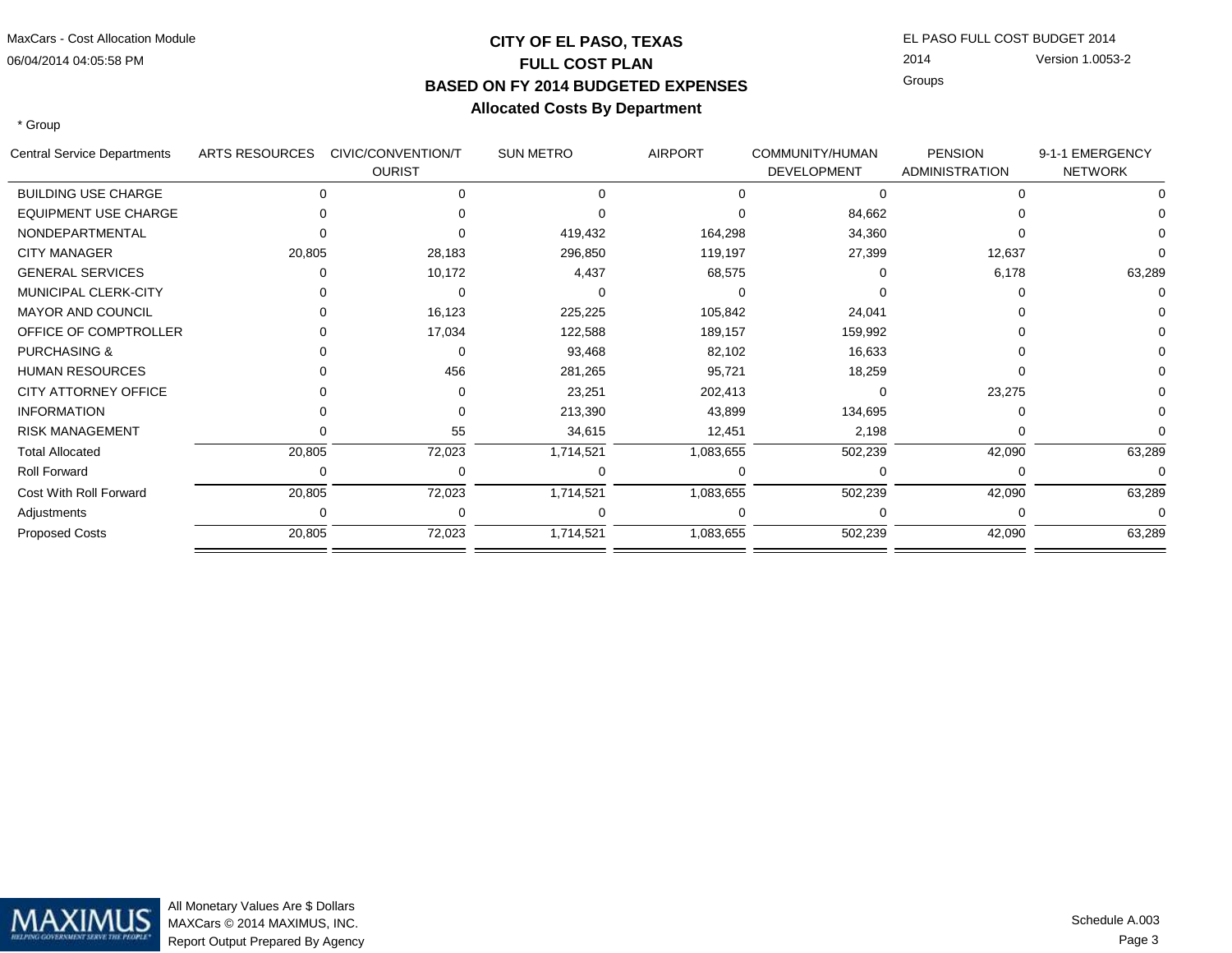# **CITY OF EL PASO, TEXASFULL COST PLAN BASED ON FY 2014 BUDGETED EXPENSESAllocated Costs By Department**

 EL PASO FULL COST BUDGET 2014 2014GroupsVersion 1.0053-2

\* Group

| <b>Central Service Departments</b> | <b>INTERNATIONAL</b><br><b>BRIDGES</b> | ALL OTHERS | SubTotal   | <b>Direct Billed</b> | Unallocated | Total      |  |
|------------------------------------|----------------------------------------|------------|------------|----------------------|-------------|------------|--|
| <b>BUILDING USE CHARGE</b>         | 0                                      | $\Omega$   | 132,696    | 0                    | 0           | 132,696    |  |
| <b>EQUIPMENT USE CHARGE</b>        |                                        |            | 8,567,378  |                      |             | 8,567,378  |  |
| NONDEPARTMENTAL                    | 40,679                                 |            | 8,113,023  |                      | 4,310,822   | 12,423,845 |  |
| <b>CITY MANAGER</b>                | 31,085                                 | 42,256     | 2,665,565  | ი                    | 322,400     | 2,987,965  |  |
| <b>GENERAL SERVICES</b>            | 4,181                                  | 323,646    | 18,575,797 | ი                    | 23,776,872  | 42,352,669 |  |
| MUNICIPAL CLERK-CITY               | 0                                      |            |            |                      |             |            |  |
| <b>MAYOR AND COUNCIL</b>           | 20,274                                 |            | 2,029,686  | O                    |             | 2,029,686  |  |
| OFFICE OF COMPTROLLER              | 19,543                                 | 23         | 2,771,517  | 0                    | 527,625     | 3,299,142  |  |
| <b>PURCHASING &amp;</b>            | 3,651                                  |            | 810,173    |                      |             | 810,173    |  |
| <b>HUMAN RESOURCES</b>             | 24,650                                 |            | 2,479,420  | 32,108               |             | 2,511,528  |  |
| <b>CITY ATTORNEY OFFICE</b>        | 88,342                                 | 124,482    | 2,044,068  |                      | 1,257,517   | 3,301,585  |  |
| <b>INFORMATION</b>                 | 2,327                                  | 953,055    | 7,730,044  |                      |             | 7,730,044  |  |
| <b>RISK MANAGEMENT</b>             | 2,967                                  |            | 302,308    |                      |             | 302,308    |  |
| <b>Total Allocated</b>             | 237,699                                | 1,443,462  | 56,221,675 | 32,108               | 30,195,236  | 86,449,019 |  |
| <b>Roll Forward</b>                | 0                                      |            |            |                      |             |            |  |
| Cost With Roll Forward             | 237,699                                | 1,443,462  | 56,221,675 | 32,108               | 30,195,236  | 86,449,019 |  |
| Adjustments                        | 0                                      |            |            |                      |             |            |  |
| <b>Proposed Costs</b>              | 237,699                                | 1,443,462  | 56,221,675 | 32,108               | 30,195,236  | 86,449,019 |  |

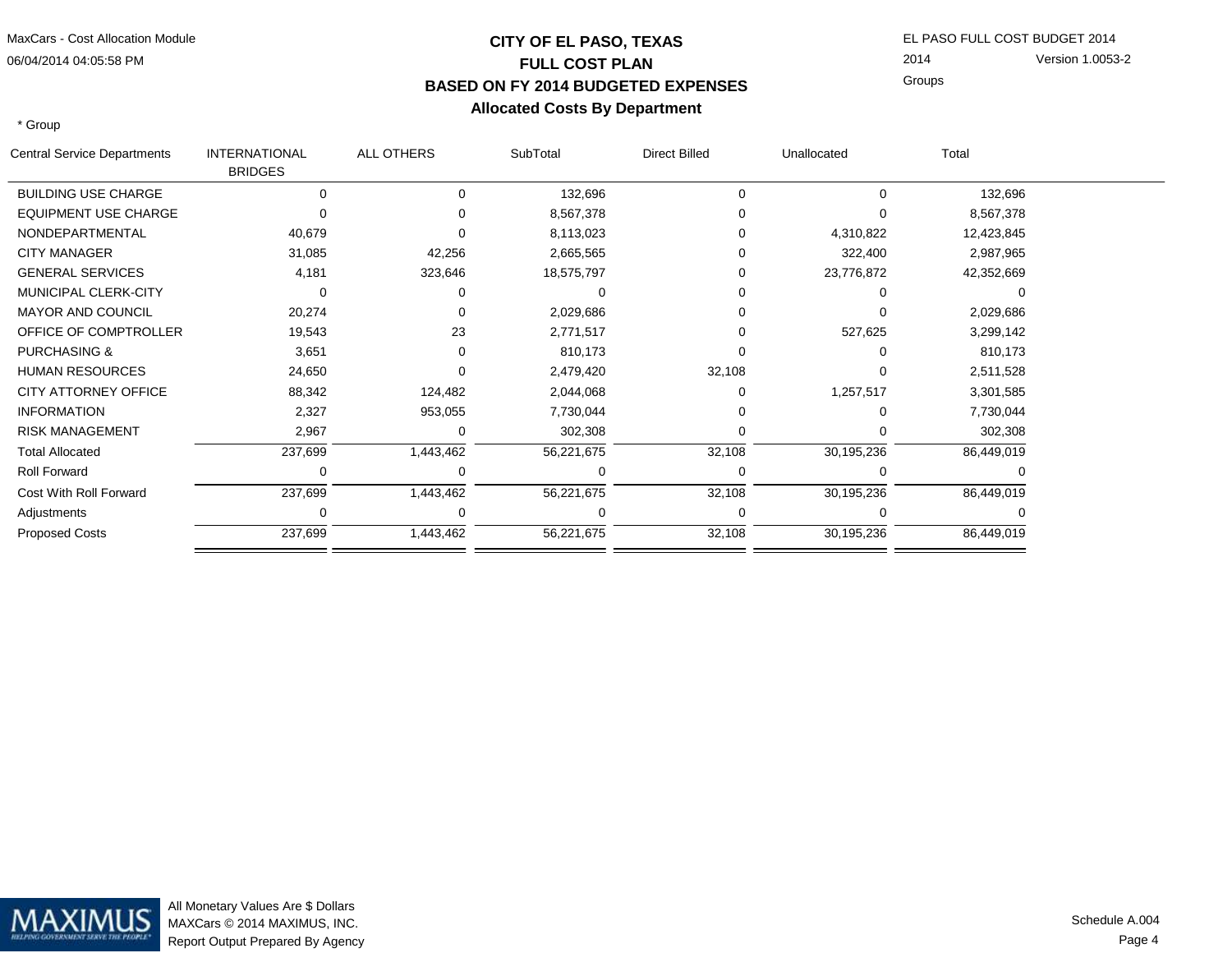06/04/2014 04:05:59 PM

### **CITY OF EL PASO, TEXASFULL COST PLAN**

EL PASO FULL COST BUDGET 2014

2014Version 1.0053-2

Detail

### **BASED ON FY 2014 BUDGETED EXPENSES**

### **Summary Of Allocated Costs**

| Department                                 | <b>Total Expenditures</b> | <b>Cost Adjustments</b> | <b>Total Allocated</b> |  |
|--------------------------------------------|---------------------------|-------------------------|------------------------|--|
| <b>BUILDING USE CHARGE</b>                 | $\mathbf 0$               | 428,110                 |                        |  |
| <b>EQUIPMENT USE CHARGE</b>                | $\mathbf 0$               | 9,082,378               |                        |  |
| NONDEPARTMENTAL                            | 18,561,711                | 4,514,465)              |                        |  |
| <b>CITY MANAGER</b>                        | 2,835,479                 | 50,000)                 |                        |  |
| <b>GENERAL SERVICES</b>                    | 45,204,425                | 2,868,236)              |                        |  |
| MUNICIPAL CLERK-CITY CLERK                 | 426,530                   | 0                       |                        |  |
| MAYOR AND COUNCIL                          | 1,312,241                 | 0                       |                        |  |
| OFFICE OF COMPTROLLER                      | 2,198,632                 | 122,400)                |                        |  |
| PURCHASING & STRATEGIC SOURCING            | 828,059                   | 0                       |                        |  |
| <b>HUMAN RESOURCES</b>                     | 1,813,562                 | 0                       |                        |  |
| CITY ATTORNEY OFFICE                       | 4,827,018                 | 1,287,400)              |                        |  |
| INFORMATION TECHNOLOGY                     | 10,479,689                | 2,706,314)              |                        |  |
| <b>RISK MANAGEMENT</b>                     | 9,068,000                 | 9,068,000)              |                        |  |
|                                            |                           |                         |                        |  |
| CITY DEVELOPMENT                           |                           |                         | 1,507,392              |  |
| <b>TAX OFFICE</b>                          |                           |                         | 328,684                |  |
| METRO PLANNING ORGAN. - M.P.O.             |                           |                         | 33,070                 |  |
| <b>MUNICIPAL CLERK</b>                     |                           |                         | 695,929                |  |
| <b>POLICE</b>                              |                           |                         | 12,053,174             |  |
| <b>FIRE DEPT</b>                           |                           |                         | 9,593,592              |  |
| DEPT OF TRANSPORTATION                     |                           |                         | 2,668,422              |  |
| <b>ENVIRONMENTAL SERVICES</b>              |                           |                         | 2,233,163              |  |
| <b>ENGINEERING &amp; CONSTRUCTION MGMT</b> |                           |                         | 913,448                |  |
| PUBLIC HEALTH                              |                           |                         | 3,395,406              |  |
| PARKS AND RECREATION                       |                           |                         | 13,473,540             |  |
| ZOO                                        |                           |                         | 989,546                |  |
| <b>LIBRARY</b>                             |                           |                         | 2,166,858              |  |
| DEPT OF MUSEUMS & CULTURAL AFF             |                           |                         | 989,668                |  |
| <b>ARTS RESOURCES</b>                      |                           |                         | 20,805                 |  |
| CIVIC/CONVENTION/TOURIST                   |                           |                         | 72,023                 |  |
| <b>SUN METRO</b>                           |                           |                         | 1,714,521              |  |
| <b>AIRPORT</b>                             |                           |                         | 1,083,655              |  |
| COMMUNITY/HUMAN DEVELOPMENT                |                           |                         | 502,239                |  |
| PENSION ADMINISTRATION                     |                           |                         | 42,090                 |  |
| 9-1-1 EMERGENCY NETWORK                    |                           |                         | 63,289                 |  |
| <b>INTERNATIONAL BRIDGES</b>               |                           |                         | 237,699                |  |
| <b>ALL OTHERS</b>                          |                           |                         | 1,443,462              |  |
|                                            |                           |                         |                        |  |

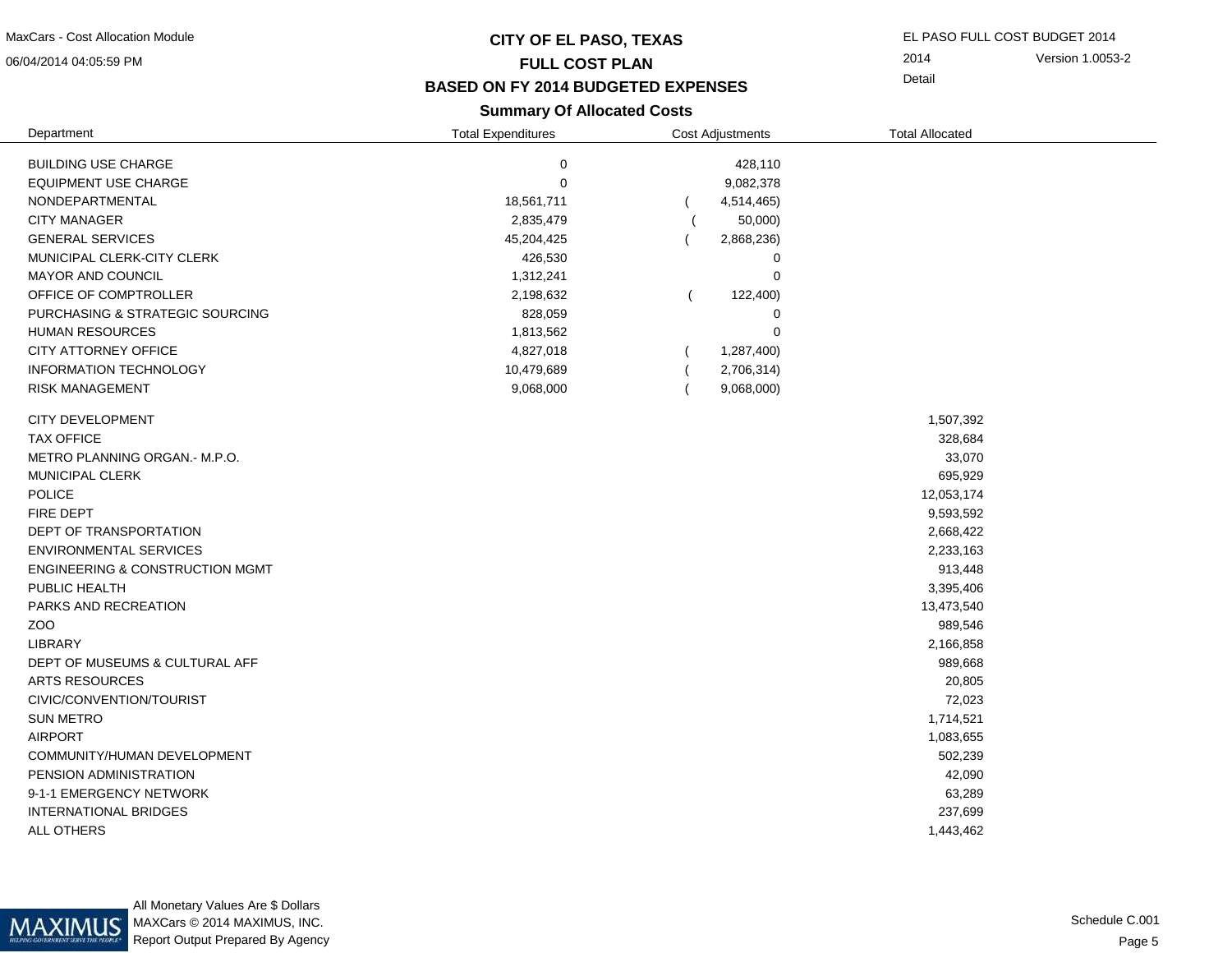# **CITY OF EL PASO, TEXASFULL COST PLAN BASED ON FY 2014 BUDGETED EXPENSESSummary Of Allocated Costs**

| Department               | <b>Total Expenditures</b> | <b>Cost Adjustments</b> | <b>Total Allocated</b> |           |
|--------------------------|---------------------------|-------------------------|------------------------|-----------|
| Direct Billed Total      |                           |                         | 32,108                 |           |
| <b>Unallocated Total</b> |                           |                         | 30,195,236             | Deviation |
| Totals                   | 97,555,346                | 11,106,327)             | 86,449,019             | $\Omega$  |

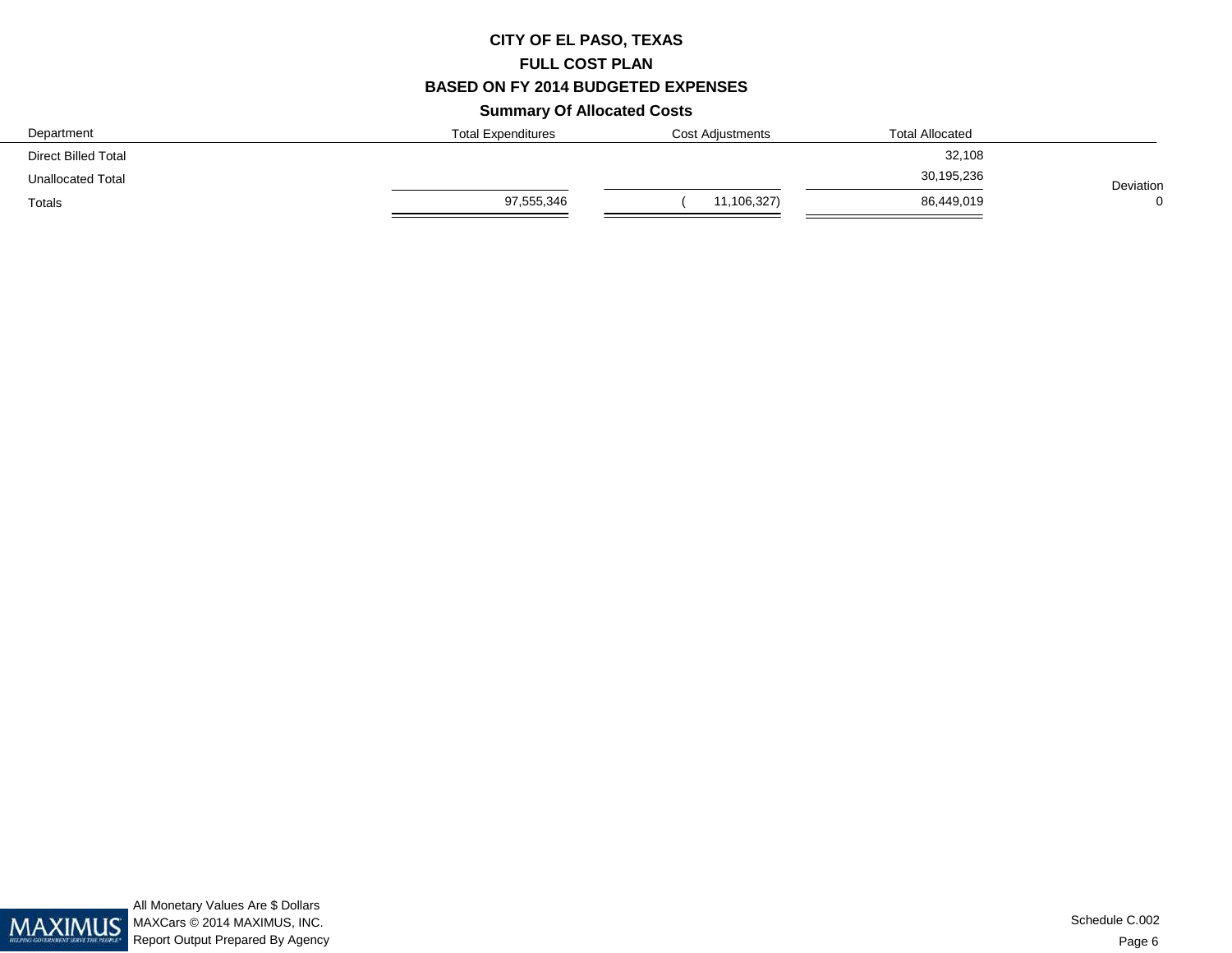06/04/2014 04:06:00 PM

# **CITY OF EL PASO, TEXAS** EL PASO FULL COST BUDGET 2014 **FULL COST PLAN BASED ON FY 2014 BUDGETED EXPENSESSchedule E - Summary of Allocation Basis**

| Department                  | <b>Allocation Basis:</b>                            | <b>Allocation Source:</b>           |
|-----------------------------|-----------------------------------------------------|-------------------------------------|
| <b>BUILDING USE CHARGE</b>  |                                                     |                                     |
| 1.4.1 CITY HALL             | FTE'S PER DEPT OCCUPYING CITY HALL 1                | <b>GENERAL SERVICES DEPARTMENT</b>  |
| 1.4.2 SERVICE CENTER        | SQUARE FOOTAGE OCCUPIED                             | PUBLIC WORKS SPACE STUDY            |
| 1.4.3 POLICE HQ             | DIRECT ALLOCATION TO POLICE                         | DIRECT ALLOCATION                   |
| 1.4.4 FIRE ADMIN            | DIRECT TO FIRE                                      | <b>DIRECT ALLOCATION</b>            |
| 1.4.5 FIRE TRAINING         | DIRECT TO FIRE                                      | <b>DIRECT ALLOCATION</b>            |
| <b>EQUIPMENT USE CHARGE</b> |                                                     |                                     |
| 2.4.1 FIXED ASSETS          | COST OF GENERAL EQUIPMENT ASSIGNED                  | FY 2013 FIXED ASSET SCHEDULE (CAFR) |
| NONDEPARTMENTAL             |                                                     |                                     |
| 3.4.1 GENERAL EXPENSE       | TOTAL GENERAL FUND EXPENDITURES                     | <b>FINANCE DEPARTMENT</b>           |
| 3.4.2 CITYWIDE IT CONTRACTS | IT CONTRACT VALUE MANAGED PER DEPARTMENT            | <b>IT ADMIN</b>                     |
| 3.4.3 RETIREES INSURANCE    | TOTAL NUMBER OF GENERAL FUND FTE'S BY DEPARTMENT    | CITY OF EL PASO BUDGET              |
| <b>CITY MANAGER</b>         |                                                     |                                     |
| 4.4.1 CITY MANAGER          | TOTAL NUMBER OF FTE'S BY DEPARTMENT                 | CITY OF EL PASO BUDGET              |
| 4.4.2 INTERNAL AUDIT        | AUDIT HOURS PER DEPARTMENT                          | CHIEF INTERNAL AUDITOR              |
| 4.4.3 MGMNT & BUDGET        | TOTAL FY 2014 BUDGET EXPENDITURES                   | CITY OF EL PASO FINANCE DEPT        |
| <b>GENERAL SERVICES</b>     |                                                     |                                     |
| 5.4.1 PARK - LAND MGMNT     | DIRECT ALLOCATION TO PARKS & REC                    |                                     |
| 5.4.2 FACILITIES            | NUMBER OF LABOR HOURS PER BUILDING                  | <b>FACILITIES DIRECTOR</b>          |
| 5.4.3 DEPT JANITORIAL       | YEARLY JANITORIAL CONTRACT COSTS BY DEPARTMENT      | <b>GENERAL SERVICES DEPARTMENT</b>  |
| 5.4.4 RECORDS               | NUMBER OF BOXES IN STORAGE                          | ARCHIVES & RECORDS MANAGER          |
| 5.4.5 CITY HALL COSTS       | FTE'S PER DEPT OCCUPYING CITY HALL 1                | <b>GENERAL SERVICES DEPARTMENT</b>  |
| 5.4.6 DEPT UTILITIES        | UTILITIES PAID PER BUILDING WITH ONE DEPT OCCUPYING | <b>GENERAL SERVICES DEPARTMENT</b>  |
| MUNICIPAL CLERK-CITY CLERK  |                                                     |                                     |
| 6.4.1 CITY CLERK            | DIRECT ALLOCATION TO MAYOR/COUNCIL                  | <b>DIRECT ALLOCATION</b>            |
| MAYOR AND COUNCIL           |                                                     |                                     |
| 7.4.1 CITY ADMIN            | TOTAL NUMBER OF FTE'S BY DEPARTMENT                 | CITY OF EL PASO BUDGET              |
| 7.4.2 BUDGET REVIEW         | TOTAL FY 2014 BUDGET EXPENDITURES                   | CITY OF EL PASO FINANCE DEPT        |

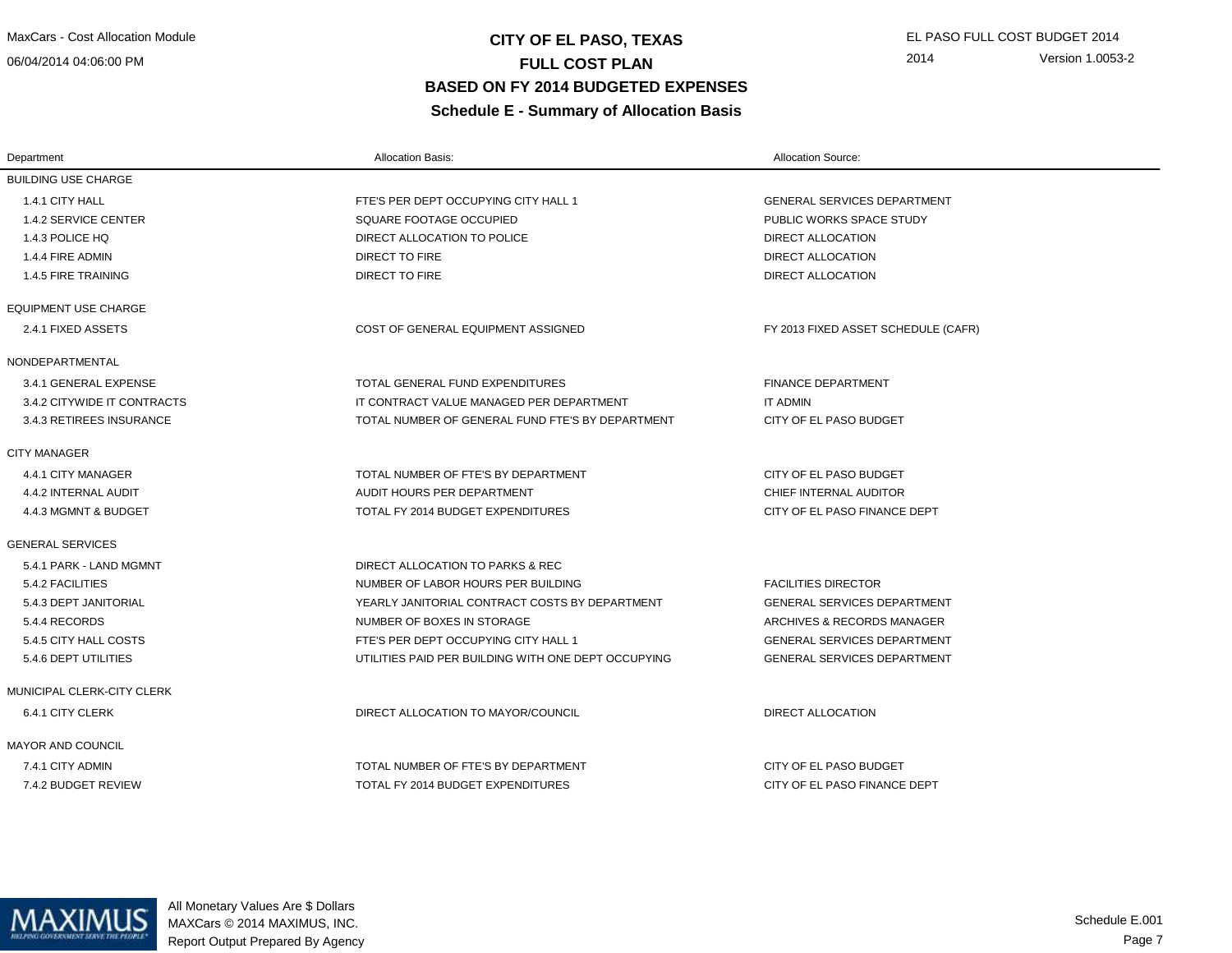06/04/2014 04:06:00 PM

# **CITY OF EL PASO, TEXAS** EL PASO FULL COST BUDGET 2014 **FULL COST PLAN BASED ON FY 2014 BUDGETED EXPENSESSchedule E - Summary of Allocation Basis**

| Department                       | <b>Allocation Basis:</b>                                               | <b>Allocation Source:</b>                |
|----------------------------------|------------------------------------------------------------------------|------------------------------------------|
| OFFICE OF COMPTROLLER            |                                                                        |                                          |
| 8.4.1 FIN/REPORTING              | TOTAL FY 2014 BUDGET EXPENDITURES                                      | CITY OF EL PASO FINANCE DEPT             |
| 8.4.2 TREASURY                   | TOTAL POOLED CASH INVESTMENTS                                          | CITY OF EL PASO FINANCE DEPARTMENT       |
| 8.4.3 FISCAL OPER                | TOTAL GENERAL LEDGER TRANSACTIONS                                      | FINANCIAL SERVICES - TRANSACTIONS REPORT |
| 8.4.4 GRANTS                     | TOTAL GRANT EXPENDITURES (Excl. Health and HUD)                        | SINGLE AUDIT                             |
| 8.4.5 ANNUAL AUDIT               | TOTAL EXPENDITURES (Excl. Airport, Sun Metro, Env Svcs, & Int Bridges) | CITY OF EL PASO FINANCE DEPT             |
| 8.4.6 CAPITAL ASSESTS            | COST OF GENERAL EQUIPMENT ASSIGNED                                     | FY 2013 FIXED ASSET SCHEDULE (CAFR)      |
| 8.4.7 CD ADMIN                   | DIRECT ALLOCATION TO COMMUNITY/HUMAN DEVELOP                           | DIRECT ALLOCATION                        |
| PURCHASING & STRATEGIC SOURCING  |                                                                        |                                          |
| 9.4.1 PURCHASING                 | TOTAL NUMBER OF PURCHASE ORDERS (P.O.'s) PROCESSED                     | FINANCIAL SERVICES - P.O. REPORT         |
| <b>HUMAN RESOURCES</b>           |                                                                        |                                          |
| 10.4.1 HR SERVICES               | TOTAL NUMBER OF FTE'S BY DEPARTMENT                                    | CITY OF EL PASO BUDGET                   |
| CITY ATTORNEY OFFICE             |                                                                        |                                          |
| 11.4.1 LEGAL SVCS                | NUMBER OF LEGAL HOURS RECORDED BY DEPARTMENT                           | CITY ATTORNEY'S YEAR END REPORT          |
| 11.4.2 OUTSIDE COUNSEL           | COST OF OUTSIDE COUNSEL PER DEPARTMENT                                 | <b>LEGAL DEPARTMENT</b>                  |
| <b>INFORMATION TECHNOLOGY</b>    |                                                                        |                                          |
| 12.4.1 APPLICATION MGMNT         | TOTAL NUMBER OF IT TICKETS BY DEPARTMENT                               | INFORMATION TECHNOLOGY ACTIVITY REPORT   |
| 12.4.2 INFORMATION TECH          | TOTAL NUMBER OF IT TICKETS BY DEPARTMENT                               | INFORMATION TECHNOLOGY ACTIVITY REPORT   |
| 12.4.3 GIS                       | TOTAL NUMBER OF MAPS PRODUCED PER DEPARTMENT                           | <b>GIS</b>                               |
| 12.4.4 INFORMATION SVCS PROJECTS | TOTAL NUMBER OF IT TICKETS BY DEPARTMENT                               | INFORMATION TECHNOLOGY ACTIVITY REPORT   |
| 12.4.5 INFRASTRUCTURE MANAGEMENT | TOTAL NUMBER OF IT TICKETS BY DEPARTMENT                               | INFORMATION TECHNOLOGY ACTIVITY REPORT   |
| <b>12.4.6 PHONES</b>             | TOTAL SWB CHARGES PER DEPARTMENT                                       | <b>COMMUNICATION RECORDS</b>             |
| 12.4.7 STR INNOVATION & ENTERPR  | TOTAL NUMBER OF IT TICKETS BY DEPARTMENT                               | INFORMATION TECHNOLOGY ACTIVITY REPORT   |
| 12.4.8 CONTRACTS ADMIN           | IT CONTRACT VALUE MANAGED PER DEPARTMENT                               | <b>IT ADMIN</b>                          |
| <b>RISK MANAGEMENT</b>           |                                                                        |                                          |
| 13.4.1 RISK MGMT                 | TOTAL NUMBER OF FTE'S BY DEPARTMENT                                    | CITY OF EL PASO BUDGET                   |



All Monetary Values Are \$ Dollars MAXCars © 2014 MAXIMUS, INC.Report Output Prepared By Agency

Page 8Schedule E.002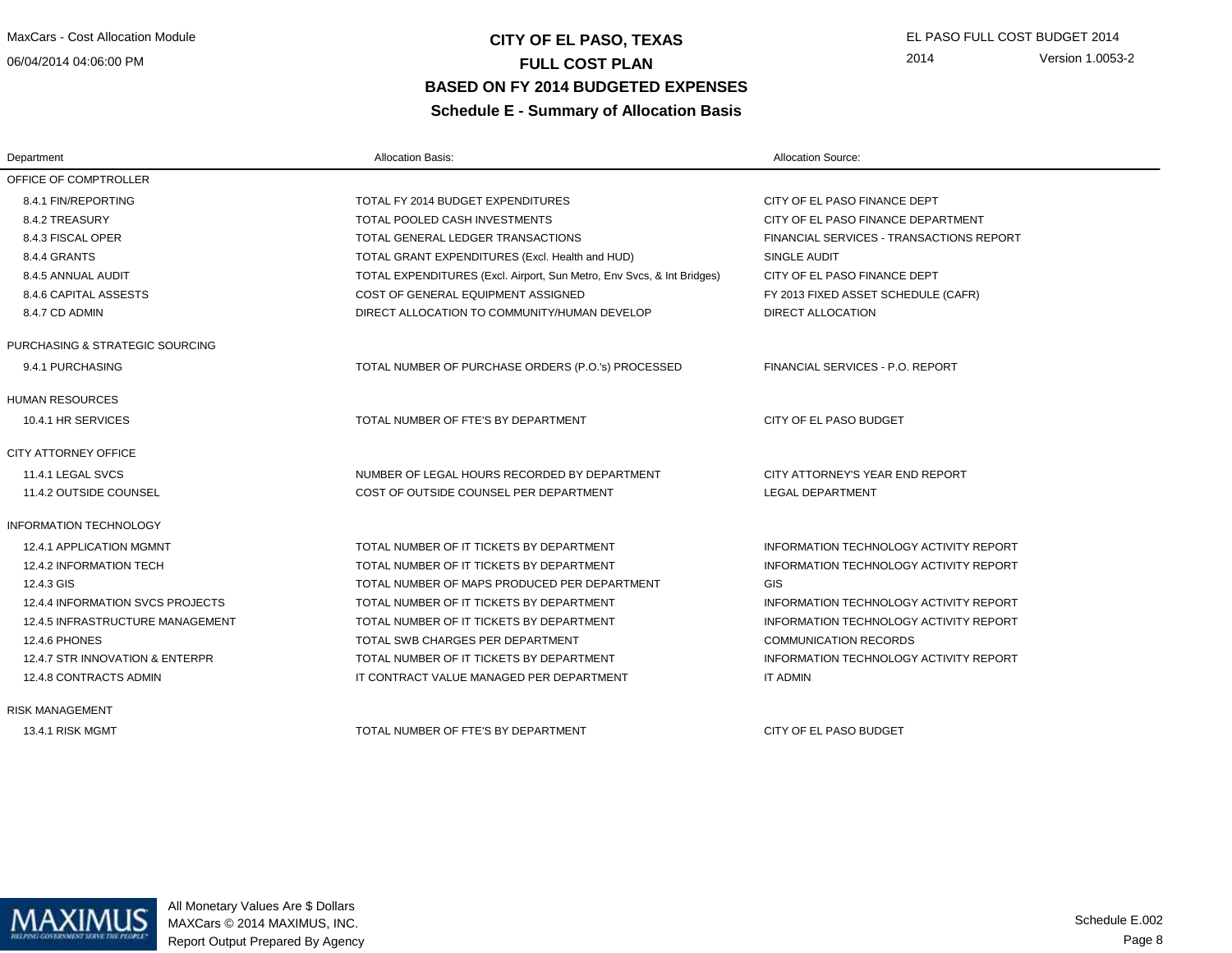# **CITY OF EL PASO, TEXAS BUILDING DEPRECIATION NATURE AND EXTENT OF SERVICES**

In lieu of depreciation, a use charge is computed and allocated to occupants of City-owned buildings. The charge is equivalent to two percent (2%) of the original construction or purchase costs of buildings in addition to subsequent improvements. The following table summarizes the building use charges allocated within this Plan:

| <b>Building</b>               | Cost         | 2% Use Charge |
|-------------------------------|--------------|---------------|
| <b>Municipal Building</b>     | \$14,277,000 | \$285,540     |
| <b>Service Center</b>         | 819,500      | 16,390        |
| <b>Police Headquarters</b>    | 2,283,000    | 45,660        |
| Fire Admin                    | 3,098,000    | 61,960        |
| <b>Fire Training Facility</b> | 928,000      | 18,560        |
|                               | ,405,500     |               |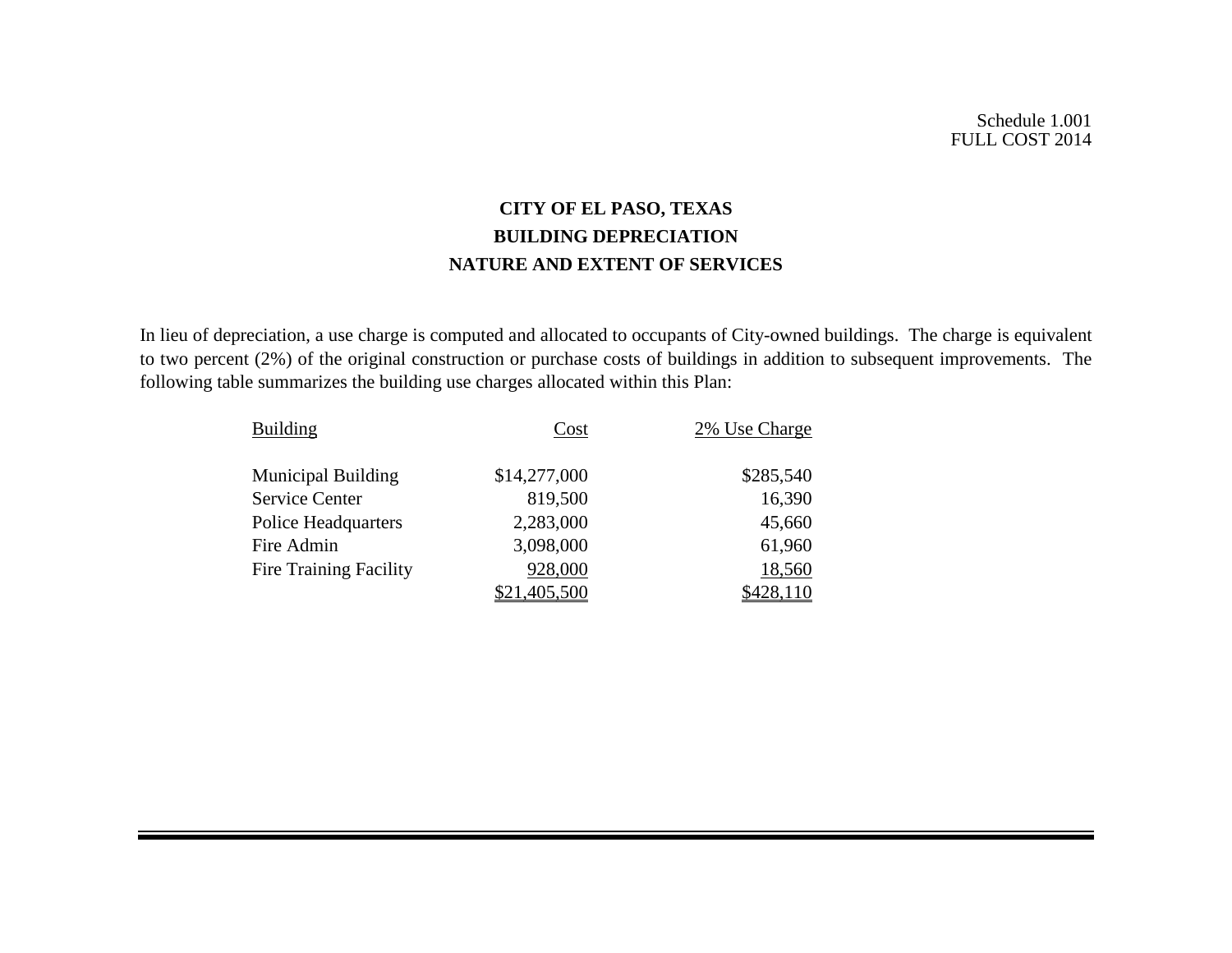Schedule 1.001 FULL COST 2014 (Cont'd)

# **CITY OF EL PASO, TEXAS BUILDING DEPRECIATION NATURE AND EXTENT OF SERVICES**

The building use charges exhibited above are allocated as follows:

- ♦ **City Hall** The use charge is allocated based upon number of fte's per department occupying City Hall 1.
- ♦ **Municipal Service Center** The use charge is allocated based upon square footage occupied.
- ♦ **Police Headquarters** The use charge is allocated directly to Police.
- ♦ **Fire Admin** The use charge is allocated directly to Fire.
- ♦ **Fire Training Facility** The use charge is allocated directly to Fire.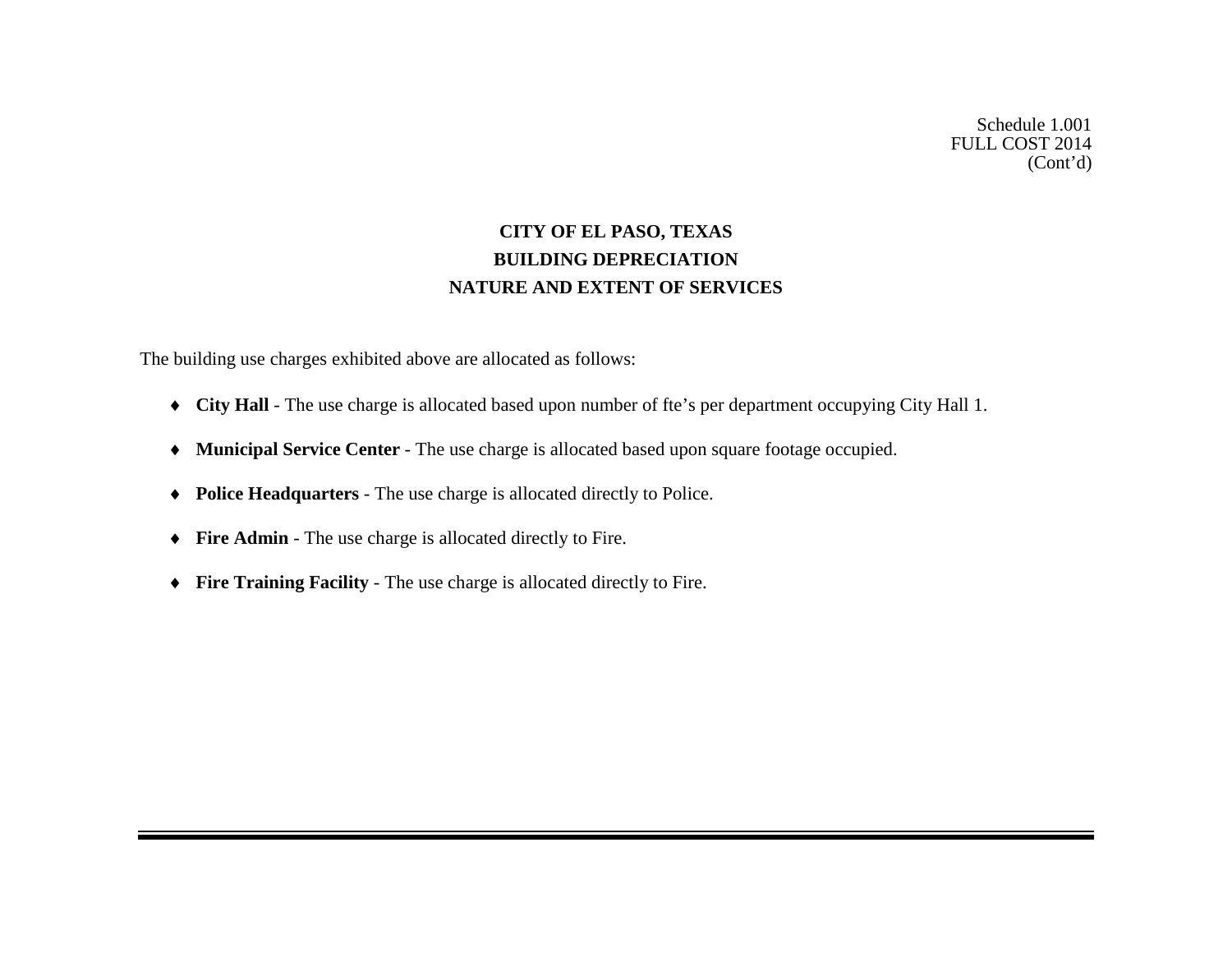#### 06/04/2014 04:06:01 PM

# **CITY OF EL PASO, TEXAS** EL PASO FULL COST BUDGET 2014 **FULL COST PLAN BASED ON FY 2014 BUDGETED EXPENSESSchedule .2 - Costs To Be Allocated**

### **For Department BUILDING USE CHARGE**

|                                              | 1st Allocation | 2nd Allocation | Sub-Total | Total   |  |
|----------------------------------------------|----------------|----------------|-----------|---------|--|
| <b>Expenditures Per Financial Statement:</b> |                |                |           | 0       |  |
| <b>Total Allocated Additions:</b>            |                |                |           | 0       |  |
| <b>BUILDING USE CHG</b>                      | 428,110        |                |           |         |  |
| <b>Total Departmental Cost Adjustments:</b>  | 428,110        |                |           | 428,110 |  |
| Total To Be Allocated:                       | 428,110        |                |           | 428,110 |  |

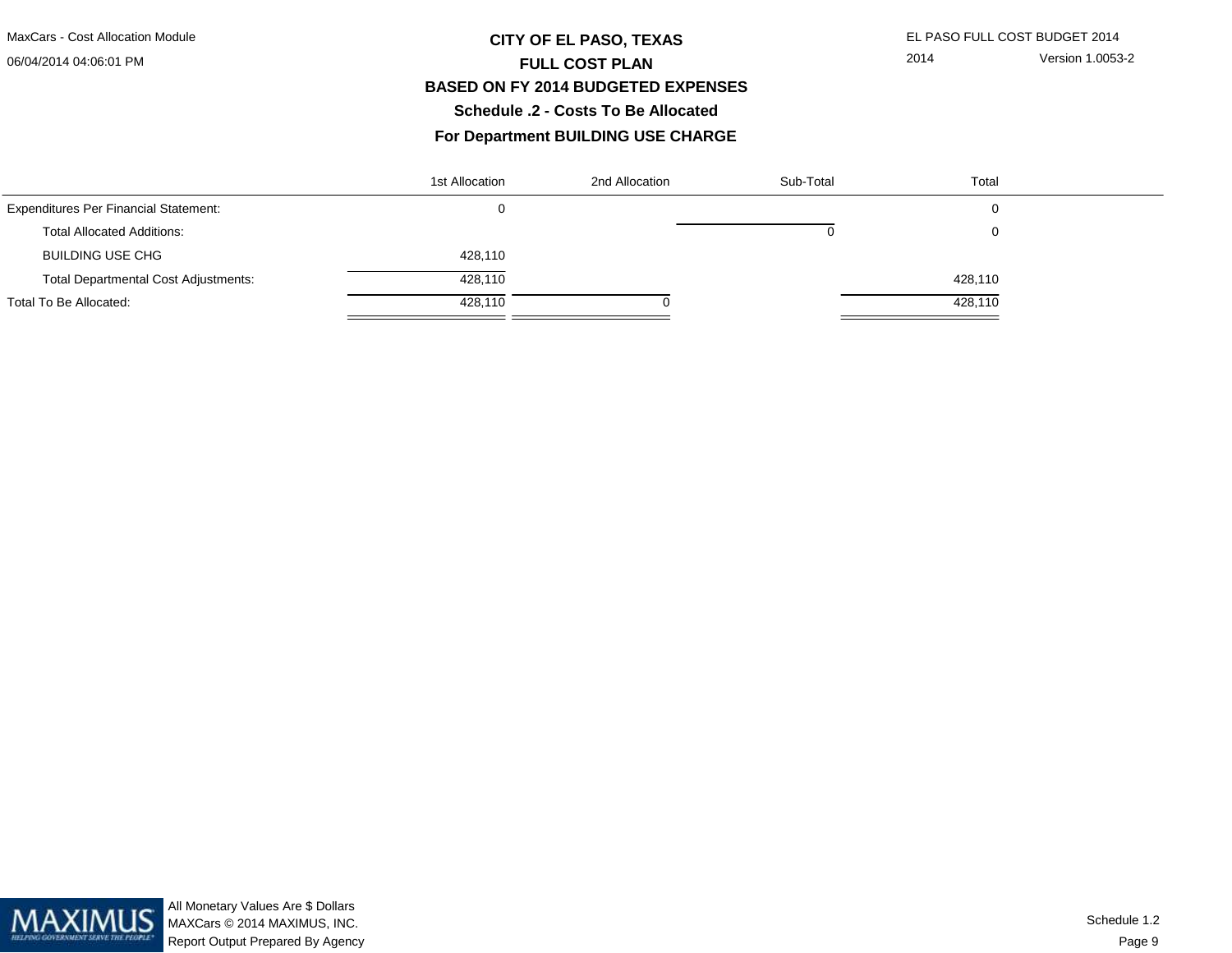06/04/2014 04:06:02 PM

**Deductions** 

# **CITY OF EL PASO, TEXAS** EL PASO FULL COST BUDGET 2014 **FULL COST PLAN BASED ON FY 2014 BUDGETED EXPENSES Schedule .3 - Costs Allocated By ActivityFor Department BUILDING USE CHARGE**

2014 Version 1.0053-2

# TotalGeneral & Admin CITY HALL SERVICE CENTER POLICE HQWages & BenefitsSALARIES & WAGES 0 0 0 0 0 $\mathbf 0$ FRINGE BENEFITS 0 0 0 0 0Departmental TotalsTotal Expenditures 0 0 0 0 0Total Deductions 0 0 0 0 0Cost AdjustmentsBUILDING USE CHG 428,110 285,540 16,390 45,660 Functional Cost 428,110 0 285,540 16,390 45,660

| <b>FUNCTIONAL COST</b>            | 420.IIV | υ | 200,04U | 10,390   | 40,00L |
|-----------------------------------|---------|---|---------|----------|--------|
| <b>Allocation Step 1</b>          |         |   |         |          |        |
| 1st Allocation                    | 428,110 | 0 | 285,540 | 16,390   | 45,660 |
| <b>Allocation Step 2</b>          |         |   |         |          |        |
| 2nd Allocation                    | 0       | 0 | 0       | $\Omega$ |        |
| Total For 010 BUILDING USE CHARGE |         |   |         |          |        |
| <b>Total Allocated</b>            | 428,110 | 0 | 285,540 | 16,390   | 45,660 |



All Monetary Values Are \$ Dollars MAXCars © 2014 MAXIMUS, INC.Report Output Prepared By Agency

Page 10Schedule 1.3\* - Indicates Disallowed Expenditure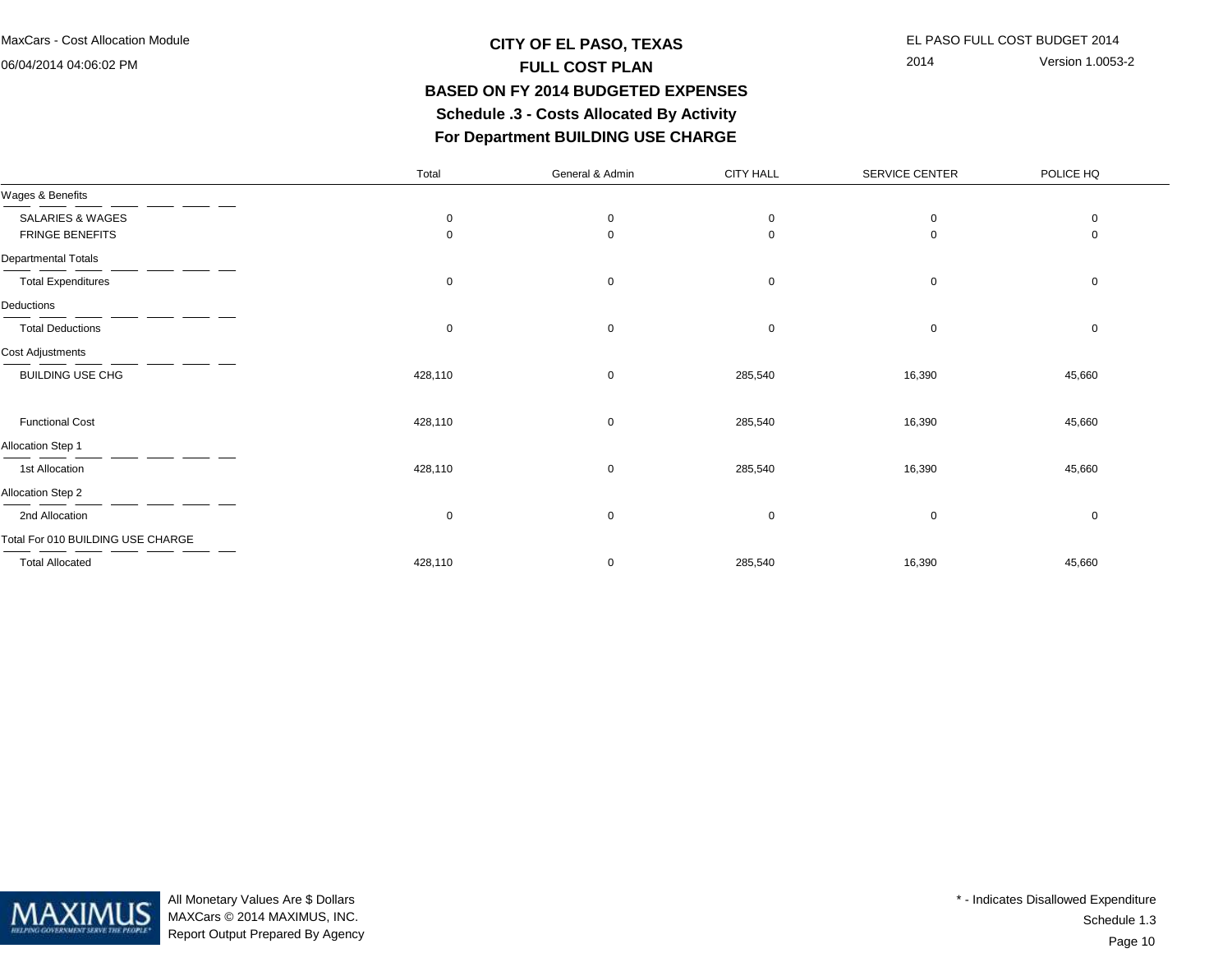#### 06/04/2014 04:06:02 PM

# **CITY OF EL PASO, TEXAS** EL PASO FULL COST BUDGET 2014 **FULL COST PLAN BASED ON FY 2014 BUDGETED EXPENSES Schedule .3 - Costs Allocated By ActivityFor Department BUILDING USE CHARGE**

|                                   | FIRE ADMIN  | FIRE TRAINING |
|-----------------------------------|-------------|---------------|
| Wages & Benefits                  |             |               |
| SALARIES & WAGES                  | $\mathbf 0$ | $\mathbf 0$   |
| FRINGE BENEFITS                   | $\mathbf 0$ | 0             |
| <b>Departmental Totals</b>        |             |               |
| <b>Total Expenditures</b>         | 0           | $\mathbf 0$   |
| Deductions                        |             |               |
| <b>Total Deductions</b>           | $\mathbf 0$ | $\mathbf 0$   |
| Cost Adjustments                  |             |               |
| BUILDING USE CHG                  | 61,960      | 18,560        |
|                                   |             |               |
| <b>Functional Cost</b>            | 61,960      | 18,560        |
| Allocation Step 1                 |             |               |
| 1st Allocation                    | 61,960      | 18,560        |
| Allocation Step 2                 |             |               |
| 2nd Allocation                    | $\mathbf 0$ | $\mathbf 0$   |
| Total For 010 BUILDING USE CHARGE |             |               |
| <b>Total Allocated</b>            | 61,960      | 18,560        |

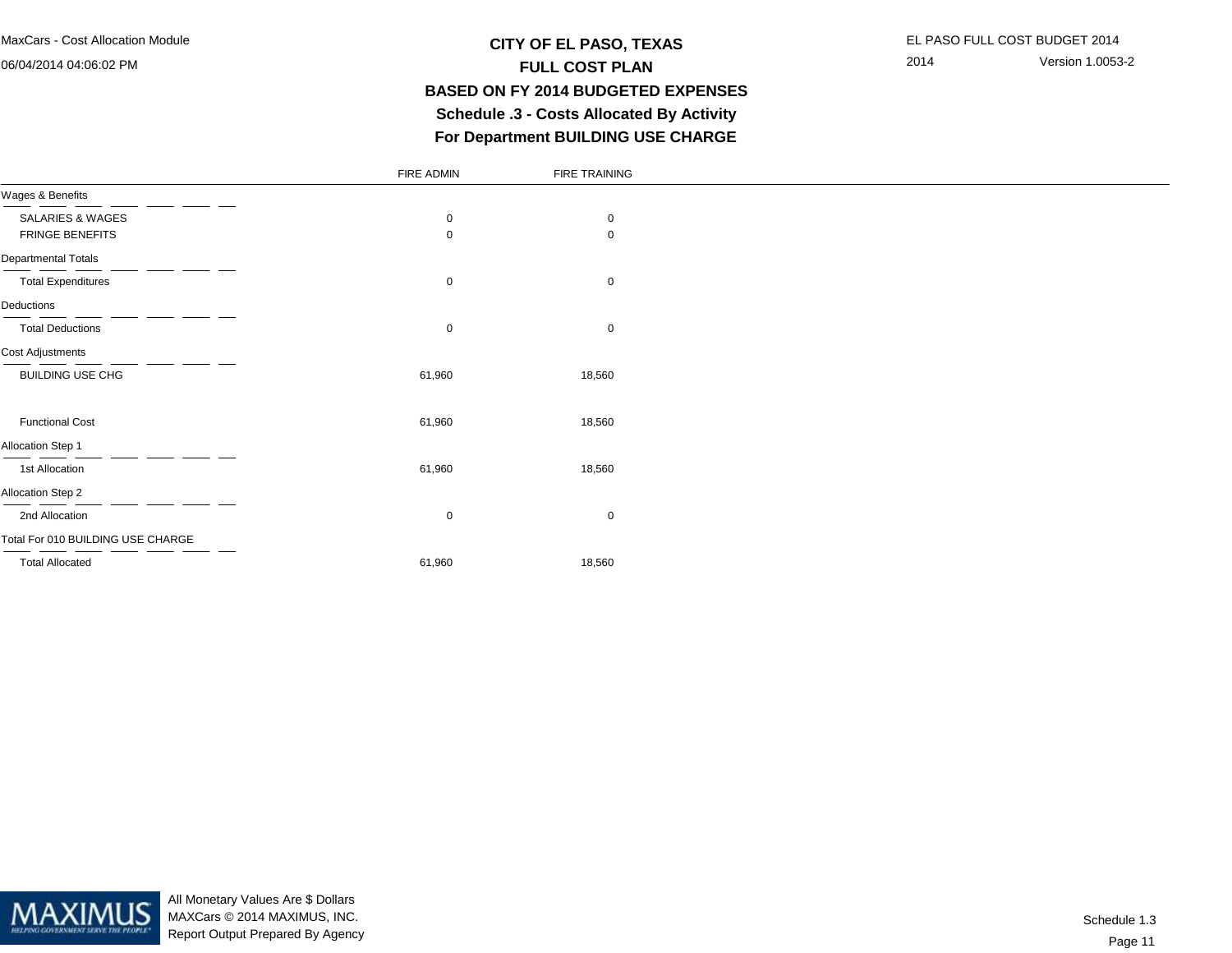### 06/04/2014 04:06:03 PM

# **CITY OF EL PASO, TEXAS** EL PASO FULL COST BUDGET 2014 **FULL COST PLAN BASED ON FY 2014 BUDGETED EXPENSESSchedule .4 - Detail Activity AllocationsFor Department BUILDING USE CHARGE**

2014 Version 1.0053-2

Activity - CITY HALL

| <b>Receiving Department</b>       |     | Allocation Units Allocation Percentage | <b>Gross Allocation</b> | <b>Direct Billed</b> | <b>Allocation Step1</b> | <b>Allocation Step2</b> | <b>Total Allocation</b> |
|-----------------------------------|-----|----------------------------------------|-------------------------|----------------------|-------------------------|-------------------------|-------------------------|
| <b>CITY MANAGER</b>               | 33  | 19.8436                                | 56,661                  |                      | 56,661                  |                         | 56,661                  |
| <b>MUNICIPAL CLERK-CITY CLERK</b> | 6   | 3.5541                                 | 10,148                  |                      | 10,148                  |                         | 10,148                  |
| <b>MAYOR AND COUNCIL</b>          | 24  | 14.2163                                | 40,593                  |                      | 40,593                  |                         | 40,593                  |
| OFFICE OF COMPTROLLER             | 26  | 15.9223                                | 45,464                  |                      | 45.464                  |                         | 45,464                  |
| PURCHASING & STRATEGIC SOURCING   | 15  | 9.1814                                 | 26,217                  |                      | 26,217                  |                         | 26,217                  |
| <b>HUMAN RESOURCES</b>            | 28  | 17.0004                                | 48,543                  |                      | 48,543                  |                         | 48,543                  |
| CITY ATTORNEY OFFICE              | 34  | 20.2819                                | 57,914                  |                      | 57,914                  |                         | 57,914                  |
| SubTotal                          | 168 | 100.0000                               | 285,540                 |                      | 285,540                 |                         | 285,540                 |
| Total                             | 168 | 100.0000                               | 285,540                 |                      | 285,540                 |                         | 285,540                 |
|                                   |     |                                        |                         |                      |                         |                         |                         |

Allocation Basis: FTE'S PER DEPT OCCUPYING CITY HALL 1Allocation Source: GENERAL SERVICES DEPARTMENT

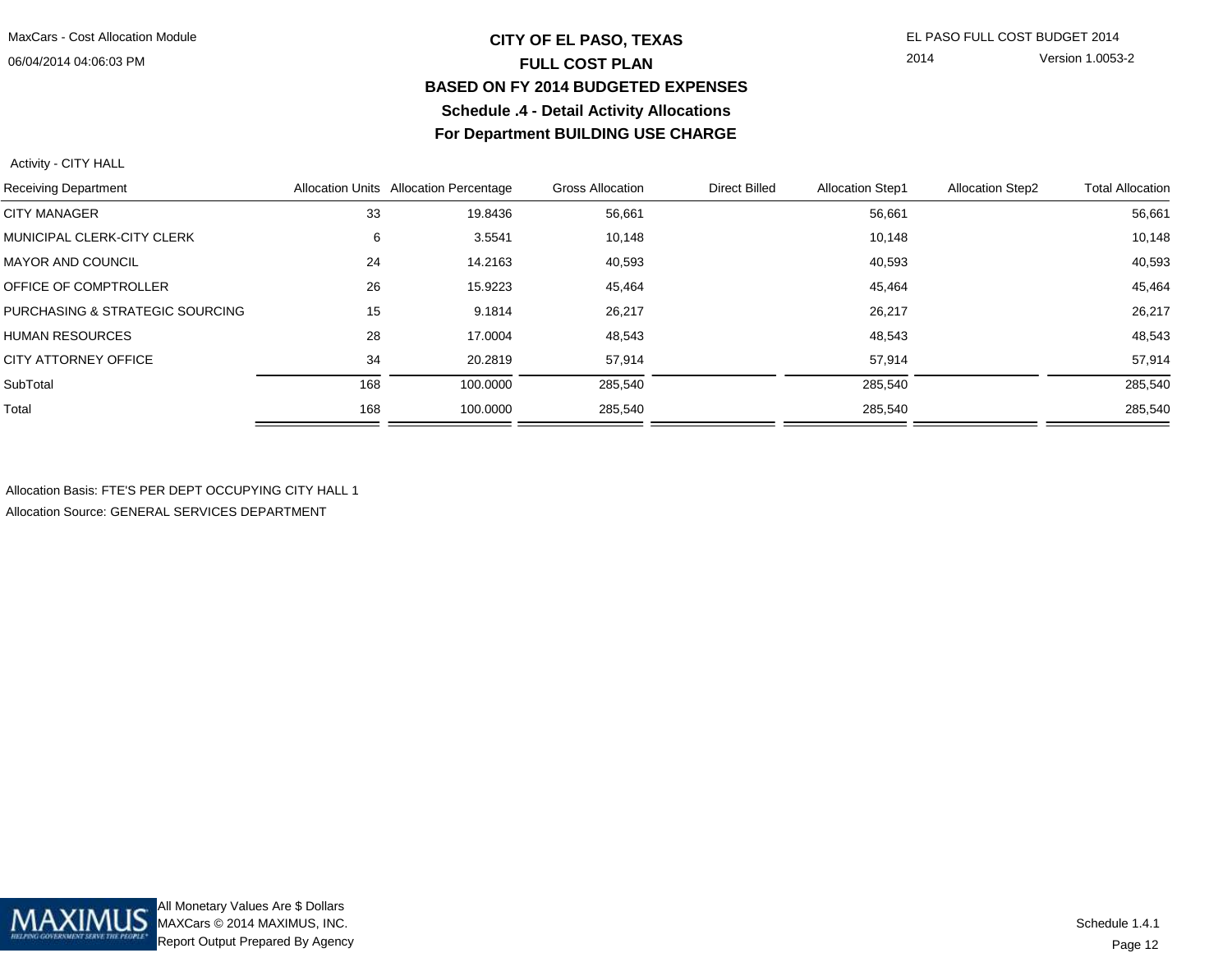### 06/04/2014 04:06:04 PM

# **CITY OF EL PASO, TEXAS** EL PASO FULL COST BUDGET 2014 **FULL COST PLAN BASED ON FY 2014 BUDGETED EXPENSESSchedule .4 - Detail Activity AllocationsFor Department BUILDING USE CHARGE**

2014 Version 1.0053-2

#### Activity - SERVICE CENTER

| Receiving Department    |         | Allocation Units Allocation Percentage | <b>Gross Allocation</b> | Direct Billed | <b>Allocation Step1</b> | <b>Allocation Step2</b> | <b>Total Allocation</b> |
|-------------------------|---------|----------------------------------------|-------------------------|---------------|-------------------------|-------------------------|-------------------------|
| <b>GENERAL SERVICES</b> | 63,456  | 60.2415                                | 9,874                   |               | 9,874                   |                         | 9,874                   |
| DEPT OF TRANSPORTATION  | 22,250  | 21.1229                                | 3,462                   |               | 3,462                   |                         | 3,462                   |
| ENVIRONMENTAL SERVICES  | 5,529   | 5.2489                                 | 860                     |               | 860                     |                         | 860                     |
| PARKS AND RECREATION    | 14.101  | 13.3867                                | 2.194                   |               | 2,194                   |                         | 2.194                   |
| SubTotal                | 105.336 | 100.0000                               | 16,390                  |               | 16,390                  |                         | 16,390                  |
| Total                   | 105.336 | 100.0000                               | 16,390                  |               | 16,390                  |                         | 16,390                  |

Allocation Basis: SQUARE FOOTAGE OCCUPIEDAllocation Source: PUBLIC WORKS SPACE STUDY

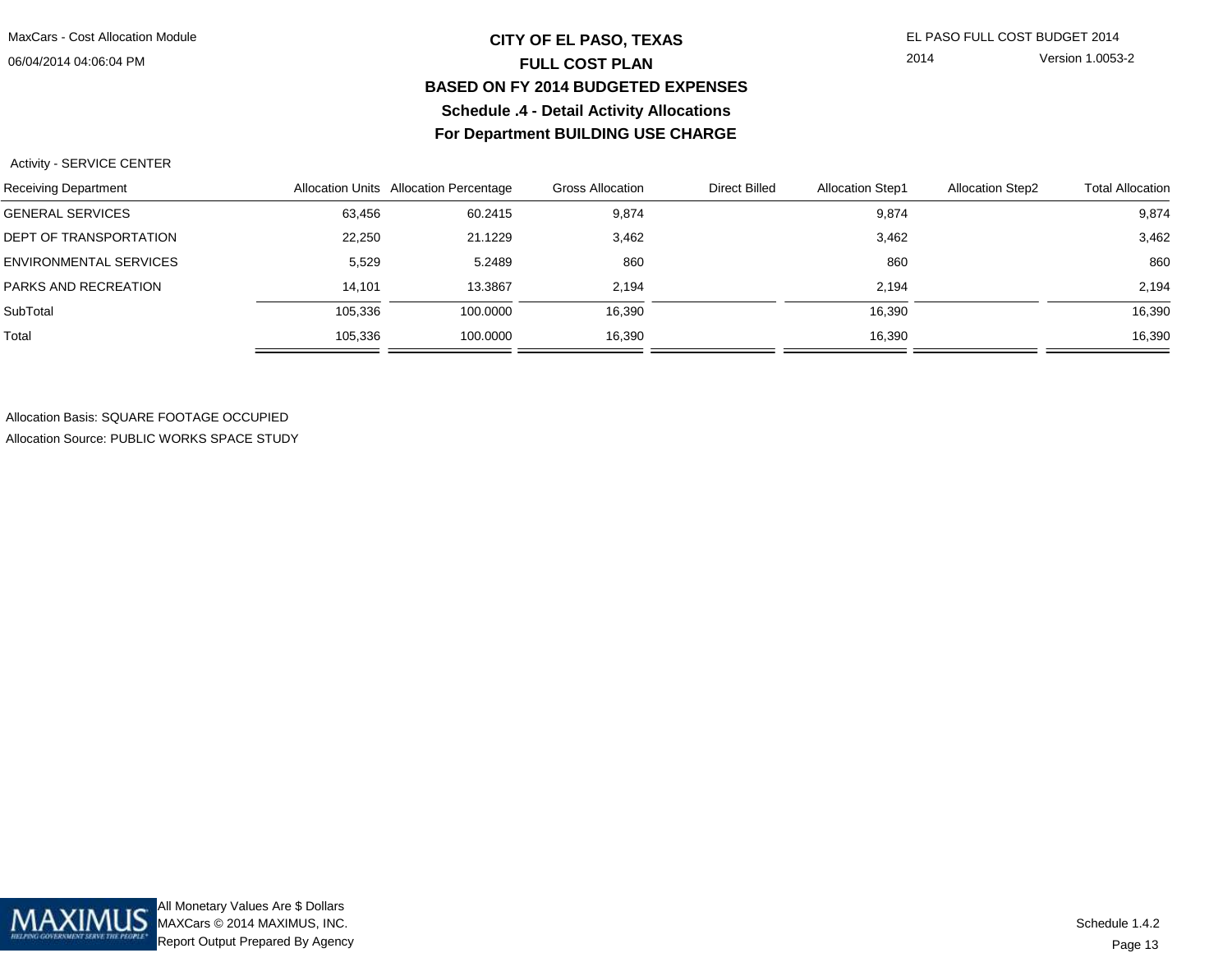MaxCars - Cost Allocation Module

06/04/2014 04:06:06 PM

# **CITY OF EL PASO, TEXAS** EL PASO FULL COST BUDGET 2014 **FULL COST PLAN BASED ON FY 2014 BUDGETED EXPENSESSchedule .4 - Detail Activity AllocationsFor Department BUILDING USE CHARGE**

2014 Version 1.0053-2

Activity - POLICE HQ

| Receiving Department |     | Allocation Units Allocation Percentage | <b>Gross Allocation</b> | Direct Billed | <b>Allocation Step1</b> | <b>Allocation Step2</b> | <b>Total Allocation</b> |
|----------------------|-----|----------------------------------------|-------------------------|---------------|-------------------------|-------------------------|-------------------------|
| <b>POLICE</b>        | 100 | 100.0000                               | 45,660                  |               | 45,660                  |                         | 45,660                  |
| SubTotal             | 100 | 100.0000                               | 45.660                  |               | 45,660                  |                         | 45,660                  |
| Total                | 100 | 100.0000                               | 45.660                  |               | 45,660                  |                         | 45,660                  |

Allocation Basis: DIRECT ALLOCATION TO POLICEAllocation Source: DIRECT ALLOCATION

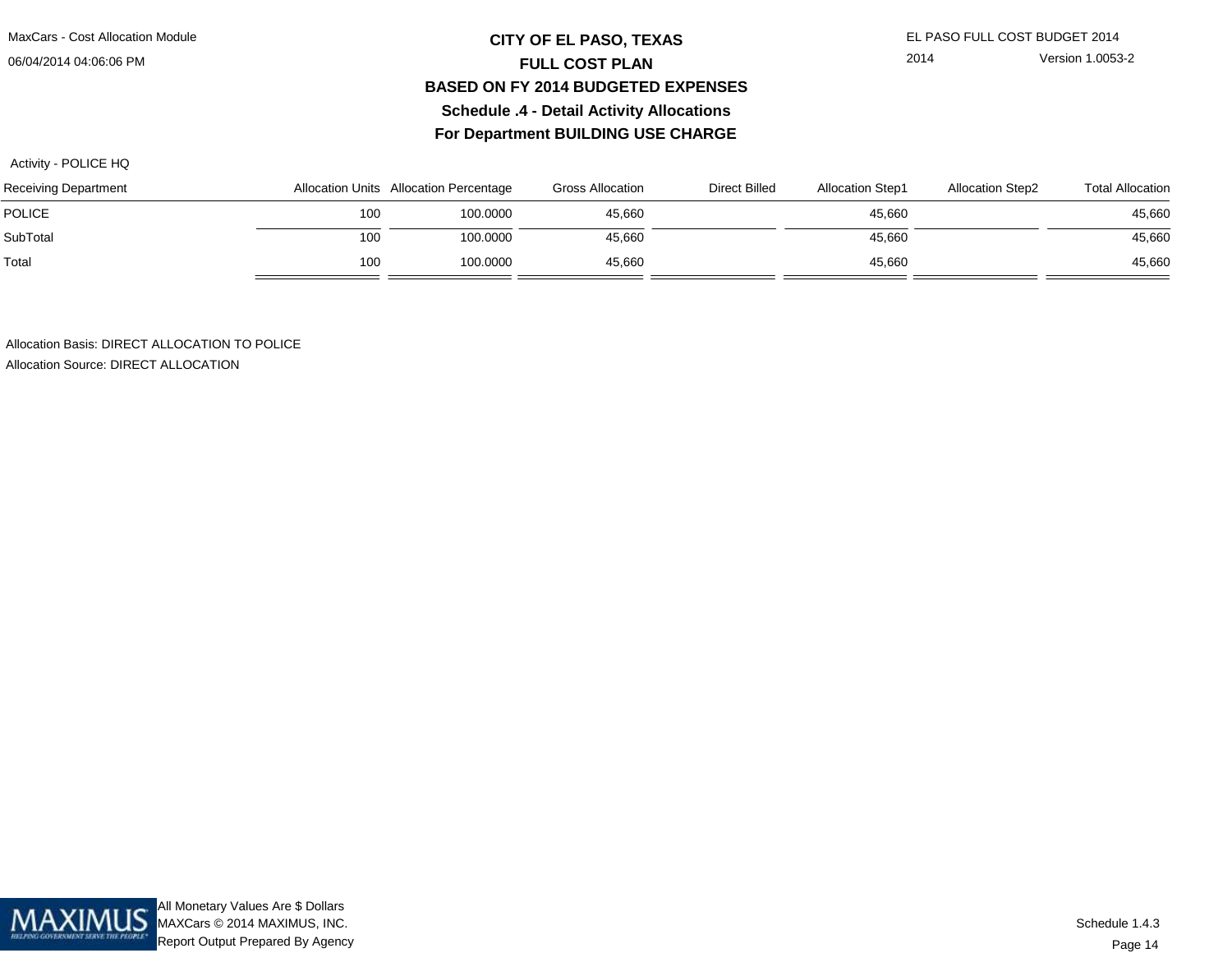06/04/2014 04:06:07 PM

# **CITY OF EL PASO, TEXAS** EL PASO FULL COST BUDGET 2014 **FULL COST PLAN BASED ON FY 2014 BUDGETED EXPENSESSchedule .4 - Detail Activity AllocationsFor Department BUILDING USE CHARGE**

2014 Version 1.0053-2

#### Activity - FIRE ADMIN

| Receiving Department |     | Allocation Units Allocation Percentage | <b>Gross Allocation</b> | Direct Billed | <b>Allocation Step1</b> | <b>Allocation Step2</b> | <b>Total Allocation</b> |
|----------------------|-----|----------------------------------------|-------------------------|---------------|-------------------------|-------------------------|-------------------------|
| <b>FIRE DEPT</b>     | 100 | 100.0000                               | 61.960                  |               | 61,960                  |                         | 61,960                  |
| SubTotal             | 100 | 100.0000                               | 61.960                  |               | 61,960                  |                         | 61,960                  |
| Total                | 100 | 100.0000                               | 61.960                  |               | 61,960                  |                         | 61,960                  |

Allocation Basis: DIRECT TO FIRE

Allocation Source: DIRECT ALLOCATION

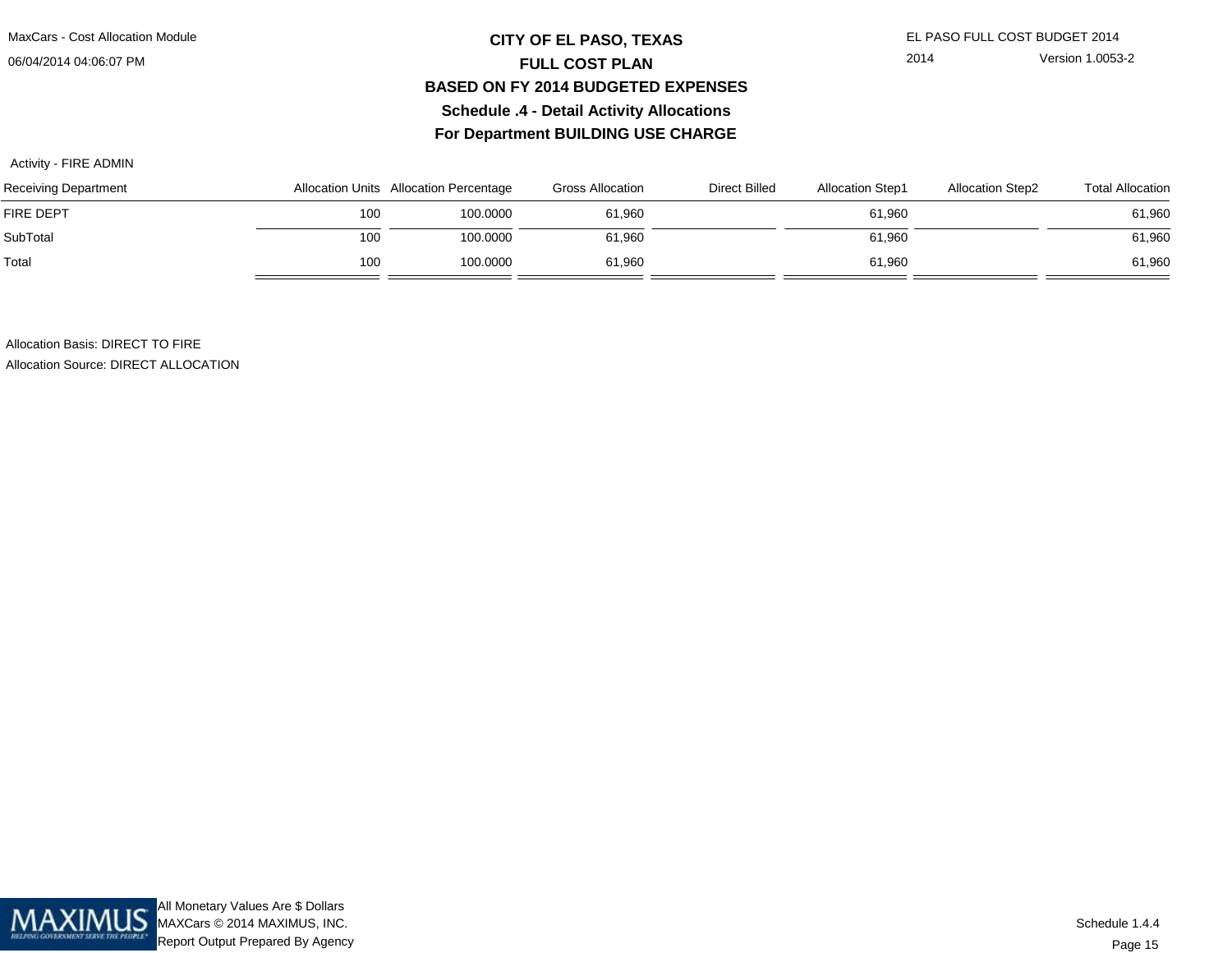MaxCars - Cost Allocation Module

06/04/2014 04:06:08 PM

# **CITY OF EL PASO, TEXAS** EL PASO FULL COST BUDGET 2014 **FULL COST PLAN BASED ON FY 2014 BUDGETED EXPENSESSchedule .4 - Detail Activity AllocationsFor Department BUILDING USE CHARGE**

2014 Version 1.0053-2

### Activity - FIRE TRAINING

| Receiving Department |     | Allocation Units Allocation Percentage | <b>Gross Allocation</b> | Direct Billed | <b>Allocation Step1</b> | <b>Allocation Step2</b> | <b>Total Allocation</b> |
|----------------------|-----|----------------------------------------|-------------------------|---------------|-------------------------|-------------------------|-------------------------|
| <b>FIRE DEPT</b>     | 100 | 100.0000                               | 18,560                  |               | 18,560                  |                         | 18,560                  |
| SubTotal             | 100 | 100.0000                               | 18,560                  |               | 18,560                  |                         | 18,560                  |
| Total                | 100 | 100.0000                               | 18,560                  |               | 18,560                  |                         | 18,560                  |

Allocation Basis: DIRECT TO FIRE

Allocation Source: DIRECT ALLOCATION

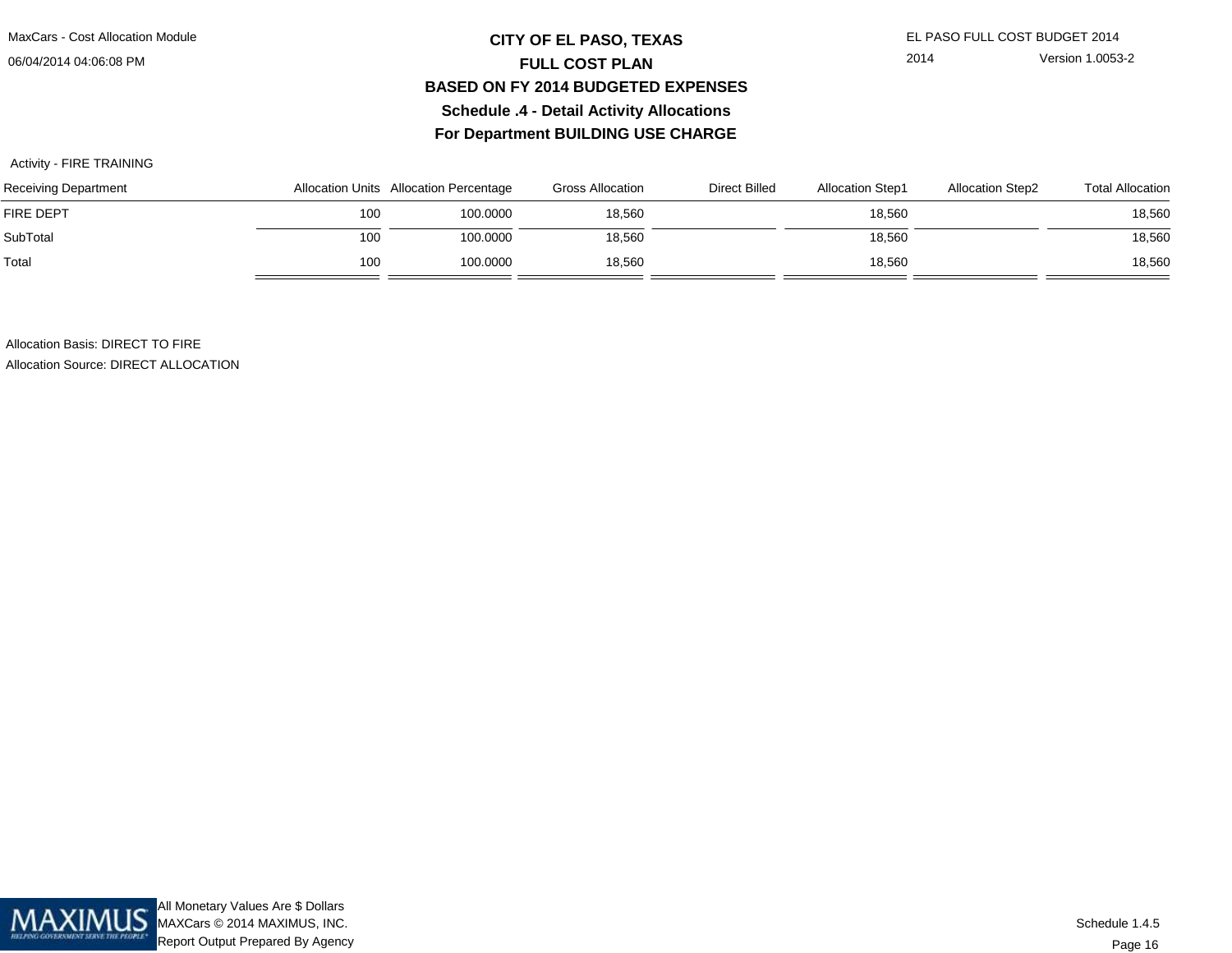06/04/2014 04:06:09 PM

# **CITY OF EL PASO, TEXAS** EL PASO FULL COST BUDGET 2014 **FULL COST PLAN BASED ON FY 2014 BUDGETED EXPENSESSchedule .5 - Allocation SummaryFor Department BUILDING USE CHARGE**

2014 Version 1.0053-2

| Receiving Department    | Total   | <b>CITY HALL</b> | <b>SERVICE CENTER</b> | POLICE HQ | FIRE ADMIN | <b>FIRE TRAINING</b> |  |
|-------------------------|---------|------------------|-----------------------|-----------|------------|----------------------|--|
|                         |         |                  |                       |           |            |                      |  |
| <b>CITY MANAGER</b>     | 56,661  | 56,661           | 0                     |           |            |                      |  |
| <b>GENERAL SERVICES</b> | 9,874   | O                | 9,874                 |           |            |                      |  |
| MUNICIPAL CLERK-CITY    | 10,148  | 10,148           |                       |           |            |                      |  |
| MAYOR AND COUNCIL       | 40,593  | 40,593           |                       |           |            |                      |  |
| OFFICE OF COMPTROLLER   | 45,464  | 45,464           |                       |           |            |                      |  |
| <b>PURCHASING &amp;</b> | 26,217  | 26,217           |                       |           |            |                      |  |
| HUMAN RESOURCES         | 48,543  | 48,543           |                       |           |            |                      |  |
| CITY ATTORNEY OFFICE    | 57,914  | 57,914           |                       |           |            |                      |  |
| <b>POLICE</b>           | 45,660  |                  |                       | 45,660    |            |                      |  |
| <b>FIRE DEPT</b>        | 80,520  |                  |                       |           | 61,960     | 18,560               |  |
| DEPT OF                 | 3,462   |                  | 3,462                 |           |            |                      |  |
| <b>ENVIRONMENTAL</b>    | 860     |                  | 860                   |           |            |                      |  |
| PARKS AND RECREATION    | 2,194   | ∩                | 2,194                 | 0         |            | 0                    |  |
| Direct Billed           | 0       | 0                | 0                     | $\Omega$  |            | 0                    |  |
| Total                   | 428,110 | 285,540          | 16,390                | 45,660    | 61,960     | 18,560               |  |
|                         |         |                  |                       |           |            |                      |  |



All Monetary Values Are \$ Dollars MAXCars © 2014 MAXIMUS, INC.Report Output Prepared By Agency

Page 17Schedule 1.5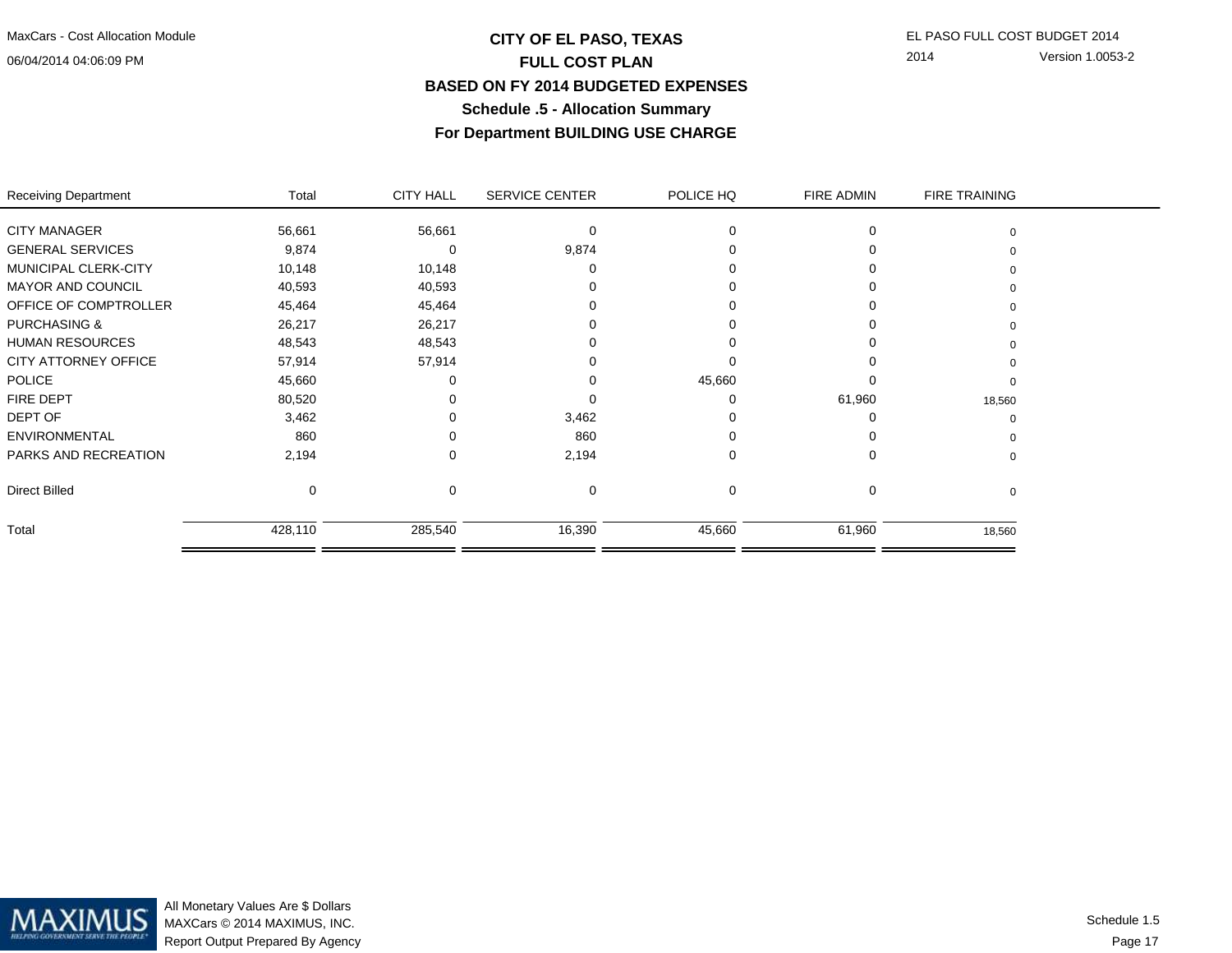Schedule 2.001 FULL COST 2014

# **CITY OF EL PASO, TEXAS EQUIPMENT DEPRECIATION NATURE AND EXTENT OF SERVICES**

In lieu of depreciation, an equipment use charge is computed and allocated based upon the acquisition cost of usable equipment. General Fixed Assets are depreciable over fifteen years at an annual rate of six and two-thirds percent (6.67%).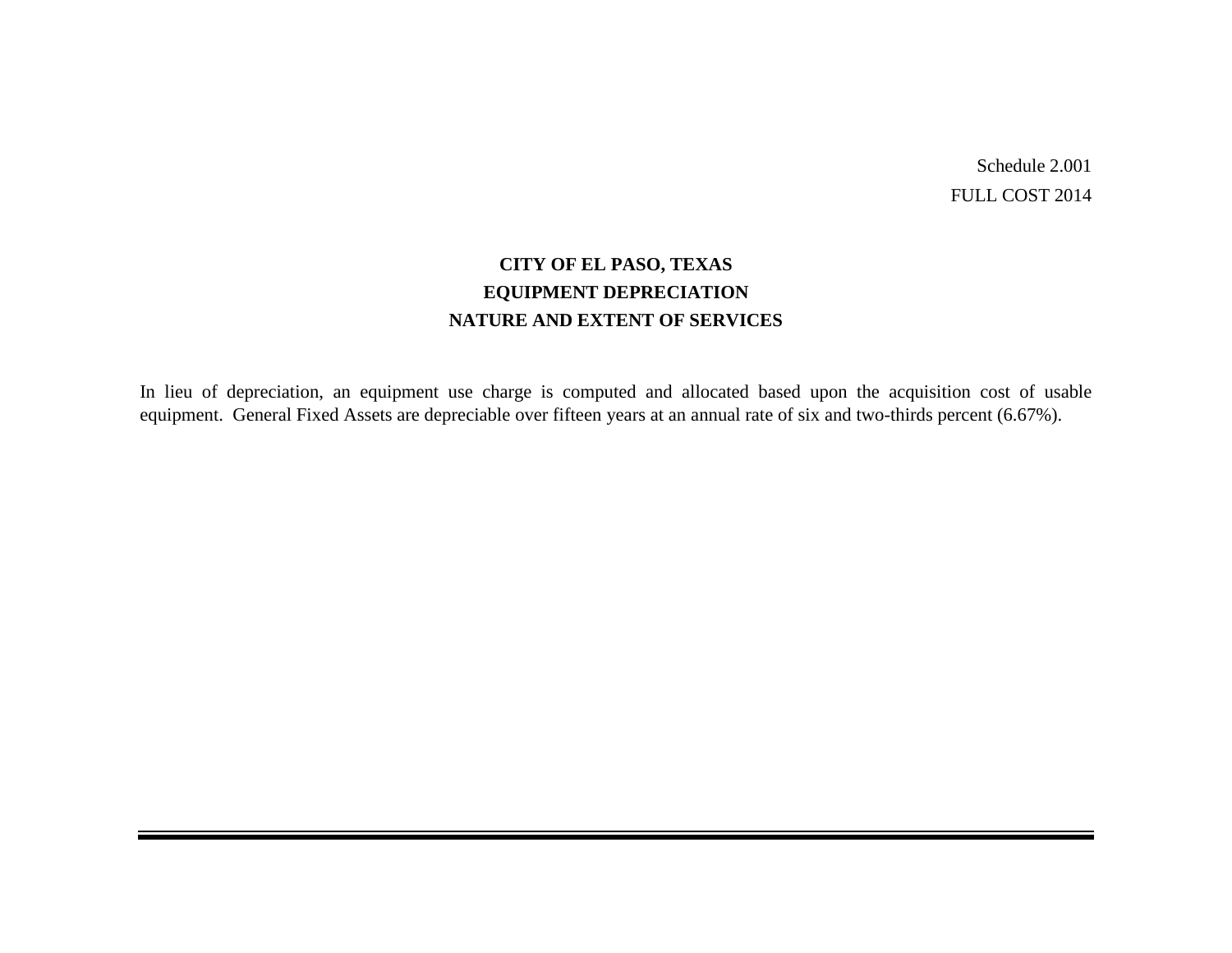#### 06/04/2014 04:06:10 PM

# **CITY OF EL PASO, TEXAS** EL PASO FULL COST BUDGET 2014 **FULL COST PLAN BASED ON FY 2014 BUDGETED EXPENSESSchedule .2 - Costs To Be Allocated**

### **For Department EQUIPMENT USE CHARGE**

|                                              | 1st Allocation | 2nd Allocation | Sub-Total | Total     |  |
|----------------------------------------------|----------------|----------------|-----------|-----------|--|
| <b>Expenditures Per Financial Statement:</b> |                |                |           | 0         |  |
| <b>Total Allocated Additions:</b>            |                |                |           | 0         |  |
| <b>EQUIPMENT USE CHG</b>                     | 9,082,378      |                |           |           |  |
| <b>Total Departmental Cost Adjustments:</b>  | 9,082,378      |                |           | 9,082,378 |  |
| Total To Be Allocated:                       | 9,082,378      |                |           | 9,082,378 |  |

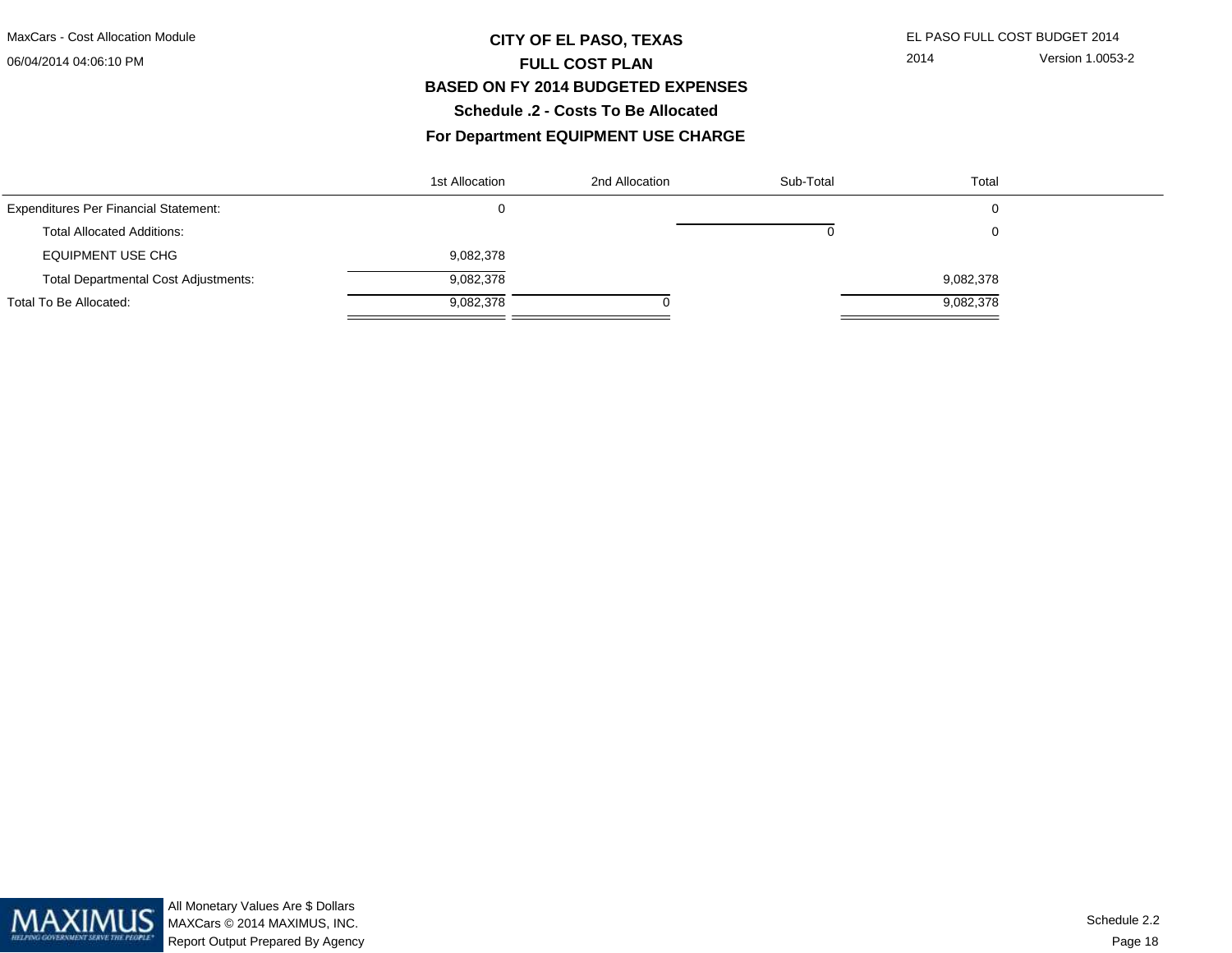06/04/2014 04:06:10 PM

# **CITY OF EL PASO, TEXAS** EL PASO FULL COST BUDGET 2014 **FULL COST PLAN BASED ON FY 2014 BUDGETED EXPENSES Schedule .3 - Costs Allocated By ActivityFor Department EQUIPMENT USE CHARGE**

2014 Version 1.0053-2

|                                    | Total       | General & Admin | <b>FIXED ASSETS</b> |  |
|------------------------------------|-------------|-----------------|---------------------|--|
| Wages & Benefits                   |             |                 |                     |  |
| <b>SALARIES &amp; WAGES</b>        | 0           | 0               | 0                   |  |
| <b>FRINGE BENEFITS</b>             | $\mathbf 0$ | 0               | $\mathbf 0$         |  |
| Departmental Totals                |             |                 |                     |  |
| <b>Total Expenditures</b>          | $\mathbf 0$ | $\mathbf 0$     | $\mathbf 0$         |  |
| Deductions                         |             |                 |                     |  |
| <b>Total Deductions</b>            | $\mathbf 0$ | $\mathbf 0$     | $\mathbf 0$         |  |
| Cost Adjustments                   |             |                 |                     |  |
| <b>EQUIPMENT USE CHG</b>           | 9,082,378   | 0               | 9,082,378           |  |
|                                    |             |                 |                     |  |
| <b>Functional Cost</b>             | 9,082,378   | 0               | 9,082,378           |  |
| Allocation Step 1                  |             |                 |                     |  |
| 1st Allocation                     | 9,082,378   | $\mathbf 0$     | 9,082,378           |  |
| Allocation Step 2                  |             |                 |                     |  |
| 2nd Allocation                     | $\mathbf 0$ | $\mathbf 0$     | $\mathbf 0$         |  |
| Total For 020 EQUIPMENT USE CHARGE |             |                 |                     |  |
| <b>Total Allocated</b>             | 9,082,378   | 0               | 9,082,378           |  |



All Monetary Values Are \$ Dollars MAXCars © 2014 MAXIMUS, INC.Report Output Prepared By Agency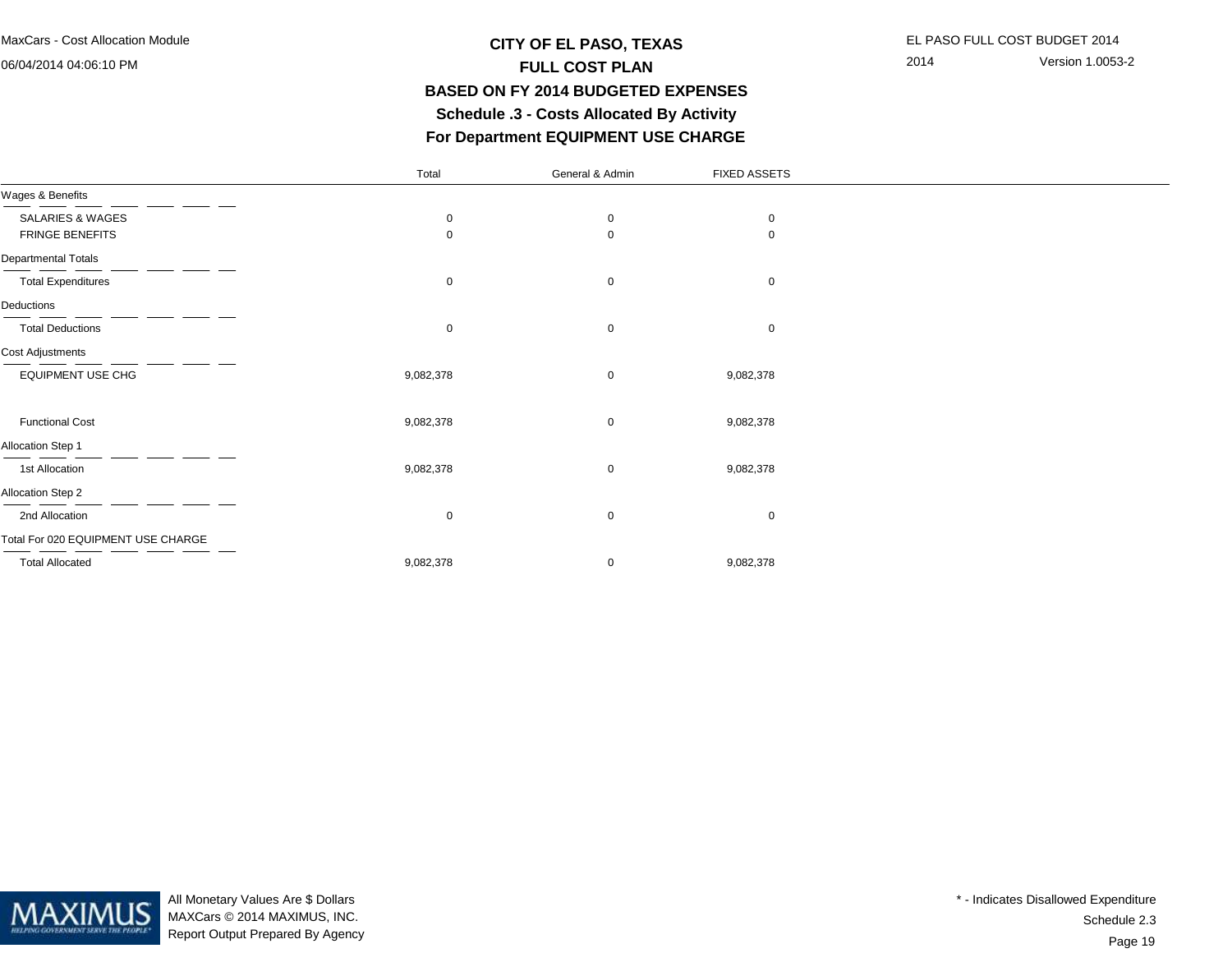### **CITY OF EL PASO, TEXAS** EL PASO FULL COST BUDGET 2014 **FULL COST PLAN BASED ON FY 2014 BUDGETED EXPENSESSchedule .4 - Detail Activity AllocationsFor Department EQUIPMENT USE CHARGE**

2014 Version 1.0053-2

#### Activity - FIXED ASSETS

| <b>Receiving Department</b>                |               | Allocation Units Allocation Percentage | <b>Gross Allocation</b> | <b>Direct Billed</b> | <b>Allocation Step1</b> | <b>Allocation Step2</b> | <b>Total Allocation</b> |
|--------------------------------------------|---------------|----------------------------------------|-------------------------|----------------------|-------------------------|-------------------------|-------------------------|
| NONDEPARTMENTAL                            | 7,000         | 0.0051                                 | 467                     |                      | 467                     |                         | 467                     |
| <b>GENERAL SERVICES</b>                    | 2,948,156     | 2.1651                                 | 196,642                 |                      | 196,642                 |                         | 196,642                 |
| MUNICIPAL CLERK-CITY CLERK                 | 439,909       | 0.3231                                 | 29,342                  |                      | 29,342                  |                         | 29,342                  |
| <b>MAYOR AND COUNCIL</b>                   | 298,621       | 0.2193                                 | 19,918                  |                      | 19,918                  |                         | 19,918                  |
| OFFICE OF COMPTROLLER                      | 149,909       | 0.1101                                 | 9,999                   |                      | 9,999                   |                         | 9,999                   |
| <b>HUMAN RESOURCES</b>                     | 310,948       | 0.2284                                 | 20,740                  |                      | 20,740                  |                         | 20,740                  |
| CITY ATTORNEY OFFICE                       | 18,898        | 0.0139                                 | 1,260                   |                      | 1,260                   |                         | 1,260                   |
| <b>INFORMATION TECHNOLOGY</b>              | 3,547,711     | 2.6054                                 | 236,632                 |                      | 236,632                 |                         | 236,632                 |
| <b>CITY DEVELOPMENT</b>                    | 477,742       | 0.3508                                 | 31,865                  |                      | 31,865                  |                         | 31,865                  |
| <b>TAX OFFICE</b>                          | 131,592       | 0.0966                                 | 8,777                   |                      | 8,777                   |                         | 8,777                   |
| MUNICIPAL CLERK                            | 834,573       | 0.6129                                 | 55,666                  |                      | 55,666                  |                         | 55,666                  |
| <b>POLICE</b>                              | 39,034,941    | 28.6668                                | 2,603,630               |                      | 2,603,630               |                         | 2,603,630               |
| FIRE DEPT                                  | 42,489,586    | 31.2038                                | 2,834,058               |                      | 2,834,058               |                         | 2,834,058               |
| <b>DEPT OF TRANSPORTATION</b>              | 17,621,539    | 12.9411                                | 1,175,357               |                      | 1,175,357               |                         | 1,175,357               |
| <b>ENGINEERING &amp; CONSTRUCTION MGMT</b> | 548,908       | 0.4031                                 | 36,612                  |                      | 36,612                  |                         | 36,612                  |
| PUBLIC HEALTH                              | 14,776,349    | 10.8516                                | 985,582                 |                      | 985,582                 |                         | 985,582                 |
| PARKS AND RECREATION                       | 9,471,100     | 6.9555                                 | 631,722                 |                      | 631,722                 |                         | 631,722                 |
| LIBRARY                                    | 1,048,583     | 0.7701                                 | 69,940                  |                      | 69,940                  |                         | 69,940                  |
| DEPT OF MUSEUMS & CULTURAL AFF             | 742,234       | 0.5451                                 | 49,507                  |                      | 49,507                  |                         | 49,507                  |
| COMMUNITY/HUMAN DEVELOPMENT                | 1,269,293     | 0.9322                                 | 84,662                  |                      | 84,662                  |                         | 84,662                  |
| SubTotal                                   | 136, 167, 592 | 100.0000                               | 9,082,378               |                      | 9,082,378               |                         | 9,082,378               |
| Total                                      | 136, 167, 592 | 100.0000                               | 9,082,378               |                      | 9,082,378               |                         | 9,082,378               |
|                                            |               |                                        |                         |                      |                         |                         |                         |

Allocation Basis: COST OF GENERAL EQUIPMENT ASSIGNEDAllocation Source: FY 2013 FIXED ASSET SCHEDULE (CAFR)



All Monetary Values Are \$ Dollars MAXCars © 2014 MAXIMUS, INC.Report Output Prepared By Agency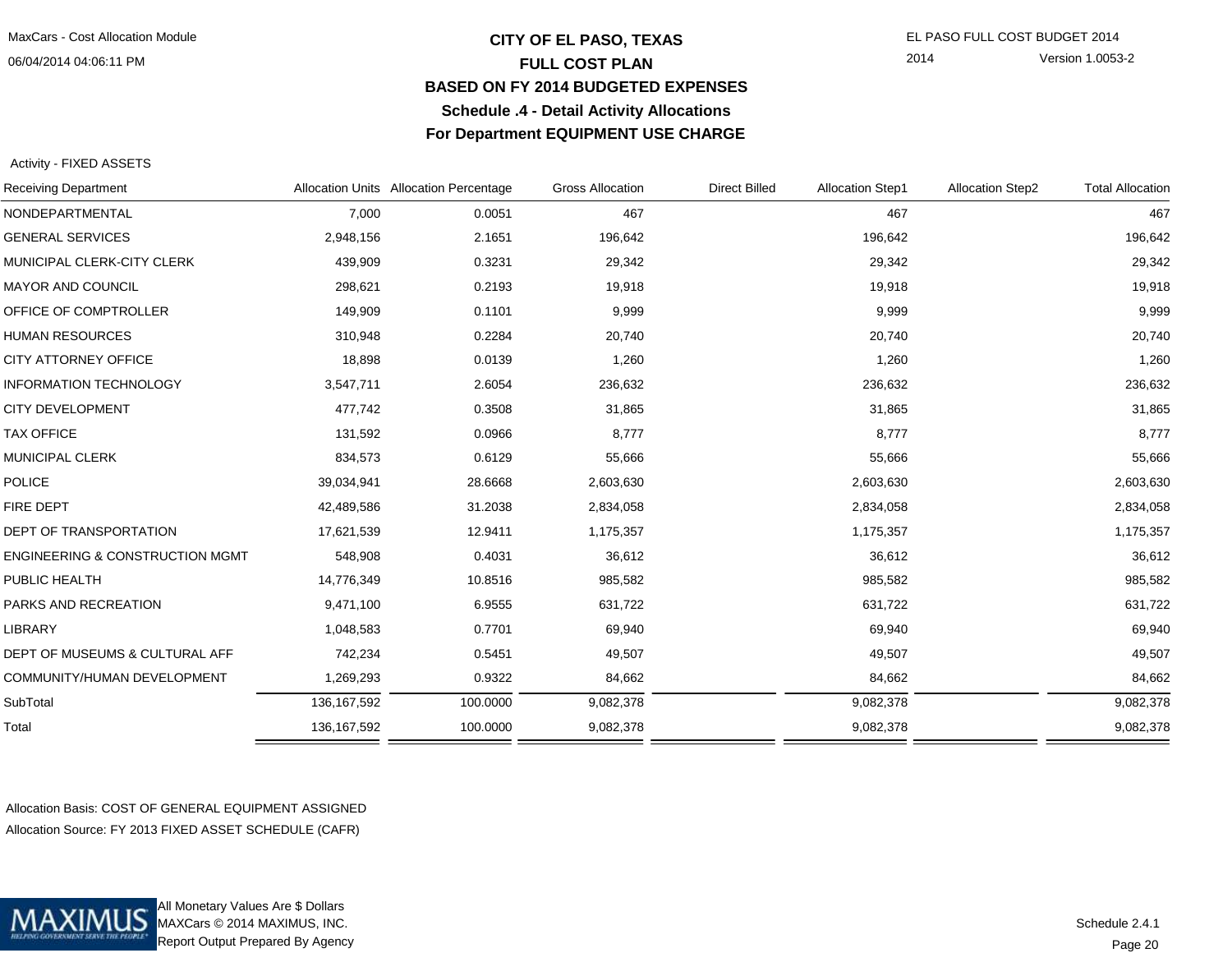## **CITY OF EL PASO, TEXAS** EL PASO FULL COST BUDGET 2014 **FULL COST PLAN BASED ON FY 2014 BUDGETED EXPENSESSchedule .5 - Allocation SummaryFor Department EQUIPMENT USE CHARGE**

2014 Version 1.0053-2

| <b>Receiving Department</b>  | Total     | <b>FIXED ASSETS</b> |
|------------------------------|-----------|---------------------|
| NONDEPARTMENTAL              | 467       | 467                 |
| <b>GENERAL SERVICES</b>      |           |                     |
|                              | 196,642   | 196,642             |
| MUNICIPAL CLERK-CITY         | 29,342    | 29,342              |
| <b>MAYOR AND COUNCIL</b>     | 19,918    | 19,918              |
| OFFICE OF COMPTROLLER        | 9,999     | 9,999               |
| <b>HUMAN RESOURCES</b>       | 20,740    | 20,740              |
| <b>CITY ATTORNEY OFFICE</b>  | 1,260     | 1,260               |
| <b>INFORMATION</b>           | 236,632   | 236,632             |
| <b>CITY DEVELOPMENT</b>      | 31,865    | 31,865              |
| <b>TAX OFFICE</b>            | 8,777     | 8,777               |
| <b>MUNICIPAL CLERK</b>       | 55,666    | 55,666              |
| <b>POLICE</b>                | 2,603,630 | 2,603,630           |
| <b>FIRE DEPT</b>             | 2,834,058 | 2,834,058           |
| DEPT OF                      | 1,175,357 | 1,175,357           |
| <b>ENGINEERING &amp;</b>     | 36,612    | 36,612              |
| PUBLIC HEALTH                | 985,582   | 985,582             |
| PARKS AND RECREATION         | 631,722   | 631,722             |
| LIBRARY                      | 69,940    | 69,940              |
| <b>DEPT OF MUSEUMS &amp;</b> | 49,507    | 49,507              |
| COMMUNITY/HUMAN              | 84,662    | 84,662              |
|                              |           |                     |
| <b>Direct Billed</b>         | 0         | 0                   |
| Total                        | 9,082,378 | 9,082,378           |
|                              |           |                     |



All Monetary Values Are \$ Dollars MAXCars © 2014 MAXIMUS, INC.Report Output Prepared By Agency

Page 21Schedule 2.5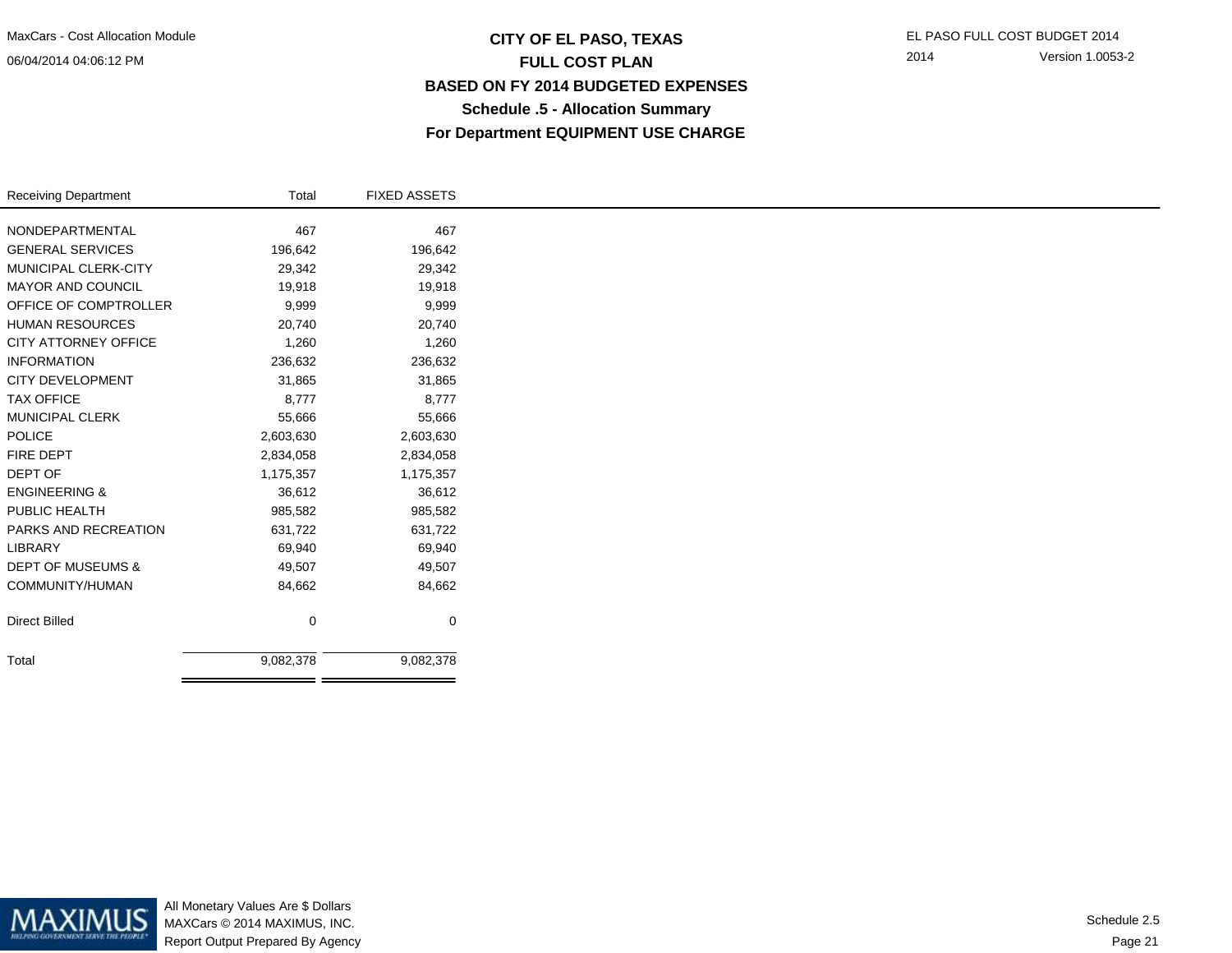# **CITY OF EL PASO, TEXAS NON-DEPARTMENTAL NATURE AND EXTENT OF SERVICES**

The Non-departmental account of the General Fund is the cost center which funds those items not associated with specific operating programs. Included in the account are expenses associated with Special Items, Debt Service, and transfers to other funds and agencies. Non-departmental is functionalized and allocated as follows:

- ♦ **General Expenses** Costs such as those associated with Leases, Professional Licenses, Liability Insurance, Property Insurance, and Outside Contracts are allocated based upon General Fund total salary expenses.
- ♦ **Citywide IT Contracts**  the cost for IT contracts is allocated to user departments based on the contract value. Contracts that benefit the whole city have been allocated based on the number of fte's.
- ♦ **Retirees Insurance** Costs associated with retiree insurance are allocated based upon the number of General Fund employees assigned to each department.
- ♦ **PEG –** Costs for PEG have not been allocated within this Plan.
- ♦ **General Government** All other costs are classified as general government in nature and are not allocated within this Plan.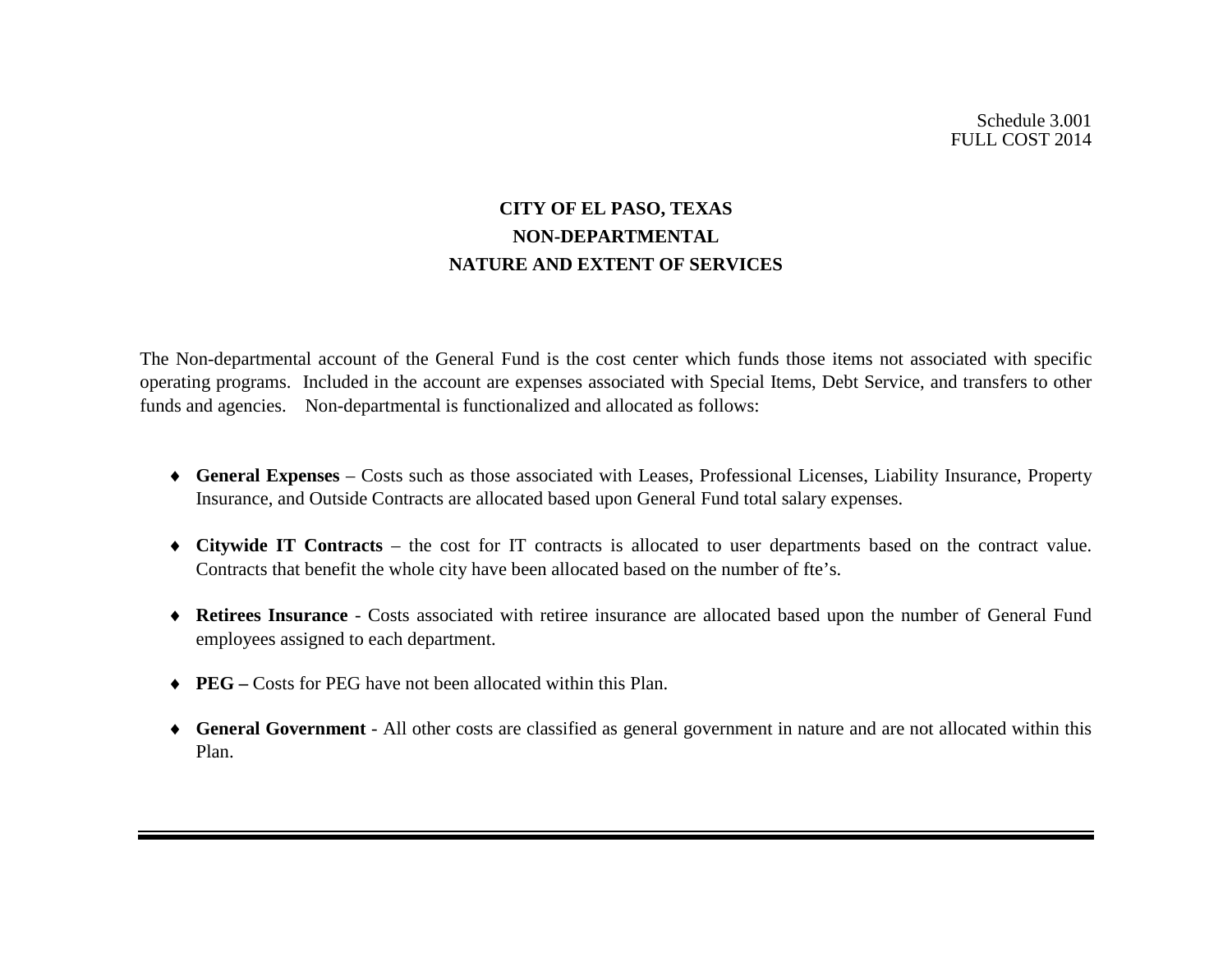# **CITY OF EL PASO, TEXAS** EL PASO FULL COST BUDGET 2014 **FULL COST PLAN BASED ON FY 2014 BUDGETED EXPENSESSchedule .2 - Costs To Be Allocated**

#### **For Department NONDEPARTMENTAL**

|                                              | 1st Allocation | 2nd Allocation | Sub-Total | Total      |  |
|----------------------------------------------|----------------|----------------|-----------|------------|--|
| <b>Expenditures Per Financial Statement:</b> | 18,561,711     |                |           | 18,561,711 |  |
| BILLING/COLLECT AGEN CONTRACTS               | 993,000)       |                |           |            |  |
| <b>TRANSFERS</b>                             | 3,879,329)     |                |           |            |  |
| <b>GENERAL CITY</b>                          | 142,136)       |                |           |            |  |
| DAMAGES SETTLEMENTS                          | 500,000        |                |           |            |  |
| <b>Total Deductions:</b>                     | 4,514,465)     |                |           | 4,514,465) |  |
| <b>EQUIPMENT USE CHARGE</b>                  | 467            |                | 467       |            |  |
| NONDEPARTMENTAL                              |                | 19,671         | 19,671    |            |  |
| <b>CITY MANAGER</b>                          |                | 26,119         | 26,119    |            |  |
| <b>MAYOR AND COUNCIL</b>                     |                | 23,937         | 23,937    |            |  |
| OFFICE OF COMPTROLLER                        |                | 87,771         | 87,771    |            |  |
| PURCHASING & STRATEGIC SOURCING              |                | 29,023         | 29,023    |            |  |
| <b>HUMAN RESOURCES</b>                       |                | 807            | 807       |            |  |
| <b>INFORMATION TECHNOLOGY</b>                |                | 128            | 128       |            |  |
| <b>RISK MANAGEMENT</b>                       |                | 94             | 94        |            |  |
| <b>Total Allocated Additions:</b>            | 467            | 187,550        | 188,017   | 188,017    |  |
| Total To Be Allocated:                       | 14,047,713     | 187,550        |           | 14,235,263 |  |
|                                              |                |                |           |            |  |

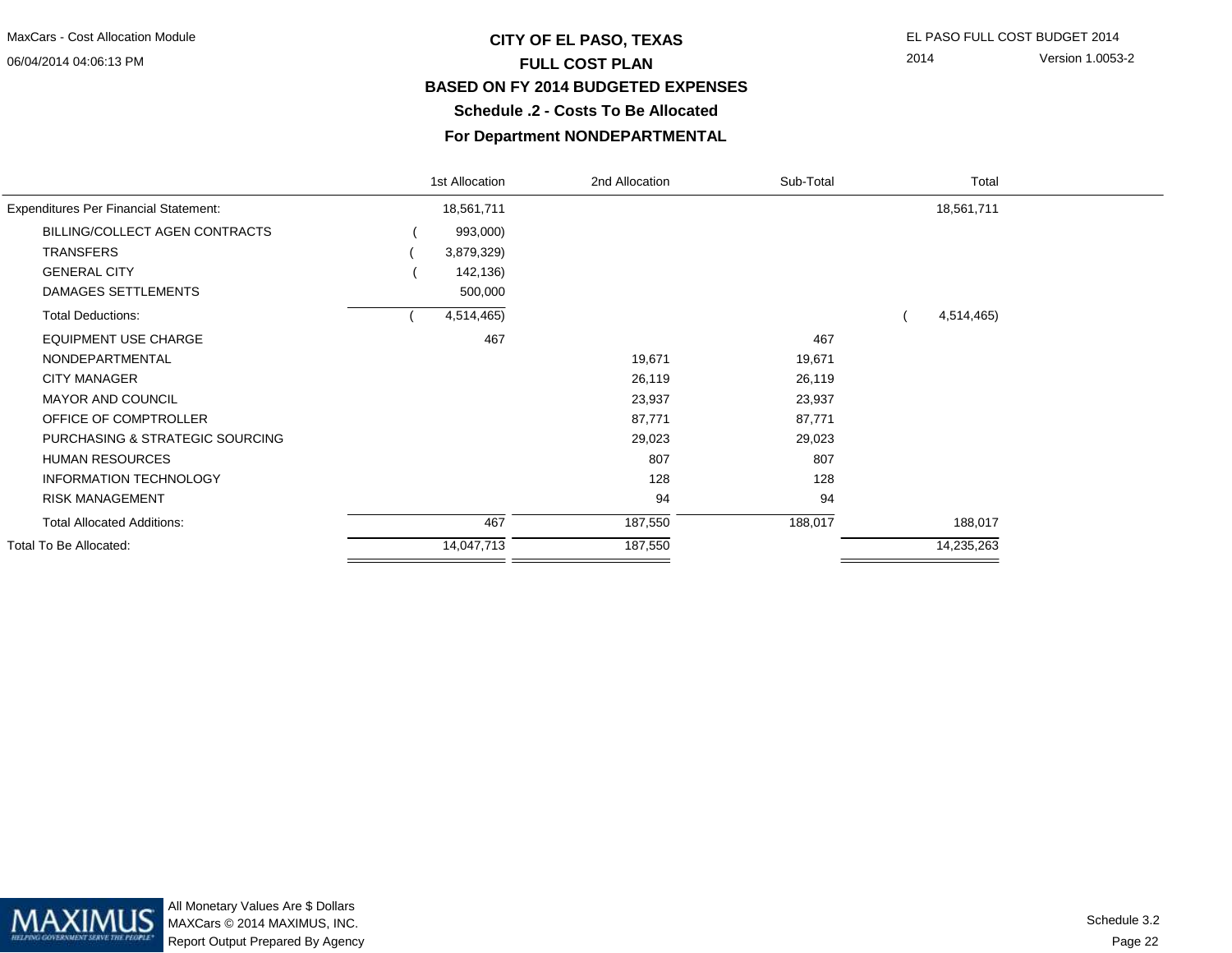## **CITY OF EL PASO, TEXAS** EL PASO FULL COST BUDGET 2014 **FULL COST PLAN BASED ON FY 2014 BUDGETED EXPENSES Schedule .3 - Costs Allocated By ActivityFor Department NONDEPARTMENTAL**

2014 Version 1.0053-2

|                                 | Total      | General & Admin | <b>GENERAL EXPENSE</b> | CITYWIDE IT CONTRACTS | RETIREES INSURANCE |
|---------------------------------|------------|-----------------|------------------------|-----------------------|--------------------|
| Wages & Benefits                |            |                 |                        |                       |                    |
| <b>SALARIES &amp; WAGES</b>     | 97,960     | 0               | 0                      | 0                     | 0                  |
| <b>FRINGE BENEFITS</b>          | 24,517     | 0               | $\mathbf 0$            | $\mathbf 0$           | $\Omega$           |
| Other Expense & Cost            |            |                 |                        |                       |                    |
| <b>RETIRESS HEALTH</b>          | 2,565,024  | $\Omega$        | 0                      | 0                     | 2,565,024          |
| <b>WORKERS COMP - CIVILIAN</b>  | 2,000,000) | U               |                        | $\Omega$              | $\Omega$           |
| FICA CITY MATCH - CIVILIAN      | 754,426)   | U               | 754,426)               | $\Omega$              |                    |
| OFFICE EQUIP MAINT CONTRACTS    | 688,951    |                 | $\Omega$               | 688,951               |                    |
| <b>OUTSIDE CONTRACTS - IT</b>   | 731,794    | ŋ               |                        | 731,794               |                    |
| DATA PROCESS SERVICES CONTRACT  | 5,411,091  |                 | ∩                      | 5,411,091             |                    |
| COMPUTER RELATED-LEASES         | 477,205    | O               |                        | $\mathbf 0$           |                    |
| <b>APPRAISAL SERVICES</b>       | 2,767,592  | O               | $\Omega$               | $\Omega$              |                    |
| OUTSIDE CONTRACTS - NOC         | 93,803     | <sup>0</sup>    | 50,000                 | $\Omega$              |                    |
| <b>LAND - LEASES</b>            | 18,000     |                 | 18,000                 | $\Omega$              |                    |
| <b>LIABILITY INSURANCE</b>      | 613,404    |                 | 613,404                | $\Omega$              |                    |
| OPER CONT RESERVES              | 920,800    |                 | $\mathbf 0$            | $\Omega$              |                    |
| OTHER SERVICES/CHARGES EXPENSE  | 222,682    |                 | 21,682                 | $\Omega$              |                    |
| PROPERTY INS PMNTS              | 356,895    |                 | 356,895                | $\Omega$              |                    |
| PROF LICENSES                   | 90,945     |                 | 90,945                 | $\Omega$              |                    |
| COMMUNITY SERVICE PROJECTS      | 328,000    |                 |                        | $\Omega$              |                    |
| PETTY CASH SHORTAGE             | 500,000    |                 |                        | $\Omega$              |                    |
| SALARY ADJUSTMENT RESERVE       | 893,009    | $\Omega$        | 0                      | $\Omega$              |                    |
| *BILLING/COLLECT AGEN CONTRACTS | 993,000    | 993,000         | $\Omega$               | $\Omega$              |                    |
| <i><b>*TRANSFERS</b></i>        | 3,879,329  | 3,879,329       |                        |                       |                    |
| *GENERAL CITY                   | 142,136    | 142,136         | ∩                      | $\Omega$              |                    |
| *DAMAGES SETTLEMENTS            | 500,000)   | 500,000)        | $\Omega$               | $\Omega$              | $\Omega$           |
| Departmental Totals             |            |                 |                        |                       |                    |
| <b>Total Expenditures</b>       | 18,561,711 | 4,514,465       | 396,500                | 6,831,836             | 2,565,024          |
| Deductions                      |            |                 |                        |                       |                    |
| <b>Total Deductions</b>         | 4,514,465) | 4,514,465)      | $\mathbf 0$            | 0                     | $\Omega$           |
| <b>Functional Cost</b>          | 14,047,246 | 0               | 396,500                | 6,831,836             | 2,565,024          |



All Monetary Values Are \$ Dollars MAXCars © 2014 MAXIMUS, INC.Report Output Prepared By Agency

Page 23Schedule 3.3\* - Indicates Disallowed Expenditure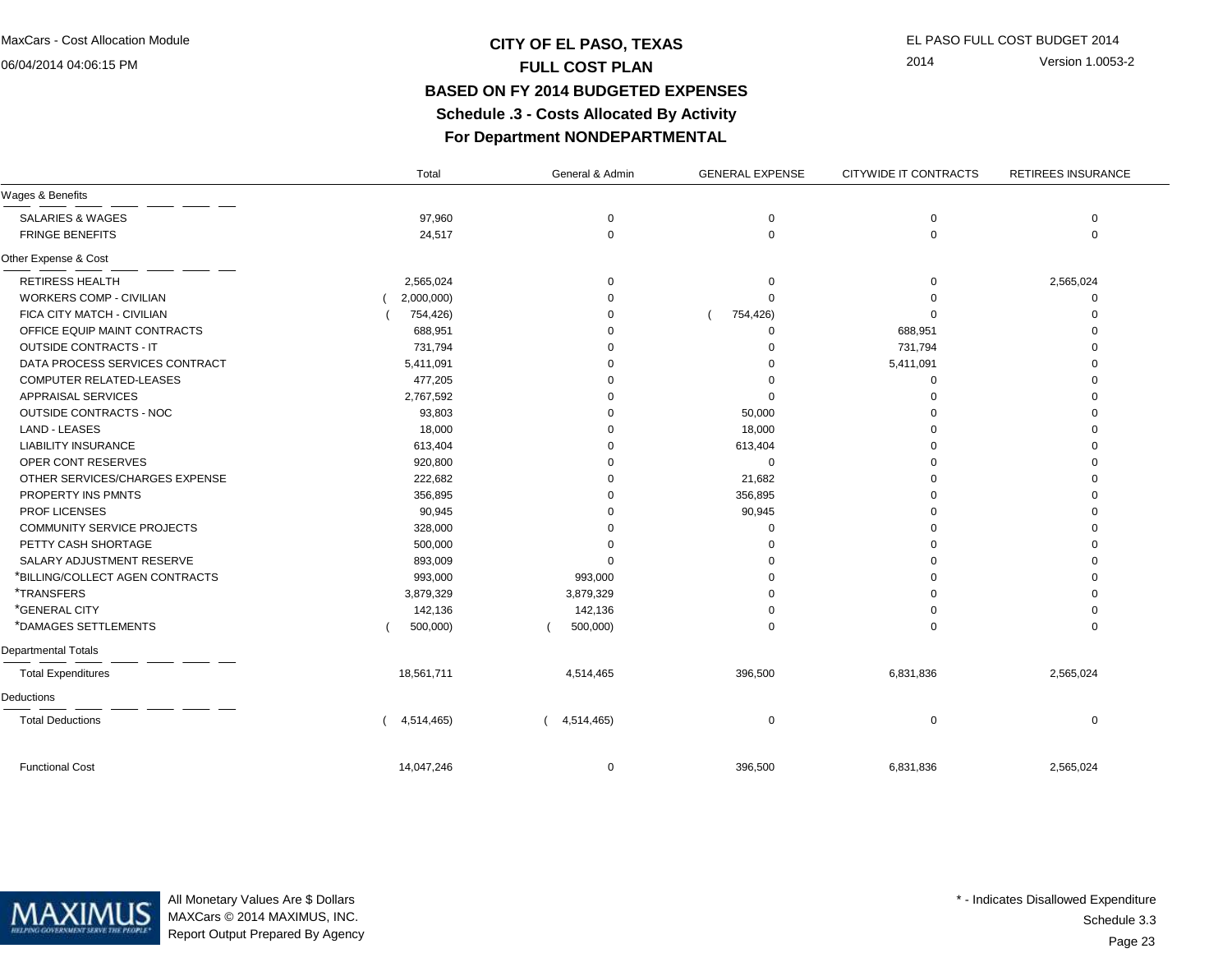## **CITY OF EL PASO, TEXAS** EL PASO FULL COST BUDGET 2014 **FULL COST PLAN BASED ON FY 2014 BUDGETED EXPENSES Schedule .3 - Costs Allocated By ActivityFor Department NONDEPARTMENTAL**

2014 Version 1.0053-2

|                               | Total      | General & Admin | <b>GENERAL EXPENSE</b> | CITYWIDE IT CONTRACTS | <b>RETIREES INSURANCE</b> |
|-------------------------------|------------|-----------------|------------------------|-----------------------|---------------------------|
| Allocation Step 1             |            |                 |                        |                       |                           |
| Inbound- All Others           | 467        | 467             | $\Omega$               |                       |                           |
| Reallocate Admin Costs        |            | 467)            | 13                     | 228                   | 85                        |
| <b>Unallocated Costs</b>      | 4,254,027) |                 | $\Omega$               |                       |                           |
| 1st Allocation                | 9,793,686  | $\Omega$        | 396,513                | 6,832,064             | 2,565,109                 |
| Allocation Step 2             |            |                 |                        |                       |                           |
| Inbound- All Others           | 187,550    | 187,550         | $\Omega$               | υ                     |                           |
| <b>Reallocate Admin Costs</b> |            | 187,550)        | 5,294                  | 91,214                | 34,247                    |
| <b>Unallocated Costs</b>      | 56,795)    |                 | 0                      | υ                     |                           |
| 2nd Allocation                | 130,755    | $\Omega$        | 5,294                  | 91,214                | 34,247                    |
| Total For 025 NONDEPARTMENTAL |            |                 |                        |                       |                           |
| <b>Total Allocated</b>        | 9,924,441  | $\Omega$        | 401,807                | 6,923,278             | 2,599,356                 |

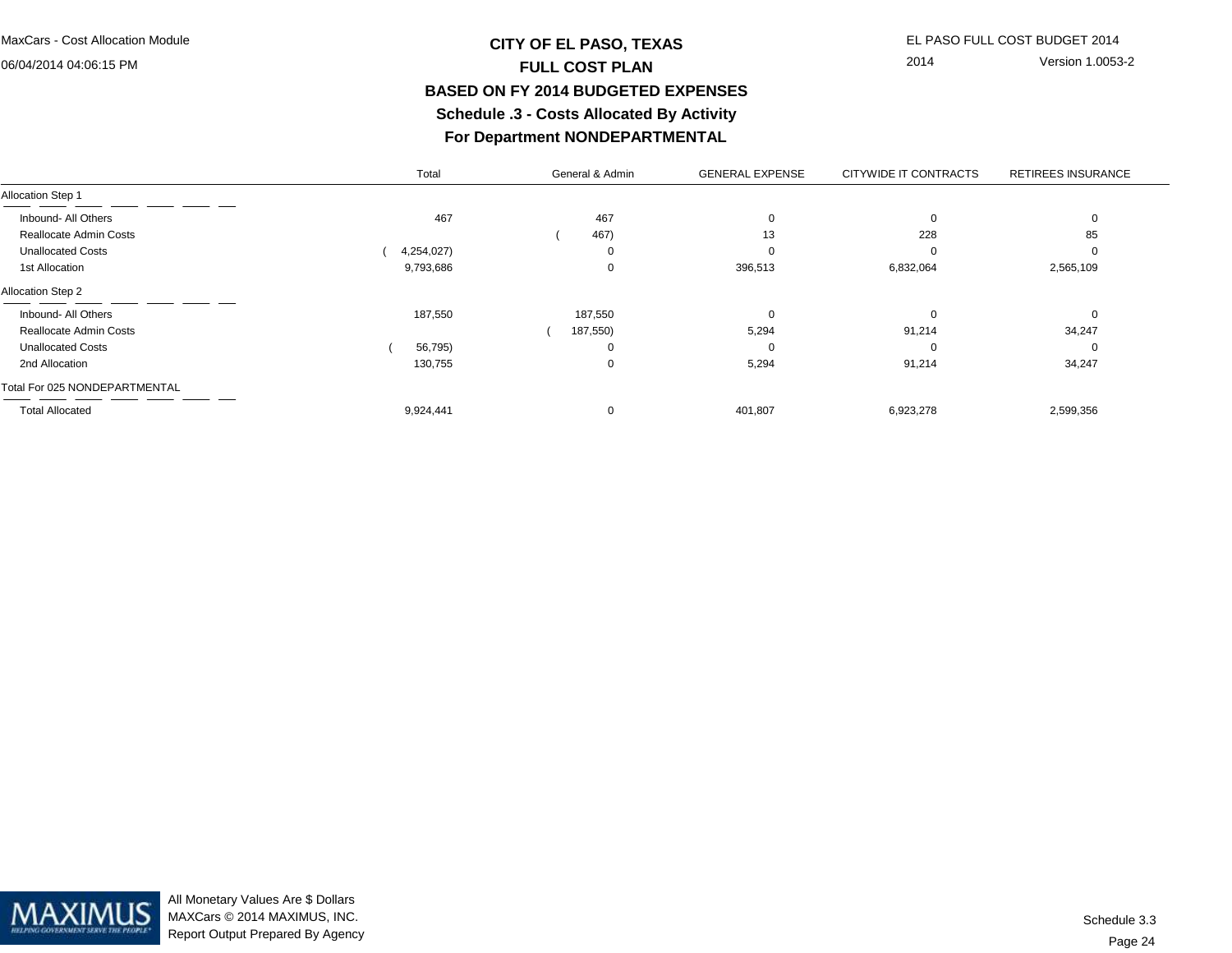### **CITY OF EL PASO, TEXAS** EL PASO FULL COST BUDGET 2014 **FULL COST PLAN BASED ON FY 2014 BUDGETED EXPENSES Schedule .3 - Costs Allocated By ActivityFor Department NONDEPARTMENTAL**

2014 Version 1.0053-2

|                                   | PEG         | <b>GENERAL GOVT</b> |  |
|-----------------------------------|-------------|---------------------|--|
| Wages & Benefits                  |             |                     |  |
| <b>SALARIES &amp; WAGES</b>       | 97,960      | $\mathbf 0$         |  |
| <b>FRINGE BENEFITS</b>            | 24,517      | $\mathbf 0$         |  |
| Other Expense & Cost              |             |                     |  |
| <b>RETIRESS HEALTH</b>            | $\mathbf 0$ | 0                   |  |
| <b>WORKERS COMP - CIVILIAN</b>    | $\mathbf 0$ | 2,000,000)          |  |
| FICA CITY MATCH - CIVILIAN        | $\Omega$    | $\Omega$            |  |
| OFFICE EQUIP MAINT CONTRACTS      | $\Omega$    | 0                   |  |
| <b>OUTSIDE CONTRACTS - IT</b>     | $\Omega$    | 0                   |  |
| DATA PROCESS SERVICES CONTRACT    | $\Omega$    | 0                   |  |
| COMPUTER RELATED-LEASES           | $\Omega$    | 477,205             |  |
| <b>APPRAISAL SERVICES</b>         | $\Omega$    | 2,767,592           |  |
| OUTSIDE CONTRACTS - NOC           | $\Omega$    | 43,803              |  |
| LAND - LEASES                     | $\Omega$    | 0                   |  |
| <b>LIABILITY INSURANCE</b>        | $\Omega$    | $\mathbf 0$         |  |
| OPER CONT RESERVES                | $\Omega$    | 920,800             |  |
| OTHER SERVICES/CHARGES EXPENSE    | $\Omega$    | 201,000             |  |
| PROPERTY INS PMNTS                | $\Omega$    | $\mathbf 0$         |  |
| PROF LICENSES                     | $\Omega$    | $\mathbf 0$         |  |
| <b>COMMUNITY SERVICE PROJECTS</b> | $\Omega$    | 328,000             |  |
| PETTY CASH SHORTAGE               | $\Omega$    | 500,000             |  |
| SALARY ADJUSTMENT RESERVE         | $\mathbf 0$ | 893,009             |  |
| *BILLING/COLLECT AGEN CONTRACTS   | $\Omega$    | 0                   |  |
| *TRANSFERS                        | $\Omega$    | $\mathbf 0$         |  |
| *GENERAL CITY                     | $\Omega$    | $\mathbf 0$         |  |
| *DAMAGES SETTLEMENTS              | $\Omega$    | $\mathbf 0$         |  |
| <b>Departmental Totals</b>        |             |                     |  |
| <b>Total Expenditures</b>         | 122,477     | 4,131,409           |  |
| Deductions                        |             |                     |  |
| <b>Total Deductions</b>           | $\mathbf 0$ | $\mathbf 0$         |  |
| <b>Functional Cost</b>            | 122,477     | 4,131,409           |  |
|                                   |             |                     |  |



All Monetary Values Are \$ Dollars MAXCars © 2014 MAXIMUS, INC.Report Output Prepared By Agency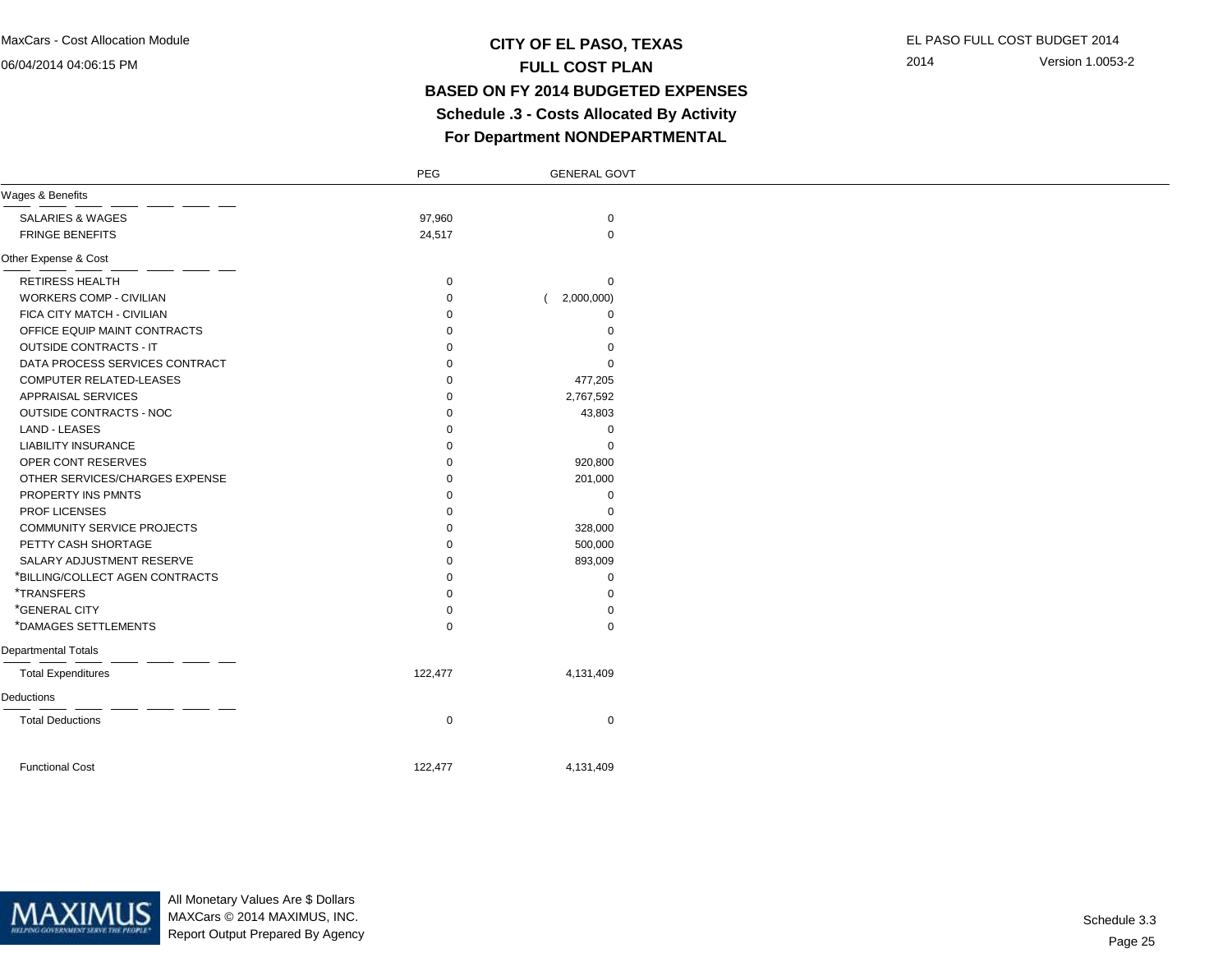### **CITY OF EL PASO, TEXAS** EL PASO FULL COST BUDGET 2014 **FULL COST PLAN BASED ON FY 2014 BUDGETED EXPENSES Schedule .3 - Costs Allocated By ActivityFor Department NONDEPARTMENTAL**

2014 Version 1.0053-2

|                               | PEG      | <b>GENERAL GOVT</b> |
|-------------------------------|----------|---------------------|
| <b>Allocation Step 1</b>      |          |                     |
| Inbound- All Others           | 0        | 0                   |
| Reallocate Admin Costs        |          | 137                 |
| <b>Unallocated Costs</b>      | 122,481) | 4,131,546)          |
| 1st Allocation                | 0        | 0                   |
| <b>Allocation Step 2</b>      |          |                     |
| Inbound- All Others           | 0        | $\Omega$            |
| Reallocate Admin Costs        | 1,635    | 55,160              |
| <b>Unallocated Costs</b>      | 1,635)   | 55,160)             |
| 2nd Allocation                | 0        | 0                   |
| Total For 025 NONDEPARTMENTAL |          |                     |
| <b>Total Allocated</b>        | 0        | $\mathbf 0$         |
|                               |          |                     |

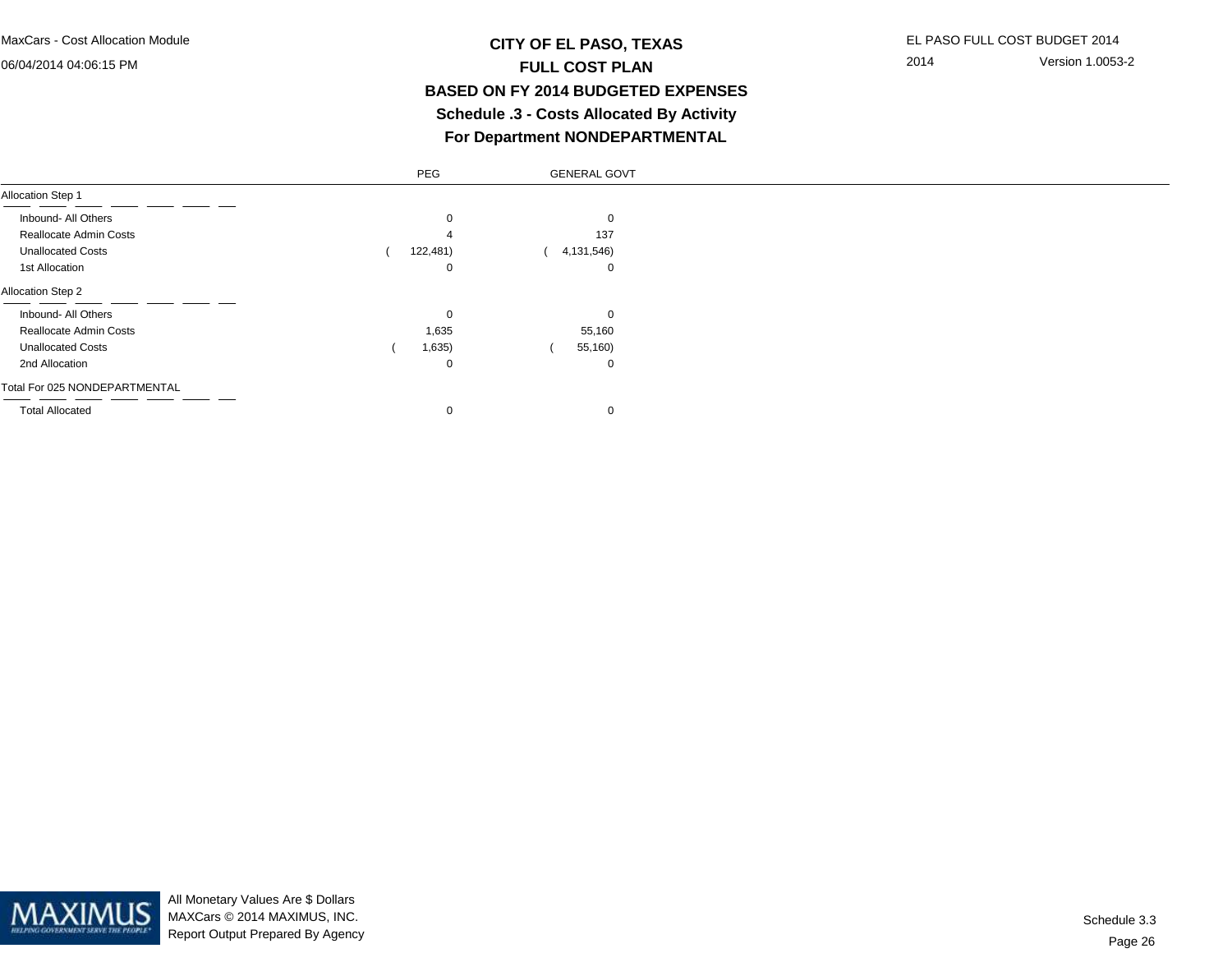### **CITY OF EL PASO, TEXAS** EL PASO FULL COST BUDGET 2014 **FULL COST PLAN BASED ON FY 2014 BUDGETED EXPENSESSchedule .4 - Detail Activity AllocationsFor Department NONDEPARTMENTAL**

2014 Version 1.0053-2

#### Activity - GENERAL EXPENSE

| <b>Receiving Department</b>                |               | Allocation Units Allocation Percentage | <b>Gross Allocation</b> | <b>Direct Billed</b> | Allocation Step1 | <b>Allocation Step2</b> | <b>Total Allocation</b> |
|--------------------------------------------|---------------|----------------------------------------|-------------------------|----------------------|------------------|-------------------------|-------------------------|
| NONDEPARTMENTAL                            | 15,040,246    | 4.4477                                 | 17,636                  |                      | 17,636           |                         | 17,636                  |
| <b>CITY MANAGER</b>                        | 2,835,479     | 0.8385                                 | 3,325                   |                      | 3,325            | 46                      | 3,371                   |
| <b>GENERAL SERVICES</b>                    | 23,124,211    | 6.8383                                 | 27,115                  |                      | 27,115           | 379                     | 27,494                  |
| MUNICIPAL CLERK-CITY CLERK                 | 426,530       | 0.1261                                 | 500                     |                      | 500              | 7                       | 507                     |
| MAYOR AND COUNCIL                          | 1,312,241     | 0.3881                                 | 1,539                   |                      | 1,539            | 21                      | 1,560                   |
| OFFICE OF COMPTROLLER                      | 2,076,232     | 0.6140                                 | 2,435                   |                      | 2,435            | 34                      | 2,469                   |
| PURCHASING & STRATEGIC SOURCING            | 828,059       | 0.2449                                 | 971                     |                      | 971              | 14                      | 985                     |
| <b>HUMAN RESOURCES</b>                     | 1,813,562     | 0.5363                                 | 2,127                   |                      | 2,127            | 30                      | 2,157                   |
| CITY ATTORNEY OFFICE                       | 3,539,618     | 1.0467                                 | 4,150                   |                      | 4,150            | 58                      | 4,208                   |
| <b>INFORMATION TECHNOLOGY</b>              | 10,479,689    | 3.0991                                 | 12,288                  |                      | 12,288           | 172                     | 12,460                  |
| <b>CITY DEVELOPMENT</b>                    | 8,463,335     | 2.5028                                 | 9,924                   |                      | 9,924            | 139                     | 10,063                  |
| <b>TAX OFFICE</b>                          | 2,159,017     | 0.6385                                 | 2,532                   |                      | 2,532            | 35                      | 2,567                   |
| <b>MUNICIPAL CLERK</b>                     | 4,631,493     | 1.3696                                 | 5,431                   |                      | 5,431            | 76                      | 5,507                   |
| <b>POLICE</b>                              | 116,394,583   | 34.4202                                | 136,479                 |                      | 136,479          | 1,907                   | 138,386                 |
| FIRE DEPT                                  | 93,949,338    | 27.7827                                | 110,162                 |                      | 110,162          | 1,539                   | 111,701                 |
| <b>DEPT OF TRANSPORTATION</b>              | 13,934,532    | 4.1207                                 | 16,339                  |                      | 16,339           | 228                     | 16,567                  |
| <b>ENGINEERING &amp; CONSTRUCTION MGMT</b> | 4,898,989     | 1.4487                                 | 5,744                   |                      | 5,744            | 80                      | 5,824                   |
| PUBLIC HEALTH                              | 5,527,621     | 1.6346                                 | 6,482                   |                      | 6,482            | 91                      | 6,573                   |
| PARKS AND RECREATION                       | 11,760,473    | 3.4778                                 | 13,790                  |                      | 13,790           | 193                     | 13,983                  |
| ZOO                                        | 3,724,592     | 1.1014                                 | 4,367                   |                      | 4,367            | 61                      | 4,428                   |
| <b>LIBRARY</b>                             | 8,628,189     | 2.5515                                 | 10,117                  |                      | 10,117           | 141                     | 10,258                  |
| DEPT OF MUSEUMS & CULTURAL AFF             | 2,300,138     | 0.6802                                 | 2,697                   |                      | 2,697            | 38                      | 2,735                   |
| COMMUNITY/HUMAN DEVELOPMENT                | 309,696       | 0.0916                                 | 363                     |                      | 363              | 5                       | 368                     |
| SubTotal                                   | 338, 157, 863 | 100.0000                               | 396,513                 |                      | 396,513          | 5,294                   | 401,807                 |
| Total                                      | 338, 157, 863 | 100.0000                               | 396,513                 |                      | 396,513          | 5,294                   | 401,807                 |
|                                            |               |                                        |                         |                      |                  |                         |                         |



All Monetary Values Are \$ Dollars MAXCars © 2014 MAXIMUS, INC.Report Output Prepared By Agency

Page 27Schedule 3.4.1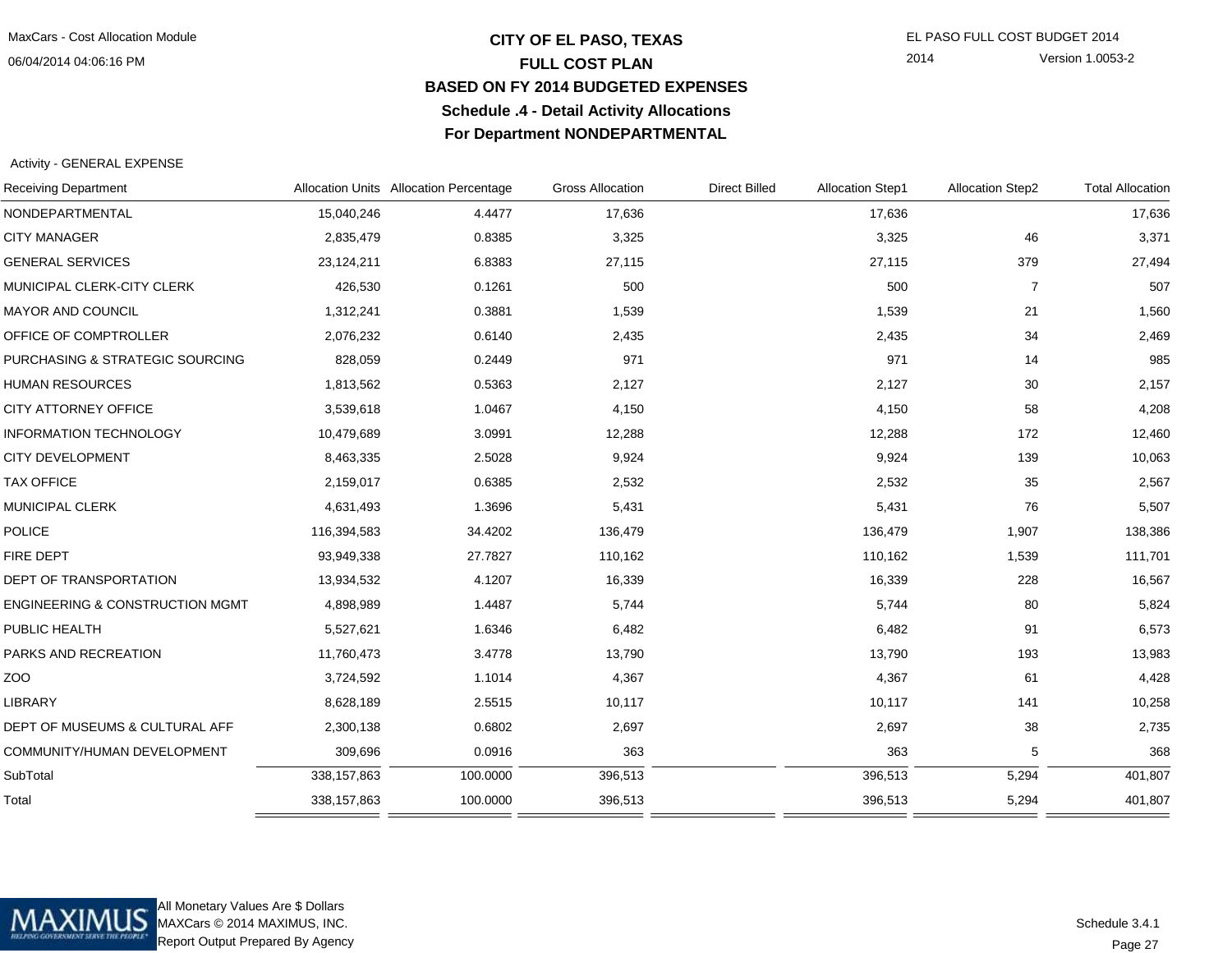**CITY OF EL PASO, TEXASFULL COST PLAN BASED ON FY 2014 BUDGETED EXPENSESSchedule .4 - Detail Activity AllocationsFor Department NONDEPARTMENTAL**

Allocation Basis: TOTAL GENERAL FUND EXPENDITURESAllocation Source: FINANCE DEPARTMENT

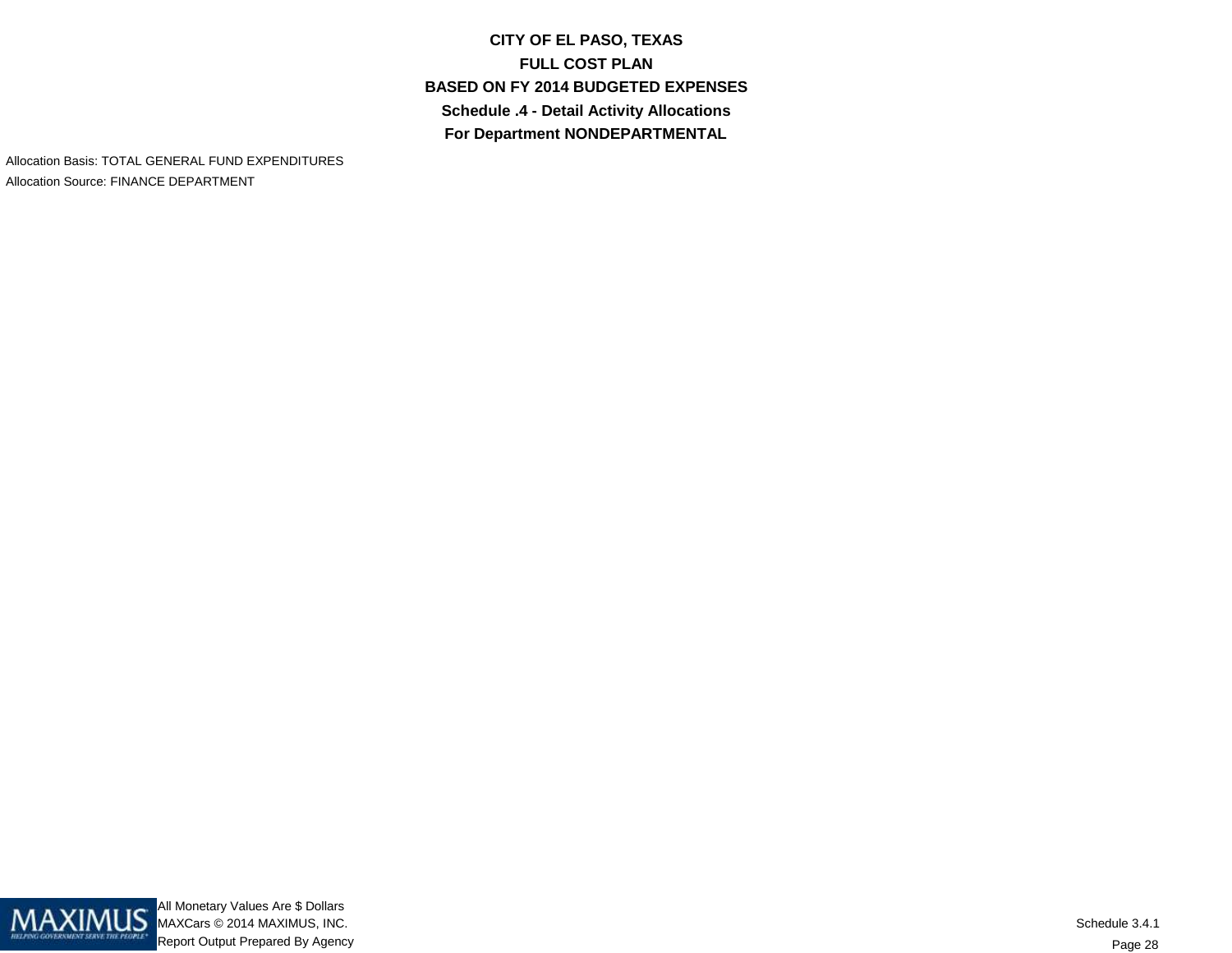### **CITY OF EL PASO, TEXAS** EL PASO FULL COST BUDGET 2014 **FULL COST PLAN BASED ON FY 2014 BUDGETED EXPENSESSchedule .4 - Detail Activity AllocationsFor Department NONDEPARTMENTAL**

2014 Version 1.0053-2

#### Activity - CITYWIDE IT CONTRACTS

| <b>Receiving Department</b>                |           | Allocation Units Allocation Percentage | <b>Gross Allocation</b> | <b>Direct Billed</b> | <b>Allocation Step1</b> | Allocation Step2 | <b>Total Allocation</b> |
|--------------------------------------------|-----------|----------------------------------------|-------------------------|----------------------|-------------------------|------------------|-------------------------|
| NONDEPARTMENTAL                            | 829       | 0.0114                                 | 779                     |                      | 779                     |                  | 779                     |
| <b>CITY MANAGER</b>                        | 34,503    | 0.4748                                 | 32,439                  |                      | 32,439                  | 433              | 32,872                  |
| <b>GENERAL SERVICES</b>                    | 249,396   | 3.4320                                 | 234,479                 |                      | 234,479                 | 3,131            | 237,610                 |
| MUNICIPAL CLERK-CITY CLERK                 | 4,974     | 0.0684                                 | 4,676                   |                      | 4,676                   | 62               | 4,738                   |
| <b>MAYOR AND COUNCIL</b>                   | 20,893    | 0.2875                                 | 19,643                  |                      | 19,643                  | 262              | 19,905                  |
| OFFICE OF COMPTROLLER                      | 824,017   | 11.3396                                | 774,732                 |                      | 774,732                 | 10,345           | 785,077                 |
| <b>HUMAN RESOURCES</b>                     | 283,560   | 3.9022                                 | 266,600                 |                      | 266,600                 | 3,560            | 270,160                 |
| CITY ATTORNEY OFFICE                       | 32,617    | 0.4489                                 | 30,666                  |                      | 30,666                  | 409              | 31,075                  |
| <b>INFORMATION TECHNOLOGY</b>              | 61,973    | 0.8528                                 | 58,266                  |                      | 58,266                  | 778              | 59,044                  |
| <b>RISK MANAGEMENT</b>                     | 7,462     | 0.1027                                 | 7,016                   |                      | 7,016                   | 94               | 7,110                   |
| <b>CITY DEVELOPMENT</b>                    | 188,712   | 2.5969                                 | 177,425                 |                      | 177,425                 | 2,369            | 179,794                 |
| <b>TAX OFFICE</b>                          | 138,240   | 1.9024                                 | 129,972                 |                      | 129,972                 | 1,735            | 131,707                 |
| METRO PLANNING ORGAN.- M.P.O.              | 9,949     | 0.1369                                 | 9,354                   |                      | 9,354                   | 125              | 9,479                   |
| <b>MUNICIPAL CLERK</b>                     | 88,982    | 1.2245                                 | 83,660                  |                      | 83,660                  | 1,117            | 84,777                  |
| <b>POLICE</b>                              | 1,623,598 | 22.3432                                | 1,526,492               |                      | 1,526,492               | 20,381           | 1,546,873               |
| FIRE DEPT                                  | 1,377,012 | 18.9496                                | 1,294,652               |                      | 1,294,652               | 17,287           | 1,311,939               |
| DEPT OF TRANSPORTATION                     | 262,079   | 3.6066                                 | 246,404                 |                      | 246,404                 | 3,290            | 249,694                 |
| <b>ENVIRONMENTAL SERVICES</b>              | 438,654   | 6.0365                                 | 412,418                 |                      | 412,418                 | 5,507            | 417,925                 |
| <b>ENGINEERING &amp; CONSTRUCTION MGMT</b> | 82,887    | 1.1406                                 | 77,929                  |                      | 77,929                  | 1,041            | 78,970                  |
| PUBLIC HEALTH                              | 213,804   | 2.9422                                 | 201,016                 |                      | 201,016                 | 2,684            | 203,700                 |
| PARKS AND RECREATION                       | 285,345   | 3.9268                                 | 268,278                 |                      | 268,278                 | 3,582            | 271,860                 |
| ZO <sub>O</sub>                            | 88,877    | 1.2231                                 | 83,561                  |                      | 83,561                  | 1,116            | 84,677                  |
| <b>LIBRARY</b>                             | 213,382   | 2.9364                                 | 200,619                 |                      | 200,619                 | 2,679            | 203,298                 |
| DEPT OF MUSEUMS & CULTURAL AFF             | 47,623    | 0.6554                                 | 44,775                  |                      | 44,775                  | 598              | 45,373                  |
| <b>SUN METRO</b>                           | 440,236   | 6.0583                                 | 413,905                 |                      | 413,905                 | 5,527            | 419,432                 |
| <b>AIRPORT</b>                             | 172,447   | 2.3731                                 | 162,133                 |                      | 162,133                 | 2,165            | 164,298                 |
| COMMUNITY/HUMAN DEVELOPMENT                | 31,943    | 0.4396                                 | 30,032                  |                      | 30,032                  | 401              | 30,433                  |
| <b>INTERNATIONAL BRIDGES</b>               | 42,697    | 0.5876                                 | 40,143                  |                      | 40,143                  | 536              | 40,679                  |



All Monetary Values Are \$ Dollars MAXCars © 2014 MAXIMUS, INC.Report Output Prepared By Agency

Schedule 3.4.2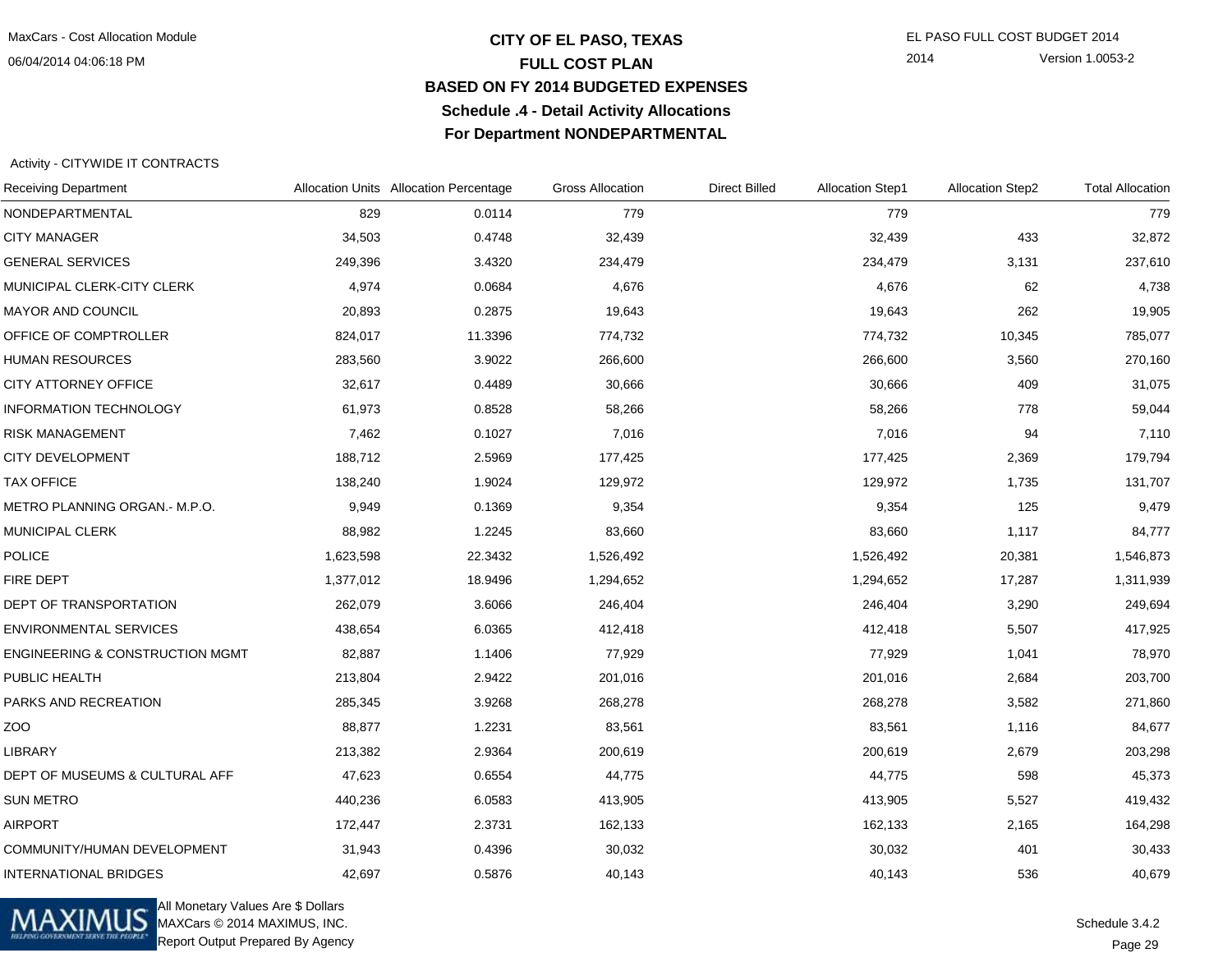### **CITY OF EL PASO, TEXAS** EL PASO FULL COST BUDGET 2014 **FULL COST PLAN BASED ON FY 2014 BUDGETED EXPENSESSchedule .4 - Detail Activity AllocationsFor Department NONDEPARTMENTAL**

2014 Version 1.0053-2

#### Activity - CITYWIDE IT CONTRACTS

| <b>Receiving Department</b> |           | Allocation Units Allocation Percentage | <b>Gross Allocation</b> | <b>Direct Billed</b> | Total Alloc - Step1 | Total Alloc - Step2 | <b>Total Allocation</b> |
|-----------------------------|-----------|----------------------------------------|-------------------------|----------------------|---------------------|---------------------|-------------------------|
| SubTotal                    | 7,266,691 | 100.0000                               | 6,832,064               |                      | 6,832,064           | 91,214              | 6,923,278               |
| Total                       | 7,266,691 | 100.0000                               | 6,832,064               |                      | 6.832.064           | 91,214              | 6,923,278               |

Allocation Basis: IT CONTRACT VALUE MANAGED PER DEPARTMENT

Allocation Source: IT ADMIN

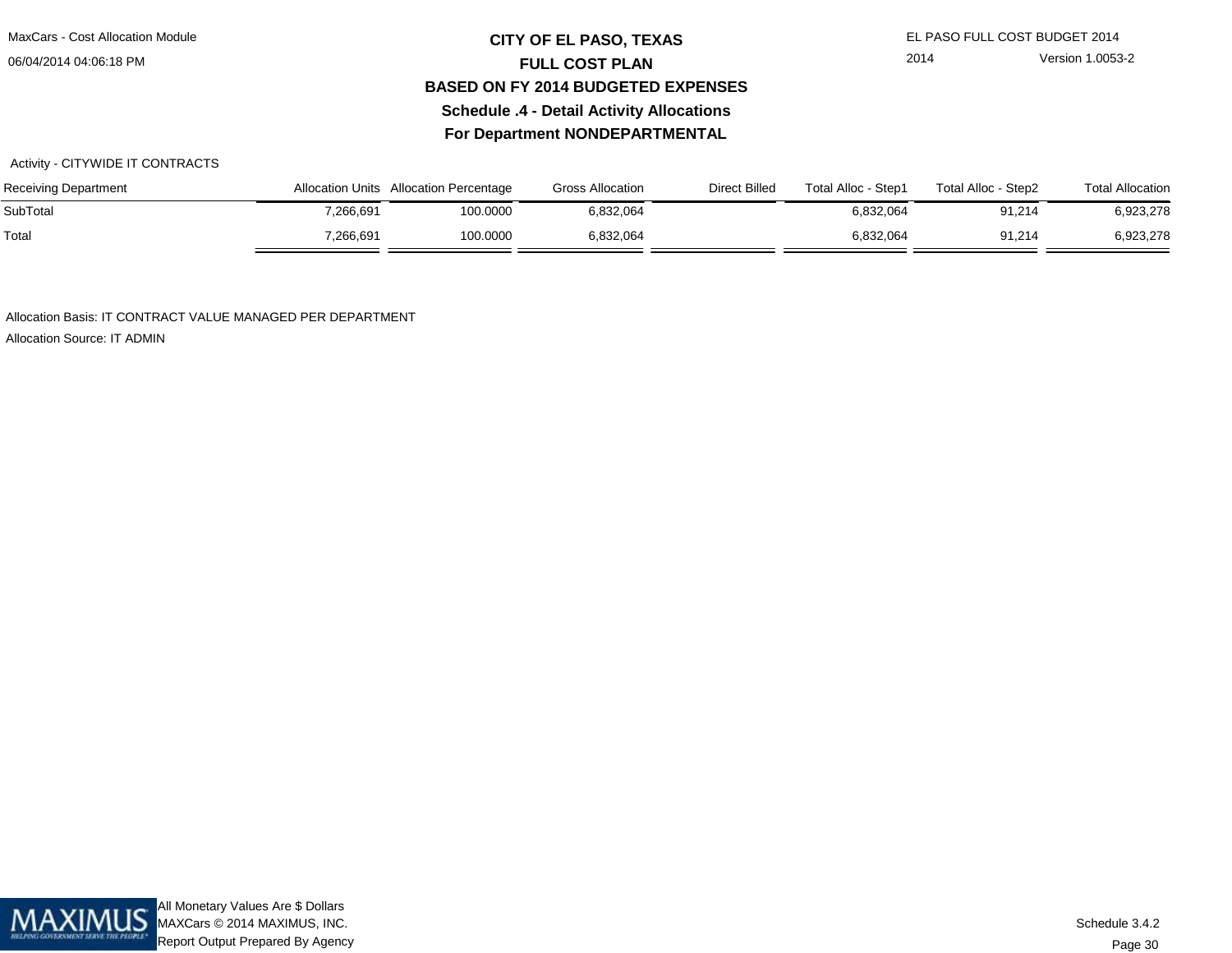### **CITY OF EL PASO, TEXAS** EL PASO FULL COST BUDGET 2014 **FULL COST PLAN BASED ON FY 2014 BUDGETED EXPENSESSchedule .4 - Detail Activity AllocationsFor Department NONDEPARTMENTAL**

2014 Version 1.0053-2

Activity - RETIREES INSURANCE

| <b>Receiving Department</b>                |          | Allocation Units Allocation Percentage | <b>Gross Allocation</b> | <b>Direct Billed</b> | <b>Allocation Step1</b> | <b>Allocation Step2</b> | <b>Total Allocation</b> |
|--------------------------------------------|----------|----------------------------------------|-------------------------|----------------------|-------------------------|-------------------------|-------------------------|
| NONDEPARTMENTAL                            | 2.00     | 0.0490                                 | 1,256                   |                      | 1,256                   |                         | 1,256                   |
| <b>CITY MANAGER</b>                        | 33.50    | 0.8205                                 | 21,046                  |                      | 21,046                  | 281                     | 21,327                  |
| <b>GENERAL SERVICES</b>                    | 189.30   | 4.6362                                 | 118,924                 |                      | 118,924                 | 1,589                   | 120,513                 |
| MUNICIPAL CLERK-CITY CLERK                 | 6.00     | 0.1469                                 | 3,769                   |                      | 3,769                   | 50                      | 3,819                   |
| MAYOR AND COUNCIL                          | 24.00    | 0.5878                                 | 15,078                  |                      | 15,078                  | 201                     | 15,279                  |
| OFFICE OF COMPTROLLER                      | 26.88    | 0.6583                                 | 16,887                  |                      | 16,887                  | 226                     | 17,113                  |
| PURCHASING & STRATEGIC SOURCING            | 15.50    | 0.3796                                 | 9,738                   |                      | 9,738                   | 130                     | 9,868                   |
| <b>HUMAN RESOURCES</b>                     | 28.70    | 0.7029                                 | 18,030                  |                      | 18,030                  | 241                     | 18,271                  |
| CITY ATTORNEY OFFICE                       | 34.24    | 0.8386                                 | 21,511                  |                      | 21,511                  | 287                     | 21,798                  |
| <b>INFORMATION TECHNOLOGY</b>              | 95.75    | 2.3450                                 | 60,153                  |                      | 60,153                  | 804                     | 60,957                  |
| <b>CITY DEVELOPMENT</b>                    | 140.18   | 3.4332                                 | 88,065                  |                      | 88,065                  | 1,176                   | 89,241                  |
| <b>TAX OFFICE</b>                          | 24.50    | 0.6000                                 | 15,392                  |                      | 15,392                  | 206                     | 15,598                  |
| MUNICIPAL CLERK                            | 87.00    | 2.1307                                 | 54,656                  |                      | 54,656                  | 730                     | 55,386                  |
| <b>POLICE</b>                              | 1,394.50 | 34.1533                                | 876,062                 |                      | 876,062                 | 11,703                  | 887,765                 |
| <b>FIRE DEPT</b>                           | 1,063.83 | 26.0546                                | 668,329                 |                      | 668,329                 | 8,927                   | 677,256                 |
| DEPT OF TRANSPORTATION                     | 212.00   | 5.1922                                 | 133,185                 |                      | 133,185                 | 1,779                   | 134,964                 |
| <b>ENVIRONMENTAL SERVICES</b>              | 0.50     | 0.0122                                 | 314                     |                      | 314                     | $\overline{4}$          | 318                     |
| <b>ENGINEERING &amp; CONSTRUCTION MGMT</b> | 74.50    | 1.8246                                 | 46,803                  |                      | 46,803                  | 625                     | 47,428                  |
| PUBLIC HEALTH                              | 72.11    | 1.7661                                 | 45,302                  |                      | 45,302                  | 605                     | 45,907                  |
| PARKS AND RECREATION                       | 266.40   | 6.5245                                 | 167,360                 |                      | 167,360                 | 2,236                   | 169,596                 |
| ZOO                                        | 90.00    | 2.2042                                 | 56,541                  |                      | 56,541                  | 755                     | 57,296                  |
| <b>LIBRARY</b>                             | 155.30   | 3.8035                                 | 97,564                  |                      | 97,564                  | 1,303                   | 98,867                  |
| DEPT OF MUSEUMS & CULTURAL AFF             | 40.80    | 0.9992                                 | 25,632                  |                      | 25,632                  | 342                     | 25,974                  |
| COMMUNITY/HUMAN DEVELOPMENT                | 5.59     | 0.1369                                 | 3,512                   |                      | 3,512                   | 47                      | 3,559                   |
| SubTotal                                   | 4,083.08 | 100.0000                               | 2,565,109               |                      | 2,565,109               | 34,247                  | 2,599,356               |
| Total                                      | 4,083.08 | 100.0000                               | 2,565,109               |                      | 2,565,109               | 34,247                  | 2,599,356               |
|                                            |          |                                        |                         |                      |                         |                         |                         |



All Monetary Values Are \$ Dollars MAXCars © 2014 MAXIMUS, INC.Report Output Prepared By Agency

Page 31Schedule 3.4.3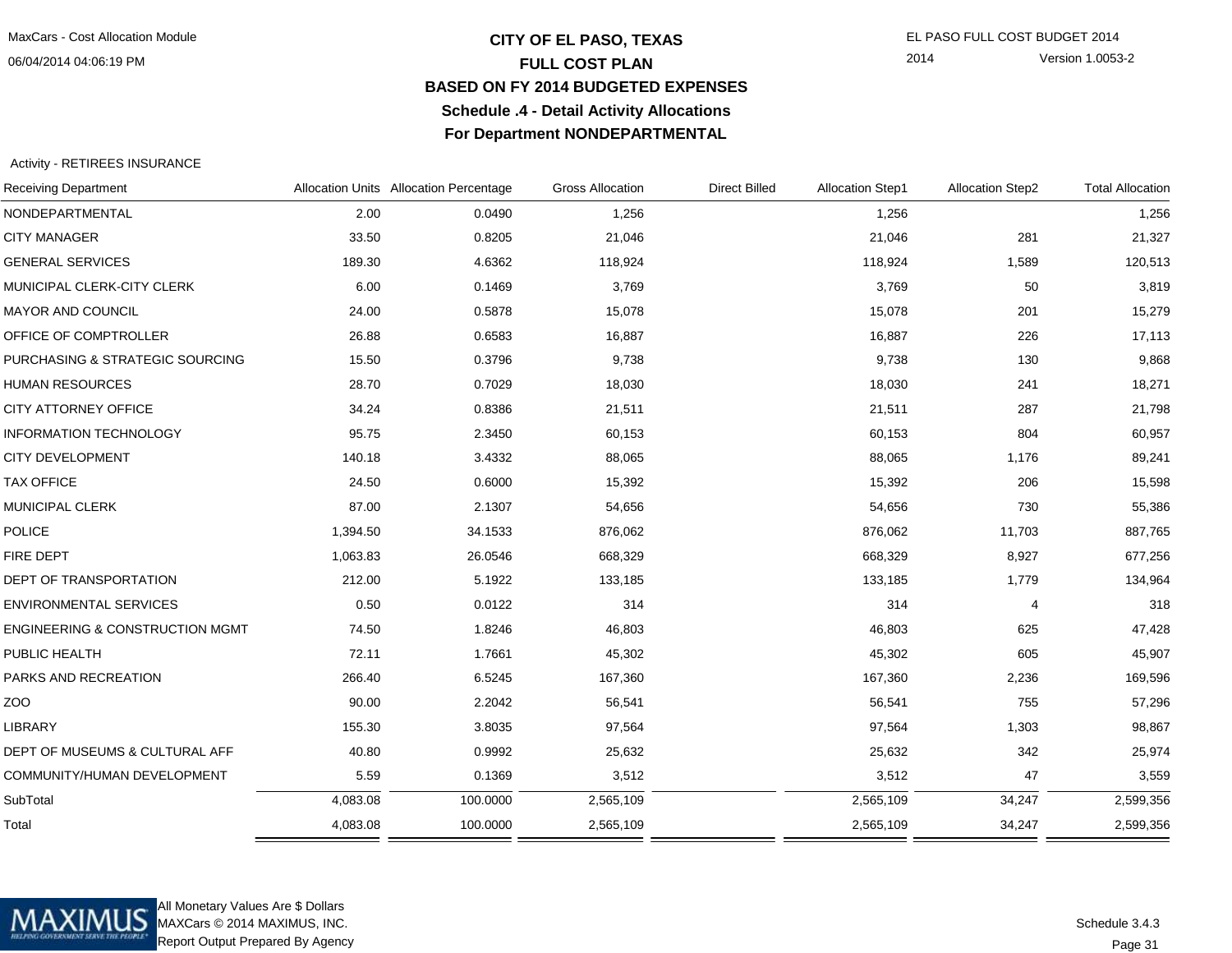**CITY OF EL PASO, TEXASFULL COST PLAN BASED ON FY 2014 BUDGETED EXPENSESSchedule .4 - Detail Activity AllocationsFor Department NONDEPARTMENTAL**

Allocation Basis: TOTAL NUMBER OF GENERAL FUND FTE'S BY DEPARTMENTAllocation Source: CITY OF EL PASO BUDGET

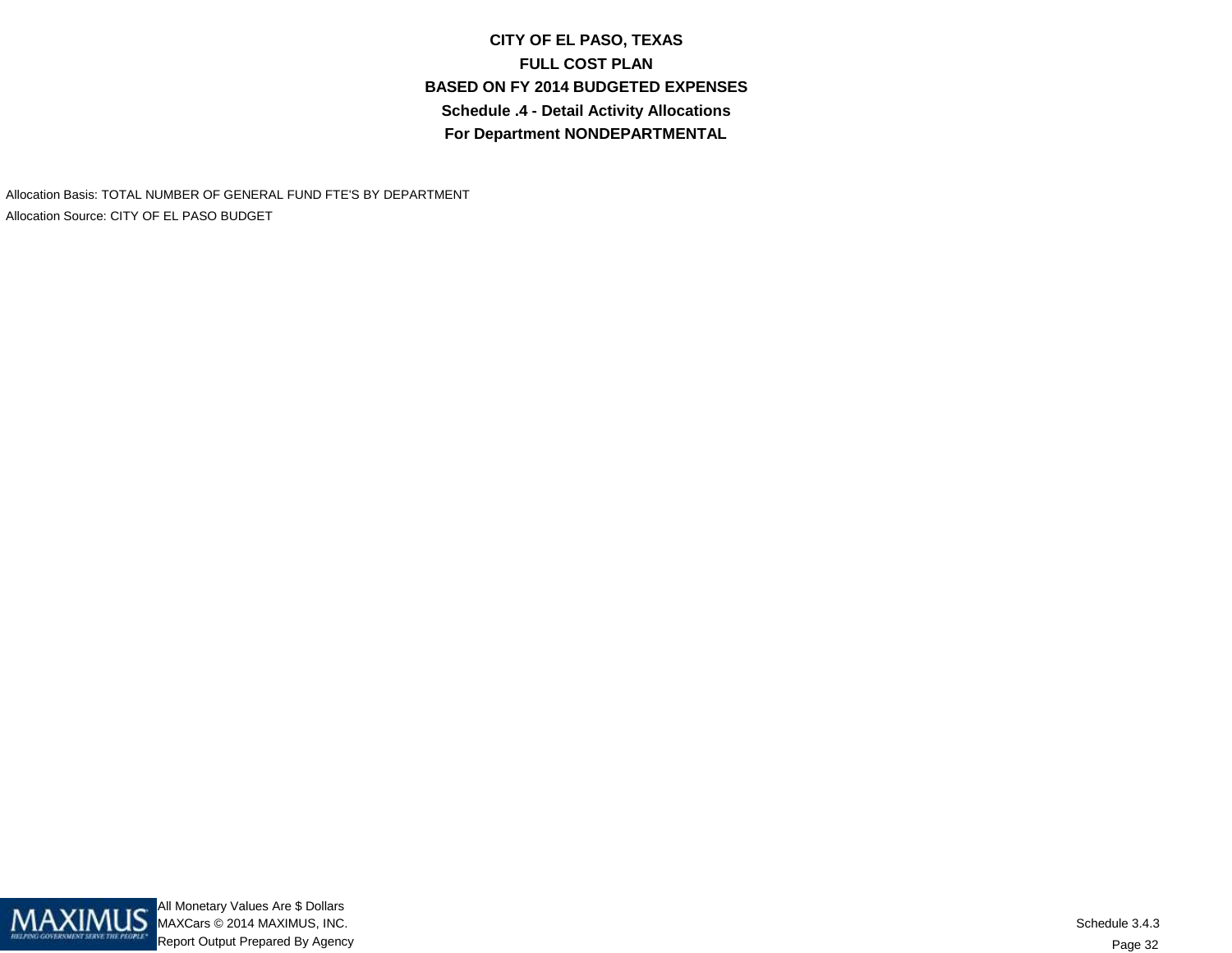### **CITY OF EL PASO, TEXAS** EL PASO FULL COST BUDGET 2014 **FULL COST PLAN BASED ON FY 2014 BUDGETED EXPENSESSchedule .5 - Allocation SummaryFor Department NONDEPARTMENTAL**

2014 Version 1.0053-2

| <b>Receiving Department</b>  | Total     | <b>GENERAL EXPENSE</b> | CITYWIDE ITRETIREES INSURANCE |         |  |
|------------------------------|-----------|------------------------|-------------------------------|---------|--|
| NONDEPARTMENTAL              | 19,671    | 17,636                 | 779                           | 1,256   |  |
| <b>CITY MANAGER</b>          | 57,570    | 3,371                  | 32,872                        | 21,327  |  |
| <b>GENERAL SERVICES</b>      | 385,617   | 27,494                 | 237,610                       | 120,513 |  |
| MUNICIPAL CLERK-CITY         | 9,064     | 507                    | 4,738                         | 3,819   |  |
| <b>MAYOR AND COUNCIL</b>     | 36,744    | 1,560                  | 19,905                        | 15,279  |  |
| OFFICE OF COMPTROLLER        | 804,659   | 2,469                  | 785,077                       | 17,113  |  |
| <b>PURCHASING &amp;</b>      | 10,853    | 985                    | 0                             | 9,868   |  |
| <b>HUMAN RESOURCES</b>       | 290,588   | 2,157                  | 270,160                       | 18,271  |  |
| <b>CITY ATTORNEY OFFICE</b>  | 57,081    | 4,208                  | 31,075                        | 21,798  |  |
| <b>INFORMATION</b>           | 132,461   | 12,460                 | 59,044                        | 60,957  |  |
| <b>RISK MANAGEMENT</b>       | 7,110     | 0                      | 7,110                         | 0       |  |
| <b>CITY DEVELOPMENT</b>      | 279,098   | 10,063                 | 179,794                       | 89,241  |  |
| <b>TAX OFFICE</b>            | 149,872   | 2,567                  | 131,707                       | 15,598  |  |
| <b>METRO PLANNING</b>        | 9,479     | 0                      | 9,479                         | 0       |  |
| <b>MUNICIPAL CLERK</b>       | 145,670   | 5,507                  | 84,777                        | 55,386  |  |
| <b>POLICE</b>                | 2,573,024 | 138,386                | 1,546,873                     | 887,765 |  |
| FIRE DEPT                    | 2,100,896 | 111,701                | 1,311,939                     | 677,256 |  |
| DEPT OF                      | 401,225   | 16,567                 | 249,694                       | 134,964 |  |
| ENVIRONMENTAL                | 418,243   | 0                      | 417,925                       | 318     |  |
| <b>ENGINEERING &amp;</b>     | 132,222   | 5,824                  | 78,970                        | 47,428  |  |
| PUBLIC HEALTH                | 256,180   | 6,573                  | 203,700                       | 45,907  |  |
| PARKS AND RECREATION         | 455,439   | 13,983                 | 271,860                       | 169,596 |  |
| ZOO                          | 146,401   | 4,428                  | 84,677                        | 57,296  |  |
| LIBRARY                      | 312,423   | 10,258                 | 203,298                       | 98,867  |  |
| <b>DEPT OF MUSEUMS &amp;</b> | 74,082    | 2,735                  | 45,373                        | 25,974  |  |
| <b>SUN METRO</b>             | 419,432   | 0                      | 419,432                       | 0       |  |
| <b>AIRPORT</b>               | 164,298   | 0                      | 164,298                       | 0       |  |
| COMMUNITY/HUMAN              | 34,360    | 368                    | 30,433                        | 3,559   |  |
| <b>INTERNATIONAL BRIDGES</b> | 40,679    | 0                      | 40,679                        | 0       |  |
| <b>Direct Billed</b>         | 0         | 0                      | 0                             | 0       |  |

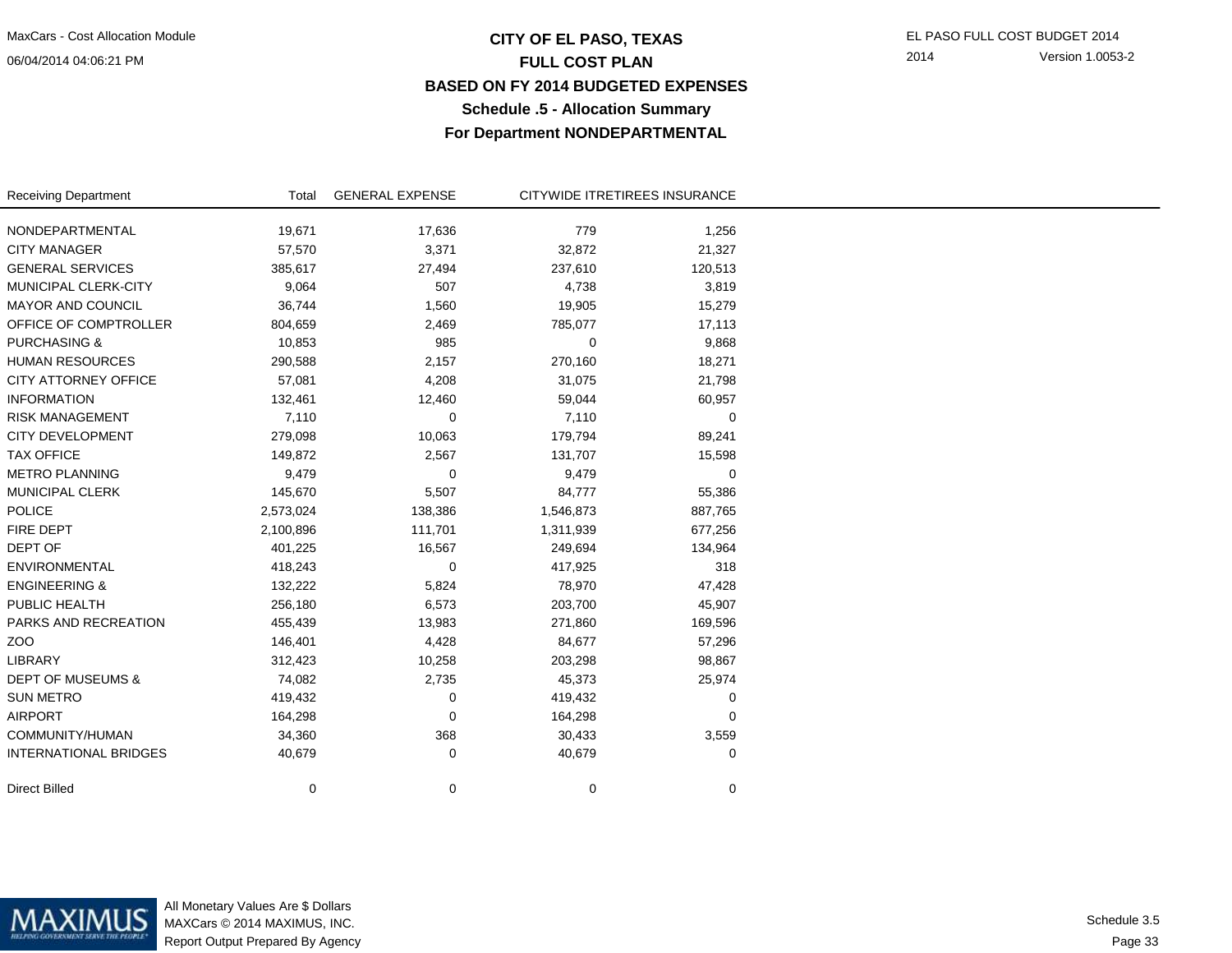## **CITY OF EL PASO, TEXAS** EL PASO FULL COST BUDGET 2014 **FULL COST PLAN BASED ON FY 2014 BUDGETED EXPENSESSchedule .5 - Allocation SummaryFor Department NONDEPARTMENTAL**

| Receiving Department | Total     | <b>GENERAL EXPENSE</b> | CITYWIDE ITRETIREES INSURANCE |           |  |
|----------------------|-----------|------------------------|-------------------------------|-----------|--|
| Total                | 9.924.441 | 401.807                | 6.923.278                     | 2,599,356 |  |



All Monetary Values Are \$ Dollars MAXCars © 2014 MAXIMUS, INC.Report Output Prepared By Agency

Page 34Schedule 3.5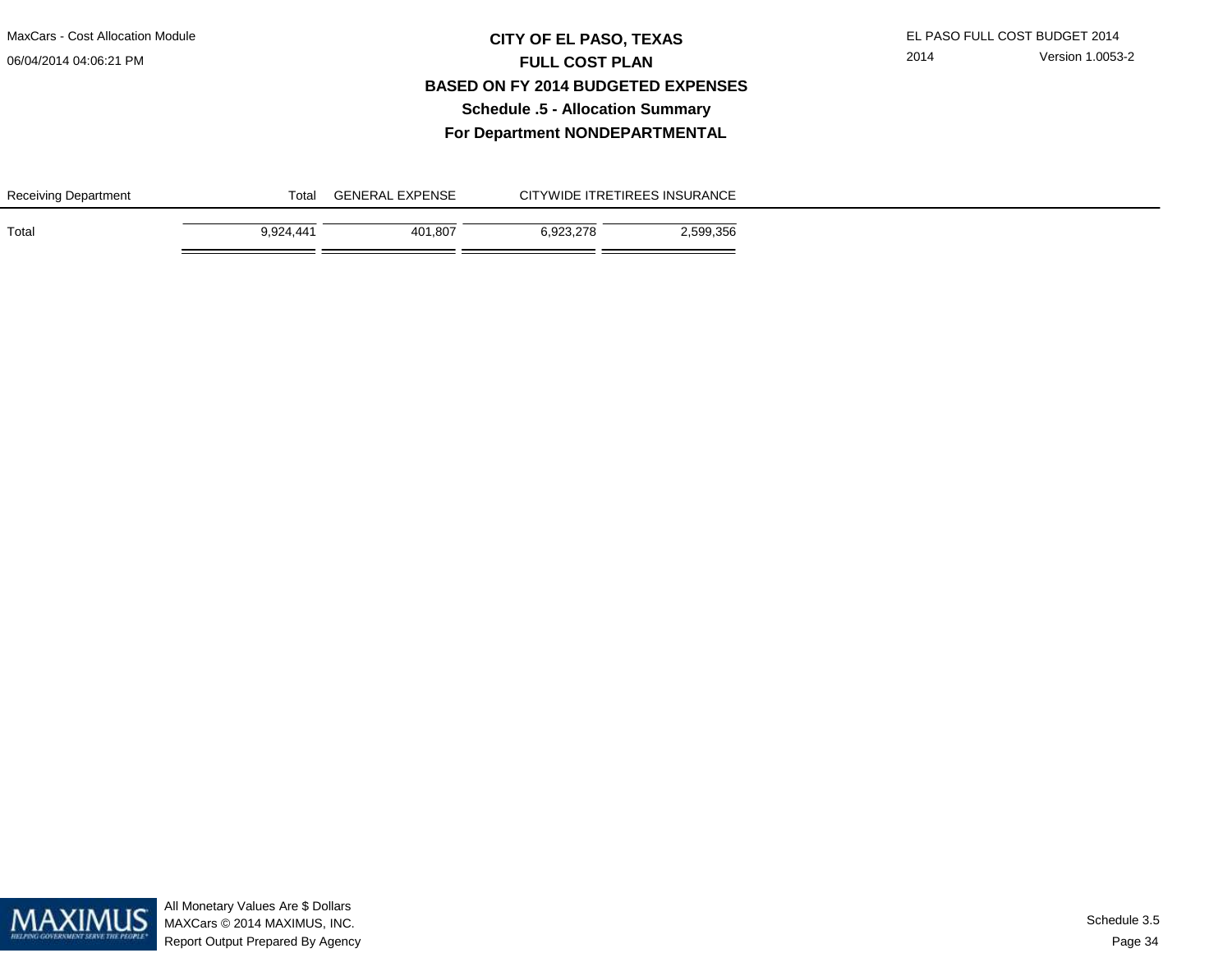# **CITY OF EL PASO, TEXAS CITY MANAGER NATURE AND EXTENT OF SERVICES**

The City Manager provides professional recommendations to, and implements the policies and direction of Council. Ensures high quality services, fosters economic and fiscal sustainability: and enhances the City's reputation as a high performing organization that operates in a manner consistent with its mission and values. Costs associated with the City Manager are functionalized and allocated as follows:

- ♦ **City Manager** Costs associated with the general supervision of the City's Departments are allocated based upon the number of employees assigned to each department.
- ♦ **Internal Audit** Costs associated with Internal Audit of the City's financial policies and procedures are allocated based upon the audit hours spent auditing various departments.
- ♦ **Management and Budget** Costs associated with preparing the annual budget have been allocated based on total expenditures per department.
- ♦ **Public Information Office –** Costs of the public information office have not been allocated within this plan.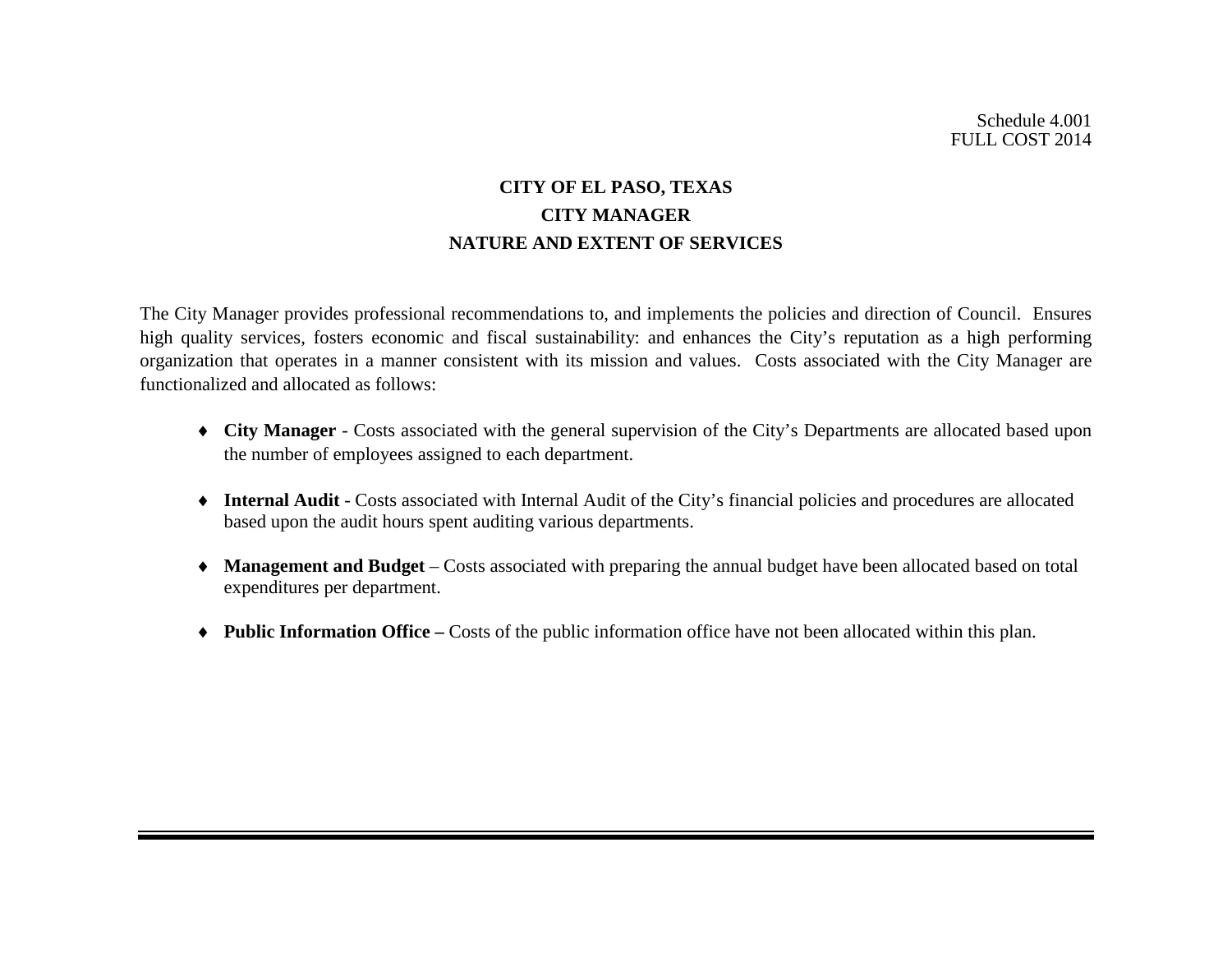# **CITY OF EL PASO, TEXAS** EL PASO FULL COST BUDGET 2014 **FULL COST PLAN BASED ON FY 2014 BUDGETED EXPENSESSchedule .2 - Costs To Be Allocated**

2014 Version 1.0053-2

#### **For Department CITY MANAGER**

| Total     |  |
|-----------|--|
| 2,835,479 |  |
|           |  |
|           |  |
|           |  |
|           |  |
|           |  |
|           |  |
|           |  |
|           |  |
|           |  |
|           |  |
|           |  |
| 753,127   |  |
|           |  |
| 50,000)   |  |
| 3,538,606 |  |
|           |  |

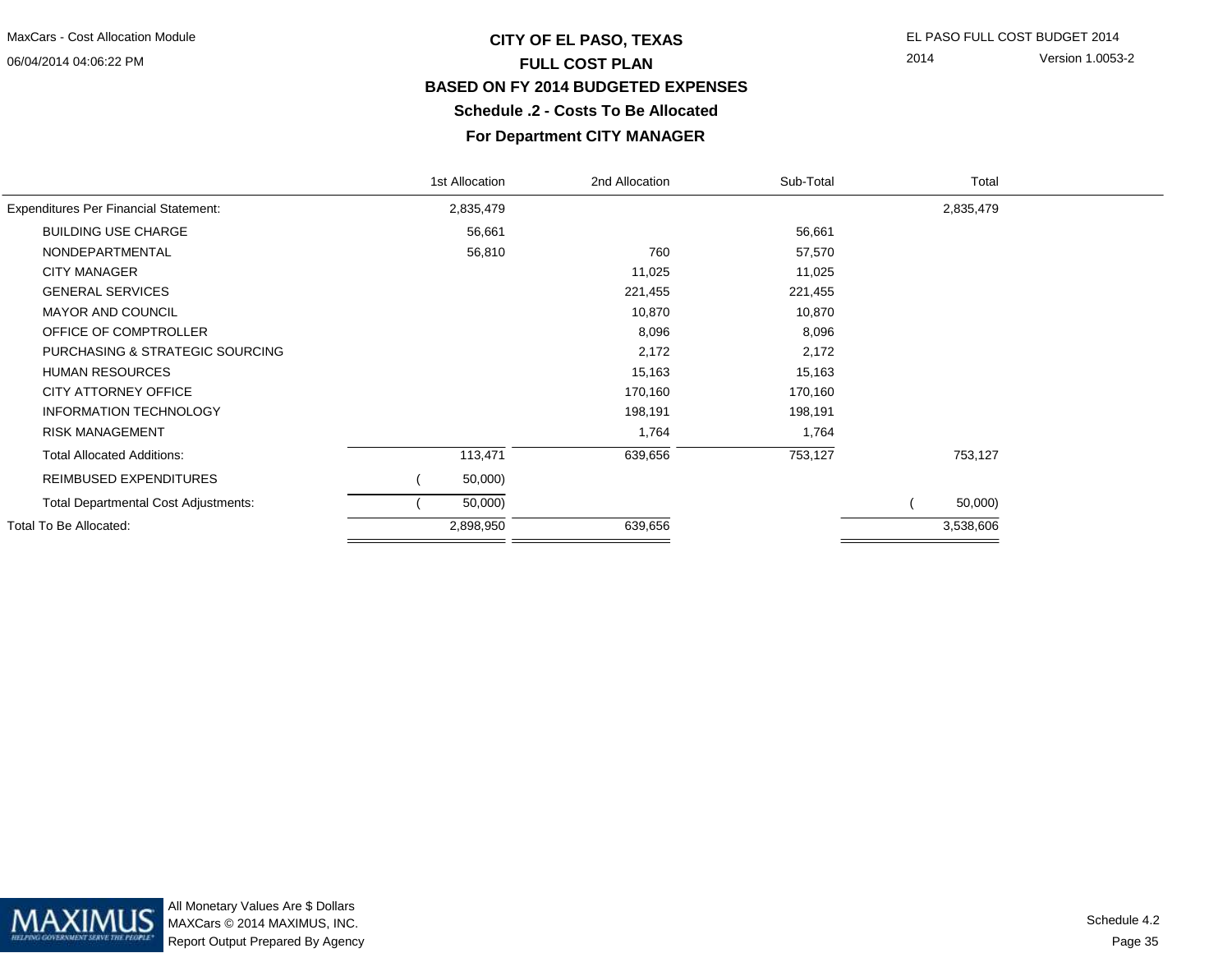# **CITY OF EL PASO, TEXAS** EL PASO FULL COST BUDGET 2014 **FULL COST PLAN BASED ON FY 2014 BUDGETED EXPENSESSchedule .3 - Costs Allocated By Activity**

2014 Version 1.0053-2

#### **For Department CITY MANAGER**

|                             | Total       | General & Admin | <b>CITY MANAGER</b> | <b>INTERNAL AUDIT</b> | <b>MGMNT &amp; BUDGET</b> |
|-----------------------------|-------------|-----------------|---------------------|-----------------------|---------------------------|
| Wages & Benefits            |             |                 |                     |                       |                           |
| <b>SALARIES &amp; WAGES</b> | 2,076,473   | $\mathbf 0$     | 722,782             | 340,675               | 835,724                   |
| <b>FRINGE BENEFITS</b>      | 597,911     | $\mathbf 0$     | 217,117             | 99,322                | 218,067                   |
| Other Expense & Cost        |             |                 |                     |                       |                           |
| CONTRACTUAL SERVICES        | 109,254     | 0               | 25,600              | 11,911                | 54,843                    |
| MATERIALS/SUPPLIES          | 22,308      | $\mathbf 0$     | 8,250               | 6,038                 | 7,520                     |
| OPERATING EXP               | 29,533      | $\mathbf 0$     | 14,250              | 10,633                | 4,650                     |
| <b>Departmental Totals</b>  |             |                 |                     |                       |                           |
| <b>Total Expenditures</b>   | 2,835,479   | 0               | 987,999             | 468,579               | 1,120,804                 |
| Deductions                  |             |                 |                     |                       |                           |
| <b>Total Deductions</b>     | $\mathbf 0$ | $\mathbf 0$     | $\mathbf 0$         | 0                     | $\mathbf 0$               |
| Cost Adjustments            |             |                 |                     |                       |                           |
| REIMBUSED EXPENDITURES      | 50,000)     | 0               | 0                   | 50,000)               | 0                         |
| <b>Functional Cost</b>      | 2,785,479   | $\mathbf 0$     | 987,999             | 418,579               | 1,120,804                 |
| Allocation Step 1           |             |                 |                     |                       |                           |
| Inbound- All Others         | 113,471     | 0               | 39,497              | 18,617                | 45,669                    |
| <b>Unallocated Costs</b>    | 267,785)    | 0               | 0                   | 0                     | $\Omega$                  |
| 1st Allocation              | 2,631,165   | $\mathbf 0$     | 1,027,496           | 437,196               | 1,166,473                 |
| Allocation Step 2           |             |                 |                     |                       |                           |
| Inbound- All Others         | 639,656     | $\mathbf 0$     | 222,652             | 104,945               | 257,444                   |
| <b>Unallocated Costs</b>    | 54,615)     | 0               | $\mathbf 0$         | $\Omega$              | $\Omega$                  |
| 2nd Allocation              | 585,041     | $\mathbf 0$     | 222,652             | 104,945               | 257,444                   |
| Total For 030 CITY MANAGER  |             |                 |                     |                       |                           |
| <b>Total Allocated</b>      | 3,216,206   | $\mathbf 0$     | 1,250,148           | 542,141               | 1,423,917                 |



All Monetary Values Are \$ Dollars MAXCars © 2014 MAXIMUS, INC.Report Output Prepared By Agency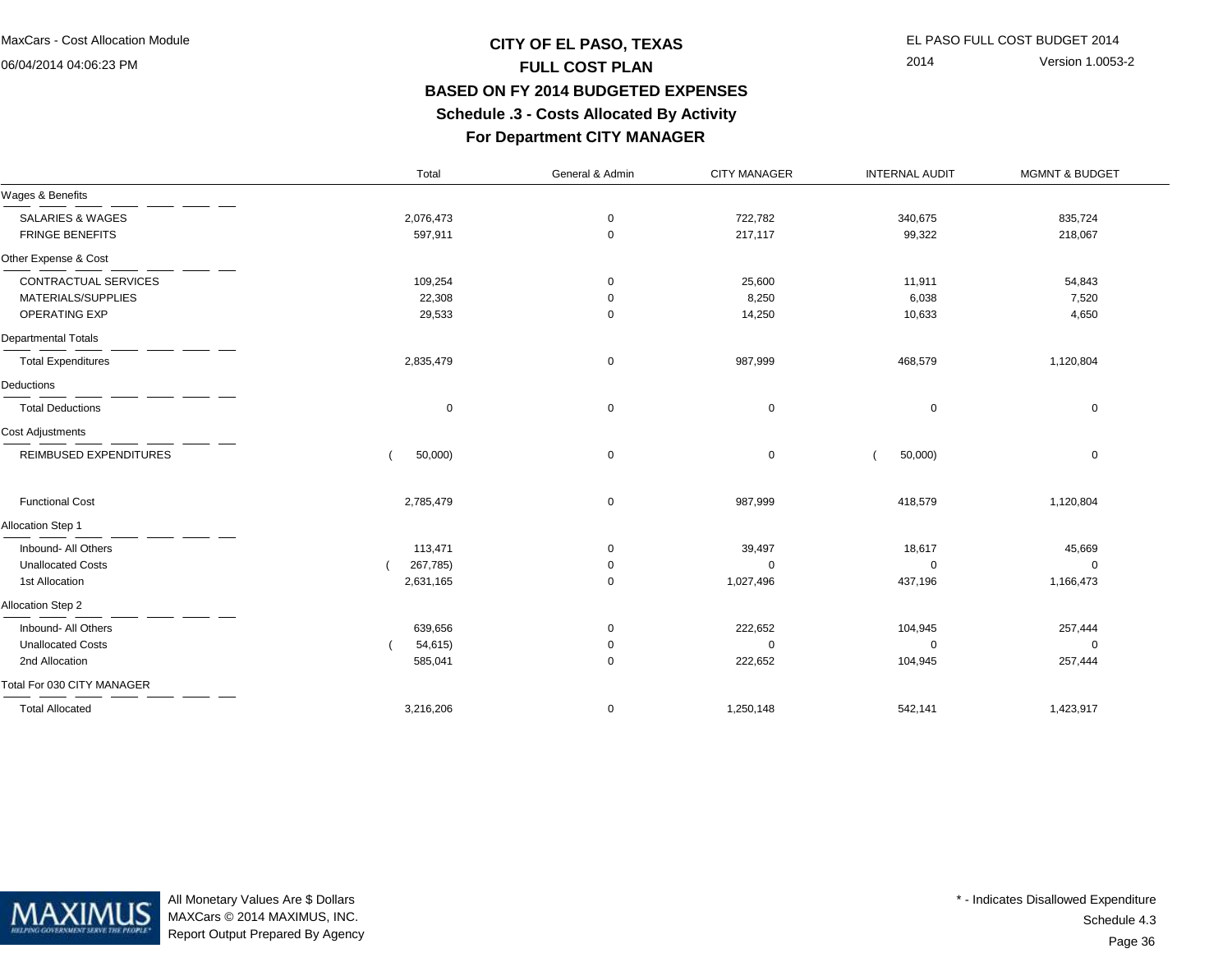### **CITY OF EL PASO, TEXAS** EL PASO FULL COST BUDGET 2014 **FULL COST PLAN BASED ON FY 2014 BUDGETED EXPENSES Schedule .3 - Costs Allocated By ActivityFor Department CITY MANAGER**

|                            | PUBLIC INFOR |  |
|----------------------------|--------------|--|
| Wages & Benefits           |              |  |
| SALARIES & WAGES           | 177,292      |  |
| <b>FRINGE BENEFITS</b>     | 63,405       |  |
| Other Expense & Cost       |              |  |
| CONTRACTUAL SERVICES       | 16,900       |  |
| MATERIALS/SUPPLIES         | 500          |  |
| OPERATING EXP              | 0            |  |
| <b>Departmental Totals</b> |              |  |
| <b>Total Expenditures</b>  | 258,097      |  |
| Deductions                 |              |  |
| <b>Total Deductions</b>    | $\mathbf 0$  |  |
| <b>Cost Adjustments</b>    |              |  |
| REIMBUSED EXPENDITURES     | $\mathbf 0$  |  |
| <b>Functional Cost</b>     | 258,097      |  |
| Allocation Step 1          |              |  |
| Inbound- All Others        | 9,688        |  |
| <b>Unallocated Costs</b>   | 267,785)     |  |
| 1st Allocation             | $\mathbf 0$  |  |
| Allocation Step 2          |              |  |
| Inbound- All Others        | 54,615       |  |
| <b>Unallocated Costs</b>   | 54,615)      |  |
| 2nd Allocation             | $\mathbf 0$  |  |
| Total For 030 CITY MANAGER |              |  |
| <b>Total Allocated</b>     | $\Omega$     |  |



All Monetary Values Are \$ Dollars MAXCars © 2014 MAXIMUS, INC.Report Output Prepared By Agency

Page 37Schedule 4.3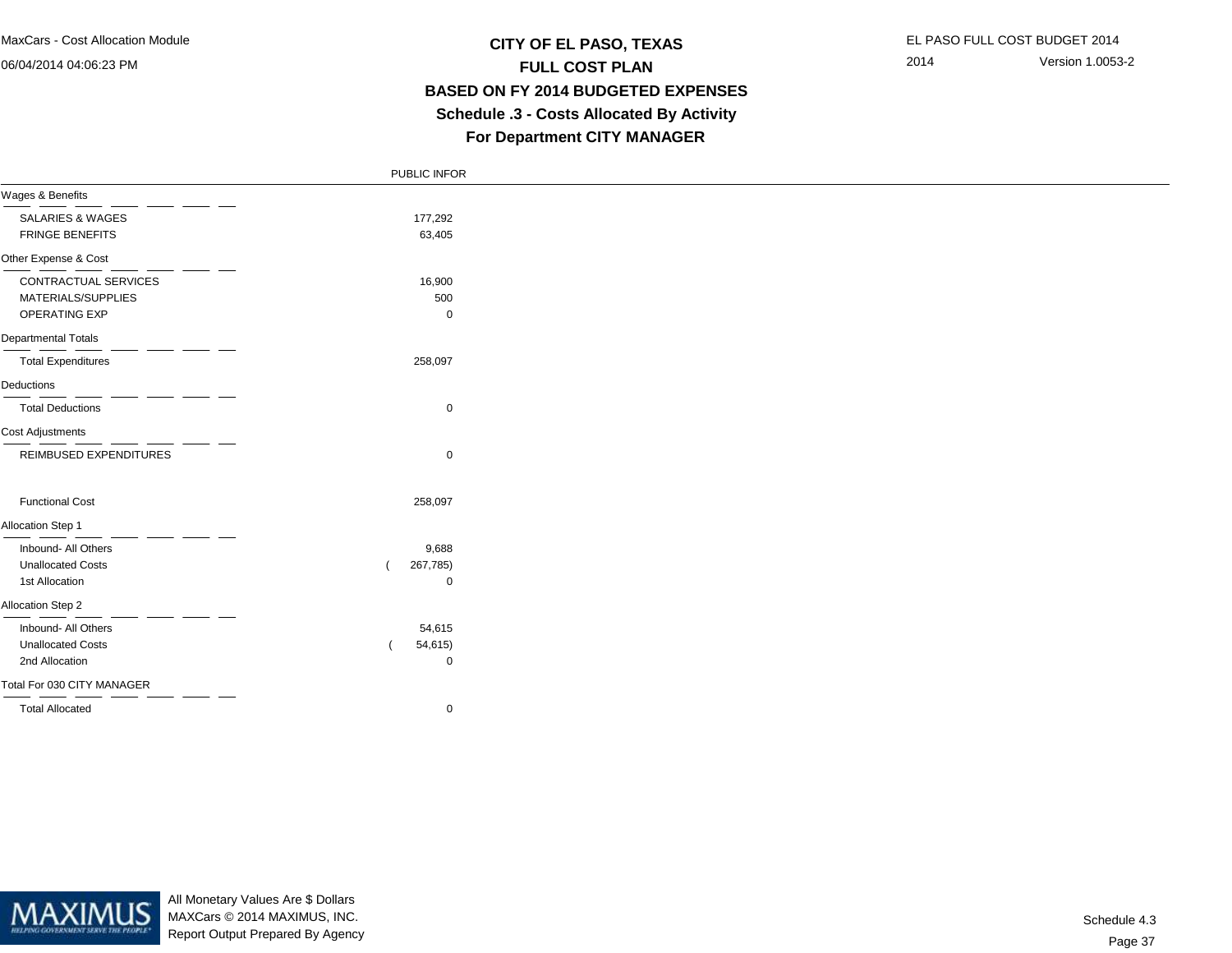### **CITY OF EL PASO, TEXAS** EL PASO FULL COST BUDGET 2014 **FULL COST PLAN BASED ON FY 2014 BUDGETED EXPENSESSchedule .4 - Detail Activity AllocationsFor Department CITY MANAGER**

2014 Version 1.0053-2

Activity - CITY MANAGER

| <b>Receiving Department</b>                |          | Allocation Units Allocation Percentage | <b>Gross Allocation</b> | <b>Direct Billed</b> | <b>Allocation Step1</b> | <b>Allocation Step2</b> | <b>Total Allocation</b> |
|--------------------------------------------|----------|----------------------------------------|-------------------------|----------------------|-------------------------|-------------------------|-------------------------|
| NONDEPARTMENTAL                            | 2.00     | 0.0328                                 | 337                     |                      | 337                     |                         | 337                     |
| <b>CITY MANAGER</b>                        | 37.60    | 0.6167                                 | 6,336                   |                      | 6,336                   |                         | 6,336                   |
| <b>GENERAL SERVICES</b>                    | 293.60   | 4.8153                                 | 49,477                  |                      | 49,477                  | 10,791                  | 60,268                  |
| MUNICIPAL CLERK-CITY CLERK                 | 6.00     | 0.0984                                 | 1,011                   |                      | 1,011                   | 221                     | 1,232                   |
| MAYOR AND COUNCIL                          | 24.00    | 0.3936                                 | 4,044                   |                      | 4,044                   | 882                     | 4,926                   |
| OFFICE OF COMPTROLLER                      | 32.00    | 0.5248                                 | 5,393                   |                      | 5,393                   | 1,176                   | 6,569                   |
| PURCHASING & STRATEGIC SOURCING            | 19.00    | 0.3116                                 | 3,202                   |                      | 3,202                   | 698                     | 3,900                   |
| <b>HUMAN RESOURCES</b>                     | 39.30    | 0.6446                                 | 6,623                   |                      | 6,623                   | 1,444                   | 8,067                   |
| CITY ATTORNEY OFFICE                       | 41.00    | 0.6724                                 | 6,909                   |                      | 6,909                   | 1,507                   | 8,416                   |
| <b>INFORMATION TECHNOLOGY</b>              | 97.75    | 1.6032                                 | 16,473                  |                      | 16,473                  | 3,593                   | 20,066                  |
| RISK MANAGEMENT                            | 3.00     | 0.0492                                 | 506                     |                      | 506                     | 110                     | 616                     |
| <b>CITY DEVELOPMENT</b>                    | 145.55   | 2.3872                                 | 24,528                  |                      | 24,528                  | 5,350                   | 29,878                  |
| <b>TAX OFFICE</b>                          | 24.50    | 0.4018                                 | 4,129                   |                      | 4,129                   | 901                     | 5,030                   |
| METRO PLANNING ORGAN.- M.P.O.              | 15.00    | 0.2460                                 | 2,528                   |                      | 2,528                   | 551                     | 3,079                   |
| <b>MUNICIPAL CLERK</b>                     | 85.10    | 1.3957                                 | 14,341                  |                      | 14,341                  | 3,128                   | 17,469                  |
| <b>POLICE</b>                              | 1,476.80 | 24.2209                                | 248,865                 |                      | 248,865                 | 54,281                  | 303,146                 |
| <b>FIRE DEPT</b>                           | 1,122.10 | 18.4034                                | 189,095                 |                      | 189,095                 | 41,243                  | 230,338                 |
| DEPT OF TRANSPORTATION                     | 268.00   | 4.3954                                 | 45,163                  |                      | 45,163                  | 9,851                   | 55,014                  |
| <b>ENVIRONMENTAL SERVICES</b>              | 447.60   | 7.3410                                 | 75,429                  |                      | 75,429                  | 16,452                  | 91,881                  |
| <b>ENGINEERING &amp; CONSTRUCTION MGMT</b> | 76.50    | 1.2547                                 | 12,892                  |                      | 12,892                  | 2,812                   | 15,704                  |
| PUBLIC HEALTH                              | 282.00   | 4.6251                                 | 47,522                  |                      | 47,522                  | 10,365                  | 57,887                  |
| PARKS AND RECREATION                       | 277.60   | 4.5529                                 | 46,781                  |                      | 46,781                  | 10,203                  | 56,984                  |
| ZOO                                        | 113.75   | 1.8656                                 | 19,169                  |                      | 19,169                  | 4,181                   | 23,350                  |
| <b>LIBRARY</b>                             | 154.80   | 2.5389                                 | 26,087                  |                      | 26,087                  | 5,690                   | 31,777                  |
| DEPT OF MUSEUMS & CULTURAL AFF             | 61.08    | 1.0018                                 | 10,293                  |                      | 10,293                  | 2,245                   | 12,538                  |
| CIVIC/CONVENTION/TOURIST                   | 1.00     | 0.0164                                 | 169                     |                      | 169                     | 37                      | 206                     |
| <b>SUN METRO</b>                           | 630.00   | 10.3326                                | 106,167                 |                      | 106,167                 | 23,156                  | 129,323                 |
| <b>AIRPORT</b>                             | 226.60   | 3.7164                                 | 38,186                  |                      | 38,186                  | 8,329                   | 46,515                  |



All Monetary Values Are \$ Dollars MAXCars © 2014 MAXIMUS, INC.Report Output Prepared By Agency

Schedule 4.4.1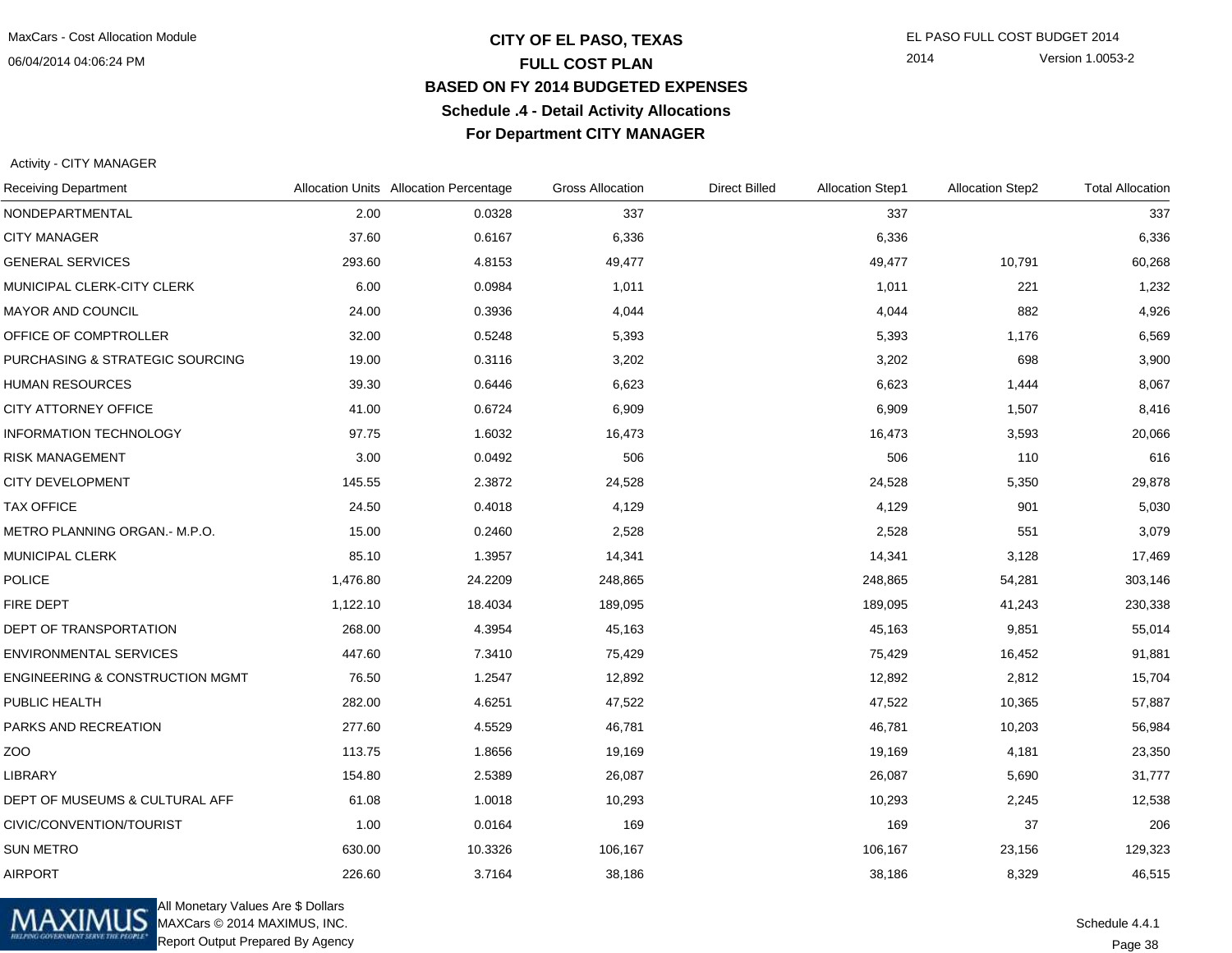## **CITY OF EL PASO, TEXAS** EL PASO FULL COST BUDGET 2014 **FULL COST PLAN BASED ON FY 2014 BUDGETED EXPENSESSchedule .4 - Detail Activity AllocationsFor Department CITY MANAGER**

2014 Version 1.0053-2

Activity - CITY MANAGER

| <b>Receiving Department</b> |          | Allocation Units Allocation Percentage | Gross Allocation | <b>Direct Billed</b> | <b>Allocation Step1</b> | <b>Allocation Step2</b> | <b>Total Allocation</b> |
|-----------------------------|----------|----------------------------------------|------------------|----------------------|-------------------------|-------------------------|-------------------------|
| COMMUNITY/HUMAN DEVELOPMENT | 40.00    | 0.6560                                 | 6,741            |                      | 6,741                   | 1,470                   | 8,211                   |
| INTERNATIONAL BRIDGES       | 54.00    | 0.8856                                 | 9.100            |                      | 9.100                   | .985                    | 11,085                  |
| SubTotal                    | 6,097.23 | 100.0000                               | 1,027,496        |                      | 1,027,496               | 222,652                 | 250,148,                |
| Total                       | 6.097.23 | 100.0000                               | 1,027,496        |                      | 1,027,496               | 222,652                 | ,250,148                |

Allocation Basis: TOTAL NUMBER OF FTE'S BY DEPARTMENTAllocation Source: CITY OF EL PASO BUDGET

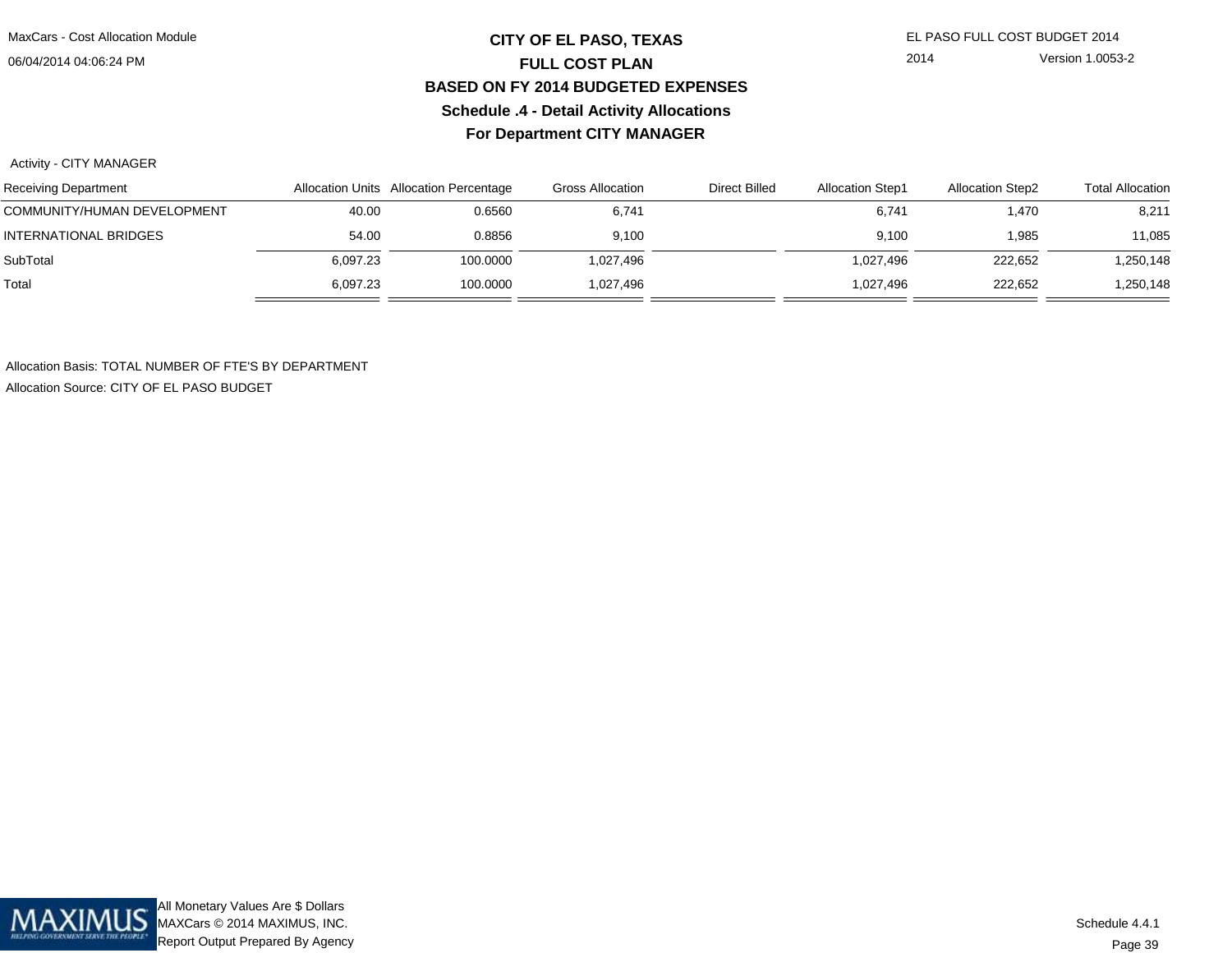## **CITY OF EL PASO, TEXAS** EL PASO FULL COST BUDGET 2014 **FULL COST PLAN BASED ON FY 2014 BUDGETED EXPENSESSchedule .4 - Detail Activity AllocationsFor Department CITY MANAGER**

2014 Version 1.0053-2

Activity - INTERNAL AUDIT

| <b>Receiving Department</b>     |       | Allocation Units Allocation Percentage | <b>Gross Allocation</b> | <b>Direct Billed</b> | <b>Allocation Step1</b> | <b>Allocation Step2</b> | <b>Total Allocation</b> |
|---------------------------------|-------|----------------------------------------|-------------------------|----------------------|-------------------------|-------------------------|-------------------------|
| <b>GENERAL SERVICES</b>         | 769   | 9.9032                                 | 43,296                  |                      | 43,296                  | 10,393                  | 53,689                  |
| PURCHASING & STRATEGIC SOURCING | 440   | 5.6662                                 | 24,773                  |                      | 24,773                  | 5,946                   | 30,719                  |
| <b>HUMAN RESOURCES</b>          | 470   | 6.0558                                 | 26,476                  |                      | 26,476                  | 6,355                   | 32,831                  |
| <b>INFORMATION TECHNOLOGY</b>   | 177   | 2.2858                                 | 9,993                   |                      | 9,993                   | 2,399                   | 12,392                  |
| <b>CITY DEVELOPMENT</b>         | 640   | 8.2450                                 | 36,047                  |                      | 36,047                  | 8,653                   | 44,700                  |
| <b>TAX OFFICE</b>               | 422   | 5.4409                                 | 23,787                  |                      | 23,787                  | 5,710                   | 29,497                  |
| POLICE                          | 391   | 5.0467                                 | 22,064                  |                      | 22,064                  | 5,296                   | 27,360                  |
| <b>FIRE DEPT</b>                | 235   | 3.0378                                 | 13,281                  |                      | 13,281                  | 3,188                   | 16,469                  |
| <b>DEPT OF TRANSPORTATION</b>   | 296   | 3.8183                                 | 16,693                  |                      | 16,693                  | 4,007                   | 20,700                  |
| <b>ENVIRONMENTAL SERVICES</b>   | 637   | 8.2032                                 | 35,864                  |                      | 35,864                  | 8,609                   | 44,473                  |
| PARKS AND RECREATION            | 584   | 7.5303                                 | 32,922                  |                      | 32,922                  | 7,903                   | 40,825                  |
| ZOO                             | 306   | 3.9438                                 | 17,242                  |                      | 17,242                  | 4,139                   | 21,381                  |
| <b>LIBRARY</b>                  | 140   | 1.8029                                 | 7,882                   |                      | 7,882                   | 1,892                   | 9,774                   |
| DEPT OF MUSEUMS & CULTURAL AFF  | 238   | 3.0649                                 | 13,400                  |                      | 13,400                  | 3,216                   | 16,616                  |
| <b>ARTS RESOURCES</b>           | 298   | 3.8376                                 | 16,778                  |                      | 16,778                  | 4,027                   | 20,805                  |
| CIVIC/CONVENTION/TOURIST        | 130   | 1.6741                                 | 7,319                   |                      | 7,319                   | 1,757                   | 9,076                   |
| <b>SUN METRO</b>                | 678   | 8.7408                                 | 38,215                  |                      | 38,215                  | 9,173                   | 47,388                  |
| PENSION ADMINISTRATION          | 181   | 2.3309                                 | 10,191                  |                      | 10,191                  | 2,446                   | 12,637                  |
| <b>INTERNATIONAL BRIDGES</b>    | 122   | 1.5775                                 | 6,897                   |                      | 6,897                   | 1,656                   | 8,553                   |
| ALL OTHERS                      | 605   | 7.7943                                 | 34,076                  |                      | 34,076                  | 8,180                   | 42,256                  |
| SubTotal                        | 7,765 | 100.0000                               | 437,196                 |                      | 437,196                 | 104,945                 | 542,141                 |
| Total                           | 7,765 | 100.0000                               | 437,196                 |                      | 437,196                 | 104,945                 | 542,141                 |
|                                 |       |                                        |                         |                      |                         |                         |                         |

Allocation Basis: AUDIT HOURS PER DEPARTMENTAllocation Source: CHIEF INTERNAL AUDITOR



All Monetary Values Are \$ Dollars MAXCars © 2014 MAXIMUS, INC.Report Output Prepared By Agency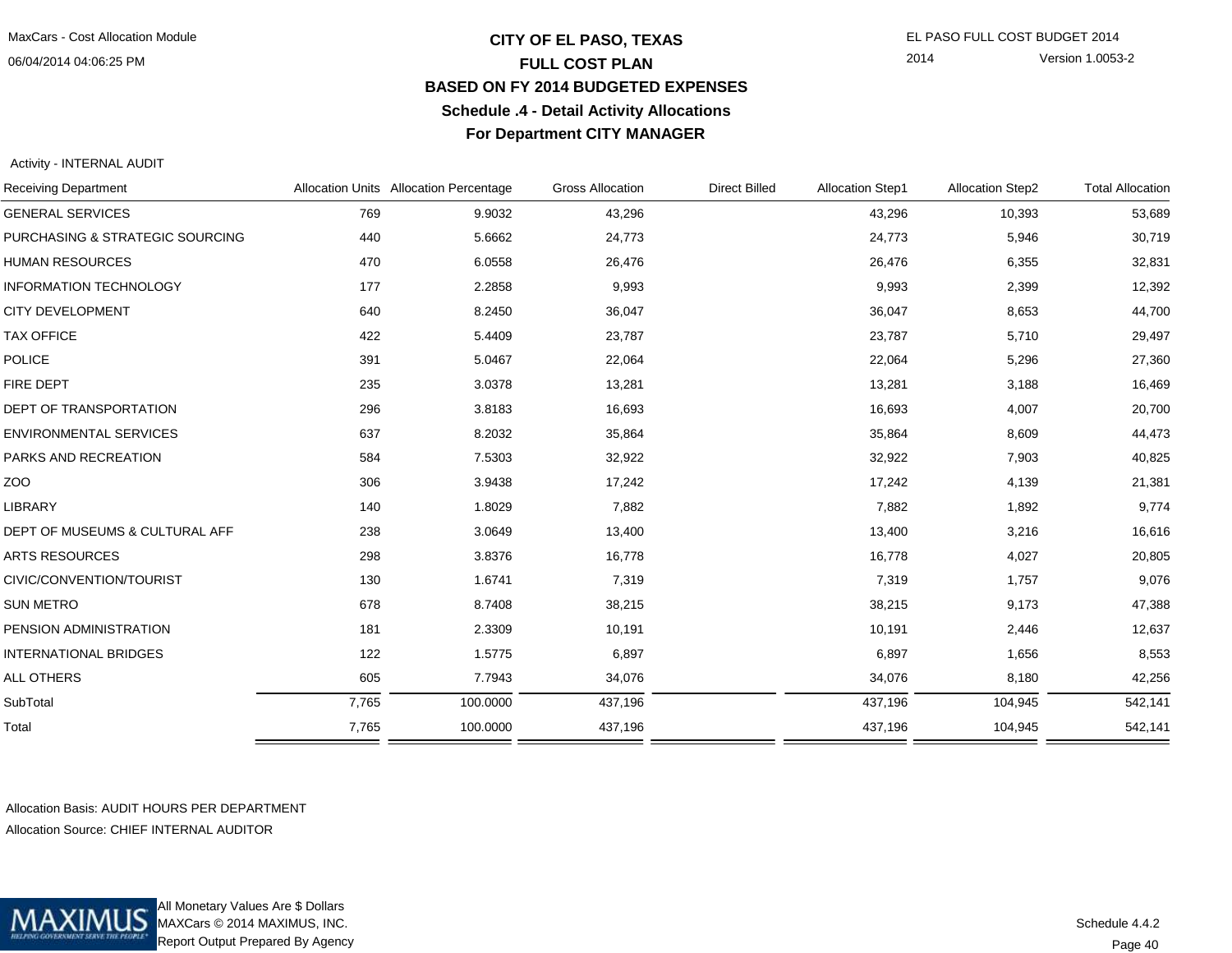## **CITY OF EL PASO, TEXAS** EL PASO FULL COST BUDGET 2014 **FULL COST PLAN BASED ON FY 2014 BUDGETED EXPENSESSchedule .4 - Detail Activity AllocationsFor Department CITY MANAGER**

2014 Version 1.0053-2

Activity - MGMNT & BUDGET

| <b>Receiving Department</b>                |             | Allocation Units Allocation Percentage | <b>Gross Allocation</b> | <b>Direct Billed</b> | <b>Allocation Step1</b> | <b>Allocation Step2</b> | <b>Total Allocation</b> |
|--------------------------------------------|-------------|----------------------------------------|-------------------------|----------------------|-------------------------|-------------------------|-------------------------|
| NONDEPARTMENTAL                            | 15,591,813  | 2.2102                                 | 25,782                  |                      | 25,782                  |                         | 25,782                  |
| <b>CITY MANAGER</b>                        | 2,835,479   | 0.4019                                 | 4,689                   |                      | 4,689                   |                         | 4,689                   |
| <b>GENERAL SERVICES</b>                    | 48,055,402  | 6.8121                                 | 79,461                  |                      | 79,461                  | 18,008                  | 97,469                  |
| MUNICIPAL CLERK-CITY CLERK                 | 542,354     | 0.0769                                 | 897                     |                      | 897                     | 203                     | 1,100                   |
| MAYOR AND COUNCIL                          | 1,926,407   | 0.2731                                 | 3,185                   |                      | 3,185                   | 722                     | 3,907                   |
| OFFICE OF COMPTROLLER                      | 3,130,149   | 0.4437                                 | 5,176                   |                      | 5,176                   | 1,173                   | 6,349                   |
| PURCHASING & STRATEGIC SOURCING            | 828,059     | 0.1174                                 | 1,369                   |                      | 1,369                   | 310                     | 1,679                   |
| <b>HUMAN RESOURCES</b>                     | 1,813,562   | 0.2571                                 | 2,999                   |                      | 2,999                   | 680                     | 3,679                   |
| CITY ATTORNEY OFFICE                       | 4,529,181   | 0.6420                                 | 7,489                   |                      | 7,489                   | 1,697                   | 9,186                   |
| <b>INFORMATION TECHNOLOGY</b>              | 10,479,689  | 1.4856                                 | 17,329                  |                      | 17,329                  | 3,927                   | 21,256                  |
| <b>RISK MANAGEMENT</b>                     | 61,717,967  | 8.7489                                 | 102,053                 |                      | 102,053                 | 23,128                  | 125,181                 |
| CITY DEVELOPMENT                           | 13,612,790  | 1.9297                                 | 22,509                  |                      | 22,509                  | 5,101                   | 27,610                  |
| <b>TAX OFFICE</b>                          | 2,159,017   | 0.3061                                 | 3,570                   |                      | 3,570                   | 809                     | 4,379                   |
| METRO PLANNING ORGAN.- M.P.O.              | 118,300     | 0.0168                                 | 196                     |                      | 196                     | 44                      | 240                     |
| MUNICIPAL CLERK                            | 5,599,640   | 0.7938                                 | 9,259                   |                      | 9,259                   | 2,098                   | 11,357                  |
| <b>POLICE</b>                              | 188,176,906 | 26.6748                                | 311,158                 |                      | 311,158                 | 70,516                  | 381,674                 |
| FIRE DEPT                                  | 96,020,403  | 13.6114                                | 158,773                 |                      | 158,773                 | 35,982                  | 194,755                 |
| DEPT OF TRANSPORTATION                     | 19,906,751  | 2.8219                                 | 32,917                  |                      | 32,917                  | 7,460                   | 40,377                  |
| <b>ENVIRONMENTAL SERVICES</b>              | 50,886,173  | 7.2134                                 | 84,142                  |                      | 84,142                  | 19,069                  | 103,211                 |
| <b>ENGINEERING &amp; CONSTRUCTION MGMT</b> | 5,148,989   | 0.7299                                 | 8,514                   |                      | 8,514                   | 1,929                   | 10,443                  |
| PUBLIC HEALTH                              | 18,763,645  | 2.6598                                 | 31,026                  |                      | 31,026                  | 7,031                   | 38,057                  |
| PARKS AND RECREATION                       | 12,048,921  | 1.7080                                 | 19,923                  |                      | 19,923                  | 4,515                   | 24,438                  |
| ZOO                                        | 5,750,503   | 0.8152                                 | 9,509                   |                      | 9,509                   | 2,155                   | 11,664                  |
| <b>LIBRARY</b>                             | 8,678,310   | 1.2302                                 | 14,350                  |                      | 14,350                  | 3,252                   | 17,602                  |
| DEPT OF MUSEUMS & CULTURAL AFF             | 7,630,498   | 1.0817                                 | 12,617                  |                      | 12,617                  | 2,859                   | 15,476                  |
| CIVIC/CONVENTION/TOURIST                   | 9,318,716   | 1.3210                                 | 15,409                  |                      | 15,409                  | 3,492                   | 18,901                  |
| <b>SUN METRO</b>                           | 59,232,143  | 8.3965                                 | 97,943                  |                      | 97,943                  | 22,196                  | 120,139                 |
| <b>AIRPORT</b>                             | 35,834,680  | 5.0798                                 | 59,254                  |                      | 59,254                  | 13,428                  | 72,682                  |



All Monetary Values Are \$ Dollars MAXCars © 2014 MAXIMUS, INC.Report Output Prepared By Agency

Page 41Schedule 4.4.3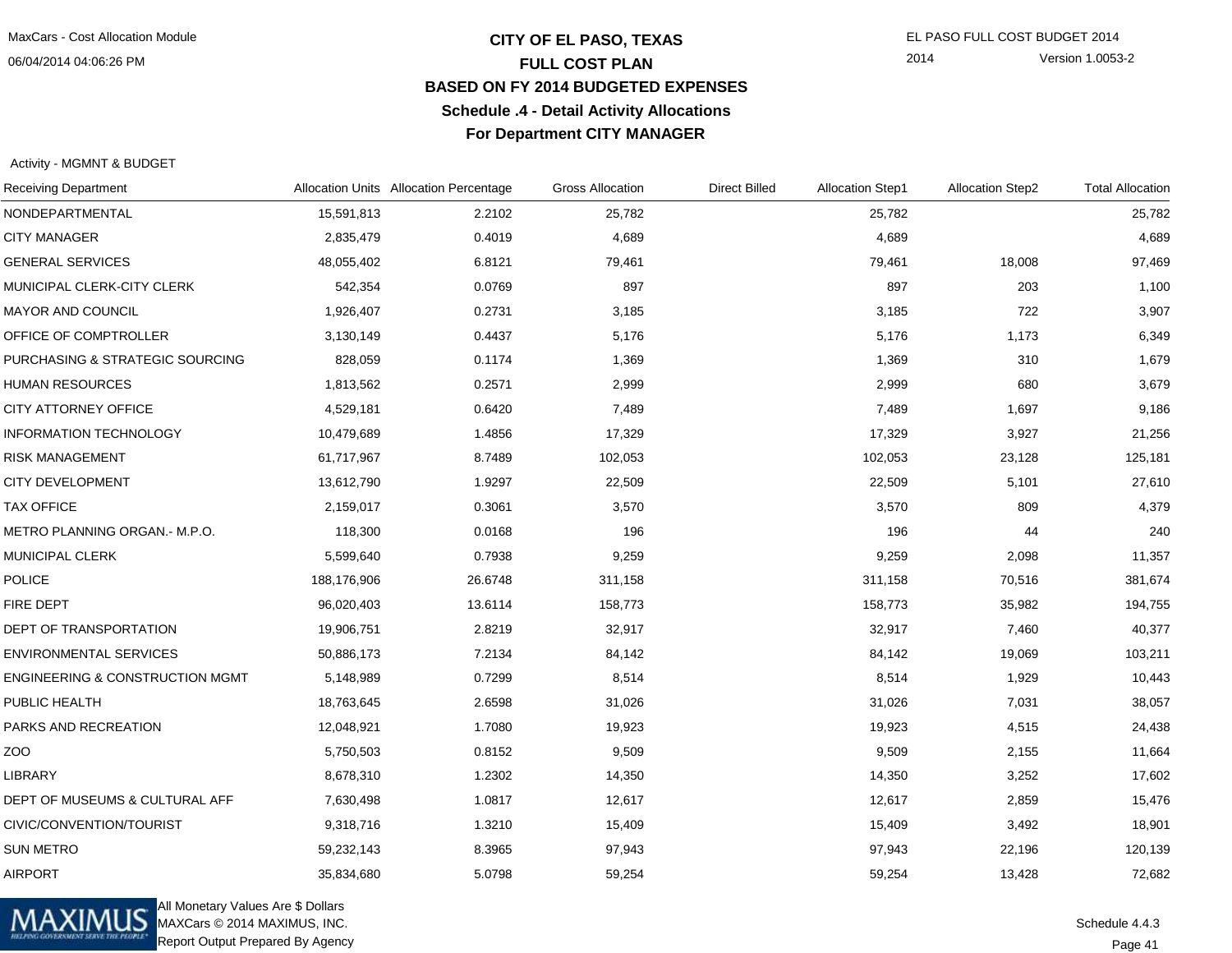## **CITY OF EL PASO, TEXAS** EL PASO FULL COST BUDGET 2014 **FULL COST PLAN BASED ON FY 2014 BUDGETED EXPENSESSchedule .4 - Detail Activity AllocationsFor Department CITY MANAGER**

2014 Version 1.0053-2

#### Activity - MGMNT & BUDGET

| Receiving Department        |             | Allocation Units Allocation Percentage | <b>Gross Allocation</b> | Direct Billed | <b>Allocation Step1</b> | <b>Allocation Step2</b> | <b>Total Allocation</b> |
|-----------------------------|-------------|----------------------------------------|-------------------------|---------------|-------------------------|-------------------------|-------------------------|
| COMMUNITY/HUMAN DEVELOPMENT | 9,460,406   | 1.3411                                 | 15.643                  |               | 15,643                  | 3,545                   | 19,188                  |
| INTERNATIONAL BRIDGES       | 5,643,822   | 0.8000                                 | 9,332                   |               | 9.332                   | 2.115                   | 11,447                  |
| SubTotal                    | 705,440,675 | 100.0000                               | .166.473                |               | 1.166.473               | 257.444                 | 1,423,917               |
| Total                       | 705,440,675 | 100.0000                               | .166.473                |               | 1.166.473               | 257.444                 | 423,917,ا               |

Allocation Basis: TOTAL FY 2014 BUDGET EXPENDITURESAllocation Source: CITY OF EL PASO FINANCE DEPT

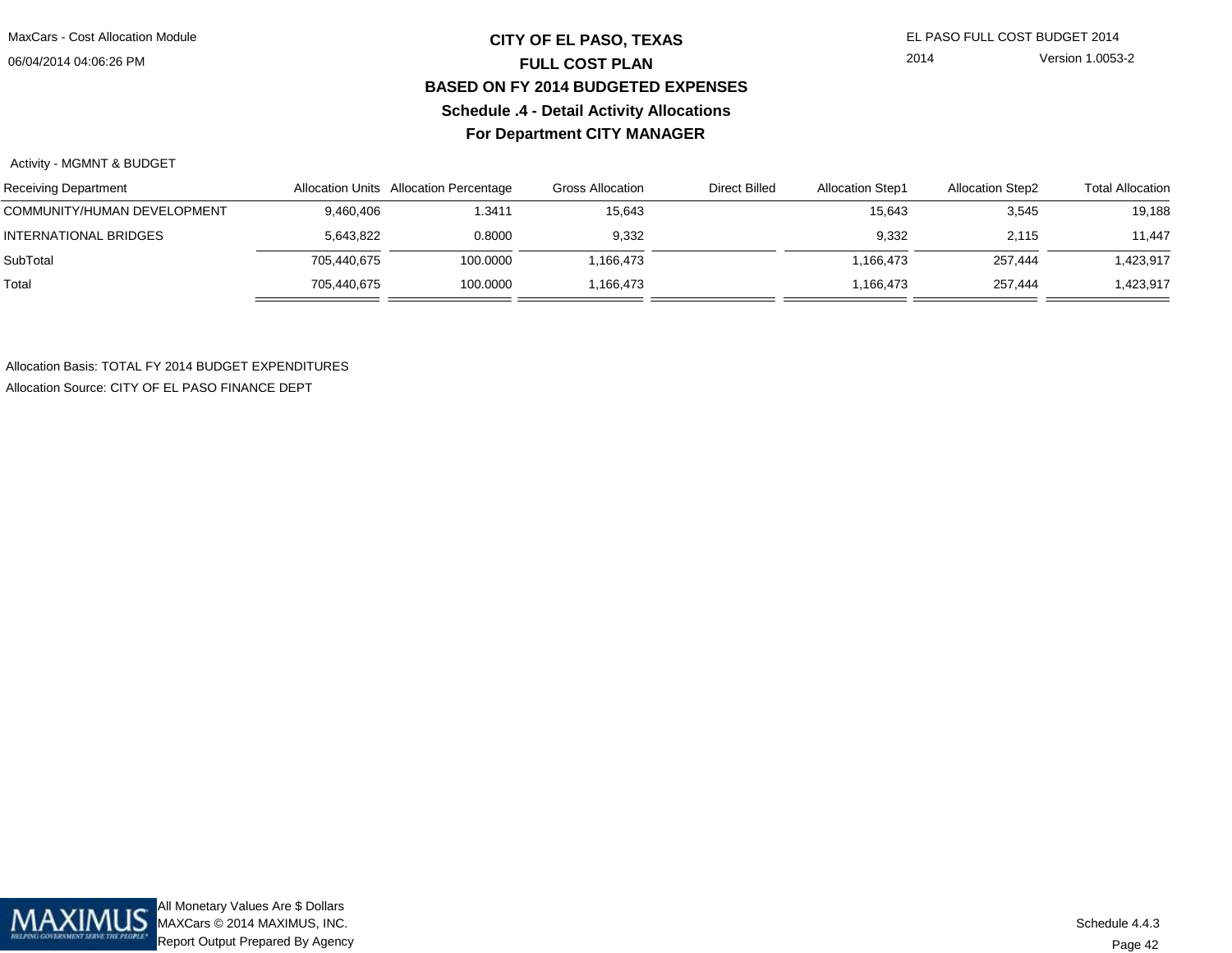### **CITY OF EL PASO, TEXAS** EL PASO FULL COST BUDGET 2014 **FULL COST PLAN BASED ON FY 2014 BUDGETED EXPENSESSchedule .5 - Allocation SummaryFor Department CITY MANAGER**

2014 Version 1.0053-2

| <b>Receiving Department</b>  | Total   | <b>CITY MANAGER</b> | <b>INTERNAL AUDIT</b> | <b>MGMNT &amp; BUDGET</b> |  |
|------------------------------|---------|---------------------|-----------------------|---------------------------|--|
|                              |         |                     |                       |                           |  |
| NONDEPARTMENTAL              | 26,119  | 337                 | 0                     | 25,782                    |  |
| <b>CITY MANAGER</b>          | 11,025  | 6,336               | $\mathbf 0$           | 4,689                     |  |
| <b>GENERAL SERVICES</b>      | 211,426 | 60,268              | 53,689                | 97,469                    |  |
| MUNICIPAL CLERK-CITY         | 2,332   | 1,232               | 0                     | 1,100                     |  |
| MAYOR AND COUNCIL            | 8,833   | 4,926               | $\mathbf 0$           | 3,907                     |  |
| OFFICE OF COMPTROLLER        | 12,918  | 6,569               | 0                     | 6,349                     |  |
| <b>PURCHASING &amp;</b>      | 36,298  | 3,900               | 30,719                | 1,679                     |  |
| <b>HUMAN RESOURCES</b>       | 44,577  | 8,067               | 32,831                | 3,679                     |  |
| CITY ATTORNEY OFFICE         | 17,602  | 8,416               | 0                     | 9,186                     |  |
| <b>INFORMATION</b>           | 53,714  | 20,066              | 12,392                | 21,256                    |  |
| <b>RISK MANAGEMENT</b>       | 125,797 | 616                 | 0                     | 125,181                   |  |
| <b>CITY DEVELOPMENT</b>      | 102,188 | 29,878              | 44,700                | 27,610                    |  |
| <b>TAX OFFICE</b>            | 38,906  | 5,030               | 29,497                | 4,379                     |  |
| <b>METRO PLANNING</b>        | 3,319   | 3,079               | 0                     | 240                       |  |
| <b>MUNICIPAL CLERK</b>       | 28,826  | 17,469              | 0                     | 11,357                    |  |
| <b>POLICE</b>                | 712,180 | 303,146             | 27,360                | 381,674                   |  |
| FIRE DEPT                    | 441,562 | 230,338             | 16,469                | 194,755                   |  |
| DEPT OF                      | 116,091 | 55,014              | 20,700                | 40,377                    |  |
| <b>ENVIRONMENTAL</b>         | 239,565 | 91,881              | 44,473                | 103,211                   |  |
| <b>ENGINEERING &amp;</b>     | 26,147  | 15,704              | 0                     | 10,443                    |  |
| PUBLIC HEALTH                | 95,944  | 57,887              | 0                     | 38,057                    |  |
| PARKS AND RECREATION         | 122,247 | 56,984              | 40,825                | 24,438                    |  |
| ZO <sub>O</sub>              | 56,395  | 23,350              | 21,381                | 11,664                    |  |
| LIBRARY                      | 59,153  | 31,777              | 9,774                 | 17,602                    |  |
| <b>DEPT OF MUSEUMS &amp;</b> | 44,630  | 12,538              | 16,616                | 15,476                    |  |
| <b>ARTS RESOURCES</b>        | 20,805  | 0                   | 20,805                | 0                         |  |
| CIVIC/CONVENTION/TOURI       | 28,183  | 206                 | 9,076                 | 18,901                    |  |
| <b>SUN METRO</b>             | 296,850 | 129,323             | 47,388                | 120,139                   |  |
| <b>AIRPORT</b>               | 119,197 | 46,515              | 0                     | 72,682                    |  |
| COMMUNITY/HUMAN              | 27,399  | 8,211               | 0                     | 19,188                    |  |
| PENSION ADMINISTRATION       | 12,637  | 0                   | 12,637                | 0                         |  |
| <b>INTERNATIONAL BRIDGES</b> | 31,085  | 11,085              | 8,553                 | 11,447                    |  |
| <b>ALL OTHERS</b>            | 42,256  | 0                   | 42,256                | 0                         |  |



All Monetary Values Are \$ Dollars MAXCars © 2014 MAXIMUS, INC.Report Output Prepared By Agency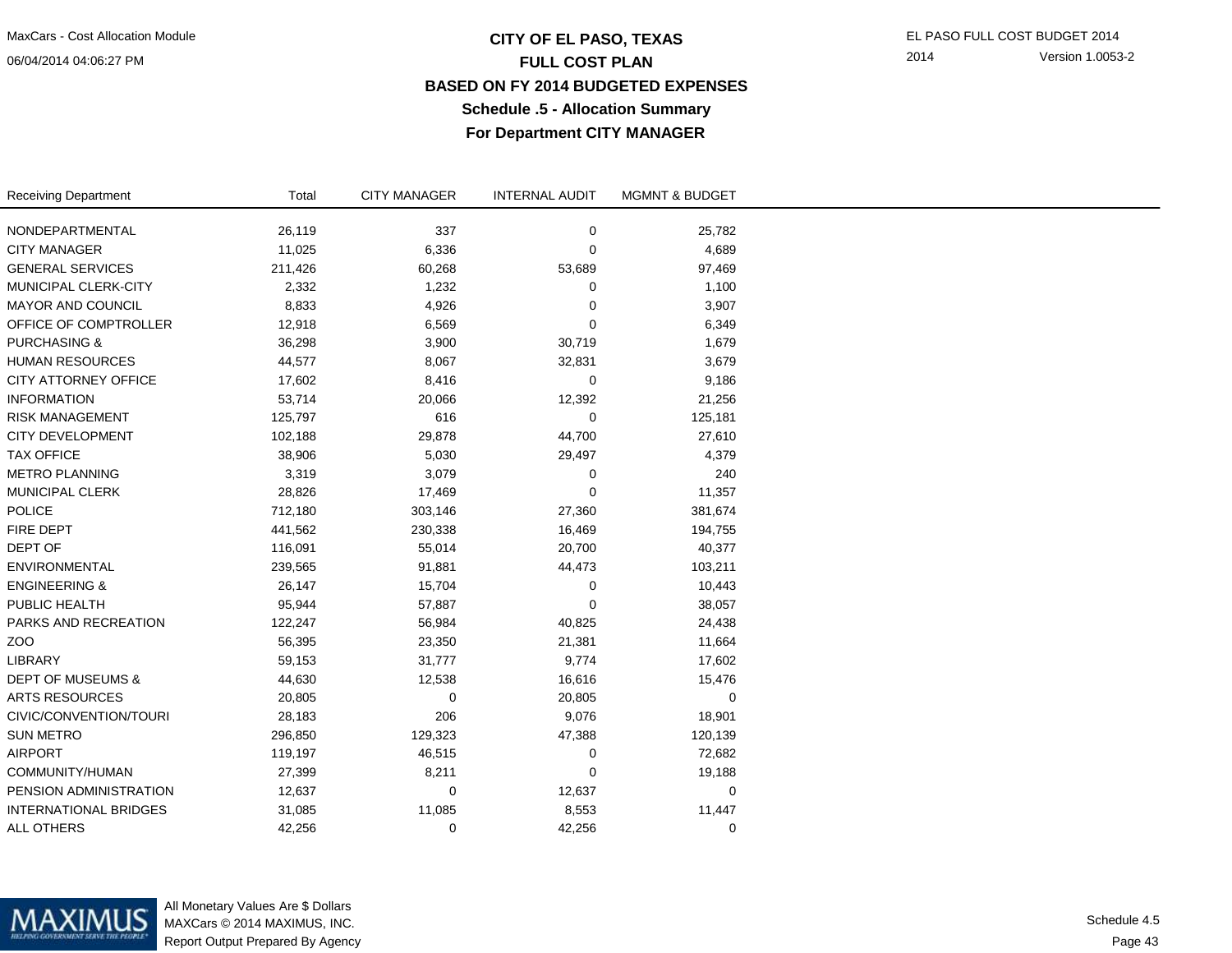## **CITY OF EL PASO, TEXAS** EL PASO FULL COST BUDGET 2014 **FULL COST PLAN BASED ON FY 2014 BUDGETED EXPENSESSchedule .5 - Allocation SummaryFor Department CITY MANAGER**

| <b>Receiving Department</b> | Total     | <b>CITY MANAGER</b> | <b>INTERNAL AUDIT</b> | <b>MGMNT &amp; BUDGET</b> |
|-----------------------------|-----------|---------------------|-----------------------|---------------------------|
| <b>Direct Billed</b>        |           |                     |                       |                           |
| Total                       | 3,216,206 | 250,148,            | 542,141               | 1,423,917                 |

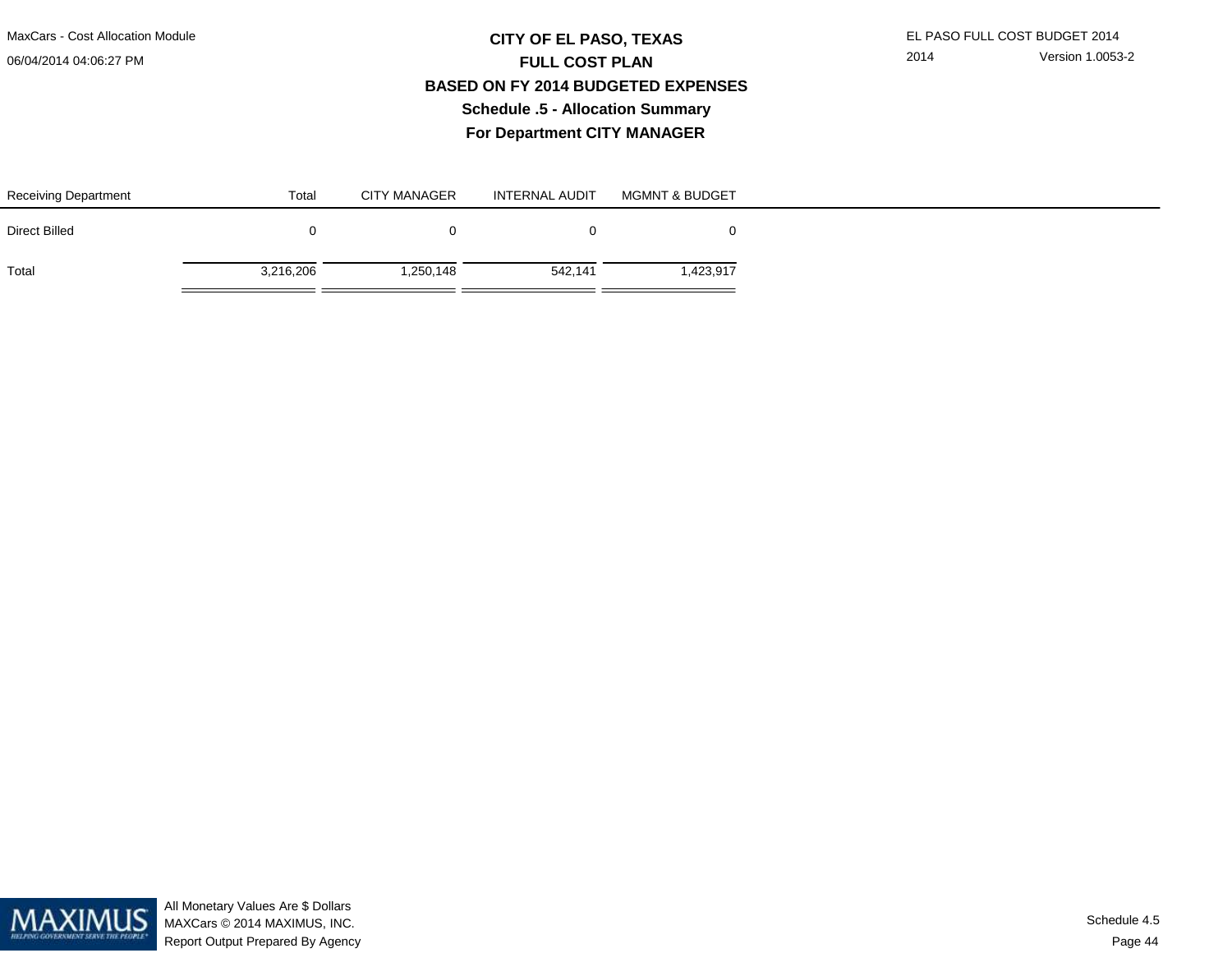# **CITY OF EL PASO, TEXAS GENERAL SERVICES NATURE AND EXTENT OF SERVICES**

The General Services Department's mission is to provide timely, cost-effective, and accurate support of City facilities, fleet, land management, and records. Costs associated with General Services are functionalized and allocated as follows:

- ♦ **Park - Land Management** Costs for land management are allocated directly to Parks.
- ♦ **Facilities**  Costs to maintain all of the City properties have been allocated to buildings based on the number of labor hours spent. If a building has more than one department occupying it, those hours were then allocated based on the amount of square footage occupied.
- ♦ **Department Janitorial** Costs for the janitorial contract have been allocated to buildings/departments based on the yearly contract building breakdown.
- ♦ **Records –** Costs associated with maintain the City's records have been allocated to departments based on the number of boxes in storage.
- ♦ **City Hall Costs** Costs for the utilities, security services, and janitorial services at City Hall are allocated based on square footage occupied.
- ♦ **Department Utilities –** Utility costs for buildings that have one department occupying space have been allocated to those departments based on the actual amounts paid.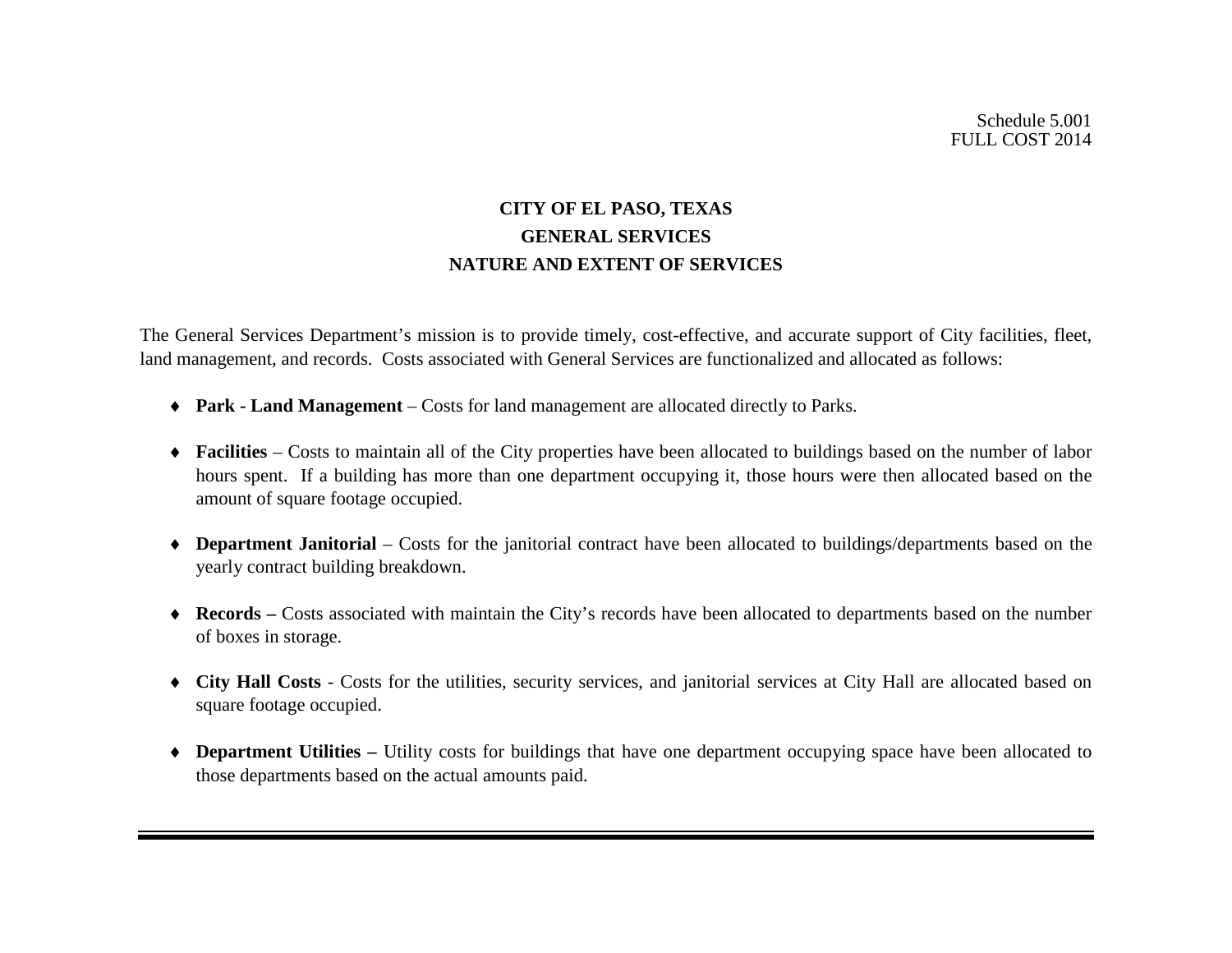# **CITY OF EL PASO, TEXAS GENERAL SERVICES NATURE AND EXTENT OF SERVICES**

- ♦ **Fleet Services Fund** The Fleet Services Fund is responsible for the maintenance and services of most City-owned vehicles and equipment. The Department is operated as an internal service fund whereby departments pay directly for the services rendered. No costs have been allocated within this plan.
- ♦ **Quick Copy Center** The quick copy center provides copying services to all City Departments. The Department is operated as an internal service fund whereby departments pay directly for services rendered. No costs have been allocated within this plan.
- ♦ **Other Utilities** Utilities costs for Street Lighting have not been allocated in this cost plan.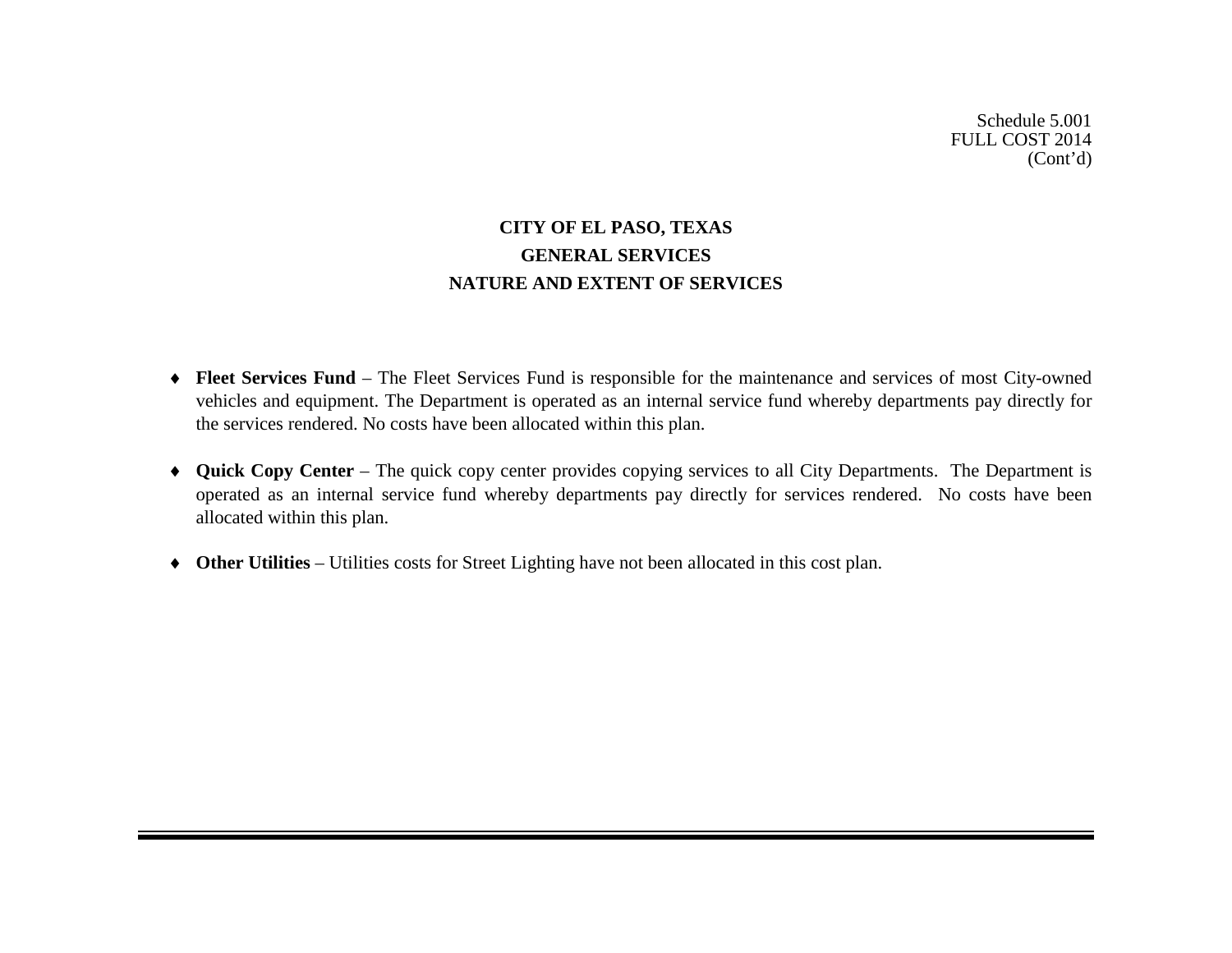# **CITY OF EL PASO, TEXAS** EL PASO FULL COST BUDGET 2014 **FULL COST PLAN BASED ON FY 2014 BUDGETED EXPENSESSchedule .2 - Costs To Be Allocated**

2014 Version 1.0053-2

#### **For Department GENERAL SERVICES**

|                                              | 1st Allocation | 2nd Allocation | Sub-Total | Total      |  |
|----------------------------------------------|----------------|----------------|-----------|------------|--|
| <b>Expenditures Per Financial Statement:</b> | 45,204,425     |                |           | 45,204,425 |  |
| <b>INTEREST EXPENSE</b>                      | 434,217)       |                |           |            |  |
| PRINCIPAL PAYMENT EXPENSE                    | 1,854,674)     |                |           |            |  |
| <b>CAPITAL OUTLAY</b>                        | 177,153)       |                |           |            |  |
| <b>TRANSFERS</b>                             | 402,192)       |                |           |            |  |
| <b>Total Deductions:</b>                     | 2,868,236)     |                |           | 2,868,236) |  |
| <b>BUILDING USE CHARGE</b>                   | 9,874          |                | 9,874     |            |  |
| <b>EQUIPMENT USE CHARGE</b>                  | 196,642        |                | 196,642   |            |  |
| NONDEPARTMENTAL                              | 380,518        | 5,099          | 385,617   |            |  |
| <b>CITY MANAGER</b>                          | 172,234        | 39,192         | 211,426   |            |  |
| <b>GENERAL SERVICES</b>                      |                | 963,658        | 963,658   |            |  |
| MAYOR AND COUNCIL                            |                | 124,083        | 124,083   |            |  |
| OFFICE OF COMPTROLLER                        |                | 102,218        | 102,218   |            |  |
| PURCHASING & STRATEGIC SOURCING              |                | 83,024         | 83,024    |            |  |
| <b>HUMAN RESOURCES</b>                       |                | 118,401        | 118,401   |            |  |
| CITY ATTORNEY OFFICE                         |                | 78,550         | 78,550    |            |  |
| <b>INFORMATION TECHNOLOGY</b>                |                | 122,147        | 122,147   |            |  |
| <b>RISK MANAGEMENT</b>                       |                | 13,771         | 13,771    |            |  |
| <b>Total Allocated Additions:</b>            | 759,268        | 1,650,143      | 2,409,411 | 2,409,411  |  |
| <b>Total To Be Allocated:</b>                | 43,095,457     | 1,650,143      |           | 44,745,600 |  |
|                                              |                |                |           |            |  |

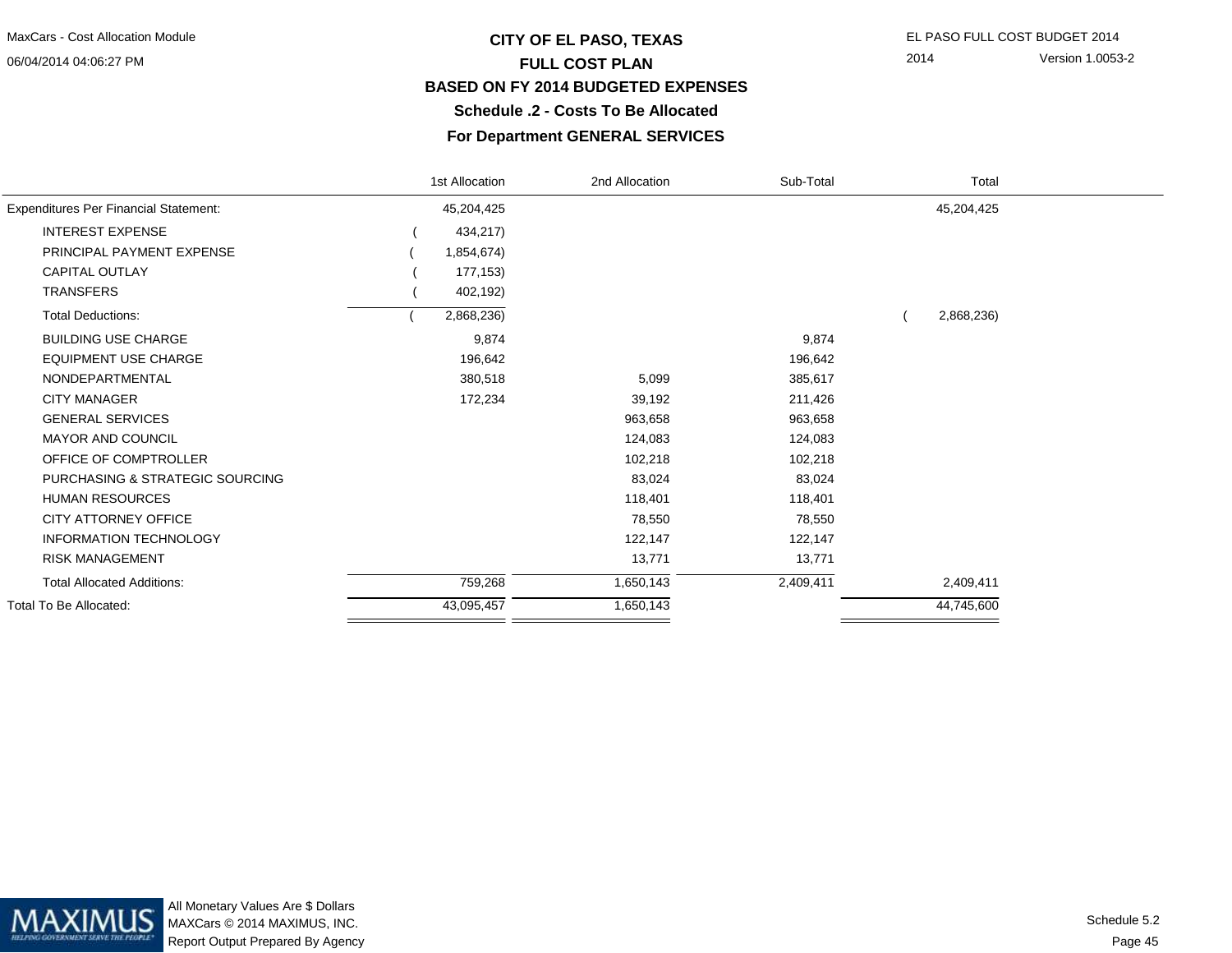# **CITY OF EL PASO, TEXAS** EL PASO FULL COST BUDGET 2014 **FULL COST PLAN BASED ON FY 2014 BUDGETED EXPENSESSchedule .3 - Costs Allocated By Activity**

2014 Version 1.0053-2

# **For Department GENERAL SERVICES**

|                                | Total       | General & Admin | PARK - LAND MGMNT | <b>FACILITIES</b> | <b>DEPT JANITORIAL</b> |
|--------------------------------|-------------|-----------------|-------------------|-------------------|------------------------|
| Wages & Benefits               |             |                 |                   |                   |                        |
| <b>SALARIES &amp; WAGES</b>    | 8,567,832   | 151,108         | 2,594,339         | 2,289,159         | 0                      |
| <b>FRINGE BENEFITS</b>         | 3,317,844   | 43,364          | 1,018,338         | 846,732           | $\mathbf 0$            |
| Other Expense & Cost           |             |                 |                   |                   |                        |
| CONTRACTUAL SVCS               | 2,451,704   | 2,000           | 485,086           | 1,260,362         | $\mathbf 0$            |
| MAINT SVCS CONTRACT-JANITORIAL | 714,800     | 0               | $\mathbf 0$       | 0                 | 569,851                |
| SECURITY CONTRACTS             | 213,500     | $\mathbf 0$     | $\mathbf 0$       | $\Omega$          | $\mathbf 0$            |
| MATERIALS/SUPPLIES             | 15,947,884  | 29,250          | 1,077,593         | 713,717           | $\mathbf 0$            |
| OPERATING EXPENSES             | 2,744,427   | 0               | 2,552,317         | 87,370            | $\mathbf 0$            |
| <b>UTILITIES</b>               | 8,378,198   | $\mathbf 0$     | $\mathbf 0$       | 0                 | $\mathbf 0$            |
| *INTEREST EXPENSE              | 434,217     | 434,217         | $\Omega$          | $\Omega$          | $\mathbf 0$            |
| *PRINCIPAL PAYMENT EXPENSE     | 1,854,674   | 1,854,674       | n                 | $\Omega$          | $\mathbf 0$            |
| *CAPITAL OUTLAY                | 177,153     | 177,153         | ∩                 | $\Omega$          | $\mathbf 0$            |
| <i><b>*TRANSFERS</b></i>       | 402,192     | 402,192         | $\Omega$          | 0                 | $\mathbf 0$            |
| <b>Departmental Totals</b>     |             |                 |                   |                   |                        |
| <b>Total Expenditures</b>      | 45,204,425  | 3,093,958       | 7,727,673         | 5,197,340         | 569,851                |
| Deductions                     |             |                 |                   |                   |                        |
| <b>Total Deductions</b>        | 2,868,236)  | 2,868,236)      | $\mathbf 0$       | 0                 | $\mathbf 0$            |
| <b>Functional Cost</b>         | 42,336,189  | 225,722         | 7,727,673         | 5,197,340         | 569,851                |
| Allocation Step 1              |             |                 |                   |                   |                        |
| Inbound- All Others            | 759,268     | 13,391          | 229,906           | 202,862           | $\mathbf 0$            |
| Reallocate Admin Costs         |             | 239,113)        | 44,399            | 30,130            | 3,179                  |
| <b>Unallocated Costs</b>       | 23,100,382) | 0               | $\mathbf 0$       | 0                 | $\mathbf 0$            |
| 1st Allocation                 | 19,995,075  | $\mathbf 0$     | 8,001,978         | 5,430,332         | 573,030                |
| Allocation Step 2              |             |                 |                   |                   |                        |
| Inbound- All Others            | 1,650,143   | 29,103          | 499,663           | 440,886           | $\mathbf 0$            |
| Reallocate Admin Costs         |             | 29,103)         | 5,404             | 3,667             | 387                    |
| <b>Unallocated Costs</b>       | 676,490)    | $\mathbf 0$     | $\Omega$          | $\Omega$          | $\mathbf 0$            |
| 2nd Allocation                 | 973,653     | $\mathbf 0$     | 505,067           | 444,553           | 387                    |



All Monetary Values Are \$ Dollars MAXCars © 2014 MAXIMUS, INC.Report Output Prepared By Agency

Page 46Schedule 5.3\* - Indicates Disallowed Expenditure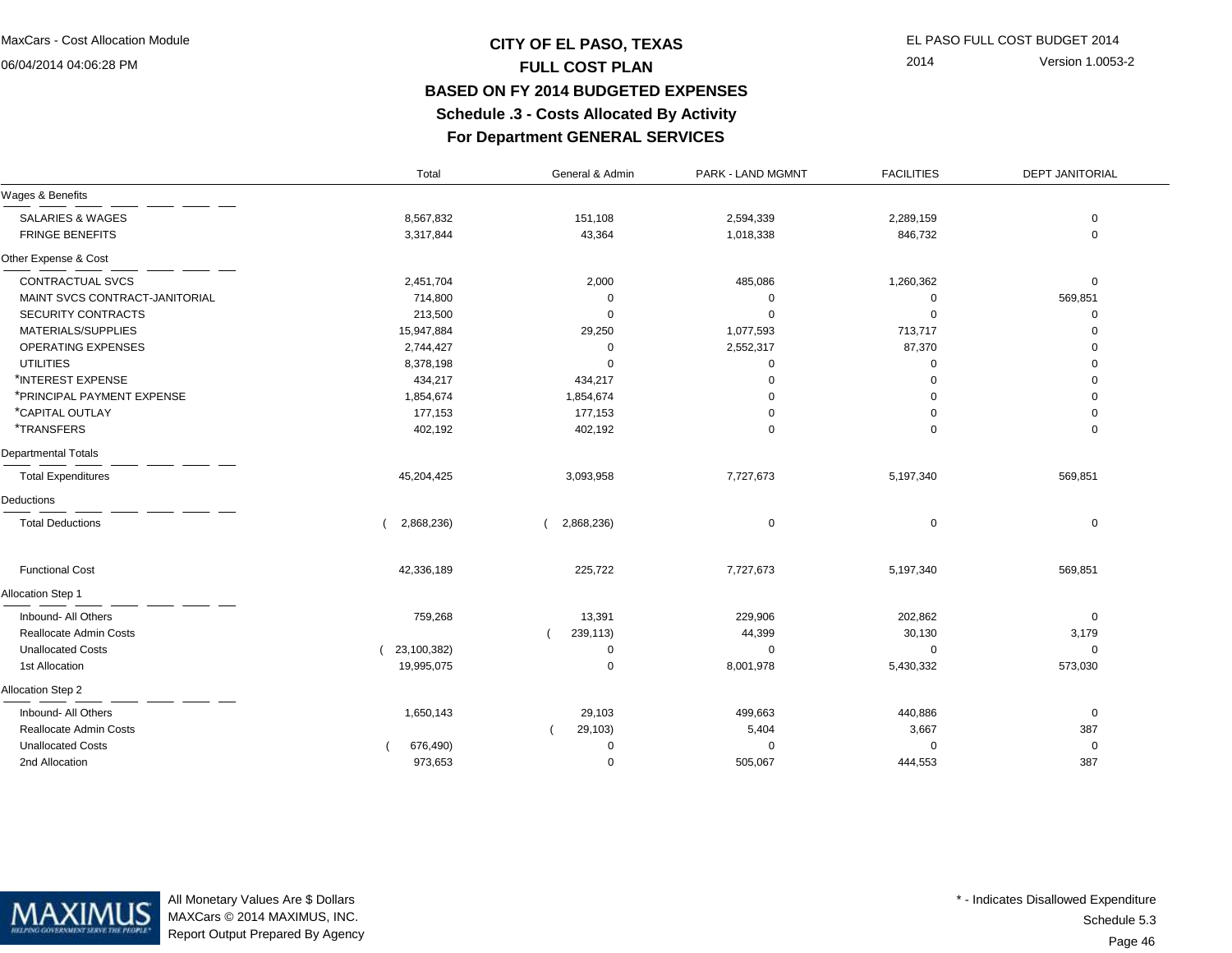MaxCars - Cost Allocation Module

06/04/2014 04:06:28 PM

# **CITY OF EL PASO, TEXAS** EL PASO FULL COST BUDGET 2014 **FULL COST PLAN BASED ON FY 2014 BUDGETED EXPENSESSchedule .3 - Costs Allocated By Activity**

2014 Version 1.0053-2

**For Department GENERAL SERVICES**

|                                | Total      | General & Admin | <b>PARK - LAND MGMNT</b> | <b>FACILITIES</b> | <b>DEPT JANITORIAL</b> |
|--------------------------------|------------|-----------------|--------------------------|-------------------|------------------------|
| Total For 040 GENERAL SERVICES |            |                 |                          |                   |                        |
| <b>Total Allocated</b>         | 20,968,728 |                 | 8,507,045                | 5,874,885         | 573,417                |

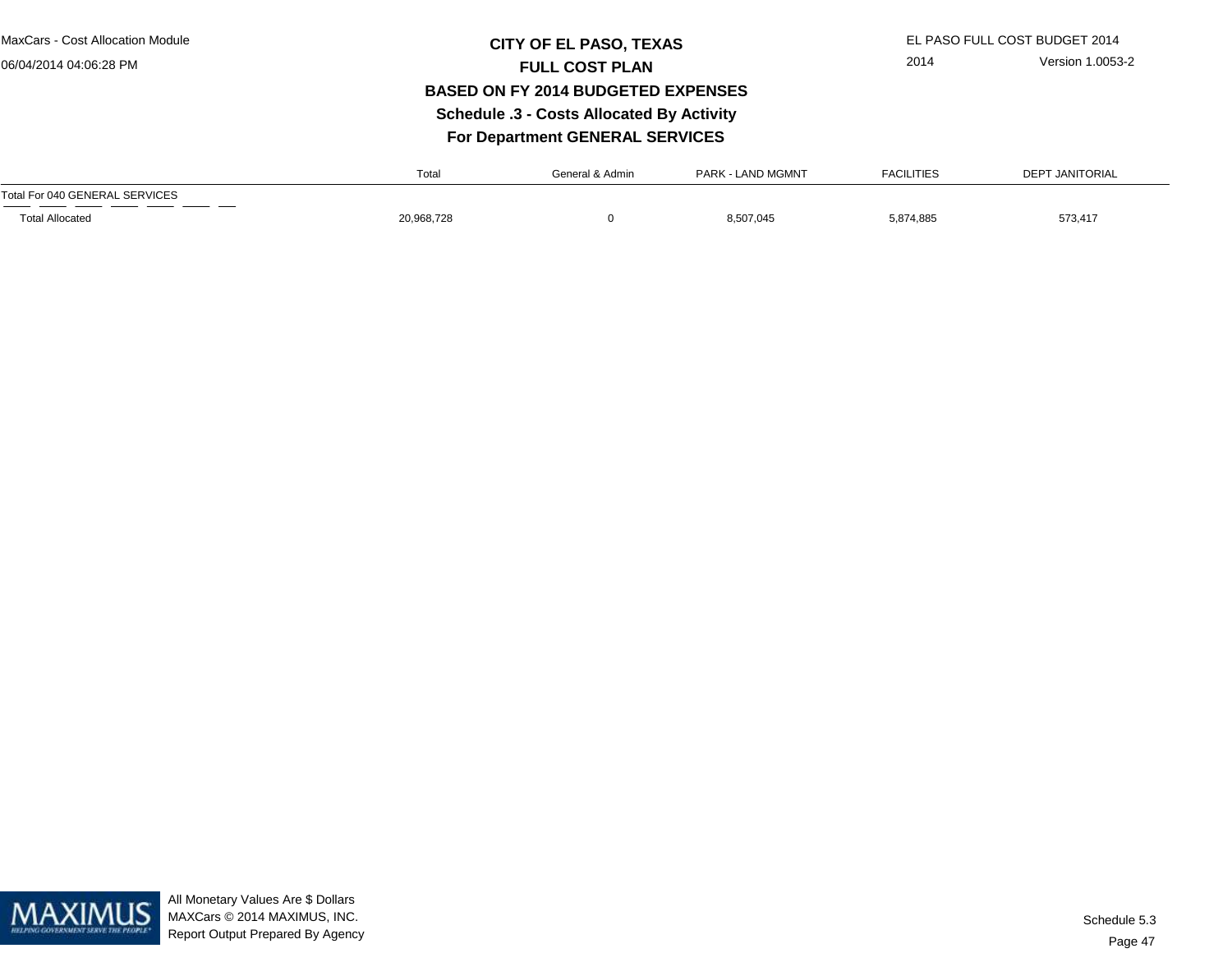# **CITY OF EL PASO, TEXAS** EL PASO FULL COST BUDGET 2014 **FULL COST PLAN BASED ON FY 2014 BUDGETED EXPENSESSchedule .3 - Costs Allocated By Activity**

2014 Version 1.0053-2

# **For Department GENERAL SERVICES**

|                                | <b>RECORDS</b> | CITY HALL COSTS | <b>DEPT UTILITIES</b> | <b>FLEET FUND</b> | QUICK COPY  |
|--------------------------------|----------------|-----------------|-----------------------|-------------------|-------------|
| Wages & Benefits               |                |                 |                       |                   |             |
| <b>SALARIES &amp; WAGES</b>    | 101,778        | 0               | $\mathbf 0$           | 3,319,669         | 111,779     |
| <b>FRINGE BENEFITS</b>         | 27,413         | $\mathbf 0$     | $\mathbf 0$           | 1,345,278         | 36,719      |
| Other Expense & Cost           |                |                 |                       |                   |             |
| CONTRACTUAL SVCS               | 97,520         | 0               | 0                     | 231,636           | 375,100     |
| MAINT SVCS CONTRACT-JANITORIAL | 0              | 144,949         | $\Omega$              | 0                 | 0           |
| <b>SECURITY CONTRACTS</b>      | 0              | 213,500         | $\Omega$              | $\mathbf 0$       | $\mathbf 0$ |
| MATERIALS/SUPPLIES             | 2,350          | 0               | $\Omega$              | 14,087,874        | 37,100      |
| OPERATING EXPENSES             | 3,700          | $\mathbf 0$     | 0                     | 100,140           | 900         |
| <b>UTILITIES</b>               | 0              | 253,142         | 5,103,131             | $\mathbf 0$       | $\mathbf 0$ |
| *INTEREST EXPENSE              | $\Omega$       | 0               | 0                     | $\Omega$          | $\mathbf 0$ |
| *PRINCIPAL PAYMENT EXPENSE     | $\Omega$       | 0               | $\Omega$              | $\Omega$          | $\mathbf 0$ |
| *CAPITAL OUTLAY                | $\Omega$       | 0               | $\Omega$              | $\Omega$          | 0           |
| <i><b>*TRANSFERS</b></i>       | $\Omega$       | 0               | $\Omega$              | $\mathbf 0$       | $\mathbf 0$ |
| Departmental Totals            |                |                 |                       |                   |             |
| <b>Total Expenditures</b>      | 232,761        | 611,591         | 5,103,131             | 19,084,597        | 561,598     |
| Deductions                     |                |                 |                       |                   |             |
| <b>Total Deductions</b>        | $\mathbf 0$    | 0               | $\mathbf 0$           | $\mathbf 0$       | $\mathbf 0$ |
| <b>Functional Cost</b>         | 232,761        | 611,591         | 5,103,131             | 19,084,597        | 561,598     |
| Allocation Step 1              |                |                 |                       |                   |             |
| Inbound- All Others            | 9,019          | 0               | $\mathbf 0$           | 294,184           | 9,906       |
| Reallocate Admin Costs         | 1,349          | 3,412           | 28,472                | 108,122           | 3,189       |
| <b>Unallocated Costs</b>       | 0              | 0               | 0                     | (19,486,903)      | 574,693)    |
| 1st Allocation                 | 243,129        | 615,003         | 5,131,603             | 0                 | 0           |
| Allocation Step 2              |                |                 |                       |                   |             |
| Inbound- All Others            | 19,602         | 0               | 0                     | 639,361           | 21,528      |
| Reallocate Admin Costs         | 164            | 415             | 3,465                 | 13,161            | 388         |
| <b>Unallocated Costs</b>       | $\Omega$       | 0               | $\mathbf 0$           | 652,522)          | 21,916)     |
| 2nd Allocation                 | 19,766         | 415             | 3,465                 | $\mathbf 0$       | $\mathbf 0$ |



All Monetary Values Are \$ Dollars MAXCars © 2014 MAXIMUS, INC.Report Output Prepared By Agency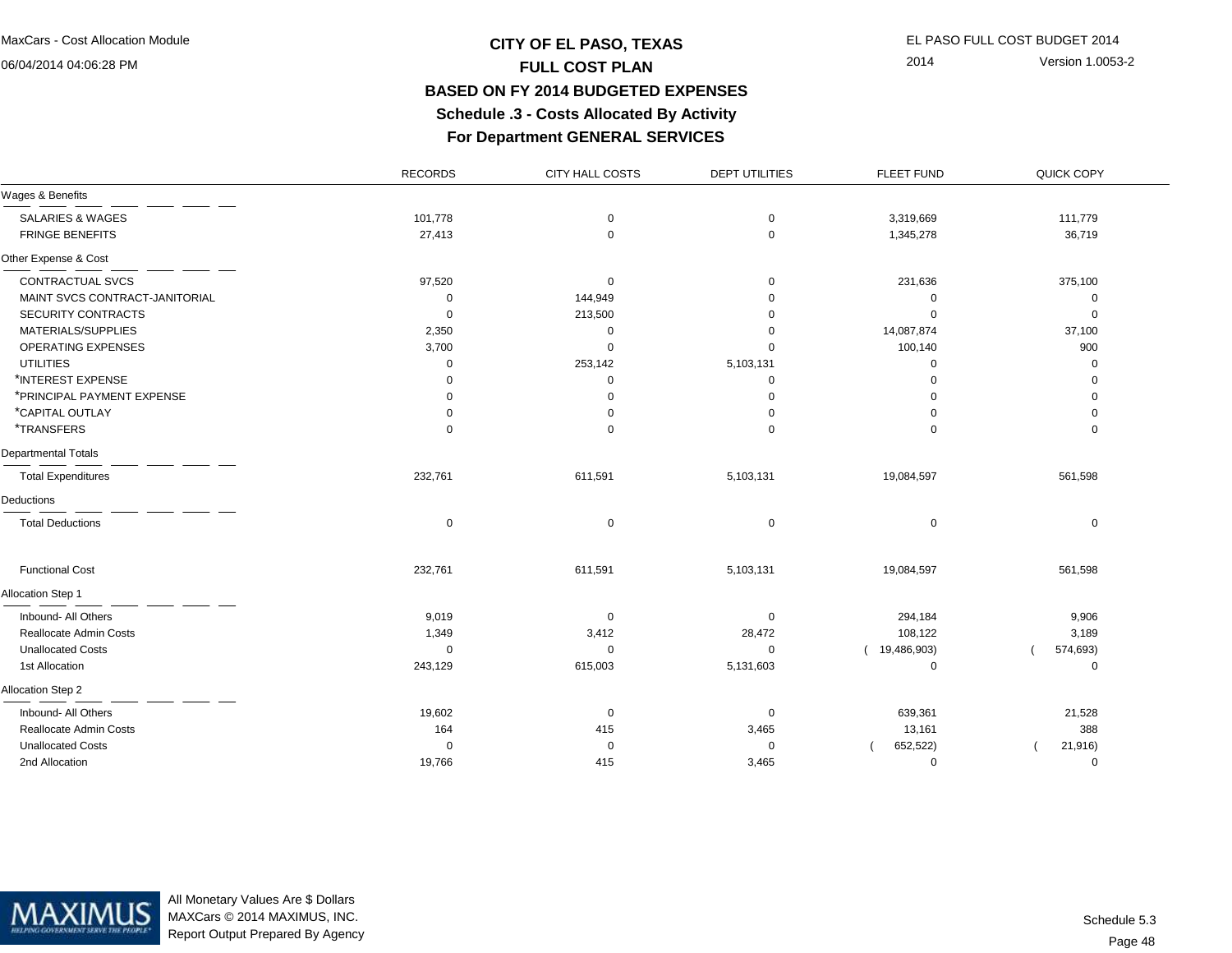### **CITY OF EL PASO, TEXAS** EL PASO FULL COST BUDGET 2014 **FULL COST PLAN BASED ON FY 2014 BUDGETED EXPENSES Schedule .3 - Costs Allocated By ActivityFor Department GENERAL SERVICES**

2014 Version 1.0053-2

RECORDSCITY HALL COSTS DEPT UTILITIES FLEET FUND QUICK COPYTotal For 040 GENERAL SERVICESTotal Allocated 262,895 615,418 5,135,068 0

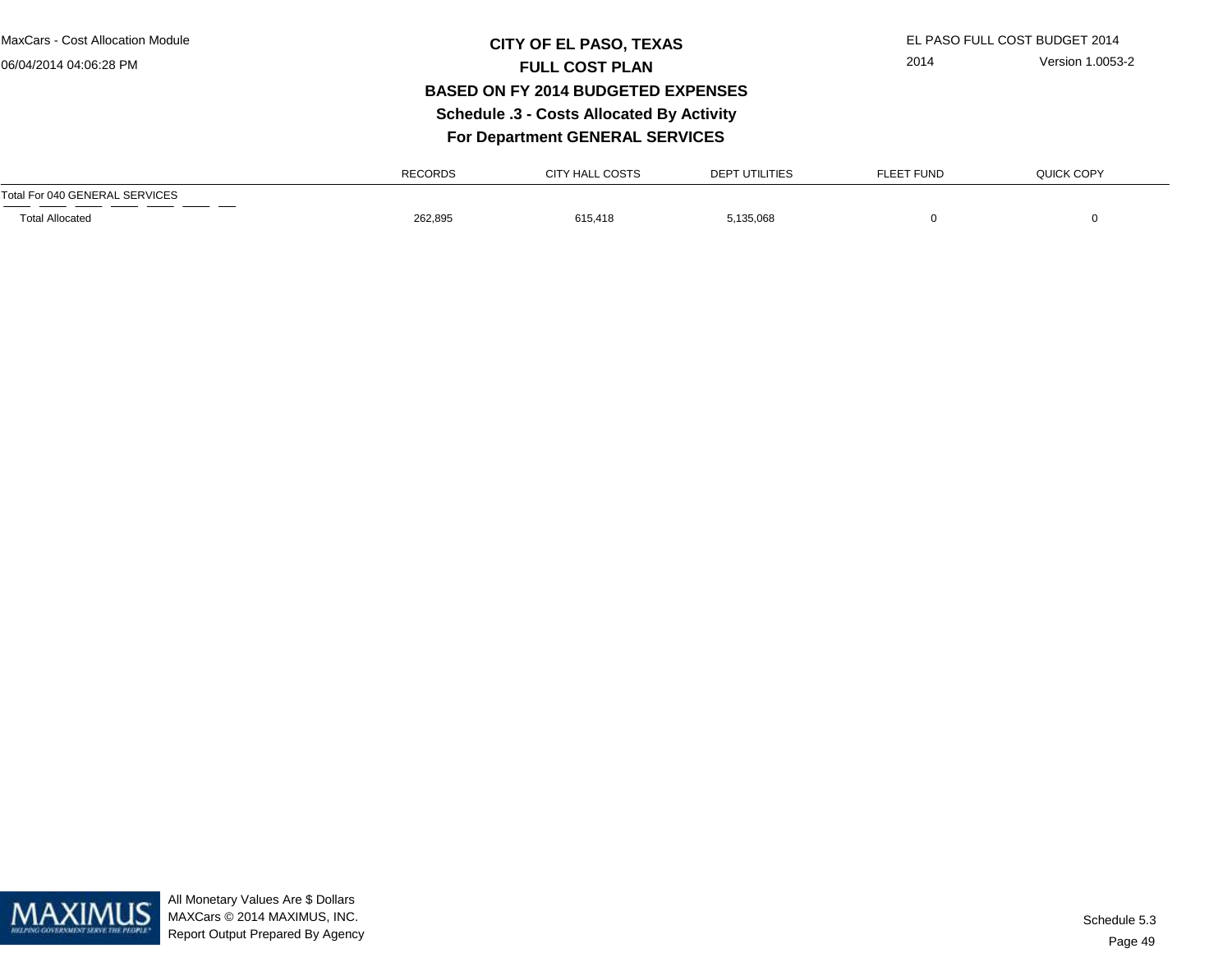### **CITY OF EL PASO, TEXAS** EL PASO FULL COST BUDGET 2014 **FULL COST PLAN BASED ON FY 2014 BUDGETED EXPENSES Schedule .3 - Costs Allocated By ActivityFor Department GENERAL SERVICES**

|                                | OTHER UTILITIES |  |
|--------------------------------|-----------------|--|
| Wages & Benefits               |                 |  |
| <b>SALARIES &amp; WAGES</b>    | $\mathbf 0$     |  |
| <b>FRINGE BENEFITS</b>         | $\mathbf 0$     |  |
| Other Expense & Cost           |                 |  |
| CONTRACTUAL SVCS               | $\mathbf 0$     |  |
| MAINT SVCS CONTRACT-JANITORIAL | $\mathbf 0$     |  |
| SECURITY CONTRACTS             | $\Omega$        |  |
| MATERIALS/SUPPLIES             | $\Omega$        |  |
| OPERATING EXPENSES             | $\mathbf 0$     |  |
| <b>UTILITIES</b>               | 3,021,925       |  |
| *INTEREST EXPENSE              | 0               |  |
| *PRINCIPAL PAYMENT EXPENSE     | $\mathbf 0$     |  |
| *CAPITAL OUTLAY                | $\Omega$        |  |
| <i><b>*TRANSFERS</b></i>       | $\Omega$        |  |
| Departmental Totals            |                 |  |
| <b>Total Expenditures</b>      | 3,021,925       |  |
| Deductions                     |                 |  |
| <b>Total Deductions</b>        | $\mathbf 0$     |  |
| <b>Functional Cost</b>         | 3,021,925       |  |
| Allocation Step 1              |                 |  |
| Inbound- All Others            | $\mathbf 0$     |  |
| Reallocate Admin Costs         | 16,861          |  |
| <b>Unallocated Costs</b>       | 3,038,786)      |  |
| 1st Allocation                 | $\mathbf 0$     |  |
| Allocation Step 2              |                 |  |
| Inbound- All Others            | 0               |  |
| Reallocate Admin Costs         | 2,052           |  |
| <b>Unallocated Costs</b>       | 2,052)          |  |
| 2nd Allocation                 | $\mathbf 0$     |  |



All Monetary Values Are \$ Dollars MAXCars © 2014 MAXIMUS, INC.Report Output Prepared By Agency

Page 50Schedule 5.3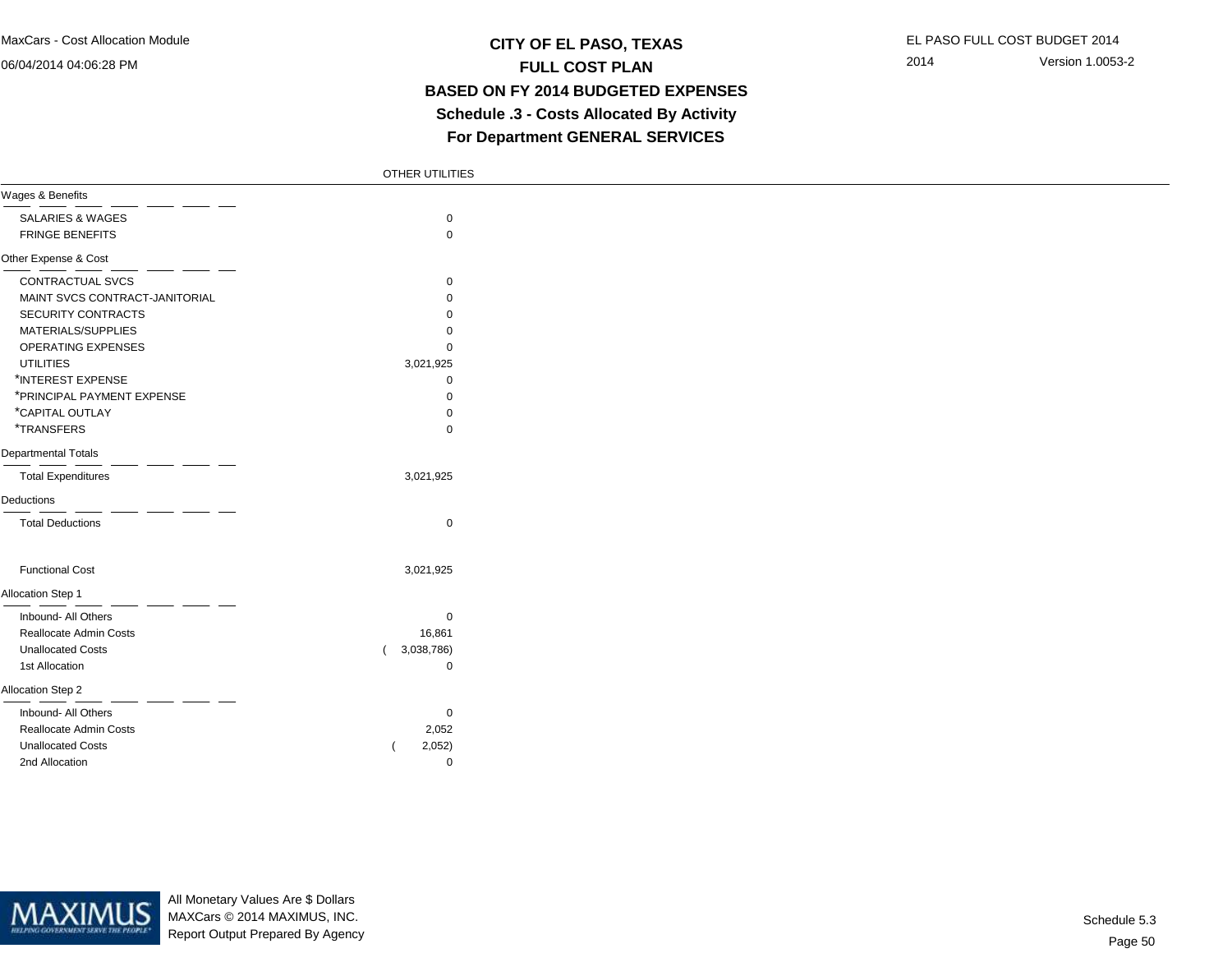MaxCars - Cost Allocation Module

06/04/2014 04:06:28 PM

### **CITY OF EL PASO, TEXAS** EL PASO FULL COST BUDGET 2014 **FULL COST PLAN BASED ON FY 2014 BUDGETED EXPENSES Schedule .3 - Costs Allocated By ActivityFor Department GENERAL SERVICES**

2014 Version 1.0053-2

OTHER UTILITIES

Total For 040 GENERAL SERVICES

Total Allocated 0



All Monetary Values Are \$ Dollars MAXCars © 2014 MAXIMUS, INC.Report Output Prepared By Agency

Page 51Schedule 5.3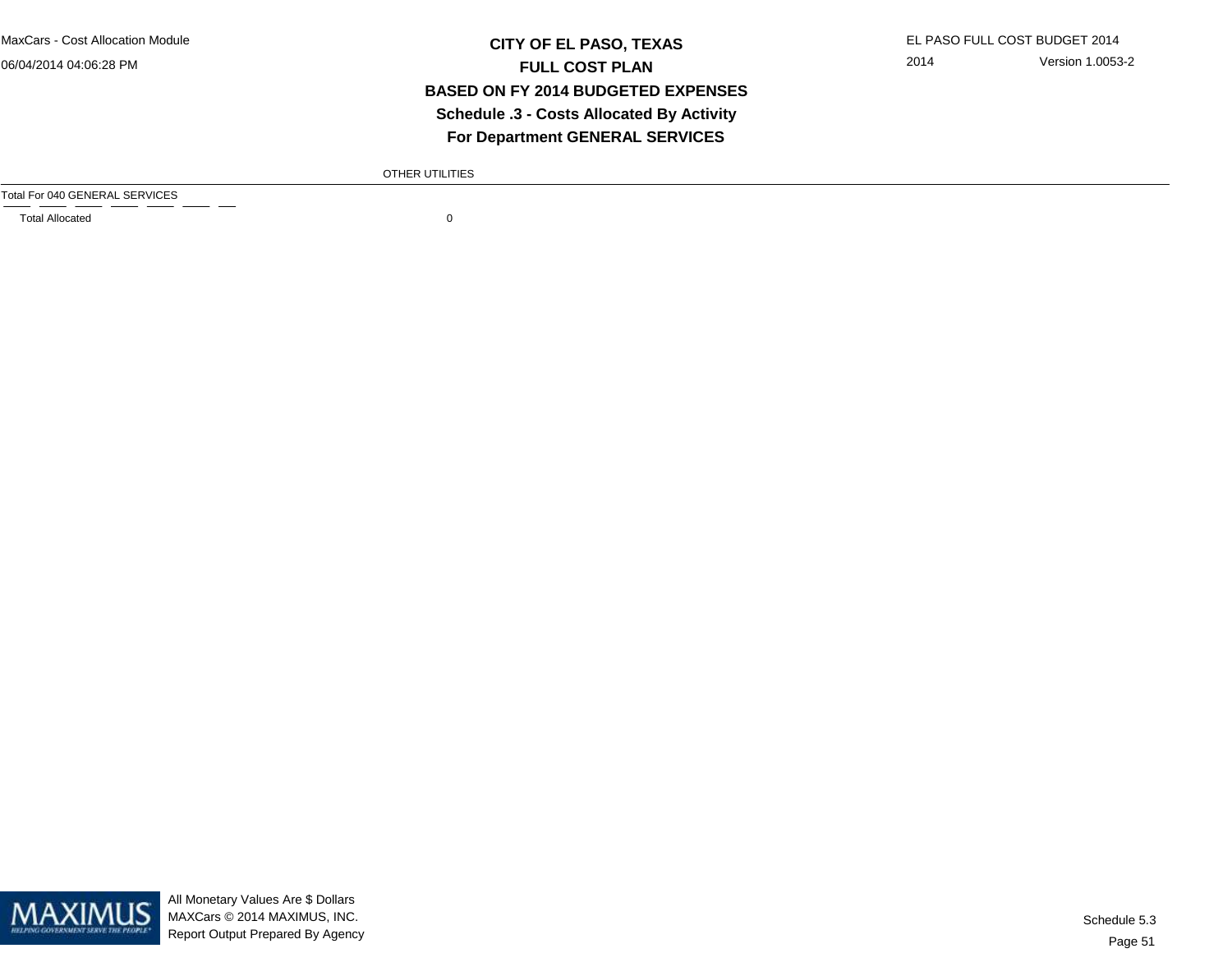MaxCars - Cost Allocation Module

06/04/2014 04:06:29 PM

## **CITY OF EL PASO, TEXAS** EL PASO FULL COST BUDGET 2014 **FULL COST PLAN BASED ON FY 2014 BUDGETED EXPENSESSchedule .4 - Detail Activity AllocationsFor Department GENERAL SERVICES**

2014 Version 1.0053-2

#### Activity - PARK - LAND MGMNT

| Receiving Department |     | Allocation Units Allocation Percentage | Gross Allocation | <b>Direct Billed</b> | <b>Allocation Step1</b> | <b>Allocation Step2</b> | <b>Total Allocation</b> |
|----------------------|-----|----------------------------------------|------------------|----------------------|-------------------------|-------------------------|-------------------------|
| PARKS AND RECREATION | 100 | 100.0000                               | 8,001,978        |                      | 8,001,978               | 505,067                 | 8,507,045               |
| SubTotal             | 100 | 100.0000                               | 8,001,978        |                      | 8.001.978               | 505,067                 | 8,507,045               |
| Total                | 100 | 100.0000                               | 8,001,978        |                      | 8,001,978               | 505,067                 | 8,507,045               |

Allocation Basis: DIRECT ALLOCATION TO PARKS & REC

Allocation Source:

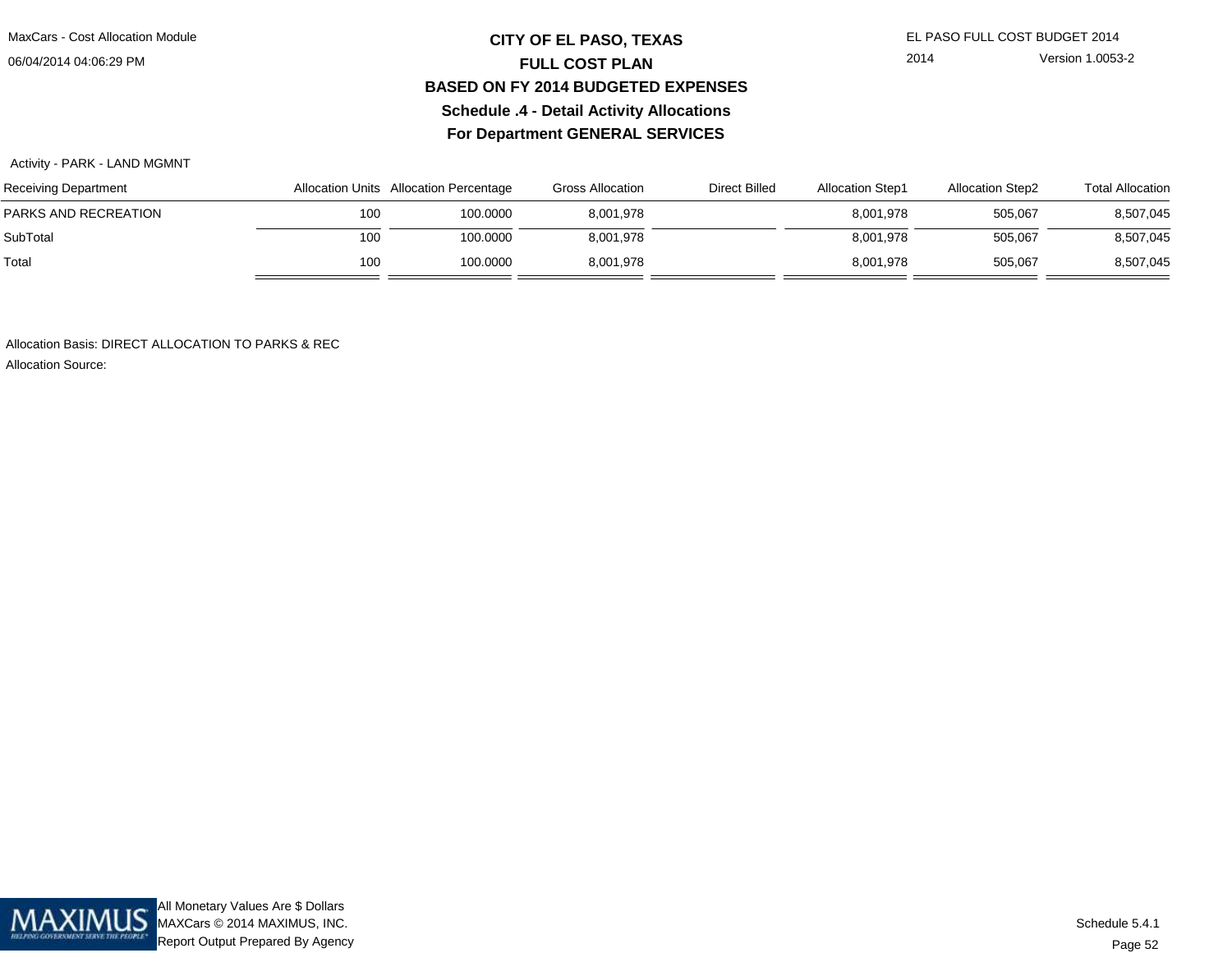## **CITY OF EL PASO, TEXAS** EL PASO FULL COST BUDGET 2014 **FULL COST PLAN BASED ON FY 2014 BUDGETED EXPENSESSchedule .4 - Detail Activity AllocationsFor Department GENERAL SERVICES**

2014 Version 1.0053-2

Activity - FACILITIES

| <b>Receiving Department</b>    |        | Allocation Units Allocation Percentage | <b>Gross Allocation</b> | <b>Direct Billed</b> | <b>Allocation Step1</b> | <b>Allocation Step2</b> | <b>Total Allocation</b> |
|--------------------------------|--------|----------------------------------------|-------------------------|----------------------|-------------------------|-------------------------|-------------------------|
| <b>CITY MANAGER</b>            | 789    | 1.8308                                 | 99,416                  |                      | 99,416                  |                         | 99,416                  |
| <b>GENERAL SERVICES</b>        | 3,956  | 9.1793                                 | 498,466                 |                      | 498,466                 |                         | 498,466                 |
| MUNICIPAL CLERK-CITY CLERK     | 201    | 0.4664                                 | 25,327                  |                      | 25,327                  | 2,330                   | 27,657                  |
| <b>MAYOR AND COUNCIL</b>       | 846    | 1.9630                                 | 106,598                 |                      | 106,598                 | 9,806                   | 116,404                 |
| OFFICE OF COMPTROLLER          | 1,611  | 3.7381                                 | 202,990                 |                      | 202,990                 | 18,674                  | 221,664                 |
| <b>HUMAN RESOURCES</b>         | 906    | 2.1022                                 | 114,158                 |                      | 114,158                 | 10,502                  | 124,660                 |
| CITY ATTORNEY OFFICE           | 1,007  | 2.3366                                 | 126,885                 |                      | 126,885                 | 11,673                  | 138,558                 |
| <b>INFORMATION TECHNOLOGY</b>  | 297    | 0.6891                                 | 37,423                  |                      | 37,423                  | 3,443                   | 40,866                  |
| <b>CITY DEVELOPMENT</b>        | 89     | 0.2065                                 | 11,214                  |                      | 11,214                  | 1,032                   | 12,246                  |
| <b>TAX OFFICE</b>              | 45     | 0.1044                                 | 5,670                   |                      | 5,670                   | 522                     | 6,192                   |
| MUNICIPAL CLERK                | 390    | 0.9049                                 | 49,141                  |                      | 49,141                  | 4,521                   | 53,662                  |
| <b>POLICE</b>                  | 6,647  | 15.4233                                | 837,539                 |                      | 837,539                 | 77,048                  | 914,587                 |
| FIRE DEPT                      | 8,853  | 20.5422                                | 1,115,501               |                      | 1,115,501               | 102,617                 | 1,218,118               |
| DEPT OF TRANSPORTATION         | 852    | 1.9769                                 | 107,354                 |                      | 107,354                 | 9,876                   | 117,230                 |
| <b>ENVIRONMENTAL SERVICES</b>  | 349    | 0.8098                                 | 43,975                  |                      | 43,975                  | 4,045                   | 48,020                  |
| PUBLIC HEALTH                  | 7,726  | 17.9270                                | 973,496                 |                      | 973,496                 | 89,555                  | 1,063,051               |
| PARKS AND RECREATION           | 521    | 1.2089                                 | 65,647                  |                      | 65,647                  | 6,039                   | 71,686                  |
| ZOO                            | 26     | 0.0603                                 | 3,276                   |                      | 3,276                   | 301                     | 3,577                   |
| LIBRARY                        | 4,393  | 10.1933                                | 553,529                 |                      | 553,529                 | 50,921                  | 604,450                 |
| DEPT OF MUSEUMS & CULTURAL AFF | 601    | 1.3945                                 | 75,728                  |                      | 75,728                  | 6,966                   | 82,694                  |
| <b>AIRPORT</b>                 | 330    | 0.7657                                 | 41,581                  |                      | 41,581                  | 3,825                   | 45,406                  |
| 9-1-1 EMERGENCY NETWORK        | 459    | 1.0673                                 | 57,957                  |                      | 57,957                  | 5,332                   | 63,289                  |
| ALL OTHERS                     | 2,202  | 5.1095                                 | 277,461                 |                      | 277,461                 | 25,525                  | 302,986                 |
| SubTotal                       | 43,097 | 100.0000                               | 5,430,332               |                      | 5,430,332               | 444,553                 | 5,874,885               |
| Total                          | 43,097 | 100.0000                               | 5,430,332               |                      | 5,430,332               | 444,553                 | 5,874,885               |
|                                |        |                                        |                         |                      |                         |                         |                         |



All Monetary Values Are \$ Dollars MAXCars © 2014 MAXIMUS, INC.Report Output Prepared By Agency

Page 53Schedule 5.4.2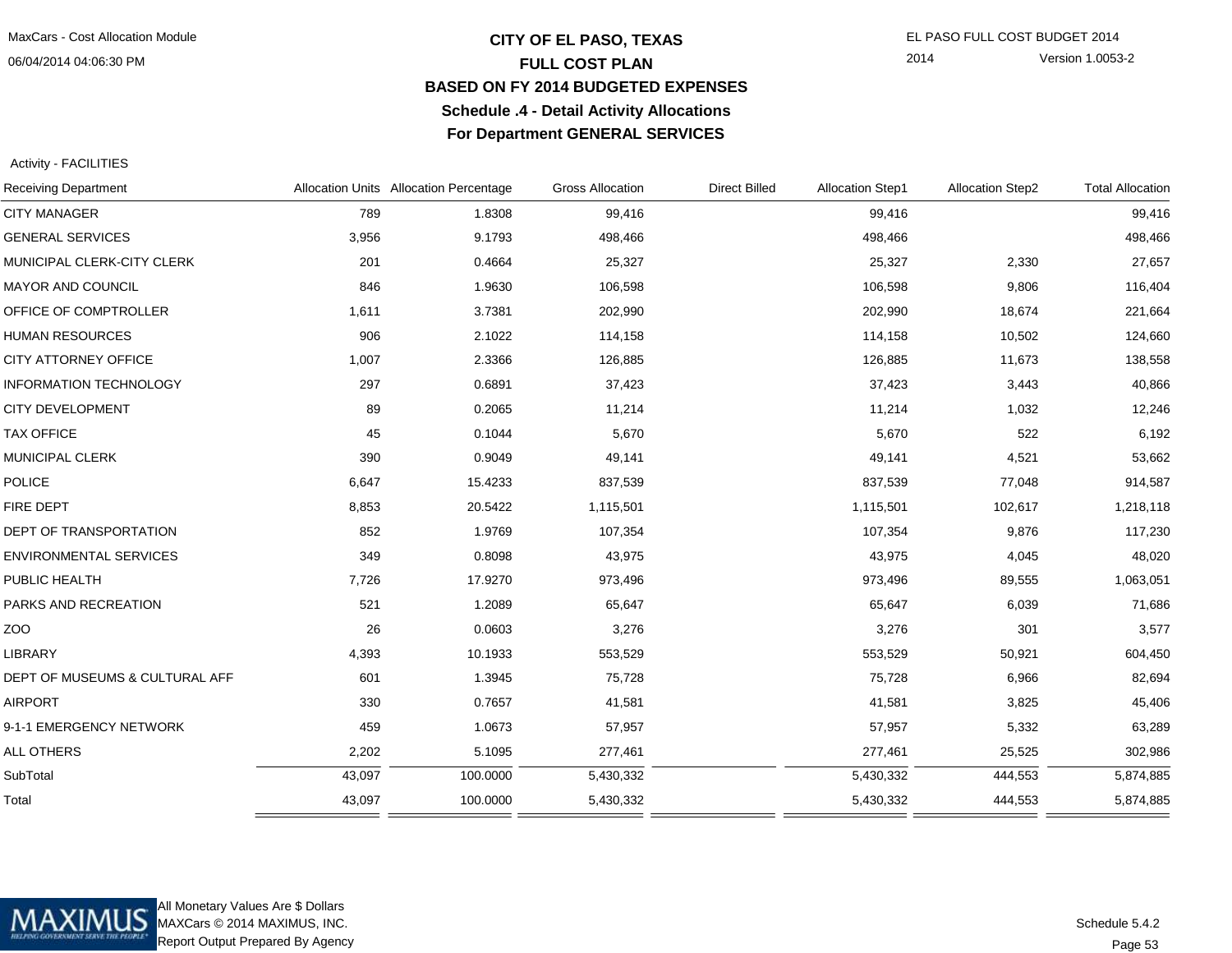**CITY OF EL PASO, TEXASFULL COST PLAN BASED ON FY 2014 BUDGETED EXPENSESSchedule .4 - Detail Activity AllocationsFor Department GENERAL SERVICES**

Allocation Basis: NUMBER OF LABOR HOURS PER BUILDINGAllocation Source: FACILITIES DIRECTOR

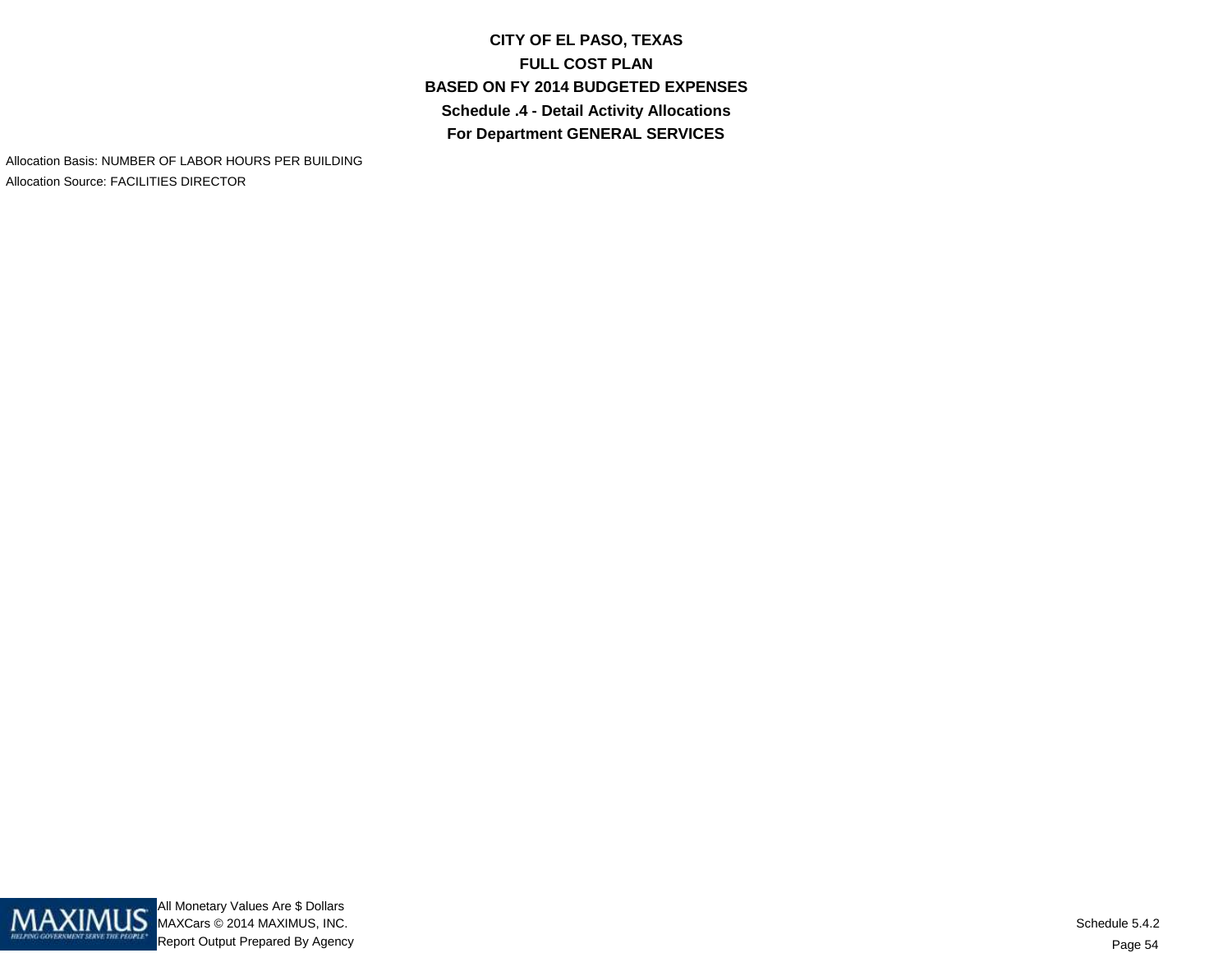## **CITY OF EL PASO, TEXAS** EL PASO FULL COST BUDGET 2014 **FULL COST PLAN BASED ON FY 2014 BUDGETED EXPENSESSchedule .4 - Detail Activity AllocationsFor Department GENERAL SERVICES**

2014 Version 1.0053-2

#### Activity - DEPT JANITORIAL

| <b>Receiving Department</b>    |         | Allocation Units Allocation Percentage | <b>Gross Allocation</b> | <b>Direct Billed</b> | <b>Allocation Step1</b> | <b>Allocation Step2</b> | <b>Total Allocation</b> |
|--------------------------------|---------|----------------------------------------|-------------------------|----------------------|-------------------------|-------------------------|-------------------------|
| <b>GENERAL SERVICES</b>        | 70.524  | 13.8296                                | 79,248                  |                      | 79.248                  |                         | 79,248                  |
| <b>POLICE</b>                  | 309,138 | 60.6214                                | 347,378                 |                      | 347,378                 | 272                     | 347,650                 |
| <b>FIRE DEPT</b>               | 48,780  | 9.5657                                 | 54,814                  |                      | 54,814                  | 43                      | 54,857                  |
| <b>DEPT OF TRANSPORTATION</b>  | 15,672  | 3.0733                                 | 17,611                  |                      | 17,611                  | 14                      | 17,625                  |
| <b>ENVIRONMENTAL SERVICES</b>  | 3,894   | 0.7636                                 | 4,376                   |                      | 4,376                   | 3                       | 4,379                   |
| PARKS AND RECREATION           | 9,932   | 1.9477                                 | 11,161                  |                      | 11,161                  | 9                       | 11,170                  |
| DEPT OF MUSEUMS & CULTURAL AFF | 52,008  | 10.1987                                | 58.442                  |                      | 58,442                  | 46                      | 58,488                  |
| SubTotal                       | 509,948 | 100.0000                               | 573,030                 |                      | 573,030                 | 387                     | 573,417                 |
| Total                          | 509,948 | 100.0000                               | 573,030                 |                      | 573,030                 | 387                     | 573,417                 |

Allocation Basis: YEARLY JANITORIAL CONTRACT COSTS BY DEPARTMENT

Allocation Source: GENERAL SERVICES DEPARTMENT

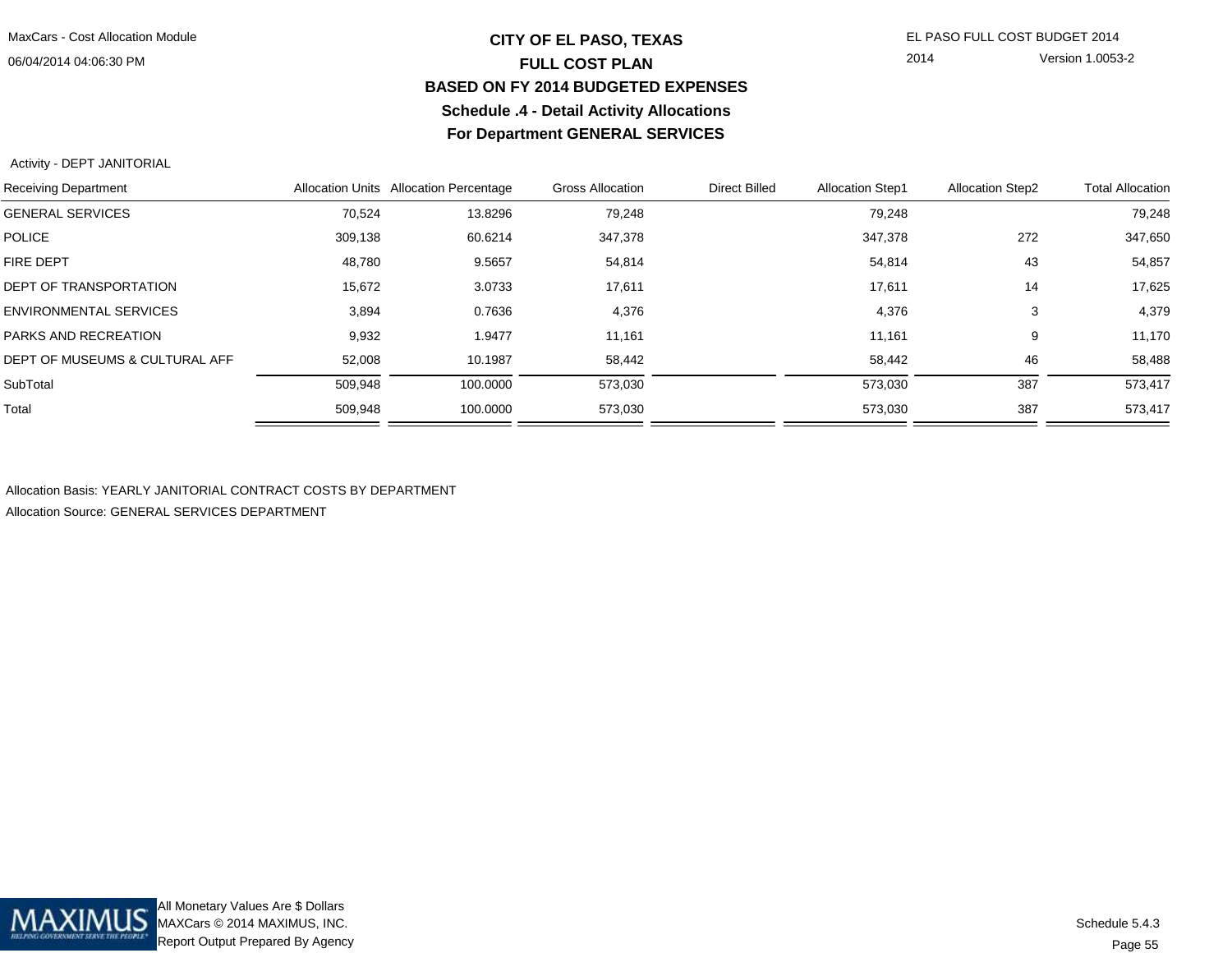## **CITY OF EL PASO, TEXAS** EL PASO FULL COST BUDGET 2014 **FULL COST PLAN BASED ON FY 2014 BUDGETED EXPENSESSchedule .4 - Detail Activity AllocationsFor Department GENERAL SERVICES**

2014 Version 1.0053-2

Activity - RECORDS

| <b>Receiving Department</b>    |       | Allocation Units Allocation Percentage |         | <b>Direct Billed</b> | <b>Allocation Step1</b> | <b>Allocation Step2</b> | <b>Total Allocation</b> |  |
|--------------------------------|-------|----------------------------------------|---------|----------------------|-------------------------|-------------------------|-------------------------|--|
| <b>GENERAL SERVICES</b>        | 769   | 9.9032                                 | 24,081  |                      | 24,081                  |                         | 24,081                  |  |
| OFFICE OF COMPTROLLER          | 440   | 5.6662                                 | 13,776  |                      | 13,776                  | 1,243                   | 15,019                  |  |
| <b>HUMAN RESOURCES</b>         | 470   | 6.0558                                 | 14,723  |                      | 14,723                  | 1,329                   | 16,052                  |  |
| <b>INFORMATION TECHNOLOGY</b>  | 177   | 2.2858                                 | 5,557   |                      | 5,557                   | 501                     | 6,058                   |  |
| <b>CITY DEVELOPMENT</b>        | 640   | 8.2450                                 | 20,046  |                      | 20,046                  | 1,809                   | 21,855                  |  |
| <b>TAX OFFICE</b>              | 422   | 5.4409                                 | 13,228  |                      | 13,228                  | 1,194                   | 14,422                  |  |
| POLICE                         | 391   | 5.0467                                 | 12,270  |                      | 12,270                  | 1,107                   | 13,377                  |  |
| FIRE DEPT                      | 235   | 3.0378                                 | 7,386   |                      | 7,386                   | 666                     | 8,052                   |  |
| DEPT OF TRANSPORTATION         | 296   | 3.8183                                 | 9,283   |                      | 9,283                   | 838                     | 10,121                  |  |
| <b>ENVIRONMENTAL SERVICES</b>  | 637   | 8.2032                                 | 19,944  |                      | 19,944                  | 1,800                   | 21,744                  |  |
| PARKS AND RECREATION           | 584   | 7.5303                                 | 18,308  |                      | 18,308                  | 1,652                   | 19,960                  |  |
| ZOO                            | 306   | 3.9438                                 | 9,589   |                      | 9,589                   | 865                     | 10,454                  |  |
| LIBRARY                        | 140   | 1.8029                                 | 4,383   |                      | 4,383                   | 396                     | 4,779                   |  |
| DEPT OF MUSEUMS & CULTURAL AFF | 238   | 3.0649                                 | 7,452   |                      | 7,452                   | 672                     | 8,124                   |  |
| CIVIC/CONVENTION/TOURIST       | 298   | 3.8376                                 | 9,330   |                      | 9,330                   | 842                     | 10,172                  |  |
| SUN METRO                      | 130   | 1.6741                                 | 4,070   |                      | 4,070                   | 367                     | 4,437                   |  |
| <b>AIRPORT</b>                 | 678   | 8.7408                                 | 21,251  |                      | 21,251                  | 1,918                   | 23,169                  |  |
| PENSION ADMINISTRATION         | 181   | 2.3309                                 | 5,667   |                      | 5,667                   | 511                     | 6,178                   |  |
| <b>INTERNATIONAL BRIDGES</b>   | 122   | 1.5775                                 | 3,835   |                      | 3,835                   | 346                     | 4,181                   |  |
| <b>ALL OTHERS</b>              | 605   | 7.7943                                 | 18,950  |                      | 18,950                  | 1,710                   | 20,660                  |  |
| SubTotal                       | 7,765 | 100.0000                               | 243,129 |                      | 243,129                 | 19,766                  | 262,895                 |  |
| Total                          | 7,765 | 100.0000                               | 243,129 |                      | 243,129                 | 19,766                  | 262,895                 |  |
|                                |       |                                        |         |                      |                         |                         |                         |  |

Allocation Basis: NUMBER OF BOXES IN STORAGEAllocation Source: ARCHIVES & RECORDS MANAGER



All Monetary Values Are \$ Dollars MAXCars © 2014 MAXIMUS, INC.Report Output Prepared By Agency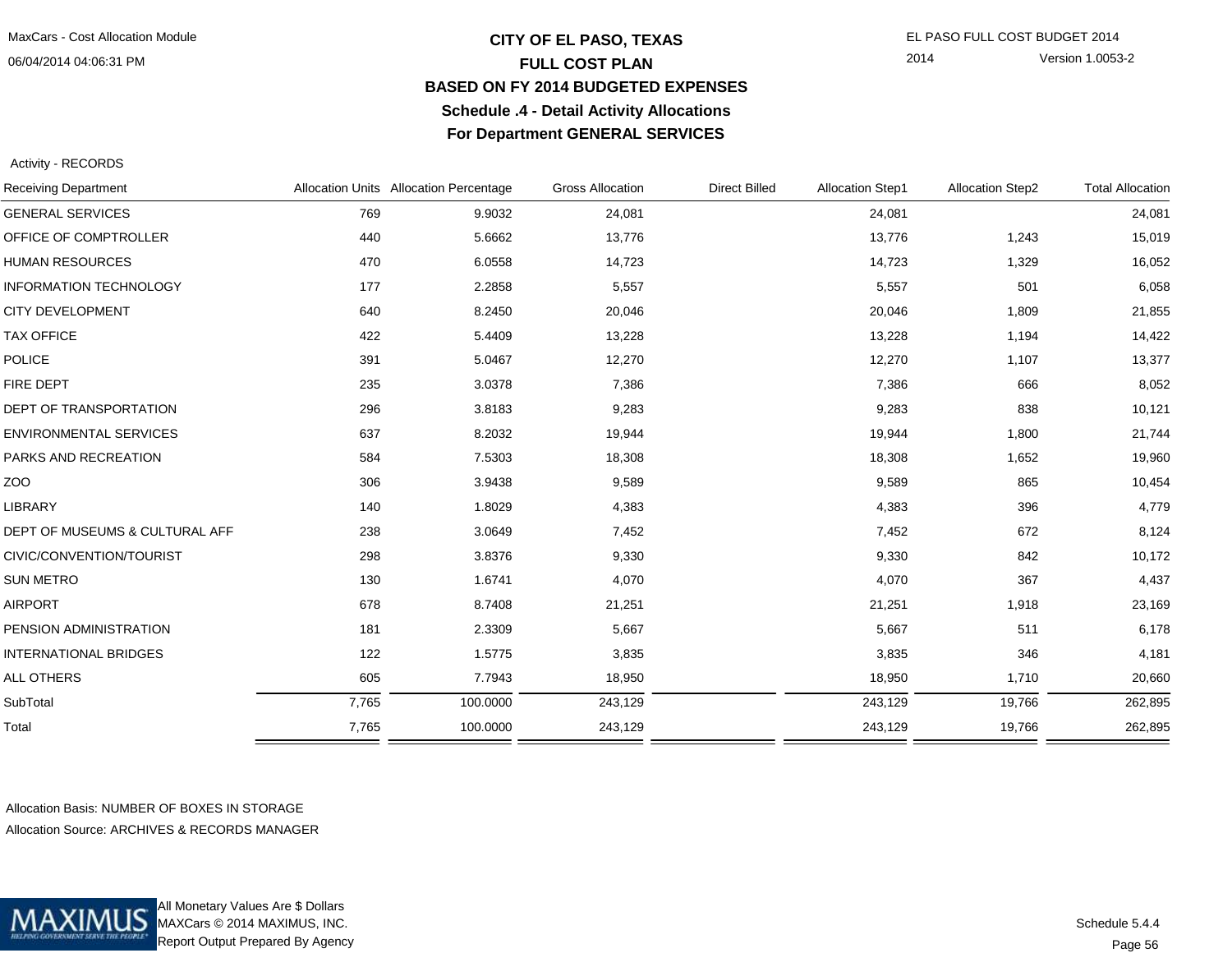## **CITY OF EL PASO, TEXAS** EL PASO FULL COST BUDGET 2014 **FULL COST PLAN BASED ON FY 2014 BUDGETED EXPENSESSchedule .4 - Detail Activity AllocationsFor Department GENERAL SERVICES**

2014 Version 1.0053-2

Activity - CITY HALL COSTS

| <b>Receiving Department</b>     |     | Allocation Units Allocation Percentage | <b>Gross Allocation</b> | Direct Billed | <b>Allocation Step1</b> | <b>Allocation Step2</b> | <b>Total Allocation</b> |
|---------------------------------|-----|----------------------------------------|-------------------------|---------------|-------------------------|-------------------------|-------------------------|
| <b>CITY MANAGER</b>             | 33  | 19.8436                                | 122,039                 |               | 122,039                 |                         | 122,039                 |
| MUNICIPAL CLERK-CITY CLERK      | 6   | 3.5541                                 | 21,858                  |               | 21,858                  | 18                      | 21,876                  |
| <b>MAYOR AND COUNCIL</b>        | 24  | 14.2163                                | 87,431                  |               | 87,431                  | 74                      | 87,505                  |
| OFFICE OF COMPTROLLER           | 26  | 15.9223                                | 97,923                  |               | 97,923                  | 82                      | 98,005                  |
| PURCHASING & STRATEGIC SOURCING | 15  | 9.1814                                 | 56,466                  |               | 56,466                  | 48                      | 56,514                  |
| <b>HUMAN RESOURCES</b>          | 28  | 17.0004                                | 104,553                 |               | 104,553                 | 88                      | 104,641                 |
| CITY ATTORNEY OFFICE            | 34  | 20.2819                                | 124,733                 |               | 124,733                 | 105                     | 124,838                 |
| SubTotal                        | 168 | 100.0000                               | 615,003                 |               | 615,003                 | 415                     | 615,418                 |
| Total                           | 168 | 100.0000                               | 615,003                 |               | 615,003                 | 415                     | 615,418                 |
|                                 |     |                                        |                         |               |                         |                         |                         |

Allocation Basis: FTE'S PER DEPT OCCUPYING CITY HALL 1Allocation Source: GENERAL SERVICES DEPARTMENT

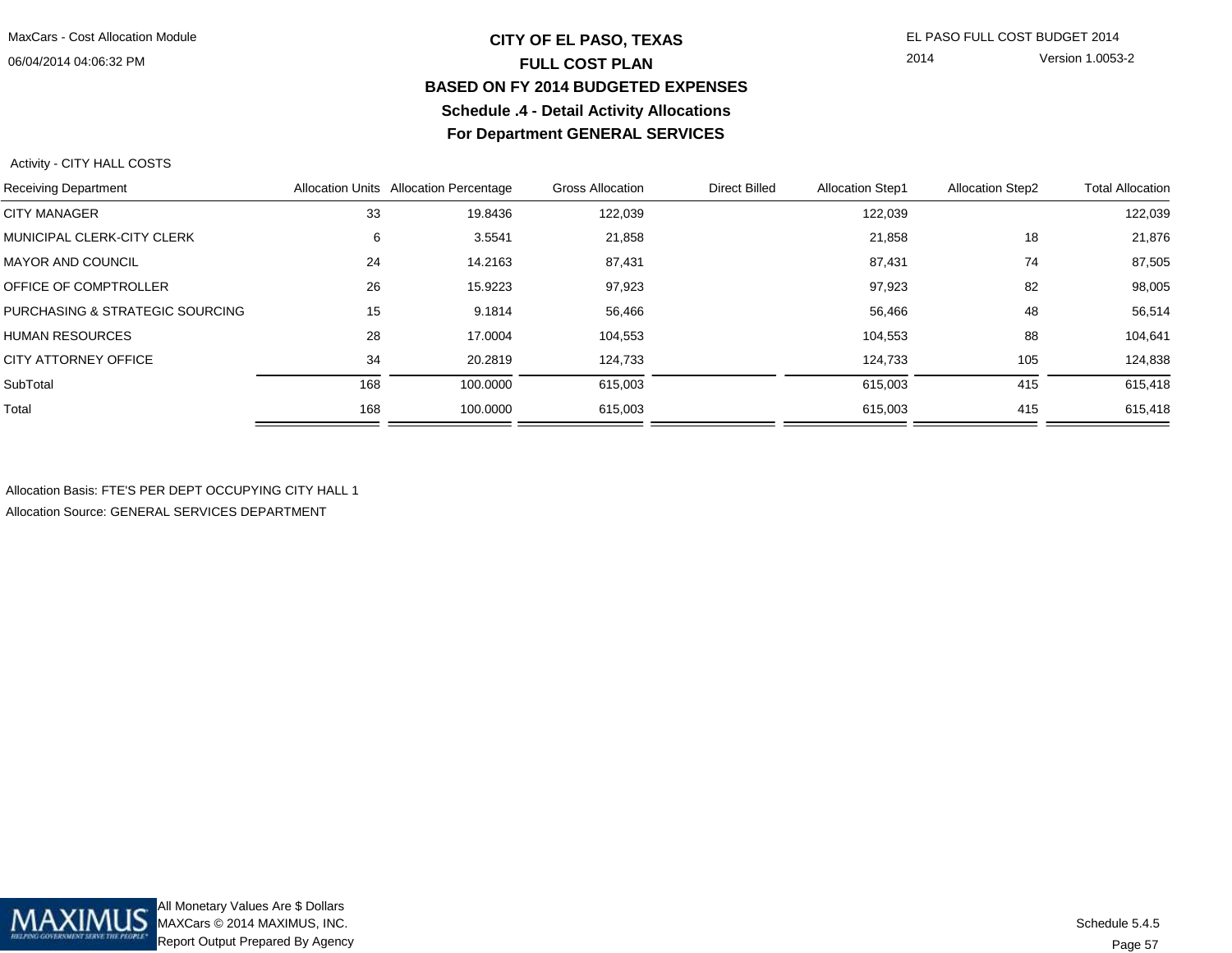## **CITY OF EL PASO, TEXAS** EL PASO FULL COST BUDGET 2014 **FULL COST PLAN BASED ON FY 2014 BUDGETED EXPENSESSchedule .4 - Detail Activity AllocationsFor Department GENERAL SERVICES**

2014 Version 1.0053-2

#### Activity - DEPT UTILITIES

|           |          | Gross Allocation                       | <b>Direct Billed</b> | <b>Allocation Step1</b> | <b>Allocation Step2</b> | <b>Total Allocation</b> |
|-----------|----------|----------------------------------------|----------------------|-------------------------|-------------------------|-------------------------|
| 359,855   | 7.0517   | 361,863                                |                      | 361,863                 |                         | 361,863                 |
| 7,454     | 0.1461   | 7,496                                  |                      | 7,496                   | 5                       | 7,501                   |
| 585,875   | 11.4807  | 589,144                                |                      | 589,144                 | 428                     | 589,572                 |
| 547,388   | 10.7265  | 550,442                                |                      | 550,442                 | 400                     | 550,842                 |
| 1,533     | 0.0300   | 1,542                                  |                      | 1,542                   |                         | 1,543                   |
| 130,973   | 2.5665   | 131,704                                |                      | 131,704                 | 96                      | 131,800                 |
| 6,087     | 0.1193   | 6,121                                  |                      | 6,121                   | 4                       | 6,125                   |
| 2,357,094 | 46.1891  | 2,370,243                              |                      | 2,370,243               | 1,723                   | 2,371,966               |
| 437,008   | 8.5635   | 439,446                                |                      | 439,446                 | 319                     | 439,765                 |
| 406,590   | 7.9675   | 408,859                                |                      | 408,859                 | 297                     | 409,156                 |
| 263,274   | 5.1591   | 264,743                                |                      | 264,743                 | 192                     | 264,935                 |
| 5,103,131 | 100.0000 | 5,131,603                              |                      | 5,131,603               | 3,465                   | 5,135,068               |
| 5,103,131 | 100.0000 | 5,131,603                              |                      | 5,131,603               | 3,465                   | 5,135,068               |
|           |          | Allocation Units Allocation Percentage |                      |                         |                         |                         |

Allocation Basis: UTILITIES PAID PER BUILDING WITH ONE DEPT OCCUPYINGAllocation Source: GENERAL SERVICES DEPARTMENT

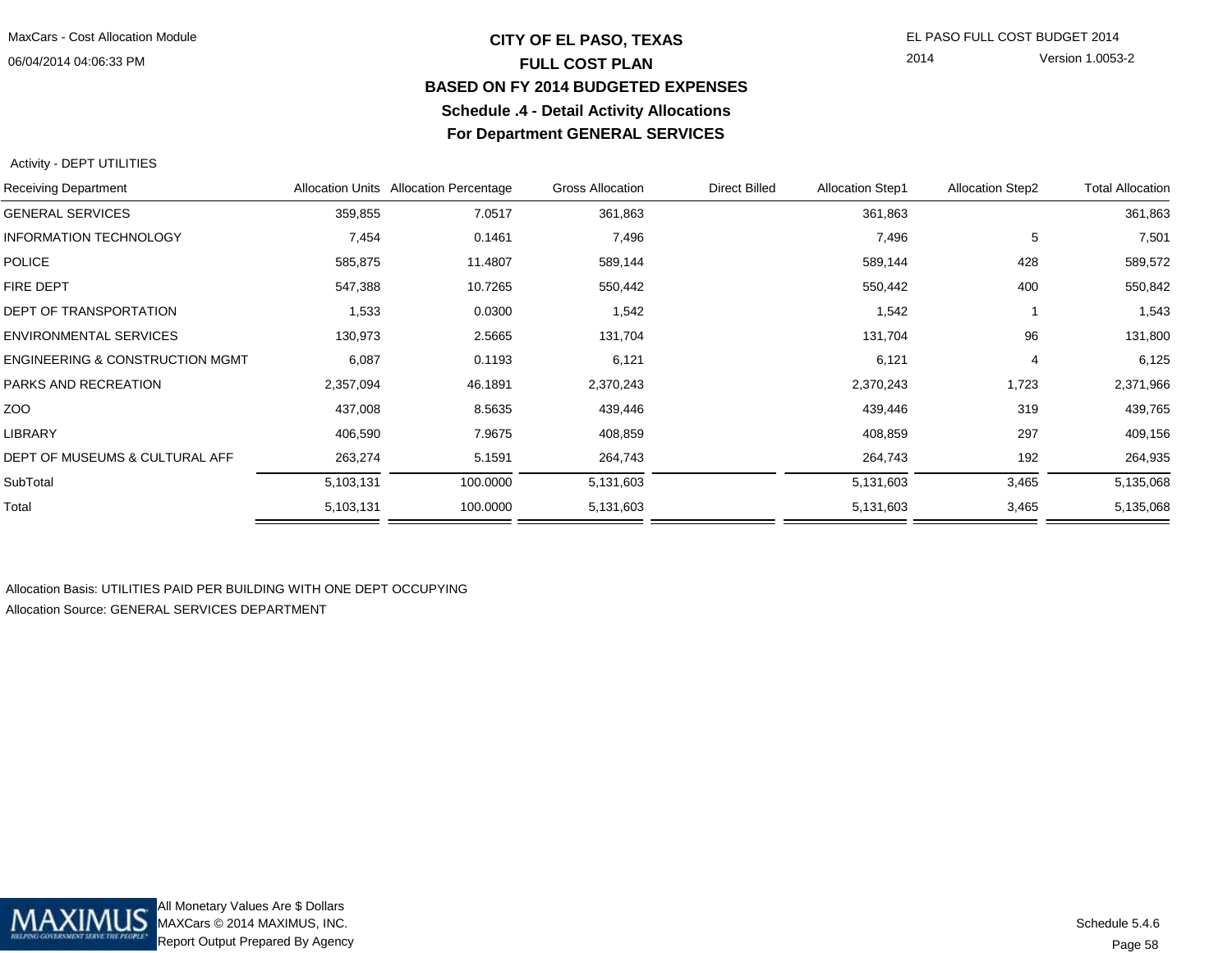## **CITY OF EL PASO, TEXAS** EL PASO FULL COST BUDGET 2014 **FULL COST PLAN BASED ON FY 2014 BUDGETED EXPENSESSchedule .5 - Allocation SummaryFor Department GENERAL SERVICES**

2014 Version 1.0053-2

t Total PARK - LAND MGMNT FACILITIES DEPT JANITORIAL RECORDS CITY HALL COSTS DEPT UTILITIES **FACILITIES** DEPT JANITORIAL RECORDS Receiving DepartmentCITY MANAGER 221,455 0 99,416 0 0 122,039 0 361.863 GENERAL SERVICES 963,658 0 498,466 79,248 24,081 0 361,863 $\mathbf 0$ 0 1,876 1,876 1,877 1,878 1,877 1,878 1,877 1,878 1,877 1,877 1,877 1,877 1,877 1,877 1,877 1,877 1,877 1,877 1  $\mathbf 0$ MAYOR AND COUNCIL 203,909 0 116,404 0 0 87,505 0 $\mathbf 0$ OFFICE OF COMPTROLLER 334,688 0 0 221,664 0 26,005 15,019 98,005  $\mathbf 0$ PURCHASING & 56,514 0 0 0 0 56,514 0 $\Omega$ HUMAN RESOURCES 245,353 0 124,660 0 16,052 104,641 0  $\mathbf 0$ CITY ATTORNEY OFFICE 263,396 0 138,558 0 0 7,501 INFORMATION 54,425 0 40,866 0 6,058 0 7,501 $\mathbf 0$ CITY DEVELOPMENT 34,101 0 12,246 0 21,855 0  $\mathbf 0$ TAX OFFICE 20,614 0 6,192 0 14,422 0 0  $\mathbf 0$ MUNICIPAL CLERK 53,662 0 53,662 0 0 589,572 POLICE 1,865,186 0 914,587 347,650 13,377 0 589,572550,842 FIRE DEPT 1,831,869 0 1,218,118 54,857 8,052 550,842 1,543 DEPT OF 146,519 0 117,230 17,625 10,121 1,543 131.800 ENVIRONMENTAL 205,943 0 48,020 4,379 21,744 0 131,8006,125 ENGINEERING & 6,125 0 0 0 0 0 6,125 $\mathbf 0$ PUBLIC HEALTH 1,063,051 0 1,063,051 0 0 2.371.966 PARKS AND RECREATION 10,981,827 8,507,045 71,686 11,170 19,960 99060 19,960 0 2,371,686 11,170 19,960 19,960 0 439,765 ZOO 453,796 0 3,577 0 10,454 0 439,765409.156 LIBRARY 1,018,385 0 604,450 0 4,779 0 409,156264,935 DEPT OF MUSEUMS & 414,241 0 82,694 58,488 8,124 0 264,935 $\mathbf 0$ CIVIC/CONVENTION/TOURI 10,172 0 0 0 0 10,172 0  $\Omega$ SUN METRO 4,437 0 0 0 4,437 0 0  $\mathbf 0$ AIRPORT 68,575 0 45,406 0 23,169 0 0  $\mathbf 0$ PENSION ADMINISTRATION 6,178 0 0 0 6,178 0 0 $\mathbf 0$ 9-1-1 EMERGENCY 63,289 0 63,289 0 0  $\mathbf 0$ INTERNATIONAL BRIDGES 4,181 0 0 0 4,181 0 0 $\mathbf 0$ ALL OTHERS 323,646 0 302,986 0 20,660 0 0Direct Billed 0 0 0 0 0 0 0

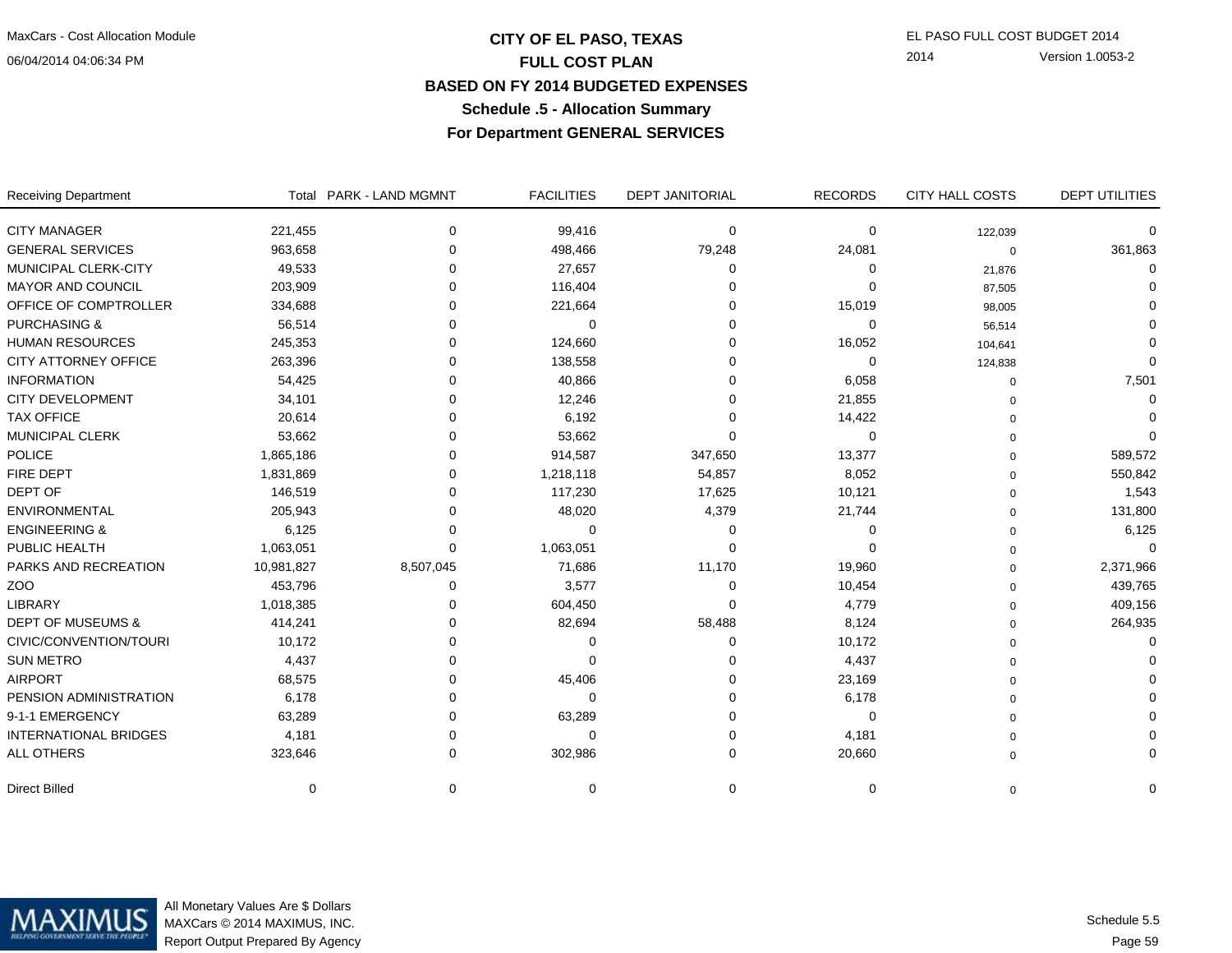## **CITY OF EL PASO, TEXAS** EL PASO FULL COST BUDGET 2014 **FULL COST PLAN BASED ON FY 2014 BUDGETED EXPENSESSchedule .5 - Allocation SummaryFor Department GENERAL SERVICES**

| <b>Receiving Department</b> | <b>. - LAND MGMNT</b><br><b>PARK</b><br>Total |           | FACILITIES | <b>T JANITORIAL</b><br>DEPT | <b>RECORDS</b> | <b>COSTS</b><br><b>CITY HAL</b> | <sup>-</sup> UTILITIES<br>DEP <sub>1</sub> |
|-----------------------------|-----------------------------------------------|-----------|------------|-----------------------------|----------------|---------------------------------|--------------------------------------------|
| Total                       | 20,968,728                                    | 8,507,045 | 5,874,885  | 573,417                     | 262,895        | 615,418                         | 5,135,068                                  |

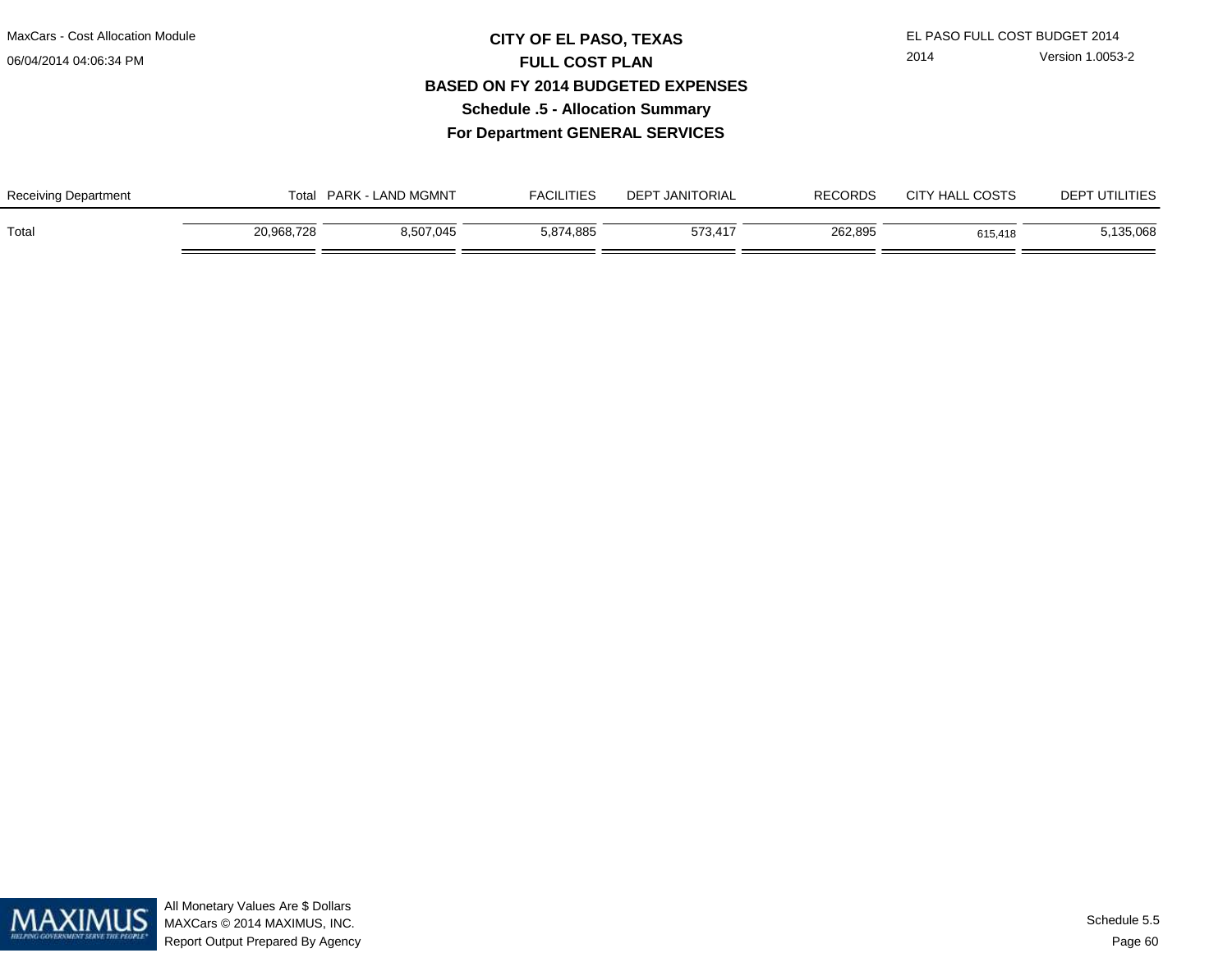Schedule 6.001 FULL COST 2014

## **CITY OF EL PASO, TEXAS MUNICIPAL CLERK – CITY CLERK NATURE AND EXTENT OF SERVICES**

The Municipal Clerk is responsible for conducting all City Council meetings and is the official custodian of the City Council minutes. In addition, the Office maintains all records, including ordinances, resolutions, franchises, deeds, land sales, and election information. Costs associated with the Municipal Clerk are allocated directly to Mayor/Council.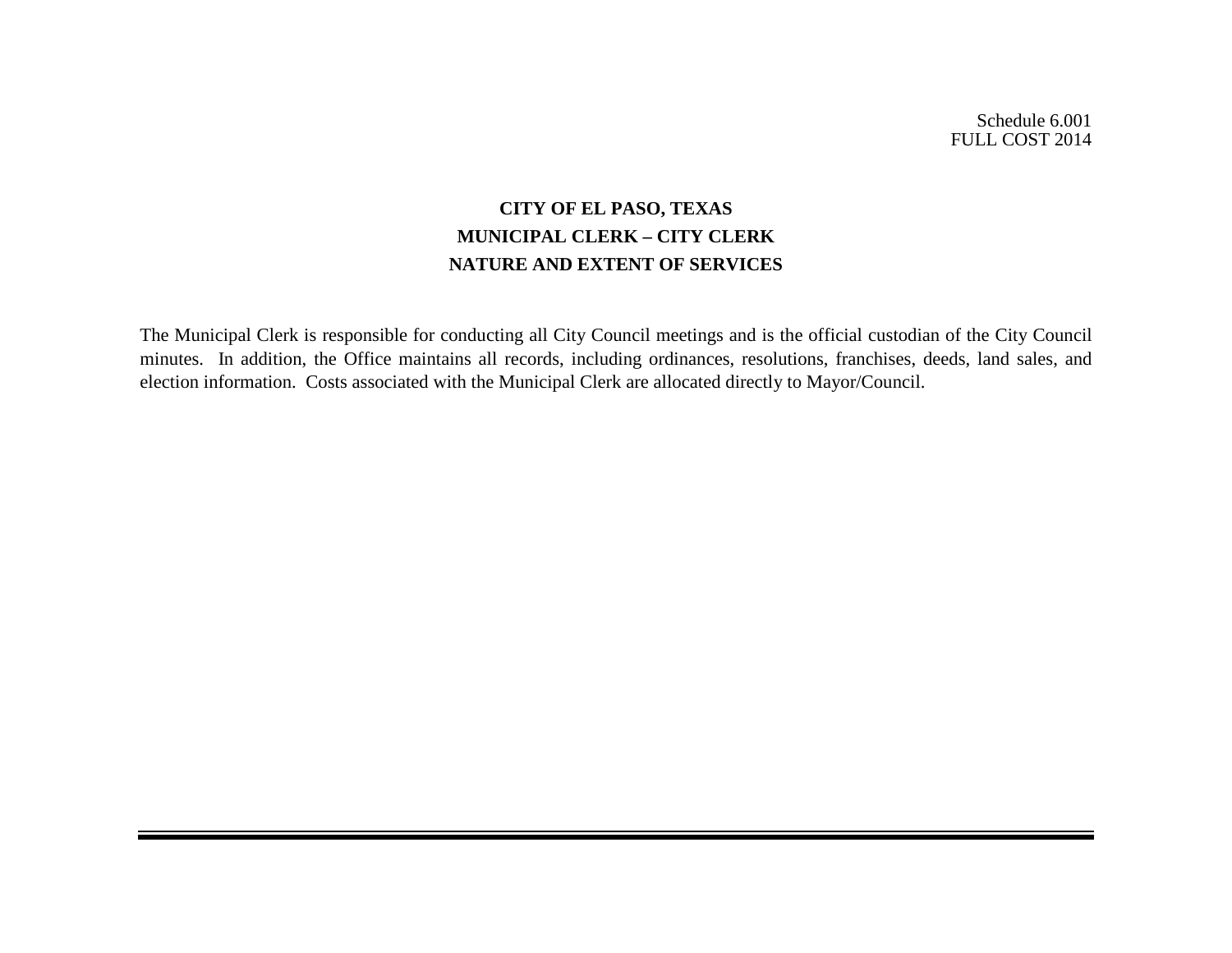## **CITY OF EL PASO, TEXAS** EL PASO FULL COST BUDGET 2014 **FULL COST PLAN BASED ON FY 2014 BUDGETED EXPENSESSchedule .2 - Costs To Be Allocated**

2014 Version 1.0053-2

## **For Department MUNICIPAL CLERK-CITY CLERK**

|                                              | 1st Allocation | 2nd Allocation | Sub-Total | Total   |  |
|----------------------------------------------|----------------|----------------|-----------|---------|--|
| <b>Expenditures Per Financial Statement:</b> | 426,530        |                |           | 426,530 |  |
| <b>BUILDING USE CHARGE</b>                   | 10,148         |                | 10,148    |         |  |
| <b>EQUIPMENT USE CHARGE</b>                  | 29,342         |                | 29,342    |         |  |
| NONDEPARTMENTAL                              | 8,945          | 119            | 9,064     |         |  |
| <b>CITY MANAGER</b>                          | 1,908          | 424            | 2,332     |         |  |
| <b>GENERAL SERVICES</b>                      | 47,185         | 2,348          | 49,533    |         |  |
| <b>MAYOR AND COUNCIL</b>                     |                | 1,870          | 1,870     |         |  |
| OFFICE OF COMPTROLLER                        |                | 1,727          | 1,727     |         |  |
| PURCHASING & STRATEGIC SOURCING              |                | 679            | 679       |         |  |
| <b>HUMAN RESOURCES</b>                       |                | 2,420          | 2,420     |         |  |
| <b>INFORMATION TECHNOLOGY</b>                |                | 723            | 723       |         |  |
| <b>RISK MANAGEMENT</b>                       |                | 281            | 281       |         |  |
| <b>Total Allocated Additions:</b>            | 97,528         | 10,591         | 108,119   | 108,119 |  |
| Total To Be Allocated:                       | 524,058        | 10,591         |           | 534,649 |  |

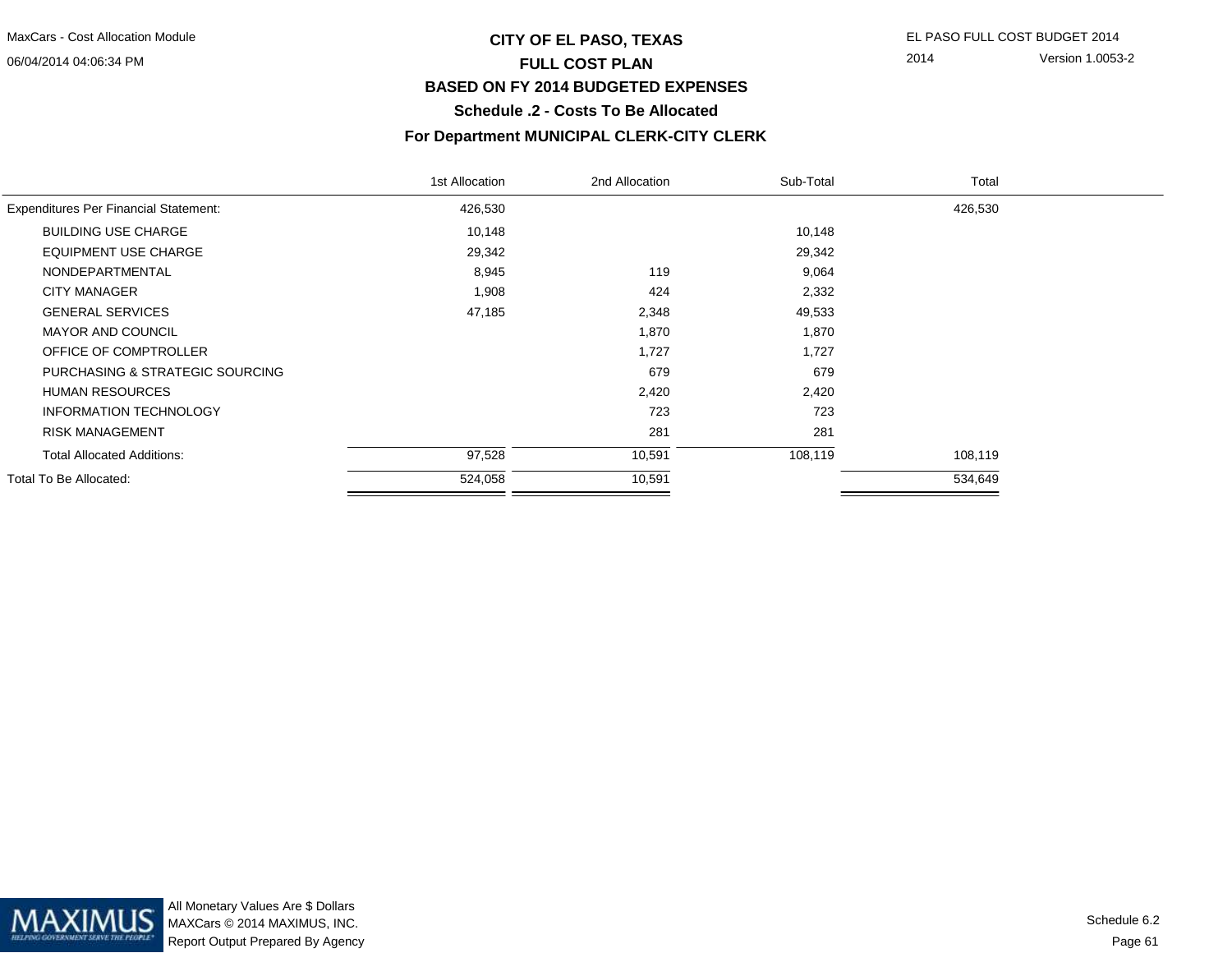## **CITY OF EL PASO, TEXAS** EL PASO FULL COST BUDGET 2014 **FULL COST PLAN BASED ON FY 2014 BUDGETED EXPENSES Schedule .3 - Costs Allocated By ActivityFor Department MUNICIPAL CLERK-CITY CLERK**

General & Admin CITY CLERK

2014 Version 1.0053-2

| Wages & Benefits                         |         |             |             |
|------------------------------------------|---------|-------------|-------------|
| SALARIES & WAGES                         | 253,496 | 0           | 253,496     |
| FRINGE BENEFITS                          | 82,727  | $\mathbf 0$ | 82,727      |
| Other Expense & Cost                     |         |             |             |
| CONTRACTUAL SERVICES                     | 74,167  | 0           | 74,167      |
| MATERIALS/SUPPLIES                       | 3,840   | 0           | 3,840       |
| OPERATING EXP                            | 12,300  | $\mathbf 0$ | 12,300      |
| Departmental Totals                      |         |             |             |
| <b>Total Expenditures</b>                | 426,530 | $\mathbf 0$ | 426,530     |
| Deductions                               |         |             |             |
| <b>Total Deductions</b>                  | 0       | $\mathbf 0$ | $\mathbf 0$ |
| <b>Functional Cost</b>                   | 426,530 | $\mathbf 0$ | 426,530     |
| Allocation Step 1                        |         |             |             |
| Inbound- All Others                      | 97,528  | 0           | 97,528      |
| 1st Allocation                           | 524,058 | $\mathbf 0$ | 524,058     |
| Allocation Step 2                        |         |             |             |
| Inbound- All Others                      | 10,591  | 0           | 10,591      |
| 2nd Allocation                           | 10,591  | $\pmb{0}$   | 10,591      |
| Total For 080 MUNICIPAL CLERK-CITY CLERK |         |             |             |

Total

Total Allocated 534,649 0 534,649



All Monetary Values Are \$ Dollars MAXCars © 2014 MAXIMUS, INC.Report Output Prepared By Agency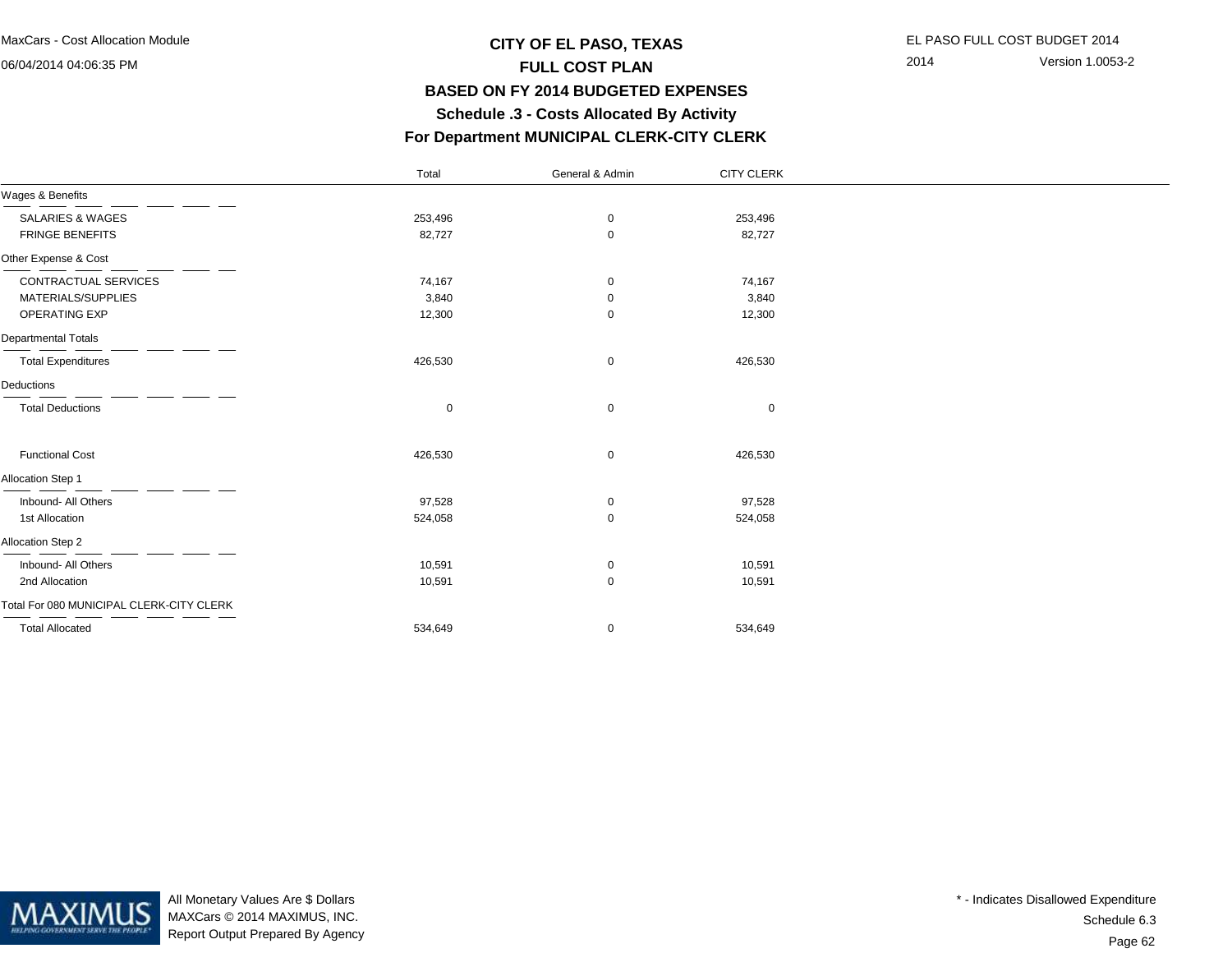MaxCars - Cost Allocation Module

06/04/2014 04:06:36 PM

## **CITY OF EL PASO, TEXAS** EL PASO FULL COST BUDGET 2014 **FULL COST PLAN BASED ON FY 2014 BUDGETED EXPENSESSchedule .4 - Detail Activity AllocationsFor Department MUNICIPAL CLERK-CITY CLERK**

2014 Version 1.0053-2

Activity - CITY CLERK

| Receiving Department | Allocation Units Allocation Percentage |          | <b>Gross Allocation</b> | Direct Billed | <b>Allocation Step1</b> | <b>Allocation Step2</b> | <b>Total Allocation</b> |
|----------------------|----------------------------------------|----------|-------------------------|---------------|-------------------------|-------------------------|-------------------------|
| MAYOR AND COUNCIL    | 100                                    | 100.0000 | 524.058                 |               | 524.058                 | 10.591                  | 534,649                 |
| SubTotal             | 100                                    | 100.0000 | 524,058                 |               | 524.058                 | 10,591                  | 534,649                 |
| Total                | 100                                    | 100.0000 | 524,058                 |               | 524,058                 | 10,591                  | 534,649                 |

Allocation Basis: DIRECT ALLOCATION TO MAYOR/COUNCIL

Allocation Source: DIRECT ALLOCATION

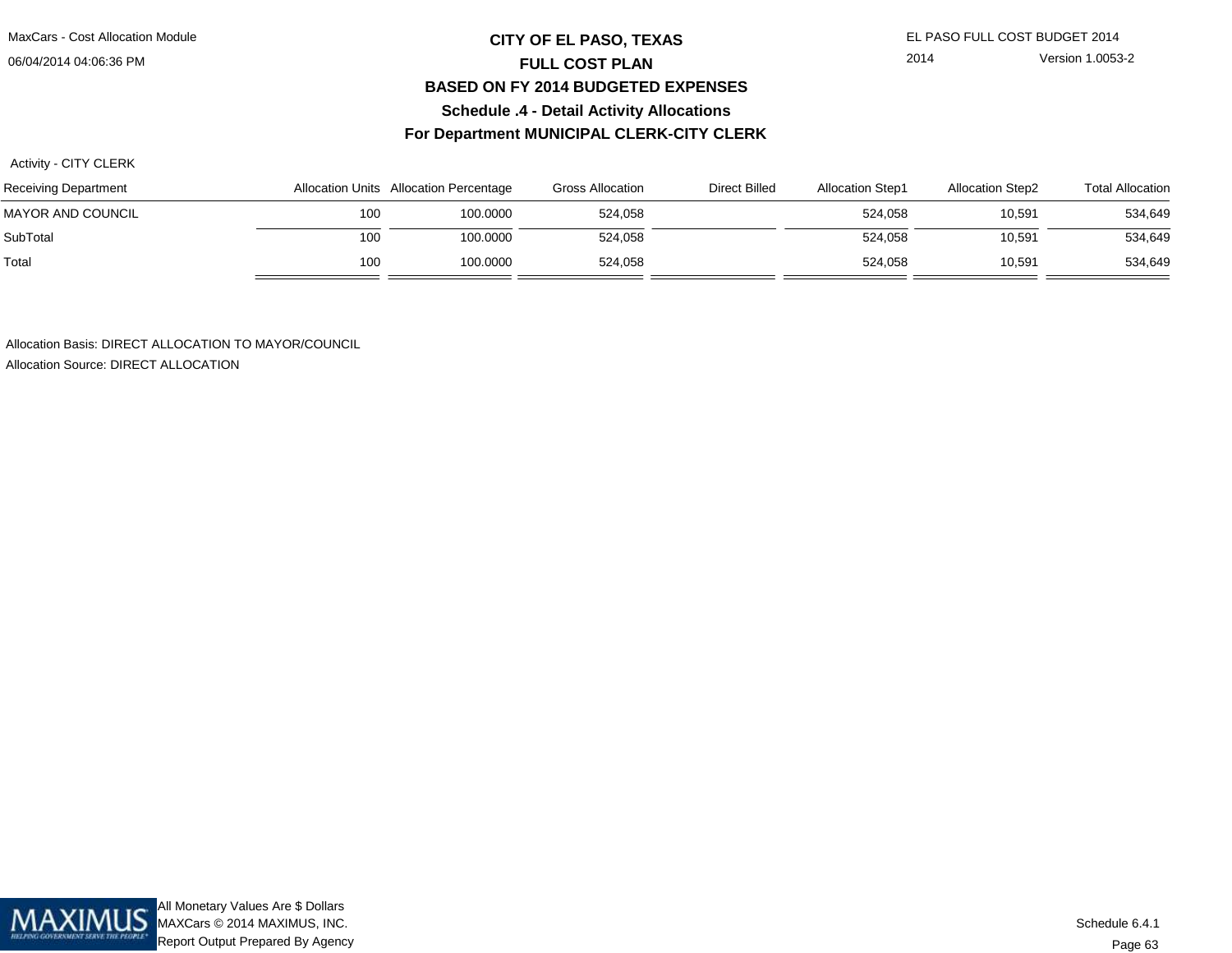MaxCars - Cost Allocation Module

06/04/2014 04:06:36 PM

## **CITY OF EL PASO, TEXAS** EL PASO FULL COST BUDGET 2014 **FULL COST PLAN BASED ON FY 2014 BUDGETED EXPENSESSchedule .5 - Allocation SummaryFor Department MUNICIPAL CLERK-CITY CLERK**

2014 Version 1.0053-2

| <b>Receiving Department</b> | Total        | <b>CITY CLERK</b> |  |
|-----------------------------|--------------|-------------------|--|
| MAYOR AND COUNCIL           | 534,649      | 534,649           |  |
| <b>Direct Billed</b>        | $\mathbf{0}$ | $\mathbf{0}$      |  |
| Total                       | 534,649      | 534,649           |  |

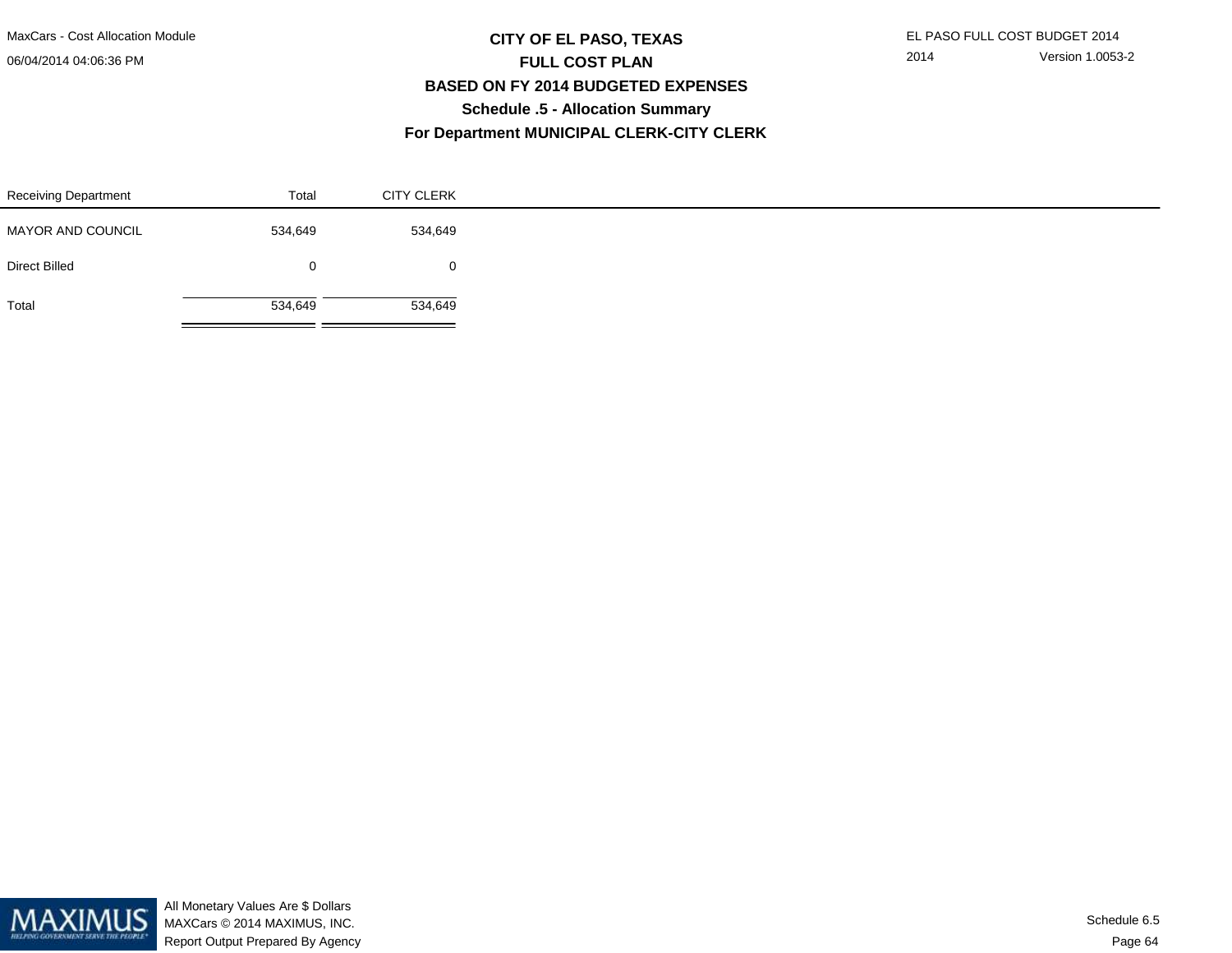## **CITY OF EL PASO, TEXAS MAYOR AND CITY COUNCIL NATURE AND EXTENT OF SERVICES**

The Mayor and City Council is the chief elected officials of the City of El Paso. They are responsible for the general supervision of all City operations. Costs associated with the Mayor and City Council are functionalized and allocated as follows:

- ♦ **City Administration** Costs associated with the general management of City operations are allocated based upon the number of employees assigned to each department.
- ♦ **Budget Review** Costs associated with the Council's role as budget administrators are allocated based upon budgeted operating expenditures.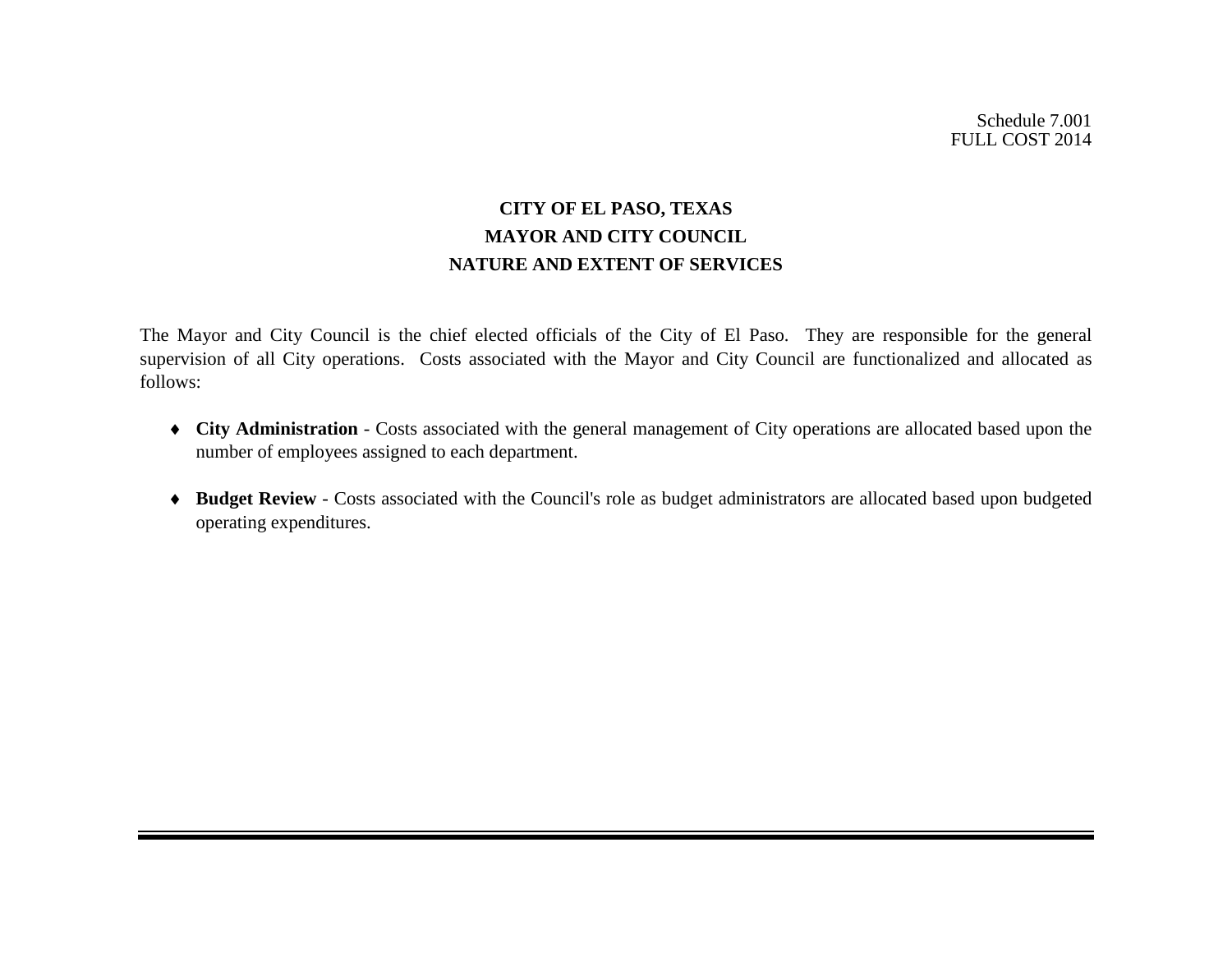## **CITY OF EL PASO, TEXAS** EL PASO FULL COST BUDGET 2014 **FULL COST PLAN BASED ON FY 2014 BUDGETED EXPENSESSchedule .2 - Costs To Be Allocated**

2014 Version 1.0053-2

## **For Department MAYOR AND COUNCIL**

|                                              | 1st Allocation | 2nd Allocation | Sub-Total | Total     |  |
|----------------------------------------------|----------------|----------------|-----------|-----------|--|
| <b>Expenditures Per Financial Statement:</b> | 1,312,241      |                |           | 1,312,241 |  |
| <b>BUILDING USE CHARGE</b>                   | 40,593         |                | 40,593    |           |  |
| <b>EQUIPMENT USE CHARGE</b>                  | 19,918         |                | 19,918    |           |  |
| NONDEPARTMENTAL                              | 36,260         | 484            | 36,744    |           |  |
| <b>CITY MANAGER</b>                          | 7,229          | 1,604          | 8,833     |           |  |
| <b>GENERAL SERVICES</b>                      | 194,029        | 9,880          | 203,909   |           |  |
| MUNICIPAL CLERK-CITY CLERK                   | 524,058        | 10,591         | 534,649   |           |  |
| <b>MAYOR AND COUNCIL</b>                     |                | 7,115          | 7,115     |           |  |
| OFFICE OF COMPTROLLER                        |                | 10,811         | 10,811    |           |  |
| PURCHASING & STRATEGIC SOURCING              |                | 2,172          | 2,172     |           |  |
| <b>HUMAN RESOURCES</b>                       |                | 9,679          | 9,679     |           |  |
| CITY ATTORNEY OFFICE                         |                | 152,996        | 152,996   |           |  |
| <b>INFORMATION TECHNOLOGY</b>                |                | 43,440         | 43,440    |           |  |
| <b>RISK MANAGEMENT</b>                       |                | 1,126          | 1,126     |           |  |
| <b>Total Allocated Additions:</b>            | 822,087        | 249,898        | 1,071,985 | 1,071,985 |  |
| Total To Be Allocated:                       | 2,134,328      | 249,898        |           | 2,384,226 |  |
|                                              |                |                |           |           |  |

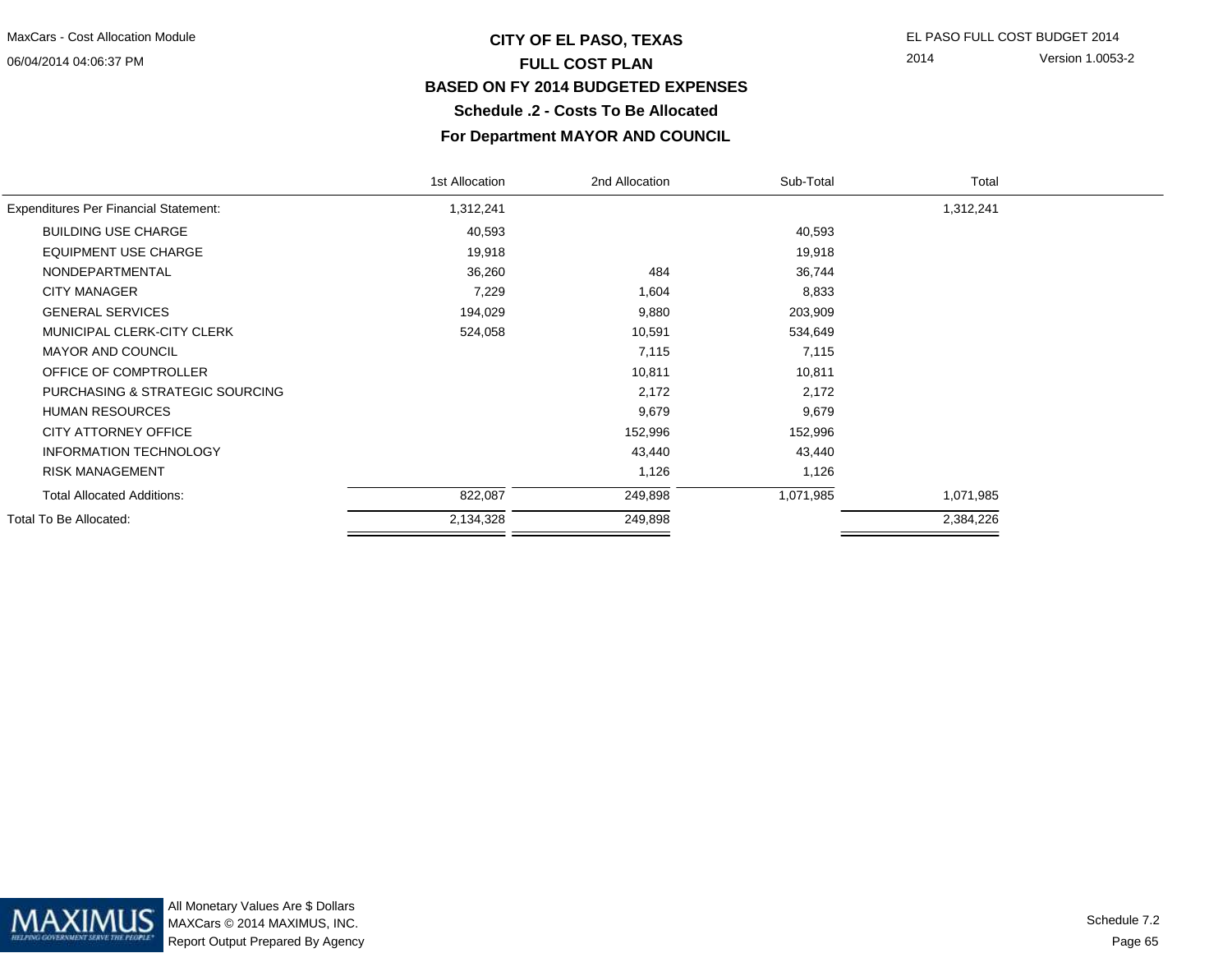## **CITY OF EL PASO, TEXAS** EL PASO FULL COST BUDGET 2014 **FULL COST PLAN BASED ON FY 2014 BUDGETED EXPENSES Schedule .3 - Costs Allocated By ActivityFor Department MAYOR AND COUNCIL**

2014 Version 1.0053-2

|                                 | Total       | General & Admin | <b>CITY ADMIN</b> | <b>BUDGET REVIEW</b> |  |
|---------------------------------|-------------|-----------------|-------------------|----------------------|--|
| Wages & Benefits                |             |                 |                   |                      |  |
| SALARIES & WAGES                | 902,074     | 0               | 451,037           | 451,037              |  |
| <b>FRINGE BENEFITS</b>          | 269,322     | 0               | 134,661           | 134,661              |  |
| Other Expense & Cost            |             |                 |                   |                      |  |
| CONTRACTUAL SERVICES            | 52,645      | 0               | 26,322            | 26,323               |  |
| MATERIALS/SUPPLIES              | 7,500       | 0               | 3,750             | 3,750                |  |
| OPERATING EXP                   | 80,700      | 0               | 40,350            | 40,350               |  |
| <b>Departmental Totals</b>      |             |                 |                   |                      |  |
| <b>Total Expenditures</b>       | 1,312,241   | 0               | 656,120           | 656,121              |  |
| Deductions                      |             |                 |                   |                      |  |
| <b>Total Deductions</b>         | $\mathbf 0$ | 0               | 0                 | $\mathbf 0$          |  |
| <b>Functional Cost</b>          | 1,312,241   | 0               | 656,120           | 656,121              |  |
| Allocation Step 1               |             |                 |                   |                      |  |
| Inbound- All Others             | 822,087     | 0               | 411,043           | 411,044              |  |
| 1st Allocation                  | 2,134,328   | 0               | 1,067,163         | 1,067,165            |  |
| Allocation Step 2               |             |                 |                   |                      |  |
| Inbound- All Others             | 249,898     | 0               | 124,949           | 124,949              |  |
| 2nd Allocation                  | 249,898     | 0               | 124,949           | 124,949              |  |
| Total For 090 MAYOR AND COUNCIL |             |                 |                   |                      |  |
| <b>Total Allocated</b>          | 2,384,226   | 0               | 1,192,112         | 1,192,114            |  |



All Monetary Values Are \$ Dollars MAXCars © 2014 MAXIMUS, INC.Report Output Prepared By Agency

Page 66Schedule 7.3\* - Indicates Disallowed Expenditure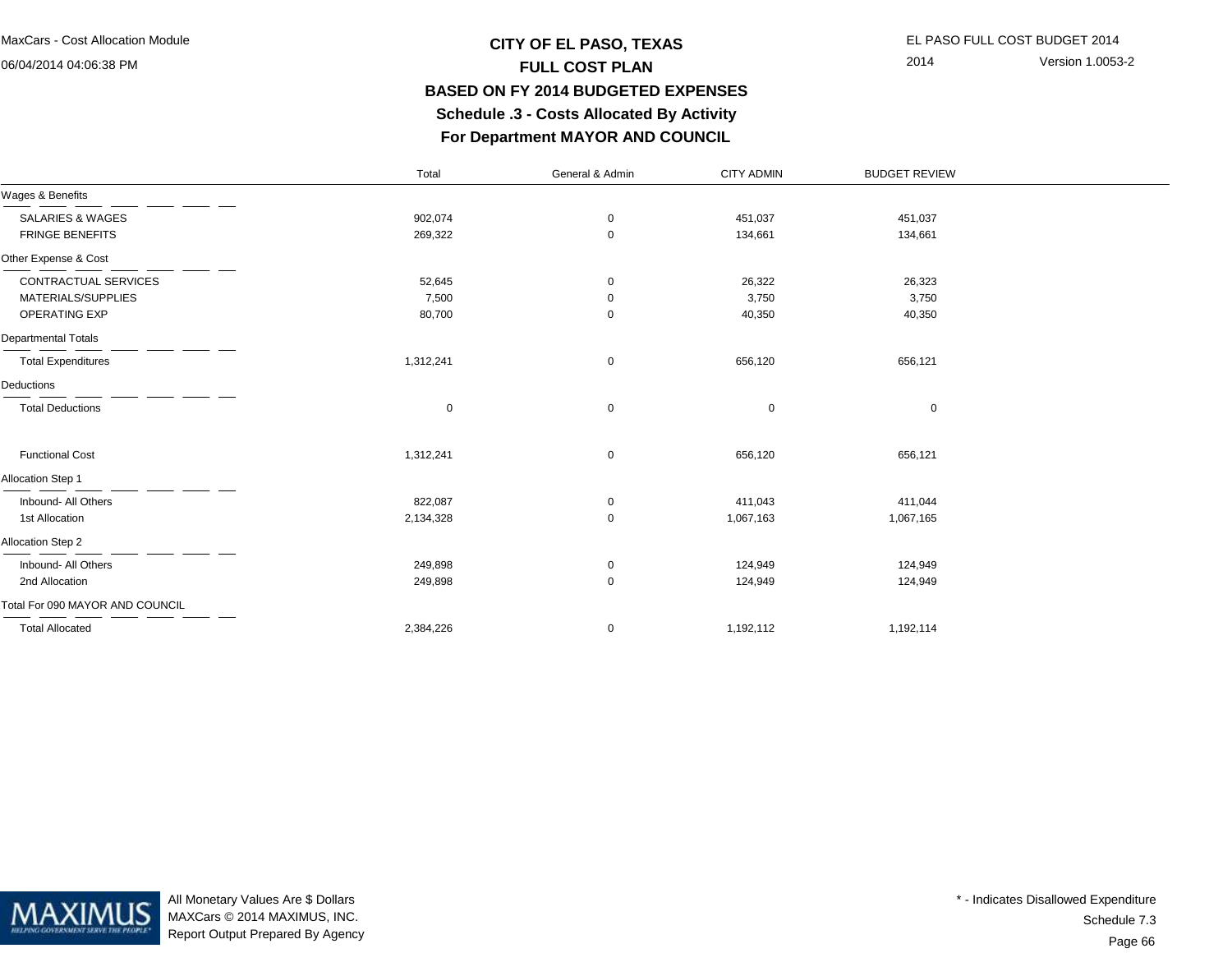## **CITY OF EL PASO, TEXAS** EL PASO FULL COST BUDGET 2014 **FULL COST PLAN BASED ON FY 2014 BUDGETED EXPENSESSchedule .4 - Detail Activity AllocationsFor Department MAYOR AND COUNCIL**

2014 Version 1.0053-2

Activity - CITY ADMIN

| <b>Receiving Department</b>                |          | Allocation Units Allocation Percentage | <b>Gross Allocation</b> | <b>Direct Billed</b> | <b>Allocation Step1</b> | <b>Allocation Step2</b> | <b>Total Allocation</b> |
|--------------------------------------------|----------|----------------------------------------|-------------------------|----------------------|-------------------------|-------------------------|-------------------------|
| NONDEPARTMENTAL                            | 2.00     | 0.0328                                 | 350                     |                      | 350                     |                         | 350                     |
| <b>CITY MANAGER</b>                        | 37.60    | 0.6167                                 | 6,581                   |                      | 6,581                   |                         | 6,581                   |
| <b>GENERAL SERVICES</b>                    | 293.60   | 4.8153                                 | 51,387                  |                      | 51,387                  |                         | 51,387                  |
| MUNICIPAL CLERK-CITY CLERK                 | 6.00     | 0.0984                                 | 1,050                   |                      | 1,050                   |                         | 1,050                   |
| MAYOR AND COUNCIL                          | 24.00    | 0.3936                                 | 4,201                   |                      | 4,201                   |                         | 4,201                   |
| OFFICE OF COMPTROLLER                      | 32.00    | 0.5248                                 | 5,601                   |                      | 5,601                   | 697                     | 6,298                   |
| PURCHASING & STRATEGIC SOURCING            | 19.00    | 0.3116                                 | 3,325                   |                      | 3,325                   | 414                     | 3,739                   |
| <b>HUMAN RESOURCES</b>                     | 39.30    | 0.6446                                 | 6,878                   |                      | 6,878                   | 856                     | 7,734                   |
| CITY ATTORNEY OFFICE                       | 41.00    | 0.6724                                 | 7,176                   |                      | 7,176                   | 893                     | 8,069                   |
| <b>INFORMATION TECHNOLOGY</b>              | 97.75    | 1.6032                                 | 17,109                  |                      | 17,109                  | 2,130                   | 19,239                  |
| <b>RISK MANAGEMENT</b>                     | 3.00     | 0.0492                                 | 525                     |                      | 525                     | 65                      | 590                     |
| <b>CITY DEVELOPMENT</b>                    | 145.55   | 2.3872                                 | 25,475                  |                      | 25,475                  | 3,172                   | 28,647                  |
| <b>TAX OFFICE</b>                          | 24.50    | 0.4018                                 | 4,288                   |                      | 4,288                   | 534                     | 4,822                   |
| METRO PLANNING ORGAN.- M.P.O.              | 15.00    | 0.2460                                 | 2,625                   |                      | 2,625                   | 327                     | 2,952                   |
| <b>MUNICIPAL CLERK</b>                     | 85.10    | 1.3957                                 | 14,895                  |                      | 14,895                  | 1,854                   | 16,749                  |
| <b>POLICE</b>                              | 1,476.80 | 24.2209                                | 258,477                 |                      | 258,477                 | 32,181                  | 290,658                 |
| FIRE DEPT                                  | 1,122.10 | 18.4034                                | 196,395                 |                      | 196,395                 | 24,451                  | 220,846                 |
| DEPT OF TRANSPORTATION                     | 268.00   | 4.3954                                 | 46,906                  |                      | 46,906                  | 5,840                   | 52,746                  |
| <b>ENVIRONMENTAL SERVICES</b>              | 447.60   | 7.3410                                 | 78,341                  |                      | 78,341                  | 9,754                   | 88,095                  |
| <b>ENGINEERING &amp; CONSTRUCTION MGMT</b> | 76.50    | 1.2547                                 | 13,389                  |                      | 13,389                  | 1,667                   | 15,056                  |
| PUBLIC HEALTH                              | 282.00   | 4.6251                                 | 49,357                  |                      | 49,357                  | 6,145                   | 55,502                  |
| PARKS AND RECREATION                       | 277.60   | 4.5529                                 | 48,587                  |                      | 48,587                  | 6,049                   | 54,636                  |
| ZOO                                        | 113.75   | 1.8656                                 | 19,909                  |                      | 19,909                  | 2,479                   | 22,388                  |
| <b>LIBRARY</b>                             | 154.80   | 2.5389                                 | 27,094                  |                      | 27,094                  | 3,373                   | 30,467                  |
| DEPT OF MUSEUMS & CULTURAL AFF             | 61.08    | 1.0018                                 | 10,690                  |                      | 10,690                  | 1,331                   | 12,021                  |
| CIVIC/CONVENTION/TOURIST                   | 1.00     | 0.0164                                 | 175                     |                      | 175                     | 22                      | 197                     |
| <b>SUN METRO</b>                           | 630.00   | 10.3326                                | 110,265                 |                      | 110,265                 | 13,728                  | 123,993                 |
| <b>AIRPORT</b>                             | 226.60   | 3.7164                                 | 39,660                  |                      | 39,660                  | 4,938                   | 44,598                  |



All Monetary Values Are \$ Dollars MAXCars © 2014 MAXIMUS, INC.Report Output Prepared By Agency

Page 67Schedule 7.4.1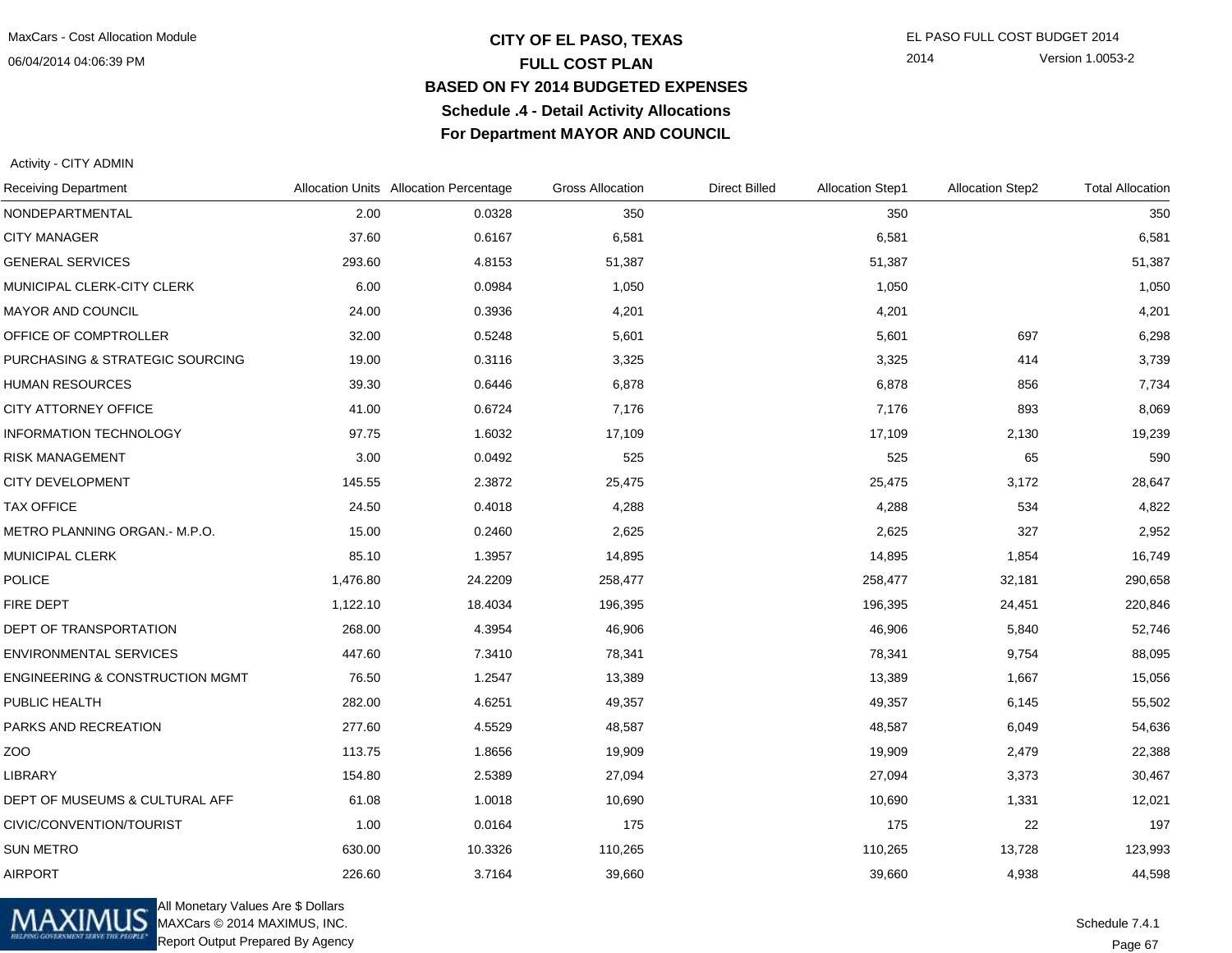## **CITY OF EL PASO, TEXAS** EL PASO FULL COST BUDGET 2014 **FULL COST PLAN BASED ON FY 2014 BUDGETED EXPENSESSchedule .4 - Detail Activity AllocationsFor Department MAYOR AND COUNCIL**

2014 Version 1.0053-2

Activity - CITY ADMIN

| <b>Receiving Department</b>  |          | Allocation Units Allocation Percentage | <b>Gross Allocation</b> | <b>Direct Billed</b> | <b>Allocation Step1</b> | <b>Allocation Step2</b> | <b>Total Allocation</b> |
|------------------------------|----------|----------------------------------------|-------------------------|----------------------|-------------------------|-------------------------|-------------------------|
| COMMUNITY/HUMAN DEVELOPMENT  | 40.00    | 0.6560                                 | 7,001                   |                      | 7,001                   | 872                     | 7,873                   |
| <b>INTERNATIONAL BRIDGES</b> | 54.00    | 0.8856                                 | 9,451                   |                      | 9.451                   | 1.177                   | 10,628                  |
| SubTotal                     | 6,097.23 | 100.0000                               | 1,067,163               |                      | 1,067,163               | 124,949                 | 1,192,112               |
| Total                        | 6.097.23 | 100.0000                               | 1,067,163               |                      | 1,067,163               | 124,949                 | 1,192,112               |

Allocation Basis: TOTAL NUMBER OF FTE'S BY DEPARTMENTAllocation Source: CITY OF EL PASO BUDGET

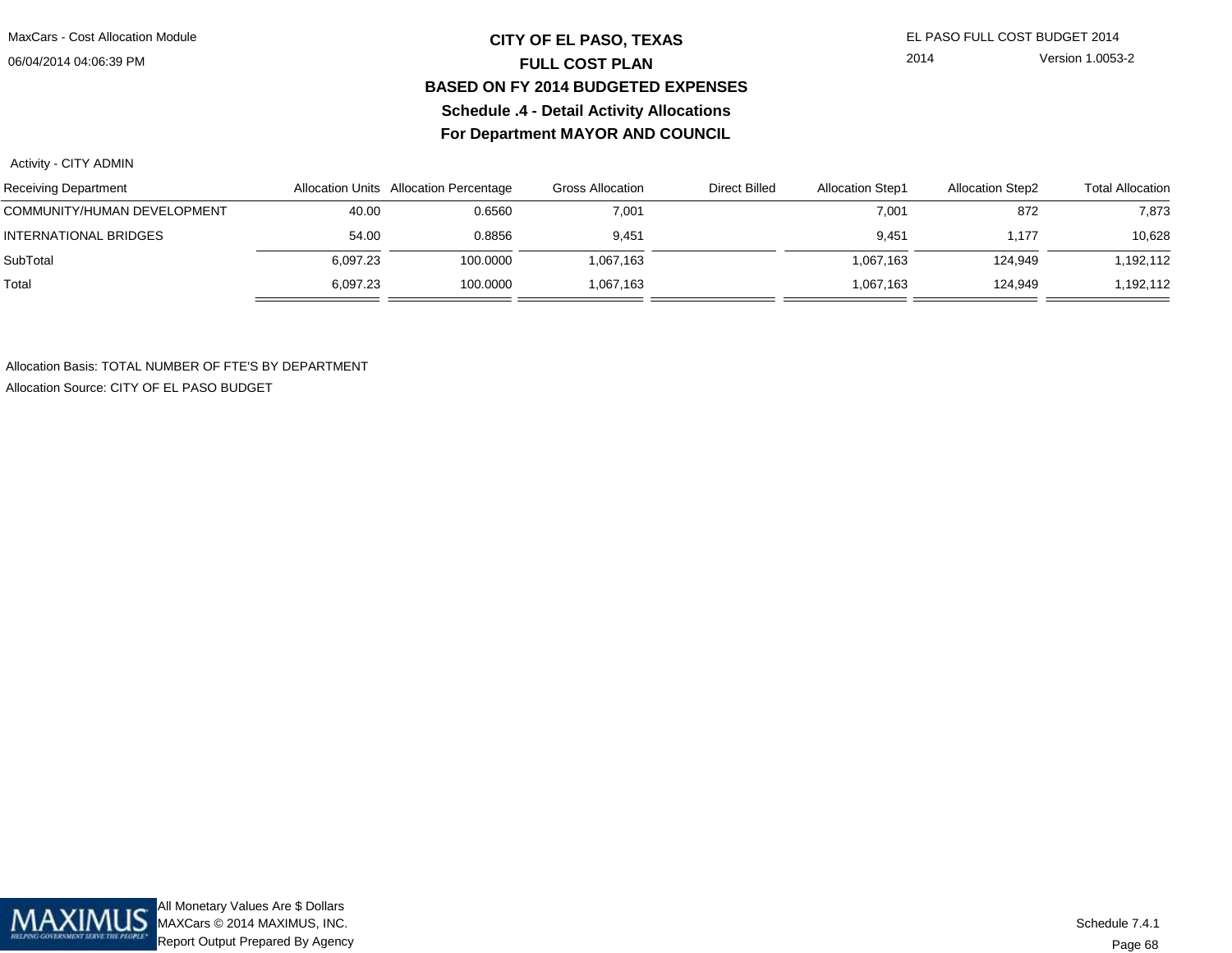## **CITY OF EL PASO, TEXAS** EL PASO FULL COST BUDGET 2014 **FULL COST PLAN BASED ON FY 2014 BUDGETED EXPENSESSchedule .4 - Detail Activity AllocationsFor Department MAYOR AND COUNCIL**

2014 Version 1.0053-2

#### Activity - BUDGET REVIEW

| <b>Receiving Department</b>                |             | Allocation Units Allocation Percentage | <b>Gross Allocation</b> | <b>Direct Billed</b> | <b>Allocation Step1</b> | <b>Allocation Step2</b> | <b>Total Allocation</b> |
|--------------------------------------------|-------------|----------------------------------------|-------------------------|----------------------|-------------------------|-------------------------|-------------------------|
| NONDEPARTMENTAL                            | 15,591,813  | 2.2102                                 | 23,587                  |                      | 23,587                  |                         | 23,587                  |
| <b>CITY MANAGER</b>                        | 2,835,479   | 0.4019                                 | 4,289                   |                      | 4,289                   |                         | 4,289                   |
| <b>GENERAL SERVICES</b>                    | 48,055,402  | 6.8121                                 | 72,696                  |                      | 72,696                  |                         | 72,696                  |
| MUNICIPAL CLERK-CITY CLERK                 | 542,354     | 0.0769                                 | 820                     |                      | 820                     |                         | 820                     |
| MAYOR AND COUNCIL                          | 1,926,407   | 0.2731                                 | 2,914                   |                      | 2,914                   |                         | 2,914                   |
| OFFICE OF COMPTROLLER                      | 3,130,149   | 0.4437                                 | 4,735                   |                      | 4,735                   | 614                     | 5,349                   |
| PURCHASING & STRATEGIC SOURCING            | 828,059     | 0.1174                                 | 1,253                   |                      | 1,253                   | 163                     | 1,416                   |
| HUMAN RESOURCES                            | 1,813,562   | 0.2571                                 | 2,743                   |                      | 2,743                   | 356                     | 3,099                   |
| CITY ATTORNEY OFFICE                       | 4,529,181   | 0.6420                                 | 6,852                   |                      | 6,852                   | 889                     | 7,741                   |
| <b>INFORMATION TECHNOLOGY</b>              | 10,479,689  | 1.4856                                 | 15,853                  |                      | 15,853                  | 2,057                   | 17,910                  |
| <b>RISK MANAGEMENT</b>                     | 61,717,967  | 8.7489                                 | 93,365                  |                      | 93,365                  | 12,116                  | 105,481                 |
| CITY DEVELOPMENT                           | 13,612,790  | 1.9297                                 | 20,593                  |                      | 20,593                  | 2,672                   | 23,265                  |
| <b>TAX OFFICE</b>                          | 2,159,017   | 0.3061                                 | 3,266                   |                      | 3,266                   | 424                     | 3,690                   |
| METRO PLANNING ORGAN.- M.P.O.              | 118,300     | 0.0168                                 | 179                     |                      | 179                     | 23                      | 202                     |
| MUNICIPAL CLERK                            | 5,599,640   | 0.7938                                 | 8,471                   |                      | 8,471                   | 1,099                   | 9,570                   |
| <b>POLICE</b>                              | 188,176,906 | 26.6748                                | 284,670                 |                      | 284,670                 | 36,942                  | 321,612                 |
| FIRE DEPT                                  | 96,020,403  | 13.6114                                | 145,256                 |                      | 145,256                 | 18,850                  | 164,106                 |
| DEPT OF TRANSPORTATION                     | 19,906,751  | 2.8219                                 | 30,114                  |                      | 30,114                  | 3,908                   | 34,022                  |
| <b>ENVIRONMENTAL SERVICES</b>              | 50,886,173  | 7.2134                                 | 76,979                  |                      | 76,979                  | 9,989                   | 86,968                  |
| <b>ENGINEERING &amp; CONSTRUCTION MGMT</b> | 5,148,989   | 0.7299                                 | 7,789                   |                      | 7,789                   | 1,011                   | 8,800                   |
| PUBLIC HEALTH                              | 18,763,645  | 2.6598                                 | 28,385                  |                      | 28,385                  | 3,683                   | 32,068                  |
| PARKS AND RECREATION                       | 12,048,921  | 1.7080                                 | 18,227                  |                      | 18,227                  | 2,365                   | 20,592                  |
| ZOO                                        | 5,750,503   | 0.8152                                 | 8,699                   |                      | 8,699                   | 1,129                   | 9,828                   |
| <b>LIBRARY</b>                             | 8,678,310   | 1.2302                                 | 13,128                  |                      | 13,128                  | 1,704                   | 14,832                  |
| DEPT OF MUSEUMS & CULTURAL AFF             | 7,630,498   | 1.0817                                 | 11,543                  |                      | 11,543                  | 1,498                   | 13,041                  |
| CIVIC/CONVENTION/TOURIST                   | 9,318,716   | 1.3210                                 | 14,097                  |                      | 14,097                  | 1,829                   | 15,926                  |
| <b>SUN METRO</b>                           | 59,232,143  | 8.3965                                 | 89,604                  |                      | 89,604                  | 11,628                  | 101,232                 |
| <b>AIRPORT</b>                             | 35,834,680  | 5.0798                                 | 54,209                  |                      | 54,209                  | 7,035                   | 61,244                  |



All Monetary Values Are \$ Dollars MAXCars © 2014 MAXIMUS, INC.Report Output Prepared By Agency

Page 69Schedule 7.4.2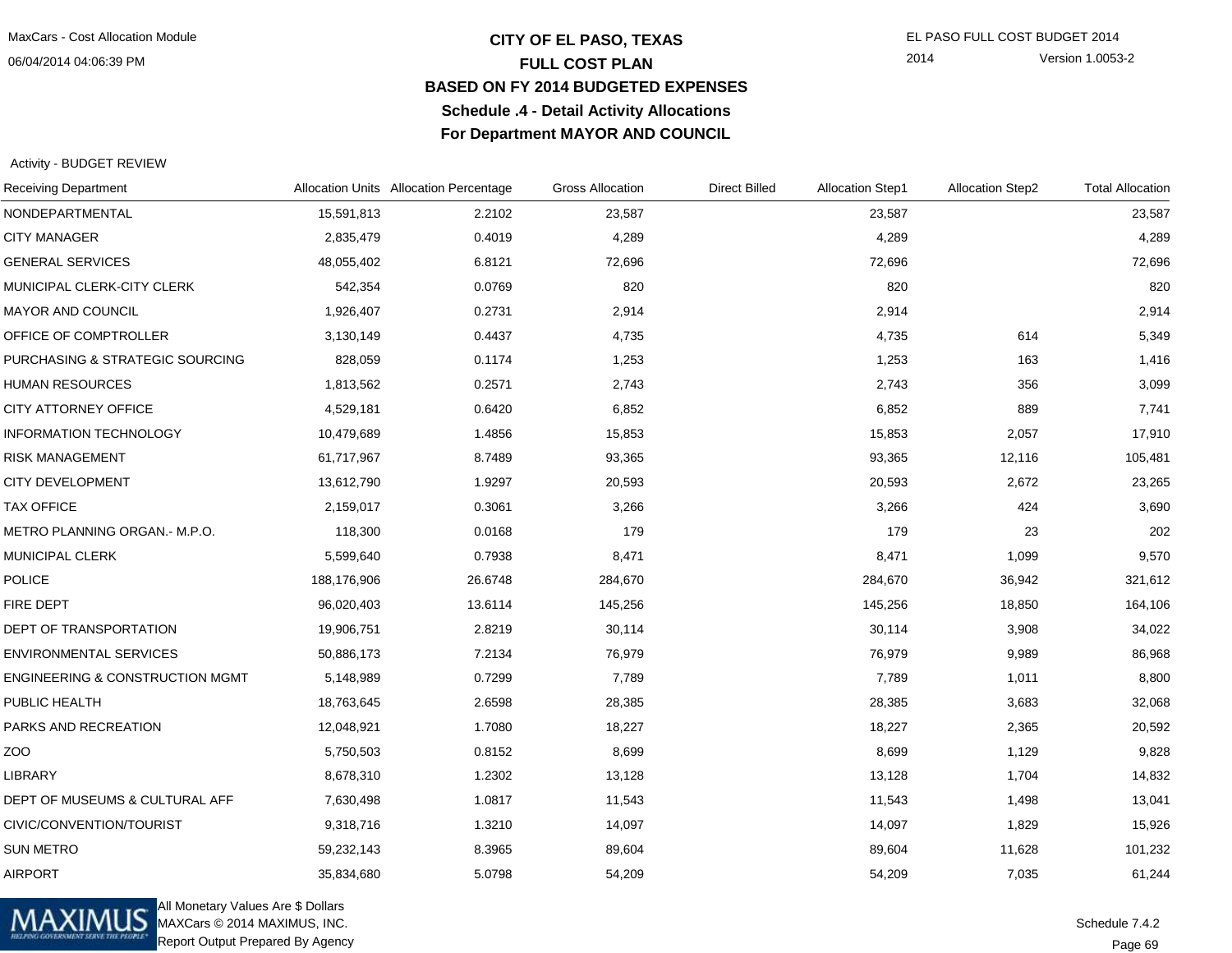## **CITY OF EL PASO, TEXAS** EL PASO FULL COST BUDGET 2014 **FULL COST PLAN BASED ON FY 2014 BUDGETED EXPENSESSchedule .4 - Detail Activity AllocationsFor Department MAYOR AND COUNCIL**

2014 Version 1.0053-2

Activity - BUDGET REVIEW

| <b>Receiving Department</b>  |             | Allocation Units Allocation Percentage | Gross Allocation | <b>Direct Billed</b> | <b>Allocation Step1</b> | <b>Allocation Step2</b> | <b>Total Allocation</b> |
|------------------------------|-------------|----------------------------------------|------------------|----------------------|-------------------------|-------------------------|-------------------------|
| COMMUNITY/HUMAN DEVELOPMENT  | 9,460,406   | 1.3411                                 | 14,311           |                      | 14,311                  | 1,857                   | 16,168                  |
| <b>INTERNATIONAL BRIDGES</b> | 5,643,822   | 0.8000                                 | 8,538            |                      | 8,538                   | 1,108                   | 9,646                   |
| SubTotal                     | 705.440.675 | 100.0000                               | 1,067,165        |                      | 1.067.165               | 124.949                 | 1,192,114               |
| Total                        | 705.440.675 | 100.0000                               | .067,165         |                      | 1.067.165               | 124.949                 | ,192,114                |

Allocation Basis: TOTAL FY 2014 BUDGET EXPENDITURESAllocation Source: CITY OF EL PASO FINANCE DEPT

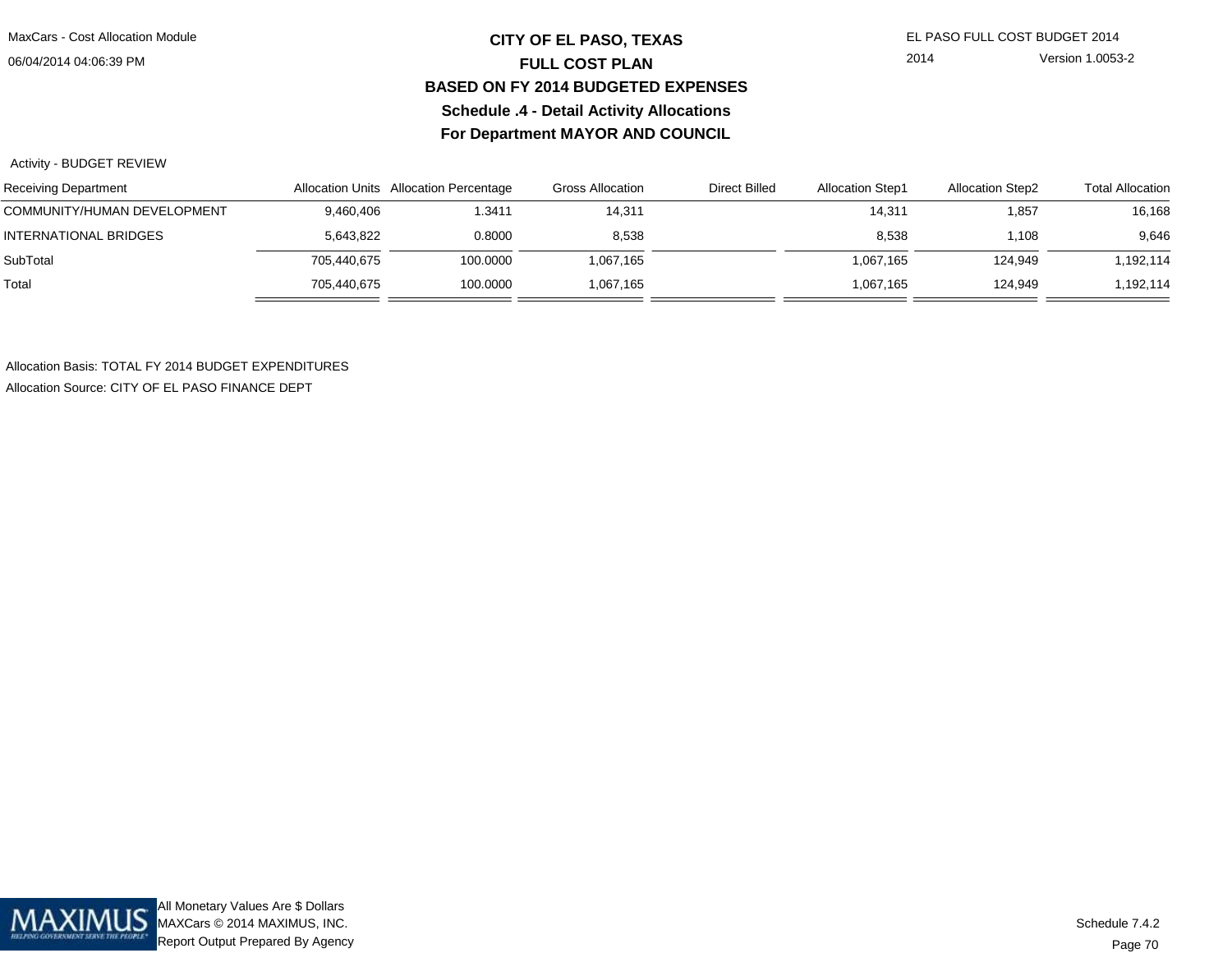#### 06/04/2014 04:06:40 PM

## **CITY OF EL PASO, TEXAS** EL PASO FULL COST BUDGET 2014 **FULL COST PLAN BASED ON FY 2014 BUDGETED EXPENSESSchedule .5 - Allocation SummaryFor Department MAYOR AND COUNCIL**

2014 Version 1.0053-2

| <b>Receiving Department</b>  | Total   | <b>CITY ADMIN</b> | <b>BUDGET REVIEW</b> |
|------------------------------|---------|-------------------|----------------------|
| NONDEPARTMENTAL              | 23,937  | 350               | 23,587               |
| <b>CITY MANAGER</b>          | 10,870  | 6,581             | 4,289                |
| <b>GENERAL SERVICES</b>      | 124,083 | 51,387            | 72,696               |
| MUNICIPAL CLERK-CITY         | 1,870   | 1,050             | 820                  |
| <b>MAYOR AND COUNCIL</b>     | 7,115   | 4,201             | 2,914                |
| OFFICE OF COMPTROLLER        | 11,647  | 6,298             | 5,349                |
| <b>PURCHASING &amp;</b>      | 5,155   | 3,739             | 1,416                |
| <b>HUMAN RESOURCES</b>       | 10,833  | 7,734             | 3,099                |
| CITY ATTORNEY OFFICE         | 15,810  | 8,069             | 7,741                |
| <b>INFORMATION</b>           | 37,149  | 19,239            | 17,910               |
| <b>RISK MANAGEMENT</b>       | 106,071 | 590               | 105,481              |
| <b>CITY DEVELOPMENT</b>      | 51,912  | 28,647            | 23,265               |
| <b>TAX OFFICE</b>            | 8,512   | 4,822             | 3,690                |
| <b>METRO PLANNING</b>        | 3,154   | 2,952             | 202                  |
| MUNICIPAL CLERK              | 26,319  | 16,749            | 9,570                |
| POLICE                       | 612,270 | 290,658           | 321,612              |
| <b>FIRE DEPT</b>             | 384,952 | 220,846           | 164,106              |
| DEPT OF                      | 86,768  | 52,746            | 34,022               |
| <b>ENVIRONMENTAL</b>         | 175,063 | 88,095            | 86,968               |
| <b>ENGINEERING &amp;</b>     | 23,856  | 15,056            | 8,800                |
| PUBLIC HEALTH                | 87,570  | 55,502            | 32,068               |
| PARKS AND RECREATION         | 75,228  | 54,636            | 20,592               |
| ZO <sub>O</sub>              | 32,216  | 22,388            | 9,828                |
| <b>LIBRARY</b>               | 45,299  | 30,467            | 14,832               |
| <b>DEPT OF MUSEUMS &amp;</b> | 25,062  | 12,021            | 13,041               |
| CIVIC/CONVENTION/TOURI       | 16,123  | 197               | 15,926               |
| <b>SUN METRO</b>             | 225,225 | 123,993           | 101,232              |
| <b>AIRPORT</b>               | 105,842 | 44,598            | 61,244               |
| COMMUNITY/HUMAN              | 24,041  | 7,873             | 16,168               |
| <b>INTERNATIONAL BRIDGES</b> | 20,274  | 10,628            | 9,646                |

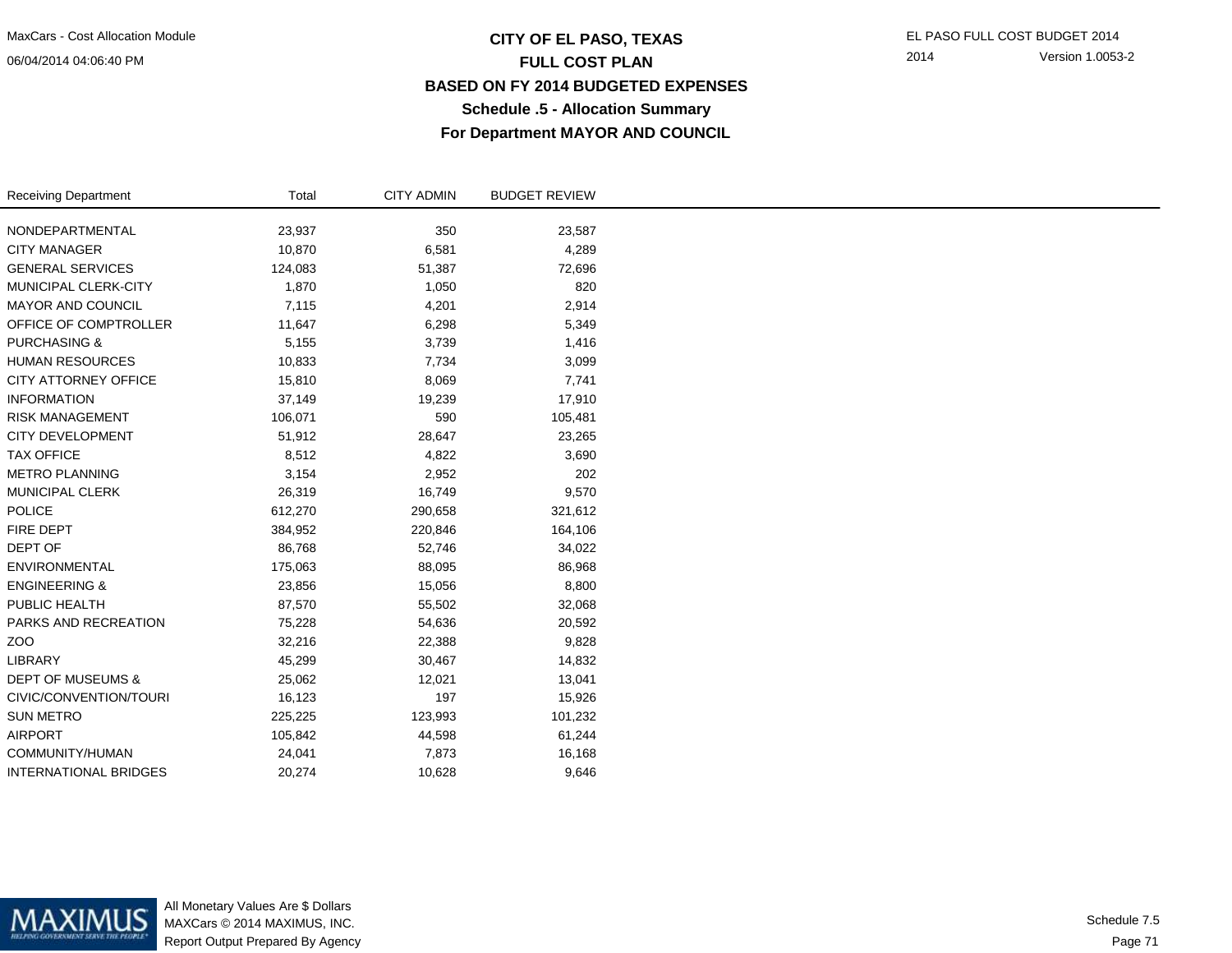#### 06/04/2014 04:06:40 PM

## **CITY OF EL PASO, TEXAS** EL PASO FULL COST BUDGET 2014 **FULL COST PLAN BASED ON FY 2014 BUDGETED EXPENSESSchedule .5 - Allocation SummaryFor Department MAYOR AND COUNCIL**

| <b>Receiving Department</b> | Total     | <b>CITY ADMIN</b> | <b>BUDGET REVIEW</b> |
|-----------------------------|-----------|-------------------|----------------------|
| Direct Billed               |           |                   |                      |
| Total                       | 2,384,226 | ,192,112          | 1,192,114            |

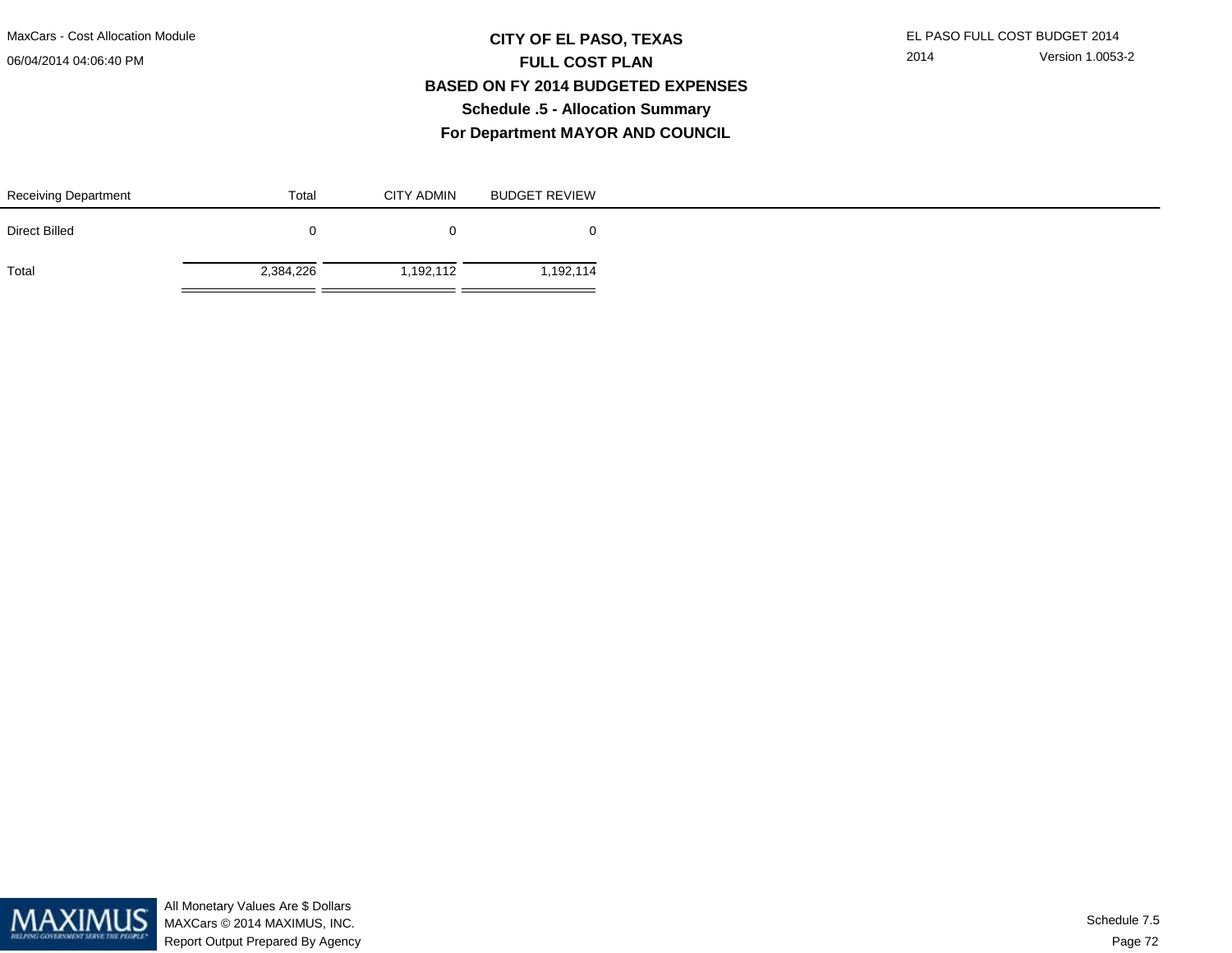## **CITY OF EL PASO, TEXAS FINANCIAL SERVICES NATURE AND EXTENT OF SERVICES**

The Financial Services department is responsible for the management of the City's financial affairs. Activities include payroll and accounting services, fixed assets management, cashiering, investments management, and revenue accounting, procurement of all goods and services for all City departments, and contract compliance. The Financial Services department is functionalized and allocated as follows:

- ♦ **Finance & Reporting**  Costs associated with finance & reporting are allocated based upon total expenditures by department.
- ♦ **Treasury Services** Costs associated with the management of the City's investments are allocated based on total pooled cash investments.
- ♦ **Fiscal Operations** Cost associated with disbursement are allocated based upon the total general ledger transactions by department.
- ♦ **Grant Accounting** Costs associated with accounting services provided to grant-funded programs are allocated based upon grant expenditures. The Health fund has been excluded from this allocation. HUD has also been excluded from the allocation as they pay directly for these services.
- ♦ **Annual Audit** Costs associated with the fee for the City's annual independent audit are allocated based upon total actual expenditures by department. Sun Metro, Airport, Environmental Services, and International Bridges are excluded from the allocation because they each pay their share of the Audit fees directly.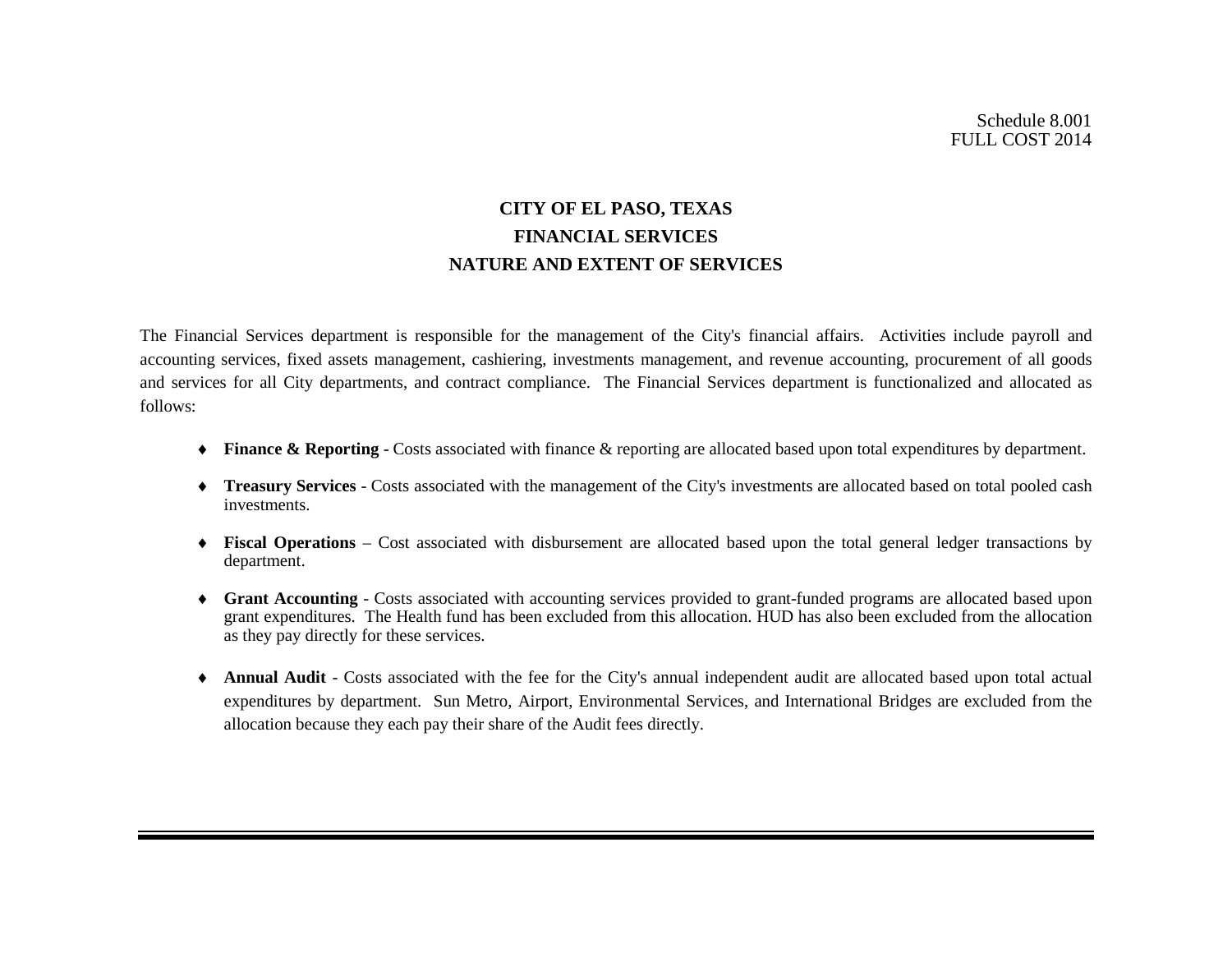## **CITY OF EL PASO, TEXAS FINANCIAL SERVICES NATURE AND EXTENT OF SERVICES**

- ♦ **Capital Assets**  Costs associated with capital assets are allocated based on the costs of general equipment assigned.
- ♦ **CD Admin** Costs associated with providing accounting services to Community and Human Development programs are allocated directly. Because Community and Human Development grants pay directly for these services, only indirect costs are allocated in this plan.
- ♦ **City Auctions**  Costs associated with the selling the City's retired general fixed assets in a City Auction have been disallowed and such costs were not allocated in this cost plan.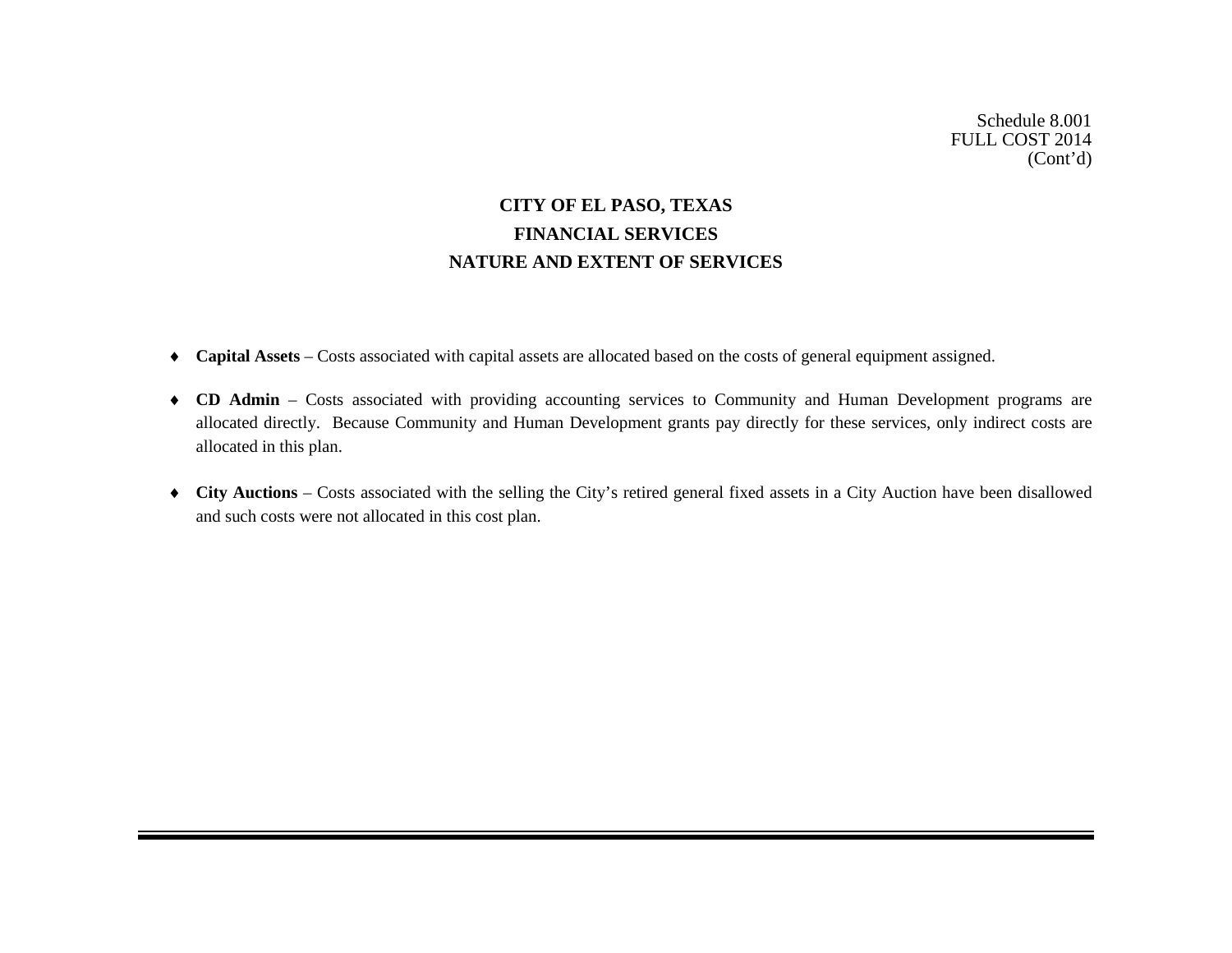#### 06/04/2014 04:06:41 PM

## **CITY OF EL PASO, TEXAS** EL PASO FULL COST BUDGET 2014 **FULL COST PLAN BASED ON FY 2014 BUDGETED EXPENSESSchedule .2 - Costs To Be Allocated**

2014 Version 1.0053-2

## **For Department OFFICE OF COMPTROLLER**

|                                              | 1st Allocation | 2nd Allocation | Sub-Total | Total     |  |
|----------------------------------------------|----------------|----------------|-----------|-----------|--|
| <b>Expenditures Per Financial Statement:</b> | 2,198,632      |                |           | 2,198,632 |  |
| <b>BUILDING USE CHARGE</b>                   | 45,464         |                | 45,464    |           |  |
| <b>EQUIPMENT USE CHARGE</b>                  | 9,999          |                | 9,999     |           |  |
| NONDEPARTMENTAL                              | 794,054        | 10,605         | 804,659   |           |  |
| <b>CITY MANAGER</b>                          | 10,569         | 2,349          | 12,918    |           |  |
| <b>GENERAL SERVICES</b>                      | 314,689        | 19,999         | 334,688   |           |  |
| <b>MAYOR AND COUNCIL</b>                     | 10,336         | 1,311          | 11,647    |           |  |
| OFFICE OF COMPTROLLER                        |                | 28,408         | 28,408    |           |  |
| PURCHASING & STRATEGIC SOURCING              |                | 1,990          | 1,990     |           |  |
| <b>HUMAN RESOURCES</b>                       |                | 12,905         | 12,905    |           |  |
| <b>CITY ATTORNEY OFFICE</b>                  |                | 140,519        | 140,519   |           |  |
| <b>INFORMATION TECHNOLOGY</b>                |                | 247,539        | 247,539   |           |  |
| <b>RISK MANAGEMENT</b>                       |                | 1,501          | 1,501     |           |  |
| <b>Total Allocated Additions:</b>            | 1,185,111      | 467,126        | 1,652,237 | 1,652,237 |  |
| <b>CREDIT DIRECT EXPENSE</b>                 | 122,400)       |                |           |           |  |
| <b>Total Departmental Cost Adjustments:</b>  | 122,400)       |                |           | 122,400)  |  |
| Total To Be Allocated:                       | 3,261,343      | 467,126        |           | 3,728,469 |  |
|                                              |                |                |           |           |  |

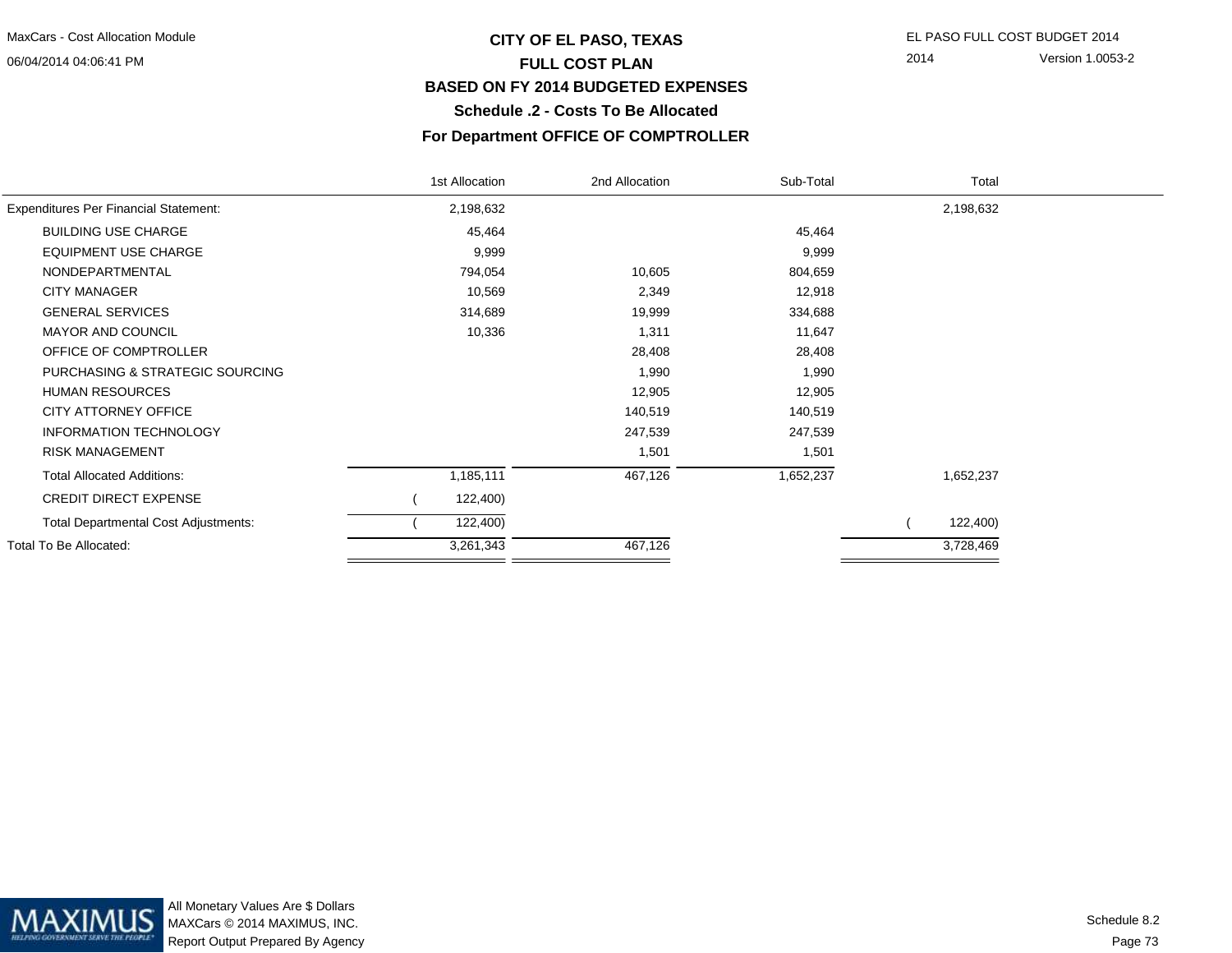06/04/2014 04:06:41 PM

## **CITY OF EL PASO, TEXAS** EL PASO FULL COST BUDGET 2014 **FULL COST PLAN BASED ON FY 2014 BUDGETED EXPENSES Schedule .3 - Costs Allocated By ActivityFor Department OFFICE OF COMPTROLLER**

Total

2014 Version 1.0053-2

FISCAL OPER

# General & Admin FIN/REPORTING TREASURY

| Wages & Benefits                    |             |             |             |             |             |  |
|-------------------------------------|-------------|-------------|-------------|-------------|-------------|--|
| <b>SALARIES</b>                     | 1,447,048   | $\mathbf 0$ | 241,087     | 166,407     | 415,750     |  |
| <b>FRINGE BENEFITS</b>              | 428,403     | $\mathbf 0$ | 65,413      | 54,324      | 130,386     |  |
| Other Expense & Cost                |             |             |             |             |             |  |
| <b>AUDIT SERVICES</b>               | 229,586     | $\mathbf 0$ | $\mathbf 0$ | 0           | $\mathbf 0$ |  |
| CONTRACTUAL SERVICES                | 38,051      | 0           | 20,662      | 454         | 1,362       |  |
| MATERIALS/SUPPLIES                  | 21,888      | $\mathbf 0$ | 4,250       | 1,750       | 4,425       |  |
| OPERATING EXPENSES                  | 33,656      | $\mathbf 0$ | 4,859       | 600         | 1,625       |  |
| Departmental Totals                 |             |             |             |             |             |  |
| <b>Total Expenditures</b>           | 2,198,632   | $\mathbf 0$ | 336,271     | 223,535     | 553,548     |  |
| Deductions                          |             |             |             |             |             |  |
| <b>Total Deductions</b>             | $\mathbf 0$ | $\mathbf 0$ | $\mathbf 0$ | $\mathbf 0$ | 0           |  |
| Cost Adjustments                    |             |             |             |             |             |  |
| CREDIT DIRECT EXPENSE               | 122,400)    | $\mathbf 0$ | $\mathbf 0$ | 0           | 0           |  |
| <b>Functional Cost</b>              | 2,076,232   | $\mathbf 0$ | 336,271     | 223,535     | 553,548     |  |
| Allocation Step 1                   |             |             |             |             |             |  |
| Inbound- All Others                 | 1,185,111   | 0           | 197,447     | 136,285     | 340,492     |  |
| <b>Unallocated Costs</b>            | 458,589)    | $\mathbf 0$ | $\mathbf 0$ | $\mathbf 0$ | $\mathbf 0$ |  |
| 1st Allocation                      | 2,802,754   | $\mathbf 0$ | 533,718     | 359,820     | 894,040     |  |
| Allocation Step 2                   |             |             |             |             |             |  |
| Inbound- All Others                 | 467,126     | $\mathbf 0$ | 77,826      | 53,718      | 134,209     |  |
| <b>Unallocated Costs</b>            | 69,036)     | 0           | 0           | $\Omega$    | $\Omega$    |  |
| 2nd Allocation                      | 398,090     | $\mathbf 0$ | 77,826      | 53,718      | 134,209     |  |
| Total For 092 OFFICE OF COMPTROLLER |             |             |             |             |             |  |
| <b>Total Allocated</b>              | 3,200,844   | $\mathbf 0$ | 611,544     | 413,538     | 1,028,249   |  |



All Monetary Values Are \$ Dollars MAXCars © 2014 MAXIMUS, INC.Report Output Prepared By Agency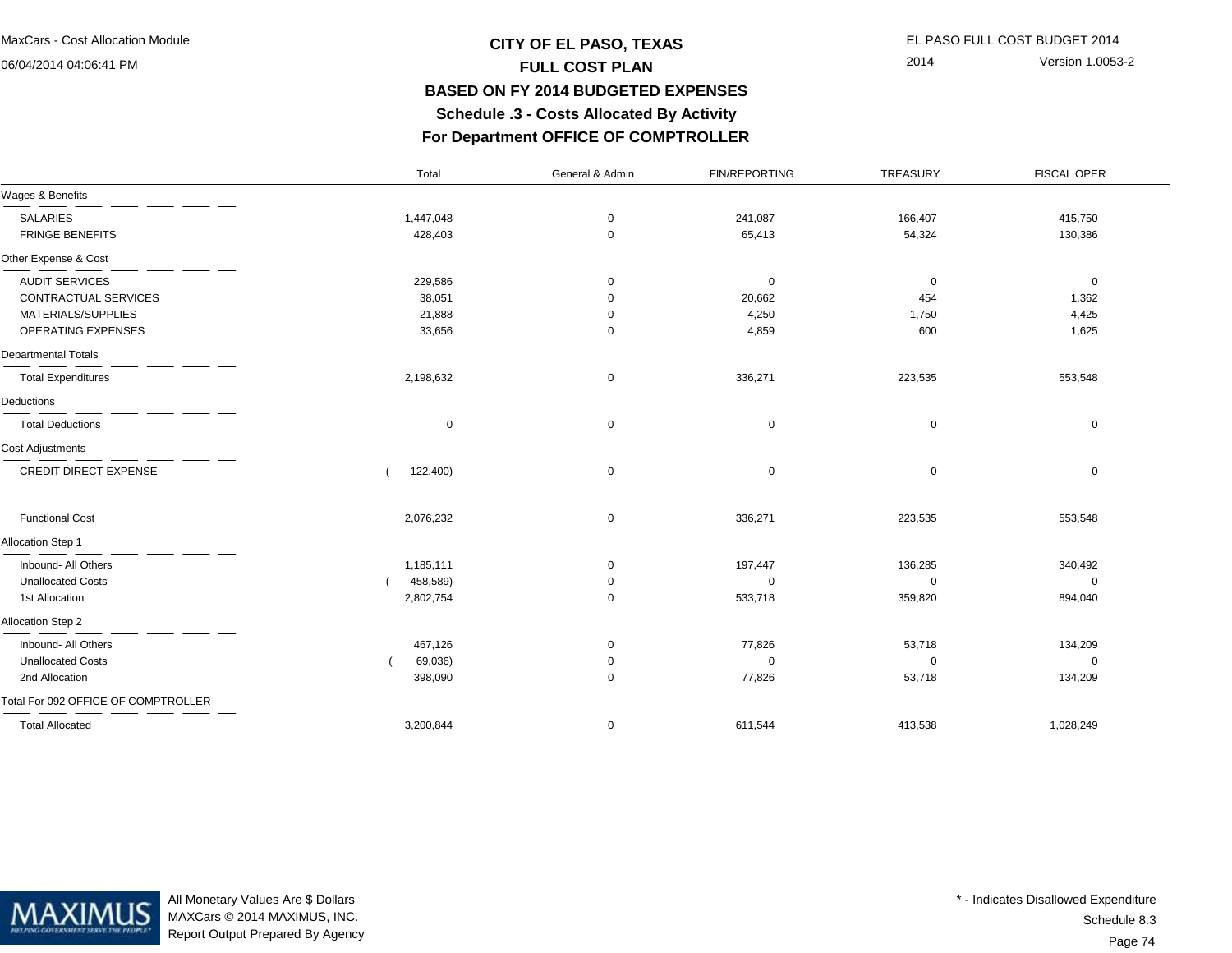06/04/2014 04:06:41 PM

## **CITY OF EL PASO, TEXAS** EL PASO FULL COST BUDGET 2014 **FULL COST PLAN BASED ON FY 2014 BUDGETED EXPENSES Schedule .3 - Costs Allocated By ActivityFor Department OFFICE OF COMPTROLLER**

ANNUAL AUDIT CAPITAL ASSESTS CD ADMIN

GRANTS

2014 Version 1.0053-2

CITY AUCTIONS

| Wages & Benefits                    |             |             |             |             |          |
|-------------------------------------|-------------|-------------|-------------|-------------|----------|
| <b>SALARIES</b>                     | 244,735     | $\mathbf 0$ | 89,597      | 75,615      | 213,857  |
| <b>FRINGE BENEFITS</b>              | 65,651      | 0           | 30,324      | 20,416      | 61,889   |
| Other Expense & Cost                |             |             |             |             |          |
| <b>AUDIT SERVICES</b>               | $\mathbf 0$ | 229,586     | 0           | 0           | 0        |
| CONTRACTUAL SERVICES                | 10,454      | $\mathbf 0$ | 705         | $\Omega$    | 4,414    |
| MATERIALS/SUPPLIES                  | 4,625       | $\Omega$    | 2,000       | 3,213       | 1,625    |
| OPERATING EXPENSES                  | 983         | $\mathbf 0$ | 775         | 23,156      | 1,658    |
| Departmental Totals                 |             |             |             |             |          |
| <b>Total Expenditures</b>           | 326,448     | 229,586     | 123,401     | 122,400     | 283,443  |
| Deductions                          |             |             |             |             |          |
| <b>Total Deductions</b>             | $\mathbf 0$ | $\mathbf 0$ | $\mathbf 0$ | $\mathbf 0$ | 0        |
| Cost Adjustments                    |             |             |             |             |          |
| <b>CREDIT DIRECT EXPENSE</b>        | 0           | $\mathbf 0$ | $\mathbf 0$ | 122,400)    | 0        |
| <b>Functional Cost</b>              | 326,448     | 229,586     | 123,401     | 0           | 283,443  |
| <b>Allocation Step 1</b>            |             |             |             |             |          |
| Inbound- All Others                 | 200,434     | 0           | 73,379      | 61,928      | 175,146  |
| <b>Unallocated Costs</b>            | $\Omega$    | $\Omega$    | 0           | $\Omega$    | 458,589) |
| 1st Allocation                      | 526,882     | 229,586     | 196,780     | 61,928      | 0        |
| Allocation Step 2                   |             |             |             |             |          |
| Inbound- All Others                 | 79,004      | 0           | 28,923      | 24,410      | 69,036   |
| <b>Unallocated Costs</b>            | $\Omega$    | 0           | $\Omega$    | $\Omega$    | 69,036)  |
| 2nd Allocation                      | 79,004      | 0           | 28,923      | 24,410      | 0        |
| Total For 092 OFFICE OF COMPTROLLER |             |             |             |             |          |
| <b>Total Allocated</b>              | 605,886     | 229,586     | 225,703     | 86,338      | 0        |



All Monetary Values Are \$ Dollars MAXCars © 2014 MAXIMUS, INC.Report Output Prepared By Agency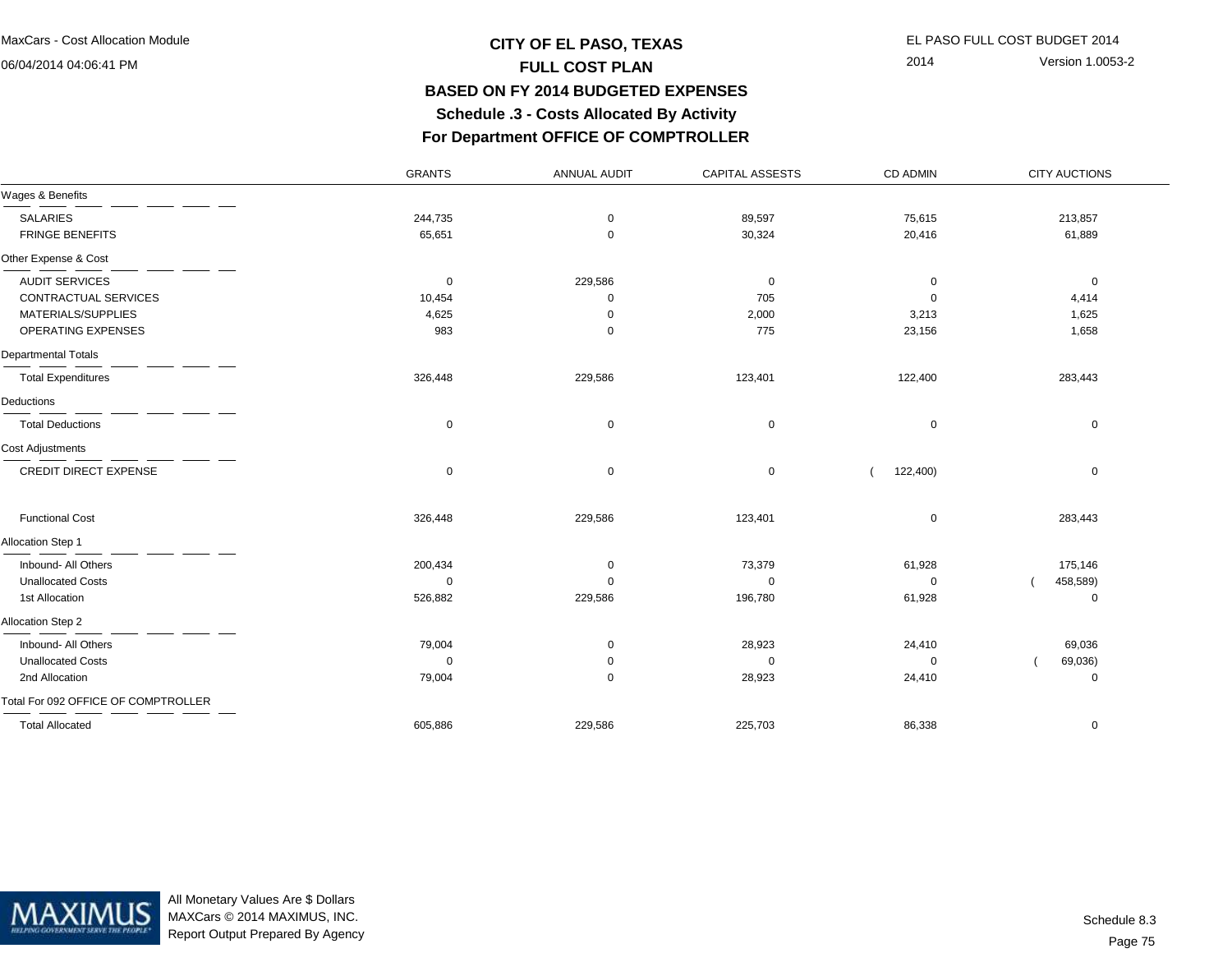06/04/2014 04:06:42 PM

## **CITY OF EL PASO, TEXAS** EL PASO FULL COST BUDGET 2014 **FULL COST PLAN BASED ON FY 2014 BUDGETED EXPENSESSchedule .4 - Detail Activity AllocationsFor Department OFFICE OF COMPTROLLER**

2014 Version 1.0053-2

#### Activity - FIN/REPORTING

| <b>Receiving Department</b>                |             | Allocation Units Allocation Percentage | <b>Gross Allocation</b> | <b>Direct Billed</b> | <b>Allocation Step1</b> | <b>Allocation Step2</b> | <b>Total Allocation</b> |
|--------------------------------------------|-------------|----------------------------------------|-------------------------|----------------------|-------------------------|-------------------------|-------------------------|
| NONDEPARTMENTAL                            | 15,591,813  | 2.2102                                 | 11,796                  |                      | 11,796                  |                         | 11,796                  |
| <b>CITY MANAGER</b>                        | 2,835,479   | 0.4019                                 | 2,145                   |                      | 2,145                   |                         | 2,145                   |
| <b>GENERAL SERVICES</b>                    | 48,055,402  | 6.8121                                 | 36,357                  |                      | 36,357                  |                         | 36,357                  |
| MUNICIPAL CLERK-CITY CLERK                 | 542,354     | 0.0769                                 | 410                     |                      | 410                     |                         | 410                     |
| MAYOR AND COUNCIL                          | 1,926,407   | 0.2731                                 | 1,457                   |                      | 1,457                   |                         | 1,457                   |
| OFFICE OF COMPTROLLER                      | 3,130,149   | 0.4437                                 | 2,368                   |                      | 2,368                   |                         | 2,368                   |
| PURCHASING & STRATEGIC SOURCING            | 828,059     | 0.1174                                 | 626                     |                      | 626                     | 102                     | 728                     |
| <b>HUMAN RESOURCES</b>                     | 1,813,562   | 0.2571                                 | 1,372                   |                      | 1,372                   | 223                     | 1,595                   |
| CITY ATTORNEY OFFICE                       | 4,529,181   | 0.6420                                 | 3,427                   |                      | 3,427                   | 557                     | 3,984                   |
| <b>INFORMATION TECHNOLOGY</b>              | 10,479,689  | 1.4856                                 | 7,929                   |                      | 7,929                   | 1,288                   | 9,217                   |
| <b>RISK MANAGEMENT</b>                     | 61,717,967  | 8.7489                                 | 46,694                  |                      | 46,694                  | 7,584                   | 54,278                  |
| <b>CITY DEVELOPMENT</b>                    | 13,612,790  | 1.9297                                 | 10,299                  |                      | 10,299                  | 1,673                   | 11,972                  |
| <b>TAX OFFICE</b>                          | 2,159,017   | 0.3061                                 | 1,633                   |                      | 1,633                   | 265                     | 1,898                   |
| METRO PLANNING ORGAN.- M.P.O.              | 118,300     | 0.0168                                 | 90                      |                      | 90                      | 15                      | 105                     |
| <b>MUNICIPAL CLERK</b>                     | 5,599,640   | 0.7938                                 | 4,237                   |                      | 4,237                   | 688                     | 4,925                   |
| <b>POLICE</b>                              | 188,176,906 | 26.6748                                | 142,371                 |                      | 142,371                 | 23,120                  | 165,491                 |
| <b>FIRE DEPT</b>                           | 96,020,403  | 13.6114                                | 72,647                  |                      | 72,647                  | 11,799                  | 84,446                  |
| DEPT OF TRANSPORTATION                     | 19,906,751  | 2.8219                                 | 15,061                  |                      | 15,061                  | 2,446                   | 17,507                  |
| <b>ENVIRONMENTAL SERVICES</b>              | 50,886,173  | 7.2134                                 | 38,499                  |                      | 38,499                  | 6,253                   | 44,752                  |
| <b>ENGINEERING &amp; CONSTRUCTION MGMT</b> | 5,148,989   | 0.7299                                 | 3,896                   |                      | 3,896                   | 633                     | 4,529                   |
| PUBLIC HEALTH                              | 18,763,645  | 2.6598                                 | 14,196                  |                      | 14,196                  | 2,306                   | 16,502                  |
| PARKS AND RECREATION                       | 12,048,921  | 1.7080                                 | 9,116                   |                      | 9,116                   | 1,481                   | 10,597                  |
| ZO <sub>O</sub>                            | 5,750,503   | 0.8152                                 | 4,351                   |                      | 4,351                   | 707                     | 5,058                   |
| <b>LIBRARY</b>                             | 8,678,310   | 1.2302                                 | 6,566                   |                      | 6,566                   | 1,066                   | 7,632                   |
| DEPT OF MUSEUMS & CULTURAL AFF             | 7,630,498   | 1.0817                                 | 5,773                   |                      | 5,773                   | 938                     | 6,711                   |
| CIVIC/CONVENTION/TOURIST                   | 9,318,716   | 1.3210                                 | 7,050                   |                      | 7,050                   | 1,145                   | 8,195                   |
| <b>SUN METRO</b>                           | 59,232,143  | 8.3965                                 | 44,813                  |                      | 44,813                  | 7,278                   | 52,091                  |
| <b>AIRPORT</b>                             | 35,834,680  | 5.0798                                 | 27,112                  |                      | 27,112                  | 4,403                   | 31,515                  |



All Monetary Values Are \$ Dollars MAXCars © 2014 MAXIMUS, INC.Report Output Prepared By Agency

Page 76Schedule 8.4.1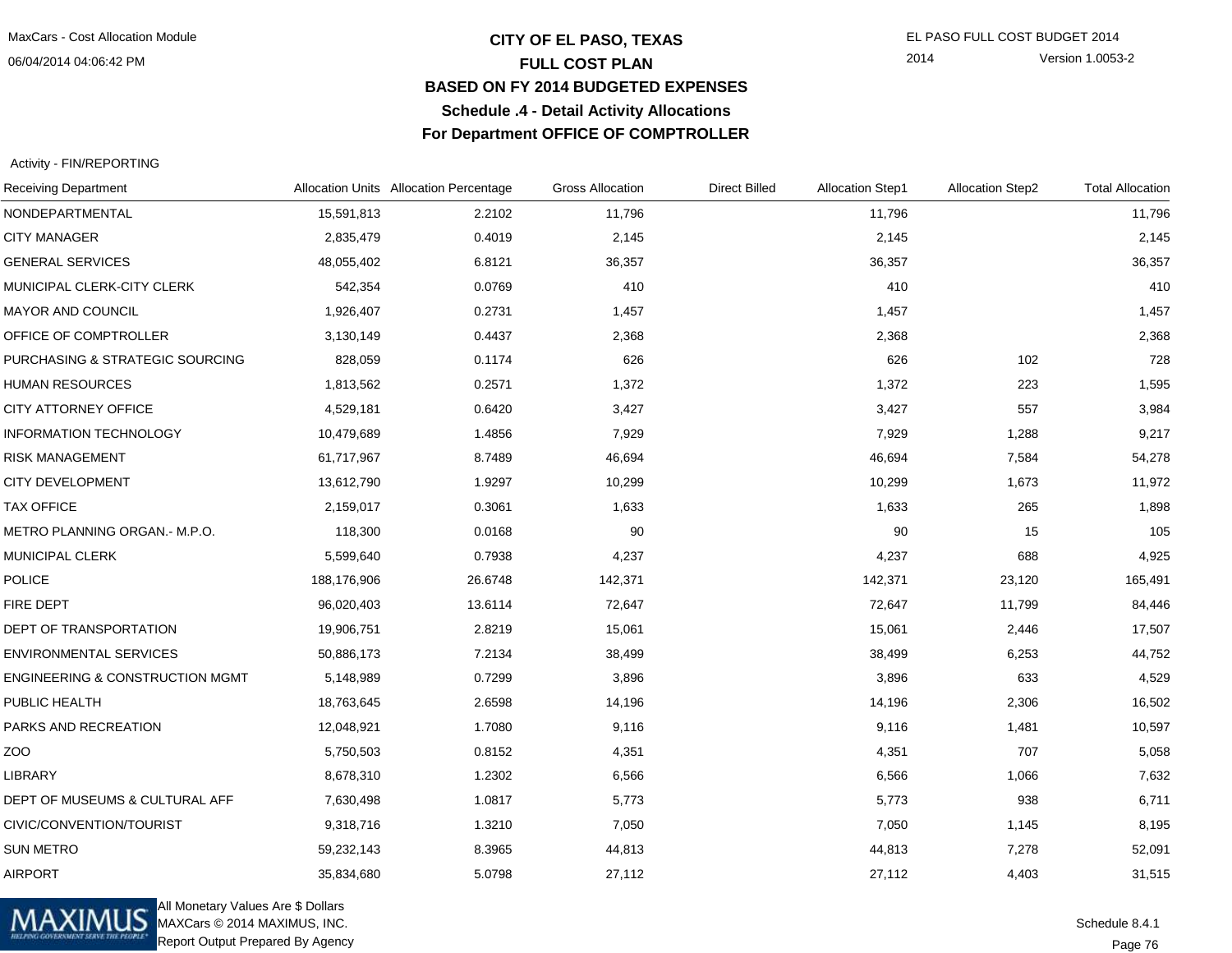06/04/2014 04:06:42 PM

## **CITY OF EL PASO, TEXAS** EL PASO FULL COST BUDGET 2014 **FULL COST PLAN BASED ON FY 2014 BUDGETED EXPENSESSchedule .4 - Detail Activity AllocationsFor Department OFFICE OF COMPTROLLER**

Activity - FIN/REPORTING

| <b>Receiving Department</b> |             | Allocation Units Allocation Percentage | Gross Allocation | <b>Direct Billed</b> | <b>Allocation Step1</b> | <b>Allocation Step2</b> | <b>Total Allocation</b> |
|-----------------------------|-------------|----------------------------------------|------------------|----------------------|-------------------------|-------------------------|-------------------------|
| COMMUNITY/HUMAN DEVELOPMENT | 9,460,406   | 1.3411                                 | 7,157            |                      | 7,157                   | 1.162                   | 8,319                   |
| INTERNATIONAL BRIDGES       | 5,643,822   | 0.8000                                 | 4.270            |                      | 4,270                   | 694                     | 4,964                   |
| SubTotal                    | 705,440,675 | 100.0000                               | 533,718          |                      | 533,718                 | 77,826                  | 611,544                 |
| Total                       | 705,440,675 | 100.0000                               | 533.718          |                      | 533,718                 | 77.826                  | 611,544                 |

Allocation Basis: TOTAL FY 2014 BUDGET EXPENDITURESAllocation Source: CITY OF EL PASO FINANCE DEPT

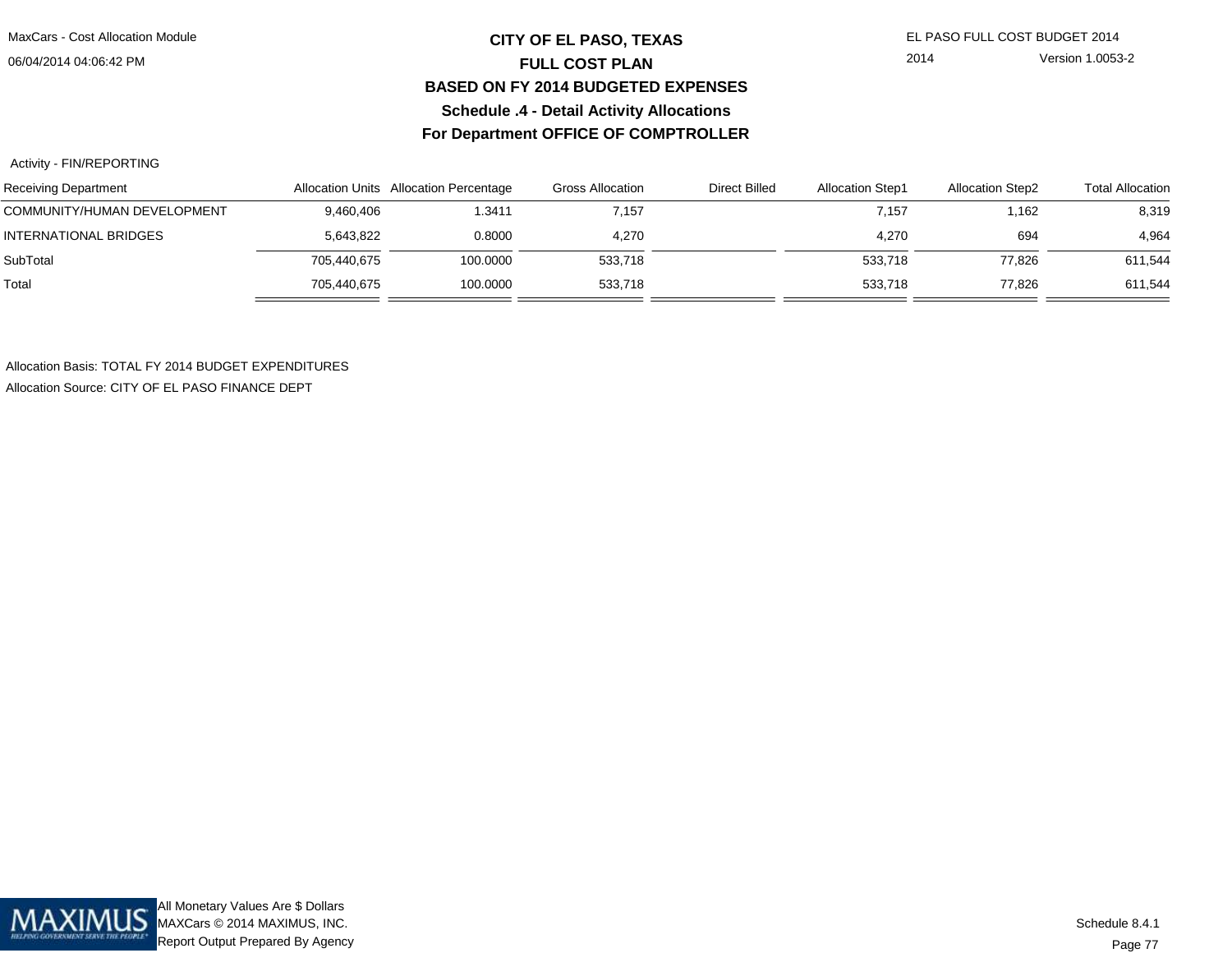#### 06/04/2014 04:06:44 PM

## **CITY OF EL PASO, TEXAS** EL PASO FULL COST BUDGET 2014 **FULL COST PLAN BASED ON FY 2014 BUDGETED EXPENSESSchedule .4 - Detail Activity AllocationsFor Department OFFICE OF COMPTROLLER**

2014 Version 1.0053-2

Activity - TREASURY

| <b>Receiving Department</b>                | Allocation Units Allocation Percentage |          | <b>Gross Allocation</b> | <b>Direct Billed</b> | <b>Allocation Step1</b> | <b>Allocation Step2</b> | <b>Total Allocation</b> |
|--------------------------------------------|----------------------------------------|----------|-------------------------|----------------------|-------------------------|-------------------------|-------------------------|
| NONDEPARTMENTAL                            | 1,235,806                              | 1.1868   | 4,270                   |                      | 4,270                   |                         | 4,270                   |
| <b>CITY MANAGER</b>                        | 348,708                                | 0.3349   | 1,205                   |                      | 1,205                   |                         | 1,205                   |
| <b>GENERAL SERVICES</b>                    | 3,380,636                              | 3.2467   | 11,682                  |                      | 11,682                  |                         | 11,682                  |
| MUNICIPAL CLERK-CITY CLERK                 | 131,831                                | 0.1266   | 456                     |                      | 456                     |                         | 456                     |
| MAYOR AND COUNCIL                          | 177,490                                | 0.1705   | 613                     |                      | 613                     |                         | 613                     |
| OFFICE OF COMPTROLLER                      | 356,260                                | 0.3421   | 1,231                   |                      | 1,231                   |                         | 1,231                   |
| <b>HUMAN RESOURCES</b>                     | 257,170                                | 0.2470   | 889                     |                      | 889                     | 140                     | 1,029                   |
| <b>CITY ATTORNEY OFFICE</b>                | 491,532                                | 0.4721   | 1,699                   |                      | 1,699                   | 268                     | 1,967                   |
| INFORMATION TECHNOLOGY                     | 1,939,765                              | 1.8629   | 6,703                   |                      | 6,703                   | 1,058                   | 7,761                   |
| <b>RISK MANAGEMENT</b>                     | 995,214                                | 0.9558   | 3,439                   |                      | 3,439                   | 543                     | 3,982                   |
| <b>CITY DEVELOPMENT</b>                    | 1,211,707                              | 1.1637   | 4,187                   |                      | 4,187                   | 661                     | 4,848                   |
| <b>TAX OFFICE</b>                          | 594,291                                | 0.5707   | 2,054                   |                      | 2,054                   | 324                     | 2,378                   |
| MUNICIPAL CLERK                            | 561,447                                | 0.5392   | 1,940                   |                      | 1,940                   | 306                     | 2,246                   |
| <b>POLICE</b>                              | 15,410,005                             | 14.7993  | 53,251                  |                      | 53,251                  | 8,404                   | 61,655                  |
| FIRE DEPT                                  | 12,582,307                             | 12.0837  | 43,479                  |                      | 43,479                  | 6,862                   | 50,341                  |
| DEPT OF TRANSPORTATION                     | 1,773,344                              | 1.7031   | 6,128                   |                      | 6,128                   | 967                     | 7,095                   |
| <b>ENVIRONMENTAL SERVICES</b>              | 34,641,524                             | 33.2686  | 119,708                 |                      | 119,708                 | 18,894                  | 138,602                 |
| <b>ENGINEERING &amp; CONSTRUCTION MGMT</b> | 411,281                                | 0.3950   | 1,421                   |                      | 1,421                   | 224                     | 1,645                   |
| PUBLIC HEALTH                              | 1,606,125                              | 1.5425   | 5,550                   |                      | 5,550                   | 876                     | 6,426                   |
| PARKS AND RECREATION                       | 1,609,594                              | 1.5458   | 5,562                   |                      | 5,562                   | 878                     | 6,440                   |
| ZOO                                        | 514,010                                | 0.4936   | 1,776                   |                      | 1,776                   | 280                     | 2,056                   |
| LIBRARY                                    | 1,158,015                              | 1.1121   | 4,002                   |                      | 4,002                   | 632                     | 4,634                   |
| DEPT OF MUSEUMS & CULTURAL AFF             | 317,043                                | 0.3045   | 1,096                   |                      | 1,096                   | 173                     | 1,269                   |
| <b>SUN METRO</b>                           | 8,676,417                              | 8.3326   | 29,982                  |                      | 29,982                  | 4,732                   | 34,714                  |
| <b>AIRPORT</b>                             | 12,120,887                             | 11.6405  | 41,885                  |                      | 41,885                  | 6,611                   | 48,496                  |
| COMMUNITY/HUMAN DEVELOPMENT                | 613,043                                | 0.5887   | 2,118                   |                      | 2,118                   | 334                     | 2,452                   |
| <b>INTERNATIONAL BRIDGES</b>               | 1,011,113                              | 0.9710   | 3,494                   |                      | 3,494                   | 551                     | 4,045                   |
| SubTotal                                   | 104,126,565                            | 100.0000 | 359,820                 |                      | 359,820                 | 53,718                  | 413,538                 |



All Monetary Values Are \$ Dollars MAXCars © 2014 MAXIMUS, INC.Report Output Prepared By Agency

Page 78Schedule 8.4.2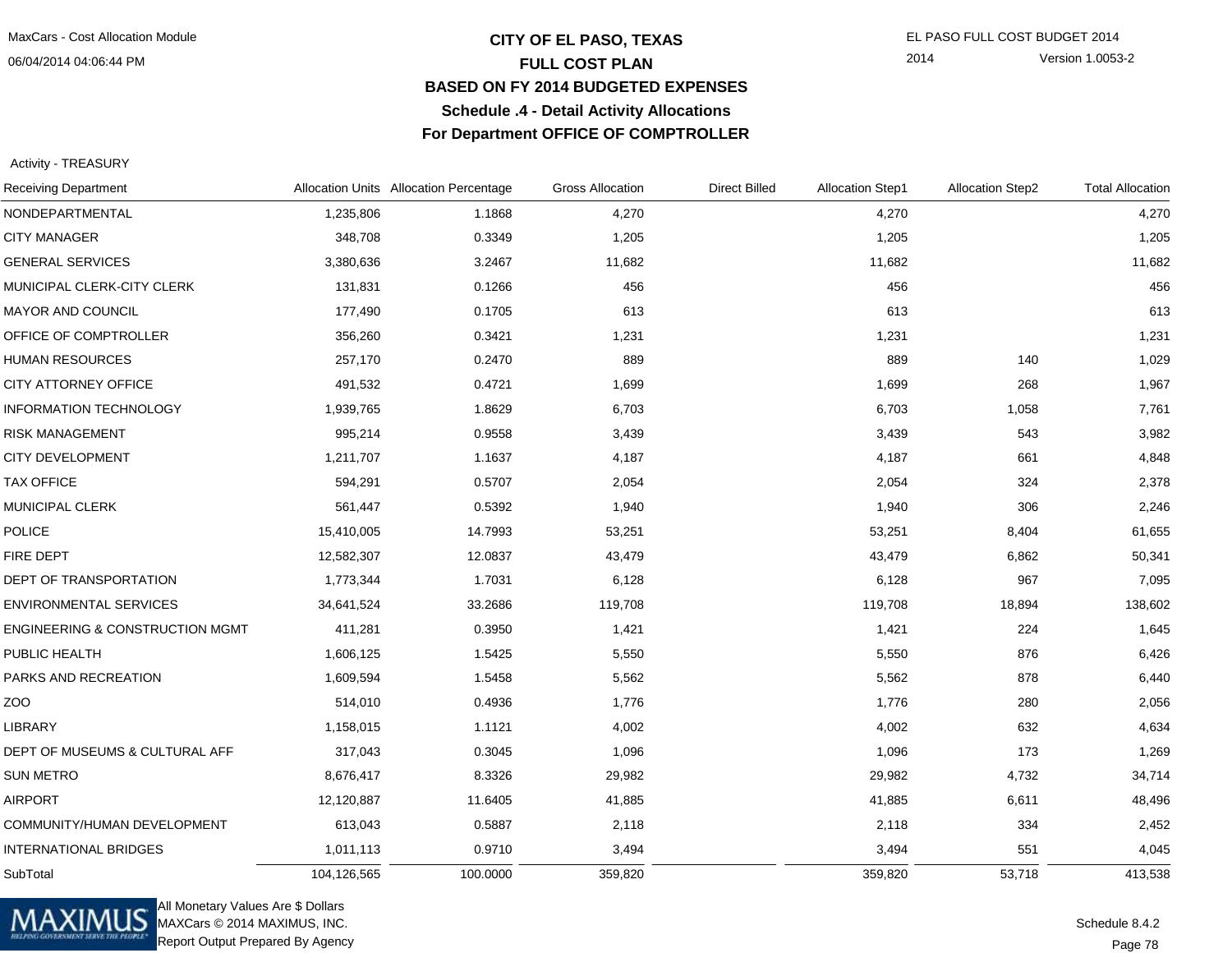### 06/04/2014 04:06:44 PM

## **CITY OF EL PASO, TEXAS** EL PASO FULL COST BUDGET 2014 **FULL COST PLAN BASED ON FY 2014 BUDGETED EXPENSESSchedule .4 - Detail Activity AllocationsFor Department OFFICE OF COMPTROLLER**

Activity - TREASURY

| <b>Receiving Department</b> | Allocation Units    | <b>Allocation Percentage</b> | Gross Allocation                            | Direct Billed | Total Alloc<br>Step1 | <b>Total Alloc</b><br>Step2 | <b>Total Allocation</b> |
|-----------------------------|---------------------|------------------------------|---------------------------------------------|---------------|----------------------|-----------------------------|-------------------------|
| Total                       | l, 126, 565<br>104. | 0.0000                       | 359,820<br>$\sqrt{ }$ $\sqrt{ }$ $\sqrt{ }$ |               | 359,820              | $-3.718$<br>ວວ. /           | 413,538                 |

Allocation Basis: TOTAL POOLED CASH INVESTMENTSAllocation Source: CITY OF EL PASO FINANCE DEPARTMENT

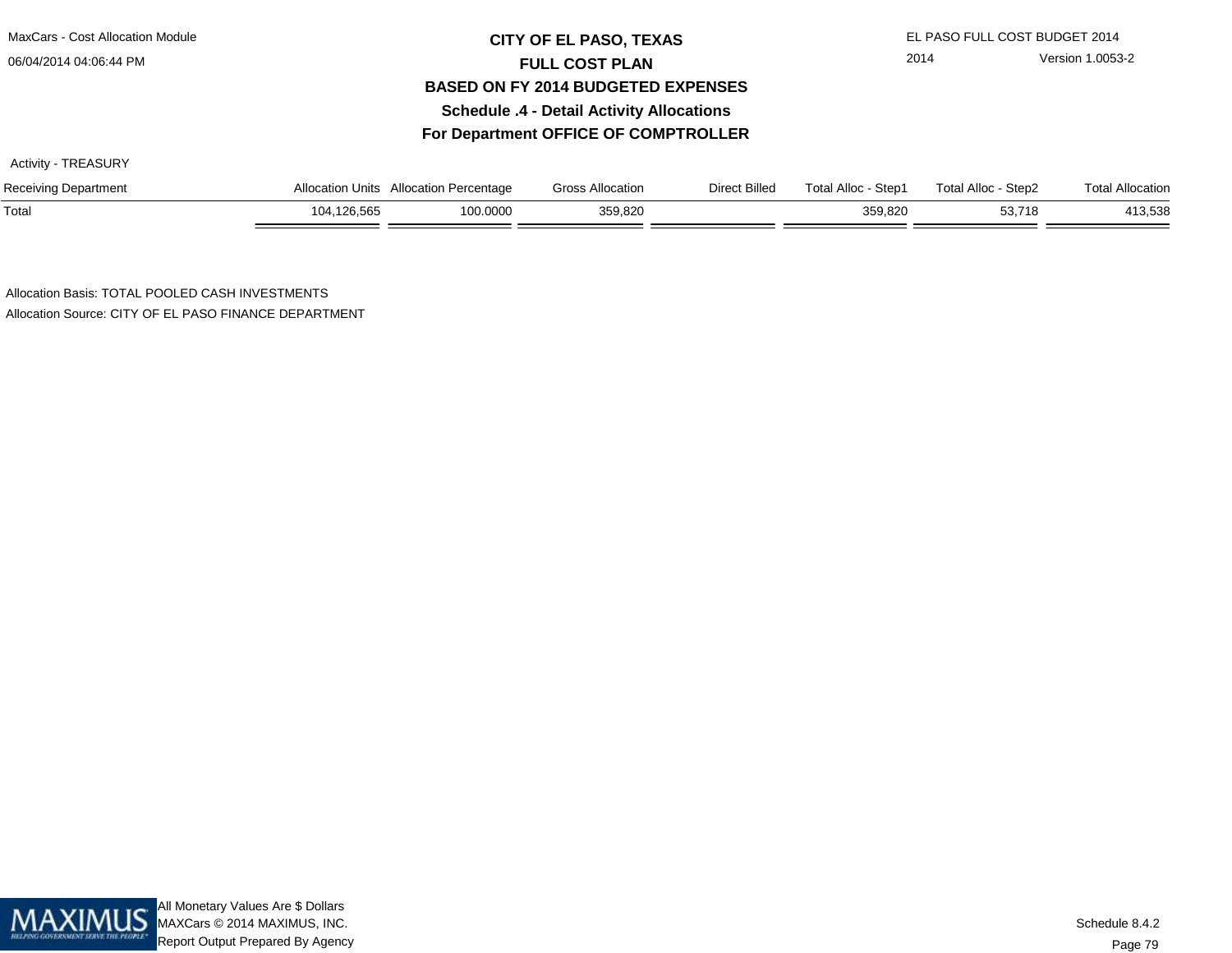06/04/2014 04:06:45 PM

## **CITY OF EL PASO, TEXAS** EL PASO FULL COST BUDGET 2014 **FULL COST PLAN BASED ON FY 2014 BUDGETED EXPENSESSchedule .4 - Detail Activity AllocationsFor Department OFFICE OF COMPTROLLER**

2014 Version 1.0053-2

Activity - FISCAL OPER

| <b>Receiving Department</b>                |         | Allocation Units Allocation Percentage | <b>Gross Allocation</b> | <b>Direct Billed</b> | <b>Allocation Step1</b> | <b>Allocation Step2</b> | <b>Total Allocation</b> |
|--------------------------------------------|---------|----------------------------------------|-------------------------|----------------------|-------------------------|-------------------------|-------------------------|
| NONDEPARTMENTAL                            | 56,023  | 7.2952                                 | 65,222                  |                      | 65,222                  |                         | 65,222                  |
| <b>CITY MANAGER</b>                        | 3,066   | 0.3992                                 | 3,569                   |                      | 3,569                   |                         | 3,569                   |
| <b>GENERAL SERVICES</b>                    | 25,742  | 3.3521                                 | 29,969                  |                      | 29,969                  |                         | 29,969                  |
| <b>MAYOR AND COUNCIL</b>                   | 6,450   | 0.8399                                 | 7,509                   |                      | 7,509                   |                         | 7,509                   |
| OFFICE OF COMPTROLLER                      | 20,008  | 2.6054                                 | 23,293                  |                      | 23,293                  |                         | 23,293                  |
| <b>HUMAN RESOURCES</b>                     | 4,522   | 0.5888                                 | 5,265                   |                      | 5,265                   | 924                     | 6,189                   |
| <b>CITY ATTORNEY OFFICE</b>                | 5,477   | 0.7132                                 | 6,376                   |                      | 6,376                   | 1,119                   | 7,495                   |
| <b>INFORMATION TECHNOLOGY</b>              | 7,159   | 0.9322                                 | 8,334                   |                      | 8,334                   | 1,463                   | 9,797                   |
| RISK MANAGEMENT                            | 938     | 0.1221                                 | 1,092                   |                      | 1,092                   | 192                     | 1,284                   |
| <b>CITY DEVELOPMENT</b>                    | 72,363  | 9.4229                                 | 84,245                  |                      | 84,245                  | 14,790                  | 99,035                  |
| <b>TAX OFFICE</b>                          | 3,034   | 0.3951                                 | 3,532                   |                      | 3,532                   | 620                     | 4,152                   |
| METRO PLANNING ORGAN.- M.P.O.              | 2,605   | 0.3392                                 | 3,033                   |                      | 3,033                   | 532                     | 3,565                   |
| <b>MUNICIPAL CLERK</b>                     | 7,265   | 0.9460                                 | 8,458                   |                      | 8,458                   | 1,485                   | 9,943                   |
| <b>POLICE</b>                              | 60,067  | 7.8218                                 | 69,930                  |                      | 69,930                  | 12,277                  | 82,207                  |
| FIRE DEPT                                  | 39,442  | 5.1360                                 | 45,918                  |                      | 45,918                  | 8,061                   | 53,979                  |
| DEPT OF TRANSPORTATION                     | 11,766  | 1.5321                                 | 13,698                  |                      | 13,698                  | 2,405                   | 16,103                  |
| <b>ENVIRONMENTAL SERVICES</b>              | 111,206 | 14.4810                                | 129,467                 |                      | 129,467                 | 22,729                  | 152,196                 |
| <b>ENGINEERING &amp; CONSTRUCTION MGMT</b> | 5,985   | 0.7794                                 | 6,968                   |                      | 6,968                   | 1,223                   | 8,191                   |
| PUBLIC HEALTH                              | 73,343  | 9.5506                                 | 85,386                  |                      | 85,386                  | 14,990                  | 100,376                 |
| PARKS AND RECREATION                       | 57,852  | 7.5334                                 | 67,351                  |                      | 67,351                  | 11,824                  | 79,175                  |
| ZOO                                        | 9,272   | 1.2074                                 | 10,794                  |                      | 10,794                  | 1,895                   | 12,689                  |
| <b>LIBRARY</b>                             | 21,203  | 2.7610                                 | 24,684                  |                      | 24,684                  | 4,334                   | 29,018                  |
| DEPT OF MUSEUMS & CULTURAL AFF             | 13,948  | 1.8163                                 | 16,238                  |                      | 16,238                  | 2,851                   | 19,089                  |
| CIVIC/CONVENTION/TOURIST                   | 3,632   | 0.4730                                 | 4,228                   |                      | 4,228                   | 742                     | 4,970                   |
| <b>SUN METRO</b>                           | 26,146  | 3.4047                                 | 30,439                  |                      | 30,439                  | 5,344                   | 35,783                  |
| <b>AIRPORT</b>                             | 70,199  | 9.1411                                 | 81,726                  |                      | 81,726                  | 14,347                  | 96,073                  |
| COMMUNITY/HUMAN DEVELOPMENT                | 41,535  | 5.4086                                 | 48,355                  |                      | 48,355                  | 8,489                   | 56,844                  |
| <b>INTERNATIONAL BRIDGES</b>               | 7,697   | 1.0023                                 | 8,961                   |                      | 8,961                   | 1,573                   | 10,534                  |



All Monetary Values Are \$ Dollars MAXCars © 2014 MAXIMUS, INC.Report Output Prepared By Agency

Page 80Schedule 8.4.3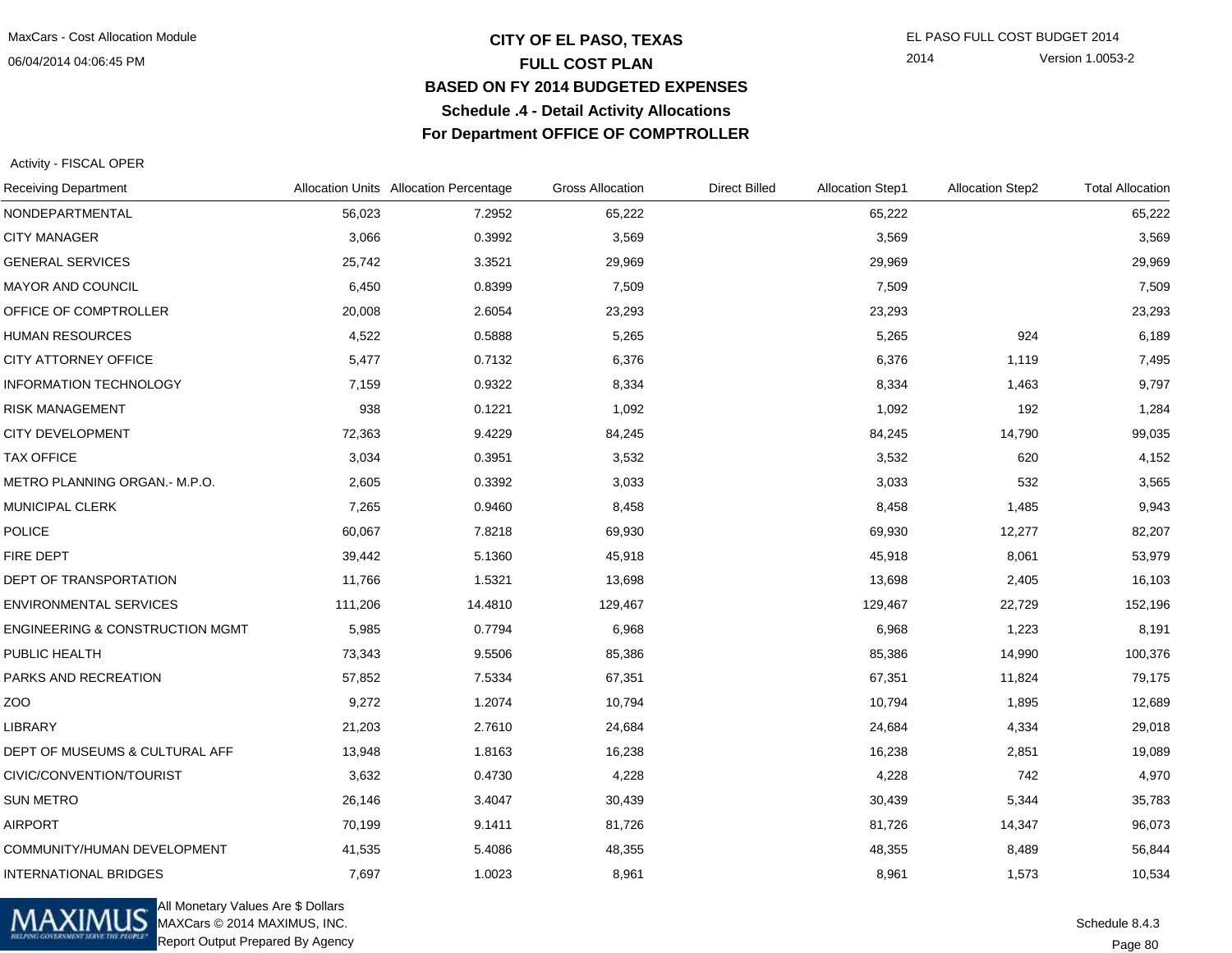06/04/2014 04:06:45 PM

## **CITY OF EL PASO, TEXAS** EL PASO FULL COST BUDGET 2014 **FULL COST PLAN BASED ON FY 2014 BUDGETED EXPENSESSchedule .4 - Detail Activity AllocationsFor Department OFFICE OF COMPTROLLER**

Activity - FISCAL OPER

| <b>Receiving Department</b> |         | Allocation Units Allocation Percentage | <b>Gross Allocation</b> | Direct Billed | Total Alloc - Step1 | Total Alloc - Step2 | <b>Total Allocation</b> |
|-----------------------------|---------|----------------------------------------|-------------------------|---------------|---------------------|---------------------|-------------------------|
| SubTotal                    | 767.945 | 100.0000                               | 894,040                 |               | 894.040             | 134.209             | 1,028,249               |
| Total                       | 767.945 | 100.0000                               | 894.040                 |               | 894.040             | 134.209             | 1,028,249               |

Allocation Basis: TOTAL GENERAL LEDGER TRANSACTIONSAllocation Source: FINANCIAL SERVICES - TRANSACTIONS REPORT

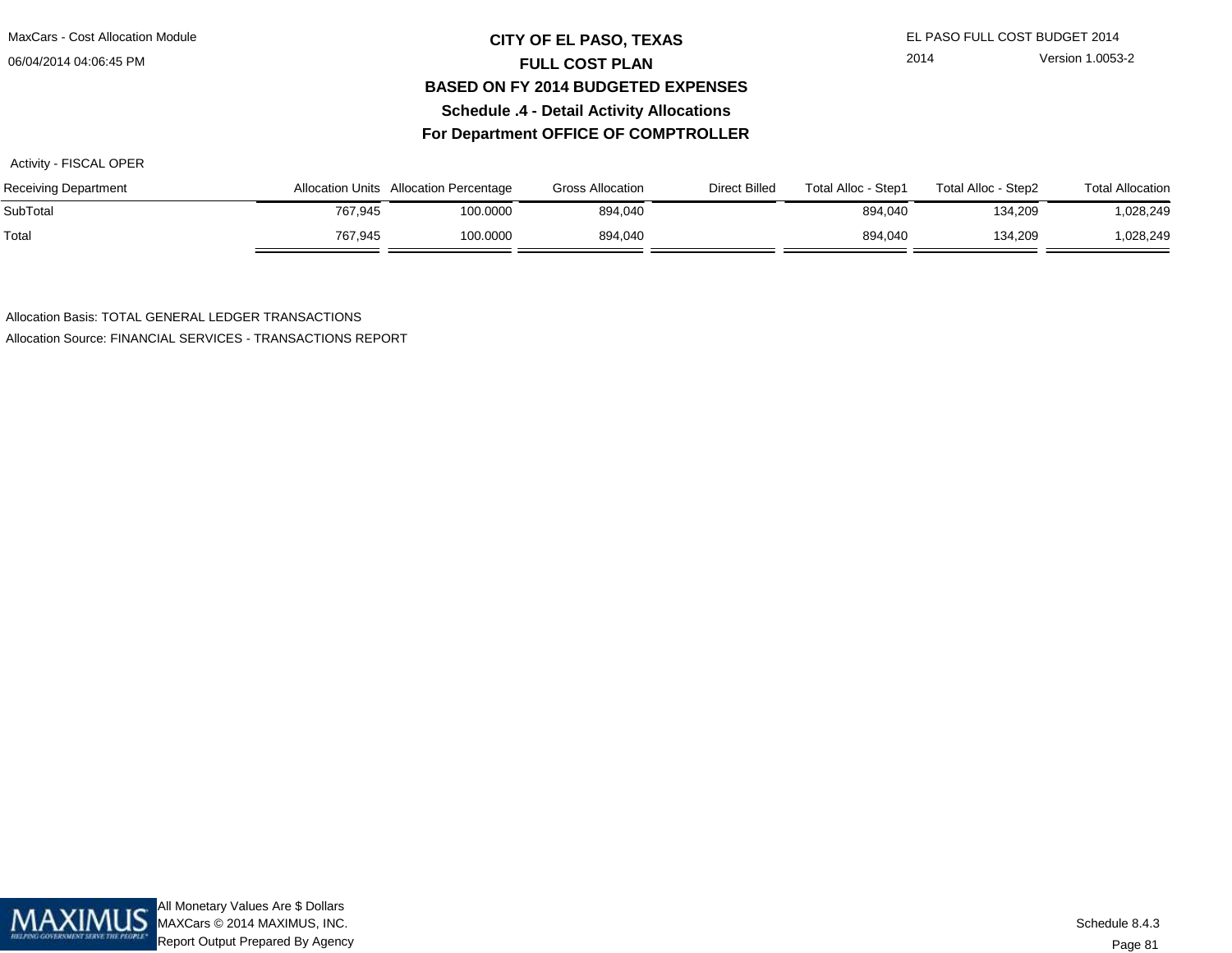06/04/2014 04:06:46 PM

## **CITY OF EL PASO, TEXAS** EL PASO FULL COST BUDGET 2014 **FULL COST PLAN BASED ON FY 2014 BUDGETED EXPENSESSchedule .4 - Detail Activity AllocationsFor Department OFFICE OF COMPTROLLER**

2014 Version 1.0053-2

#### Activity - GRANTS

| <b>Receiving Department</b>    |            | Allocation Units Allocation Percentage | <b>Gross Allocation</b> | <b>Direct Billed</b> | <b>Allocation Step1</b> | <b>Allocation Step2</b> | <b>Total Allocation</b> |
|--------------------------------|------------|----------------------------------------|-------------------------|----------------------|-------------------------|-------------------------|-------------------------|
| <b>INFORMATION TECHNOLOGY</b>  | 2,265,277  | 6.9211                                 | 36,466                  |                      | 36,466                  | 5,468                   | 41,934                  |
| <b>POLICE</b>                  | 10,451,260 | 31.9317                                | 168,242                 |                      | 168,242                 | 25,227                  | 193,469                 |
| <b>FIRE DEPT</b>               | 1,256,528  | 3.8391                                 | 20,227                  |                      | 20,227                  | 3,033                   | 23,260                  |
| <b>DEPT OF TRANSPORTATION</b>  | 16,836,469 | 51.4403                                | 271,028                 |                      | 271,028                 | 40,640                  | 311,668                 |
| <b>ENVIRONMENTAL SERVICES</b>  | 394,995    | 1.2068                                 | 6,359                   |                      | 6,359                   | 953                     | 7,312                   |
| PARKS AND RECREATION           | 714,416    | 2.1827                                 | 11,501                  |                      | 11,501                  | 1,724                   | 13,225                  |
| <b>LIBRARY</b>                 | 58,301     | 0.1781                                 | 939                     |                      | 939                     | 141                     | 1,080                   |
| DEPT OF MUSEUMS & CULTURAL AFF | 45,448     | 0.1389                                 | 732                     |                      | 732                     | 110                     | 842                     |
| <b>AIRPORT</b>                 | 706,154    | 2.1575                                 | 11,368                  |                      | 11,368                  | 1,705                   | 13,073                  |
| ALL OTHERS                     | 1,249      | 0.0038                                 | 20                      |                      | 20                      | 3                       | 23                      |
| SubTotal                       | 32,730,097 | 100.0000                               | 526,882                 |                      | 526,882                 | 79,004                  | 605,886                 |
| Total                          | 32,730,097 | 100.0000                               | 526,882                 |                      | 526,882                 | 79,004                  | 605,886                 |
|                                |            |                                        |                         |                      |                         |                         |                         |

Allocation Basis: TOTAL GRANT EXPENDITURES (Excl. Health and HUD)Allocation Source: SINGLE AUDIT

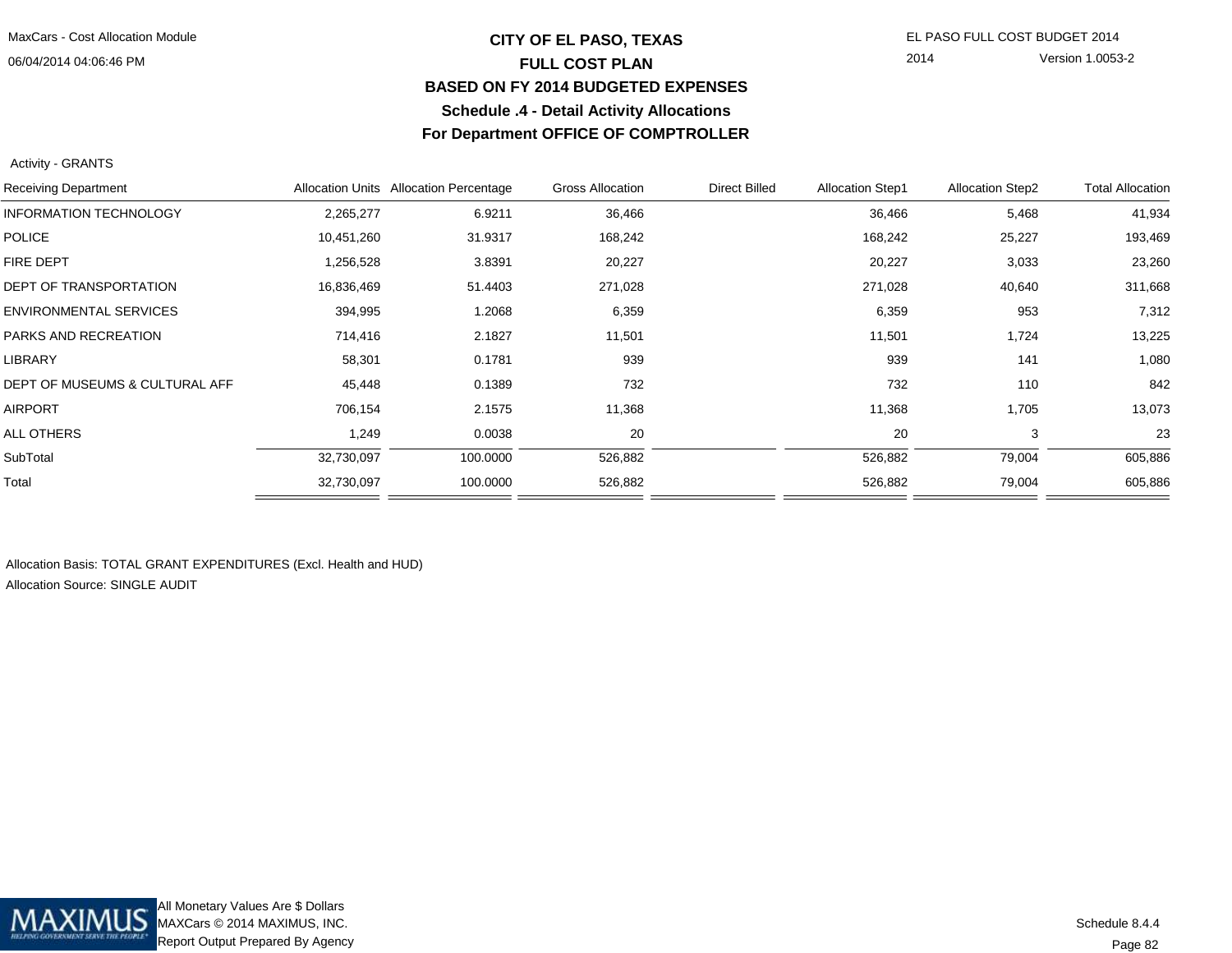06/04/2014 04:06:47 PM

## **CITY OF EL PASO, TEXAS** EL PASO FULL COST BUDGET 2014 **FULL COST PLAN BASED ON FY 2014 BUDGETED EXPENSESSchedule .4 - Detail Activity AllocationsFor Department OFFICE OF COMPTROLLER**

2014 Version 1.0053-2

Activity - ANNUAL AUDIT

| <b>Receiving Department</b>                |             | Allocation Units Allocation Percentage | <b>Gross Allocation</b> | <b>Direct Billed</b> | <b>Allocation Step1</b> | <b>Allocation Step2</b> | <b>Total Allocation</b> |
|--------------------------------------------|-------------|----------------------------------------|-------------------------|----------------------|-------------------------|-------------------------|-------------------------|
| NONDEPARTMENTAL                            | 15,591,813  | 2.8194                                 | 6,473                   |                      | 6,473                   |                         | 6,473                   |
| <b>CITY MANAGER</b>                        | 2,835,479   | 0.5127                                 | 1,177                   |                      | 1,177                   |                         | 1,177                   |
| <b>GENERAL SERVICES</b>                    | 48,055,402  | 8.6897                                 | 19,950                  |                      | 19,950                  |                         | 19,950                  |
| MUNICIPAL CLERK-CITY CLERK                 | 542,354     | 0.0981                                 | 225                     |                      | 225                     |                         | 225                     |
| MAYOR AND COUNCIL                          | 1,926,407   | 0.3483                                 | 800                     |                      | 800                     |                         | 800                     |
| OFFICE OF COMPTROLLER                      | 3,130,149   | 0.5660                                 | 1,299                   |                      | 1,299                   |                         | 1,299                   |
| <b>HUMAN RESOURCES</b>                     | 1,813,562   | 0.3279                                 | 753                     |                      | 753                     |                         | 753                     |
| CITY ATTORNEY OFFICE                       | 4,529,181   | 0.8190                                 | 1,880                   |                      | 1,880                   |                         | 1,880                   |
| <b>INFORMATION TECHNOLOGY</b>              | 10,479,689  | 1.8950                                 | 4,351                   |                      | 4,351                   |                         | 4,351                   |
| <b>RISK MANAGEMENT</b>                     | 61,717,967  | 11.1603                                | 25,622                  |                      | 25,622                  |                         | 25,622                  |
| <b>CITY DEVELOPMENT</b>                    | 13,612,790  | 2.4616                                 | 5,651                   |                      | 5,651                   |                         | 5,651                   |
| <b>TAX OFFICE</b>                          | 2,159,017   | 0.3904                                 | 896                     |                      | 896                     |                         | 896                     |
| METRO PLANNING ORGAN.- M.P.O.              | 118,300     | 0.0214                                 | 49                      |                      | 49                      |                         | 49                      |
| <b>MUNICIPAL CLERK</b>                     | 5,599,640   | 1.0126                                 | 2,325                   |                      | 2,325                   |                         | 2,325                   |
| POLICE                                     | 188,176,906 | 34.0273                                | 78,123                  |                      | 78,123                  |                         | 78,123                  |
| FIRE DEPT                                  | 96,020,403  | 17.3630                                | 39,863                  |                      | 39,863                  |                         | 39,863                  |
| DEPT OF TRANSPORTATION                     | 19,906,751  | 3.5997                                 | 8,264                   |                      | 8,264                   |                         | 8,264                   |
| <b>ENGINEERING &amp; CONSTRUCTION MGMT</b> | 5,148,989   | 0.9311                                 | 2,138                   |                      | 2,138                   |                         | 2,138                   |
| PUBLIC HEALTH                              | 18,763,645  | 3.3930                                 | 7,790                   |                      | 7,790                   |                         | 7,790                   |
| PARKS AND RECREATION                       | 12,048,921  | 2.1788                                 | 5,002                   |                      | 5,002                   |                         | 5,002                   |
| ZOO                                        | 5,750,503   | 1.0398                                 | 2,387                   |                      | 2,387                   |                         | 2,387                   |
| <b>LIBRARY</b>                             | 8,678,310   | 1.5693                                 | 3,603                   |                      | 3,603                   |                         | 3,603                   |
| DEPT OF MUSEUMS & CULTURAL AFF             | 7,630,498   | 1.3798                                 | 3,168                   |                      | 3,168                   |                         | 3,168                   |
| CIVIC/CONVENTION/TOURIST                   | 9,318,716   | 1.6851                                 | 3,869                   |                      | 3,869                   |                         | 3,869                   |
| COMMUNITY/HUMAN DEVELOPMENT                | 9,460,406   | 1.7107                                 | 3,928                   |                      | 3,928                   |                         | 3,928                   |
| SubTotal                                   | 553,015,798 | 100.0000                               | 229,586                 |                      | 229,586                 |                         | 229,586                 |
| Total                                      | 553,015,798 | 100.0000                               | 229,586                 |                      | 229,586                 |                         | 229,586                 |
|                                            |             |                                        |                         |                      |                         |                         |                         |



All Monetary Values Are \$ Dollars MAXCars © 2014 MAXIMUS, INC.Report Output Prepared By Agency

Page 83Schedule 8.4.5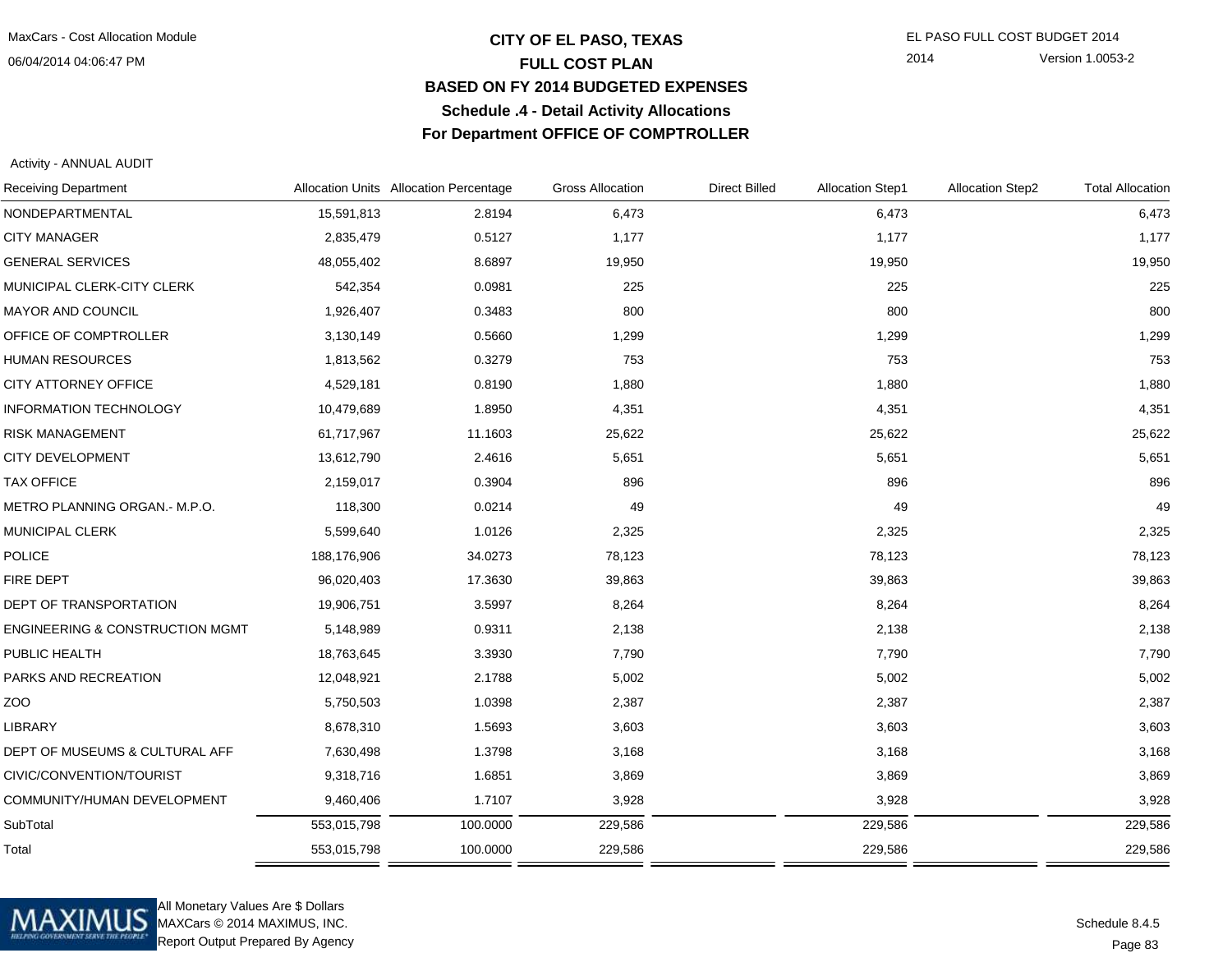**CITY OF EL PASO, TEXASFULL COST PLAN BASED ON FY 2014 BUDGETED EXPENSESSchedule .4 - Detail Activity AllocationsFor Department OFFICE OF COMPTROLLER**

Allocation Basis: TOTAL EXPENDITURES (Excl. Airport, Sun Metro, Env Svcs, & Int Bridges)Allocation Source: CITY OF EL PASO FINANCE DEPT

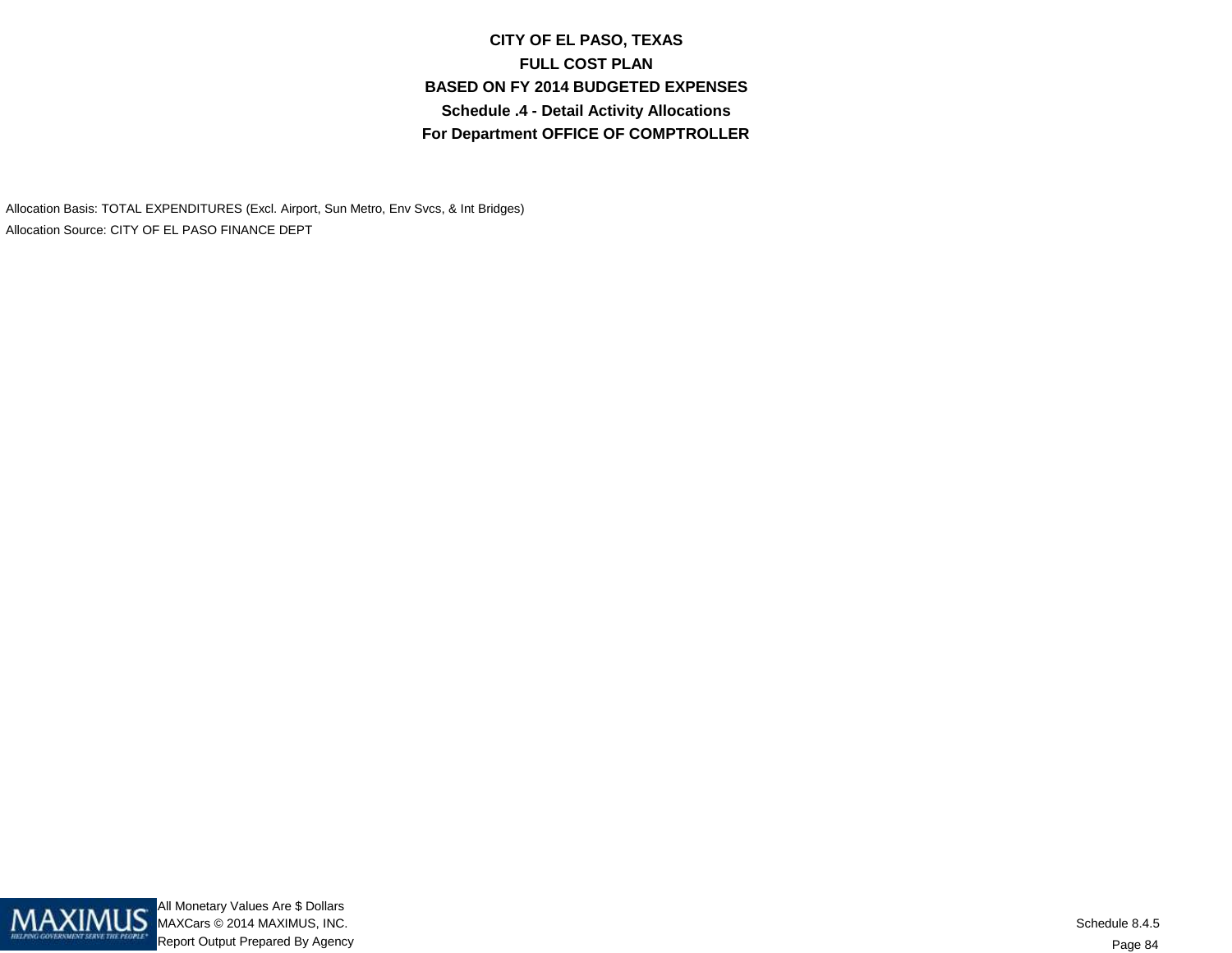06/04/2014 04:06:49 PM

## **CITY OF EL PASO, TEXAS** EL PASO FULL COST BUDGET 2014 **FULL COST PLAN BASED ON FY 2014 BUDGETED EXPENSESSchedule .4 - Detail Activity AllocationsFor Department OFFICE OF COMPTROLLER**

2014 Version 1.0053-2

#### Activity - CAPITAL ASSESTS

|               |          | <b>Gross Allocation</b>                | <b>Direct Billed</b> | <b>Allocation Step1</b> | <b>Allocation Step2</b> | <b>Total Allocation</b> |
|---------------|----------|----------------------------------------|----------------------|-------------------------|-------------------------|-------------------------|
| 7,000         | 0.0051   | 10                                     |                      | 10                      |                         | 10                      |
| 2,948,156     | 2.1651   | 4,260                                  |                      | 4,260                   |                         | 4,260                   |
| 439,909       | 0.3231   | 636                                    |                      | 636                     |                         | 636                     |
| 298,621       | 0.2193   | 432                                    |                      | 432                     |                         | 432                     |
| 149,909       | 0.1101   | 217                                    |                      | 217                     |                         | 217                     |
| 310,948       | 0.2284   | 449                                    |                      | 449                     | 68                      | 517                     |
| 18,898        | 0.0139   | 27                                     |                      | 27                      | $\overline{4}$          | 31                      |
| 3,547,711     | 2.6054   | 5,127                                  |                      | 5,127                   | 775                     | 5,902                   |
| 477,742       | 0.3508   | 690                                    |                      | 690                     | 104                     | 794                     |
| 131,592       | 0.0966   | 190                                    |                      | 190                     | 29                      | 219                     |
| 834,573       | 0.6129   | 1,206                                  |                      | 1,206                   | 182                     | 1,388                   |
| 39,034,941    | 28.6668  | 56,411                                 |                      | 56,411                  | 8,532                   | 64,943                  |
| 42,489,586    | 31.2038  | 61,404                                 |                      | 61,404                  | 9,289                   | 70,693                  |
| 17,621,539    | 12.9411  | 25,465                                 |                      | 25,465                  | 3,852                   | 29,317                  |
| 548,908       | 0.4031   | 793                                    |                      | 793                     | 120                     | 913                     |
| 14,776,349    | 10.8516  | 21,354                                 |                      | 21,354                  | 3,230                   | 24,584                  |
| 9,471,100     | 6.9555   | 13,687                                 |                      | 13,687                  | 2,070                   | 15,757                  |
| 1,048,583     | 0.7701   | 1,515                                  |                      | 1,515                   | 229                     | 1,744                   |
| 742,234       | 0.5451   | 1,073                                  |                      | 1,073                   | 162                     | 1,235                   |
| 1,269,293     | 0.9322   | 1,834                                  |                      | 1,834                   | 277                     | 2,111                   |
| 136, 167, 592 | 100.0000 | 196,780                                |                      | 196,780                 | 28,923                  | 225,703                 |
| 136, 167, 592 | 100.0000 | 196,780                                |                      | 196,780                 | 28,923                  | 225,703                 |
|               |          | Allocation Units Allocation Percentage |                      |                         |                         |                         |

Allocation Basis: COST OF GENERAL EQUIPMENT ASSIGNEDAllocation Source: FY 2013 FIXED ASSET SCHEDULE (CAFR)



All Monetary Values Are \$ Dollars MAXCars © 2014 MAXIMUS, INC.Report Output Prepared By Agency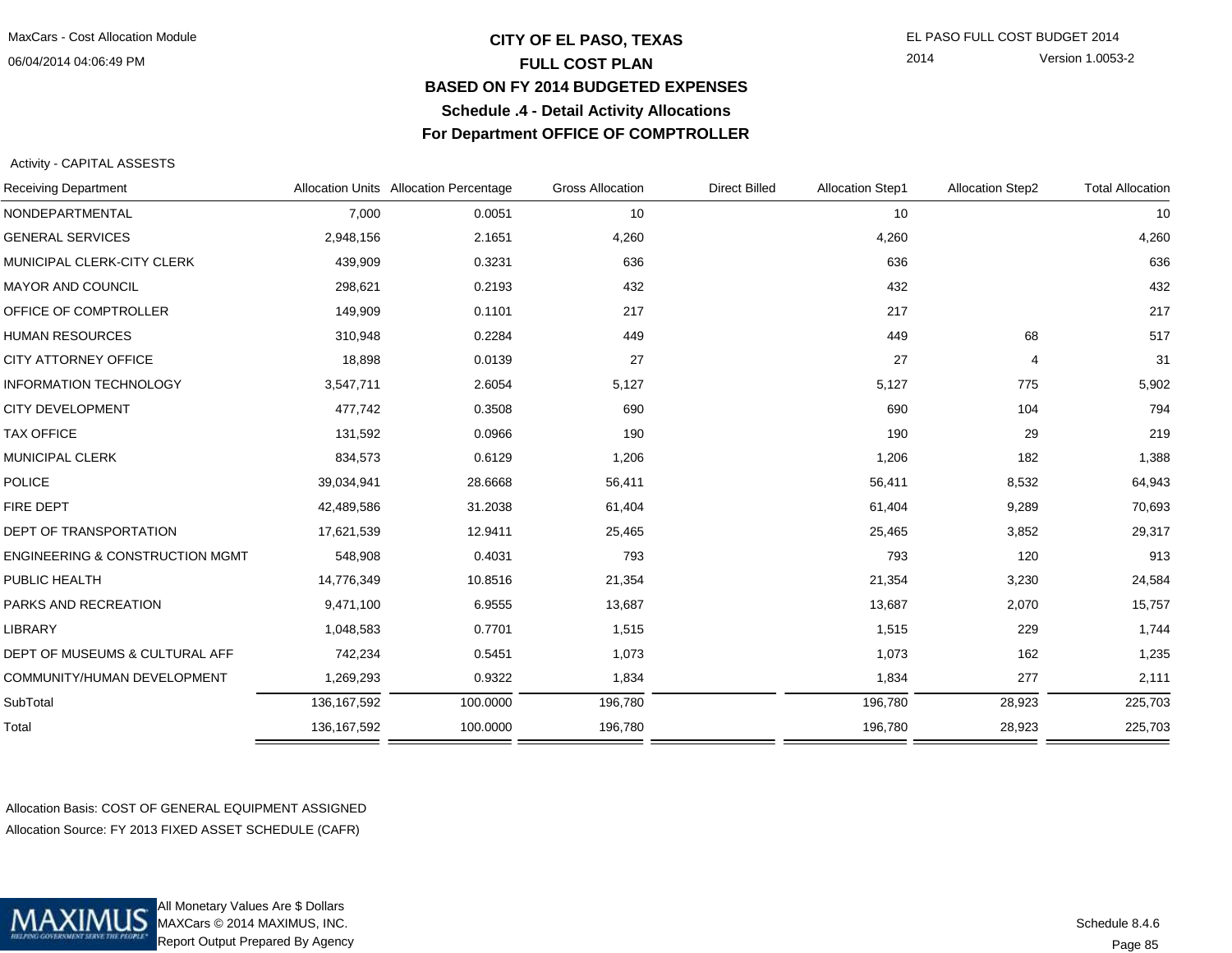MaxCars - Cost Allocation Module

06/04/2014 04:06:50 PM

#### **CITY OF EL PASO, TEXAS** EL PASO FULL COST BUDGET 2014 **FULL COST PLAN BASED ON FY 2014 BUDGETED EXPENSESSchedule .4 - Detail Activity AllocationsFor Department OFFICE OF COMPTROLLER**

2014 Version 1.0053-2

Activity - CD ADMIN

| Receiving Department        |       | Allocation Units Allocation Percentage | <b>Gross Allocation</b> | Direct Billed | <b>Allocation Step1</b> | <b>Allocation Step2</b> | <b>Total Allocation</b> |
|-----------------------------|-------|----------------------------------------|-------------------------|---------------|-------------------------|-------------------------|-------------------------|
| COMMUNITY/HUMAN DEVELOPMENT | 1.000 | 100.0000                               | 61.928                  |               | 61.928                  | 24.410                  | 86,338                  |
| SubTotal                    | 1,000 | 100.0000                               | 61,928                  |               | 61,928                  | 24.410                  | 86,338                  |
| Total                       | 1.000 | 100.0000                               | 61.928                  |               | 61.928                  | 24.410                  | 86,338                  |

Allocation Basis: DIRECT ALLOCATION TO COMMUNITY/HUMAN DEVELOP

Allocation Source: DIRECT ALLOCATION

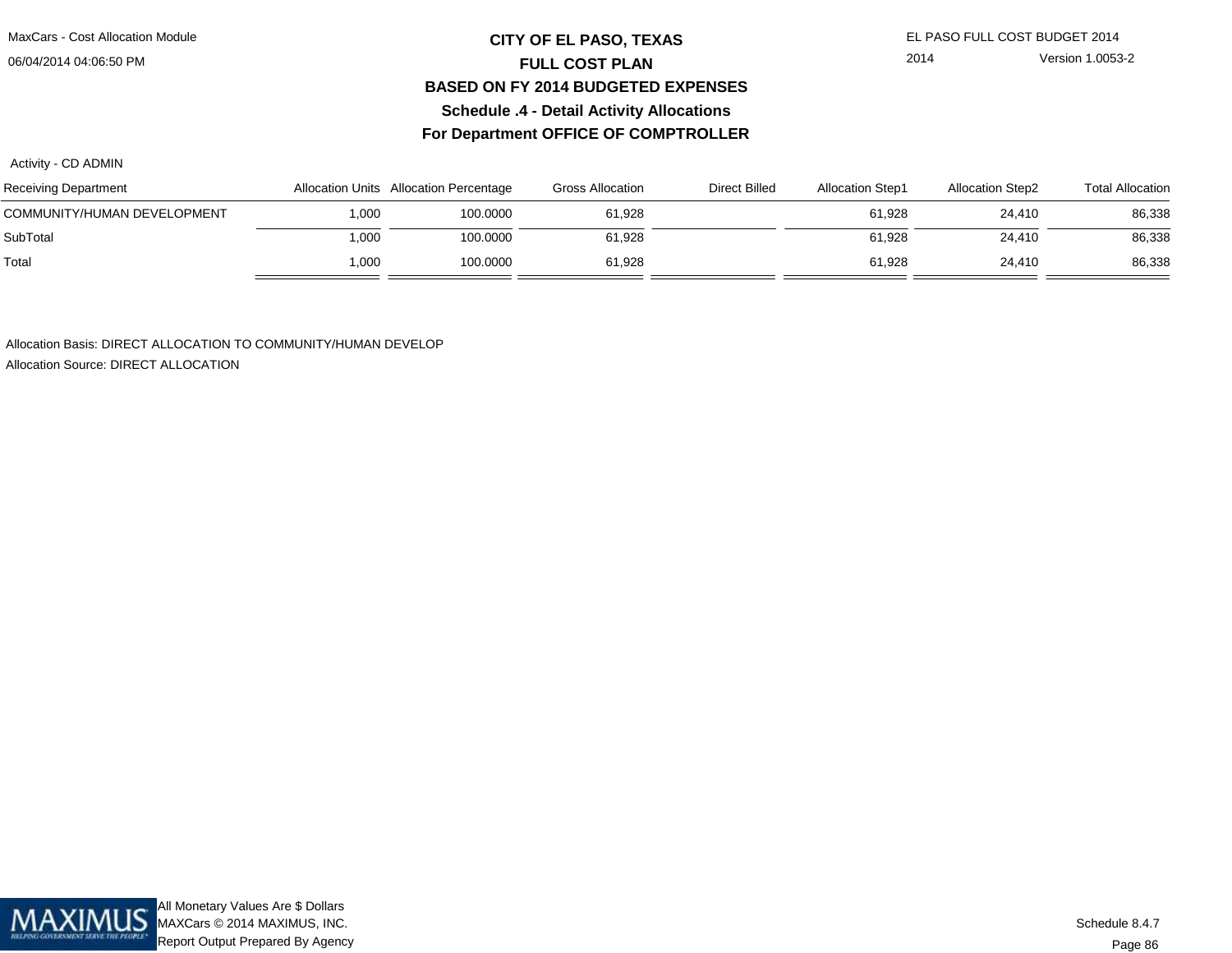# **CITY OF EL PASO, TEXAS** EL PASO FULL COST BUDGET 2014 **FULL COST PLAN BASED ON FY 2014 BUDGETED EXPENSESSchedule .5 - Allocation Summary**

2014 Version 1.0053-2

**For Department OFFICE OF COMPTROLLER**

| <b>Receiving Department</b>  | Total   | <b>FIN/REPORTING</b> | TREASURY | <b>FISCAL OPER</b> | <b>GRANTS</b> | <b>ANNUAL AUDIT</b> | <b>CAPITAL ASSESTS</b> |
|------------------------------|---------|----------------------|----------|--------------------|---------------|---------------------|------------------------|
| NONDEPARTMENTAL              | 87,771  | 11,796               | 4,270    | 65,222             | 0             | 6,473               | 10                     |
| <b>CITY MANAGER</b>          | 8,096   | 2,145                | 1,205    | 3,569              | 0             | 1,177               | $\Omega$               |
| <b>GENERAL SERVICES</b>      | 102,218 | 36,357               | 11,682   | 29,969             | 0             | 19,950              | 4,260                  |
| MUNICIPAL CLERK-CITY         | 1,727   | 410                  | 456      | 0                  | 0             | 225                 | 636                    |
| <b>MAYOR AND COUNCIL</b>     | 10,811  | 1,457                | 613      | 7,509              | 0             | 800                 | 432                    |
| OFFICE OF COMPTROLLER        | 28,408  | 2,368                | 1,231    | 23,293             | 0             | 1,299               | 217                    |
| <b>PURCHASING &amp;</b>      | 728     | 728                  | 0        | 0                  | 0             | $\mathbf 0$         | $\Omega$               |
| <b>HUMAN RESOURCES</b>       | 10,083  | 1,595                | 1,029    | 6,189              | 0             | 753                 | 517                    |
| CITY ATTORNEY OFFICE         | 15,357  | 3,984                | 1,967    | 7,495              | $\Omega$      | 1,880               | 31                     |
| <b>INFORMATION</b>           | 78,962  | 9,217                | 7,761    | 9,797              | 41,934        | 4,351               | 5,902                  |
| <b>RISK MANAGEMENT</b>       | 85,166  | 54,278               | 3,982    | 1,284              | 0             | 25,622              | $\Omega$               |
| <b>CITY DEVELOPMENT</b>      | 122,300 | 11,972               | 4,848    | 99,035             | 0             | 5,651               | 794                    |
| <b>TAX OFFICE</b>            | 9,543   | 1,898                | 2,378    | 4,152              | 0             | 896                 | 219                    |
| <b>METRO PLANNING</b>        | 3,719   | 105                  | $\Omega$ | 3,565              | 0             | 49                  | $\Omega$               |
| <b>MUNICIPAL CLERK</b>       | 20,827  | 4,925                | 2,246    | 9,943              | $\Omega$      | 2,325               | 1,388                  |
| <b>POLICE</b>                | 645,888 | 165,491              | 61,655   | 82,207             | 193,469       | 78,123              | 64,943                 |
| FIRE DEPT                    | 322,582 | 84,446               | 50,341   | 53,979             | 23,260        | 39,863              | 70,693                 |
| DEPT OF                      | 389,954 | 17,507               | 7,095    | 16,103             | 311,668       | 8,264               | 29,317                 |
| ENVIRONMENTAL                | 342,862 | 44,752               | 138,602  | 152,196            | 7,312         | $\Omega$            |                        |
| <b>ENGINEERING &amp;</b>     | 17,416  | 4,529                | 1,645    | 8,191              | 0             | 2,138               | 913                    |
| PUBLIC HEALTH                | 155,678 | 16,502               | 6,426    | 100,376            | 0             | 7,790               | 24,584                 |
| PARKS AND RECREATION         | 130,196 | 10,597               | 6,440    | 79,175             | 13,225        | 5,002               | 15,757                 |
| ZO <sub>O</sub>              | 22,190  | 5,058                | 2,056    | 12,689             | 0             | 2,387               | $\Omega$               |
| <b>LIBRARY</b>               | 47,711  | 7,632                | 4,634    | 29,018             | 1,080         | 3,603               | 1,744                  |
| <b>DEPT OF MUSEUMS &amp;</b> | 32,314  | 6,711                | 1,269    | 19,089             | 842           | 3,168               | 1,235                  |
| CIVIC/CONVENTION/TOURI       | 17,034  | 8,195                | $\Omega$ | 4,970              | 0             | 3,869               | $\Omega$               |
| <b>SUN METRO</b>             | 122,588 | 52,091               | 34,714   | 35,783             | 0             | 0                   | $\Omega$               |
| <b>AIRPORT</b>               | 189,157 | 31,515               | 48,496   | 96,073             | 13,073        | $\mathbf 0$         | $\Omega$               |
| COMMUNITY/HUMAN              | 159,992 | 8,319                | 2,452    | 56,844             | 0             | 3,928               | 2,111                  |
| <b>INTERNATIONAL BRIDGES</b> | 19,543  | 4,964                | 4,045    | 10,534             | 0             | $\Omega$            | 0                      |
| <b>ALL OTHERS</b>            | 23      | $\Omega$             | $\Omega$ | $\Omega$           | 23            | $\Omega$            | $\Omega$               |

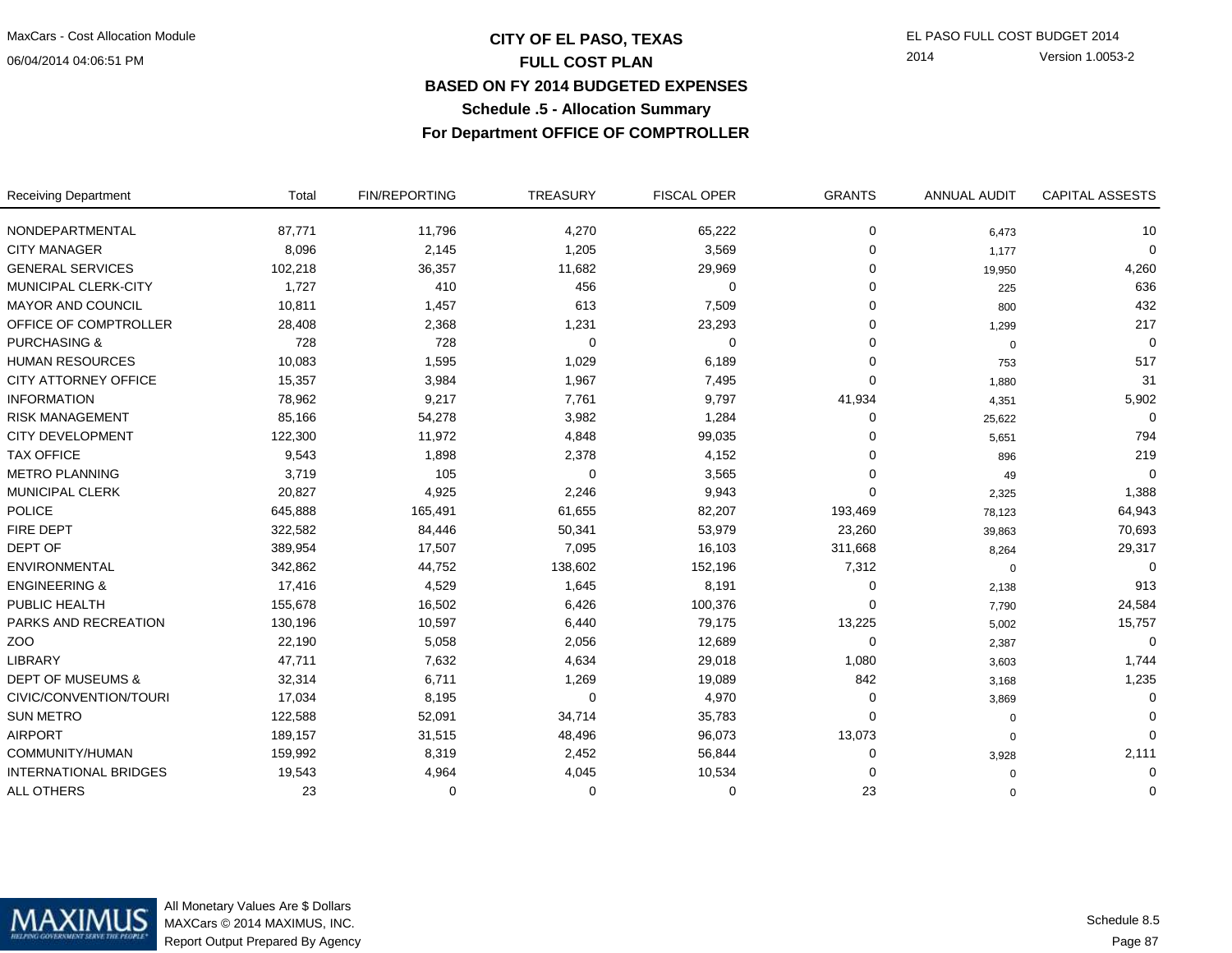# **CITY OF EL PASO, TEXAS** EL PASO FULL COST BUDGET 2014 **FULL COST PLAN BASED ON FY 2014 BUDGETED EXPENSESSchedule .5 - Allocation Summary**

2014 Version 1.0053-2

**For Department OFFICE OF COMPTROLLER**

| <b>Receiving Department</b> | Total     | <b>FIN/REPORTING</b> | <b>TREASURY</b> | <b>FISCAL OPER</b> | <b>GRANTS</b> | ANNUAL AUDIT | <b>CAPITAL ASSESTS</b> |
|-----------------------------|-----------|----------------------|-----------------|--------------------|---------------|--------------|------------------------|
| Direct Billed               |           |                      |                 |                    |               |              | $\Omega$               |
| Total                       | 3,200,844 | 611.544              | 413,538         | 028,249.ا          | 605,886       | 229,586      | 225,703                |

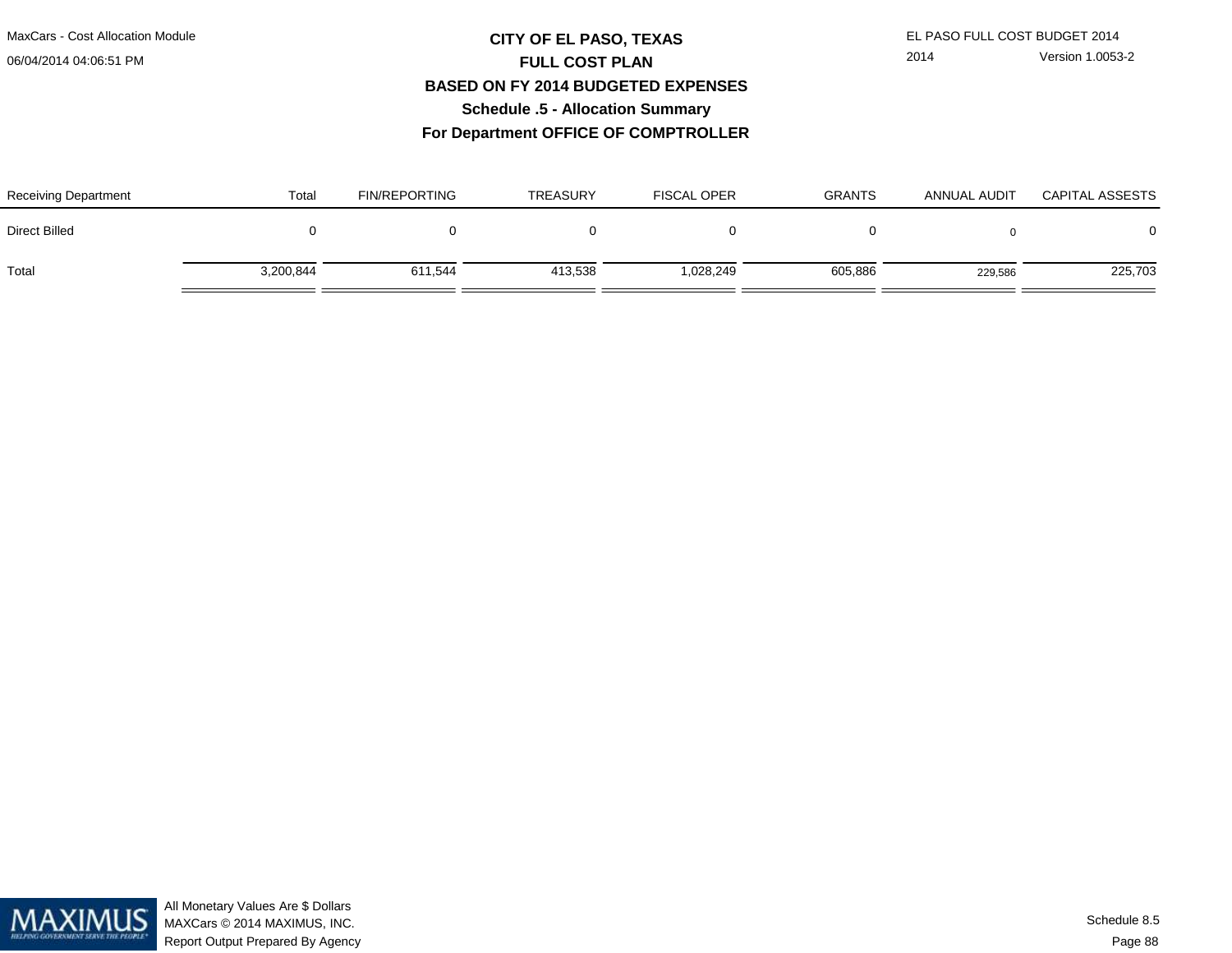## **CITY OF EL PASO, TEXAS** EL PASO FULL COST BUDGET 2014 **FULL COST PLAN BASED ON FY 2014 BUDGETED EXPENSESSchedule .5 - Allocation SummaryFor Department OFFICE OF COMPTROLLER**

| <b>Receiving Department</b>  | CD ADMIN |
|------------------------------|----------|
|                              |          |
| NONDEPARTMENTAL              | 0        |
| <b>CITY MANAGER</b>          | 0        |
| <b>GENERAL SERVICES</b>      | $\Omega$ |
| MUNICIPAL CLERK-CITY         | 0        |
| MAYOR AND COUNCIL            | $\Omega$ |
| OFFICE OF COMPTROLLER        | O        |
| <b>PURCHASING &amp;</b>      | O        |
| <b>HUMAN RESOURCES</b>       | 0        |
| CITY ATTORNEY OFFICE         | 0        |
| <b>INFORMATION</b>           | 0        |
| <b>RISK MANAGEMENT</b>       | $\Omega$ |
| CITY DEVELOPMENT             | $\Omega$ |
| <b>TAX OFFICE</b>            | 0        |
| <b>METRO PLANNING</b>        | 0        |
| <b>MUNICIPAL CLERK</b>       | $\Omega$ |
| POLICE                       | $\Omega$ |
| FIRE DEPT                    | $\Omega$ |
| DEPT OF                      | 0        |
| ENVIRONMENTAL                | $\Omega$ |
| <b>ENGINEERING &amp;</b>     | 0        |
| PUBLIC HEALTH                | 0        |
| PARKS AND RECREATION         | U        |
| ZOO                          | O        |
| LIBRARY                      | O        |
| DEPT OF MUSEUMS &            | 0        |
| CIVIC/CONVENTION/TOURI       | 0        |
| <b>SUN METRO</b>             | $\Omega$ |
| <b>AIRPORT</b>               | $\Omega$ |
| COMMUNITY/HUMAN              | 86,338   |
| <b>INTERNATIONAL BRIDGES</b> | 0        |
| ALL OTHERS                   | 0        |
|                              |          |



All Monetary Values Are \$ Dollars MAXCars © 2014 MAXIMUS, INC.Report Output Prepared By Agency

Page 89Schedule 8.5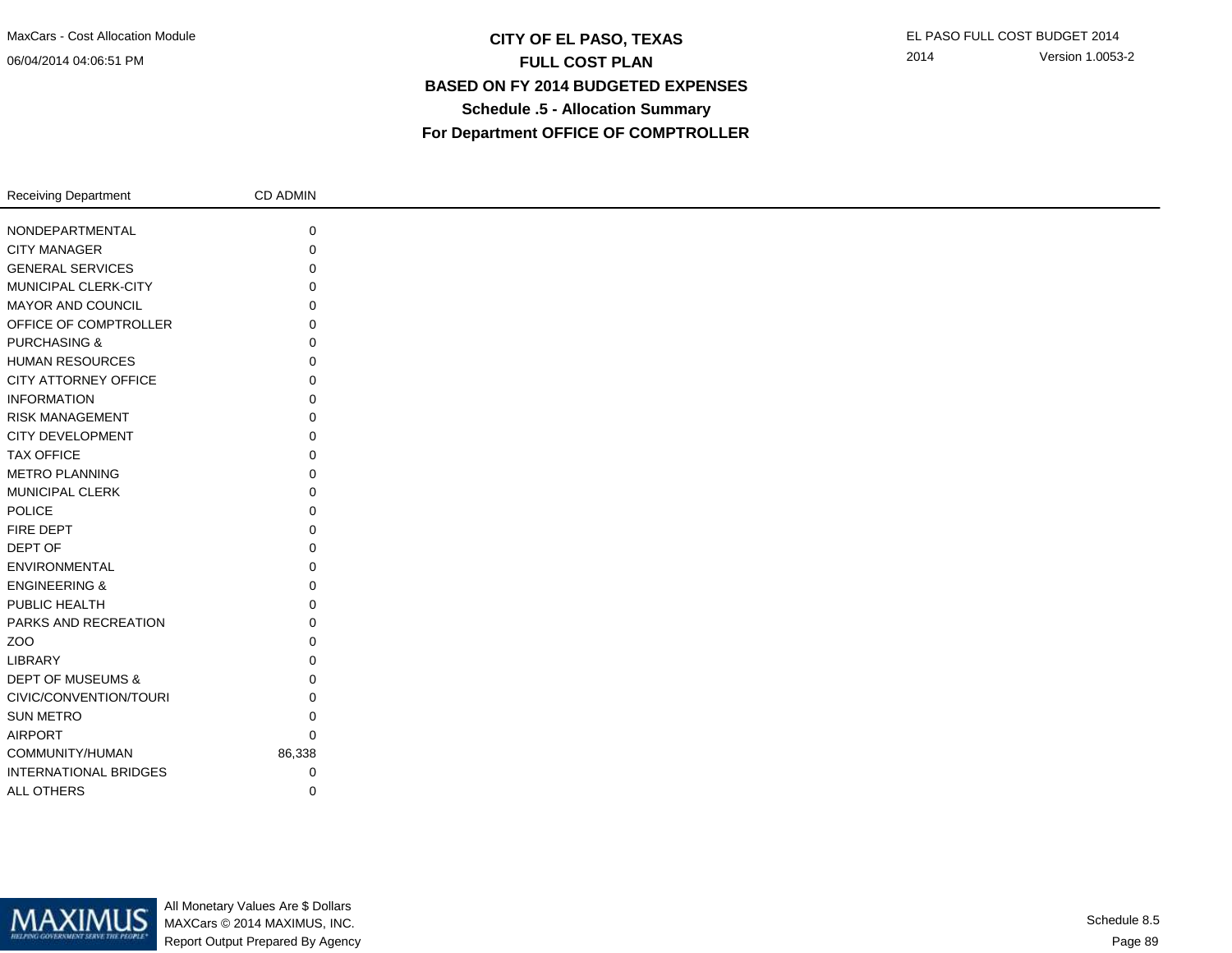MaxCars - Cost Allocation Module

06/04/2014 04:06:51 PM

## **CITY OF EL PASO, TEXAS** EL PASO FULL COST BUDGET 2014 **FULL COST PLAN BASED ON FY 2014 BUDGETED EXPENSESSchedule .5 - Allocation SummaryFor Department OFFICE OF COMPTROLLER**

| <b>Receiving Department</b> | CD ADMIN |  |
|-----------------------------|----------|--|
| <b>Direct Billed</b>        |          |  |
| Total                       | 86,338   |  |

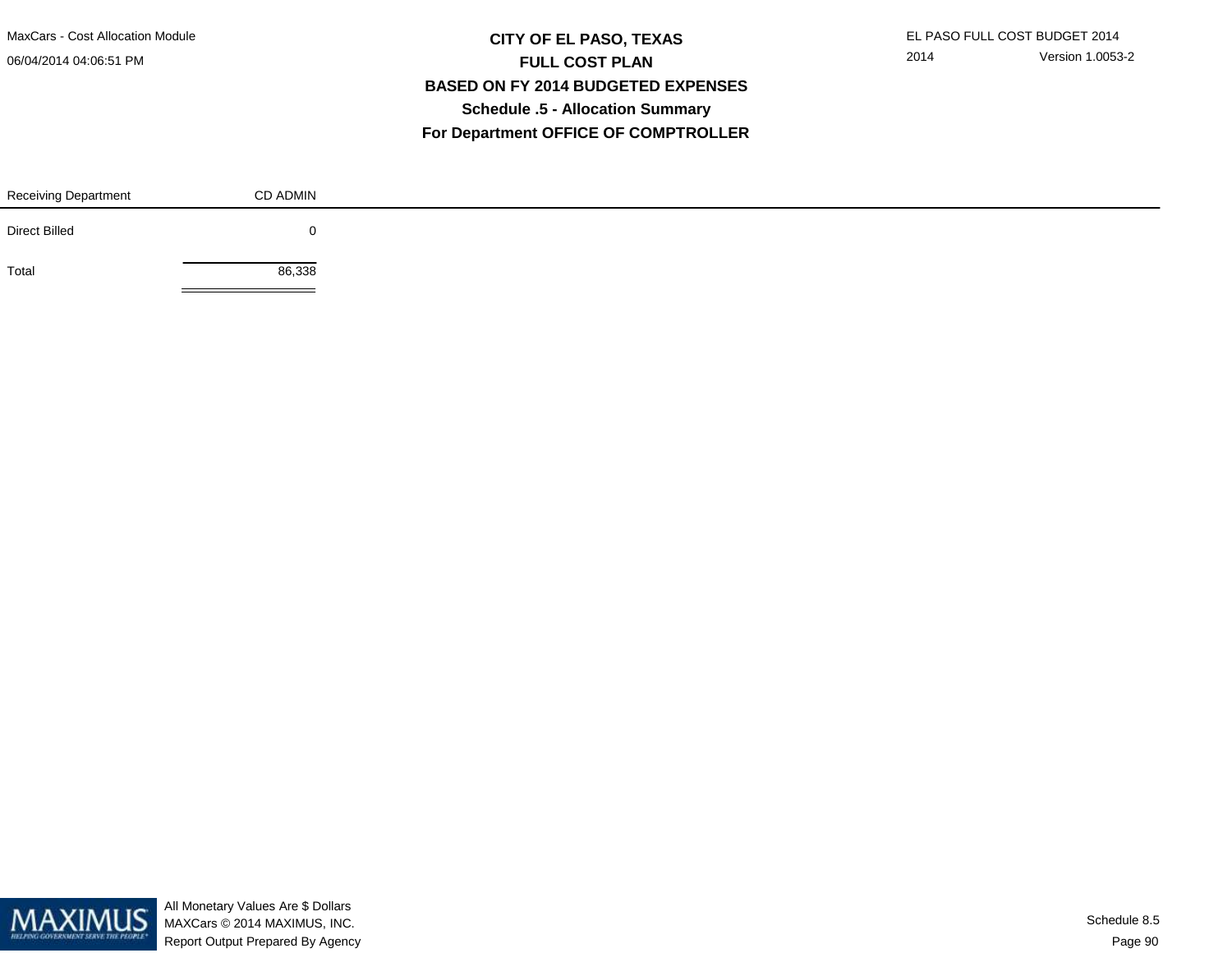Schedule 9.001 FULL COST 2014

# **CITY OF EL PASO, TEXAS PURCHASING & STRATEGIC SOURCING NATURE AND EXTENT OF SERVICES**

The Purchasing and Strategic Sourcing Department provides internal and external training, bidding, and contract administration services to City Departments so they can obtain goods and services at the best value to achieve their mission and strategic results. Costs associated with the procurement of goods and services are allocated based upon the number of purchase orders processed for each department.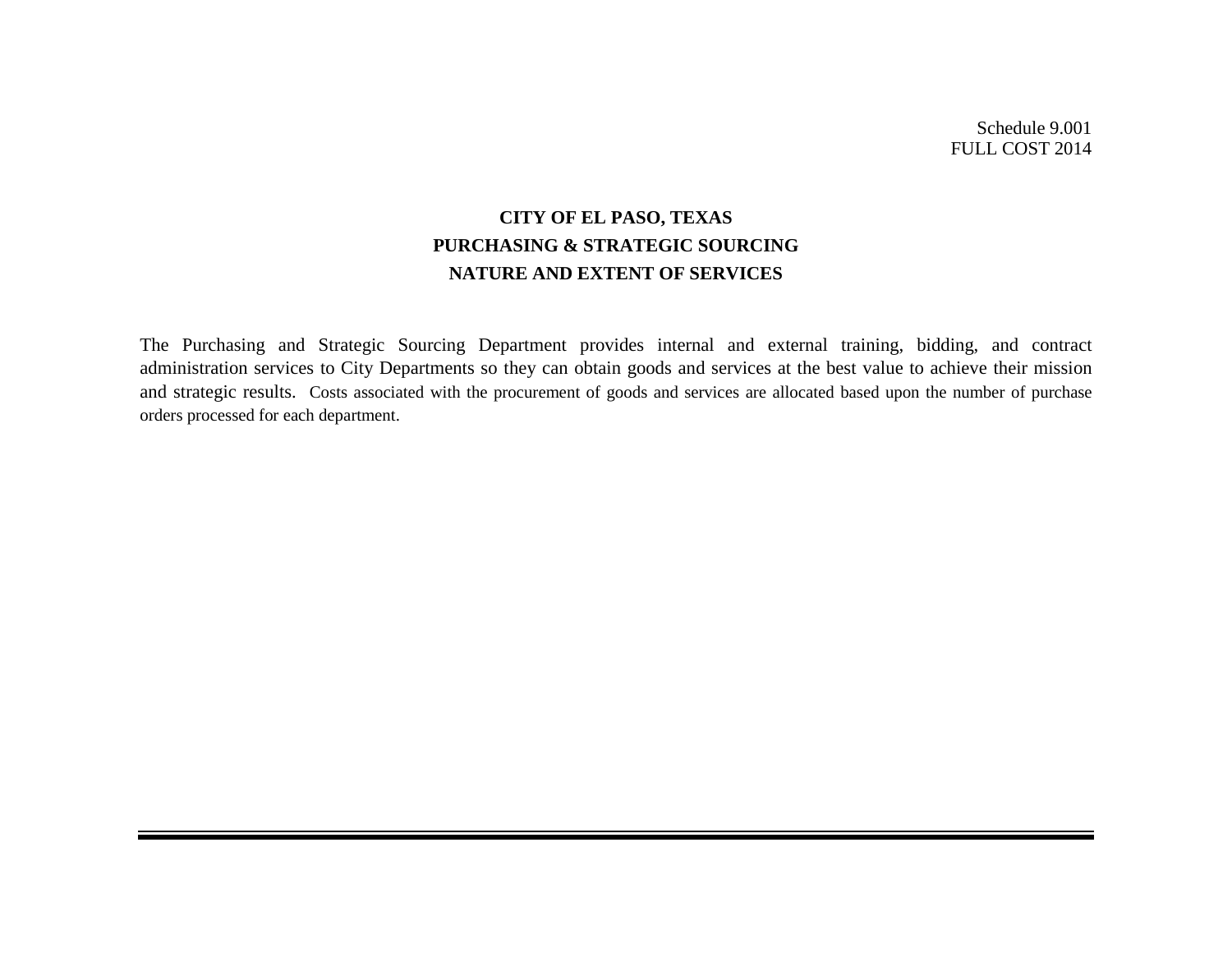## **CITY OF EL PASO, TEXAS** EL PASO FULL COST BUDGET 2014 **FULL COST PLANBASED ON FY 2014 BUDGETED EXPENSES**

2014 Version 1.0053-2

**Schedule .2 - Costs To Be Allocated**

#### **For Department PURCHASING & STRATEGIC SOURCING**

| 1st Allocation | 2nd Allocation | Sub-Total | Total   |  |
|----------------|----------------|-----------|---------|--|
| 828,059        |                |           | 828,059 |  |
| 26,217         |                | 26,217    |         |  |
| 10,709         | 144            | 10,853    |         |  |
| 29,344         | 6,954          | 36,298    |         |  |
| 56,466         | 48             | 56,514    |         |  |
| 4,578          | 577            | 5,155     |         |  |
| 626            | 102            | 728       |         |  |
|                | 7,662          | 7,662     |         |  |
|                | 1,072          | 1,072     |         |  |
|                | 891            | 891       |         |  |
| 127,940        | 17,450         | 145,390   | 145,390 |  |
| 955,999        | 17,450         |           | 973,449 |  |
|                |                |           |         |  |

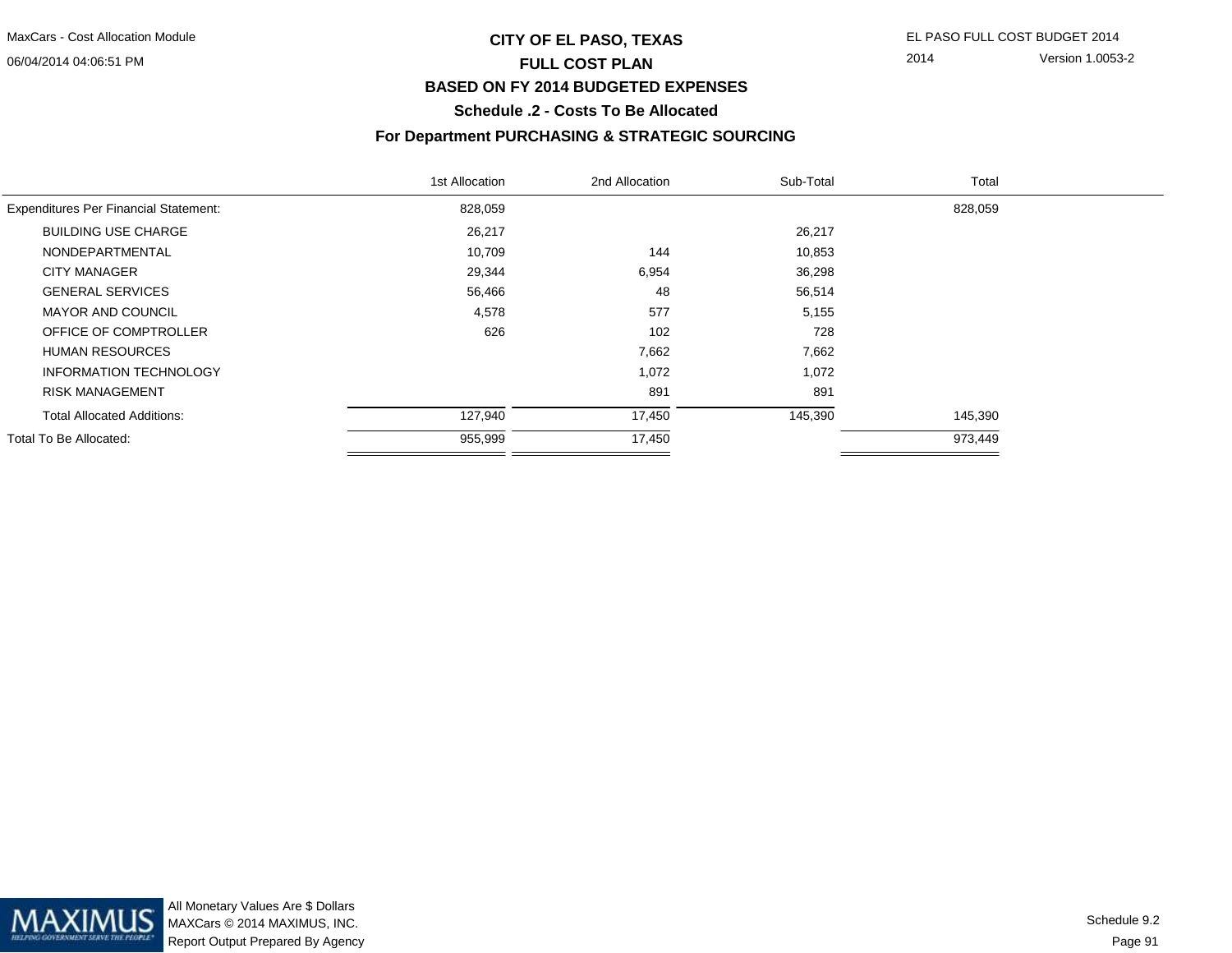## **CITY OF EL PASO, TEXAS** EL PASO FULL COST BUDGET 2014 **FULL COST PLAN BASED ON FY 2014 BUDGETED EXPENSESSchedule .3 - Costs Allocated By Activity**

2014 Version 1.0053-2

#### 

|  |  |  | For Department PURCHASING & STRATEGIC SOURCING |  |
|--|--|--|------------------------------------------------|--|
|--|--|--|------------------------------------------------|--|

|                                      | Total       | General & Admin | PURCHASING  |  |
|--------------------------------------|-------------|-----------------|-------------|--|
| Wages & Benefits                     |             |                 |             |  |
| <b>SALARIES &amp; WAGES</b>          | 596,490     | 0               | 596,490     |  |
| <b>FRINGE BENEFITS</b>               | 191,769     | $\mathbf 0$     | 191,769     |  |
| Other Expense & Cost                 |             |                 |             |  |
| CONTRACT SVCS                        | 20,900      | 0               | 20,900      |  |
| <b>SUPPLIES</b>                      | 6,800       | 0               | 6,800       |  |
| OPERATING EXPENSES                   | 12,100      | $\mathbf 0$     | 12,100      |  |
| Departmental Totals                  |             |                 |             |  |
| <b>Total Expenditures</b>            | 828,059     | 0               | 828,059     |  |
| Deductions                           |             |                 |             |  |
| <b>Total Deductions</b>              | $\mathbf 0$ | 0               | $\mathbf 0$ |  |
| <b>Functional Cost</b>               | 828,059     | 0               | 828,059     |  |
| Allocation Step 1                    |             |                 |             |  |
| Inbound- All Others                  | 127,940     | 0               | 127,940     |  |
| 1st Allocation                       | 955,999     | $\mathbf 0$     | 955,999     |  |
| Allocation Step 2                    |             |                 |             |  |
| Inbound- All Others                  | 17,450      | 0               | 17,450      |  |
| 2nd Allocation                       | 17,450      | $\mathbf 0$     | 17,450      |  |
| Total For 096 PURCHASING & STRATEGIC |             |                 |             |  |
| <b>Total Allocated</b>               | 973,449     | 0               | 973,449     |  |



All Monetary Values Are \$ Dollars MAXCars © 2014 MAXIMUS, INC.Report Output Prepared By Agency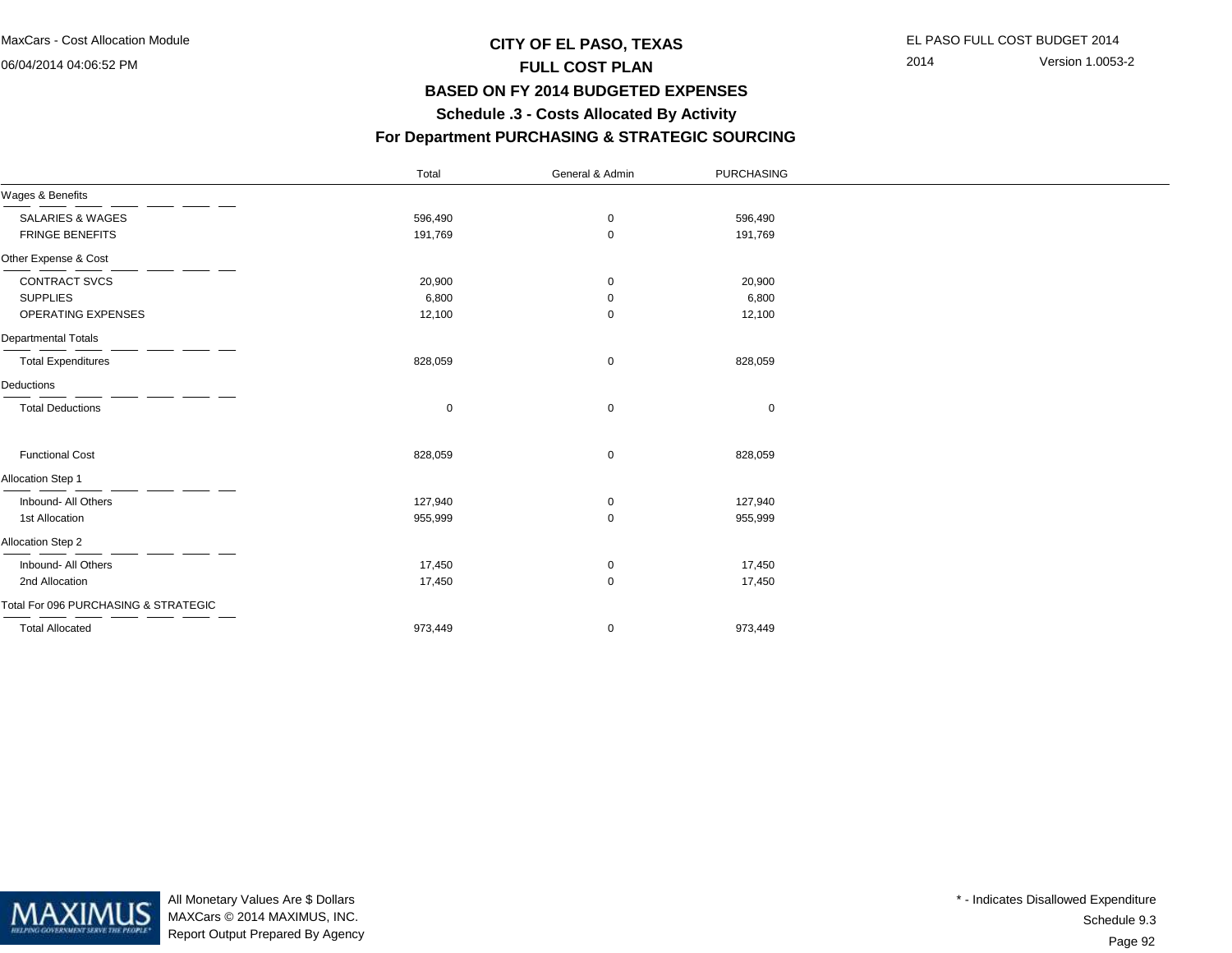## **CITY OF EL PASO, TEXAS** EL PASO FULL COST BUDGET 2014 **FULL COST PLAN BASED ON FY 2014 BUDGETED EXPENSESSchedule .4 - Detail Activity Allocations**

#### **For Department PURCHASING & STRATEGIC SOURCING**

Activity - PURCHASING

| <b>Receiving Department</b>    |                  | Allocation Units Allocation Percentage | <b>Gross Allocation</b> | <b>Direct Billed</b> | <b>Allocation Step1</b> | <b>Allocation Step2</b> | <b>Total Allocation</b> |
|--------------------------------|------------------|----------------------------------------|-------------------------|----------------------|-------------------------|-------------------------|-------------------------|
| NONDEPARTMENTAL                | 106              | 3.0359                                 | 29,023                  |                      | 29,023                  |                         | 29,023                  |
| <b>CITY MANAGER</b>            | 8                | 0.2272                                 | 2,172                   |                      | 2,172                   |                         | 2,172                   |
| <b>GENERAL SERVICES</b>        | 305              | 8.6845                                 | 83,024                  |                      | 83,024                  |                         | 83,024                  |
| MUNICIPAL CLERK-CITY CLERK     | $\boldsymbol{2}$ | 0.0710                                 | 679                     |                      | 679                     |                         | 679                     |
| MAYOR AND COUNCIL              | 8                | 0.2272                                 | 2,172                   |                      | 2,172                   |                         | 2,172                   |
| OFFICE OF COMPTROLLER          | $\overline{7}$   | 0.2082                                 | 1,990                   |                      | 1,990                   |                         | 1,990                   |
| <b>HUMAN RESOURCES</b>         | 5                | 0.1420                                 | 1,358                   |                      | 1,358                   | 28                      | 1,386                   |
| CITY ATTORNEY OFFICE           | 9                | 0.2556                                 | 2,444                   |                      | 2,444                   | 51                      | 2,495                   |
| <b>INFORMATION TECHNOLOGY</b>  | 129              | 3.6784                                 | 35,166                  |                      | 35,166                  | 733                     | 35,899                  |
| <b>RISK MANAGEMENT</b>         | 16               | 0.4545                                 | 4,345                   |                      | 4,345                   | 91                      | 4,436                   |
| CITY DEVELOPMENT               | 34               | 0.9658                                 | 9,233                   |                      | 9,233                   | 193                     | 9,426                   |
| <b>TAX OFFICE</b>              | 20               | 0.5681                                 | 5,431                   |                      | 5,431                   | 113                     | 5,544                   |
| METRO PLANNING ORGAN.- M.P.O.  | 20               | 0.5681                                 | 5,431                   |                      | 5,431                   | 113                     | 5,544                   |
| MUNICIPAL CLERK                | 66               | 1.8889                                 | 18,058                  |                      | 18,058                  | 377                     | 18,435                  |
| <b>POLICE</b>                  | 145              | 4.1187                                 | 39,375                  |                      | 39,375                  | 821                     | 40,196                  |
| FIRE DEPT                      | 401              | 11.3990                                | 108,974                 |                      | 108,974                 | 2,271                   | 111,245                 |
| DEPT OF TRANSPORTATION         | 114              | 3.2382                                 | 30,957                  |                      | 30,957                  | 645                     | 31,602                  |
| ENVIRONMENTAL SERVICES         | 345              | 9.8045                                 | 93,731                  |                      | 93,731                  | 1,954                   | 95,685                  |
| PUBLIC HEALTH                  | 340              | 9.6577                                 | 92,327                  |                      | 92,327                  | 1,925                   | 94,252                  |
| PARKS AND RECREATION           | 224              | 6.3880                                 | 61,069                  |                      | 61,069                  | 1,273                   | 62,342                  |
| ZOO                            | 145              | 4.1187                                 | 39,375                  |                      | 39,375                  | 821                     | 40,196                  |
| <b>LIBRARY</b>                 | 101              | 2.8723                                 | 27,459                  |                      | 27,459                  | 573                     | 28,032                  |
| DEPT OF MUSEUMS & CULTURAL AFF | 259              | 7.3591                                 | 70,353                  |                      | 70,353                  | 1,467                   | 71,820                  |
| <b>SUN METRO</b>               | 337              | 9.5773                                 | 91,559                  |                      | 91,559                  | 1,909                   | 93,468                  |
| <b>AIRPORT</b>                 | 296              | 8.4127                                 | 80,425                  |                      | 80,425                  | 1,677                   | 82,102                  |
| COMMUNITY/HUMAN DEVELOPMENT    | 60               | 1.7043                                 | 16,293                  |                      | 16,293                  | 340                     | 16,633                  |
| <b>INTERNATIONAL BRIDGES</b>   | 13               | 0.3741                                 | 3,576                   |                      | 3,576                   | 75                      | 3,651                   |
| SubTotal                       | 3,520            | 100.0000                               | 955,999                 |                      | 955,999                 | 17,450                  | 973,449                 |



All Monetary Values Are \$ Dollars MAXCars © 2014 MAXIMUS, INC.Report Output Prepared By Agency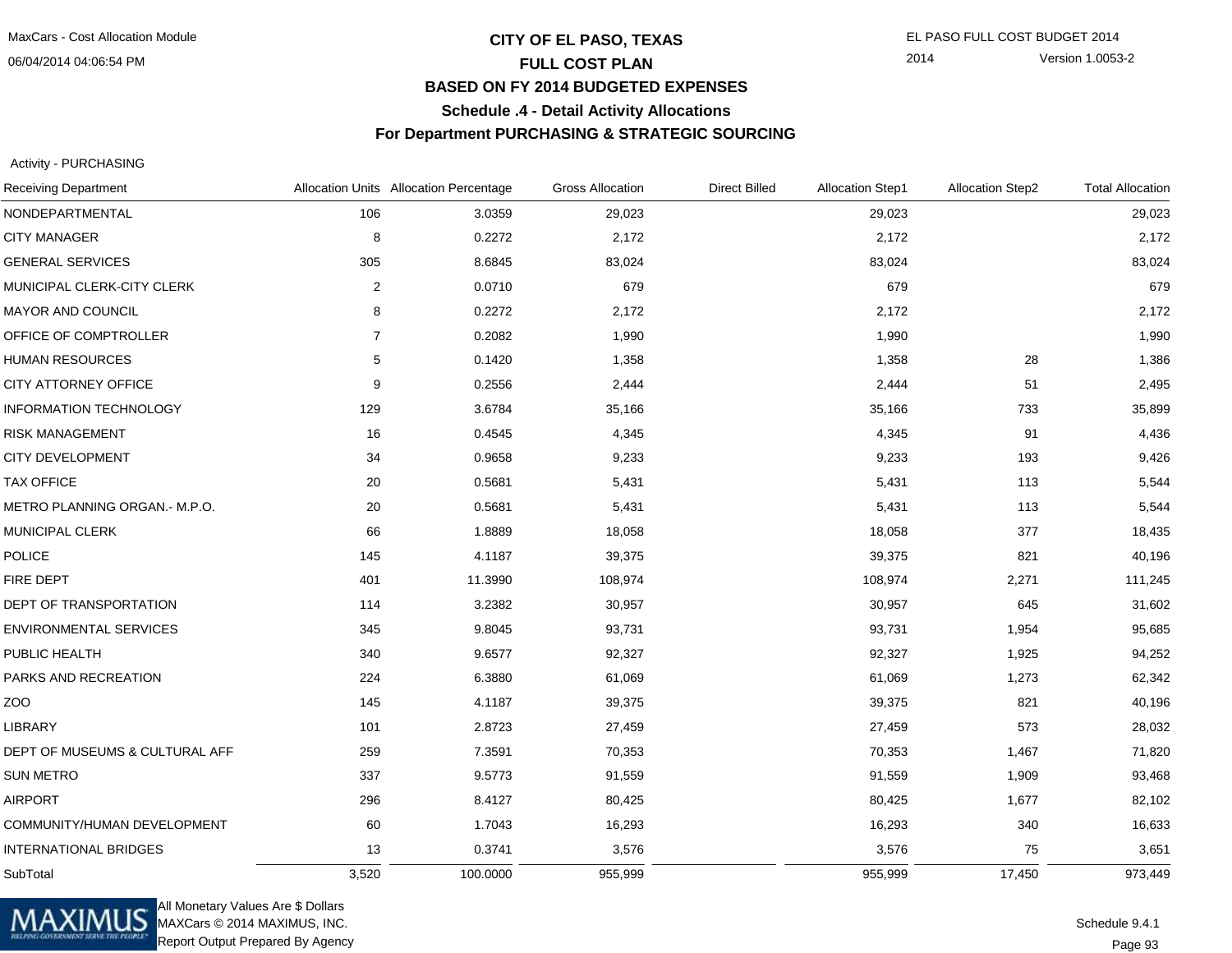MaxCars - Cost Allocation Module

06/04/2014 04:06:54 PM

## **CITY OF EL PASO, TEXAS** EL PASO FULL COST BUDGET 2014 **FULL COST PLAN BASED ON FY 2014 BUDGETED EXPENSESSchedule .4 - Detail Activity Allocations**

# 2014 Version 1.0053-2

#### **For Department PURCHASING & STRATEGIC SOURCING**

Activity - PURCHASING

| Receiving Department | Allocation Units | Allocation Percentage | <b>Gross Allocation</b> | Direct Billed | <b>Total Alloc</b><br>Step1 | Total Alloc -<br>Step2 | Total Allocation |
|----------------------|------------------|-----------------------|-------------------------|---------------|-----------------------------|------------------------|------------------|
| Total                | 3,520            | 100.0000              | 955,999                 |               | 955,999                     | 7,450                  | 973.449          |

Allocation Basis: TOTAL NUMBER OF PURCHASE ORDERS (P.O.'s) PROCESSEDAllocation Source: FINANCIAL SERVICES - P.O. REPORT

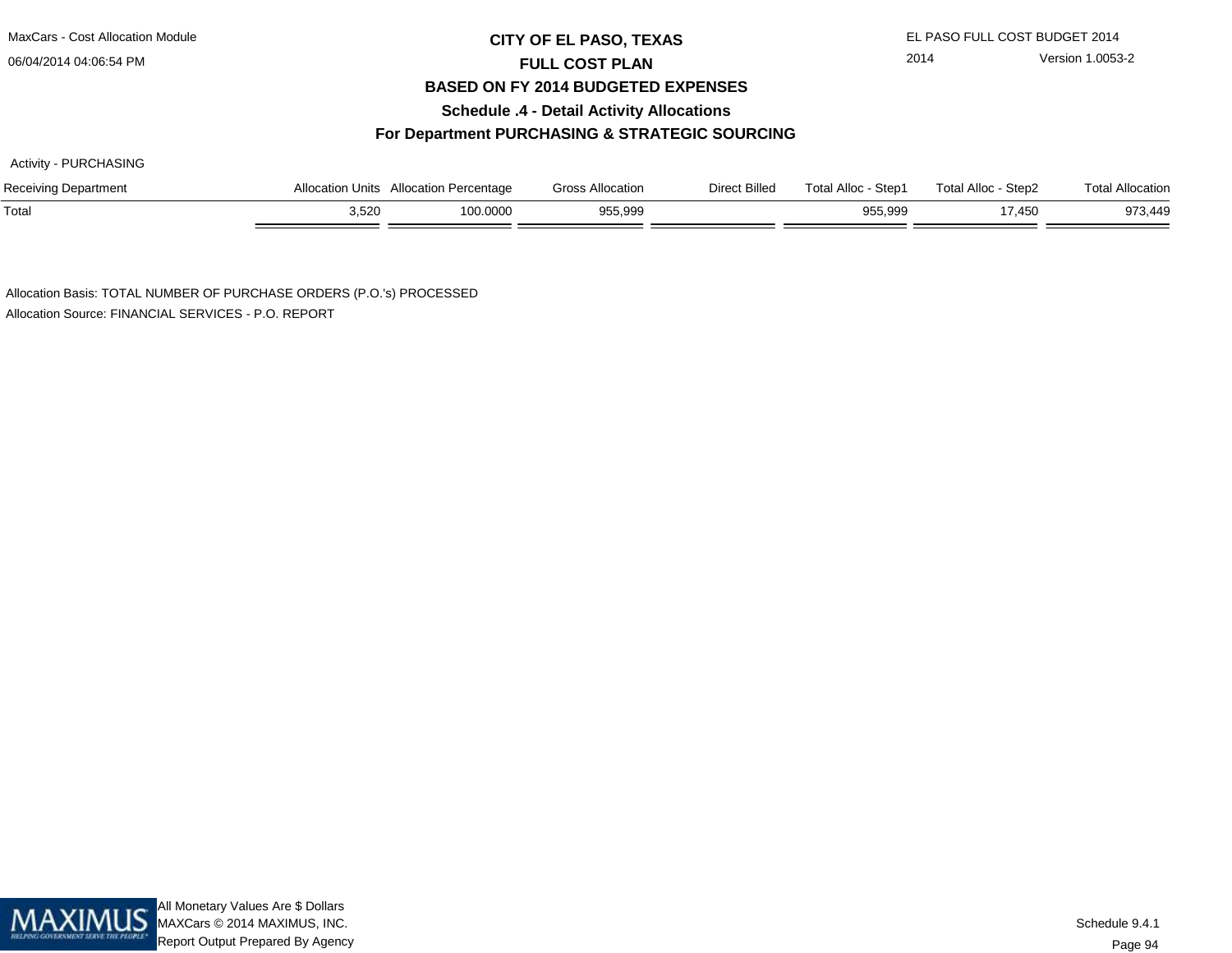## **CITY OF EL PASO, TEXAS** EL PASO FULL COST BUDGET 2014 **FULL COST PLAN BASED ON FY 2014 BUDGETED EXPENSESSchedule .5 - Allocation SummaryFor Department PURCHASING & STRATEGIC SOURCING**

| Receiving Department         | Total   | <b>PURCHASING</b> |
|------------------------------|---------|-------------------|
| NONDEPARTMENTAL              | 29,023  | 29,023            |
| <b>CITY MANAGER</b>          | 2,172   | 2,172             |
| <b>GENERAL SERVICES</b>      |         |                   |
|                              | 83,024  | 83,024            |
| MUNICIPAL CLERK-CITY         | 679     | 679               |
| MAYOR AND COUNCIL            | 2,172   | 2,172             |
| OFFICE OF COMPTROLLER        | 1,990   | 1,990             |
| <b>HUMAN RESOURCES</b>       | 1,386   | 1,386             |
| CITY ATTORNEY OFFICE         | 2,495   | 2,495             |
| <b>INFORMATION</b>           | 35,899  | 35,899            |
| <b>RISK MANAGEMENT</b>       | 4,436   | 4,436             |
| CITY DEVELOPMENT             | 9,426   | 9,426             |
| <b>TAX OFFICE</b>            | 5,544   | 5,544             |
| <b>METRO PLANNING</b>        | 5,544   | 5,544             |
| MUNICIPAL CLERK              | 18,435  | 18,435            |
| <b>POLICE</b>                | 40,196  | 40,196            |
| FIRE DEPT                    | 111,245 | 111,245           |
| DEPT OF                      | 31,602  | 31,602            |
| ENVIRONMENTAL                | 95,685  | 95,685            |
| PUBLIC HEALTH                | 94,252  | 94,252            |
| PARKS AND RECREATION         | 62,342  | 62,342            |
| ZOO                          | 40,196  | 40,196            |
| LIBRARY                      | 28,032  | 28,032            |
| <b>DEPT OF MUSEUMS &amp;</b> | 71,820  | 71,820            |
| <b>SUN METRO</b>             | 93,468  | 93,468            |
| <b>AIRPORT</b>               | 82,102  | 82,102            |
| COMMUNITY/HUMAN              | 16,633  | 16,633            |
| <b>INTERNATIONAL BRIDGES</b> | 3,651   | 3,651             |
|                              |         |                   |
| <b>Direct Billed</b>         | 0       | 0                 |
| Total                        | 973,449 | 973,449           |
|                              |         |                   |



All Monetary Values Are \$ Dollars MAXCars © 2014 MAXIMUS, INC.Report Output Prepared By Agency

Page 95Schedule 9.5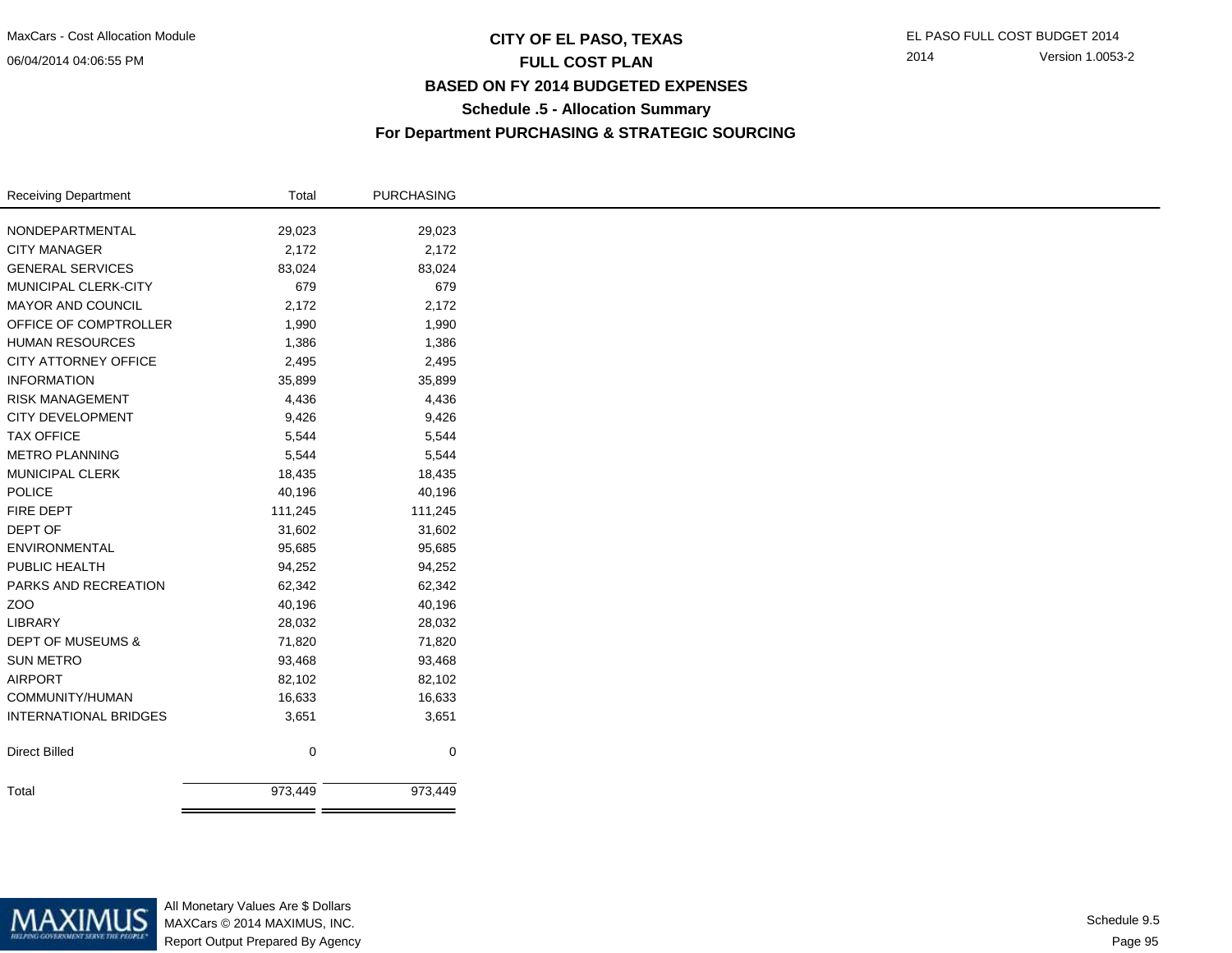Schedule 10.001 FULL COST 2014

# **CITY OF EL PASO, TEXAS HUMAN RESOURCES NATURE AND EXTENT OF SERVICES**

The Human Resources Department provides services relating to recruitment and exams, training, certification, classification, compensation, payroll and personnel records maintenance for all City departments. Costs are allocated based upon the number of employees assigned to each department.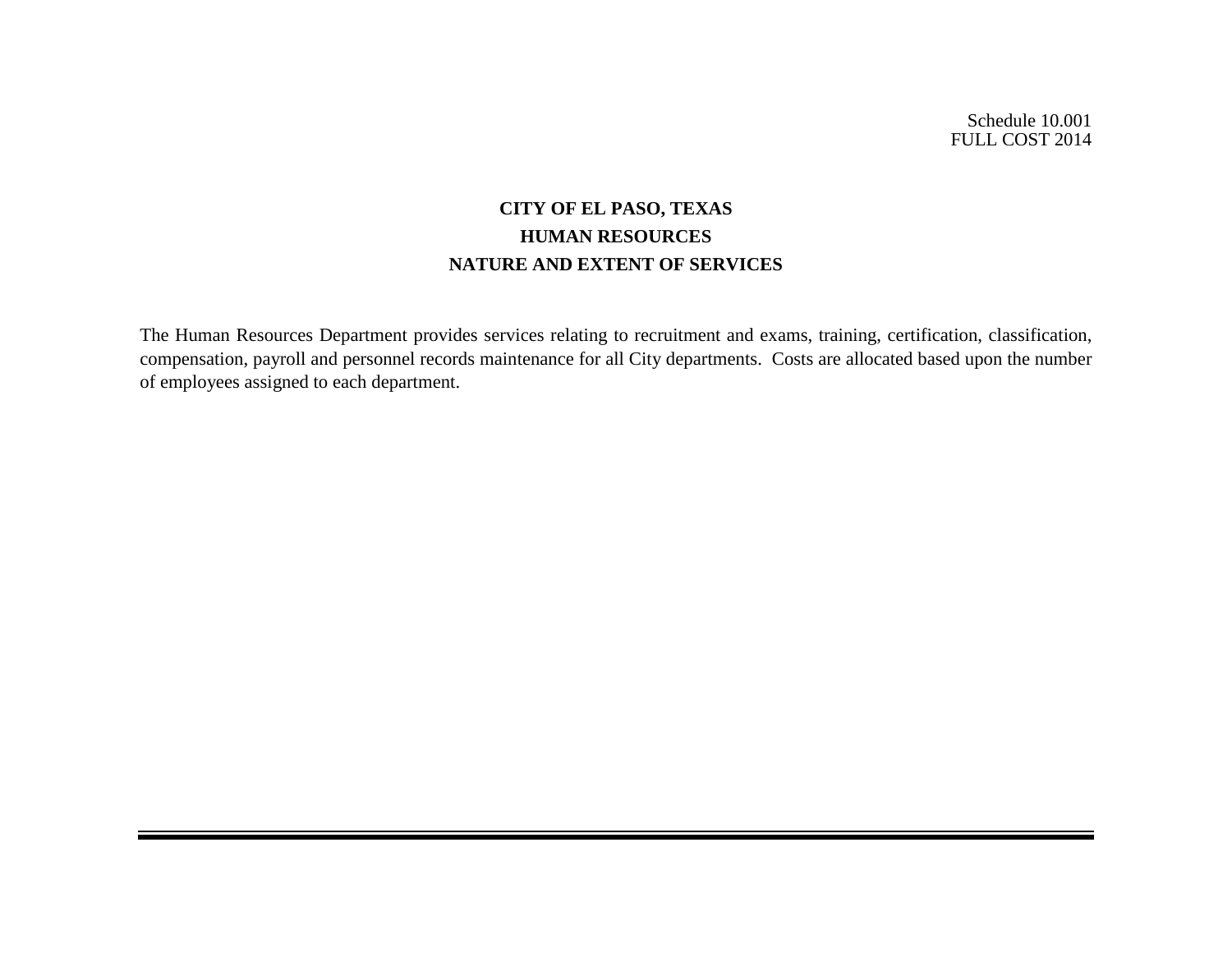# **CITY OF EL PASO, TEXAS** EL PASO FULL COST BUDGET 2014 **FULL COST PLAN BASED ON FY 2014 BUDGETED EXPENSESSchedule .2 - Costs To Be Allocated**

2014 Version 1.0053-2

#### **For Department HUMAN RESOURCES**

|                                              | 1st Allocation | 2nd Allocation | Sub-Total | Total     |  |
|----------------------------------------------|----------------|----------------|-----------|-----------|--|
| <b>Expenditures Per Financial Statement:</b> | 1,813,562      |                |           | 1,813,562 |  |
| <b>BUILDING USE CHARGE</b>                   | 48,543         |                | 48,543    |           |  |
| <b>EQUIPMENT USE CHARGE</b>                  | 20,740         |                | 20,740    |           |  |
| NONDEPARTMENTAL                              | 286,757        | 3,831          | 290,588   |           |  |
| <b>CITY MANAGER</b>                          | 36,098         | 8,479          | 44,577    |           |  |
| <b>GENERAL SERVICES</b>                      | 233,434        | 11,919         | 245,353   |           |  |
| <b>MAYOR AND COUNCIL</b>                     | 9,621          | 1,212          | 10,833    |           |  |
| OFFICE OF COMPTROLLER                        | 8,728          | 1,355          | 10,083    |           |  |
| PURCHASING & STRATEGIC SOURCING              | 1,358          | 28             | 1,386     |           |  |
| <b>HUMAN RESOURCES</b>                       |                | 15,849         | 15,849    |           |  |
| CITY ATTORNEY OFFICE                         |                | 114,937        | 114,937   |           |  |
| <b>INFORMATION TECHNOLOGY</b>                |                | 140,826        | 140,826   |           |  |
| <b>RISK MANAGEMENT</b>                       |                | 1,843          | 1,843     |           |  |
| <b>Total Allocated Additions:</b>            | 645,279        | 300,279        | 945,558   | 945,558   |  |
| Total To Be Allocated:                       | 2,458,841      | 300,279        |           | 2,759,120 |  |
|                                              |                |                |           |           |  |

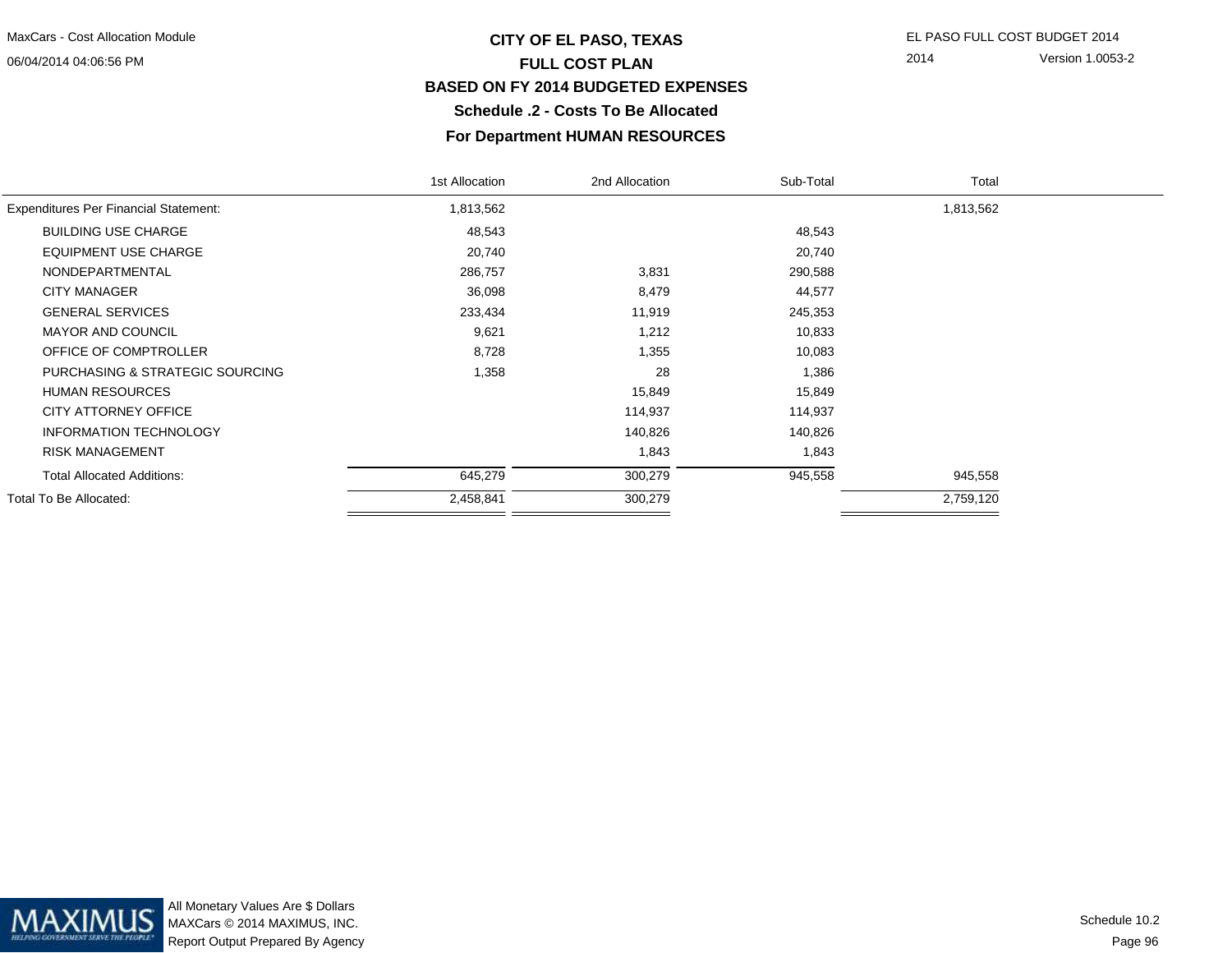### **CITY OF EL PASO, TEXAS** EL PASO FULL COST BUDGET 2014 **FULL COST PLAN BASED ON FY 2014 BUDGETED EXPENSES Schedule .3 - Costs Allocated By ActivityFor Department HUMAN RESOURCES**

2014 Version 1.0053-2

|                               | Total     | General & Admin | HR SERVICES |  |
|-------------------------------|-----------|-----------------|-------------|--|
| Wages & Benefits              |           |                 |             |  |
| <b>SALARIES &amp; WAGES</b>   | 1,038,204 | 0               | 1,038,204   |  |
| <b>FRINGE BENEFITS</b>        | 365,830   | $\mathbf 0$     | 365,830     |  |
| Other Expense & Cost          |           |                 |             |  |
| CONTRACTUAL SERVICES          | 77,050    | 0               | 77,050      |  |
| MATERIALS/SUPPLIES            | 24,745    | 0               | 24,745      |  |
| <b>OPERATING EXP</b>          | 307,733   | 0               | 307,733     |  |
| <b>Departmental Totals</b>    |           |                 |             |  |
| <b>Total Expenditures</b>     | 1,813,562 | $\mathbf 0$     | 1,813,562   |  |
| Deductions                    |           |                 |             |  |
| <b>Total Deductions</b>       | 0         | $\mathbf 0$     | $\mathbf 0$ |  |
| <b>Functional Cost</b>        | 1,813,562 | $\mathbf 0$     | 1,813,562   |  |
| Allocation Step 1             |           |                 |             |  |
| Inbound- All Others           | 645,279   | 0               | 645,279     |  |
| 1st Allocation                | 2,458,841 | $\mathbf 0$     | 2,458,841   |  |
| Allocation Step 2             |           |                 |             |  |
| Inbound- All Others           | 300,279   | $\mathbf 0$     | 300,279     |  |
| 2nd Allocation                | 300,279   | $\mathbf 0$     | 300,279     |  |
| Total For 100 HUMAN RESOURCES |           |                 |             |  |
| <b>Total Allocated</b>        | 2,759,120 | $\mathbf 0$     | 2,759,120   |  |



All Monetary Values Are \$ Dollars MAXCars © 2014 MAXIMUS, INC.Report Output Prepared By Agency

Page 97Schedule 10.3\* - Indicates Disallowed Expenditure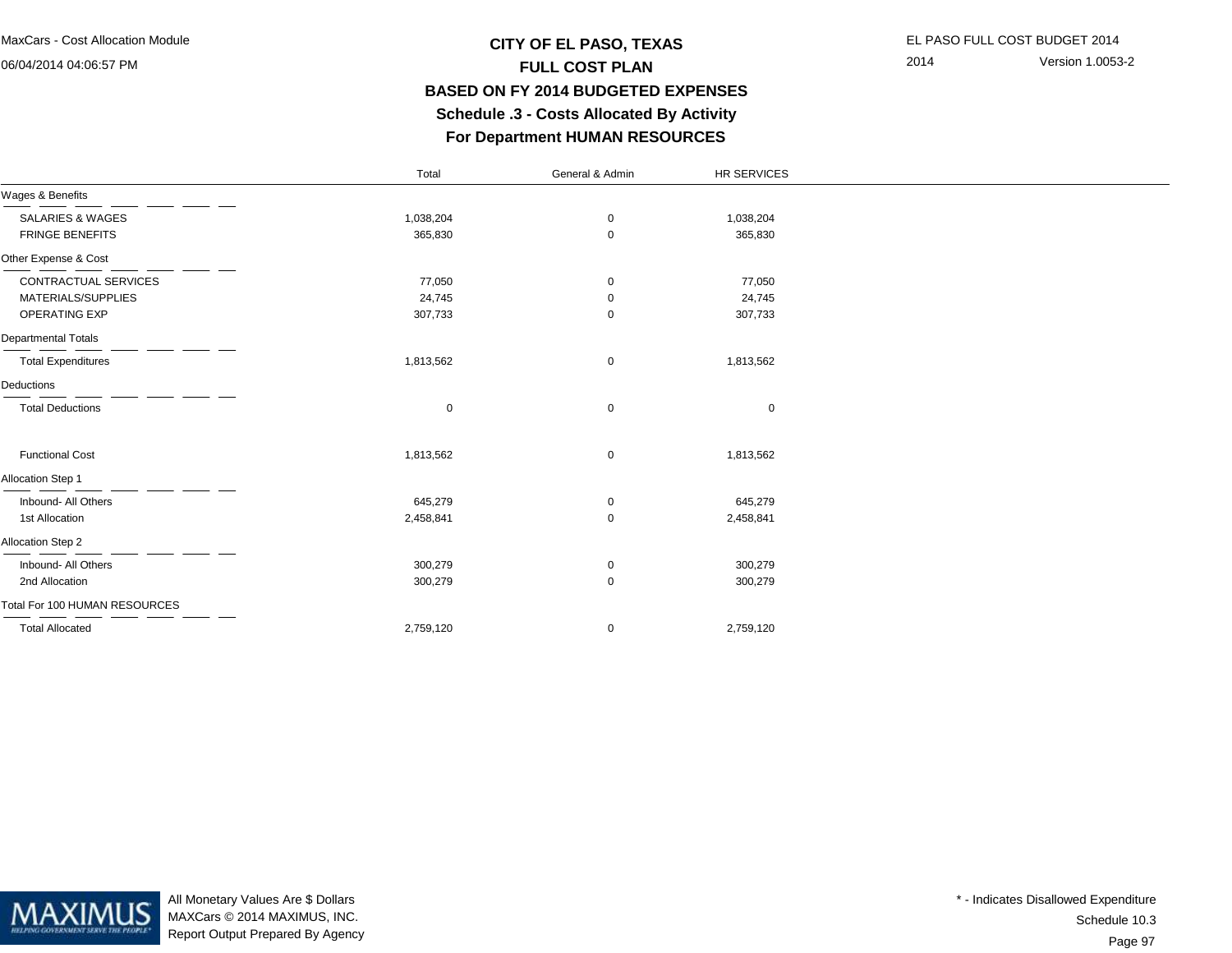#### **CITY OF EL PASO, TEXAS** EL PASO FULL COST BUDGET 2014 **FULL COST PLAN BASED ON FY 2014 BUDGETED EXPENSESSchedule .4 - Detail Activity AllocationsFor Department HUMAN RESOURCES**

2014 Version 1.0053-2

#### Activity - HR SERVICES

| <b>Receiving Department</b>                |          | Allocation Units Allocation Percentage | <b>Gross Allocation</b> | <b>Direct Billed</b> | <b>Allocation Step1</b> | <b>Allocation Step2</b> | <b>Total Allocation</b> |
|--------------------------------------------|----------|----------------------------------------|-------------------------|----------------------|-------------------------|-------------------------|-------------------------|
| NONDEPARTMENTAL                            | 2.00     | 0.0328                                 | 807                     |                      | 807                     |                         | 807                     |
| <b>CITY MANAGER</b>                        | 37.60    | 0.6167                                 | 15,163                  |                      | 15,163                  |                         | 15,163                  |
| <b>GENERAL SERVICES</b>                    | 293.60   | 4.8153                                 | 118,401                 |                      | 118,401                 |                         | 118,401                 |
| MUNICIPAL CLERK-CITY CLERK                 | 6.00     | 0.0984                                 | 2,420                   |                      | 2,420                   |                         | 2,420                   |
| MAYOR AND COUNCIL                          | 24.00    | 0.3936                                 | 9,679                   |                      | 9,679                   |                         | 9,679                   |
| OFFICE OF COMPTROLLER                      | 32.00    | 0.5248                                 | 12,905                  |                      | 12,905                  |                         | 12,905                  |
| PURCHASING & STRATEGIC SOURCING            | 19.00    | 0.3116                                 | 7,662                   |                      | 7,662                   |                         | 7,662                   |
| <b>HUMAN RESOURCES</b>                     | 39.30    | 0.6446                                 | 15,849                  |                      | 15,849                  |                         | 15,849                  |
| CITY ATTORNEY OFFICE                       | 41.00    | 0.6724                                 | 16,534                  |                      | 16,534                  | 2,181                   | 18,715                  |
| <b>INFORMATION TECHNOLOGY</b>              | 97.75    | 1.6032                                 | 39,420                  |                      | 39,420                  | 5,201                   | 44,621                  |
| <b>RISK MANAGEMENT</b>                     | 3.00     | 0.0492                                 | 1,210                   |                      | 1,210                   | 160                     | 1,370                   |
| <b>CITY DEVELOPMENT</b>                    | 145.55   | 2.3872                                 | 58,696                  |                      | 58,696                  | 7,744                   | 66,440                  |
| <b>TAX OFFICE</b>                          | 24.50    | 0.4018                                 | 9,880                   |                      | 9,880                   | 1,304                   | 11,184                  |
| METRO PLANNING ORGAN.- M.P.O.              | 15.00    | 0.2460                                 | 6,049                   |                      | 6,049                   | 798                     | 6,847                   |
| <b>MUNICIPAL CLERK</b>                     | 85.10    | 1.3957                                 | 34,318                  |                      | 34,318                  | 4,528                   | 38,846                  |
| <b>POLICE</b>                              | 1,476.80 | 24.2209                                | 595,552                 |                      | 595,552                 | 78,575                  | 674,127                 |
| FIRE DEPT                                  | 1,122.10 | 18.4034                                | 452,511                 |                      | 452,511                 | 59,702                  | 512,213                 |
| DEPT OF TRANSPORTATION                     | 268.00   | 4.3954                                 | 108,077                 |                      | 108,077                 | 14,259                  | 122,336                 |
| <b>ENVIRONMENTAL SERVICES</b>              | 447.60   | 7.3410                                 | 180,504                 | $-18,076$            | 162,428                 | 23,815                  | 186,243                 |
| <b>ENGINEERING &amp; CONSTRUCTION MGMT</b> | 76.50    | 1.2547                                 | 30,850                  |                      | 30,850                  | 4,070                   | 34,920                  |
| PUBLIC HEALTH                              | 282.00   | 4.6251                                 | 113,723                 |                      | 113,723                 | 15,004                  | 128,727                 |
| PARKS AND RECREATION                       | 277.60   | 4.5529                                 | 111,948                 |                      | 111,948                 | 14,770                  | 126,718                 |
| ZOO                                        | 113.75   | 1.8656                                 | 45,872                  |                      | 45,872                  | 6,052                   | 51,924                  |
| <b>LIBRARY</b>                             | 154.80   | 2.5389                                 | 62,426                  |                      | 62,426                  | 8,236                   | 70,662                  |
| DEPT OF MUSEUMS & CULTURAL AFF             | 61.08    | 1.0018                                 | 24,632                  |                      | 24,632                  | 3,250                   | 27,882                  |
| CIVIC/CONVENTION/TOURIST                   | 1.00     | 0.0164                                 | 403                     |                      | 403                     | 53                      | 456                     |
| <b>SUN METRO</b>                           | 630.00   | 10.3326                                | 254,061                 | $-6,316$             | 247,745                 | 33,520                  | 281,265                 |
| <b>AIRPORT</b>                             | 226.60   | 3.7164                                 | 91,381                  | $-7,716$             | 83,665                  | 12,056                  | 95,721                  |



All Monetary Values Are \$ Dollars MAXCars © 2014 MAXIMUS, INC.Report Output Prepared By Agency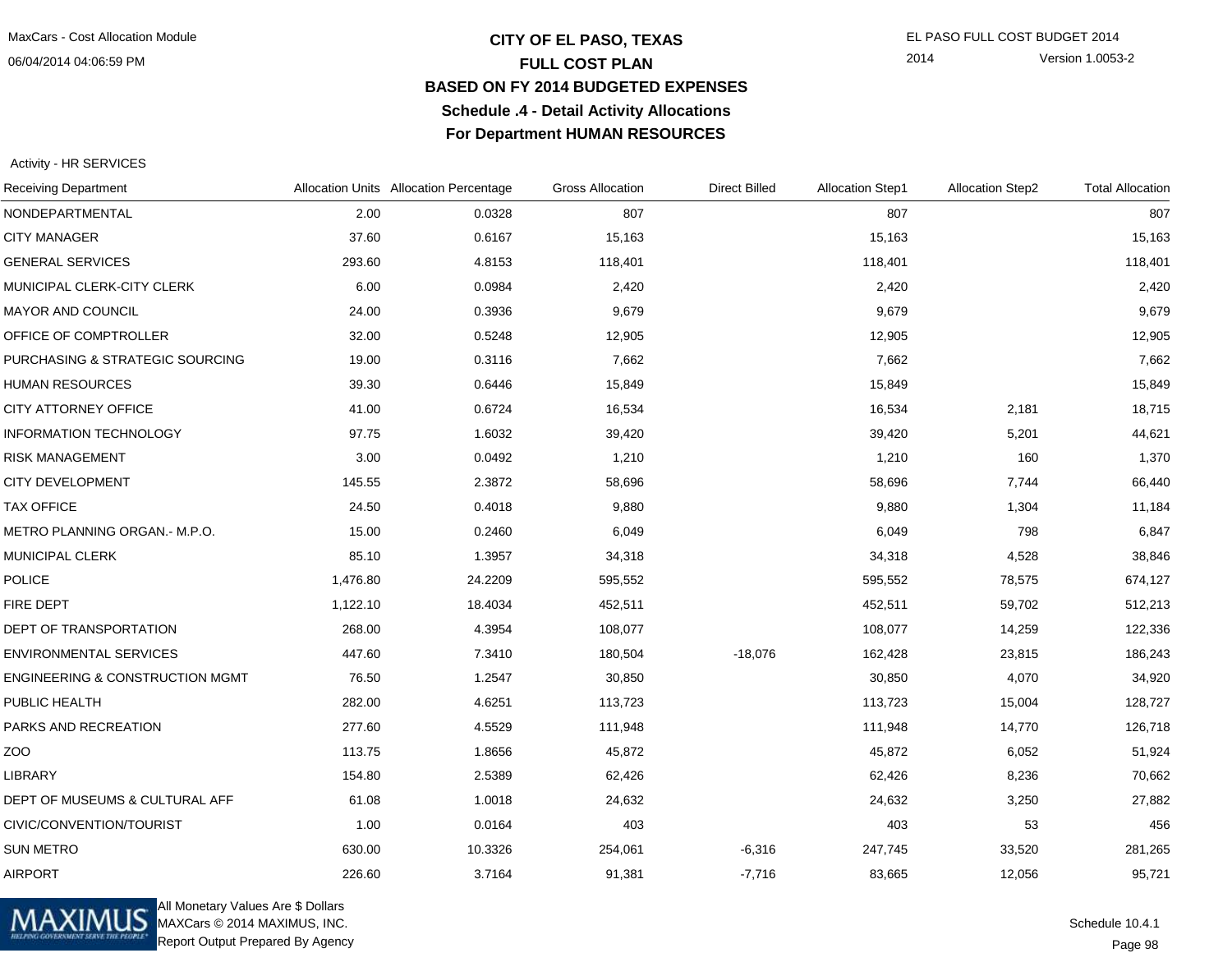## **CITY OF EL PASO, TEXAS** EL PASO FULL COST BUDGET 2014 **FULL COST PLAN BASED ON FY 2014 BUDGETED EXPENSESSchedule .4 - Detail Activity AllocationsFor Department HUMAN RESOURCES**

2014 Version 1.0053-2

Activity - HR SERVICES

| <b>Receiving Department</b> |          | Allocation Units Allocation Percentage | Gross Allocation | <b>Direct Billed</b> | <b>Allocation Step1</b> | <b>Allocation Step2</b> | <b>Total Allocation</b> |
|-----------------------------|----------|----------------------------------------|------------------|----------------------|-------------------------|-------------------------|-------------------------|
| COMMUNITY/HUMAN DEVELOPMENT | 40.00    | 0.6560                                 | 16,131           |                      | 16,131                  | 2,128                   | 18,259                  |
| INTERNATIONAL BRIDGES       | 54.00    | 0.8856                                 | 21.777           |                      | 21.777                  | 2,873                   | 24,650                  |
| SubTotal                    | 6.097.23 | 100.0000                               | 2.458.841        | $-32.108$            | 2,426,733               | 300.279                 | 2,727,012               |
| Direct Billed               |          |                                        |                  | 32.108               | 32.108                  |                         | 32,108                  |
| Total                       | 6.097.23 | 100.0000                               | 2,458,841        |                      | 2,458,841               | 300.279                 | 2,759,120               |

Allocation Basis: TOTAL NUMBER OF FTE'S BY DEPARTMENTAllocation Source: CITY OF EL PASO BUDGET

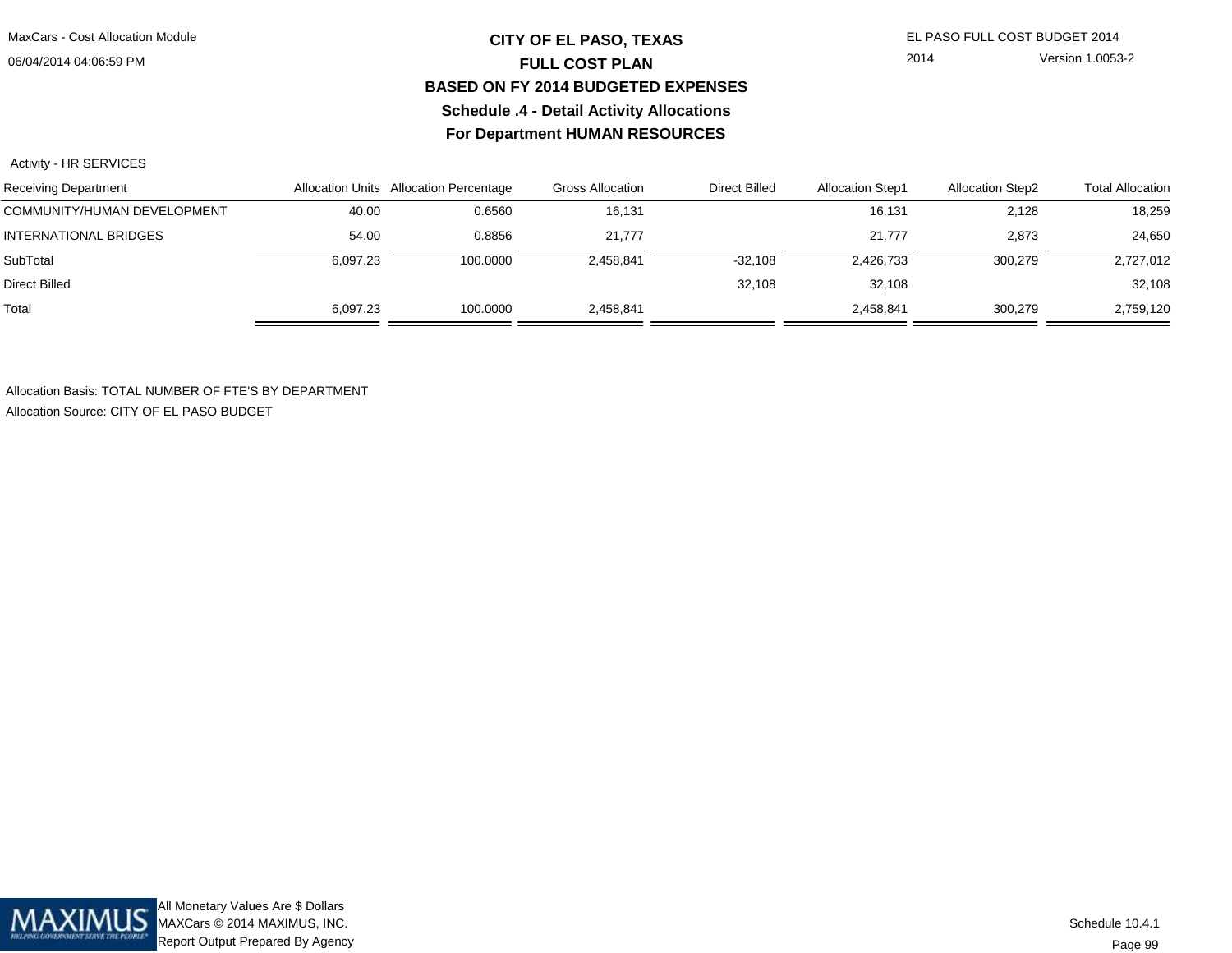06/04/2014 04:07:00 PM

## **CITY OF EL PASO, TEXAS** EL PASO FULL COST BUDGET 2014 **FULL COST PLAN BASED ON FY 2014 BUDGETED EXPENSESSchedule .5 - Allocation SummaryFor Department HUMAN RESOURCES**

| <b>Receiving Department</b>  | Total   | <b>HR SERVICES</b> |
|------------------------------|---------|--------------------|
| NONDEPARTMENTAL              | 807     | 807                |
|                              |         |                    |
| <b>CITY MANAGER</b>          | 15,163  | 15,163             |
| <b>GENERAL SERVICES</b>      | 118,401 | 118,401            |
| MUNICIPAL CLERK-CITY         | 2,420   | 2,420              |
| MAYOR AND COUNCIL            | 9,679   | 9,679              |
| OFFICE OF COMPTROLLER        | 12,905  | 12,905             |
| <b>PURCHASING &amp;</b>      | 7,662   | 7,662              |
| <b>HUMAN RESOURCES</b>       | 15,849  | 15,849             |
| CITY ATTORNEY OFFICE         | 18,715  | 18,715             |
| <b>INFORMATION</b>           | 44,621  | 44,621             |
| <b>RISK MANAGEMENT</b>       | 1,370   | 1,370              |
| <b>CITY DEVELOPMENT</b>      | 66,440  | 66,440             |
| <b>TAX OFFICE</b>            | 11,184  | 11,184             |
| <b>METRO PLANNING</b>        | 6,847   | 6,847              |
| <b>MUNICIPAL CLERK</b>       | 38,846  | 38,846             |
| <b>POLICE</b>                | 674,127 | 674,127            |
| FIRE DEPT                    | 512,213 | 512,213            |
| DEPT OF                      | 122,336 | 122,336            |
| ENVIRONMENTAL                | 186,243 | 186,243            |
| <b>ENGINEERING &amp;</b>     | 34,920  | 34,920             |
| PUBLIC HEALTH                | 128,727 | 128,727            |
| PARKS AND RECREATION         | 126,718 | 126,718            |
| ZOO                          | 51,924  | 51,924             |
| LIBRARY                      | 70,662  | 70,662             |
| <b>DEPT OF MUSEUMS &amp;</b> | 27,882  | 27,882             |
| CIVIC/CONVENTION/TOURI       | 456     | 456                |
| <b>SUN METRO</b>             | 281,265 | 281,265            |
| <b>AIRPORT</b>               | 95,721  | 95,721             |
| COMMUNITY/HUMAN              | 18,259  | 18,259             |
| <b>INTERNATIONAL BRIDGES</b> | 24,650  | 24,650             |



All Monetary Values Are \$ Dollars MAXCars © 2014 MAXIMUS, INC.Report Output Prepared By Agency

Page 100Schedule 10.5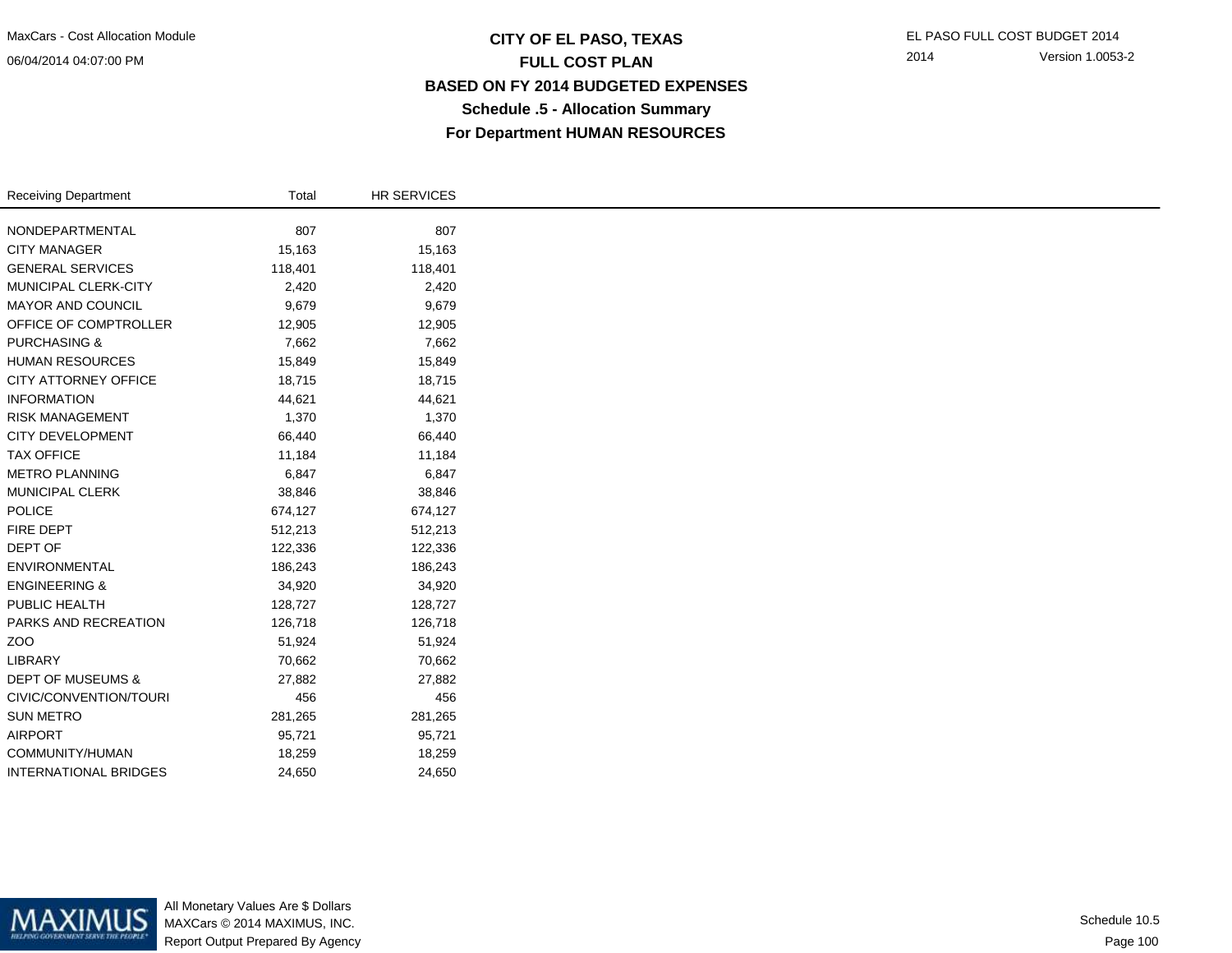MaxCars - Cost Allocation Module

06/04/2014 04:07:00 PM

÷.

## **CITY OF EL PASO, TEXAS** EL PASO FULL COST BUDGET 2014 **FULL COST PLAN BASED ON FY 2014 BUDGETED EXPENSESSchedule .5 - Allocation SummaryFor Department HUMAN RESOURCES**

| Receiving Department | Total     | <b>HR SERVICES</b> |
|----------------------|-----------|--------------------|
| Direct Billed        | 32,108    | 32,108             |
| Total                | 2,759,120 | 2,759,120          |

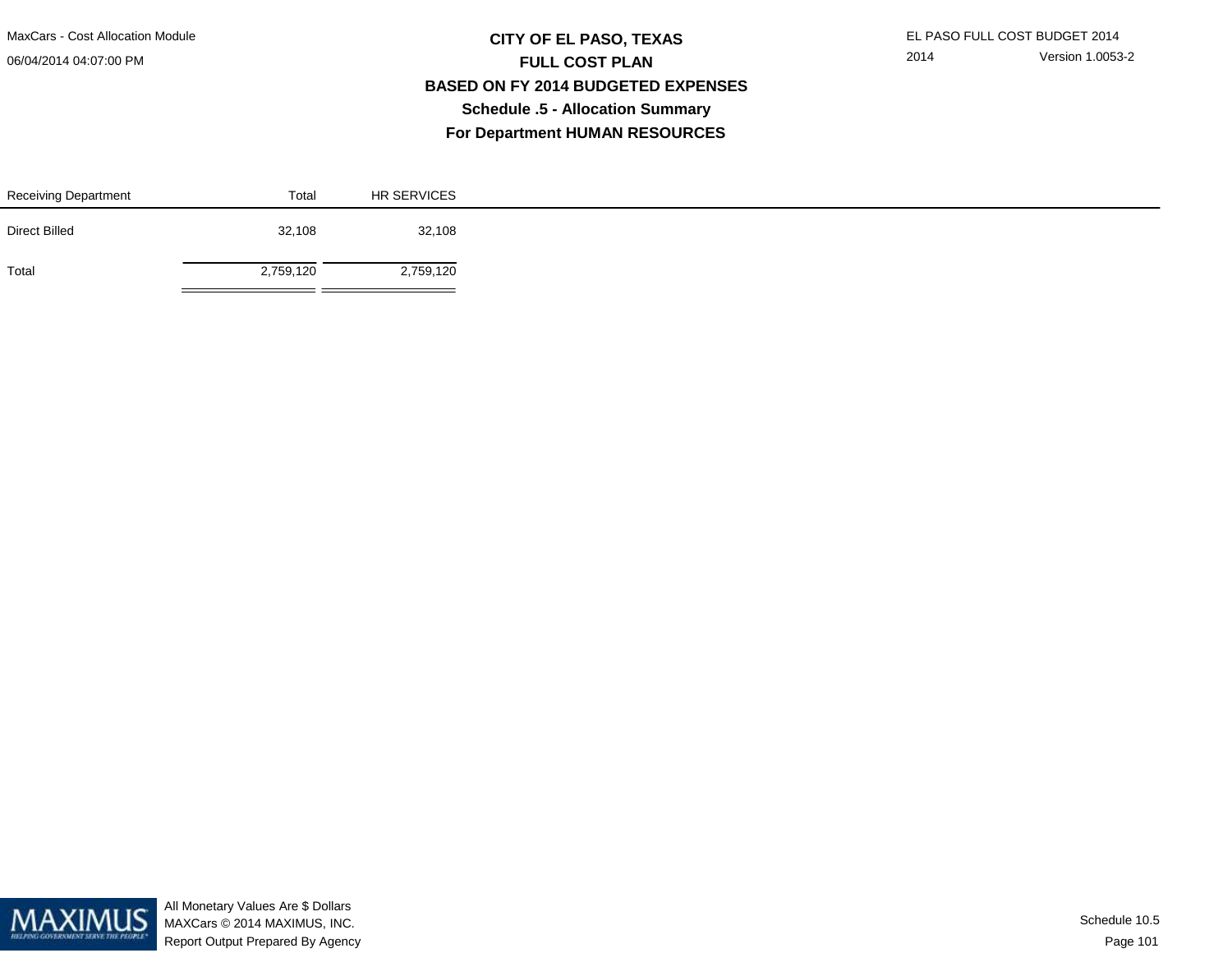# **CITY OF EL PASO, TEXAS CITY ATTORNEY'S OFFICE NATURE AND EXTENT OF SERVICES**

The Legal Department, under the direction of the City Attorney, is responsible for the provision of legal services to all City departments as well as prosecution of cases before the Municipal Court. Costs associated with the City Attorney Office are functionalized and allocated as follows:

- ♦ **Legal Services** Costs associated with the provision of general legal services are allocated based upon the number of hours of service provided by department.
- ♦ **Outside Counsel**  Costs for hiring outside legal firms have been allocated to departments based on the detail billing amounts.
- ♦ **Trial** Costs associated with contractual trial costs are classified as general government in nature and are not allocated within this Plan.
- ♦ **General Government** Costs for staff who handle litigation and prosecution are classified as general government in nature and are not allocated within this Plan.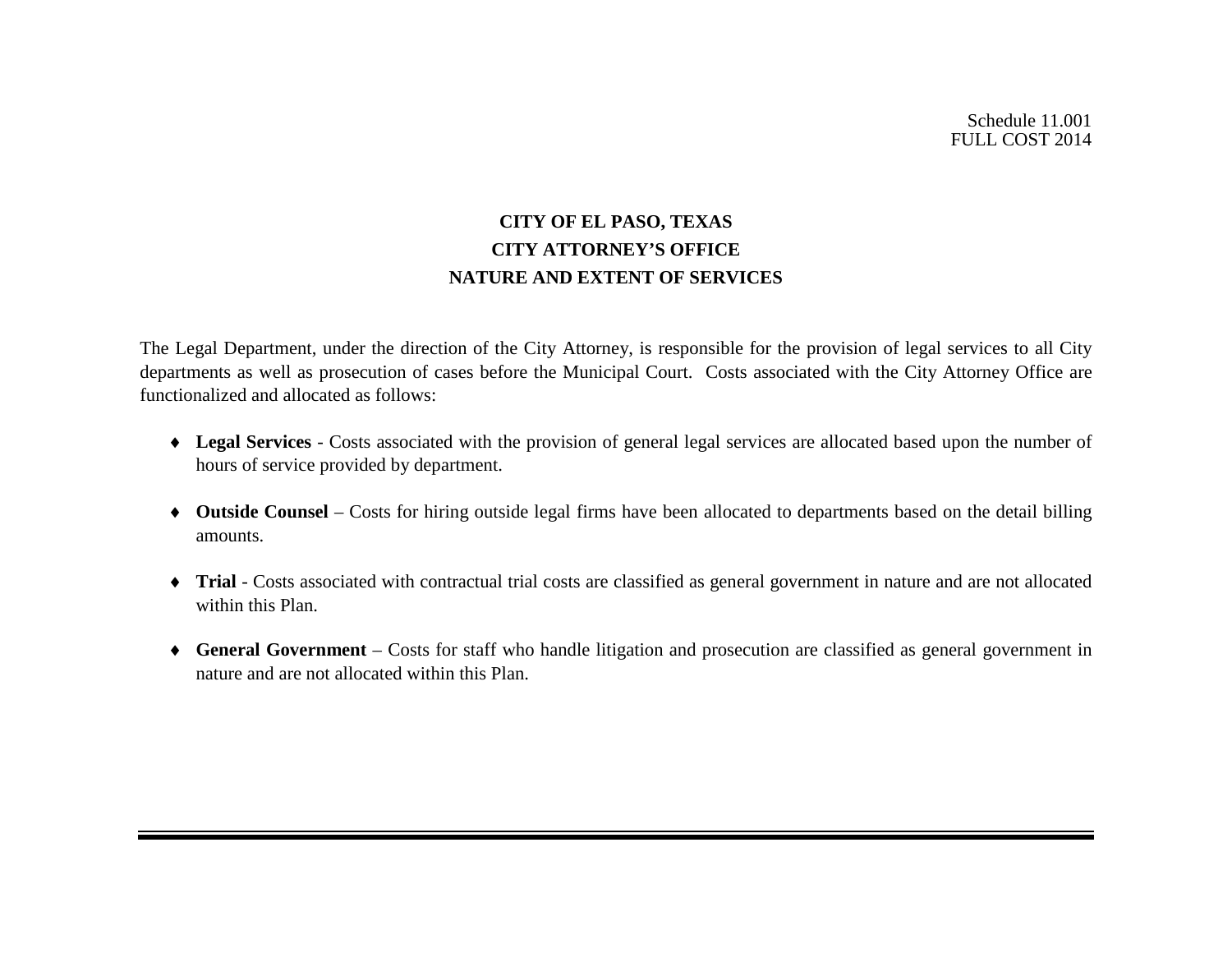#### 06/04/2014 04:07:01 PM

## **CITY OF EL PASO, TEXAS** EL PASO FULL COST BUDGET 2014 **FULL COST PLAN BASED ON FY 2014 BUDGETED EXPENSESSchedule .2 - Costs To Be Allocated**

2014 Version 1.0053-2

#### **For Department CITY ATTORNEY OFFICE**

|                                              | 1st Allocation | 2nd Allocation | Sub-Total | Total      |  |
|----------------------------------------------|----------------|----------------|-----------|------------|--|
| <b>Expenditures Per Financial Statement:</b> | 4,827,018      |                |           | 4,827,018  |  |
| <b>INTERFUND TRANSFERS</b>                   | 137,400)       |                |           |            |  |
| DAMAGES & SETTLEMENTS                        | 1,150,000)     |                |           |            |  |
| <b>Total Deductions:</b>                     | 1,287,400)     |                |           | 1,287,400) |  |
| <b>BUILDING USE CHARGE</b>                   | 57,914         |                | 57,914    |            |  |
| <b>EQUIPMENT USE CHARGE</b>                  | 1,260          |                | 1,260     |            |  |
| NONDEPARTMENTAL                              | 56,327         | 754            | 57,081    |            |  |
| <b>CITY MANAGER</b>                          | 14,398         | 3,204          | 17,602    |            |  |
| <b>GENERAL SERVICES</b>                      | 251,618        | 11,778         | 263,396   |            |  |
| <b>MAYOR AND COUNCIL</b>                     | 14,028         | 1,782          | 15,810    |            |  |
| OFFICE OF COMPTROLLER                        | 13,409         | 1,948          | 15,357    |            |  |
| PURCHASING & STRATEGIC SOURCING              | 2,444          | 51             | 2,495     |            |  |
| <b>HUMAN RESOURCES</b>                       | 16,534         | 2,181          | 18,715    |            |  |
| <b>CITY ATTORNEY OFFICE</b>                  |                | 68,987         | 68,987    |            |  |
| <b>INFORMATION TECHNOLOGY</b>                |                | 97,458         | 97,458    |            |  |
| <b>RISK MANAGEMENT</b>                       |                | 1,923          | 1,923     |            |  |
| <b>Total Allocated Additions:</b>            | 427,932        | 190,066        | 617,998   | 617,998    |  |
| Total To Be Allocated:                       | 3,967,550      | 190,066        |           | 4,157,616  |  |
|                                              |                |                |           |            |  |



All Monetary Values Are \$ Dollars MAXCars © 2014 MAXIMUS, INC.Report Output Prepared By Agency

Page 102Schedule 11.2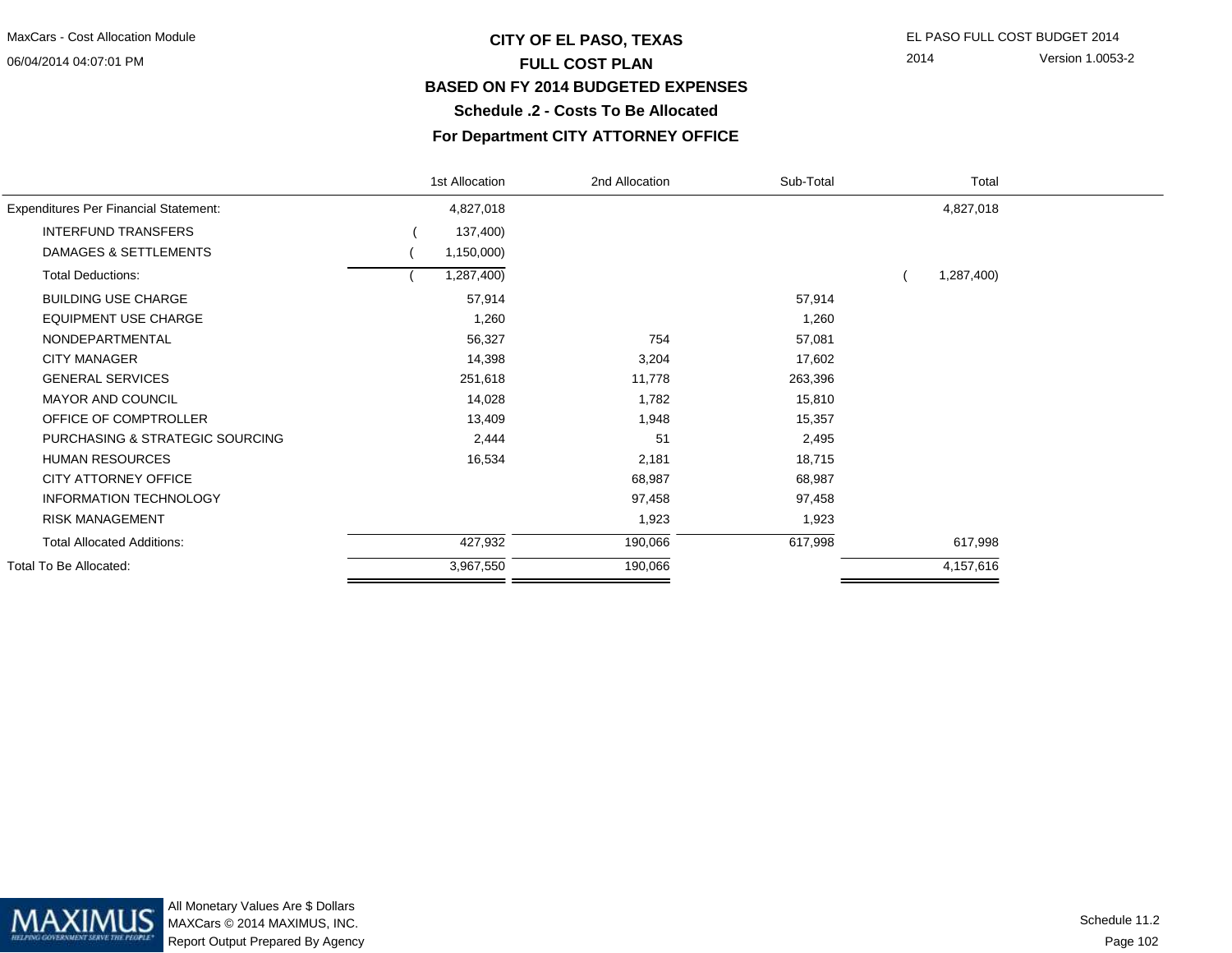06/04/2014 04:07:02 PM

## **CITY OF EL PASO, TEXAS** EL PASO FULL COST BUDGET 2014 **FULL COST PLAN BASED ON FY 2014 BUDGETED EXPENSES Schedule .3 - Costs Allocated By ActivityFor Department CITY ATTORNEY OFFICE**

2014 Version 1.0053-2

|                                    | Total      | General & Admin | <b>LEGAL SVCS</b> | <b>OUTSIDE COUNSEL</b> | TRIAL       |
|------------------------------------|------------|-----------------|-------------------|------------------------|-------------|
| Wages & Benefits                   |            |                 |                   |                        |             |
| SALARIES & FRINGE BENEFITS         | 2,701,557  | 524,575         | 1,431,393         | 0                      | $\mathbf 0$ |
| Other Expense & Cost               |            |                 |                   |                        |             |
| CONTRACTUAL SERVICES               | 785,119    | 21,000          | 14,700            | 636,000                | 113,419     |
| MATERIALS/SUPPLIES                 | 29,500     |                 | 29,500            | ∩                      | $\Omega$    |
| OPERATING EXPENSES                 | 23,442     |                 | 23,442            | $\Omega$               | $\Omega$    |
| *INTERFUND TRANSFERS               | 137,400    | 137,400         | ი                 | $\Omega$               | 0           |
| *DAMAGES & SETTLEMENTS             | 1,150,000  | 1,150,000       | $\Omega$          | $\mathbf 0$            | 0           |
| <b>Departmental Totals</b>         |            |                 |                   |                        |             |
| <b>Total Expenditures</b>          | 4,827,018  | 1,832,975       | 1,499,035         | 636,000                | 113,419     |
| Deductions                         |            |                 |                   |                        |             |
| <b>Total Deductions</b>            | 1,287,400) | 1,287,400)      | 0                 | 0                      | $\mathbf 0$ |
| <b>Functional Cost</b>             | 3,539,618  | 545,575         | 1,499,035         | 636,000                | 113,419     |
| Allocation Step 1                  |            |                 |                   |                        |             |
| Inbound- All Others                | 427,932    | 83,094          | 226,735           | $\mathbf 0$            | 0           |
| Reallocate Admin Costs             |            | 628,669)        | 413,358           | 0                      | $\mathbf 0$ |
| <b>Unallocated Costs</b>           | 1,192,422) |                 | 0                 | $\Omega$               | 113,419)    |
| 1st Allocation                     | 2,775,128  | $\Omega$        | 2,139,128         | 636,000                | 0           |
| Allocation Step 2                  |            |                 |                   |                        |             |
| Inbound- All Others                | 190,066    | 36,906          | 100,705           | $\Omega$               | 0           |
| Reallocate Admin Costs             |            | 36,906)         | 24,266            |                        | $\Omega$    |
| <b>Unallocated Costs</b>           | 65,095)    | ∩               | $\Omega$          | $\Omega$               | 0           |
| 2nd Allocation                     | 124,971    | $\mathbf 0$     | 124,971           | 0                      | 0           |
| Total For 110 CITY ATTORNEY OFFICE |            |                 |                   |                        |             |
| <b>Total Allocated</b>             | 2,900,099  | $\mathbf 0$     | 2,264,099         | 636,000                | $\mathbf 0$ |



All Monetary Values Are \$ Dollars MAXCars © 2014 MAXIMUS, INC.Report Output Prepared By Agency

Page 103Schedule 11.3\* - Indicates Disallowed Expenditure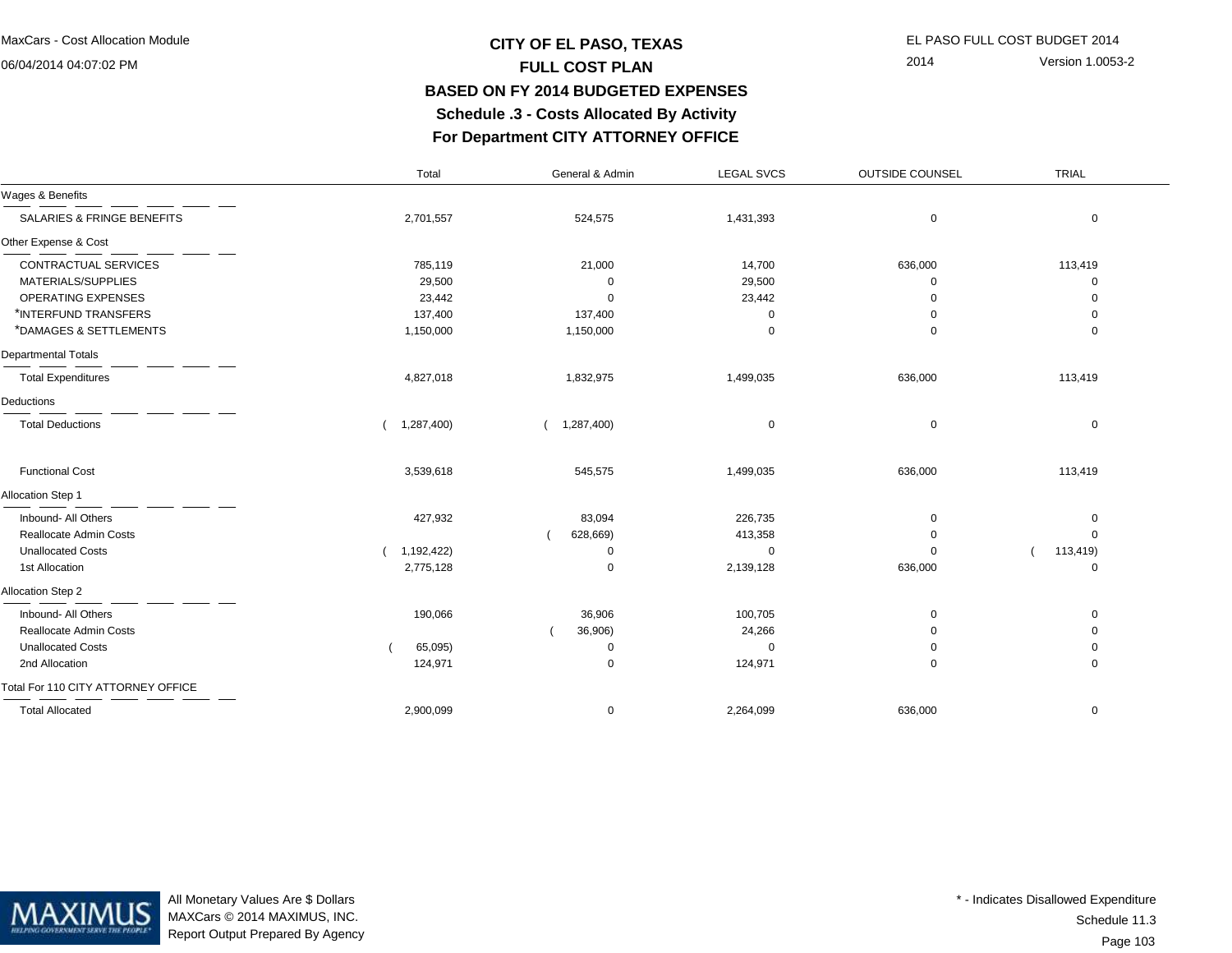#### 06/04/2014 04:07:02 PM

### **CITY OF EL PASO, TEXAS** EL PASO FULL COST BUDGET 2014 **FULL COST PLAN BASED ON FY 2014 BUDGETED EXPENSES Schedule .3 - Costs Allocated By ActivityFor Department CITY ATTORNEY OFFICE**

2014 Version 1.0053-2

|  | <b>GENERAL GOVERNMENT</b> |
|--|---------------------------|
|  |                           |

| Wages & Benefits                   |             |  |
|------------------------------------|-------------|--|
| SALARIES & FRINGE BENEFITS         | 745,589     |  |
| Other Expense & Cost               |             |  |
| CONTRACTUAL SERVICES               | $\mathbf 0$ |  |
| MATERIALS/SUPPLIES                 | 0           |  |
| OPERATING EXPENSES                 | 0           |  |
| *INTERFUND TRANSFERS               | 0           |  |
| *DAMAGES & SETTLEMENTS             | 0           |  |
| Departmental Totals                |             |  |
| <b>Total Expenditures</b>          | 745,589     |  |
| Deductions                         |             |  |
| <b>Total Deductions</b>            | $\mathbf 0$ |  |
| <b>Functional Cost</b>             | 745,589     |  |
| Allocation Step 1                  |             |  |
| Inbound- All Others                | 118,103     |  |
| Reallocate Admin Costs             | 215,311     |  |
| <b>Unallocated Costs</b>           | 1,079,003)  |  |
| 1st Allocation                     | 0           |  |
| Allocation Step 2                  |             |  |
| Inbound- All Others                | 52,455      |  |
| Reallocate Admin Costs             | 12,640      |  |
| <b>Unallocated Costs</b>           | 65,095)     |  |
| 2nd Allocation                     | 0           |  |
| Total For 110 CITY ATTORNEY OFFICE |             |  |
| <b>Total Allocated</b>             | 0           |  |



All Monetary Values Are \$ Dollars MAXCars © 2014 MAXIMUS, INC.Report Output Prepared By Agency

Page 104Schedule 11.3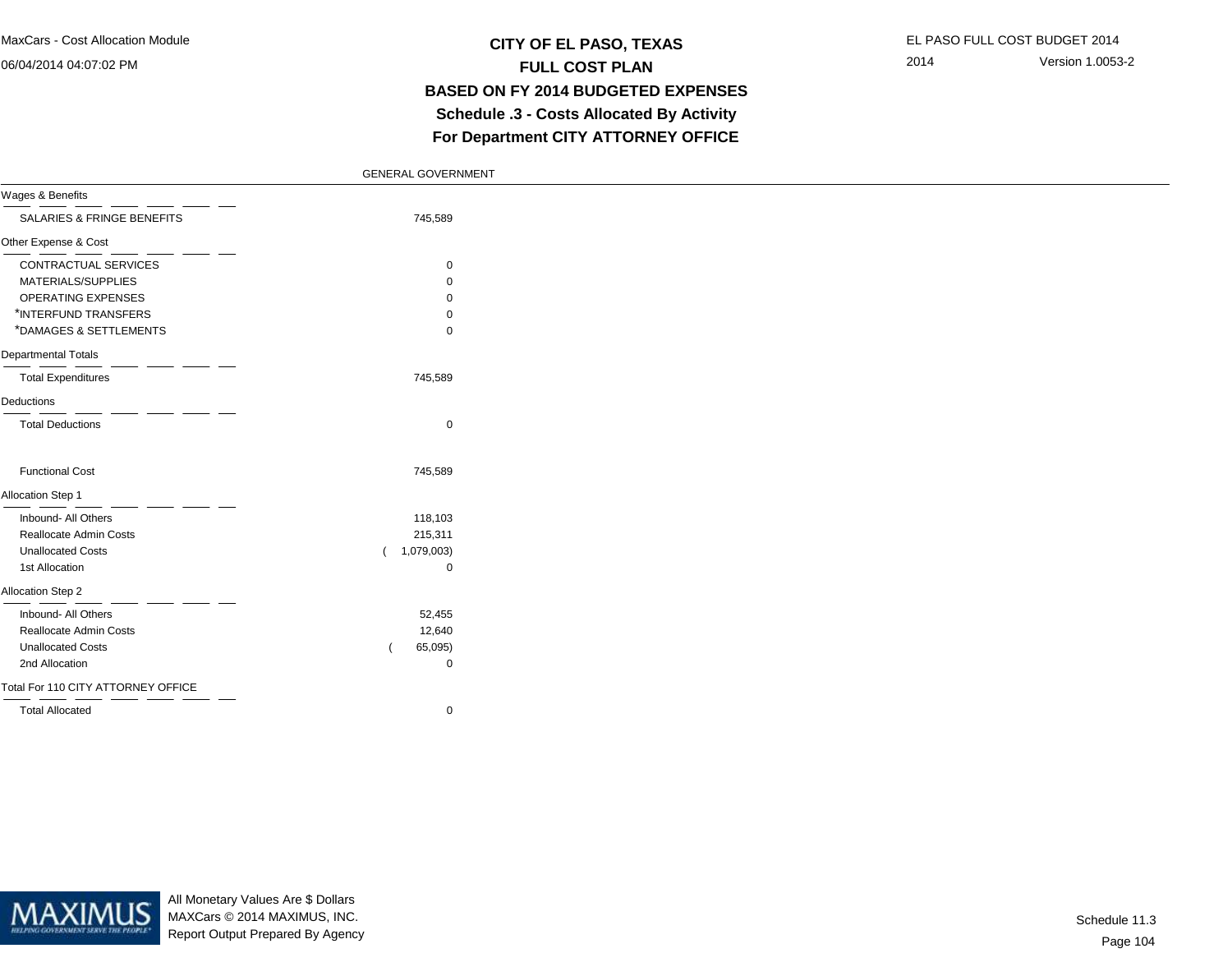06/04/2014 04:07:04 PM

#### **CITY OF EL PASO, TEXAS** EL PASO FULL COST BUDGET 2014 **FULL COST PLAN BASED ON FY 2014 BUDGETED EXPENSESSchedule .4 - Detail Activity AllocationsFor Department CITY ATTORNEY OFFICE**

2014 Version 1.0053-2

Activity - LEGAL SVCS

| <b>Receiving Department</b>                |           | Allocation Units Allocation Percentage | <b>Gross Allocation</b> | <b>Direct Billed</b> | <b>Allocation Step1</b> | <b>Allocation Step2</b> | <b>Total Allocation</b> |
|--------------------------------------------|-----------|----------------------------------------|-------------------------|----------------------|-------------------------|-------------------------|-------------------------|
| <b>CITY MANAGER</b>                        | 1,087.00  | 4.5772                                 | 97,913                  |                      | 97,913                  |                         | 97,913                  |
| <b>GENERAL SERVICES</b>                    | 624.00    | 2.6276                                 | 56,208                  |                      | 56,208                  |                         | 56,208                  |
| <b>MAYOR AND COUNCIL</b>                   | 1,324.00  | 5.5752                                 | 119,261                 |                      | 119,261                 |                         | 119,261                 |
| OFFICE OF COMPTROLLER                      | 1,560.00  | 6.5690                                 | 140,519                 |                      | 140,519                 |                         | 140,519                 |
| <b>HUMAN RESOURCES</b>                     | 1,276.00  | 5.3731                                 | 114,937                 |                      | 114,937                 |                         | 114,937                 |
| CITY ATTORNEY OFFICE                       | 568.50    | 2.3939                                 | 51,208                  |                      | 51,208                  |                         | 51,208                  |
| <b>INFORMATION TECHNOLOGY</b>              | 1,144.00  | 4.8172                                 | 103,047                 |                      | 103,047                 | 8,260                   | 111,307                 |
| <b>CITY DEVELOPMENT</b>                    | 5,545.50  | 23.3517                                | 499,517                 |                      | 499,517                 | 40,040                  | 539,557                 |
| <b>TAX OFFICE</b>                          | 104.00    | 0.4379                                 | 9,368                   |                      | 9,368                   | 751                     | 10,119                  |
| MUNICIPAL CLERK                            | 342.50    | 1.4422                                 | 30,851                  |                      | 30,851                  | 2,473                   | 33,324                  |
| <b>POLICE</b>                              | 1,124.00  | 4.7330                                 | 101,246                 |                      | 101,246                 | 8,116                   | 109,362                 |
| FIRE DEPT                                  | 416.00    | 1.7517                                 | 37,472                  |                      | 37,472                  | 3,004                   | 40,476                  |
| DEPT OF TRANSPORTATION                     | 104.00    | 0.4379                                 | 9,368                   |                      | 9,368                   | 751                     | 10,119                  |
| <b>ENVIRONMENTAL SERVICES</b>              | 832.00    | 3.5035                                 | 74,943                  |                      | 74,943                  | 6,007                   | 80,950                  |
| <b>ENGINEERING &amp; CONSTRUCTION MGMT</b> | 3,016.00  | 12.7000                                | 271,670                 |                      | 271,670                 | 21,776                  | 293,446                 |
| PUBLIC HEALTH                              | 416.00    | 1.7517                                 | 37,472                  |                      | 37,472                  | 3,004                   | 40,476                  |
| PARKS AND RECREATION                       | 293.40    | 1.2355                                 | 26,428                  |                      | 26,428                  | 2,118                   | 28,546                  |
| ZOO                                        | 97.80     | 0.4118                                 | 8,809                   |                      | 8,809                   | 706                     | 9,515                   |
| LIBRARY                                    | 97.80     | 0.4118                                 | 8,809                   |                      | 8,809                   | 706                     | 9,515                   |
| DEPT OF MUSEUMS & CULTURAL AFF             | 293.40    | 1.2355                                 | 26,428                  |                      | 26,428                  | 2,118                   | 28,546                  |
| <b>SUN METRO</b>                           | 195.60    | 0.8236                                 | 17,619                  |                      | 17,619                  | 1,412                   | 19,031                  |
| <b>AIRPORT</b>                             | 2,080.00  | 8.7586                                 | 187,358                 |                      | 187,358                 | 15,018                  | 202,376                 |
| <b>INTERNATIONAL BRIDGES</b>               | 624.00    | 2.6276                                 | 56,208                  |                      | 56,208                  | 4,505                   | 60,713                  |
| ALL OTHERS                                 | 582.50    | 2.4528                                 | 52,469                  |                      | 52,469                  | 4,206                   | 56,675                  |
| SubTotal                                   | 23,748.00 | 100.0000                               | 2,139,128               |                      | 2,139,128               | 124,971                 | 2,264,099               |
| Total                                      | 23,748.00 | 100.0000                               | 2,139,128               |                      | 2,139,128               | 124,971                 | 2,264,099               |
|                                            |           |                                        |                         |                      |                         |                         |                         |



All Monetary Values Are \$ Dollars MAXCars © 2014 MAXIMUS, INC.Report Output Prepared By Agency

Page 105Schedule 11.4.1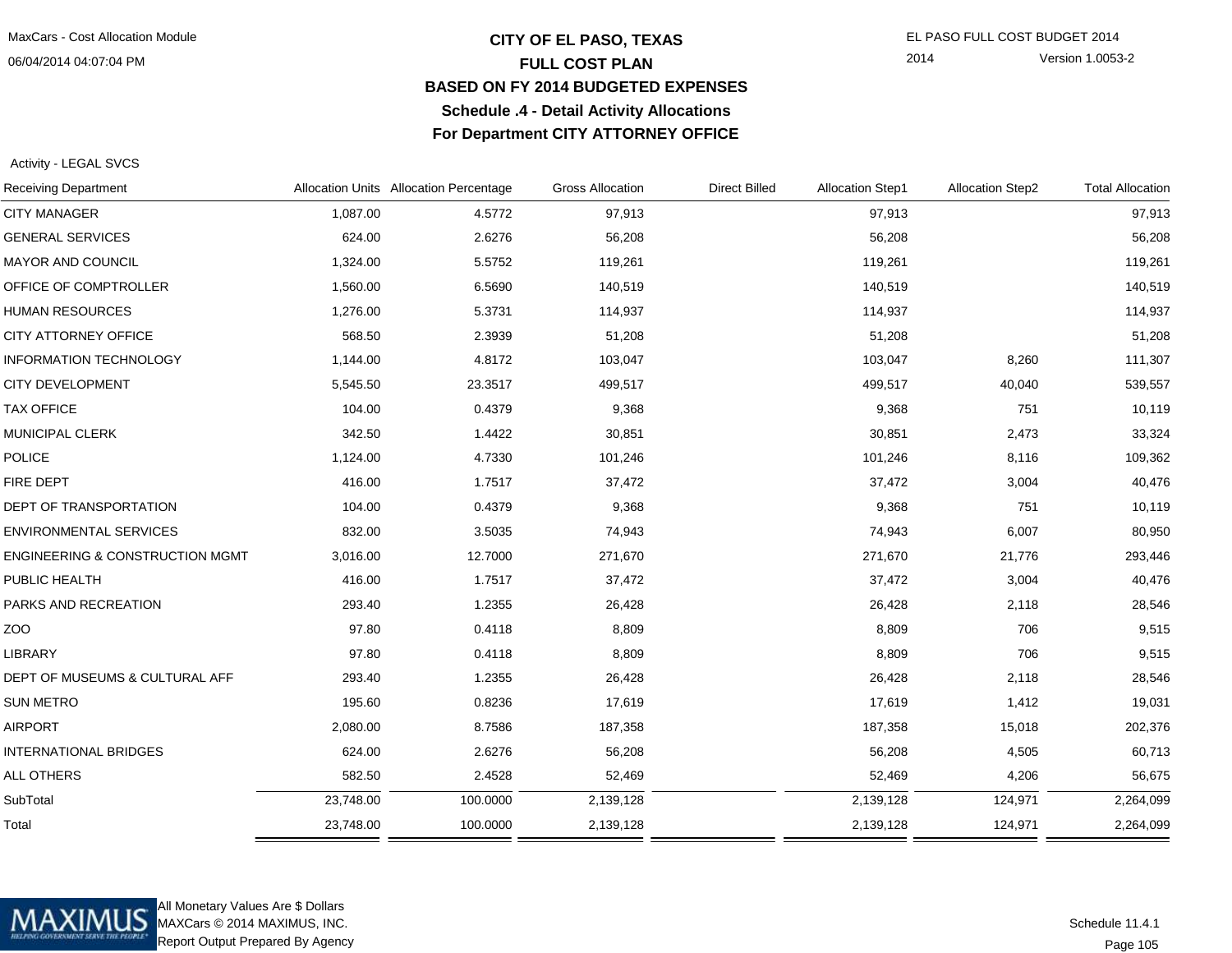**CITY OF EL PASO, TEXASFULL COST PLAN BASED ON FY 2014 BUDGETED EXPENSESSchedule .4 - Detail Activity AllocationsFor Department CITY ATTORNEY OFFICE**

Allocation Basis: NUMBER OF LEGAL HOURS RECORDED BY DEPARTMENTAllocation Source: CITY ATTORNEY'S YEAR END REPORT

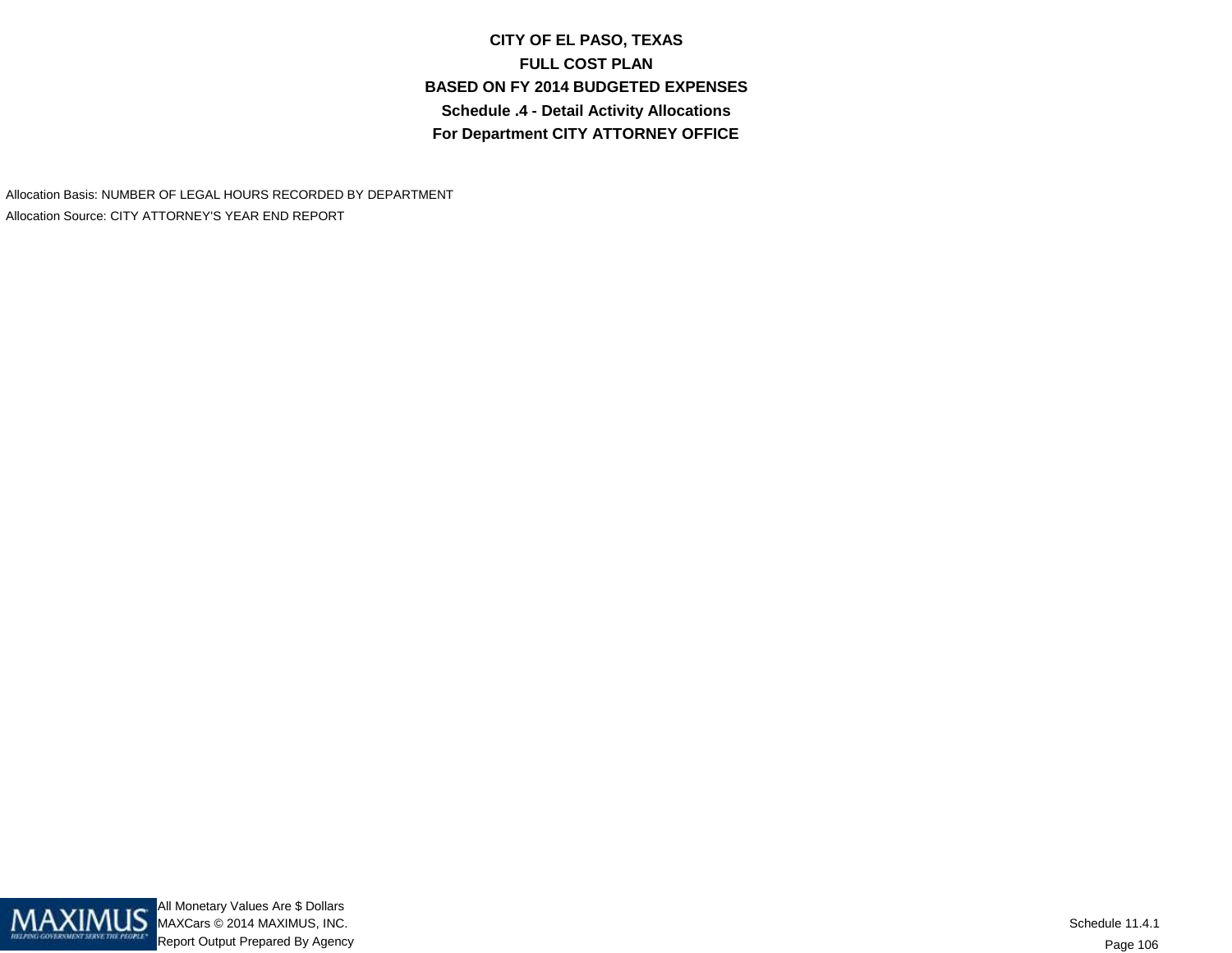06/04/2014 04:07:05 PM

#### **CITY OF EL PASO, TEXAS** EL PASO FULL COST BUDGET 2014 **FULL COST PLAN BASED ON FY 2014 BUDGETED EXPENSESSchedule .4 - Detail Activity AllocationsFor Department CITY ATTORNEY OFFICE**

2014 Version 1.0053-2

Activity - OUTSIDE COUNSEL

| <b>Receiving Department</b>     |         | Allocation Units Allocation Percentage | <b>Gross Allocation</b> | <b>Direct Billed</b> | <b>Allocation Step1</b> | <b>Allocation Step2</b> | <b>Total Allocation</b> |
|---------------------------------|---------|----------------------------------------|-------------------------|----------------------|-------------------------|-------------------------|-------------------------|
| <b>CITY MANAGER</b>             | 100,373 | 11.3596                                | 72,247                  |                      | 72,247                  |                         | 72,247                  |
| <b>GENERAL SERVICES</b>         | 31,040  | 3.5129                                 | 22,342                  |                      | 22,342                  |                         | 22,342                  |
| <b>MAYOR AND COUNCIL</b>        | 46,868  | 5.3042                                 | 33,735                  |                      | 33,735                  |                         | 33,735                  |
| CITY ATTORNEY OFFICE            | 24,700  | 2.7954                                 | 17,779                  |                      | 17,779                  |                         | 17,779                  |
| <b>INFORMATION TECHNOLOGY</b>   | 25,806  | 2.9206                                 | 18,575                  |                      | 18,575                  |                         | 18,575                  |
| MUNICIPAL CLERK                 | 1,625   | 0.1839                                 | 1,170                   |                      | 1,170                   |                         | 1,170                   |
| POLICE                          | 84,964  | 9.6157                                 | 61,156                  |                      | 61,156                  |                         | 61,156                  |
| FIRE DEPT                       | 63,710  | 7.2103                                 | 45,858                  |                      | 45,858                  |                         | 45,858                  |
| <b>DEPT OF TRANSPORTATION</b>   | 9,883   | 1.1185                                 | 7,114                   |                      | 7,114                   |                         | 7,114                   |
| <b>ENVIRONMENTAL SERVICES</b>   | 13,238  | 1.4982                                 | 9,529                   |                      | 9,529                   |                         | 9,529                   |
| ENGINEERING & CONSTRUCTION MGMT | 234,533 | 26.5432                                | 168,812                 |                      | 168,812                 |                         | 168,812                 |
| PUBLIC HEALTH                   | 49,444  | 5.5958                                 | 35,589                  |                      | 35,589                  |                         | 35,589                  |
| PARKS AND RECREATION            | 10,828  | 1.2254                                 | 7,794                   |                      | 7,794                   |                         | 7,794                   |
| LIBRARY                         | 6,420   | 0.7266                                 | 4,621                   |                      | 4,621                   |                         | 4,621                   |
| DEPT OF MUSEUMS & CULTURAL AFF  | 9,323   | 1.0551                                 | 6,711                   |                      | 6,711                   |                         | 6,711                   |
| <b>SUN METRO</b>                | 5,863   | 0.6635                                 | 4,220                   |                      | 4,220                   |                         | 4,220                   |
| <b>AIRPORT</b>                  | 52      | 0.0059                                 | 37                      |                      | 37                      |                         | 37                      |
| PENSION ADMINISTRATION          | 32,336  | 3.6596                                 | 23,275                  |                      | 23,275                  |                         | 23,275                  |
| <b>INTERNATIONAL BRIDGES</b>    | 38,385  | 4.3442                                 | 27,629                  |                      | 27,629                  |                         | 27,629                  |
| ALL OTHERS                      | 94,204  | 10.6614                                | 67,807                  |                      | 67,807                  |                         | 67,807                  |
| SubTotal                        | 883,595 | 100.0000                               | 636,000                 |                      | 636,000                 |                         | 636,000                 |
| Total                           | 883,595 | 100.0000                               | 636,000                 |                      | 636,000                 |                         | 636,000                 |
|                                 |         |                                        |                         |                      |                         |                         |                         |

Allocation Basis: COST OF OUTSIDE COUNSEL PER DEPARTMENTAllocation Source: LEGAL DEPARTMENT



All Monetary Values Are \$ Dollars MAXCars © 2014 MAXIMUS, INC.Report Output Prepared By Agency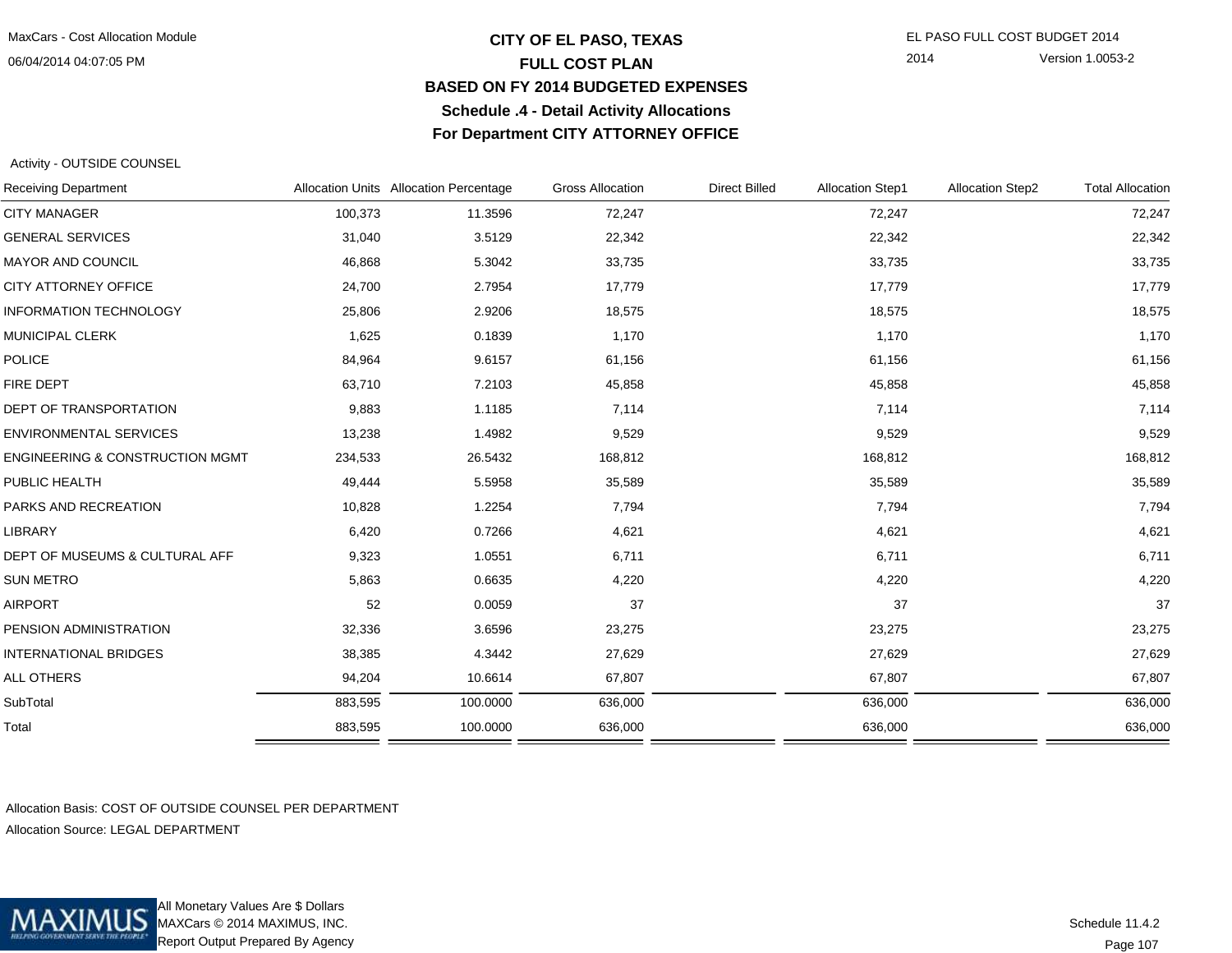06/04/2014 04:07:06 PM

## **CITY OF EL PASO, TEXAS** EL PASO FULL COST BUDGET 2014 **FULL COST PLAN BASED ON FY 2014 BUDGETED EXPENSESSchedule .5 - Allocation SummaryFor Department CITY ATTORNEY OFFICE**

| <b>Receiving Department</b>  | Total       | LEGAL SVCS  | <b>OUTSIDE COUNSEL</b> |
|------------------------------|-------------|-------------|------------------------|
|                              |             |             |                        |
| <b>CITY MANAGER</b>          | 170,160     | 97,913      | 72,247                 |
| <b>GENERAL SERVICES</b>      | 78,550      | 56,208      | 22,342                 |
| MAYOR AND COUNCIL            | 152,996     | 119,261     | 33,735                 |
| OFFICE OF COMPTROLLER        | 140,519     | 140,519     | 0                      |
| <b>HUMAN RESOURCES</b>       | 114,937     | 114,937     | 0                      |
| <b>CITY ATTORNEY OFFICE</b>  | 68,987      | 51,208      | 17,779                 |
| <b>INFORMATION</b>           | 129,882     | 111,307     | 18,575                 |
| <b>CITY DEVELOPMENT</b>      | 539,557     | 539,557     | 0                      |
| <b>TAX OFFICE</b>            | 10,119      | 10,119      | $\pmb{0}$              |
| MUNICIPAL CLERK              | 34,494      | 33,324      | 1,170                  |
| <b>POLICE</b>                | 170,518     | 109,362     | 61,156                 |
| FIRE DEPT                    | 86,334      | 40,476      | 45,858                 |
| DEPT OF                      | 17,233      | 10,119      | 7,114                  |
| <b>ENVIRONMENTAL</b>         | 90,479      | 80,950      | 9,529                  |
| <b>ENGINEERING &amp;</b>     | 462,258     | 293,446     | 168,812                |
| PUBLIC HEALTH                | 76,065      | 40,476      | 35,589                 |
| PARKS AND RECREATION         | 36,340      | 28,546      | 7,794                  |
| ZOO                          | 9,515       | 9,515       | 0                      |
| LIBRARY                      | 14,136      | 9,515       | 4,621                  |
| <b>DEPT OF MUSEUMS &amp;</b> | 35,257      | 28,546      | 6,711                  |
| <b>SUN METRO</b>             | 23,251      | 19,031      | 4,220                  |
| <b>AIRPORT</b>               | 202,413     | 202,376     | 37                     |
| PENSION ADMINISTRATION       | 23,275      | 0           | 23,275                 |
| INTERNATIONAL BRIDGES        | 88,342      | 60,713      | 27,629                 |
| ALL OTHERS                   | 124,482     | 56,675      | 67,807                 |
|                              |             |             |                        |
| <b>Direct Billed</b>         | $\mathbf 0$ | $\mathbf 0$ | $\mathbf 0$            |
|                              |             |             |                        |
| Total                        | 2,900,099   | 2,264,099   | 636,000                |
|                              |             |             |                        |



All Monetary Values Are \$ Dollars MAXCars © 2014 MAXIMUS, INC.Report Output Prepared By Agency

Page 108Schedule 11.5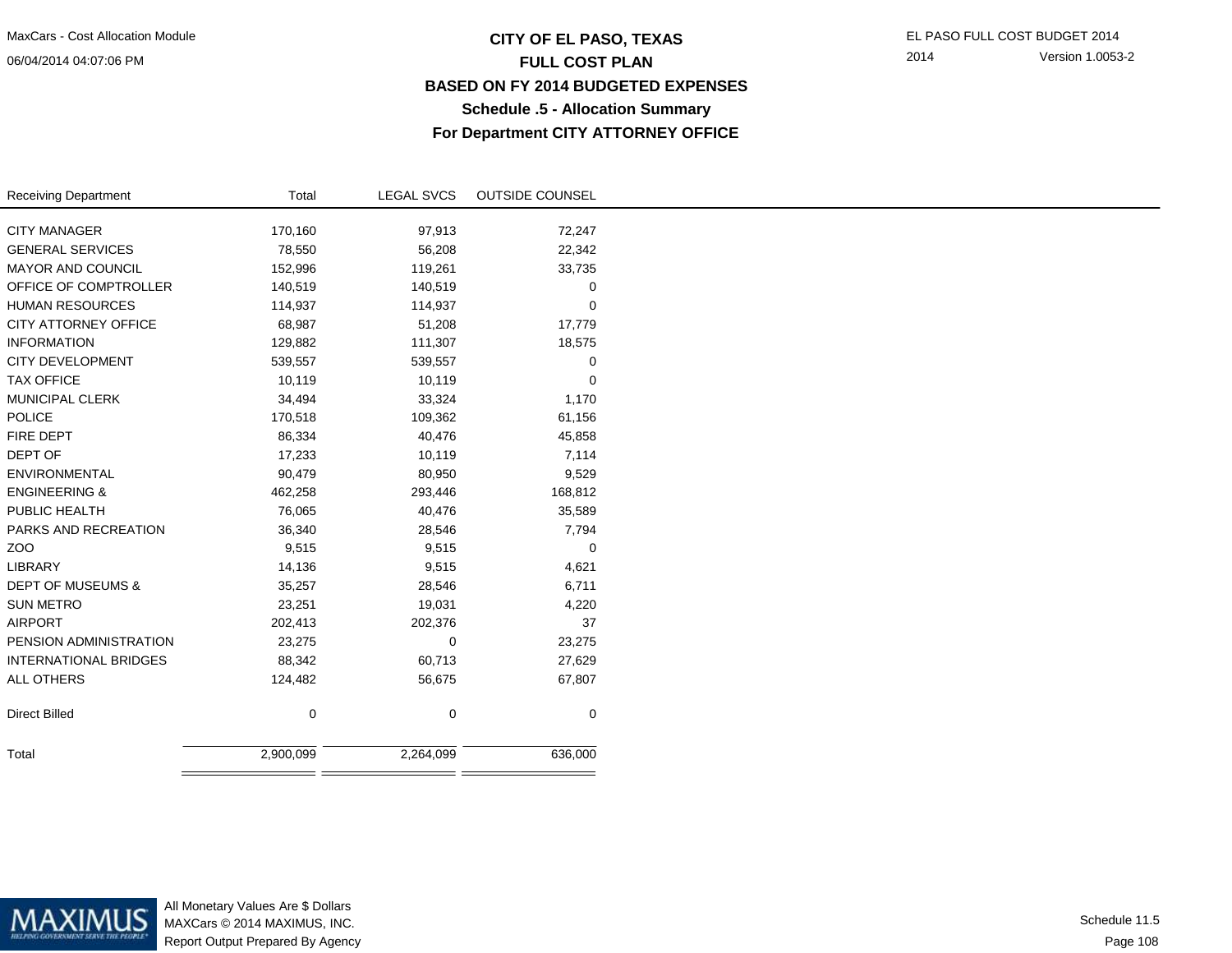# **CITY OF EL PASO, TEXAS INFORMATION TECHNOLOGY NATURE AND EXTENT OF SERVICES**

The Information Technology Department provides the City of El Paso and its citizens powerful and economical computing environment and efficient state of the art telecommunications system. Such costs were allocated as follows:

- ♦ **Application Management** Costs associated with application management have been allocated based on total number of IT tickets by City departments.
- ♦ **Information technology** Costs associated with providing the City of El Paso, its citizens and its employees, with a powerful and reliable information processing environment have been allocated based on total number of IT tickets by City departments.
- ♦ **GIS** Costs for GIS support have been allocated based on the number of maps produced per department.
- ♦ **Information Services Projects** Costs associated with information services projects have been allocated based on total number of IT tickets by City departments.
- ♦ **Infrastructure Management** Costs associated with infrastructure management have been allocated based on total number of IT tickets by City departments.
- ♦ **Phones** Costs associated with the phone bills for cell phones and land lines have been allocated based on total telephone charges by City department.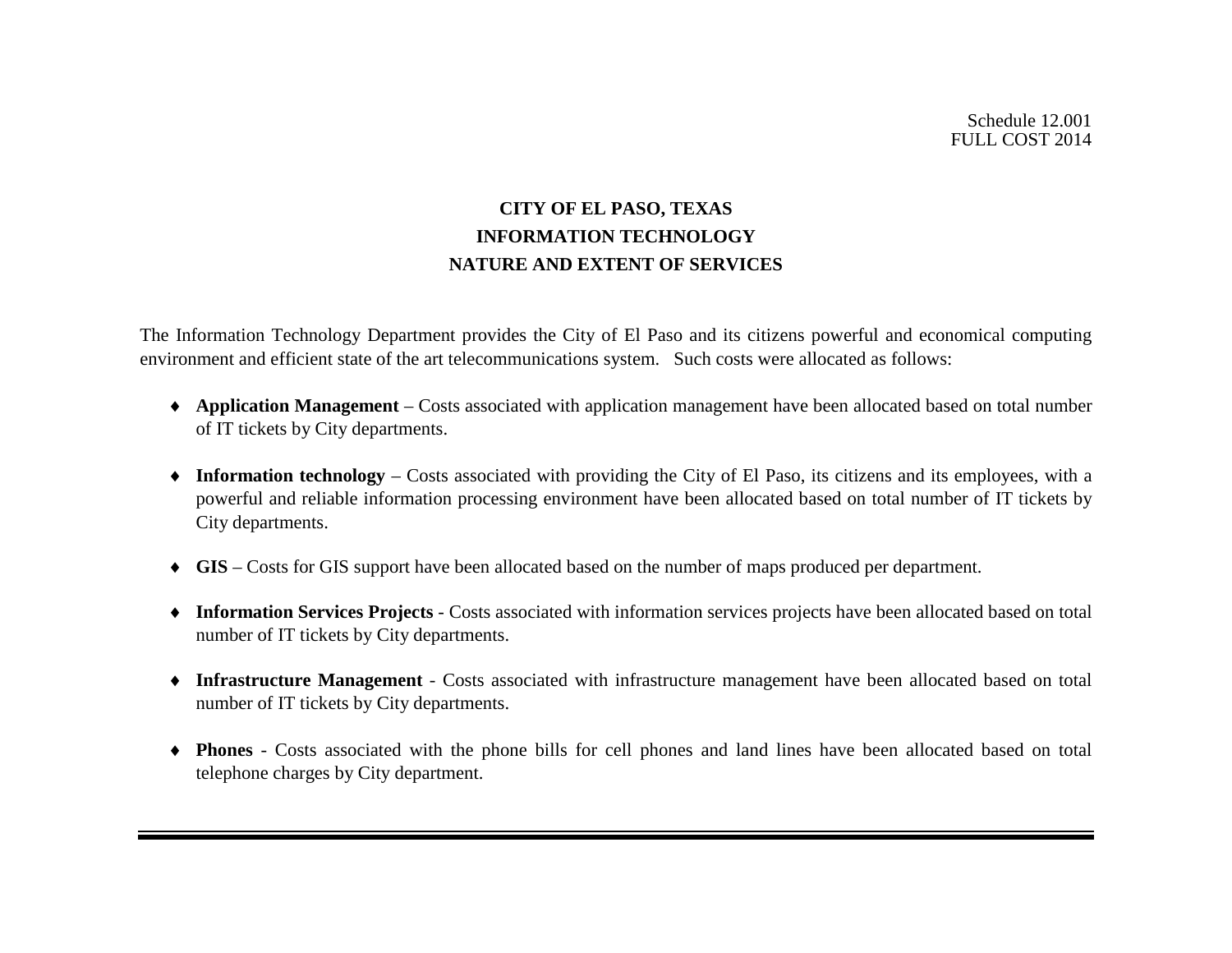# **CITY OF EL PASO, TEXAS INFORMATION TECHNOLOGY NATURE AND EXTENT OF SERVICES**

- ♦ **STR Innovation and Enterprise** Costs associated with STR innovation and enterprise have been allocated based on total number of IT tickets by City departments.
- ♦ **Contracts Admin –** Costs associated with staff time to manage various IT contracts have been allocated to the department whom the contract is associated with. Citywide contracts were allocated based on the number of fte's per department.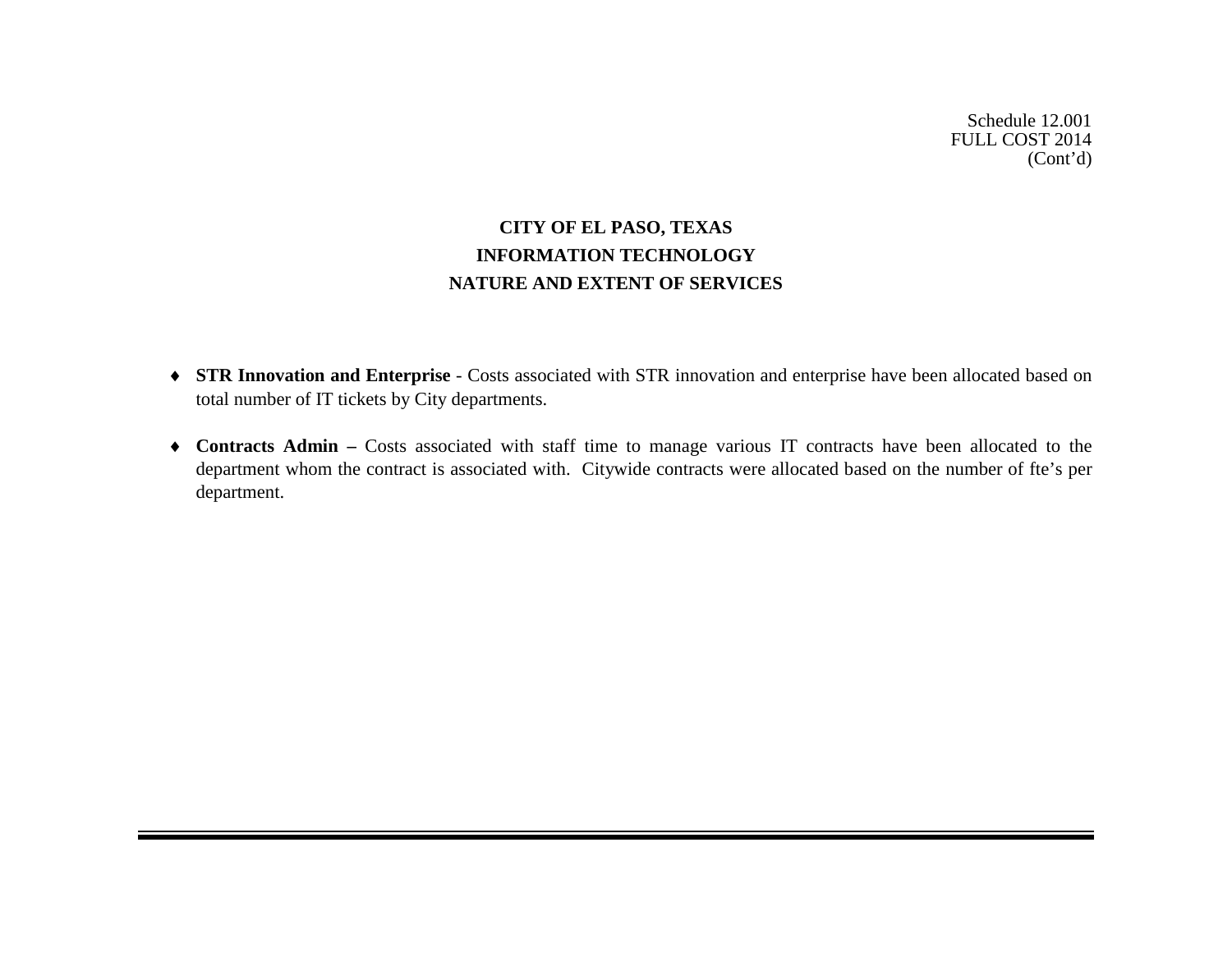#### 06/04/2014 04:07:07 PM

## **CITY OF EL PASO, TEXAS** EL PASO FULL COST BUDGET 2014 **FULL COST PLAN BASED ON FY 2014 BUDGETED EXPENSESSchedule .2 - Costs To Be Allocated**

#### **For Department INFORMATION TECHNOLOGY**

|                                              | 1st Allocation | 2nd Allocation | Sub-Total | Total      |  |
|----------------------------------------------|----------------|----------------|-----------|------------|--|
| <b>Expenditures Per Financial Statement:</b> | 10,479,689     |                |           | 10,479,689 |  |
| <b>EQUIPMENT USE CHARGE</b>                  | 236,632        |                | 236,632   |            |  |
| NONDEPARTMENTAL                              | 130,707        | 1,754          | 132,461   |            |  |
| <b>CITY MANAGER</b>                          | 43,795         | 9,919          | 53,714    |            |  |
| <b>GENERAL SERVICES</b>                      | 50,476         | 3,949          | 54,425    |            |  |
| <b>MAYOR AND COUNCIL</b>                     | 32,962         | 4,187          | 37,149    |            |  |
| OFFICE OF COMPTROLLER                        | 68,910         | 10,052         | 78,962    |            |  |
| PURCHASING & STRATEGIC SOURCING              | 35,166         | 733            | 35,899    |            |  |
| <b>HUMAN RESOURCES</b>                       | 39,420         | 5,201          | 44,621    |            |  |
| CITY ATTORNEY OFFICE                         | 121,622        | 8,260          | 129,882   |            |  |
| <b>INFORMATION TECHNOLOGY</b>                |                | 388,873        | 388,873   |            |  |
| <b>RISK MANAGEMENT</b>                       |                | 4,585          | 4,585     |            |  |
| <b>Total Allocated Additions:</b>            | 759,690        | 437,513        | 1,197,203 | 1,197,203  |  |
| TRANSFER FROM CAP PROJ                       | 1,201,800)     |                |           |            |  |
| REIMBURSED EXPENDITURES                      | 1,504,514)     |                |           |            |  |
| Total Departmental Cost Adjustments:         | 2,706,314)     |                |           | 2,706,314) |  |
| Total To Be Allocated:                       | 8,533,065      | 437,513        |           | 8,970,578  |  |

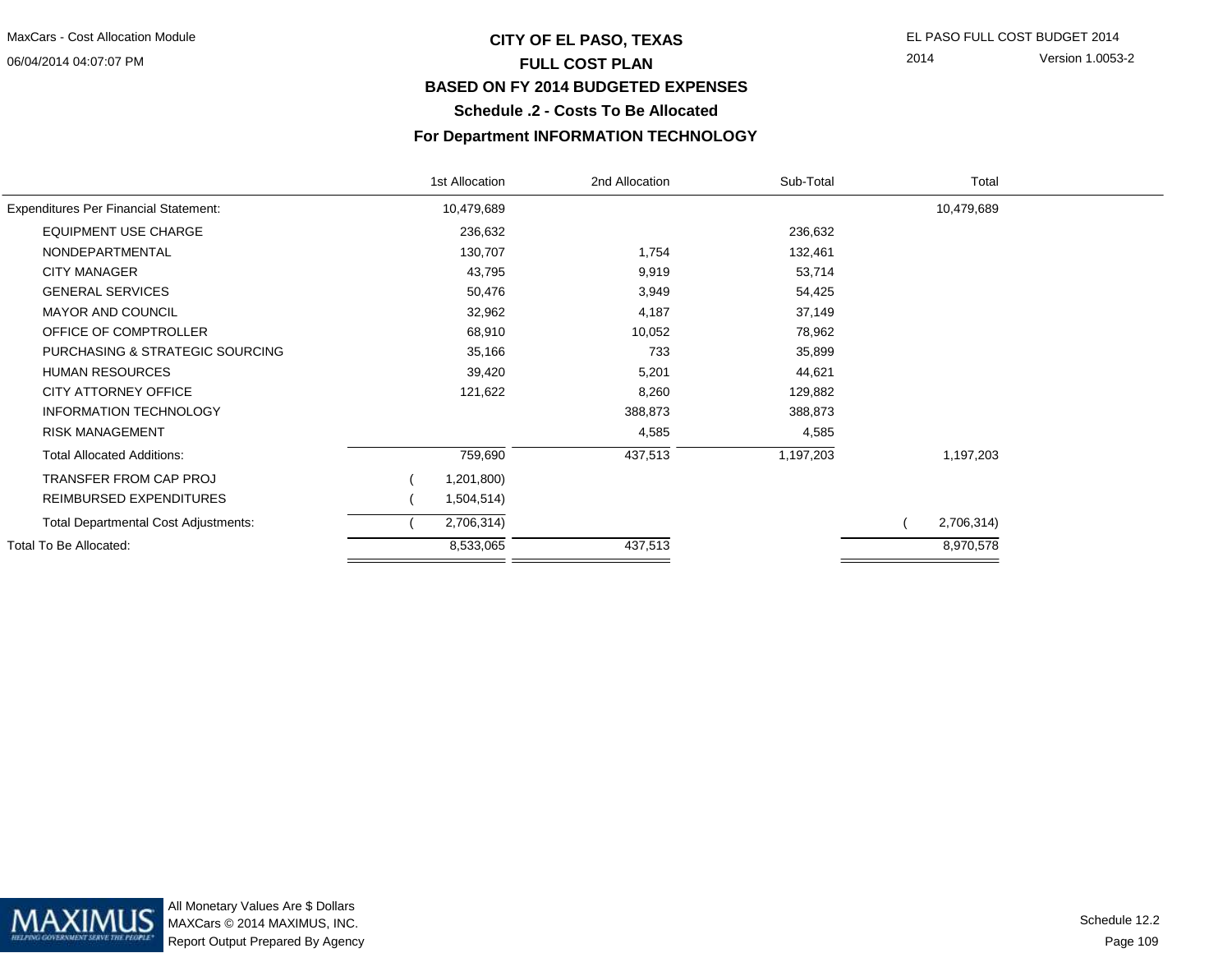06/04/2014 04:07:08 PM

## **CITY OF EL PASO, TEXAS** EL PASO FULL COST BUDGET 2014 **FULL COST PLAN BASED ON FY 2014 BUDGETED EXPENSESSchedule .3 - Costs Allocated By Activity**

2014 Version 1.0053-2

**For Department INFORMATION TECHNOLOGY**

|                                             | Total       | General & Admin | <b>APPLICATION MGMNT</b> | <b>INFORMATION TECH</b> | GIS         |  |
|---------------------------------------------|-------------|-----------------|--------------------------|-------------------------|-------------|--|
| Wages & Benefits                            |             |                 |                          |                         |             |  |
| <b>SALARIES &amp; WAGES</b>                 | 3,988,551   | $\mathbf 0$     | 965,184                  | 839,733                 | 233,105     |  |
| <b>FRINGE BENEFITS</b>                      | 1,340,068   | 0               | 336,078                  | 305,241                 | 79,495      |  |
| Other Expense & Cost                        |             |                 |                          |                         |             |  |
| CONTRACTUAL SVCS                            | 2,492,731   | 0               | 0                        | $\mathbf 0$             | 0           |  |
| MATERIALS/SUPPLIES                          | 204,582     | 4,650           | 31,250                   | 42,450                  | 4,450       |  |
| OPERATING EXPENSES                          | 2,453,757   | 0               | 7,175                    | 100                     | 1,100       |  |
| Departmental Totals                         |             |                 |                          |                         |             |  |
| <b>Total Expenditures</b>                   | 10,479,689  | 4,650           | 1,339,687                | 1,187,524               | 318,150     |  |
| Deductions                                  |             |                 |                          |                         |             |  |
| <b>Total Deductions</b>                     | $\mathbf 0$ | $\mathbf 0$     | $\mathbf 0$              | $\mathbf 0$             | $\mathbf 0$ |  |
| <b>Cost Adjustments</b>                     |             |                 |                          |                         |             |  |
| TRANSFER FROM CAP PROJ                      | 1,201,800)  | 0               | 0                        | 0                       | 0           |  |
| REIMBURSED EXPENDITURES                     | 1,504,514)  | $\mathbf 0$     | $\mathbf 0$              | $\mathbf 0$             | $\mathbf 0$ |  |
| <b>Functional Cost</b>                      | 7,773,375   | 4,650           | 1,339,687                | 1,187,524               | 318,150     |  |
| Allocation Step 1                           |             |                 |                          |                         |             |  |
| Inbound- All Others                         | 759,690     | 0               | 183,836                  | 159,942                 | 44,399      |  |
| <b>Reallocate Admin Costs</b>               |             | 4,650)          | 1,125                    | 979                     | 272         |  |
| 1st Allocation                              | 8,533,065   | 0               | 1,524,648                | 1,348,445               | 362,821     |  |
| Allocation Step 2                           |             |                 |                          |                         |             |  |
| Inbound- All Others                         | 437,513     | 0               | 105,873                  | 92,112                  | 25,570      |  |
| 2nd Allocation                              | 437,513     | $\mathbf 0$     | 105,873                  | 92,112                  | 25,570      |  |
| <b>Total For 115 INFORMATION TECHNOLOGY</b> |             |                 |                          |                         |             |  |
| <b>Total Allocated</b>                      | 8,970,578   | 0               | 1,630,521                | 1,440,557               | 388,391     |  |



All Monetary Values Are \$ Dollars MAXCars © 2014 MAXIMUS, INC.Report Output Prepared By Agency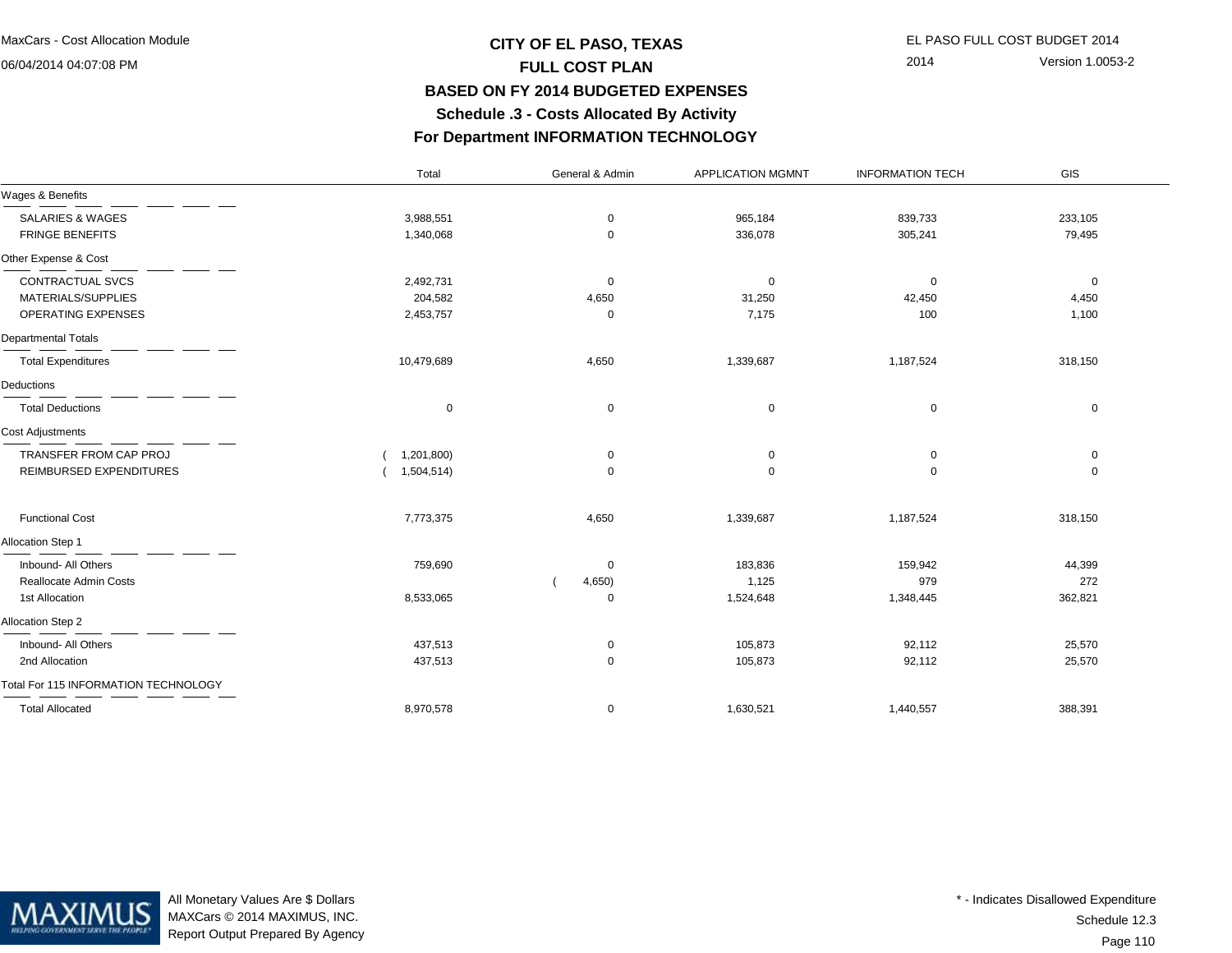06/04/2014 04:07:08 PM

# **CITY OF EL PASO, TEXAS** EL PASO FULL COST BUDGET 2014 **FULL COST PLAN BASED ON FY 2014 BUDGETED EXPENSESSchedule .3 - Costs Allocated By Activity**

2014 Version 1.0053-2

**For Department INFORMATION TECHNOLOGY**

|                                      | <b>INFORMATION SVCS</b> | <b>INFRASTRUCTURE</b> | <b>PHONES</b> | STR INNOVATION & | <b>CONTRACTS ADMIN</b> |
|--------------------------------------|-------------------------|-----------------------|---------------|------------------|------------------------|
| Wages & Benefits                     |                         |                       |               |                  |                        |
| <b>SALARIES &amp; WAGES</b>          | 258,403                 | 1,128,631             | $\mathbf 0$   | 480,520          | 82,975                 |
| <b>FRINGE BENEFITS</b>               | 102,447                 | 350,365               | $\mathbf 0$   | 143,175          | 23,267                 |
| Other Expense & Cost                 |                         |                       |               |                  |                        |
| CONTRACTUAL SVCS                     | 2,492,731               | 0                     | 0             | $\mathbf 0$      | $\mathbf 0$            |
| MATERIALS/SUPPLIES                   | 58,750                  | 53,212                | $\Omega$      | 9,820            | $\mathbf 0$            |
| OPERATING EXPENSES                   | 12,770                  | 14,100                | 2,408,012     | 10,500           | $\mathbf 0$            |
| Departmental Totals                  |                         |                       |               |                  |                        |
| <b>Total Expenditures</b>            | 2,925,101               | 1,546,308             | 2,408,012     | 644,015          | 106,242                |
| Deductions                           |                         |                       |               |                  |                        |
| <b>Total Deductions</b>              | 0                       | 0                     | $\mathbf 0$   | 0                | $\mathbf 0$            |
| <b>Cost Adjustments</b>              |                         |                       |               |                  |                        |
| TRANSFER FROM CAP PROJ               | 1,201,800)              | 0                     | 0             | 0                | 0                      |
| REIMBURSED EXPENDITURES              | 1,504,514)              | $\mathbf 0$           | $\mathbf 0$   | $\mathbf 0$      | $\mathbf 0$            |
| <b>Functional Cost</b>               | 218,787                 | 1,546,308             | 2,408,012     | 644,015          | 106,242                |
| Allocation Step 1                    |                         |                       |               |                  |                        |
| Inbound- All Others                  | 49,217                  | 214,968               | 0             | 91,524           | 15,804                 |
| Reallocate Admin Costs               | 301                     | 1,316                 | $\Omega$      | 560              | 97                     |
| 1st Allocation                       | 268,305                 | 1,762,592             | 2,408,012     | 736,099          | 122,143                |
| Allocation Step 2                    |                         |                       |               |                  |                        |
| Inbound- All Others                  | 28,345                  | 123,802               | 0             | 52,709           | 9,102                  |
| 2nd Allocation                       | 28,345                  | 123,802               | 0             | 52,709           | 9,102                  |
| Total For 115 INFORMATION TECHNOLOGY |                         |                       |               |                  |                        |
| <b>Total Allocated</b>               | 296,650                 | 1,886,394             | 2,408,012     | 788,808          | 131,245                |



All Monetary Values Are \$ Dollars MAXCars © 2014 MAXIMUS, INC.Report Output Prepared By Agency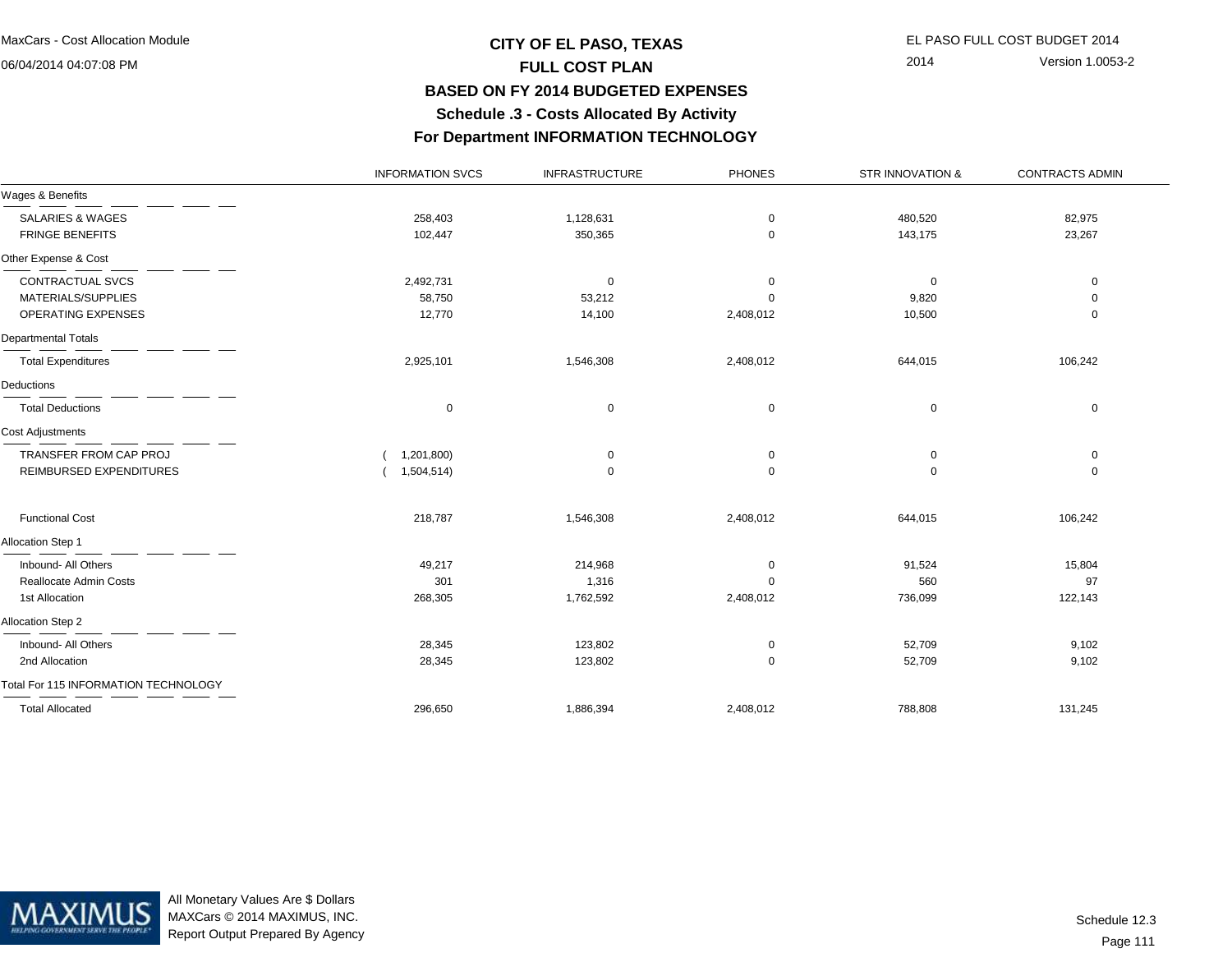06/04/2014 04:07:10 PM

## **CITY OF EL PASO, TEXAS** EL PASO FULL COST BUDGET 2014 **FULL COST PLAN BASED ON FY 2014 BUDGETED EXPENSESSchedule .4 - Detail Activity AllocationsFor Department INFORMATION TECHNOLOGY**

2014 Version 1.0053-2

Activity - APPLICATION MGMNT

| <b>Receiving Department</b>                |           | Allocation Units Allocation Percentage | <b>Gross Allocation</b> | <b>Direct Billed</b> | <b>Allocation Step1</b> | <b>Allocation Step2</b> | <b>Total Allocation</b> |
|--------------------------------------------|-----------|----------------------------------------|-------------------------|----------------------|-------------------------|-------------------------|-------------------------|
| <b>CITY MANAGER</b>                        | 898.00    | 2.8181                                 | 42,967                  |                      | 42,967                  |                         | 42,967                  |
| <b>GENERAL SERVICES</b>                    | 589.00    | 1.8484                                 | 28,182                  |                      | 28,182                  |                         | 28,182                  |
| MAYOR AND COUNCIL                          | 210.00    | 0.6590                                 | 10,048                  |                      | 10,048                  |                         | 10,048                  |
| OFFICE OF COMPTROLLER                      | 1,308.00  | 4.1048                                 | 62,584                  |                      | 62,584                  |                         | 62,584                  |
| <b>HUMAN RESOURCES</b>                     | 753.00    | 2.3631                                 | 36,029                  |                      | 36,029                  |                         | 36,029                  |
| CITY ATTORNEY OFFICE                       | 536.00    | 1.6821                                 | 25,646                  |                      | 25,646                  |                         | 25,646                  |
| <b>INFORMATION TECHNOLOGY</b>              | 1,685.00  | 5.2879                                 | 80,622                  |                      | 80,622                  |                         | 80,622                  |
| <b>CITY DEVELOPMENT</b>                    | 1,299.00  | 4.0766                                 | 62,153                  |                      | 62,153                  | 5,313                   | 67,466                  |
| <b>TAX OFFICE</b>                          | 284.00    | 0.8913                                 | 13,589                  |                      | 13,589                  | 1,162                   | 14,751                  |
| MUNICIPAL CLERK                            | 1,201.00  | 3.7690                                 | 57,464                  |                      | 57,464                  | 4,912                   | 62,376                  |
| POLICE                                     | 6,859.00  | 21.5253                                | 328,185                 |                      | 328,185                 | 28,053                  | 356,238                 |
| FIRE DEPT                                  | 2,833.00  | 8.8906                                 | 135,551                 |                      | 135,551                 | 11,587                  | 147,138                 |
| DEPT OF TRANSPORTATION                     | 610.00    | 1.9143                                 | 29,187                  |                      | 29,187                  | 2,495                   | 31,682                  |
| <b>ENVIRONMENTAL SERVICES</b>              | 1,822.00  | 5.7179                                 | 87,177                  |                      | 87,177                  | 7,452                   | 94,629                  |
| <b>ENGINEERING &amp; CONSTRUCTION MGMT</b> | 736.00    | 2.3097                                 | 35,215                  |                      | 35,215                  | 3,010                   | 38,225                  |
| PUBLIC HEALTH                              | 2,117.00  | 6.6437                                 | 101,292                 |                      | 101,292                 | 8,658                   | 109,950                 |
| PARKS AND RECREATION                       | 2,736.00  | 8.5862                                 | 130,910                 |                      | 130,910                 | 11,190                  | 142,100                 |
| ZOO                                        | 567.00    | 1.7794                                 | 27,129                  |                      | 27,129                  | 2,319                   | 29,448                  |
| <b>LIBRARY</b>                             | 1,955.00  | 6.1353                                 | 93,541                  |                      | 93,541                  | 7,996                   | 101,537                 |
| DEPT OF MUSEUMS & CULTURAL AFF             | 961.00    | 3.0158                                 | 45,981                  |                      | 45,981                  | 3,930                   | 49,911                  |
| <b>SUN METRO</b>                           | 1,051.00  | 3.2983                                 | 50,287                  |                      | 50,287                  | 4,299                   | 54,586                  |
| <b>AIRPORT</b>                             | 194.00    | 0.6088                                 | 9,282                   |                      | 9,282                   | 793                     | 10,075                  |
| COMMUNITY/HUMAN DEVELOPMENT                | 653.00    | 2.0493                                 | 31,244                  |                      | 31,244                  | 2,671                   | 33,915                  |
| <b>INTERNATIONAL BRIDGES</b>               | 8.00      | 0.0251                                 | 383                     |                      | 383                     | 33                      | 416                     |
| SubTotal                                   | 31,865.00 | 100.0000                               | 1,524,648               |                      | 1,524,648               | 105,873                 | 1,630,521               |
| Total                                      | 31,865.00 | 100.0000                               | 1,524,648               |                      | 1,524,648               | 105,873                 | 1,630,521               |



All Monetary Values Are \$ Dollars MAXCars © 2014 MAXIMUS, INC.Report Output Prepared By Agency

Page 112Schedule 12.4.1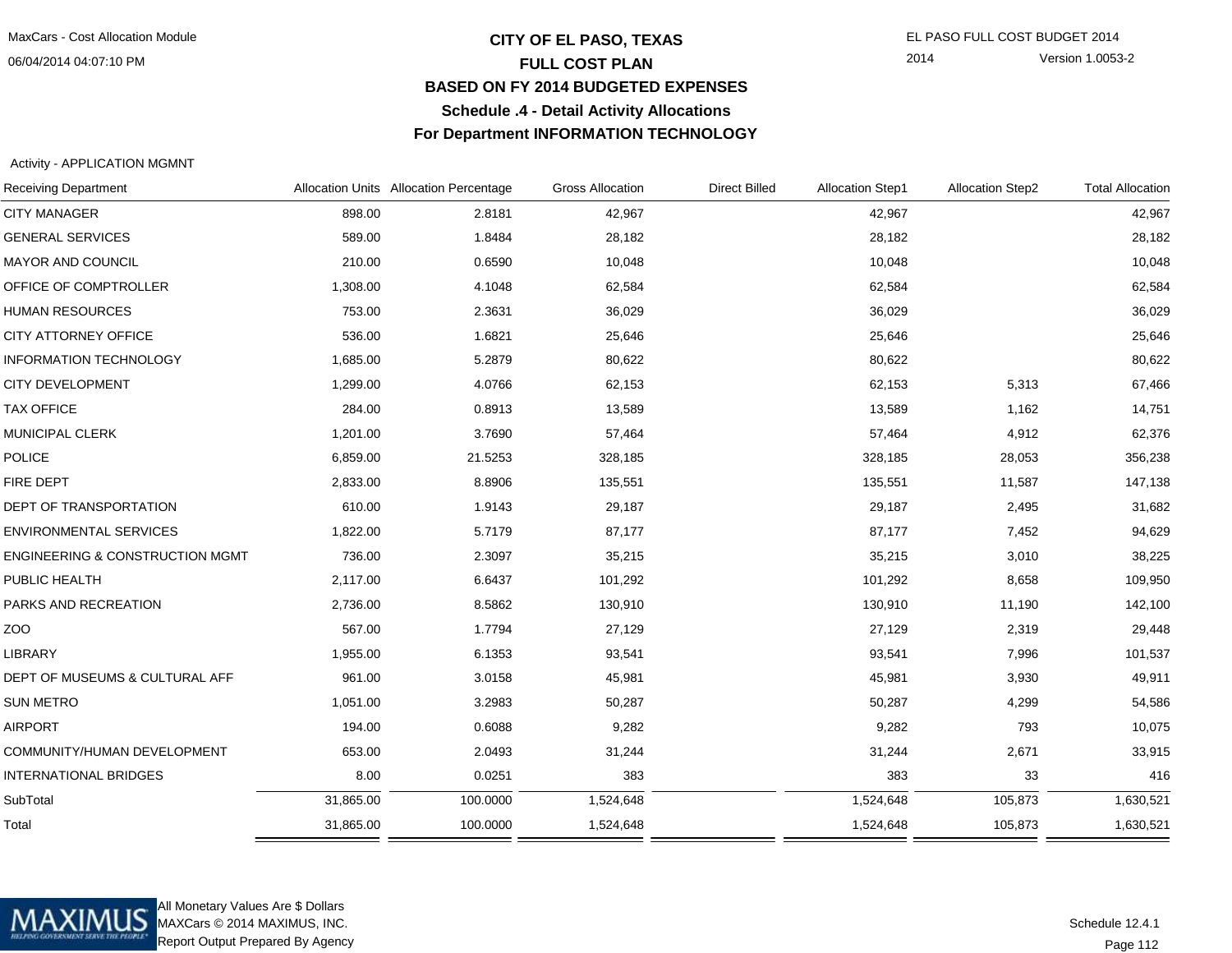**CITY OF EL PASO, TEXASFULL COST PLAN BASED ON FY 2014 BUDGETED EXPENSESSchedule .4 - Detail Activity AllocationsFor Department INFORMATION TECHNOLOGY**

Allocation Basis: TOTAL NUMBER OF IT TICKETS BY DEPARTMENTAllocation Source: INFORMATION TECHNOLOGY ACTIVITY REPORT

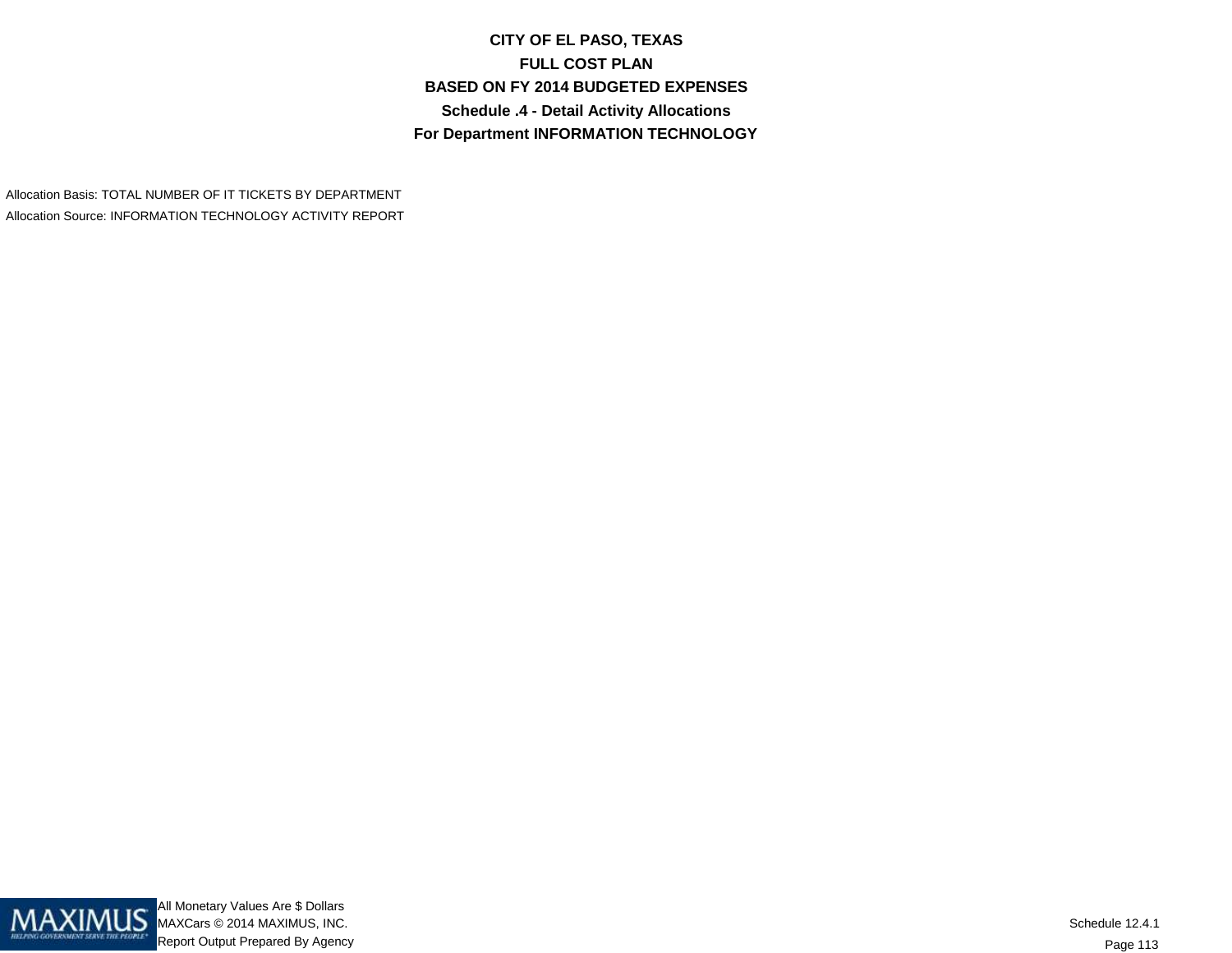06/04/2014 04:07:11 PM

## **CITY OF EL PASO, TEXAS** EL PASO FULL COST BUDGET 2014 **FULL COST PLAN BASED ON FY 2014 BUDGETED EXPENSESSchedule .4 - Detail Activity AllocationsFor Department INFORMATION TECHNOLOGY**

2014 Version 1.0053-2

Activity - INFORMATION TECH

| <b>Receiving Department</b>                |           | Allocation Units Allocation Percentage | <b>Gross Allocation</b> | <b>Direct Billed</b> | <b>Allocation Step1</b> | <b>Allocation Step2</b> | <b>Total Allocation</b> |
|--------------------------------------------|-----------|----------------------------------------|-------------------------|----------------------|-------------------------|-------------------------|-------------------------|
| <b>CITY MANAGER</b>                        | 898.00    | 2.8181                                 | 38,001                  |                      | 38,001                  |                         | 38,001                  |
| <b>GENERAL SERVICES</b>                    | 589.00    | 1.8484                                 | 24,925                  |                      | 24,925                  |                         | 24,925                  |
| MAYOR AND COUNCIL                          | 210.00    | 0.6590                                 | 8,887                   |                      | 8,887                   |                         | 8,887                   |
| OFFICE OF COMPTROLLER                      | 1,308.00  | 4.1048                                 | 55,351                  |                      | 55,351                  |                         | 55,351                  |
| <b>HUMAN RESOURCES</b>                     | 753.00    | 2.3631                                 | 31,865                  |                      | 31,865                  |                         | 31,865                  |
| CITY ATTORNEY OFFICE                       | 536.00    | 1.6821                                 | 22,682                  |                      | 22,682                  |                         | 22,682                  |
| <b>INFORMATION TECHNOLOGY</b>              | 1,685.00  | 5.2879                                 | 71,305                  |                      | 71,305                  |                         | 71,305                  |
| CITY DEVELOPMENT                           | 1,299.00  | 4.0766                                 | 54,970                  |                      | 54,970                  | 4,622                   | 59,592                  |
| <b>TAX OFFICE</b>                          | 284.00    | 0.8913                                 | 12,018                  |                      | 12,018                  | 1,011                   | 13,029                  |
| MUNICIPAL CLERK                            | 1,201.00  | 3.7690                                 | 50,823                  |                      | 50,823                  | 4,274                   | 55,097                  |
| POLICE                                     | 6,859.00  | 21.5253                                | 290,255                 |                      | 290,255                 | 24,405                  | 314,660                 |
| FIRE DEPT                                  | 2,833.00  | 8.8906                                 | 119,885                 |                      | 119,885                 | 10,081                  | 129,966                 |
| <b>DEPT OF TRANSPORTATION</b>              | 610.00    | 1.9143                                 | 25,814                  |                      | 25,814                  | 2,171                   | 27,985                  |
| <b>ENVIRONMENTAL SERVICES</b>              | 1,822.00  | 5.7179                                 | 77,102                  |                      | 77,102                  | 6,483                   | 83,585                  |
| <b>ENGINEERING &amp; CONSTRUCTION MGMT</b> | 736.00    | 2.3097                                 | 31,146                  |                      | 31,146                  | 2,619                   | 33,765                  |
| PUBLIC HEALTH                              | 2,117.00  | 6.6437                                 | 89,586                  |                      | 89,586                  | 7,533                   | 97,119                  |
| PARKS AND RECREATION                       | 2,736.00  | 8.5862                                 | 115,780                 |                      | 115,780                 | 9,736                   | 125,516                 |
| ZO <sub>O</sub>                            | 567.00    | 1.7794                                 | 23,994                  |                      | 23,994                  | 2,018                   | 26,012                  |
| LIBRARY                                    | 1,955.00  | 6.1353                                 | 82,731                  |                      | 82,731                  | 6,957                   | 89,688                  |
| DEPT OF MUSEUMS & CULTURAL AFF             | 961.00    | 3.0158                                 | 40,667                  |                      | 40,667                  | 3,420                   | 44,087                  |
| <b>SUN METRO</b>                           | 1,051.00  | 3.2983                                 | 44,476                  |                      | 44,476                  | 3,740                   | 48,216                  |
| <b>AIRPORT</b>                             | 194.00    | 0.6088                                 | 8,210                   |                      | 8,210                   | 690                     | 8,900                   |
| COMMUNITY/HUMAN DEVELOPMENT                | 653.00    | 2.0493                                 | 27,633                  |                      | 27,633                  | 2,324                   | 29,957                  |
| <b>INTERNATIONAL BRIDGES</b>               | 8.00      | 0.0251                                 | 339                     |                      | 339                     | 28                      | 367                     |
| SubTotal                                   | 31,865.00 | 100.0000                               | 1,348,445               |                      | 1,348,445               | 92,112                  | 1,440,557               |
| Total                                      | 31,865.00 | 100.0000                               | 1,348,445               |                      | 1,348,445               | 92,112                  | 1,440,557               |



All Monetary Values Are \$ Dollars MAXCars © 2014 MAXIMUS, INC.Report Output Prepared By Agency

Page 114Schedule 12.4.2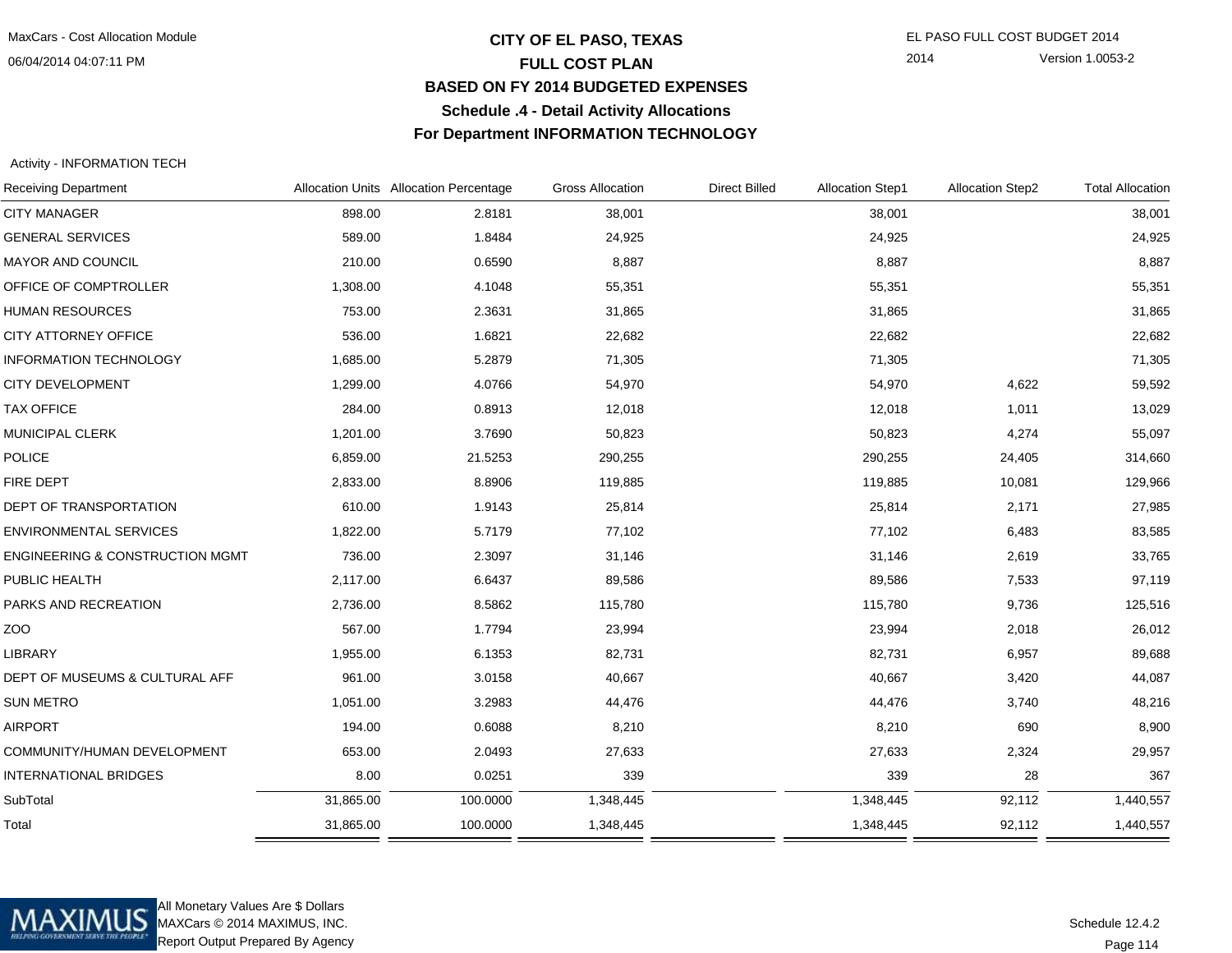**CITY OF EL PASO, TEXASFULL COST PLAN BASED ON FY 2014 BUDGETED EXPENSESSchedule .4 - Detail Activity AllocationsFor Department INFORMATION TECHNOLOGY**

Allocation Basis: TOTAL NUMBER OF IT TICKETS BY DEPARTMENTAllocation Source: INFORMATION TECHNOLOGY ACTIVITY REPORT

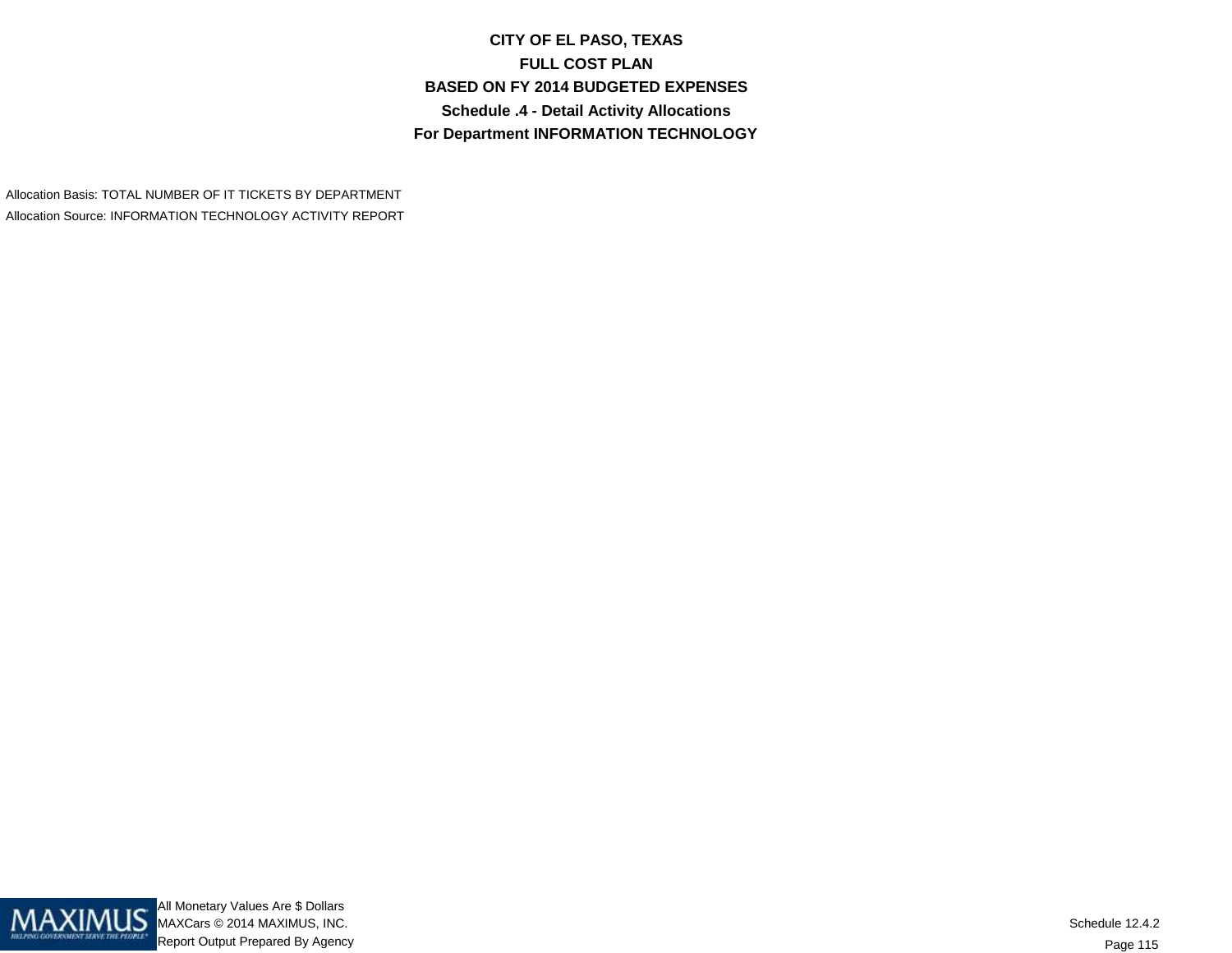## **CITY OF EL PASO, TEXAS** EL PASO FULL COST BUDGET 2014 **FULL COST PLAN BASED ON FY 2014 BUDGETED EXPENSESSchedule .4 - Detail Activity AllocationsFor Department INFORMATION TECHNOLOGY**

2014 Version 1.0053-2

Activity - GIS

| <b>Receiving Department</b>                |     | Allocation Units Allocation Percentage | <b>Gross Allocation</b> | <b>Direct Billed</b> | <b>Allocation Step1</b> | <b>Allocation Step2</b> | <b>Total Allocation</b> |
|--------------------------------------------|-----|----------------------------------------|-------------------------|----------------------|-------------------------|-------------------------|-------------------------|
| <b>CITY MANAGER</b>                        | 65  | 9.8485                                 | 35,732                  |                      | 35,732                  |                         | 35,732                  |
| <b>GENERAL SERVICES</b>                    | 21  | 3.1818                                 | 11,544                  |                      | 11,544                  |                         | 11,544                  |
| <b>INFORMATION TECHNOLOGY</b>              | 33  | 5.0000                                 | 18,141                  |                      | 18,141                  |                         | 18,141                  |
| <b>POLICE</b>                              | 119 | 18.0303                                | 65,418                  |                      | 65,418                  | 5,624                   | 71,042                  |
| FIRE DEPT                                  | 14  | 2.1212                                 | 7,696                   |                      | 7,696                   | 662                     | 8,358                   |
| <b>ENVIRONMENTAL SERVICES</b>              | 131 | 19.8485                                | 72,016                  |                      | 72,016                  | 6,191                   | 78,207                  |
| <b>ENGINEERING &amp; CONSTRUCTION MGMT</b> | 33  | 5.0000                                 | 18,141                  |                      | 18,141                  | 1,560                   | 19,701                  |
| PUBLIC HEALTH                              | 40  | 6.0606                                 | 21,989                  |                      | 21,989                  | 1,891                   | 23,880                  |
| PARKS AND RECREATION                       | 65  | 9.8485                                 | 35,732                  |                      | 35,732                  | 3,072                   | 38,804                  |
| ZOO                                        | 12  | 1.8182                                 | 6,597                   |                      | 6,597                   | 567                     | 7,164                   |
| DEPT OF MUSEUMS & CULTURAL AFF             | 14  | 2.1212                                 | 7,696                   |                      | 7,696                   | 662                     | 8,358                   |
| COMMUNITY/HUMAN DEVELOPMENT                | 14  | 2.1212                                 | 7,696                   |                      | 7,696                   | 662                     | 8,358                   |
| ALL OTHERS                                 | 99  | 15.0000                                | 54,423                  |                      | 54,423                  | 4,679                   | 59,102                  |
| SubTotal                                   | 660 | 100.0000                               | 362,821                 |                      | 362,821                 | 25,570                  | 388,391                 |
| Total                                      | 660 | 100.0000                               | 362,821                 |                      | 362,821                 | 25,570                  | 388,391                 |
|                                            |     |                                        |                         |                      |                         |                         |                         |

Allocation Basis: TOTAL NUMBER OF MAPS PRODUCED PER DEPARTMENTAllocation Source: GIS

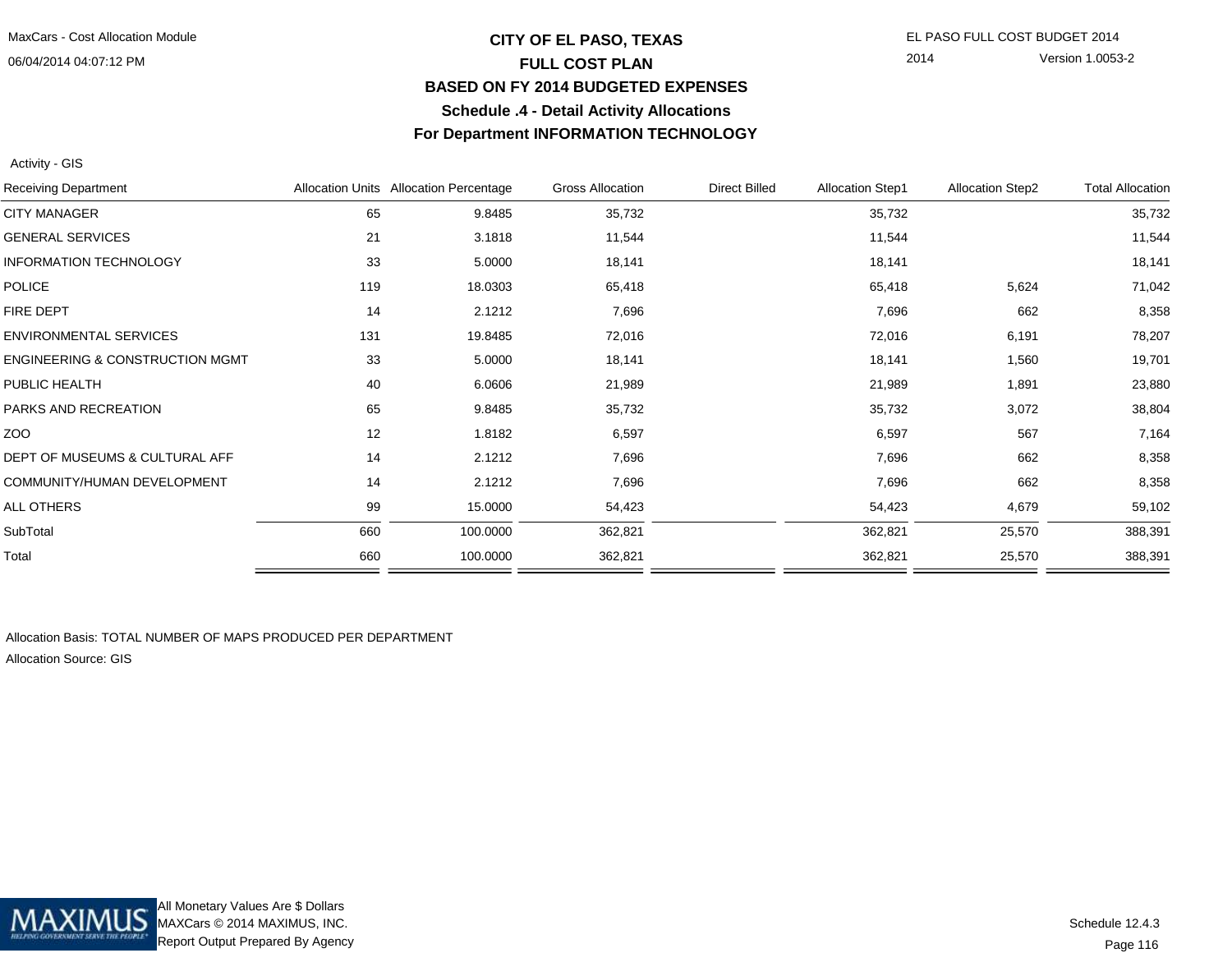## **CITY OF EL PASO, TEXAS** EL PASO FULL COST BUDGET 2014 **FULL COST PLAN BASED ON FY 2014 BUDGETED EXPENSESSchedule .4 - Detail Activity AllocationsFor Department INFORMATION TECHNOLOGY**

2014 Version 1.0053-2

### Activity - INFORMATION SVCS

|           |          | <b>Gross Allocation</b>                | <b>Direct Billed</b> |         |        | <b>Total Allocation</b>                            |
|-----------|----------|----------------------------------------|----------------------|---------|--------|----------------------------------------------------|
| 898.00    | 2.8181   | 7,561                                  |                      | 7,561   |        | 7,561                                              |
| 589.00    | 1.8484   | 4,959                                  |                      | 4,959   |        | 4,959                                              |
| 210.00    | 0.6590   | 1,768                                  |                      | 1,768   |        | 1,768                                              |
| 1,308.00  | 4.1048   | 11,013                                 |                      | 11,013  |        | 11,013                                             |
| 753.00    | 2.3631   | 6,340                                  |                      | 6,340   |        | 6,340                                              |
| 536.00    | 1.6821   | 4,513                                  |                      | 4,513   |        | 4,513                                              |
| 1,685.00  | 5.2879   | 14,188                                 |                      | 14,188  |        | 14,188                                             |
| 1,299.00  | 4.0766   | 10,938                                 |                      | 10,938  | 1,422  | 12,360                                             |
| 284.00    | 0.8913   | 2,391                                  |                      | 2,391   | 311    | 2,702                                              |
| 1,201.00  | 3.7690   | 10,112                                 |                      | 10,112  | 1,315  | 11,427                                             |
| 6,859.00  | 21.5253  | 57,758                                 |                      | 57,758  | 7,511  | 65,269                                             |
| 2,833.00  | 8.8906   | 23,854                                 |                      | 23,854  | 3,102  | 26,956                                             |
| 610.00    | 1.9143   | 5,136                                  |                      | 5,136   | 668    | 5,804                                              |
| 1,822.00  | 5.7179   | 15,341                                 |                      | 15,341  | 1,995  | 17,336                                             |
| 736.00    | 2.3097   | 6,197                                  |                      | 6,197   | 806    | 7,003                                              |
| 2,117.00  | 6.6437   | 17,825                                 |                      | 17,825  | 2,318  | 20,143                                             |
| 2,736.00  | 8.5862   | 23,037                                 |                      | 23,037  | 2,996  | 26,033                                             |
| 567.00    | 1.7794   | 4,774                                  |                      | 4,774   | 621    | 5,395                                              |
| 1,955.00  | 6.1353   | 16,461                                 |                      | 16,461  | 2,141  | 18,602                                             |
| 961.00    | 3.0158   | 8,092                                  |                      | 8,092   | 1,052  | 9,144                                              |
| 1,051.00  | 3.2983   | 8,849                                  |                      | 8,849   | 1,151  | 10,000                                             |
| 194.00    | 0.6088   | 1,633                                  |                      | 1,633   | 212    | 1,845                                              |
| 653.00    | 2.0493   | 5,498                                  |                      | 5,498   | 715    | 6,213                                              |
| 8.00      | 0.0251   | 67                                     |                      | 67      | 9      | 76                                                 |
| 31,865.00 | 100.0000 | 268,305                                |                      | 268,305 | 28,345 | 296,650                                            |
| 31,865.00 | 100.0000 | 268,305                                |                      | 268,305 | 28,345 | 296,650                                            |
|           |          | Allocation Units Allocation Percentage |                      |         |        | <b>Allocation Step1</b><br><b>Allocation Step2</b> |



All Monetary Values Are \$ Dollars MAXCars © 2014 MAXIMUS, INC.Report Output Prepared By Agency

Page 117Schedule 12.4.4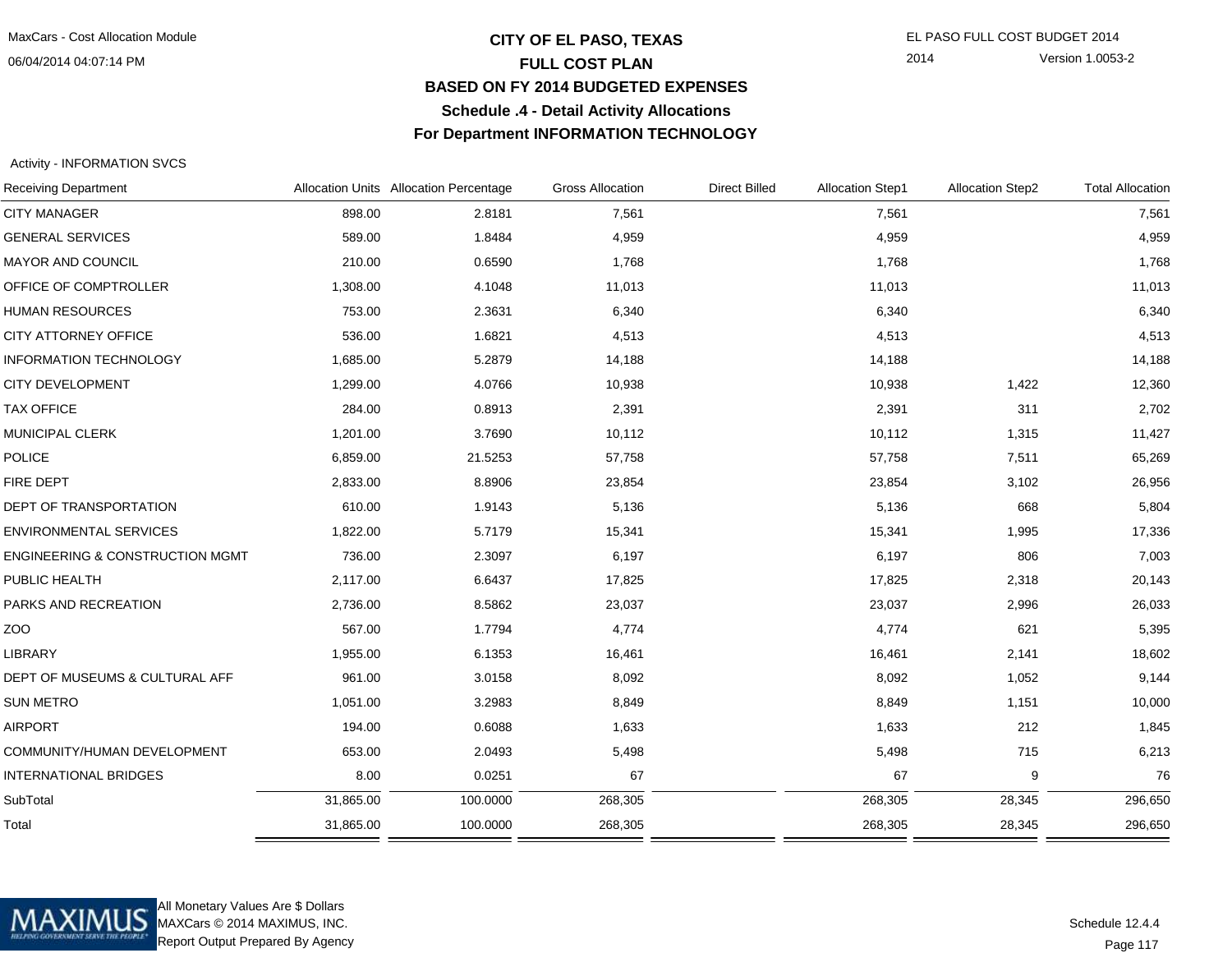**CITY OF EL PASO, TEXASFULL COST PLAN BASED ON FY 2014 BUDGETED EXPENSESSchedule .4 - Detail Activity AllocationsFor Department INFORMATION TECHNOLOGY**

Allocation Basis: TOTAL NUMBER OF IT TICKETS BY DEPARTMENTAllocation Source: INFORMATION TECHNOLOGY ACTIVITY REPORT

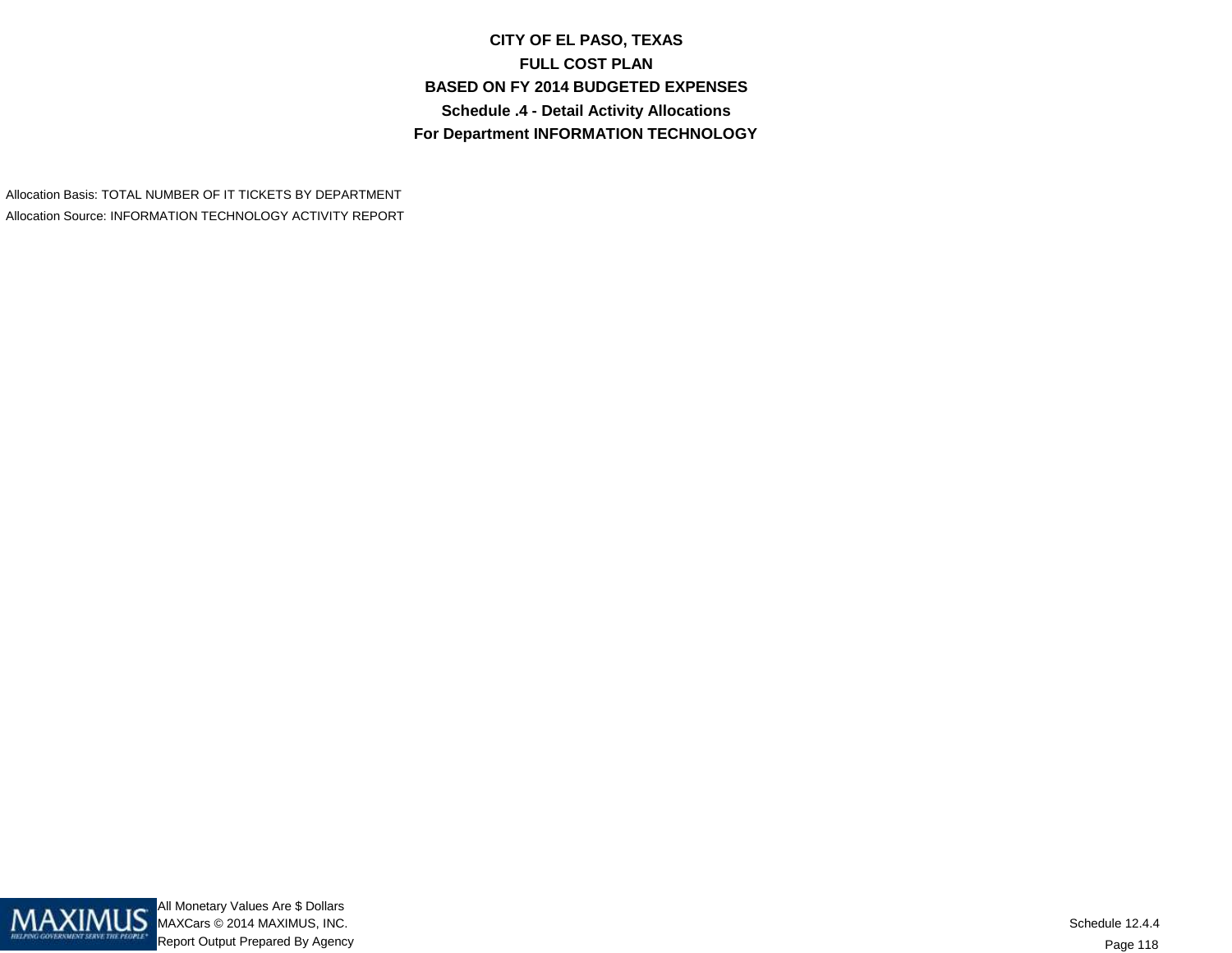## **CITY OF EL PASO, TEXAS** EL PASO FULL COST BUDGET 2014 **FULL COST PLAN BASED ON FY 2014 BUDGETED EXPENSESSchedule .4 - Detail Activity AllocationsFor Department INFORMATION TECHNOLOGY**

2014 Version 1.0053-2

Activity - PHONES

| <b>Receiving Department</b>                |           | Allocation Units Allocation Percentage | <b>Gross Allocation</b> | <b>Direct Billed</b> | <b>Allocation Step1</b> | <b>Allocation Step2</b> | <b>Total Allocation</b> |
|--------------------------------------------|-----------|----------------------------------------|-------------------------|----------------------|-------------------------|-------------------------|-------------------------|
| NONDEPARTMENTAL                            | 114       | 0.0047                                 | 114                     |                      | 114                     |                         | 114                     |
| <b>CITY MANAGER</b>                        | 2,934     | 0.1218                                 | 2,934                   |                      | 2,934                   |                         | 2,934                   |
| <b>GENERAL SERVICES</b>                    | 2,159     | 0.0897                                 | 2,159                   |                      | 2,159                   |                         | 2,159                   |
| MUNICIPAL CLERK-CITY CLERK                 | 639       | 0.0265                                 | 639                     |                      | 639                     |                         | 639                     |
| <b>MAYOR AND COUNCIL</b>                   | 5,919     | 0.2458                                 | 5,919                   |                      | 5,919                   |                         | 5,919                   |
| OFFICE OF COMPTROLLER                      | 2,173     | 0.0902                                 | 2,173                   |                      | 2,173                   |                         | 2,173                   |
| PURCHASING & STRATEGIC SOURCING            | 1,072     | 0.0445                                 | 1,072                   |                      | 1,072                   |                         | 1,072                   |
| <b>HUMAN RESOURCES</b>                     | 2,779     | 0.1154                                 | 2,779                   |                      | 2,779                   |                         | 2,779                   |
| CITY ATTORNEY OFFICE                       | 2,039     | 0.0847                                 | 2,039                   |                      | 2,039                   |                         | 2,039                   |
| <b>INFORMATION TECHNOLOGY</b>              | 71,446    | 2.9670                                 | 71,446                  |                      | 71,446                  |                         | 71,446                  |
| <b>CITY DEVELOPMENT</b>                    | 8,900     | 0.3696                                 | 8,900                   |                      | 8,900                   |                         | 8,900                   |
| <b>TAX OFFICE</b>                          | 7,036     | 0.2922                                 | 7,036                   |                      | 7,036                   |                         | 7,036                   |
| MUNICIPAL CLERK                            | 35,605    | 1.4786                                 | 35,605                  |                      | 35,605                  |                         | 35,605                  |
| <b>POLICE</b>                              | 607,674   | 25.2355                                | 607,674                 |                      | 607,674                 |                         | 607,674                 |
| FIRE DEPT                                  | 246,497   | 10.2365                                | 246,497                 |                      | 246,497                 |                         | 246,497                 |
| DEPT OF TRANSPORTATION                     | 40,866    | 1.6971                                 | 40,866                  |                      | 40,866                  |                         | 40,866                  |
| <b>ENVIRONMENTAL SERVICES</b>              | 16,506    | 0.6855                                 | 16,506                  |                      | 16,506                  |                         | 16,506                  |
| <b>ENGINEERING &amp; CONSTRUCTION MGMT</b> | 6,739     | 0.2799                                 | 6,739                   |                      | 6,739                   |                         | 6,739                   |
| PUBLIC HEALTH                              | 1,399     | 0.0581                                 | 1,399                   |                      | 1,399                   |                         | 1,399                   |
| PARKS AND RECREATION                       | 263,135   | 10.9275                                | 263,135                 |                      | 263,135                 |                         | 263,135                 |
| ZOO                                        | 52,681    | 2.1877                                 | 52,681                  |                      | 52,681                  |                         | 52,681                  |
| LIBRARY                                    | 112,226   | 4.6605                                 | 112,226                 |                      | 112,226                 |                         | 112,226                 |
| DEPT OF MUSEUMS & CULTURAL AFF             | 17,232    | 0.7156                                 | 17,232                  |                      | 17,232                  |                         | 17,232                  |
| <b>SUN METRO</b>                           | 2,912     | 0.1209                                 | 2,912                   |                      | 2,912                   |                         | 2,912                   |
| <b>AIRPORT</b>                             | 3,371     | 0.1400                                 | 3,371                   |                      | 3,371                   |                         | 3,371                   |
| COMMUNITY/HUMAN DEVELOPMENT                | 6         | 0.0002                                 | 6                       |                      | 6                       |                         | 6                       |
| <b>ALL OTHERS</b>                          | 893,953   | 37.1243                                | 893,953                 |                      | 893,953                 |                         | 893,953                 |
| SubTotal                                   | 2,408,012 | 100.0000                               | 2,408,012               |                      | 2,408,012               |                         | 2,408,012               |



All Monetary Values Are \$ Dollars MAXCars © 2014 MAXIMUS, INC.Report Output Prepared By Agency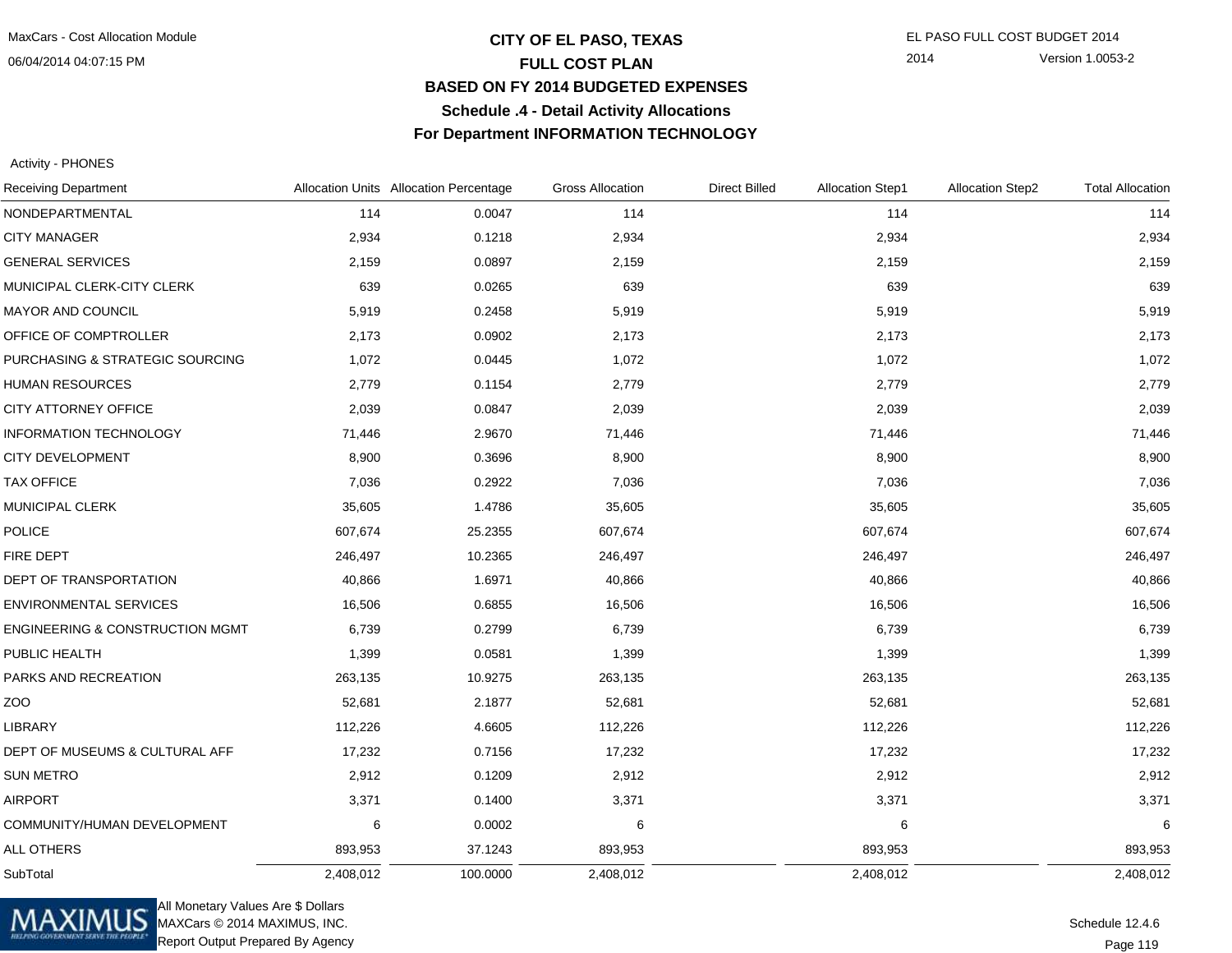## **CITY OF EL PASO, TEXAS** EL PASO FULL COST BUDGET 2014 **FULL COST PLAN BASED ON FY 2014 BUDGETED EXPENSESSchedule .4 - Detail Activity AllocationsFor Department INFORMATION TECHNOLOGY**

Activity - PHONES

| Receiving Department | Allocation Units | Allocation Percentage | <b>Gross Allocation</b> | Direct Billed | Total Alloc -<br>Step1 | Total Alloc - Step2 | Total Allocation |
|----------------------|------------------|-----------------------|-------------------------|---------------|------------------------|---------------------|------------------|
| Total                | .408.012         | 100.0000              | .408,012                |               | .408.012               |                     | 2,408,012        |

Allocation Basis: TOTAL SWB CHARGES PER DEPARTMENTAllocation Source: COMMUNICATION RECORDS

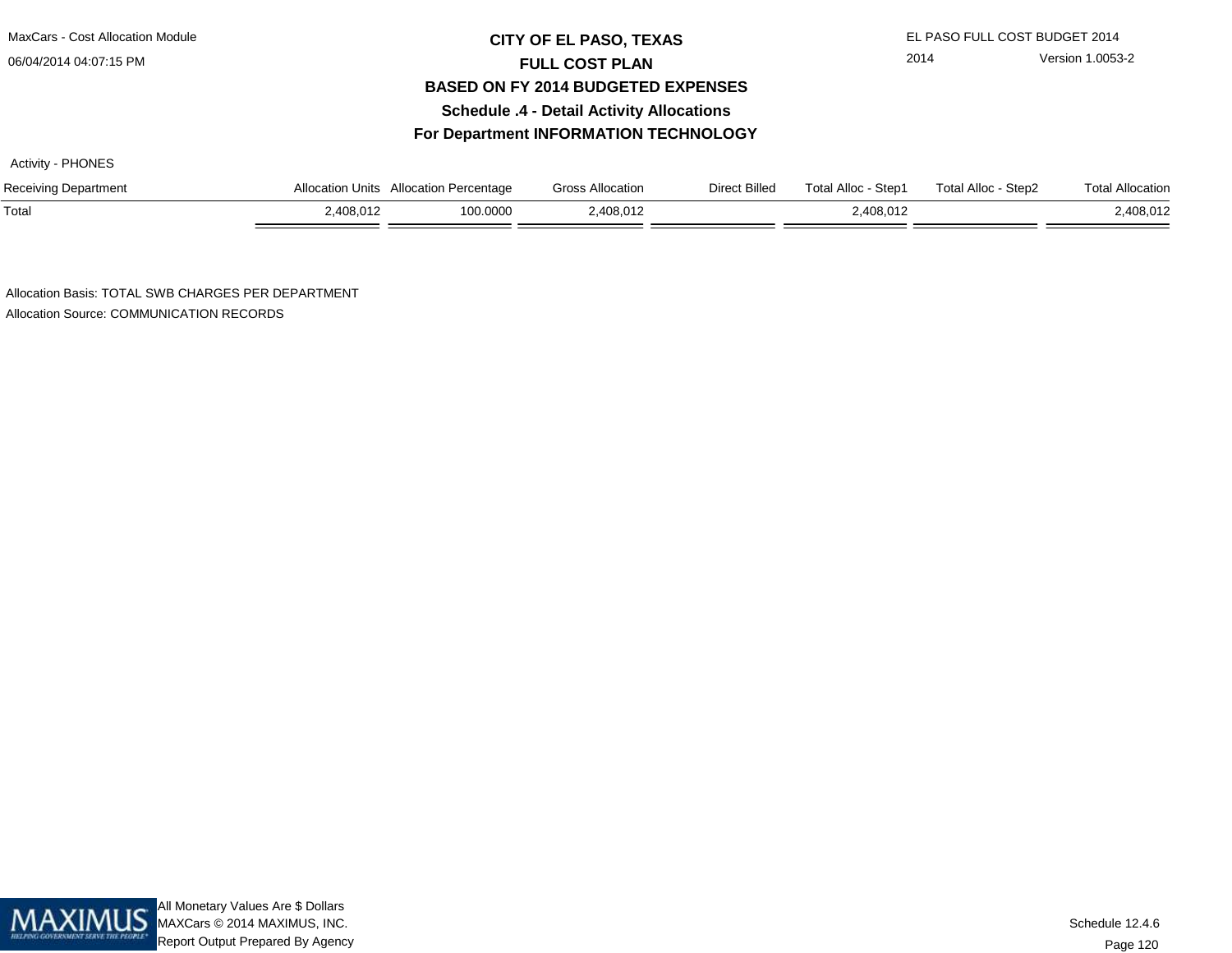## **CITY OF EL PASO, TEXAS** EL PASO FULL COST BUDGET 2014 **FULL COST PLAN BASED ON FY 2014 BUDGETED EXPENSESSchedule .4 - Detail Activity AllocationsFor Department INFORMATION TECHNOLOGY**

2014 Version 1.0053-2

### Activity - INFRASTRUCTURE

| <b>Receiving Department</b>                |           | Allocation Units Allocation Percentage | <b>Gross Allocation</b> | <b>Direct Billed</b> | <b>Allocation Step1</b> | <b>Allocation Step2</b> | <b>Total Allocation</b> |
|--------------------------------------------|-----------|----------------------------------------|-------------------------|----------------------|-------------------------|-------------------------|-------------------------|
| <b>CITY MANAGER</b>                        | 898.00    | 2.8181                                 | 49,672                  |                      | 49,672                  |                         | 49,672                  |
| <b>GENERAL SERVICES</b>                    | 589.00    | 1.8484                                 | 32,580                  |                      | 32,580                  |                         | 32,580                  |
| <b>MAYOR AND COUNCIL</b>                   | 210.00    | 0.6590                                 | 11,616                  |                      | 11,616                  |                         | 11,616                  |
| OFFICE OF COMPTROLLER                      | 1,308.00  | 4.1048                                 | 72,351                  |                      | 72,351                  |                         | 72,351                  |
| <b>HUMAN RESOURCES</b>                     | 753.00    | 2.3631                                 | 41,652                  |                      | 41,652                  |                         | 41,652                  |
| CITY ATTORNEY OFFICE                       | 536.00    | 1.6821                                 | 29,648                  |                      | 29,648                  |                         | 29,648                  |
| <b>INFORMATION TECHNOLOGY</b>              | 1,685.00  | 5.2879                                 | 93,205                  |                      | 93,205                  |                         | 93,205                  |
| <b>CITY DEVELOPMENT</b>                    | 1,299.00  | 4.0766                                 | 71,853                  |                      | 71,853                  | 6,213                   | 78,066                  |
| <b>TAX OFFICE</b>                          | 284.00    | 0.8913                                 | 15,709                  |                      | 15,709                  | 1,358                   | 17,067                  |
| MUNICIPAL CLERK                            | 1,201.00  | 3.7690                                 | 66,433                  |                      | 66,433                  | 5,744                   | 72,177                  |
| <b>POLICE</b>                              | 6,859.00  | 21.5253                                | 379,402                 |                      | 379,402                 | 32,804                  | 412,206                 |
| FIRE DEPT                                  | 2,833.00  | 8.8906                                 | 156,706                 |                      | 156,706                 | 13,549                  | 170,255                 |
| DEPT OF TRANSPORTATION                     | 610.00    | 1.9143                                 | 33,742                  |                      | 33,742                  | 2,917                   | 36,659                  |
| <b>ENVIRONMENTAL SERVICES</b>              | 1,822.00  | 5.7179                                 | 100,783                 |                      | 100,783                 | 8,714                   | 109,497                 |
| <b>ENGINEERING &amp; CONSTRUCTION MGMT</b> | 736.00    | 2.3097                                 | 40,711                  |                      | 40,711                  | 3,520                   | 44,231                  |
| PUBLIC HEALTH                              | 2,117.00  | 6.6437                                 | 117,100                 |                      | 117,100                 | 10,125                  | 127,225                 |
| PARKS AND RECREATION                       | 2,736.00  | 8.5862                                 | 151,340                 |                      | 151,340                 | 13,085                  | 164,425                 |
| ZOO                                        | 567.00    | 1.7794                                 | 31,363                  |                      | 31,363                  | 2,712                   | 34,075                  |
| <b>LIBRARY</b>                             | 1,955.00  | 6.1353                                 | 108,140                 |                      | 108,140                 | 9,350                   | 117,490                 |
| DEPT OF MUSEUMS & CULTURAL AFF             | 961.00    | 3.0158                                 | 53,157                  |                      | 53,157                  | 4,596                   | 57,753                  |
| <b>SUN METRO</b>                           | 1,051.00  | 3.2983                                 | 58,135                  |                      | 58,135                  | 5,026                   | 63,161                  |
| <b>AIRPORT</b>                             | 194.00    | 0.6088                                 | 10,731                  |                      | 10,731                  | 928                     | 11,659                  |
| COMMUNITY/HUMAN DEVELOPMENT                | 653.00    | 2.0493                                 | 36,120                  |                      | 36,120                  | 3,123                   | 39,243                  |
| <b>INTERNATIONAL BRIDGES</b>               | 8.00      | 0.0251                                 | 443                     |                      | 443                     | 38                      | 481                     |
| SubTotal                                   | 31,865.00 | 100.0000                               | 1,762,592               |                      | 1,762,592               | 123,802                 | 1,886,394               |
| Total                                      | 31,865.00 | 100.0000                               | 1,762,592               |                      | 1,762,592               | 123,802                 | 1,886,394               |
|                                            |           |                                        |                         |                      |                         |                         |                         |



All Monetary Values Are \$ Dollars MAXCars © 2014 MAXIMUS, INC.Report Output Prepared By Agency

Page 121Schedule 12.4.5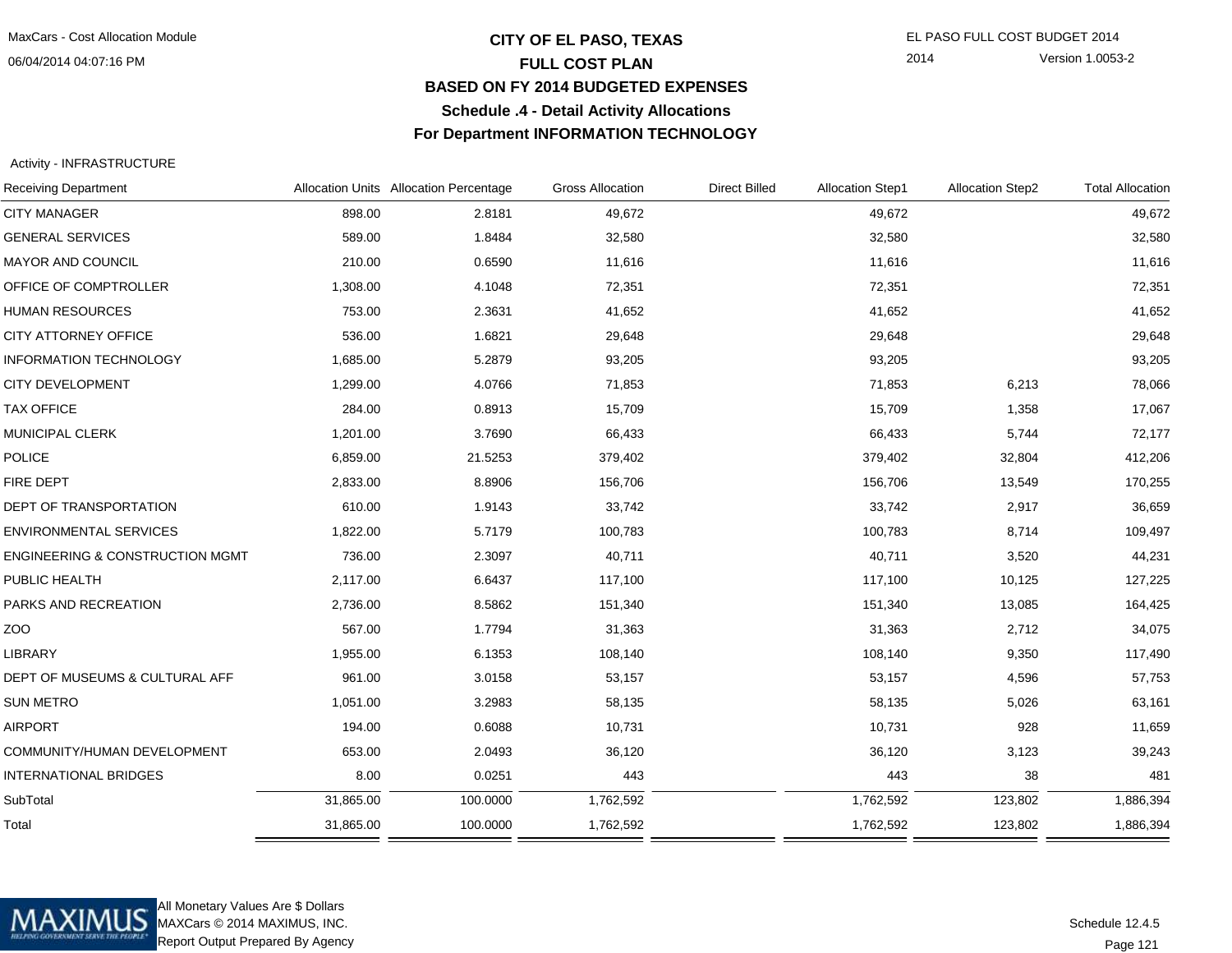**CITY OF EL PASO, TEXASFULL COST PLAN BASED ON FY 2014 BUDGETED EXPENSESSchedule .4 - Detail Activity AllocationsFor Department INFORMATION TECHNOLOGY**

Allocation Basis: TOTAL NUMBER OF IT TICKETS BY DEPARTMENTAllocation Source: INFORMATION TECHNOLOGY ACTIVITY REPORT

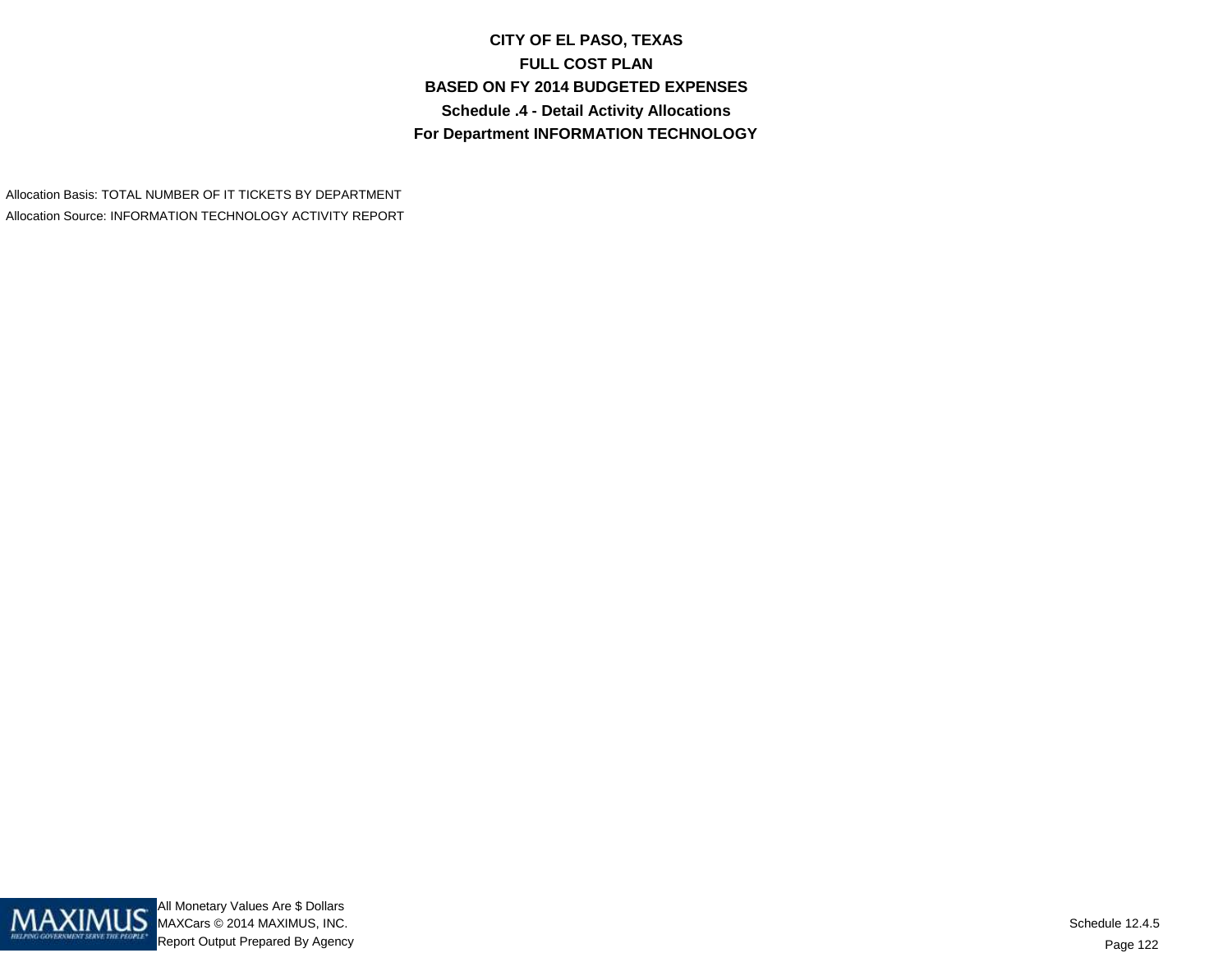## **CITY OF EL PASO, TEXAS** EL PASO FULL COST BUDGET 2014 **FULL COST PLAN BASED ON FY 2014 BUDGETED EXPENSESSchedule .4 - Detail Activity AllocationsFor Department INFORMATION TECHNOLOGY**

2014 Version 1.0053-2

### Activity - STR INNOVATION & ENTERPR

| <b>Receiving Department</b>                |           | Allocation Units Allocation Percentage | <b>Gross Allocation</b> | <b>Direct Billed</b> | <b>Allocation Step1</b> | <b>Allocation Step2</b> | <b>Total Allocation</b> |
|--------------------------------------------|-----------|----------------------------------------|-------------------------|----------------------|-------------------------|-------------------------|-------------------------|
| <b>CITY MANAGER</b>                        | 898.00    | 2.8181                                 | 20,744                  |                      | 20,744                  |                         | 20,744                  |
| <b>GENERAL SERVICES</b>                    | 589.00    | 1.8484                                 | 13,606                  |                      | 13,606                  |                         | 13,606                  |
| MAYOR AND COUNCIL                          | 210.00    | 0.6590                                 | 4,851                   |                      | 4,851                   |                         | 4,851                   |
| OFFICE OF COMPTROLLER                      | 1,308.00  | 4.1048                                 | 30,216                  |                      | 30,216                  |                         | 30,216                  |
| <b>HUMAN RESOURCES</b>                     | 753.00    | 2.3631                                 | 17,395                  |                      | 17,395                  |                         | 17,395                  |
| CITY ATTORNEY OFFICE                       | 536.00    | 1.6821                                 | 12,382                  |                      | 12,382                  |                         | 12,382                  |
| <b>INFORMATION TECHNOLOGY</b>              | 1,685.00  | 5.2879                                 | 38,924                  |                      | 38,924                  |                         | 38,924                  |
| <b>CITY DEVELOPMENT</b>                    | 1,299.00  | 4.0766                                 | 30,008                  |                      | 30,008                  | 2,645                   | 32,653                  |
| <b>TAX OFFICE</b>                          | 284.00    | 0.8913                                 | 6,561                   |                      | 6,561                   | 578                     | 7,139                   |
| MUNICIPAL CLERK                            | 1,201.00  | 3.7690                                 | 27,744                  |                      | 27,744                  | 2,445                   | 30,189                  |
| <b>POLICE</b>                              | 6,859.00  | 21.5253                                | 158,444                 |                      | 158,444                 | 13,965                  | 172,409                 |
| FIRE DEPT                                  | 2,833.00  | 8.8906                                 | 65,444                  |                      | 65,444                  | 5,769                   | 71,213                  |
| DEPT OF TRANSPORTATION                     | 610.00    | 1.9143                                 | 14,091                  |                      | 14,091                  | 1,242                   | 15,333                  |
| <b>ENVIRONMENTAL SERVICES</b>              | 1,822.00  | 5.7179                                 | 42,089                  |                      | 42,089                  | 3,710                   | 45,799                  |
| <b>ENGINEERING &amp; CONSTRUCTION MGMT</b> | 736.00    | 2.3097                                 | 17,002                  |                      | 17,002                  | 1,499                   | 18,501                  |
| PUBLIC HEALTH                              | 2,117.00  | 6.6437                                 | 48,904                  |                      | 48,904                  | 4,311                   | 53,215                  |
| PARKS AND RECREATION                       | 2,736.00  | 8.5862                                 | 63,203                  |                      | 63,203                  | 5,571                   | 68,774                  |
| ZOO                                        | 567.00    | 1.7794                                 | 13,098                  |                      | 13,098                  | 1,155                   | 14,253                  |
| <b>LIBRARY</b>                             | 1,955.00  | 6.1353                                 | 45,162                  |                      | 45,162                  | 3,981                   | 49,143                  |
| DEPT OF MUSEUMS & CULTURAL AFF             | 961.00    | 3.0158                                 | 22,200                  |                      | 22,200                  | 1,957                   | 24,157                  |
| <b>SUN METRO</b>                           | 1,051.00  | 3.2983                                 | 24,279                  |                      | 24,279                  | 2,140                   | 26,419                  |
| <b>AIRPORT</b>                             | 194.00    | 0.6088                                 | 4,482                   |                      | 4,482                   | 395                     | 4,877                   |
| COMMUNITY/HUMAN DEVELOPMENT                | 653.00    | 2.0493                                 | 15,085                  |                      | 15,085                  | 1,330                   | 16,415                  |
| <b>INTERNATIONAL BRIDGES</b>               | 8.00      | 0.0251                                 | 185                     |                      | 185                     | 16                      | 201                     |
| SubTotal                                   | 31,865.00 | 100.0000                               | 736,099                 |                      | 736,099                 | 52,709                  | 788,808                 |
| Total                                      | 31,865.00 | 100.0000                               | 736,099                 |                      | 736,099                 | 52,709                  | 788,808                 |
|                                            |           |                                        |                         |                      |                         |                         |                         |



All Monetary Values Are \$ Dollars MAXCars © 2014 MAXIMUS, INC.Report Output Prepared By Agency

Page 123Schedule 12.4.7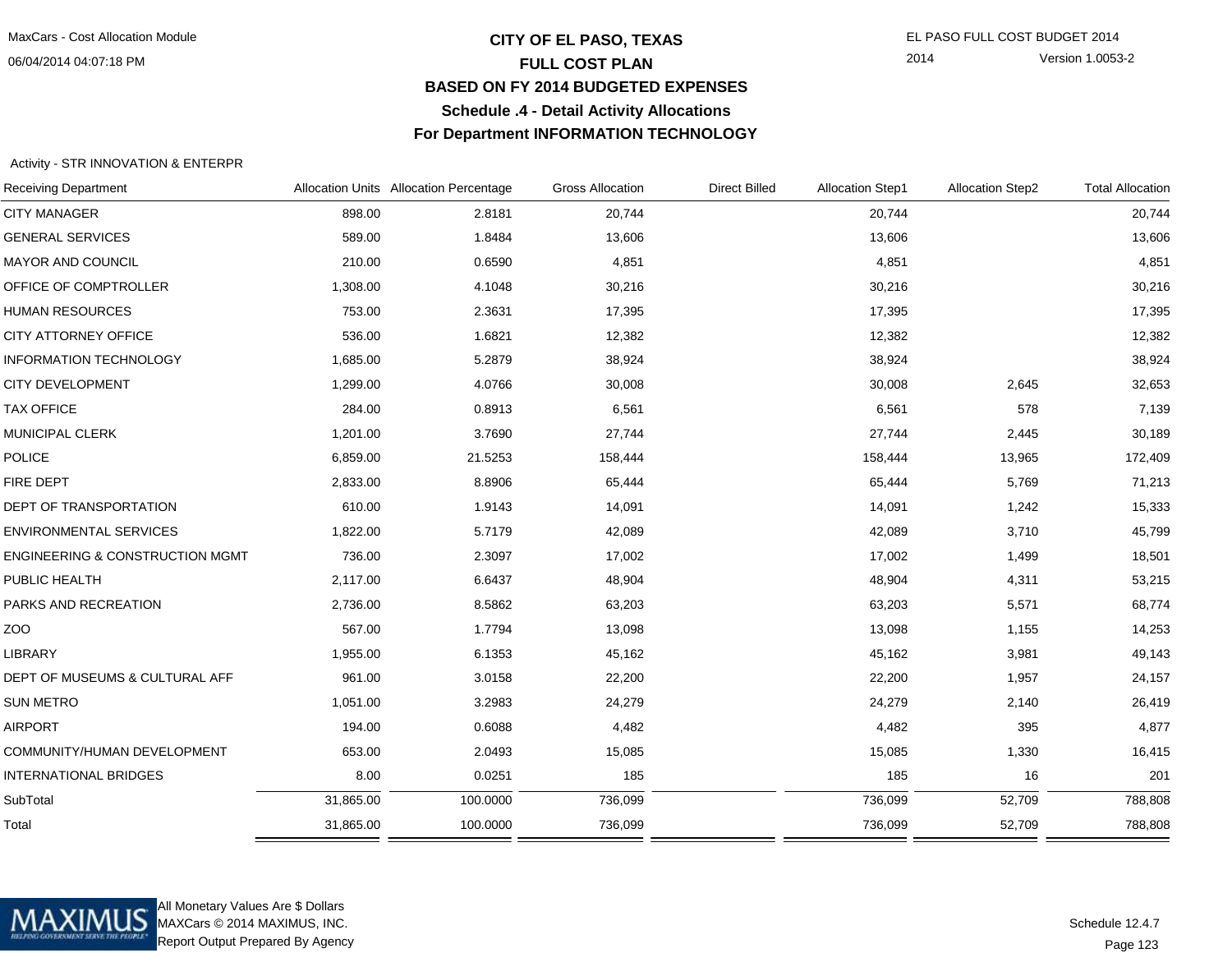**CITY OF EL PASO, TEXASFULL COST PLAN BASED ON FY 2014 BUDGETED EXPENSESSchedule .4 - Detail Activity AllocationsFor Department INFORMATION TECHNOLOGY**

Allocation Basis: TOTAL NUMBER OF IT TICKETS BY DEPARTMENTAllocation Source: INFORMATION TECHNOLOGY ACTIVITY REPORT

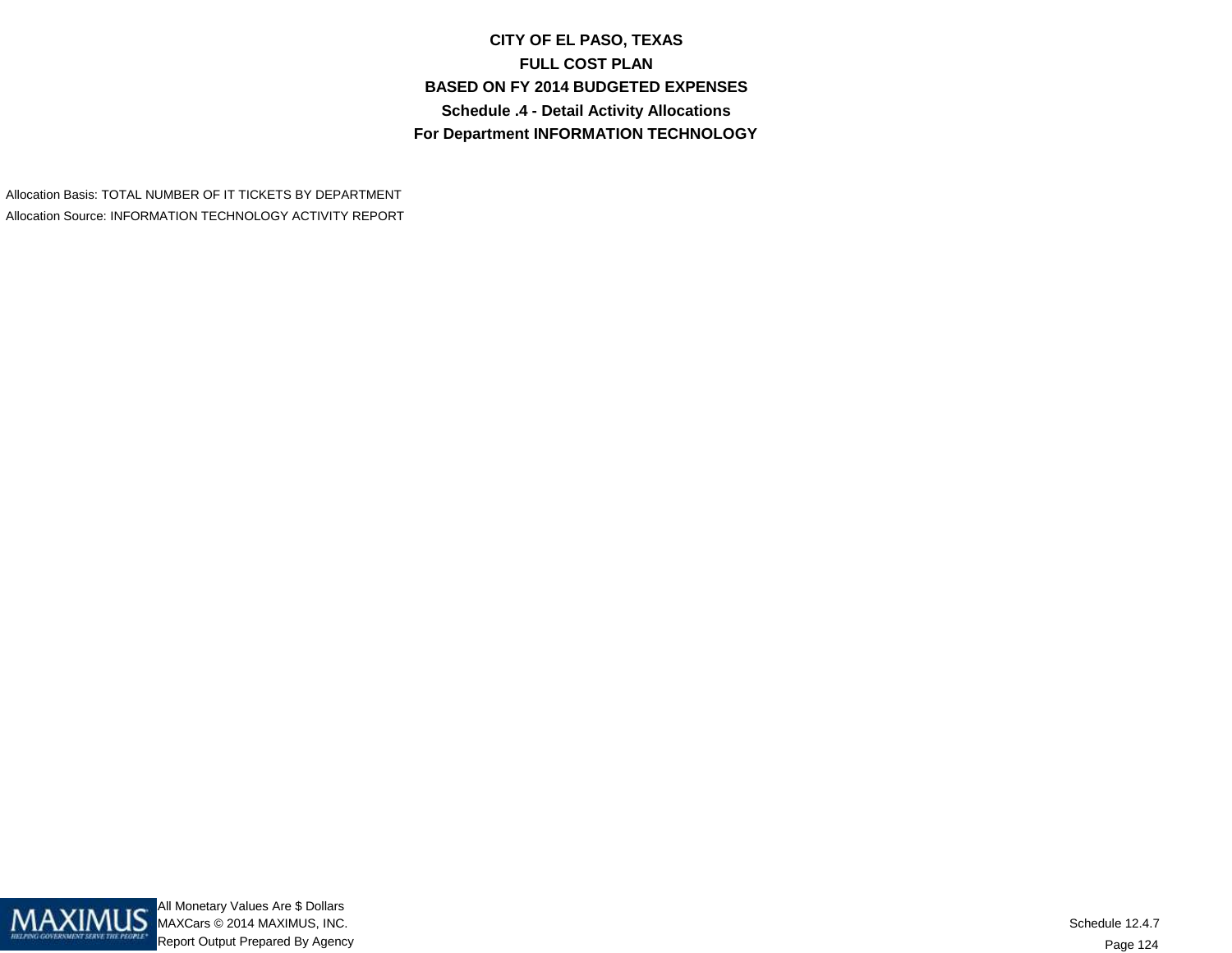## **CITY OF EL PASO, TEXAS** EL PASO FULL COST BUDGET 2014 **FULL COST PLAN BASED ON FY 2014 BUDGETED EXPENSESSchedule .4 - Detail Activity AllocationsFor Department INFORMATION TECHNOLOGY**

2014 Version 1.0053-2

### Activity - CONTRACTS ADMIN

| <b>Receiving Department</b>                |           | Allocation Units Allocation Percentage | <b>Gross Allocation</b> | <b>Direct Billed</b> | <b>Allocation Step1</b> | <b>Allocation Step2</b> | <b>Total Allocation</b> |
|--------------------------------------------|-----------|----------------------------------------|-------------------------|----------------------|-------------------------|-------------------------|-------------------------|
| NONDEPARTMENTAL                            | 829       | 0.0114                                 | 14                      |                      | 14                      |                         | 14                      |
| <b>CITY MANAGER</b>                        | 34,503    | 0.4748                                 | 580                     |                      | 580                     |                         | 580                     |
| <b>GENERAL SERVICES</b>                    | 249,396   | 3.4320                                 | 4,192                   |                      | 4,192                   |                         | 4,192                   |
| MUNICIPAL CLERK-CITY CLERK                 | 4,974     | 0.0684                                 | 84                      |                      | 84                      |                         | 84                      |
| MAYOR AND COUNCIL                          | 20,893    | 0.2875                                 | 351                     |                      | 351                     |                         | 351                     |
| OFFICE OF COMPTROLLER                      | 824,017   | 11.3396                                | 13,851                  |                      | 13,851                  |                         | 13,851                  |
| <b>HUMAN RESOURCES</b>                     | 283,560   | 3.9022                                 | 4,766                   |                      | 4,766                   |                         | 4,766                   |
| CITY ATTORNEY OFFICE                       | 32,617    | 0.4489                                 | 548                     |                      | 548                     |                         | 548                     |
| <b>INFORMATION TECHNOLOGY</b>              | 61,973    | 0.8528                                 | 1,042                   |                      | 1,042                   |                         | 1,042                   |
| <b>RISK MANAGEMENT</b>                     | 7,462     | 0.1027                                 | 125                     |                      | 125                     | 12                      | 137                     |
| <b>CITY DEVELOPMENT</b>                    | 188,712   | 2.5969                                 | 3,172                   |                      | 3,172                   | 299                     | 3,471                   |
| <b>TAX OFFICE</b>                          | 138,240   | 1.9024                                 | 2,324                   |                      | 2,324                   | 219                     | 2,543                   |
| METRO PLANNING ORGAN.- M.P.O.              | 9,949     | 0.1369                                 | 167                     |                      | 167                     | 16                      | 183                     |
| MUNICIPAL CLERK                            | 88,982    | 1.2245                                 | 1,496                   |                      | 1,496                   | 141                     | 1,637                   |
| <b>POLICE</b>                              | 1,623,598 | 22.3432                                | 27,289                  |                      | 27,289                  | 2,566                   | 29,855                  |
| FIRE DEPT                                  | 1,377,012 | 18.9496                                | 23,146                  |                      | 23,146                  | 2,178                   | 25,324                  |
| DEPT OF TRANSPORTATION                     | 262,079   | 3.6066                                 | 4,405                   |                      | 4,405                   | 415                     | 4,820                   |
| <b>ENVIRONMENTAL SERVICES</b>              | 438,654   | 6.0365                                 | 7,373                   |                      | 7,373                   | 694                     | 8,067                   |
| <b>ENGINEERING &amp; CONSTRUCTION MGMT</b> | 82,887    | 1.1406                                 | 1,393                   |                      | 1,393                   | 131                     | 1,524                   |
| PUBLIC HEALTH                              | 213,804   | 2.9422                                 | 3,594                   |                      | 3,594                   | 338                     | 3,932                   |
| PARKS AND RECREATION                       | 285,345   | 3.9268                                 | 4,796                   |                      | 4,796                   | 451                     | 5,247                   |
| ZOO                                        | 88,877    | 1.2231                                 | 1,494                   |                      | 1,494                   | 141                     | 1,635                   |
| <b>LIBRARY</b>                             | 213,382   | 2.9364                                 | 3,587                   |                      | 3,587                   | 338                     | 3,925                   |
| DEPT OF MUSEUMS & CULTURAL AFF             | 47,623    | 0.6554                                 | 800                     |                      | 800                     | 75                      | 875                     |
| <b>SUN METRO</b>                           | 440,236   | 6.0583                                 | 7,400                   |                      | 7,400                   | 696                     | 8,096                   |
| <b>AIRPORT</b>                             | 172,447   | 2.3731                                 | 2,899                   |                      | 2,899                   | 273                     | 3,172                   |
| COMMUNITY/HUMAN DEVELOPMENT                | 31,943    | 0.4396                                 | 537                     |                      | 537                     | 51                      | 588                     |
| <b>INTERNATIONAL BRIDGES</b>               | 42,697    | 0.5876                                 | 718                     |                      | 718                     | 68                      | 786                     |



All Monetary Values Are \$ Dollars MAXCars © 2014 MAXIMUS, INC.Report Output Prepared By Agency

Page 125Schedule 12.4.8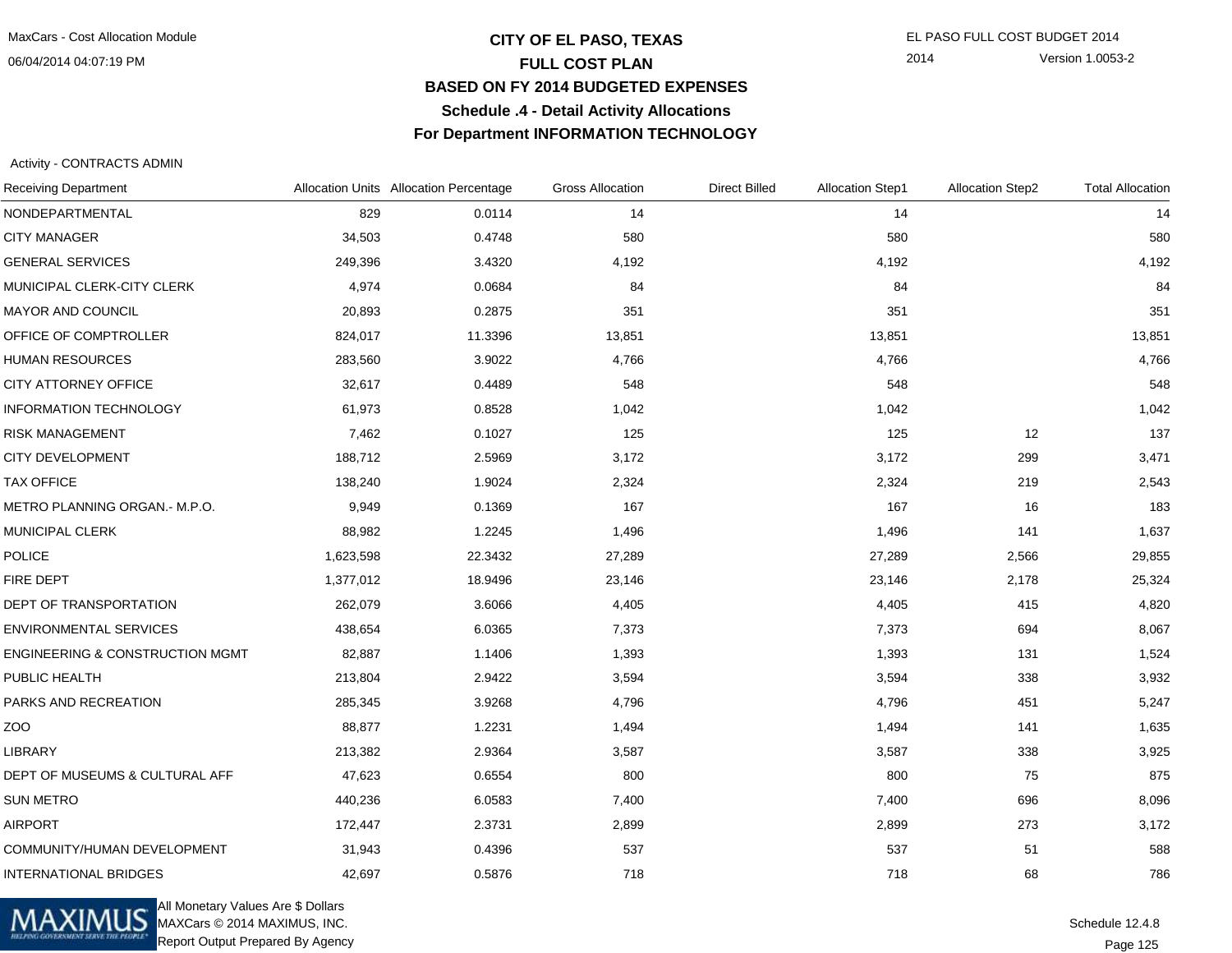## **CITY OF EL PASO, TEXAS** EL PASO FULL COST BUDGET 2014 **FULL COST PLAN BASED ON FY 2014 BUDGETED EXPENSESSchedule .4 - Detail Activity AllocationsFor Department INFORMATION TECHNOLOGY**

#### Activity - CONTRACTS ADMIN

| <b>Receiving Department</b> |           | Allocation Units Allocation Percentage | <b>Gross Allocation</b> | Direct Billed | Total Alloc - Step1 | Total Alloc - Step2 | <b>Total Allocation</b> |
|-----------------------------|-----------|----------------------------------------|-------------------------|---------------|---------------------|---------------------|-------------------------|
| SubTotal                    | 7,266,691 | 100.0000                               | 122,143                 |               | 122.143             | 9,102               | 131,245                 |
| Total                       | 7,266,691 | 100.0000                               | 122.143                 |               | 122.143             | 9,102               | 131,245                 |

Allocation Basis: IT CONTRACT VALUE MANAGED PER DEPARTMENT

Allocation Source: IT ADMIN

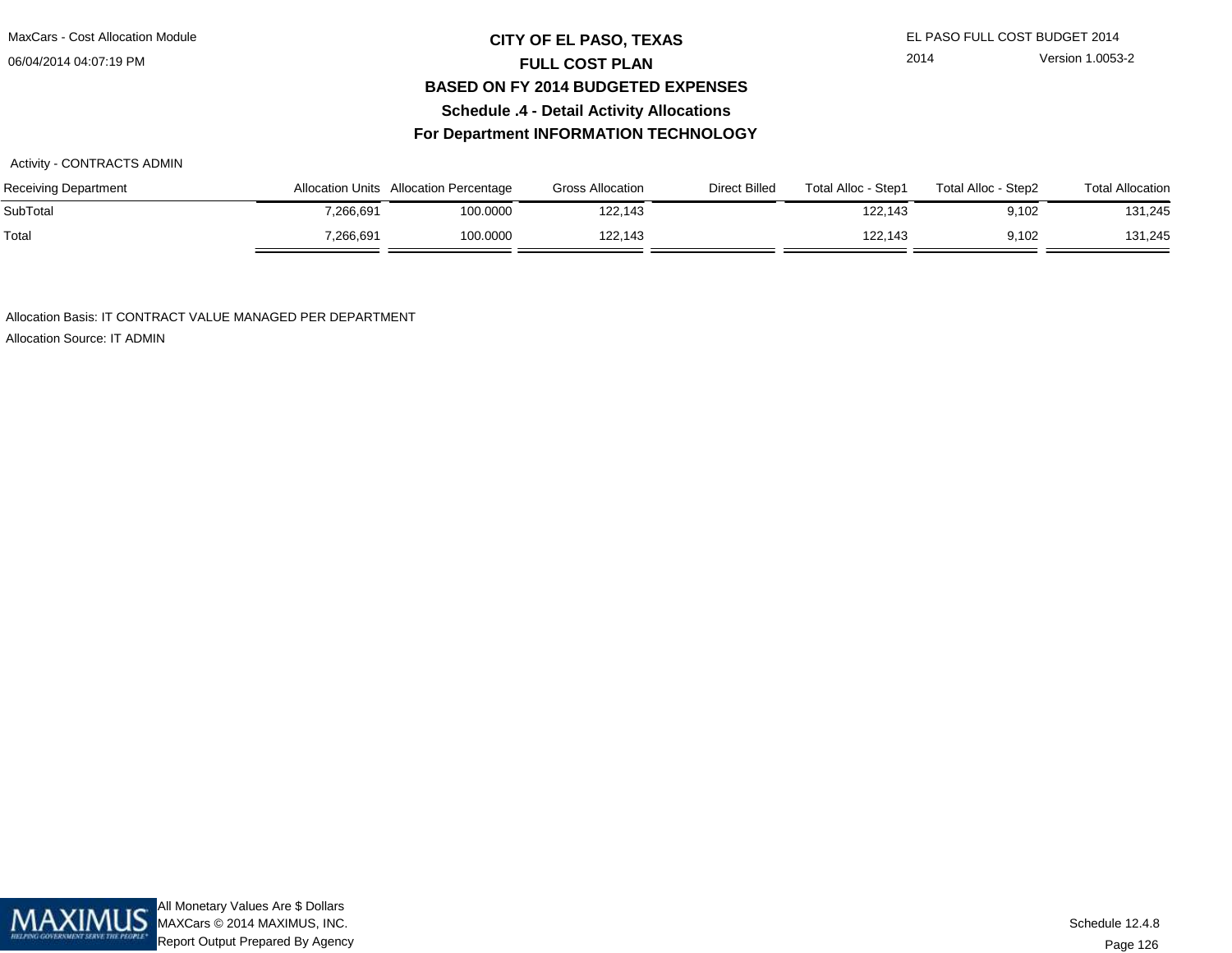## **CITY OF EL PASO, TEXAS** EL PASO FULL COST BUDGET 2014 **FULL COST PLAN BASED ON FY 2014 BUDGETED EXPENSESSchedule .5 - Allocation Summary**

2014 Version 1.0053-2

**For Department INFORMATION TECHNOLOGY**

| <b>Receiving Department</b>  |           | Total APPLICATION MGMNT | <b>INFORMATION TECH</b> | <b>GIS</b> | <b>INFORMATION SVCS</b> | <b>INFRASTRUCTURE</b> | <b>PHONES</b> |
|------------------------------|-----------|-------------------------|-------------------------|------------|-------------------------|-----------------------|---------------|
| NONDEPARTMENTAL              | 128       | $\Omega$                | $\Omega$                | 0          | $\Omega$                | 0                     | 114           |
| <b>CITY MANAGER</b>          | 198,191   | 42,967                  | 38,001                  | 35,732     | 7,561                   | 49,672                | 2,934         |
| <b>GENERAL SERVICES</b>      | 122,147   | 28,182                  | 24,925                  | 11,544     | 4,959                   | 32,580                | 2,159         |
| MUNICIPAL CLERK-CITY         | 723       | $\Omega$                | 0                       | 0          | 0                       | 0                     | 639           |
| <b>MAYOR AND COUNCIL</b>     | 43,440    | 10,048                  | 8,887                   | $\Omega$   | 1,768                   | 11,616                | 5,919         |
| OFFICE OF COMPTROLLER        | 247,539   | 62,584                  | 55,351                  | $\Omega$   | 11,013                  | 72,351                | 2,173         |
| <b>PURCHASING &amp;</b>      | 1,072     | $\Omega$                | $\Omega$                | O          | 0                       | $\mathbf 0$           | 1,072         |
| <b>HUMAN RESOURCES</b>       | 140,826   | 36,029                  | 31,865                  | $\Omega$   | 6,340                   | 41,652                | 2,779         |
| <b>CITY ATTORNEY OFFICE</b>  | 97,458    | 25,646                  | 22,682                  | $\Omega$   | 4,513                   | 29,648                | 2,039         |
| <b>INFORMATION</b>           | 388,873   | 80,622                  | 71,305                  | 18,141     | 14,188                  | 93,205                | 71,446        |
| <b>RISK MANAGEMENT</b>       | 137       | $\Omega$                | $\Omega$                | 0          | $\Omega$                | 0                     | $\Omega$      |
| <b>CITY DEVELOPMENT</b>      | 262,508   | 67,466                  | 59,592                  | $\Omega$   | 12,360                  | 78,066                | 8,900         |
| <b>TAX OFFICE</b>            | 64,267    | 14,751                  | 13,029                  | O          | 2,702                   | 17,067                | 7,036         |
| <b>METRO PLANNING</b>        | 183       | $\Omega$                | 0                       | $\Omega$   | 0                       | 0                     | $\Omega$      |
| <b>MUNICIPAL CLERK</b>       | 268,508   | 62,376                  | 55,097                  | $\Omega$   | 11,427                  | 72,177                | 35,605        |
| <b>POLICE</b>                | 2,029,353 | 356,238                 | 314,660                 | 71,042     | 65,269                  | 412,206               | 607,674       |
| <b>FIRE DEPT</b>             | 825,707   | 147,138                 | 129,966                 | 8,358      | 26,956                  | 170,255               | 246,497       |
| DEPT OF                      | 163,149   | 31,682                  | 27,985                  | $\Omega$   | 5,804                   | 36,659                | 40,866        |
| <b>ENVIRONMENTAL</b>         | 453,626   | 94,629                  | 83,585                  | 78,207     | 17,336                  | 109,497               | 16,506        |
| <b>ENGINEERING &amp;</b>     | 169,689   | 38,225                  | 33,765                  | 19,701     | 7,003                   | 44,231                | 6,739         |
| PUBLIC HEALTH                | 436,863   | 109,950                 | 97,119                  | 23,880     | 20,143                  | 127,225               | 1,399         |
| PARKS AND RECREATION         | 834,034   | 142,100                 | 125,516                 | 38,804     | 26,033                  | 164,425               | 263,135       |
| ZOO                          | 170,663   | 29,448                  | 26,012                  | 7,164      | 5,395                   | 34,075                | 52,681        |
| <b>LIBRARY</b>               | 492,611   | 101,537                 | 89,688                  | $\Omega$   | 18,602                  | 117,490               | 112,226       |
| <b>DEPT OF MUSEUMS &amp;</b> | 211,517   | 49,911                  | 44,087                  | 8,358      | 9,144                   | 57,753                | 17,232        |
| <b>SUN METRO</b>             | 213,390   | 54,586                  | 48,216                  | $\Omega$   | 10,000                  | 63,161                | 2,912         |
| <b>AIRPORT</b>               | 43,899    | 10,075                  | 8,900                   | $\Omega$   | 1,845                   | 11,659                | 3,371         |
| COMMUNITY/HUMAN              | 134,695   | 33,915                  | 29,957                  | 8,358      | 6,213                   | 39,243                |               |
| <b>INTERNATIONAL BRIDGES</b> | 2,327     | 416                     | 367                     | $\Omega$   | 76                      | 481                   |               |
| <b>ALL OTHERS</b>            | 953,055   | ∩                       | $\Omega$                | 59,102     | $\Omega$                | 0                     | 893,953       |

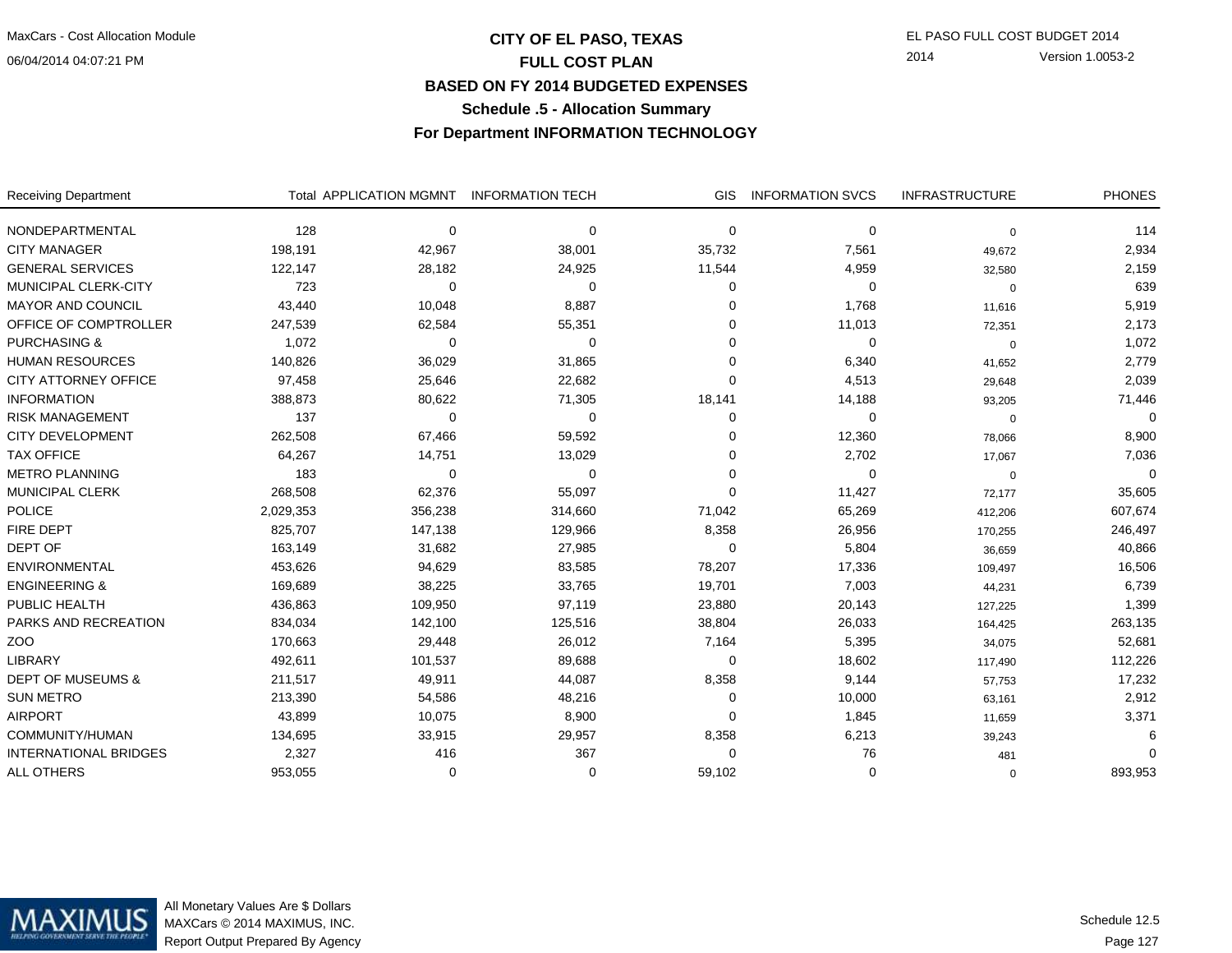## **CITY OF EL PASO, TEXAS** EL PASO FULL COST BUDGET 2014 **FULL COST PLAN BASED ON FY 2014 BUDGETED EXPENSESSchedule .5 - Allocation Summary**

2014 Version 1.0053-2

**For Department INFORMATION TECHNOLOGY**

| <b>Receiving Department</b> |           | <b>Total APPLICATION MGMNT</b> | <b>INFORMATION TECH</b> | GIS.    | <b>INFORMATION SVCS</b> | <b>INFRASTRUCTURE</b> | <b>PHONES</b> |
|-----------------------------|-----------|--------------------------------|-------------------------|---------|-------------------------|-----------------------|---------------|
| Direct Billed               |           |                                |                         |         |                         |                       | 0             |
| Total                       | 8,970,578 | 1.630.521                      | 1,440,557               | 388,391 | 296,650                 | 1.886.394             | 2,408,012     |

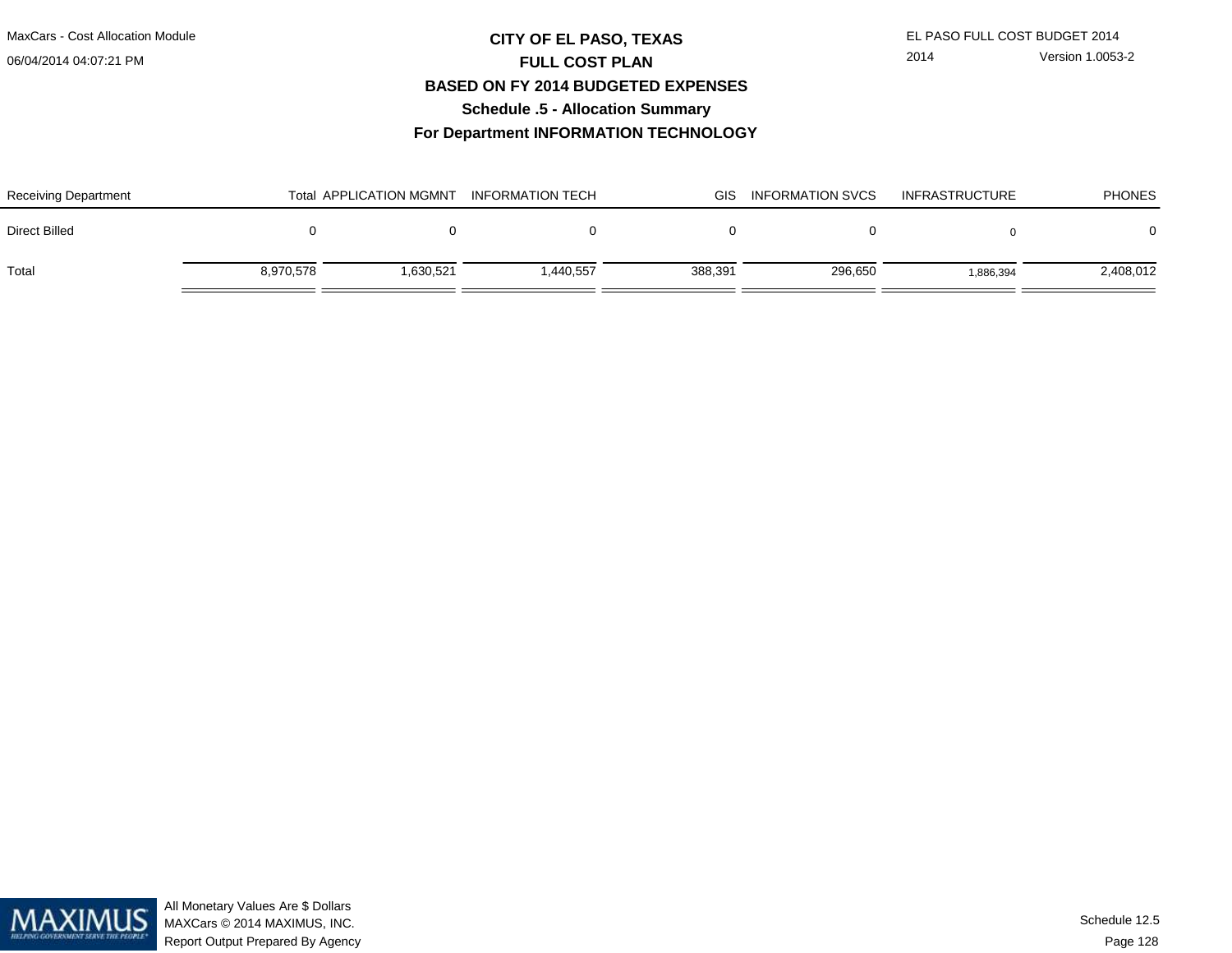## **CITY OF EL PASO, TEXAS** EL PASO FULL COST BUDGET 2014 **FULL COST PLAN BASED ON FY 2014 BUDGETED EXPENSESSchedule .5 - Allocation SummaryFor Department INFORMATION TECHNOLOGY**

| NONDEPARTMENTAL<br><b>CITY MANAGER</b><br><b>GENERAL SERVICES</b> | 0<br>20,744<br>13,606<br>0 | 14<br>580 |
|-------------------------------------------------------------------|----------------------------|-----------|
|                                                                   |                            |           |
|                                                                   |                            |           |
|                                                                   |                            |           |
|                                                                   |                            | 4,192     |
| MUNICIPAL CLERK-CITY                                              |                            | 84        |
| <b>MAYOR AND COUNCIL</b>                                          | 4,851                      | 351       |
| OFFICE OF COMPTROLLER                                             | 30,216                     | 13,851    |
| <b>PURCHASING &amp;</b>                                           | 0                          | 0         |
| <b>HUMAN RESOURCES</b>                                            | 17,395                     | 4,766     |
| <b>CITY ATTORNEY OFFICE</b>                                       | 12,382                     | 548       |
| <b>INFORMATION</b>                                                | 38,924                     | 1,042     |
| <b>RISK MANAGEMENT</b>                                            | 0                          | 137       |
| <b>CITY DEVELOPMENT</b>                                           | 32,653                     | 3,471     |
| <b>TAX OFFICE</b>                                                 | 7,139                      | 2,543     |
| <b>METRO PLANNING</b>                                             | 0                          | 183       |
| <b>MUNICIPAL CLERK</b>                                            | 30,189                     | 1,637     |
| POLICE                                                            | 172,409                    | 29,855    |
| FIRE DEPT                                                         | 71,213                     | 25,324    |
| DEPT OF                                                           | 15,333                     | 4,820     |
| ENVIRONMENTAL                                                     | 45,799                     | 8,067     |
| <b>ENGINEERING &amp;</b>                                          | 18,501                     | 1,524     |
| PUBLIC HEALTH                                                     | 53,215                     | 3,932     |
| PARKS AND RECREATION                                              | 68,774                     | 5,247     |
| ZOO                                                               | 14,253                     | 1,635     |
| LIBRARY                                                           | 49,143                     | 3,925     |
| <b>DEPT OF MUSEUMS &amp;</b>                                      | 24,157                     | 875       |
| <b>SUN METRO</b>                                                  | 26,419                     | 8,096     |
| <b>AIRPORT</b>                                                    | 4,877                      | 3,172     |
| COMMUNITY/HUMAN                                                   | 16,415                     | 588       |
| <b>INTERNATIONAL BRIDGES</b>                                      | 201                        | 786       |
| <b>ALL OTHERS</b>                                                 | 0                          | 0         |



All Monetary Values Are \$ Dollars MAXCars © 2014 MAXIMUS, INC.Report Output Prepared By Agency

Page 129Schedule 12.5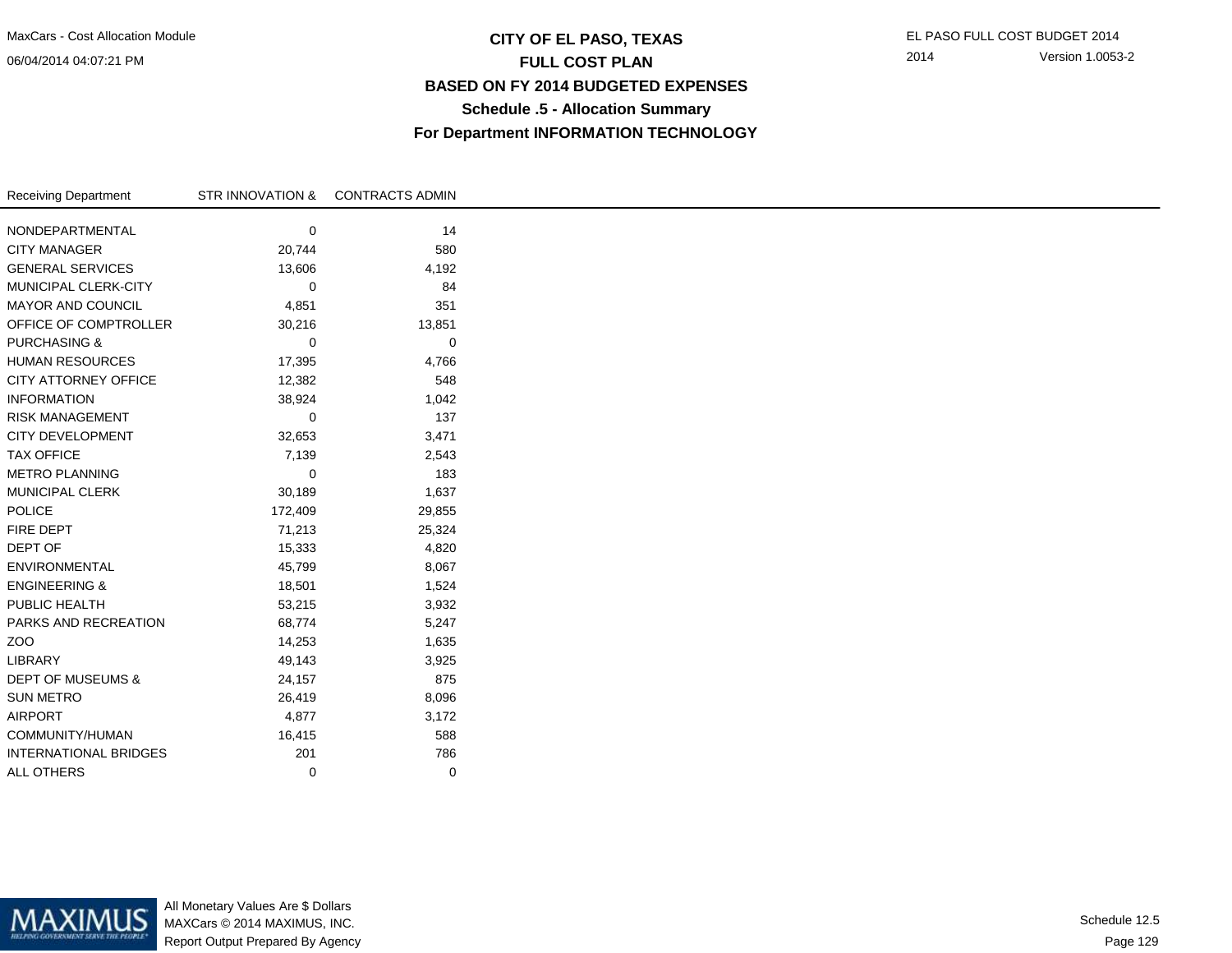MaxCars - Cost Allocation Module

06/04/2014 04:07:21 PM

## **CITY OF EL PASO, TEXAS** EL PASO FULL COST BUDGET 2014 **FULL COST PLAN BASED ON FY 2014 BUDGETED EXPENSESSchedule .5 - Allocation SummaryFor Department INFORMATION TECHNOLOGY**

| Receiving Department |         | STR INNOVATION & CONTRACTS ADMIN |
|----------------------|---------|----------------------------------|
| <b>Direct Billed</b> |         | 0                                |
| Total                | 788,808 | 131,245                          |

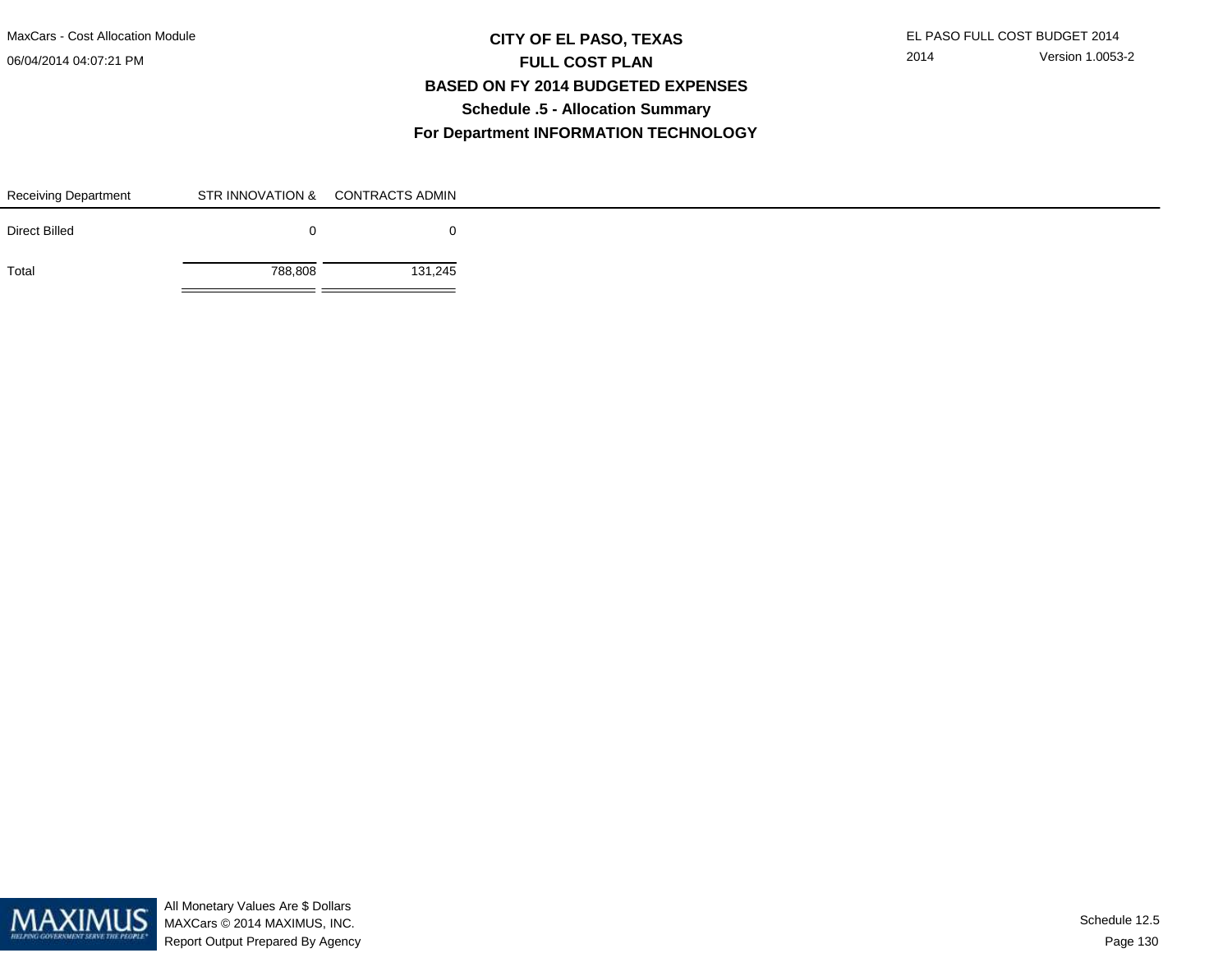# **CITY OF EL PASO, TEXAS RISK MANAGEMENT NATURE AND EXTENT OF SERVICES**

The Risk Management Department is responsible for the administration of the City's insurance programs. In addition, the Department coordinates all activities associated with employee benefits programs (except the Pension Funds). Costs associated with Insurance and Benefits are allocated based upon the number of employees assigned to each department.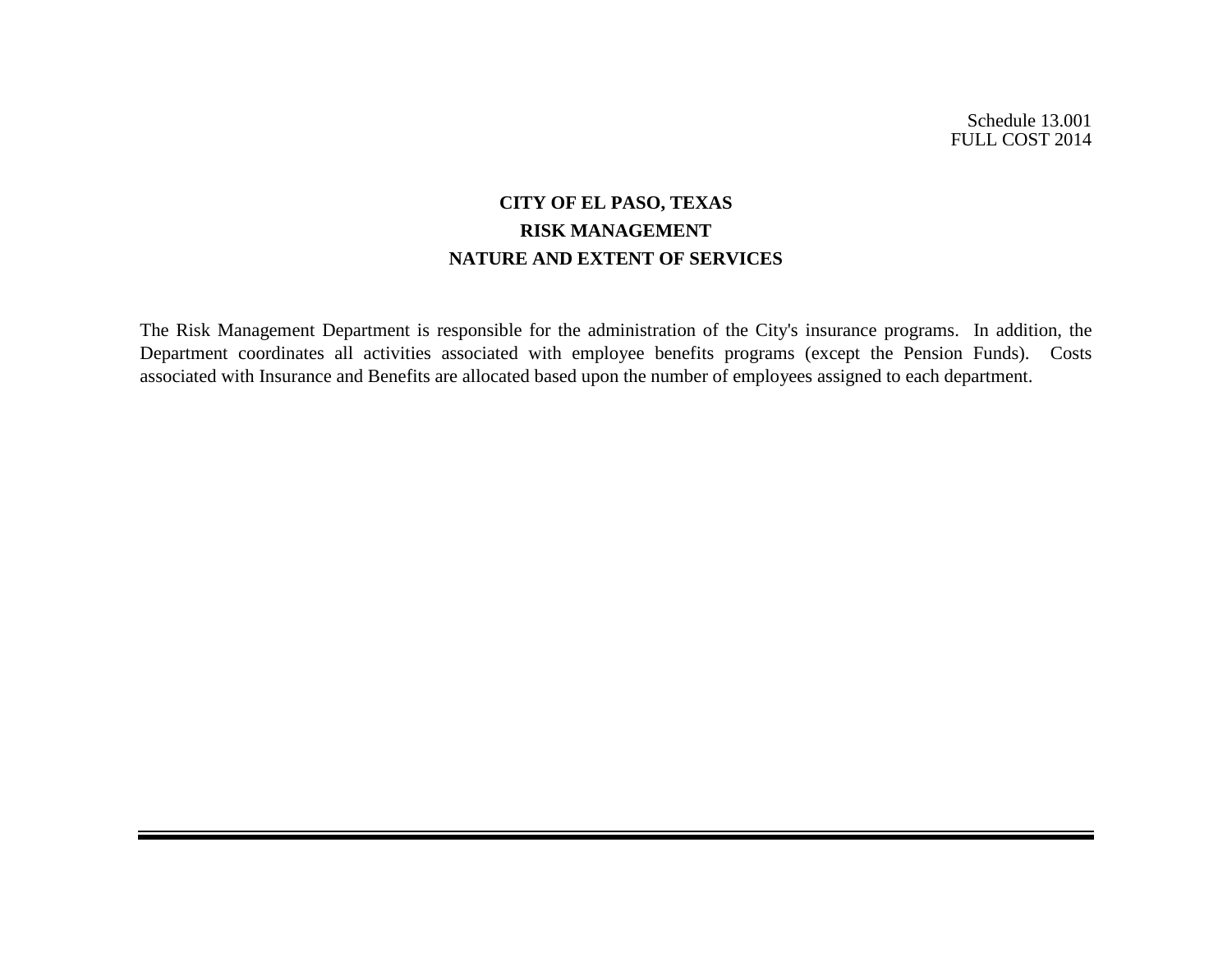## **CITY OF EL PASO, TEXAS** EL PASO FULL COST BUDGET 2014 **FULL COST PLAN BASED ON FY 2014 BUDGETED EXPENSESSchedule .2 - Costs To Be Allocated**

2014 Version 1.0053-2

### **For Department RISK MANAGEMENT**

|                                              | 1st Allocation | 2nd Allocation | Sub-Total | Total      |  |
|----------------------------------------------|----------------|----------------|-----------|------------|--|
| <b>Expenditures Per Financial Statement:</b> | 9,068,000      |                |           | 9,068,000  |  |
| <b>CAPITAL OUTLAY</b>                        | 60,000)        |                |           |            |  |
| <b>TRANSFER</b>                              | 42,964)        |                |           |            |  |
| <b>Total Deductions:</b>                     | 102,964)       |                |           | 102,964)   |  |
| NONDEPARTMENTAL                              | 7,016          | 94             | 7,110     |            |  |
| <b>CITY MANAGER</b>                          | 102,559        | 23,238         | 125,797   |            |  |
| <b>MAYOR AND COUNCIL</b>                     | 93,890         | 12,181         | 106,071   |            |  |
| OFFICE OF COMPTROLLER                        | 76,847         | 8,319          | 85,166    |            |  |
| PURCHASING & STRATEGIC SOURCING              | 4,345          | 91             | 4,436     |            |  |
| <b>HUMAN RESOURCES</b>                       | 1,210          | 160            | 1,370     |            |  |
| <b>INFORMATION TECHNOLOGY</b>                | 125            | 12             | 137       |            |  |
| <b>RISK MANAGEMENT</b>                       |                | 141            | 141       |            |  |
| <b>Total Allocated Additions:</b>            | 285,992        | 44,236         | 330,228   | 330,228    |  |
| <b>CREDIT DIRECT COSTS</b>                   | 8,965,036)     |                |           |            |  |
| <b>Total Departmental Cost Adjustments:</b>  | 8,965,036)     |                |           | 8,965,036) |  |
| Total To Be Allocated:                       | 285,992        | 44,236         |           | 330,228    |  |
|                                              |                |                |           |            |  |

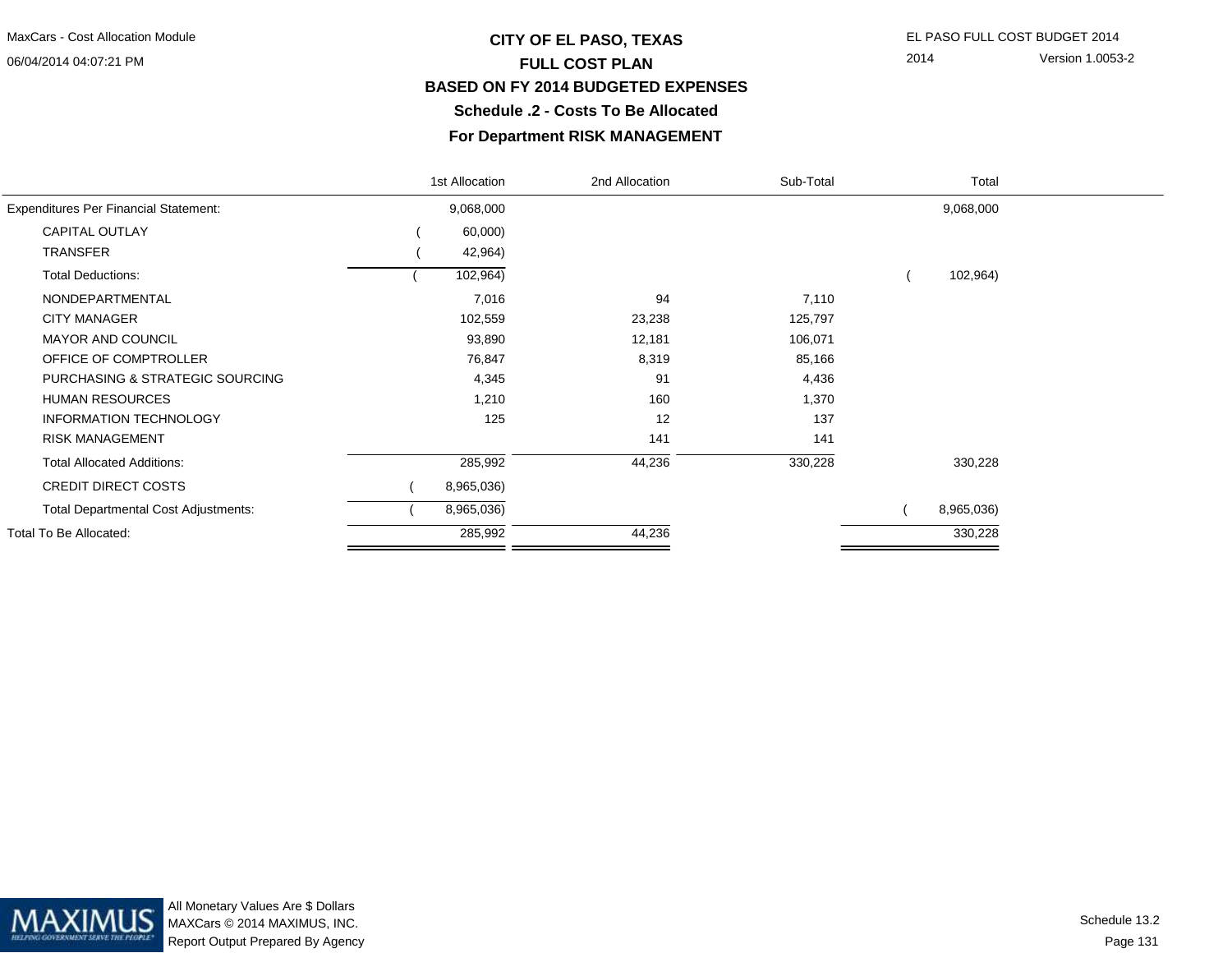## **CITY OF EL PASO, TEXAS** EL PASO FULL COST BUDGET 2014 **FULL COST PLAN BASED ON FY 2014 BUDGETED EXPENSES Schedule .3 - Costs Allocated By ActivityFor Department RISK MANAGEMENT**

2014 Version 1.0053-2

|                               | Total       | General & Admin | <b>RISK MGMT</b> |  |
|-------------------------------|-------------|-----------------|------------------|--|
| Wages & Benefits              |             |                 |                  |  |
| <b>SALARIES &amp; WAGES</b>   | 420,969     | 0               | 420,969          |  |
| <b>FRINGE BENEFITS</b>        | 111,192     | 0               | 111,192          |  |
| Other Expense & Cost          |             |                 |                  |  |
| CONTRACTUAL SVCS              | 8,404,200   | 0               | 8,404,200        |  |
| MATERIALS/SUPPLIES            | 22,325      | 0               | 22,325           |  |
| OPERATING EXPENSES            | 6,350       | 0               | 6,350            |  |
| *CAPITAL OUTLAY               | 60,000      | 60,000          | 0                |  |
| *TRANSFER                     | 42,964      | 42,964          | $\mathbf 0$      |  |
| <b>Departmental Totals</b>    |             |                 |                  |  |
| <b>Total Expenditures</b>     | 9,068,000   | 102,964         | 8,965,036        |  |
| Deductions                    |             |                 |                  |  |
| <b>Total Deductions</b>       | 102,964)    | 102,964)        | $\mathbf 0$      |  |
| <b>Cost Adjustments</b>       |             |                 |                  |  |
| CREDIT DIRECT COSTS           | 8,965,036)  | 0               | 8,965,036)       |  |
| <b>Functional Cost</b>        | $\mathbf 0$ | 0               | $\mathbf 0$      |  |
| Allocation Step 1             |             |                 |                  |  |
| Inbound- All Others           | 285,992     | 0               | 285,992          |  |
| 1st Allocation                | 285,992     | 0               | 285,992          |  |
| Allocation Step 2             |             |                 |                  |  |
| Inbound- All Others           | 44,236      | 0               | 44,236           |  |
| 2nd Allocation                | 44,236      | 0               | 44,236           |  |
| Total For 121 RISK MANAGEMENT |             |                 |                  |  |
| <b>Total Allocated</b>        | 330,228     | 0               | 330,228          |  |



All Monetary Values Are \$ Dollars MAXCars © 2014 MAXIMUS, INC.Report Output Prepared By Agency

Page 132Schedule 13.3\* - Indicates Disallowed Expenditure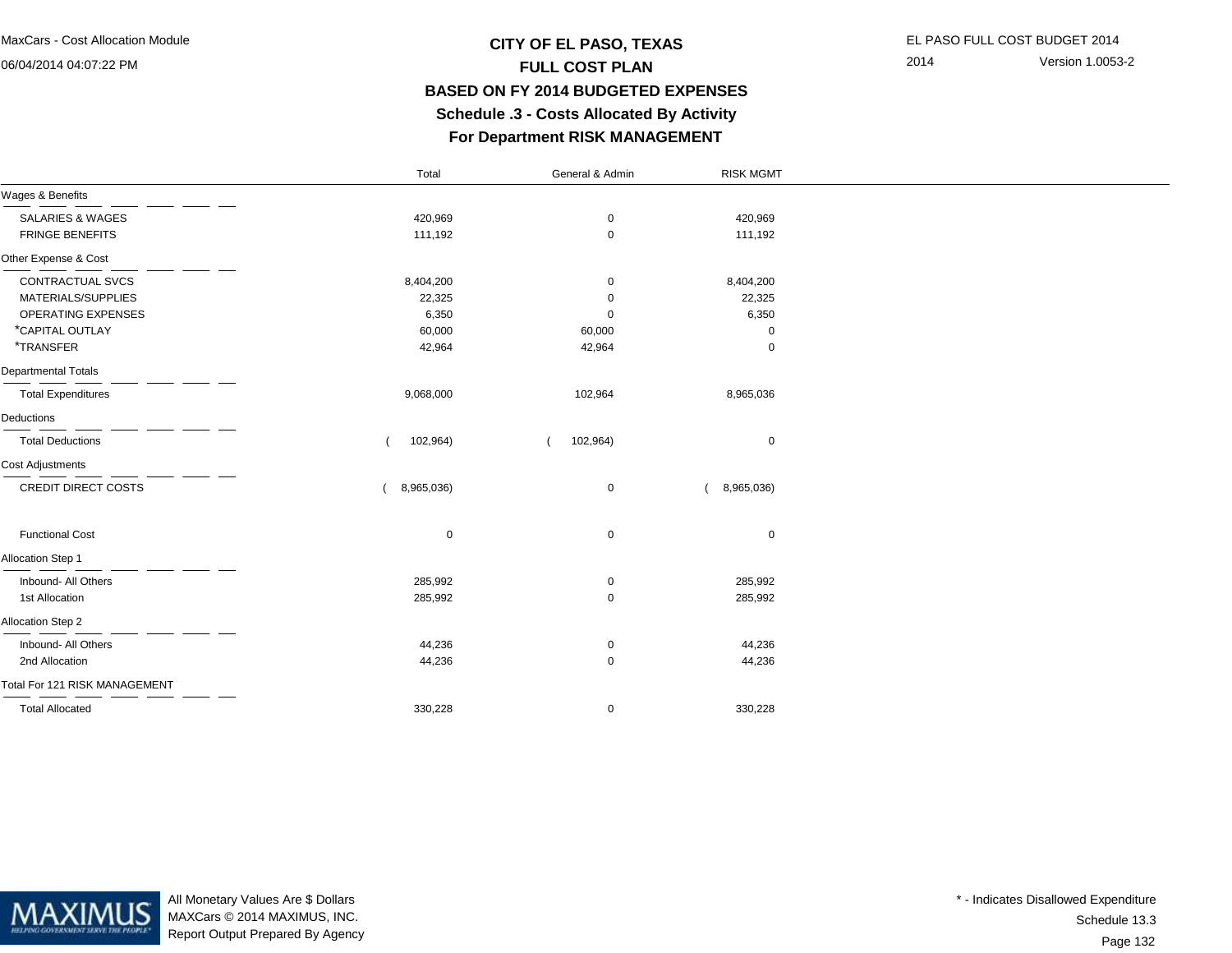### **CITY OF EL PASO, TEXAS** EL PASO FULL COST BUDGET 2014 **FULL COST PLAN BASED ON FY 2014 BUDGETED EXPENSESSchedule .4 - Detail Activity AllocationsFor Department RISK MANAGEMENT**

2014 Version 1.0053-2

#### Activity - RISK MGMT

| <b>Receiving Department</b>                |          | Allocation Units Allocation Percentage | <b>Gross Allocation</b> | <b>Direct Billed</b> | <b>Allocation Step1</b> | <b>Allocation Step2</b> | <b>Total Allocation</b> |
|--------------------------------------------|----------|----------------------------------------|-------------------------|----------------------|-------------------------|-------------------------|-------------------------|
| NONDEPARTMENTAL                            | 2.00     | 0.0328                                 | 94                      |                      | 94                      |                         | 94                      |
| <b>CITY MANAGER</b>                        | 37.60    | 0.6167                                 | 1,764                   |                      | 1,764                   |                         | 1,764                   |
| <b>GENERAL SERVICES</b>                    | 293.60   | 4.8153                                 | 13,771                  |                      | 13,771                  |                         | 13,771                  |
| MUNICIPAL CLERK-CITY CLERK                 | 6.00     | 0.0984                                 | 281                     |                      | 281                     |                         | 281                     |
| MAYOR AND COUNCIL                          | 24.00    | 0.3936                                 | 1,126                   |                      | 1,126                   |                         | 1,126                   |
| OFFICE OF COMPTROLLER                      | 32.00    | 0.5248                                 | 1,501                   |                      | 1,501                   |                         | 1,501                   |
| PURCHASING & STRATEGIC SOURCING            | 19.00    | 0.3116                                 | 891                     |                      | 891                     |                         | 891                     |
| <b>HUMAN RESOURCES</b>                     | 39.30    | 0.6446                                 | 1,843                   |                      | 1,843                   |                         | 1,843                   |
| CITY ATTORNEY OFFICE                       | 41.00    | 0.6724                                 | 1,923                   |                      | 1,923                   |                         | 1,923                   |
| <b>INFORMATION TECHNOLOGY</b>              | 97.75    | 1.6032                                 | 4,585                   |                      | 4,585                   |                         | 4,585                   |
| <b>RISK MANAGEMENT</b>                     | 3.00     | 0.0492                                 | 141                     |                      | 141                     |                         | 141                     |
| <b>CITY DEVELOPMENT</b>                    | 145.55   | 2.3872                                 | 6,827                   |                      | 6,827                   | 1,170                   | 7,997                   |
| <b>TAX OFFICE</b>                          | 24.50    | 0.4018                                 | 1,149                   |                      | 1,149                   | 197                     | 1,346                   |
| METRO PLANNING ORGAN.- M.P.O.              | 15.00    | 0.2460                                 | 704                     |                      | 704                     | 121                     | 825                     |
| <b>MUNICIPAL CLERK</b>                     | 85.10    | 1.3957                                 | 3,992                   |                      | 3,992                   | 684                     | 4,676                   |
| <b>POLICE</b>                              | 1,476.80 | 24.2209                                | 69,270                  |                      | 69,270                  | 11,872                  | 81,142                  |
| <b>FIRE DEPT</b>                           | 1,122.10 | 18.4034                                | 52,632                  |                      | 52,632                  | 9,022                   | 61,654                  |
| DEPT OF TRANSPORTATION                     | 268.00   | 4.3954                                 | 12,571                  |                      | 12,571                  | 2,155                   | 14,726                  |
| <b>ENVIRONMENTAL SERVICES</b>              | 447.60   | 7.3410                                 | 20,995                  |                      | 20,995                  | 3,599                   | 24,594                  |
| <b>ENGINEERING &amp; CONSTRUCTION MGMT</b> | 76.50    | 1.2547                                 | 3,588                   |                      | 3,588                   | 615                     | 4,203                   |
| PUBLIC HEALTH                              | 282.00   | 4.6251                                 | 13,227                  |                      | 13,227                  | 2,267                   | 15,494                  |
| PARKS AND RECREATION                       | 277.60   | 4.5529                                 | 13,021                  |                      | 13,021                  | 2,232                   | 15,253                  |
| ZOO                                        | 113.75   | 1.8656                                 | 5,335                   |                      | 5,335                   | 915                     | 6,250                   |
| <b>LIBRARY</b>                             | 154.80   | 2.5389                                 | 7,261                   |                      | 7,261                   | 1,245                   | 8,506                   |
| DEPT OF MUSEUMS & CULTURAL AFF             | 61.08    | 1.0018                                 | 2,865                   |                      | 2,865                   | 491                     | 3,356                   |
| CIVIC/CONVENTION/TOURIST                   | 1.00     | 0.0164                                 | 47                      |                      | 47                      | 8                       | 55                      |
| <b>SUN METRO</b>                           | 630.00   | 10.3326                                | 29,550                  |                      | 29,550                  | 5,065                   | 34,615                  |
| <b>AIRPORT</b>                             | 226.60   | 3.7164                                 | 10,629                  |                      | 10,629                  | 1,822                   | 12,451                  |



All Monetary Values Are \$ Dollars MAXCars © 2014 MAXIMUS, INC.Report Output Prepared By Agency

Page 133Schedule 13.4.1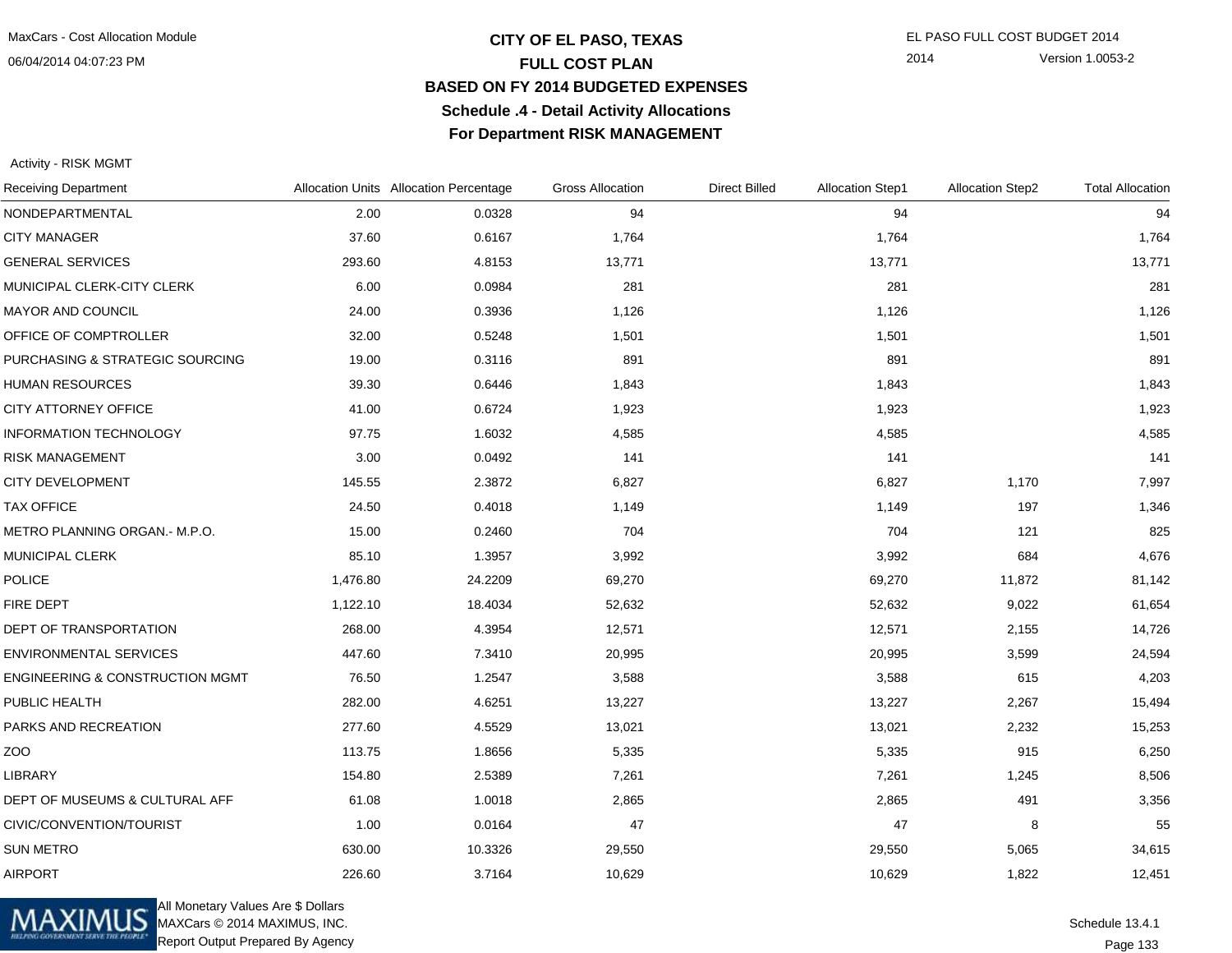## **CITY OF EL PASO, TEXAS** EL PASO FULL COST BUDGET 2014 **FULL COST PLAN BASED ON FY 2014 BUDGETED EXPENSESSchedule .4 - Detail Activity AllocationsFor Department RISK MANAGEMENT**

2014 Version 1.0053-2

### Activity - RISK MGMT

| <b>Receiving Department</b>  |          | Allocation Units Allocation Percentage | Gross Allocation | <b>Direct Billed</b> | <b>Allocation Step1</b> | <b>Allocation Step2</b> | <b>Total Allocation</b> |
|------------------------------|----------|----------------------------------------|------------------|----------------------|-------------------------|-------------------------|-------------------------|
| COMMUNITY/HUMAN DEVELOPMENT  | 40.00    | 0.6560                                 | 1,876            |                      | 1,876                   | 322                     | 2,198                   |
| <b>INTERNATIONAL BRIDGES</b> | 54.00    | 0.8856                                 | 2,533            |                      | 2,533                   | 434                     | 2,967                   |
| SubTotal                     | 6.097.23 | 100.0000                               | 285,992          |                      | 285,992                 | 44.236                  | 330,228                 |
| Total                        | 6.097.23 | 100.0000                               | 285,992          |                      | 285,992                 | 44.236                  | 330,228                 |

Allocation Basis: TOTAL NUMBER OF FTE'S BY DEPARTMENTAllocation Source: CITY OF EL PASO BUDGET

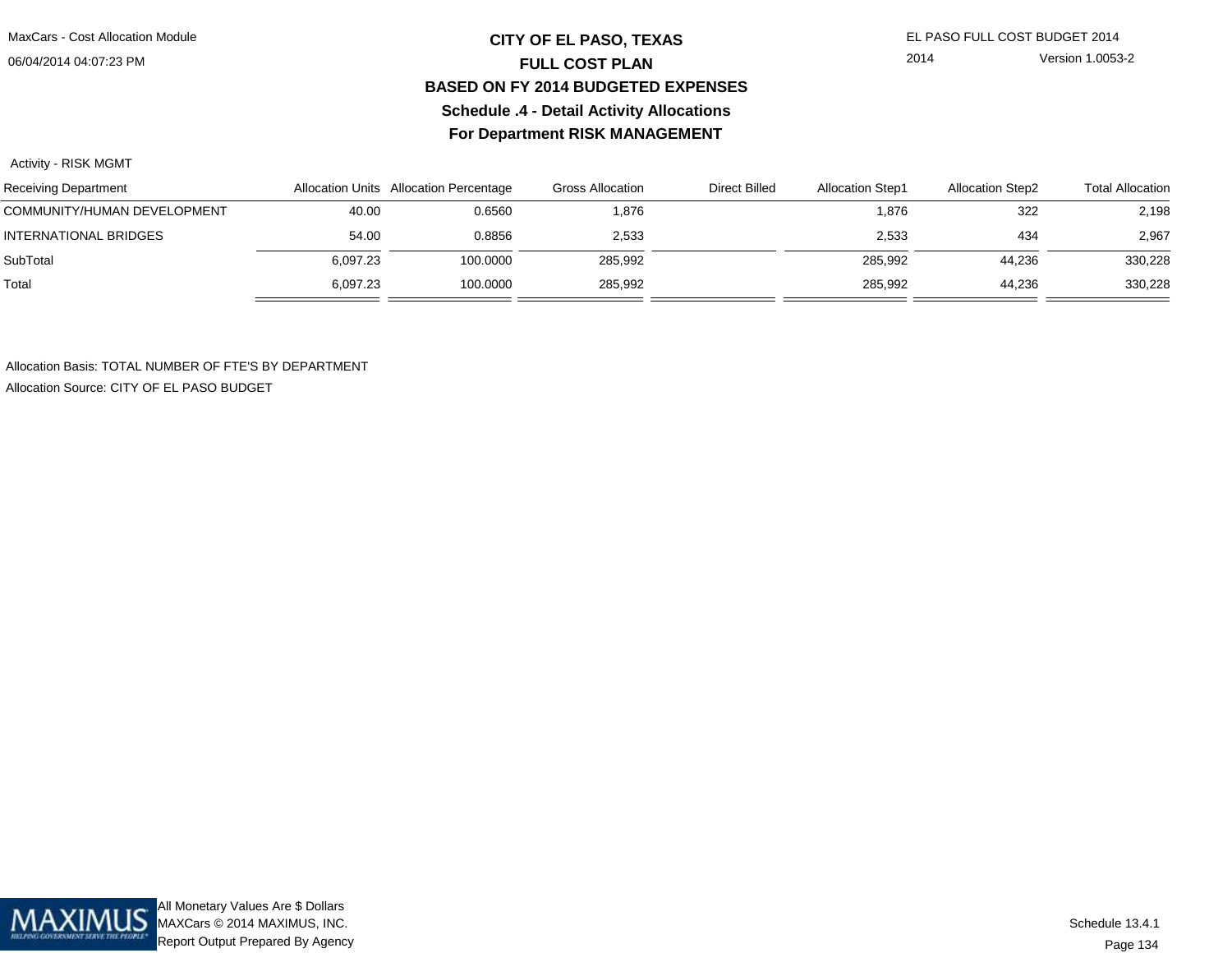## **CITY OF EL PASO, TEXAS** EL PASO FULL COST BUDGET 2014 **FULL COST PLAN BASED ON FY 2014 BUDGETED EXPENSESSchedule .5 - Allocation SummaryFor Department RISK MANAGEMENT**

| <b>Receiving Department</b>  | Total  | <b>RISK MGMT</b> |
|------------------------------|--------|------------------|
| NONDEPARTMENTAL              | 94     | 94               |
| <b>CITY MANAGER</b>          | 1,764  | 1,764            |
|                              |        |                  |
| <b>GENERAL SERVICES</b>      | 13,771 | 13,771           |
| MUNICIPAL CLERK-CITY         | 281    | 281              |
| <b>MAYOR AND COUNCIL</b>     | 1,126  | 1,126            |
| OFFICE OF COMPTROLLER        | 1,501  | 1,501            |
| <b>PURCHASING &amp;</b>      | 891    | 891              |
| <b>HUMAN RESOURCES</b>       | 1,843  | 1,843            |
| CITY ATTORNEY OFFICE         | 1,923  | 1,923            |
| <b>INFORMATION</b>           | 4,585  | 4,585            |
| <b>RISK MANAGEMENT</b>       | 141    | 141              |
| <b>CITY DEVELOPMENT</b>      | 7,997  | 7,997            |
| <b>TAX OFFICE</b>            | 1,346  | 1,346            |
| <b>METRO PLANNING</b>        | 825    | 825              |
| MUNICIPAL CLERK              | 4,676  | 4,676            |
| POLICE                       | 81,142 | 81,142           |
| FIRE DEPT                    | 61,654 | 61,654           |
| DEPT OF                      | 14,726 | 14,726           |
| ENVIRONMENTAL                | 24,594 | 24,594           |
| <b>ENGINEERING &amp;</b>     | 4,203  | 4,203            |
| PUBLIC HEALTH                | 15,494 | 15,494           |
| PARKS AND RECREATION         | 15,253 | 15,253           |
| ZOO                          | 6,250  | 6,250            |
| LIBRARY                      | 8,506  | 8,506            |
| <b>DEPT OF MUSEUMS &amp;</b> | 3,356  | 3,356            |
| CIVIC/CONVENTION/TOURI       | 55     | 55               |
| <b>SUN METRO</b>             | 34,615 | 34,615           |
| <b>AIRPORT</b>               | 12,451 | 12,451           |
| COMMUNITY/HUMAN              | 2,198  | 2,198            |
| <b>INTERNATIONAL BRIDGES</b> | 2,967  | 2,967            |



All Monetary Values Are \$ Dollars MAXCars © 2014 MAXIMUS, INC.Report Output Prepared By Agency

Page 135Schedule 13.5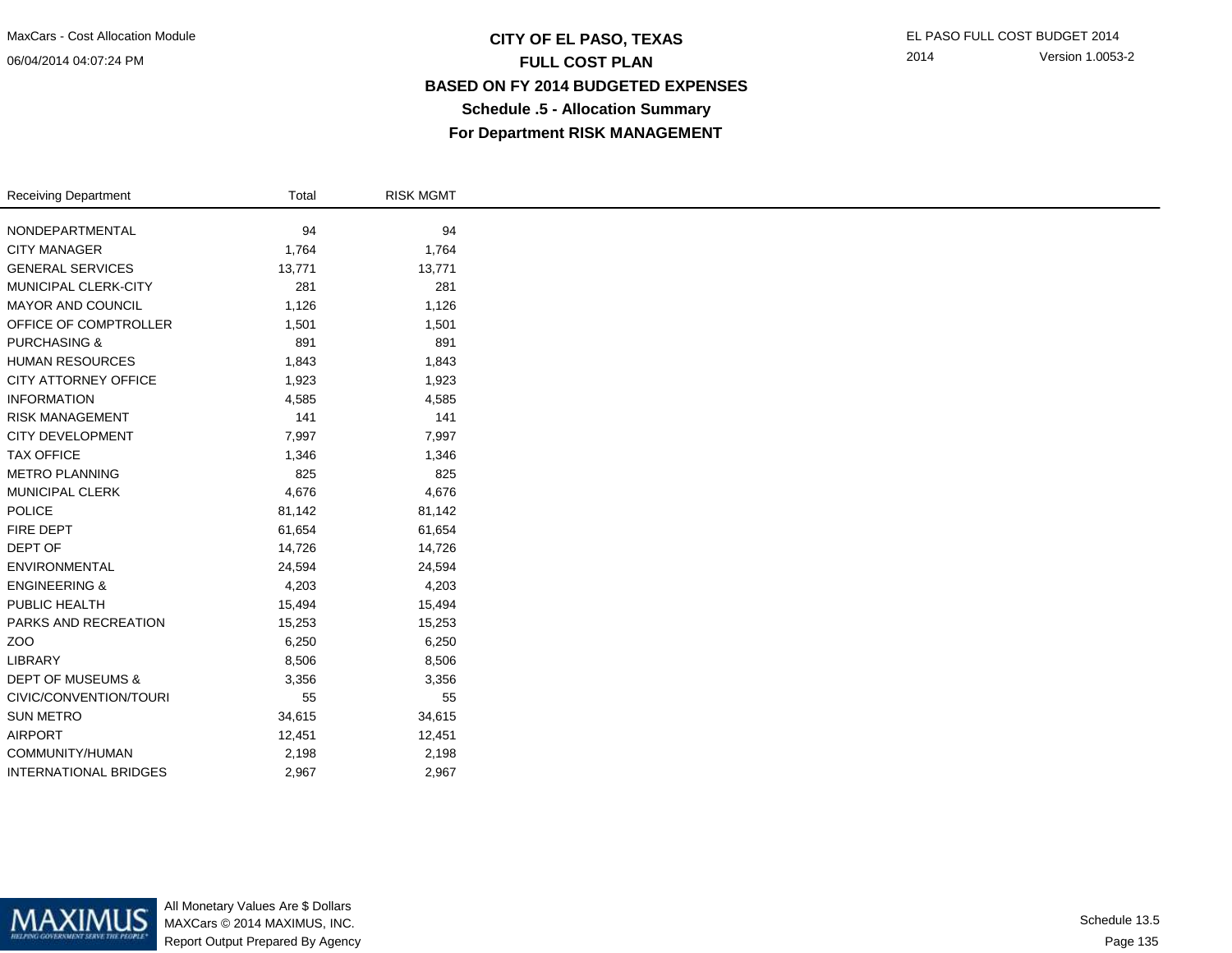MaxCars - Cost Allocation Module

06/04/2014 04:07:24 PM

## **CITY OF EL PASO, TEXAS** EL PASO FULL COST BUDGET 2014 **FULL COST PLAN BASED ON FY 2014 BUDGETED EXPENSESSchedule .5 - Allocation SummaryFor Department RISK MANAGEMENT**

| <b>Receiving Department</b> | Total   | <b>RISK MGMT</b> |
|-----------------------------|---------|------------------|
| <b>Direct Billed</b>        |         |                  |
| Total                       | 330,228 | 330,228          |